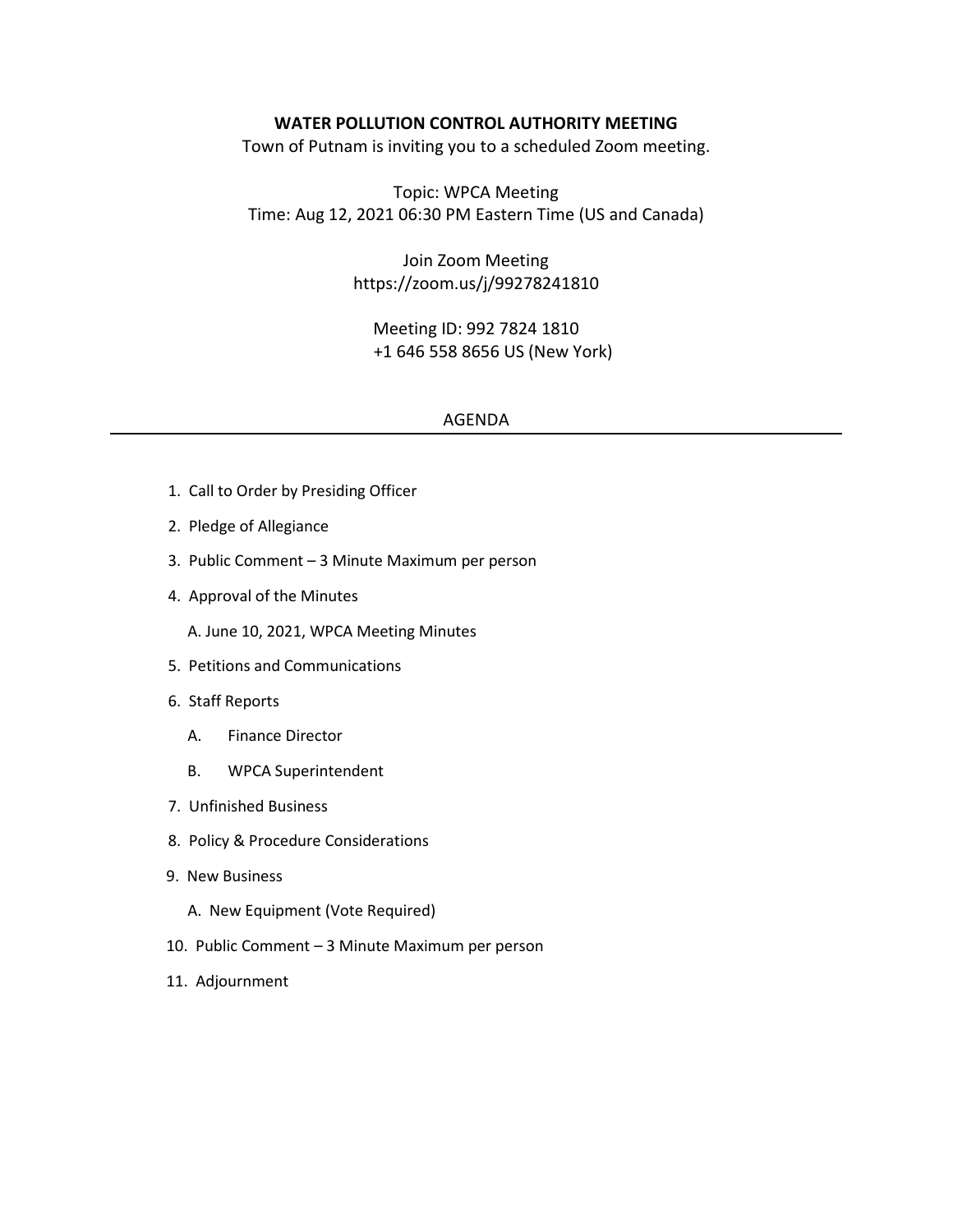## To Be Approved June 10, 2021 Water Pollution Control Authority Meeting TOWN OF PUTNAM Via Zoom: Meeting ID # 838 1870 7301

|                  | <b>TOPIC</b>                             |                                                         | <b>DISCUSSION</b>                                                                                                                                                                                                                                                           |  |  |  |  |  |
|------------------|------------------------------------------|---------------------------------------------------------|-----------------------------------------------------------------------------------------------------------------------------------------------------------------------------------------------------------------------------------------------------------------------------|--|--|--|--|--|
| PRESENT:         |                                          |                                                         | Chairman Wozniki, Vice Chairman Paquin, Members Dionne and<br>Perron.                                                                                                                                                                                                       |  |  |  |  |  |
| ABSENT:          |                                          | Member Greene, Alternates Hanlon, Labonte and Higginson |                                                                                                                                                                                                                                                                             |  |  |  |  |  |
| 1.               | <b>CALL TO ORDER</b>                     |                                                         | Chairman Wozniki called the meeting to order at 6:30 PM and led the<br>Pledge of Allegiance                                                                                                                                                                                 |  |  |  |  |  |
| 2.               | PUBLIC COMMENT                           |                                                         | None                                                                                                                                                                                                                                                                        |  |  |  |  |  |
|                  |                                          |                                                         |                                                                                                                                                                                                                                                                             |  |  |  |  |  |
| 3.               | APPROVAL OF THE<br><b>MINUTES</b>        | А.                                                      | May 13, 2021 WPCA Meeting Minutes<br>Correction to minutes - Member Dionne was not present at the<br>May 13, 2021 WPCA Meeting<br>Vice Chairman Paquin made a motion to approve the amended<br>minutes. The motion was seconded by Member Perron and<br>passed unanimously. |  |  |  |  |  |
| $\overline{4}$ . | <b>PETITIONS &amp;</b><br>COMMUNICATIONS |                                                         | None                                                                                                                                                                                                                                                                        |  |  |  |  |  |
| 5.               | <b>STAFF REPORTS</b>                     | A.                                                      | Finance Director<br>Finance Director Benway reviewed her report with the Authority.                                                                                                                                                                                         |  |  |  |  |  |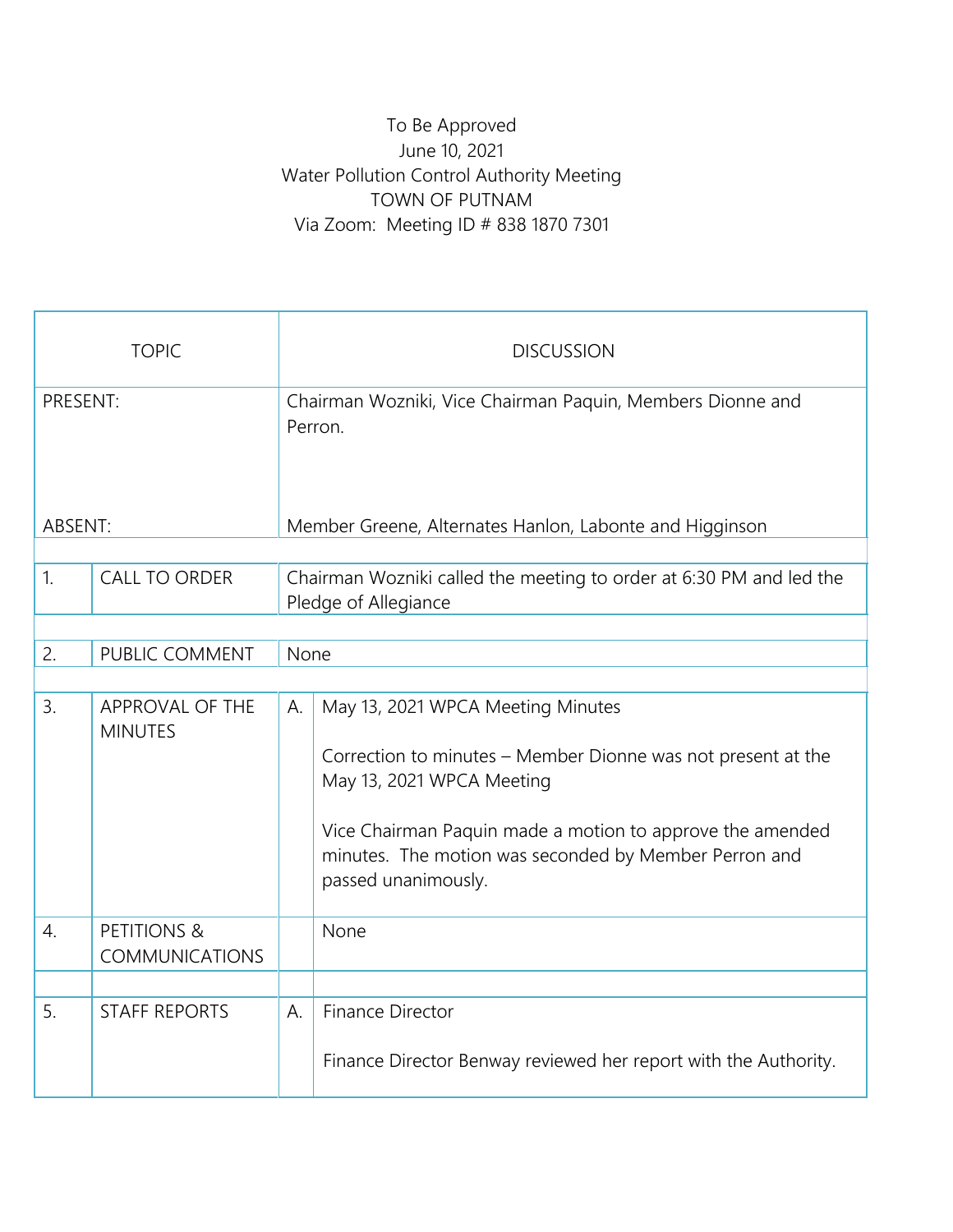|     |                                      | Β. | <b>WPCA Superintendent</b><br>WPCA Superintendent Lynch reviewed his report with the<br>Authority.                                                                                                                                                          |
|-----|--------------------------------------|----|-------------------------------------------------------------------------------------------------------------------------------------------------------------------------------------------------------------------------------------------------------------|
| 6.  | <b>UNFINISHED</b><br><b>BUSINESS</b> |    | None                                                                                                                                                                                                                                                        |
| 7.  | Policy & Procedure<br>Considerations |    | None                                                                                                                                                                                                                                                        |
|     |                                      |    |                                                                                                                                                                                                                                                             |
| 9.  | <b>New Business</b>                  |    | The July WPCA meeting will be moved to July 15 <sup>th</sup> due to vacation<br>schedules.<br>Vice Chairman Paquin made a motion to move the July meeting to<br>July 15 <sup>th</sup> . The motion was seconded by Member Perron and<br>passed unanimously. |
|     |                                      |    |                                                                                                                                                                                                                                                             |
| 10. | <b>Public Comment</b>                |    | None                                                                                                                                                                                                                                                        |
|     |                                      |    |                                                                                                                                                                                                                                                             |
| 11. | Adjournment                          |    | Vice Chairman Paquin made a motion to adjourn at 6:55 PM. The<br>motion was seconded by Member Perron and passed<br>unanimously.                                                                                                                            |
|     |                                      |    |                                                                                                                                                                                                                                                             |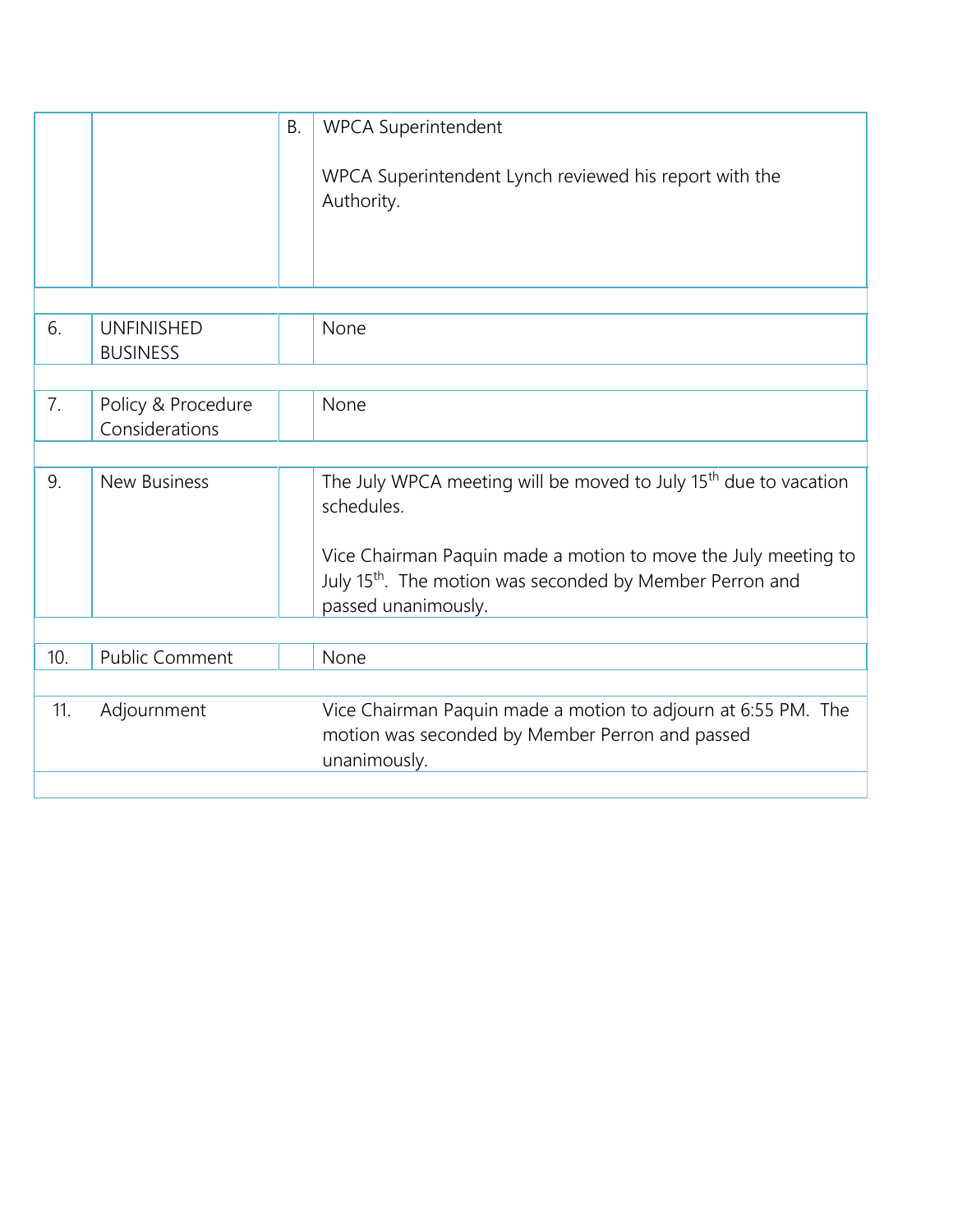## **Town of Putnam- Water Pollution Control Authority**

# **Aged Receivables**

### As of **08/05/2021**

| <b>Location No</b> |                       | <b>Account No</b> | <b>Name</b>                       |             | <b>Status</b>  |            |             |             |                |
|--------------------|-----------------------|-------------------|-----------------------------------|-------------|----------------|------------|-------------|-------------|----------------|
|                    |                       | <b>Service</b>    |                                   | $0-30$ days | 31-60 days     | 61-90 days | 91-120 days | $>120$ days | <b>Balance</b> |
| 0005               |                       | 001200            | MARSHA L INGRAHAM                 |             | <b>CURRENT</b> |            |             |             |                |
|                    | <b>WATER</b>          |                   |                                   | 0.00        | 95.42          | 0.00       | 0.00        | 0.00        | 95.42          |
|                    | <b>SEWER</b>          |                   |                                   | 0.00        | 54.58          | 0.00       | 0.00        | 0.00        | 54.58          |
|                    |                       |                   |                                   | 0.00        | 150.00         | 0.00       | 0.00        | 0.00        | 150.00         |
| 0006               |                       | 001300            | JEFFREY RIVERA-ORTIZ              |             | <b>CURRENT</b> |            |             |             |                |
|                    | <b>WATER</b>          |                   |                                   | 0.00        | 546.34         | 0.00       | 0.00        | 0.00        | 546.34         |
|                    | <b>SEWER</b>          |                   |                                   | 0.00        | 275.55         | 0.00       | 0.00        | 0.00        | 275.55         |
|                    |                       |                   |                                   | 0.00        | 821.89         | 0.00       | $0.00\,$    | 0.00        | 821.89         |
| 0008               |                       | 001500            | PAUL D WILLIAMS & JANE M FERRI    |             | <b>CURRENT</b> |            |             |             |                |
|                    | <b>SEWER</b>          |                   |                                   | $-1.64$     | $0.00\,$       | 0.00       | 0.00        | 0.00        | $-1.64$        |
| 0011               |                       | 001800            | MULTICAPITAL INVESTMENTS LLC      |             | <b>CURRENT</b> |            |             |             |                |
|                    | <b>WATER</b>          |                   |                                   | 0.00        | 747.38         | 0.00       | $0.00\,$    | 708.68      | 1456.06        |
|                    | <b>WATER</b> Interest |                   |                                   | 0.00        | 0.00           | 10.63      | 0.00        | 0.00        | 10.63          |
|                    | <b>WATER Penalty</b>  |                   |                                   | 0.00        | 0.00           | 0.00       | 21.26       | 0.00        | 21.26          |
|                    | <b>WATER Misc</b>     |                   |                                   | 0.00        | 0.00           | 161.75     | 0.00        | 0.00        | 161.75         |
|                    | <b>SEWER</b>          |                   |                                   | 0.00        | 367.40         | 0.00       | $0.00\,$    | 367.40      | 734.80         |
|                    | <b>SEWER</b> Interest |                   |                                   | 0.00        | 0.00           | 5.51       | 0.00        | 0.00        | 5.51           |
|                    | <b>SEWER Penalty</b>  |                   |                                   | 0.00        | 0.00           | 0.00       | 11.02       | 0.00        | 11.02          |
|                    |                       |                   |                                   | $0.00\,$    | 1114.78        | 177.89     | 32.28       | 1076.08     | 2401.03        |
| 0014               |                       | 002000            | <b>SABIN 3 LLC</b>                |             | <b>CURRENT</b> |            |             |             |                |
|                    | <b>WATER</b>          |                   |                                   | 0.00        | 149.90         | 0.00       | 0.00        | 0.00        | 149.90         |
| 0015               |                       | 002100            | 52-54 SCHOOL STREET LLC           |             | <b>CURRENT</b> |            |             |             |                |
|                    | <b>WATER</b>          |                   |                                   | 0.00        | 250.56         | 0.00       | 0.00        | 13.12       | 263.68         |
|                    | <b>SEWER</b>          |                   |                                   | 0.00        | 183.70         | 0.00       | 0.00        | 0.00        | 183.70         |
|                    |                       |                   |                                   | 0.00        | 434.26         | 0.00       | 0.00        | 13.12       | 447.38         |
| 0027               |                       | 002900            | KIM-LAURIE THAYER                 |             | <b>CURRENT</b> |            |             |             |                |
|                    | <b>WATER</b>          |                   |                                   | 0.00        | 434.51         | 0.00       | 0.00        | 0.00        | 434.51         |
|                    | <b>SEWER</b>          |                   |                                   | 0.00        | 91.85          | 0.00       | 0.00        | 0.00        | 91.85          |
|                    |                       |                   |                                   | 0.00        | 526.36         | 0.00       | 0.00        | 0.00        | 526.36         |
| 0028               |                       | 003000            | <b>MATTHEW BOIES</b>              |             | <b>CURRENT</b> |            |             |             |                |
|                    | <b>WATER</b>          |                   |                                   | 0.00        | 396.29         | 0.00       | 0.00        | 0.00        | 396.29         |
|                    | <b>SEWER</b>          |                   |                                   | 0.00        | 275.55         | 0.00       | 0.00        | 0.00        | 275.55         |
|                    |                       |                   |                                   | 0.00        | 671.84         | 0.00       | 0.00        | 0.00        | 671.84         |
| 0029               |                       | 003100            | MEGAN MARIE MACDONALD             |             | <b>CURRENT</b> |            |             |             |                |
|                    | <b>WATER</b>          |                   |                                   | 0.00        | 277.51         | 0.00       | 0.00        | 288.88      | 566.39         |
|                    | <b>SEWER</b>          |                   |                                   | 0.00        | 91.85          | 0.00       | $0.00\,$    | 0.00        | 91.85          |
|                    |                       |                   |                                   | 0.00        | 369.36         | 0.00       | 0.00        | 288.88      | 658.24         |
| 0061               |                       | 004900            | <b>GRAIN HOUSE PROPERTIES LLC</b> |             | <b>CURRENT</b> |            |             |             |                |
|                    | <b>WATER</b>          |                   |                                   | 0.00        | 316.15         | 0.00       | 0.00        | 0.00        | 316.15         |
|                    | <b>SEWER</b>          |                   |                                   | 0.00        | 275.55         | 0.00       | 0.00        | 0.00        | 275.55         |
|                    |                       |                   |                                   | 0.00        | 591.70         | 0.00       | 0.00        | 0.00        | 591.70         |
| 0072               |                       | 005600            | CHESTNUT HILL INSURANCE GROUP LL  |             | <b>CURRENT</b> |            |             |             |                |

**08/05/2021 08:30:43 AM Aged Receivables Page: 1**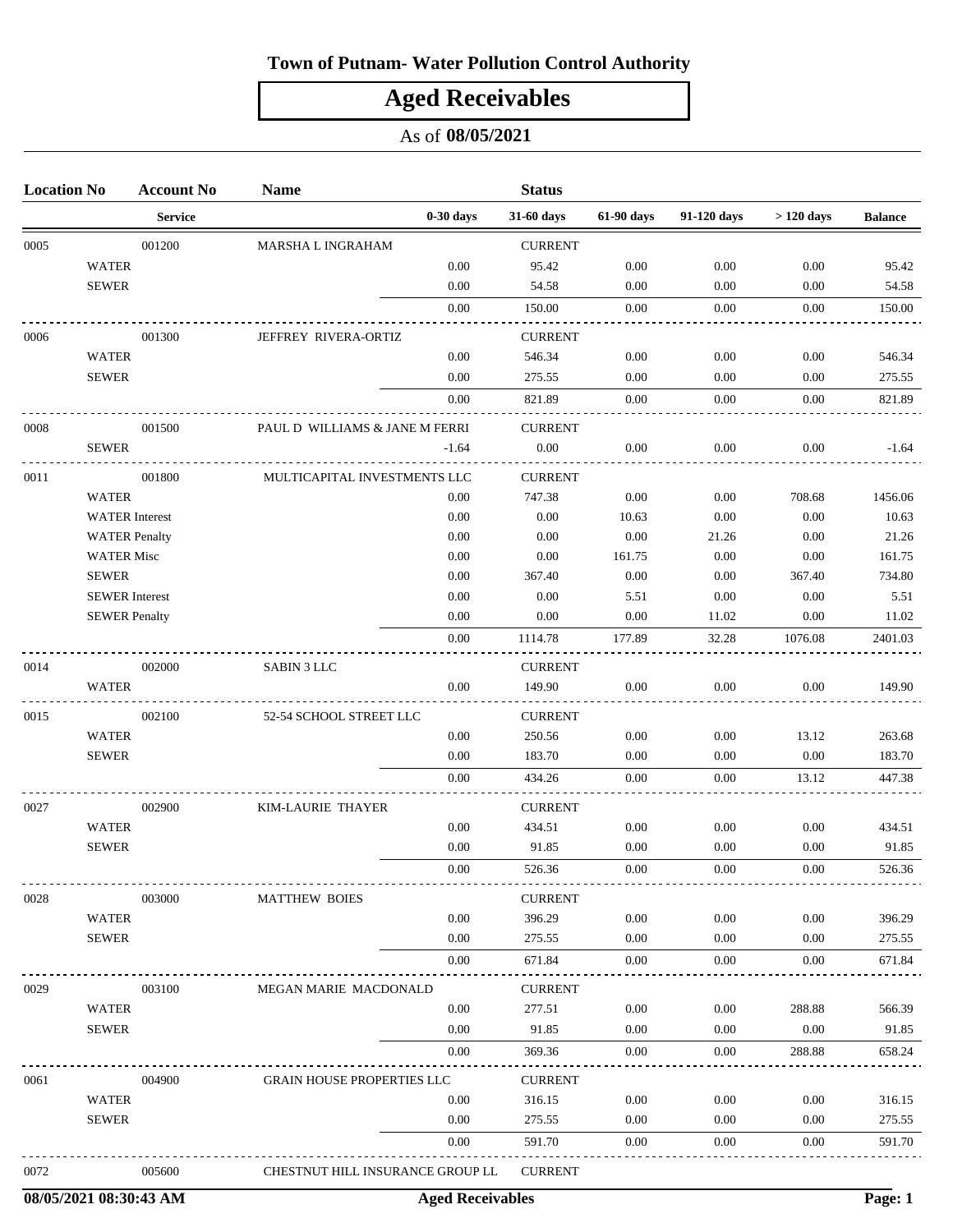| <b>Location No</b> |                       | <b>Account No</b> | <b>Name</b>                   |             | <b>Status</b>  |            |             |             |                |
|--------------------|-----------------------|-------------------|-------------------------------|-------------|----------------|------------|-------------|-------------|----------------|
|                    |                       | <b>Service</b>    |                               | $0-30$ days | 31-60 days     | 61-90 days | 91-120 days | $>120$ days | <b>Balance</b> |
|                    | <b>WATER</b>          |                   |                               | 0.00        | 143.10         | 0.00       | 0.00        | 0.00        | 143.10         |
|                    | <b>SEWER</b>          |                   |                               | 0.00        | 183.70         | 0.00       | 0.00        | 0.00        | 183.70         |
|                    |                       |                   |                               | 0.00        | 326.80         | 0.00       | 0.00        | 0.00        | 326.80         |
| 0080               |                       | 006100            | <b>BRIAN PAUL PROVOST</b>     |             | <b>CURRENT</b> |            |             |             |                |
|                    | <b>WATER</b>          |                   |                               | 0.00        | 119.30         | 0.00       | 0.00        | 0.00        | 119.30         |
|                    | <b>SEWER</b>          |                   |                               | 0.00        | 86.69          | 0.00       | 0.00        | 0.00        | 86.69          |
|                    |                       |                   |                               | 0.00        | 205.99         | 0.00       | 0.00        | 0.00        | 205.99         |
| 0087               |                       | 006600            | THUYAIN NYUNT AYE             |             | <b>CURRENT</b> |            |             |             |                |
|                    | <b>WATER</b>          |                   |                               | 0.00        | 107.36         | 0.00       | 0.00        | 220.34      | 327.70         |
|                    | <b>SEWER</b>          |                   |                               | 0.00        | 91.85          | 0.00       | 0.00        | 91.85       | 183.70         |
|                    |                       |                   |                               | 0.00        | 199.21         | 0.00       | 0.00        | 312.19      | 511.40         |
| 0095               |                       | 007200            | <b>CHRISTINE Y GIFFORD</b>    |             | <b>CURRENT</b> |            |             |             |                |
|                    | <b>SEWER</b>          |                   |                               | $-12.38$    | 0.00           | 0.00       | 0.00        | 0.00        | $-12.38$       |
| 0100               |                       | 007710            | NORMA D FRENCH                |             | <b>CURRENT</b> |            |             |             |                |
|                    | WATER                 |                   |                               | 0.00        | 142.47         | 0.00       | 0.00        | 0.00        | 142.47         |
| 0101               |                       |                   |                               |             |                |            |             |             |                |
|                    | <b>WATER</b>          | 007800            | FRONTIER COMMUNICATIONS CORP. | 0.00        | FINAL<br>0.00  | 0.00       | 0.00        | 169.80      | 169.80         |
|                    | <b>WATER Penalty</b>  |                   |                               | 0.00        | 0.00           | 0.00       | 0.00        | 10.18       | 10.18          |
|                    | <b>WATER</b> Interest |                   |                               | 0.00        | 0.00           | 2.55       | 0.00        | 5.10        | 7.65           |
|                    |                       |                   |                               | 0.00        | 0.00           | 2.55       | 0.00        | 185.08      | 187.63         |
| 0108               |                       | 008300            | NICHOLAS SKEBOS               |             | <b>CURRENT</b> |            |             |             |                |
|                    | <b>WATER</b>          |                   |                               | 0.00        | 107.36         | 0.00       | 0.00        | 615.95      | 723.31         |
|                    | <b>WATER</b> Interest |                   |                               | 0.00        | 0.00           | 9.73       | 0.00        | 14.43       | 24.16          |
|                    | <b>WATER Misc</b>     |                   |                               | 0.00        | 0.00           | 0.00       | 0.00        | 70.44       | 70.44          |
|                    | <b>SEWER</b>          |                   |                               | 0.00        | 91.85          | 0.00       | 0.00        | 275.55      | 367.40         |
|                    | <b>SEWER</b> Interest |                   |                               | 0.00        | 0.00           | 2.76       | 0.00        | 0.00        | 2.76           |
|                    |                       |                   |                               | $0.00\,$    | 199.21         | 12.49      | 0.00        | 976.37      | 1188.07        |
| 0093A              |                       | 009300            | <b>CHERYL A RAY</b>           |             | <b>CURRENT</b> |            |             |             |                |
|                    | <b>WATER</b>          |                   |                               | $0.00\,$    | $0.00\,$       | $0.00\,$   | 0.00        | 2948.32     | 2948.32        |
|                    | <b>WATER Penalty</b>  |                   |                               | 0.00        | 0.00           | 0.00       | 88.45       | 176.90      | 265.35         |
|                    | <b>WATER</b> Interest |                   |                               | 0.00        | 0.00           | 44.22      | 0.00        | 1282.50     | 1326.72        |
|                    | <b>SEWER</b> Interest |                   |                               | 0.00        | 0.00           | 0.00       | 0.00        | 16.58       | 16.58          |
|                    |                       |                   |                               | 0.00        | 0.00           | 44.22      | 88.45       | 4424.30     | 4556.97        |
| 0125               |                       | 009310            | <b>CHERYL A RAY</b>           |             | <b>CURRENT</b> |            |             |             |                |
|                    | <b>WATER</b>          |                   |                               | 0.00        | 202.80         | 0.00       | 0.00        | 0.00        | 202.80         |
|                    | <b>SEWER</b>          |                   |                               | 0.00        | 183.70         | 0.00       | $0.00\,$    | 0.00        | 183.70         |
|                    |                       |                   |                               | 0.00        | 386.50         | 0.00       | 0.00        | 0.00        | 386.50         |
| 0127               |                       | 009400            | RICHARD ALARIE                |             | <b>CURRENT</b> |            |             |             |                |
|                    | <b>WATER</b>          |                   |                               | 0.00        | 107.36         | 0.00       | $0.00\,$    | 300.51      | 407.87         |
|                    | <b>SEWER</b>          |                   |                               | 0.00        | 91.85          | 0.00       | 0.00        | 183.70      | 275.55         |
|                    |                       |                   |                               | 0.00        | 199.21         | 0.00       | 0.00        | 484.21      | 683.42         |
| 0129               |                       | 009500            | JOHN N CODDING                |             | <b>CURRENT</b> |            |             |             |                |
|                    | <b>WATER</b>          |                   |                               | 0.00        | 173.03         | 0.00       | 0.00        | 0.00        | 173.03         |
|                    | <b>SEWER</b>          |                   |                               | 0.00        | 91.85          | 0.00       | 0.00        | 0.00        | 91.85          |
|                    |                       |                   |                               | 0.00        | 264.88         | 0.00       | 0.00        | 0.00        | 264.88         |
| 0139               |                       | 010300            | <b>GREEN VALLEY RE LLC</b>    |             | <b>CURRENT</b> |            |             |             |                |
|                    | <b>WATER</b>          |                   |                               | 0.00        | 443.28         | 0.00       | 0.00        | 0.00        | 443.28         |
|                    | <b>SEWER</b>          |                   |                               | 0.00        | 367.40         | 0.00       | 0.00        | 0.00        | 367.40         |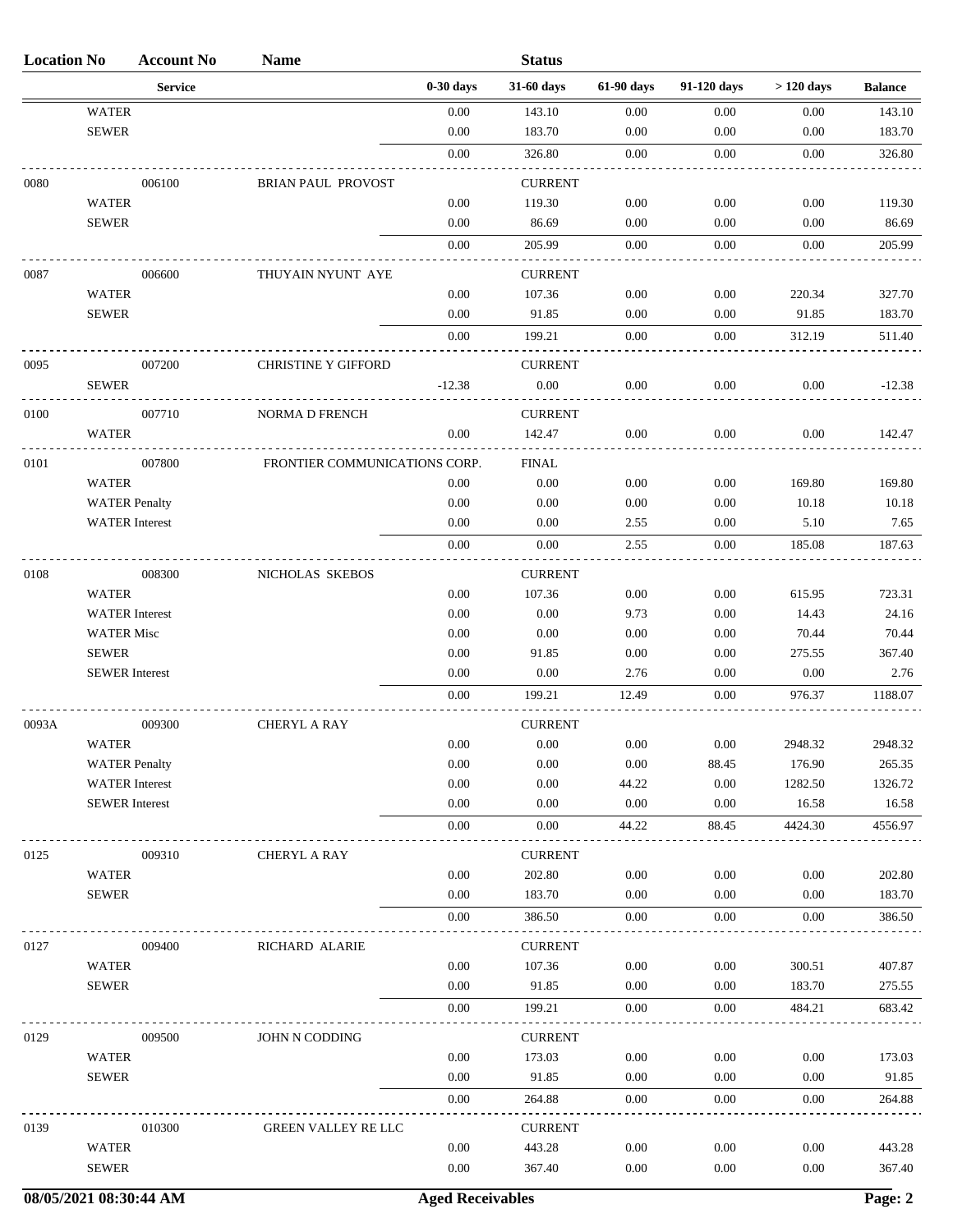| <b>Location No</b> |                       | <b>Account No</b> | <b>Name</b>                       |             | <b>Status</b>  |            |             |             |                |
|--------------------|-----------------------|-------------------|-----------------------------------|-------------|----------------|------------|-------------|-------------|----------------|
|                    |                       | <b>Service</b>    |                                   | $0-30$ days | 31-60 days     | 61-90 days | 91-120 days | $>120$ days | <b>Balance</b> |
|                    |                       |                   |                                   | 0.00        | 810.68         | 0.00       | 0.00        | 0.00        | 810.68         |
| 0141               |                       | 010400            | LIS PROPERTIES LLC                |             | <b>CURRENT</b> |            |             |             |                |
|                    | <b>WATER</b>          |                   |                                   | 0.00        | 514.35         | 0.00       | 0.00        | 0.00        | 514.35         |
|                    | <b>SEWER</b>          |                   |                                   | 0.00        | 437.33         | 0.00       | 0.00        | 0.00        | 437.33         |
|                    |                       |                   |                                   | $0.00\,$    | 951.68         | 0.00       | 0.00        | 0.00        | 951.68         |
| 0148               |                       | 010900            | <b>MICHAEL A BERNIER</b>          |             | <b>CURRENT</b> |            |             |             |                |
|                    | <b>WATER</b>          |                   |                                   | 0.00        | 7.88           | 0.00       | 0.00        | 0.00        | 7.88           |
| 0181               |                       | 012800            | <b>SCOTT GEBO</b>                 |             | <b>CURRENT</b> |            |             |             |                |
|                    | <b>WATER</b>          |                   |                                   | 0.00        | 286.30         | 0.00       | 0.00        | 0.00        | 286.30         |
|                    | <b>SEWER</b>          |                   |                                   | 0.00        | 275.55         | 0.00       | 0.00        | 0.00        | 275.55         |
|                    |                       |                   |                                   | $0.00\,$    | 561.85         | $0.00\,$   | 0.00        | 0.00        | 561.85         |
| 0182               |                       | 012900            | LISA MARCINIEC & MICHELLE SLAUTER |             | <b>CURRENT</b> |            |             |             |                |
|                    | <b>WATER</b>          |                   |                                   | 0.00        | 137.21         | 0.00       | 0.00        | 0.00        | 137.21         |
|                    | <b>SEWER</b>          |                   |                                   | 0.00        | 91.85          | 0.00       | 0.00        | 0.00        | 91.85          |
|                    |                       |                   |                                   | 0.00        | 229.06         | 0.00       | 0.00        | 0.00        | 229.06         |
| 0189               |                       | 013400            | <b>ANDREA L PEREZ</b>             |             | <b>CURRENT</b> |            |             |             |                |
|                    | <b>WATER</b>          |                   |                                   | 0.00        | 190.94         | 0.00       | 0.00        | 575.15      | 766.09         |
|                    | <b>WATER Penalty</b>  |                   |                                   | 0.00        | 0.00           | 0.00       | 17.25       | 0.00        | 17.25          |
|                    | <b>WATER</b> Interest |                   |                                   | 0.00        | 0.00           | 8.63       | 0.00        | 0.00        | 8.63           |
|                    | <b>SEWER</b>          |                   |                                   | 0.00        | 91.85          | 0.00       | 0.00        | 183.70      | 275.55         |
|                    | <b>SEWER Penalty</b>  |                   |                                   | 0.00        | 0.00           | 0.00       | 5.51        | 0.00        | 5.51           |
|                    | <b>SEWER</b> Interest |                   |                                   | 0.00        | 0.00           | 2.76       | 0.00        | 0.00        | 2.76           |
|                    |                       |                   |                                   | 0.00        | 282.79         | 11.39      | 22.76       | 758.85      | 1075.79        |
| 0196               |                       | 013900            | MEIRELES BUSINESS SOLUTIONS LLC   |             | <b>CURRENT</b> |            |             |             |                |
|                    | <b>SEWER</b>          |                   |                                   | 0.00        | $-16.08$       | 0.00       | 0.00        | 0.00        | $-16.08$       |
| 0204               |                       | 014400            | PUTNAM FARMERS COOP ASSOC INC     |             | <b>CURRENT</b> |            |             |             |                |
|                    | <b>WATER</b>          |                   |                                   | 0.00        | 131.21         | 0.00       | 0.00        | 2.00        | 133.21         |
|                    | <b>SEWER</b>          |                   |                                   | 0.00        | 91.85          | 0.00       | 0.00        | 0.00        | 91.85          |
|                    |                       |                   |                                   | $0.00\,$    | 223.06         | $0.00\,$   | $0.00\,$    | $2.00\,$    | 225.06         |
| 0207               |                       | 014700            | <b>AUSTIN D JONES</b>             |             | <b>CURRENT</b> |            |             |             |                |
|                    | <b>WATER</b>          |                   |                                   | 0.00        | 310.15         | 0.00       | 0.00        | 0.00        | 310.15         |
|                    | <b>SEWER</b>          |                   |                                   | 0.00        | 90.85          | 0.00       | 0.00        | 0.00        | 90.85          |
|                    |                       |                   |                                   | 0.00        | 401.00         | 0.00       | 0.00        | 0.00        | 401.00         |
| 0208               |                       | 014800            | <b>DAWN AITES</b>                 |             | <b>CURRENT</b> |            |             |             |                |
|                    | <b>WATER</b>          |                   |                                   | 0.00        | 125.27         | 0.00       | 0.00        | 0.00        | 125.27         |
|                    | <b>SEWER</b>          |                   |                                   | 0.00        | 91.85          | 0.00       | 0.00        | 0.00        | 91.85          |
|                    |                       |                   |                                   | $0.00\,$    | 217.12         | 0.00       | 0.00        | 0.00        | 217.12         |
| 0209               |                       | 014900            | BERNARD G BEDARD JR               |             | <b>CURRENT</b> |            |             |             |                |
|                    | <b>WATER</b>          |                   |                                   | 0.00        | 161.09         | 0.00       | 0.00        | 781.57      | 942.66         |
|                    | <b>WATER</b> Interest |                   |                                   | 0.00        | 0.00           | 11.72      | 0.00        | 35.09       | 46.81          |
|                    | <b>WATER Penalty</b>  |                   |                                   | 0.00        | 0.00           | 0.00       | 23.45       | 37.94       | 61.39          |
|                    | <b>WATER Misc</b>     |                   |                                   | 0.00        | 0.00           | 0.00       | 0.00        | 24.00       | 24.00          |
|                    | <b>SEWER</b>          |                   |                                   | 0.00        | 91.85          | 0.00       | 0.00        | 459.25      | 551.10         |
|                    | <b>SEWER</b> Interest |                   |                                   | 0.00        | 0.00           | 6.89       | 0.00        | 19.91       | 26.80          |
|                    | <b>SEWER Penalty</b>  |                   |                                   | 0.00        | 0.00           | 0.00       | 13.78       | 22.05       | 35.83          |
|                    | <b>SEWER Misc</b>     |                   |                                   | 0.00        | 0.00           | 0.00       | 0.00        | 24.00       | 24.00          |
|                    |                       |                   |                                   | $0.00\,$    | 252.94         | 18.61      | 37.23       | 1403.81     | 1712.59        |
| 0211               |                       | 015100            | <b>GARY L BEAUDREAULT</b>         |             | <b>CURRENT</b> |            |             |             |                |

**08/05/2021 08:30:44 AM Aged Receivables Page: 3**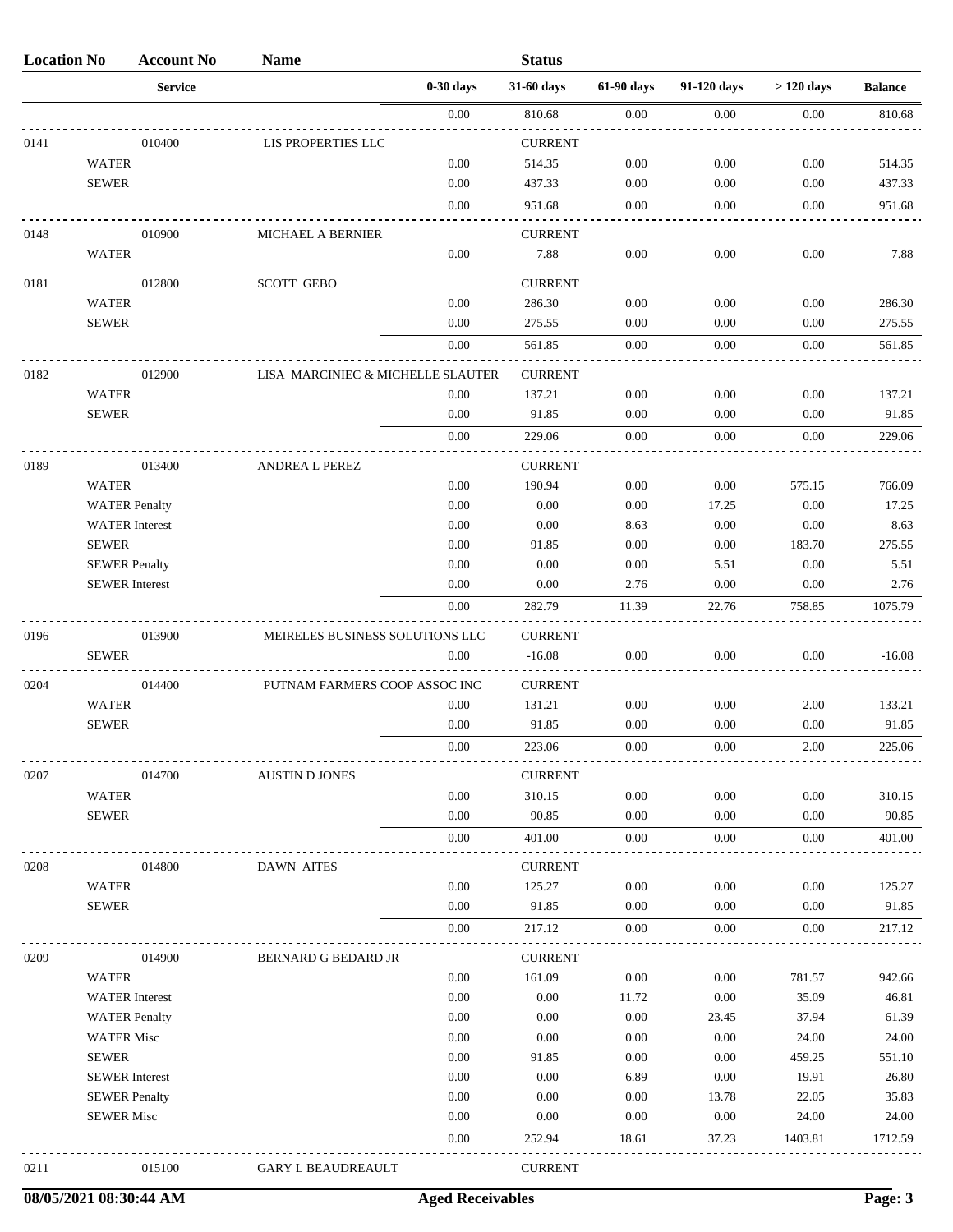| <b>Location No</b> |                       | <b>Account No</b> | <b>Name</b>                   |             | <b>Status</b>            |            |             |             |                |
|--------------------|-----------------------|-------------------|-------------------------------|-------------|--------------------------|------------|-------------|-------------|----------------|
|                    |                       | <b>Service</b>    |                               | $0-30$ days | 31-60 days               | 61-90 days | 91-120 days | $>120$ days | <b>Balance</b> |
|                    | <b>WATER</b>          |                   |                               | 0.00        | 119.30                   | 0.00       | 0.00        | 0.00        | 119.30         |
|                    | <b>SEWER</b>          |                   |                               | 0.00        | 91.85                    | 0.00       | 0.00        | 0.00        | 91.85          |
|                    |                       |                   |                               | $0.00\,$    | 211.15                   | 0.00       | 0.00        | 0.00        | 211.15         |
| 0217               |                       | 015400            | <b>SWEDE LLC</b>              |             | <b>CURRENT</b>           |            |             |             |                |
|                    | <b>SEWER</b>          |                   |                               | $-46.44$    | 0.00                     | 0.00       | 0.00        | 0.00        | $-46.44$       |
|                    |                       |                   |                               |             |                          |            |             |             |                |
| 0219               | WATER                 | 015600            | <b>NANCY E LAFLEUR</b>        | 0.00        | <b>CURRENT</b><br>184.89 | 0.00       | 0.00        | 0.00        | 184.89         |
|                    | <b>SEWER</b>          |                   |                               | 0.00        | 183.70                   | 0.00       | 0.00        | 0.00        | 183.70         |
|                    |                       |                   |                               | 0.00        | 368.59                   | 0.00       | 0.00        | 0.00        | 368.59         |
|                    |                       |                   |                               |             |                          |            |             |             |                |
| 0220               |                       | 015700            | <b>SHAUN T BEAUCHESNE</b>     |             | <b>CURRENT</b>           |            |             |             |                |
|                    | <b>WATER</b>          |                   |                               | 0.00        | 258.91                   | 0.00       | 0.00        | 240.31      | 499.22         |
|                    | <b>SEWER</b>          |                   |                               | 0.00        | 91.85                    | 0.00       | 0.00        | 36.75       | 128.60         |
|                    |                       |                   |                               | $0.00\,$    | 350.76                   | 0.00       | 0.00        | 277.06      | 627.82         |
| 0222               |                       | 015900            | TMC KEYWEST LLC               |             | <b>CURRENT</b>           |            |             |             |                |
|                    | <b>WATER</b>          |                   |                               | 0.00        | 214.74                   | 0.00       | 0.00        | 0.00        | 214.74         |
|                    | <b>SEWER</b>          |                   |                               | 0.00        | 183.70                   | 0.00       | 0.00        | 0.00        | 183.70         |
|                    |                       |                   |                               | 0.00        | 398.44                   | 0.00       | 0.00        | $0.00\,$    | 398.44         |
| 0233               |                       | 016500            | LEE E SMITH                   |             | <b>CURRENT</b>           |            |             |             |                |
|                    | <b>WATER</b>          |                   |                               | 0.00        | 250.45                   | 0.00       | 0.00        | 0.00        | 250.45         |
|                    | <b>SEWER</b>          |                   |                               | 0.00        | 275.55                   | 0.00       | 0.00        | 0.00        | 275.55         |
|                    |                       |                   |                               | $0.00\,$    | 526.00                   | 0.00       | $0.00\,$    | $0.00\,$    | 526.00         |
|                    |                       | 016700            |                               |             |                          |            |             |             |                |
| 0235               | <b>WATER</b>          |                   | <b>MELISSA A PATTERSON</b>    | 0.00        | <b>CURRENT</b><br>246.51 | 0.00       | 0.00        | 0.00        | 246.51         |
|                    | <b>SEWER</b>          |                   |                               | 0.00        | 91.85                    | 0.00       | 0.00        | 0.00        | 91.85          |
|                    |                       |                   |                               | 0.00        | 338.36                   | 0.00       | 0.00        | 0.00        | 338.36         |
|                    |                       |                   |                               |             |                          |            |             |             |                |
| 0237               | <b>WATER</b>          | 016900            | <b>JOEL URRACA</b>            | 0.00        | <b>CURRENT</b><br>113.33 | 0.00       | 0.00        | 0.00        | 113.33         |
|                    | <b>SEWER</b>          |                   |                               | 0.00        | 91.85                    | 0.00       | 0.00        | 0.00        | 91.85          |
|                    |                       |                   |                               | $0.00\,$    | 205.18                   | $0.00\,$   | $0.00\,$    | $0.00\,$    | 205.18         |
|                    |                       |                   |                               |             |                          |            |             |             |                |
| 0238               |                       | 017000            | <b>DAVID F O BRIEN</b>        |             | <b>CURRENT</b>           |            |             |             |                |
|                    | <b>WATER</b>          |                   |                               | 0.00        | 305.90                   | 0.00       | 0.00        | 519.26      | 825.16         |
|                    | <b>SEWER</b>          |                   |                               | 0.00        | 183.70                   | 0.00       | 0.00        | 257.94      | 441.64         |
|                    |                       |                   |                               | 0.00        | 489.60                   | 0.00       | 0.00        | 777.20      | 1266.80        |
| 0239               |                       | 017100            | LIS PROPERTIES LLC            |             | <b>CURRENT</b>           |            |             |             |                |
|                    | <b>WATER</b>          |                   |                               | 0.00        | 459.27                   | 0.00       | 0.00        | 0.00        | 459.27         |
|                    | <b>SEWER</b>          |                   |                               | 0.00        | 222.90                   | 0.00       | 0.00        | 0.00        | 222.90         |
|                    |                       |                   |                               | 0.00        | 682.17                   | 0.00       | 0.00        | 0.00        | 682.17         |
| 0243               |                       | 017400            | KUPIEC JUSTIN A & CHRISTINE M |             | <b>CURRENT</b>           |            |             |             |                |
|                    | <b>WATER</b>          |                   |                               | 0.00        | 312.10                   | 0.00       | 0.00        | 611.80      | 923.90         |
|                    | <b>WATER</b> Interest |                   |                               | 0.00        | 0.00                     | 9.18       | 0.00        | 4.40        | 13.58          |
|                    | <b>WATER Penalty</b>  |                   |                               | 0.00        | 0.00                     | 0.00       | 18.35       | 8.81        | 27.16          |
|                    | <b>SEWER</b>          |                   |                               | 0.00        | 183.70                   | 0.00       | 0.00        | 367.40      | 551.10         |
|                    | <b>SEWER</b> Interest |                   |                               | 0.00        | 0.00                     | 5.51       | 0.00        | 2.76        | 8.27           |
|                    | <b>SEWER Penalty</b>  |                   |                               | 0.00        | 0.00                     | 0.00       | 11.02       | 5.51        | 16.53          |
|                    |                       |                   |                               | 0.00        | 495.80                   | 14.69      | 29.37       | 1000.68     | 1540.54        |
| 0245               |                       | 017500            | RAFAL L SPATH                 |             | <b>CURRENT</b>           |            |             |             |                |
|                    | <b>WATER</b>          |                   |                               | 0.00        | 474.30                   | 0.00       | 0.00        | 0.00        | 474.30         |
|                    | <b>SEWER</b>          |                   |                               | 0.00        | 183.70                   | 0.00       | 0.00        | 0.00        | 183.70         |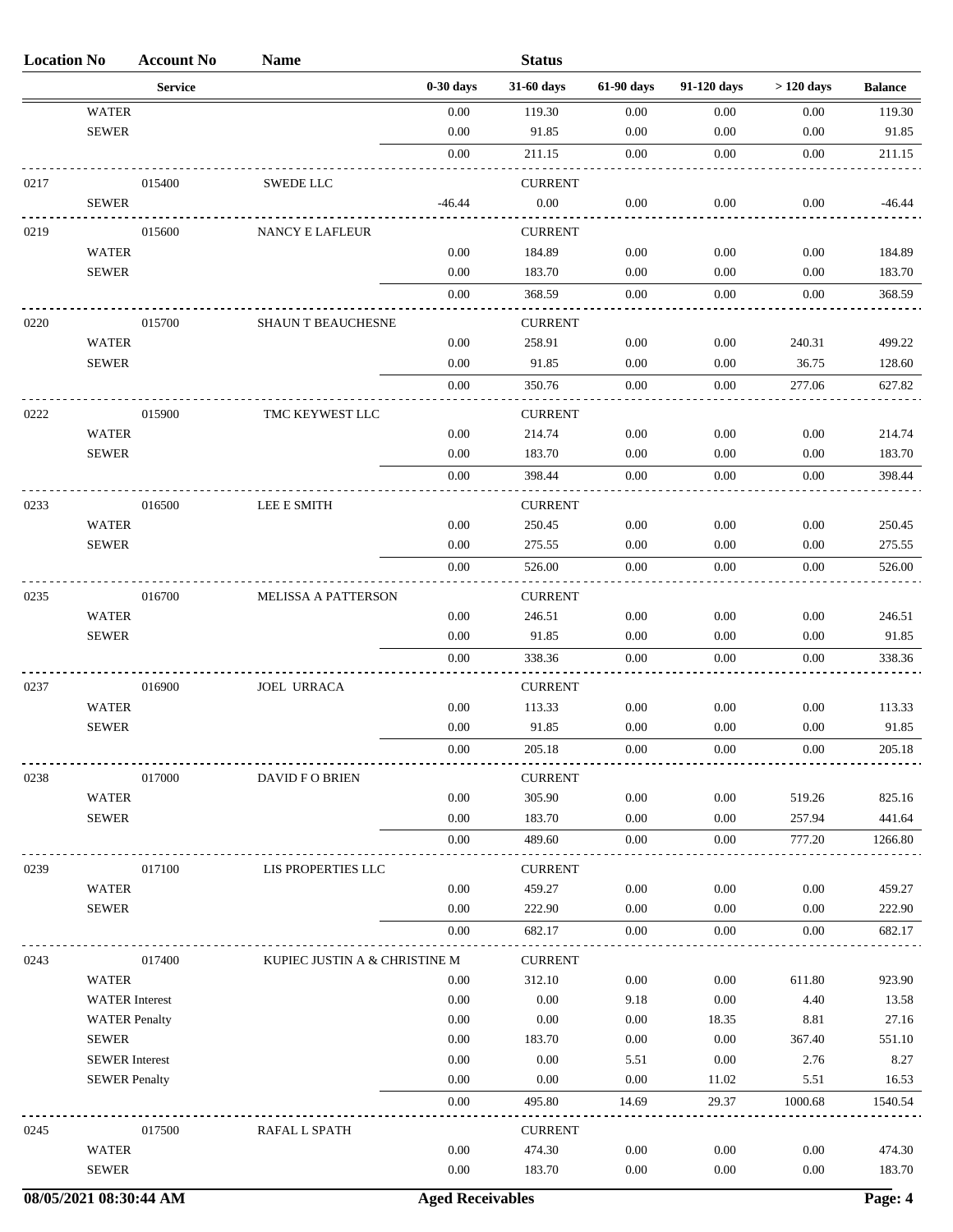| <b>Location No</b> |                       | <b>Account No</b>      | <b>Name</b>                       |                         | <b>Status</b>  |            |             |             |                |
|--------------------|-----------------------|------------------------|-----------------------------------|-------------------------|----------------|------------|-------------|-------------|----------------|
|                    |                       | <b>Service</b>         |                                   | $0-30$ days             | 31-60 days     | 61-90 days | 91-120 days | $>120$ days | <b>Balance</b> |
|                    |                       |                        |                                   | 0.00                    | 658.00         | 0.00       | 0.00        | 0.00        | 658.00         |
| 0250               |                       | 017700                 | VAN V LE                          |                         | <b>CURRENT</b> |            |             |             |                |
|                    | <b>WATER</b>          |                        |                                   | 0.00                    | 738.75         | 0.00       | 0.00        | 989.56      | 1728.31        |
|                    | <b>WATER Penalty</b>  |                        |                                   | 0.00                    | 0.00           | $0.00\,$   | 29.69       | 17.91       | 47.60          |
|                    |                       | <b>WATER</b> Interest  |                                   | 0.00                    | 0.00           | 14.84      | 0.00        | 10.95       | 25.79          |
|                    | <b>SEWER</b>          |                        |                                   | 0.00                    | 183.70         | 0.00       | 0.00        | 367.40      | 551.10         |
|                    | <b>SEWER Penalty</b>  |                        |                                   | 0.00                    | 0.00           | 0.00       | 11.02       | 5.51        | 16.53          |
|                    | <b>SEWER</b> Interest |                        |                                   | 0.00                    | 0.00           | 5.51       | 0.00        | 2.76        | 8.27           |
|                    |                       |                        |                                   | 0.00                    | 922.45         | 20.35      | 40.71       | 1394.09     | 2377.60        |
| 0256               |                       | 018000                 | <b>JB PROPERTY GROUP LLC</b>      |                         | <b>CURRENT</b> |            |             |             |                |
|                    | <b>SEWER</b>          |                        |                                   | 0.00                    | $-65.30$       | 0.00       | 0.00        | 0.00        | $-65.30$       |
| 0261               |                       | 018410                 | <b>SCOTT E SELMECKI</b>           |                         | <b>CURRENT</b> |            |             |             |                |
|                    | <b>WATER</b>          |                        |                                   | 0.00                    | 330.70         | 0.00       | 0.00        | 0.00        | 330.70         |
|                    | <b>SEWER</b>          |                        |                                   | 0.00                    | 183.70         | 0.00       | 0.00        | 0.00        | 183.70         |
|                    |                       |                        |                                   | 0.00                    | 514.40         | 0.00       | 0.00        | 0.00        | 514.40         |
| 0279               |                       | 018800                 | <b>JOY E FREDETTE</b>             |                         | <b>CURRENT</b> |            |             |             |                |
|                    | <b>WATER</b>          |                        |                                   | 0.00                    | $-26.40$       | 0.00       | 0.00        | 0.00        | $-26.40$       |
|                    | <b>SEWER</b>          |                        |                                   | $-175.00$               | $-231.85$      | $-140.00$  | $-100.63$   | 0.00        | $-647.48$      |
|                    |                       |                        |                                   | $-175.00$               | $-258.25$      | $-140.00$  | $-100.63$   | 0.00        | $-673.88$      |
| 0282               |                       | 019100                 | <b>JESSE LEE NIXON</b>            |                         | <b>CURRENT</b> |            |             |             |                |
|                    | <b>SEWER</b>          |                        |                                   | 0.00                    | $-3.49$        | 0.00       | 0.00        | 0.00        | $-3.49$        |
| 0288               |                       | 019600                 | <b>TARA S SCRANTON</b>            |                         | <b>CURRENT</b> |            |             |             |                |
|                    | <b>WATER</b>          |                        |                                   | 0.00                    | 208.74         | 0.00       | 0.00        | 0.00        | 208.74         |
|                    | <b>SEWER</b>          |                        |                                   | 0.00                    | 183.70         | 0.00       | 0.00        | 0.00        | 183.70         |
|                    |                       |                        |                                   | 0.00                    | 392.44         | 0.00       | 0.00        | 0.00        | 392.44         |
| 0291               |                       | 019800                 | <b>GRAIN HOUSE PROPERTIES LLC</b> |                         | <b>CURRENT</b> |            |             |             |                |
|                    | <b>WATER</b>          |                        |                                   | 0.00                    | 421.09         | 0.00       | 0.00        | 0.00        | 421.09         |
|                    | <b>SEWER</b>          |                        |                                   | 0.00                    | 275.55         | 0.00       | 0.00        | 0.00        | 275.55         |
|                    |                       |                        |                                   | $0.00\,$                | 696.64         | $0.00\,$   | $0.00\,$    | $0.00\,$    | 696.64         |
| 0297               |                       | 020000                 | CHRISTOPHER G BRITT               |                         | <b>CURRENT</b> |            |             |             |                |
|                    | <b>WATER</b>          |                        |                                   | 0.00                    | 173.03         | 0.00       | 0.00        | 810.13      | 983.16         |
|                    | <b>WATER</b> Interest |                        |                                   | 0.00                    | 0.00           | 12.53      | 0.00        | $0.00\,$    | 12.53          |
|                    | <b>WATER Misc</b>     |                        |                                   | 0.00                    | 0.00           | 0.00       | 0.00        | 24.00       | 24.00          |
|                    | <b>SEWER</b>          |                        |                                   | 0.00                    | 91.85          | 0.00       | 0.00        | 275.55      | 367.40         |
|                    | <b>SEWER</b> Interest |                        |                                   | 0.00                    | 0.00           | 2.00       | 0.00        | 0.00        | 2.00           |
|                    |                       |                        |                                   | 0.00                    | 264.88         | 14.53      | 0.00        | 1109.68     | 1389.09        |
| 0303               |                       | 020500                 | <b>BUDDY UDDY LLC</b>             |                         | <b>CURRENT</b> |            |             |             |                |
|                    | <b>WATER</b>          |                        |                                   | 0.00                    | 281.10         | 0.00       | 0.00        | 0.00        | 281.10         |
|                    | <b>SEWER</b>          |                        |                                   | 0.00                    | 169.42         | 0.00       | 0.00        | 0.00        | 169.42         |
|                    |                       |                        |                                   | 0.00                    | 450.52         | 0.00       | 0.00        | 0.00        | 450.52         |
| 0305               |                       | 020700                 | KAITLIN BELLOWS                   |                         | <b>CURRENT</b> |            |             |             |                |
|                    | <b>WATER</b>          |                        |                                   | 0.00                    | 131.24         | 0.00       | 0.00        | 0.00        | 131.24         |
|                    | <b>SEWER</b>          |                        |                                   | 0.00                    | 91.85          | 0.00       | 0.00        | 0.00        | 91.85          |
|                    |                       |                        |                                   | 0.00                    | 223.09         | 0.00       | 0.00        | 0.00        | 223.09         |
| 0312               |                       | 021200                 | <b>JAMES V COURNOYER</b>          |                         | <b>CURRENT</b> |            |             |             |                |
|                    | <b>WATER</b>          |                        |                                   | 0.00                    | 214.74         | 0.00       | 0.00        | 0.00        | 214.74         |
|                    | <b>SEWER</b>          |                        |                                   | 0.00                    | 183.70         | 0.00       | 0.00        | 0.00        | 183.70         |
|                    |                       |                        |                                   | 0.00                    | 398.44         | 0.00       | 0.00        | 0.00        | 398.44         |
|                    |                       | 08/05/2021 08:30:44 AM |                                   | <b>Aged Receivables</b> |                |            |             |             | Page: 5        |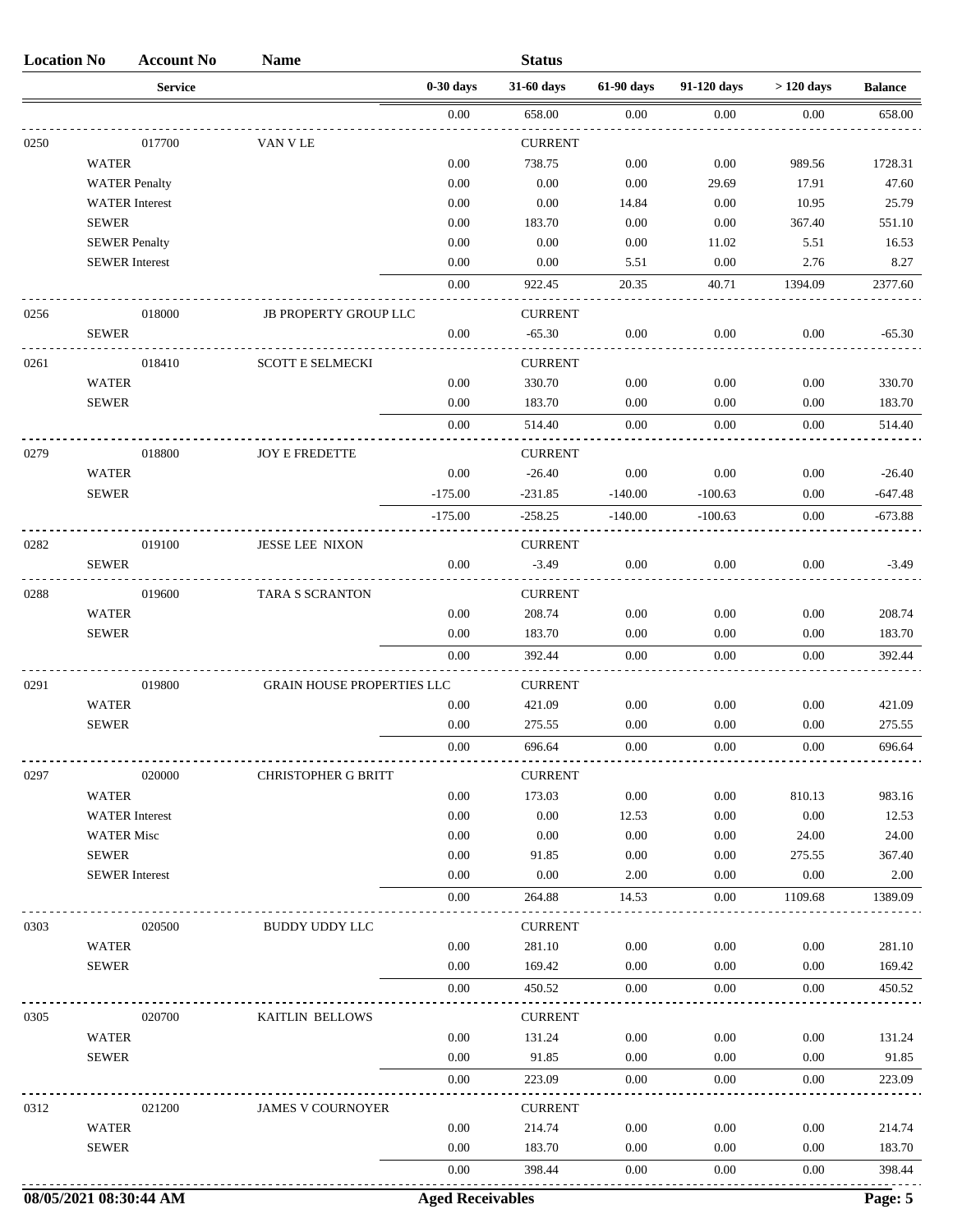| <b>Location No</b> |                       | <b>Account No</b> | <b>Name</b>                      |             | <b>Status</b>  |            |             |             |                |
|--------------------|-----------------------|-------------------|----------------------------------|-------------|----------------|------------|-------------|-------------|----------------|
|                    |                       | <b>Service</b>    |                                  | $0-30$ days | 31-60 days     | 61-90 days | 91-120 days | $>120$ days | <b>Balance</b> |
| 0314               |                       | 021400            | LEUYEN T HUYNH                   |             | <b>CURRENT</b> |            |             |             |                |
|                    | <b>WATER</b>          |                   |                                  | 0.00        | 208.69         | 0.00       | 0.00        | 0.00        | 208.69         |
|                    | <b>WATER Misc</b>     |                   |                                  | 0.00        | 0.00           | 0.00       | 0.00        | 46.44       | 46.44          |
|                    | <b>SEWER</b>          |                   |                                  | 0.00        | 275.55         | 0.00       | 0.00        | 0.00        | 275.55         |
|                    |                       |                   |                                  | 0.00        | 484.24         | 0.00       | 0.00        | 46.44       | 530.68         |
| 0321               |                       | 021800            | <b>VICTOR C JARVAIS</b>          |             | <b>CURRENT</b> |            |             |             |                |
|                    | <b>WATER</b>          |                   |                                  | 0.00        | 158.60         | 0.00       | 0.00        | 0.00        | 158.60         |
| 0330               |                       | 022500            | <b>ERIC E SABOURIN</b>           |             | <b>CURRENT</b> |            |             |             |                |
|                    | <b>WATER</b>          |                   |                                  | 0.00        | 173.03         | 0.00       | 0.00        | 4.77        | 177.80         |
|                    | <b>SEWER</b>          |                   |                                  | 0.00        | 91.85          | 0.00       | 0.00        | 0.00        | 91.85          |
|                    |                       |                   |                                  | 0.00        | 264.88         | 0.00       | 0.00        | 4.77        | 269.65         |
|                    |                       |                   |                                  |             |                |            |             |             |                |
| 0335               |                       | 022900            | <b>JULIAN REESE</b>              |             | <b>CURRENT</b> |            |             |             |                |
|                    | <b>WATER</b>          |                   |                                  | 0.00        | 244.59         | 0.00       | 0.00        | 0.00        | 244.59         |
|                    | <b>SEWER</b>          |                   |                                  | 0.00        | 183.70         | 0.00       | 0.00        | 0.00        | 183.70         |
|                    |                       |                   |                                  | 0.00        | 428.29         | 0.00       | 0.00        | 0.00        | 428.29         |
| 0339               |                       | 023200            | <b>ROBERT F RUSLER</b>           |             | <b>CURRENT</b> |            |             |             |                |
|                    | <b>WATER</b>          |                   |                                  | 0.00        | 573.48         | 0.00       | 0.00        | 0.00        | 573.48         |
|                    | <b>SEWER</b>          |                   |                                  | 0.00        | 367.40         | 0.00       | 0.00        | 0.00        | 367.40         |
|                    |                       |                   |                                  | 0.00        | 940.88         | 0.00       | 0.00        | 0.00        | 940.88         |
| 0343               |                       | 023400            | PUTNAM INVESTMENT PROPERTIES LLC |             | <b>CURRENT</b> |            |             |             |                |
|                    | <b>WATER</b>          |                   |                                  | 0.00        | 435.39         | 0.00       | 0.00        | 27.60       | 462.99         |
|                    | <b>WATER</b> Interest |                   |                                  | 0.00        | 0.00           | 2.00       | 0.00        | 0.00        | 2.00           |
|                    | <b>SEWER</b>          |                   |                                  | 0.00        | 459.25         | 0.00       | 0.00        | 0.00        | 459.25         |
|                    |                       |                   |                                  | 0.00        | 894.64         | 2.00       | 0.00        | 27.60       | 924.24         |
| 0345               |                       | 023500            | <b>VETERANS OF FOREIGN WARS</b>  |             | <b>CURRENT</b> |            |             |             |                |
|                    | <b>WATER</b>          |                   |                                  | 0.00        | 8.28           | 0.00       | 0.00        | 0.00        | 8.28           |
|                    |                       |                   |                                  |             |                |            |             |             |                |
| 0353               |                       | 024000            | DAVID WOOD LLC                   |             | <b>CURRENT</b> |            |             |             |                |
|                    | <b>WATER</b>          |                   |                                  | 0.00        | 250.56         | 0.00       | 0.00        | 0.00        | 250.56         |
|                    | <b>SEWER</b>          |                   |                                  | 0.00        | 183.70         | 0.00       | 0.00        | 0.00        | 183.70         |
|                    |                       |                   |                                  | 0.00        | 434.26         | 0.00       | 0.00        | 0.00        | 434.26         |
| 0369               |                       | 025000            | DANIEL J BENOIT                  |             | <b>CURRENT</b> |            |             |             |                |
|                    | <b>WATER</b>          |                   |                                  | 0.00        | 196.91         | 0.00       | 0.00        | 130.29      | 327.20         |
|                    | <b>SEWER</b>          |                   |                                  | 0.00        | 91.85          | 0.00       | 0.00        | 0.00        | 91.85          |
|                    |                       |                   |                                  | 0.00        | 288.76         | 0.00       | 0.00        | 130.29      | 419.05         |
| 0371               |                       | 025100            | <b>SCOTT A BOLDUC</b>            |             | <b>CURRENT</b> |            |             |             |                |
|                    | <b>WATER</b>          |                   |                                  | 0.00        | 107.36         | 0.00       | 0.00        | 0.00        | 107.36         |
|                    | <b>SEWER</b>          |                   |                                  | 0.00        | 91.85          | 0.00       | 0.00        | 0.00        | 91.85          |
|                    |                       |                   |                                  | 0.00        | 199.21         | 0.00       | 0.00        | $0.00\,$    | 199.21         |
| 0372               |                       | 025200            | CHANSAMONE PHONGSA               |             | <b>CURRENT</b> |            |             |             |                |
|                    | <b>WATER</b>          |                   |                                  | 0.00        | 310.18         | 0.00       | 0.00        | 0.00        | 310.18         |
|                    | <b>SEWER</b>          |                   |                                  | 0.00        | 275.55         | 0.00       | 0.00        | 0.00        | 275.55         |
|                    |                       |                   |                                  | 0.00        | 585.73         | 0.00       | 0.00        | 0.00        | 585.73         |
|                    |                       |                   |                                  |             |                |            |             |             |                |
| 0376               |                       | 025500            | MARK CHABOT                      |             | <b>CURRENT</b> |            |             |             |                |
|                    | <b>SEWER</b>          |                   |                                  | $-229.00$   | $0.00\,$       | 0.00       | 0.00        | 0.00        | $-229.00$      |
| 0377               |                       | 025600            | D & G PROPERTIES LLC             |             | <b>CURRENT</b> |            |             |             |                |
|                    | <b>WATER</b>          |                   |                                  | 0.00        | 293.50         | 0.00       | 0.00        | 0.00        | 293.50         |
|                    | <b>SEWER</b>          |                   |                                  | 0.00        | 151.81         | 0.00       | 0.00        | 0.00        | 151.81         |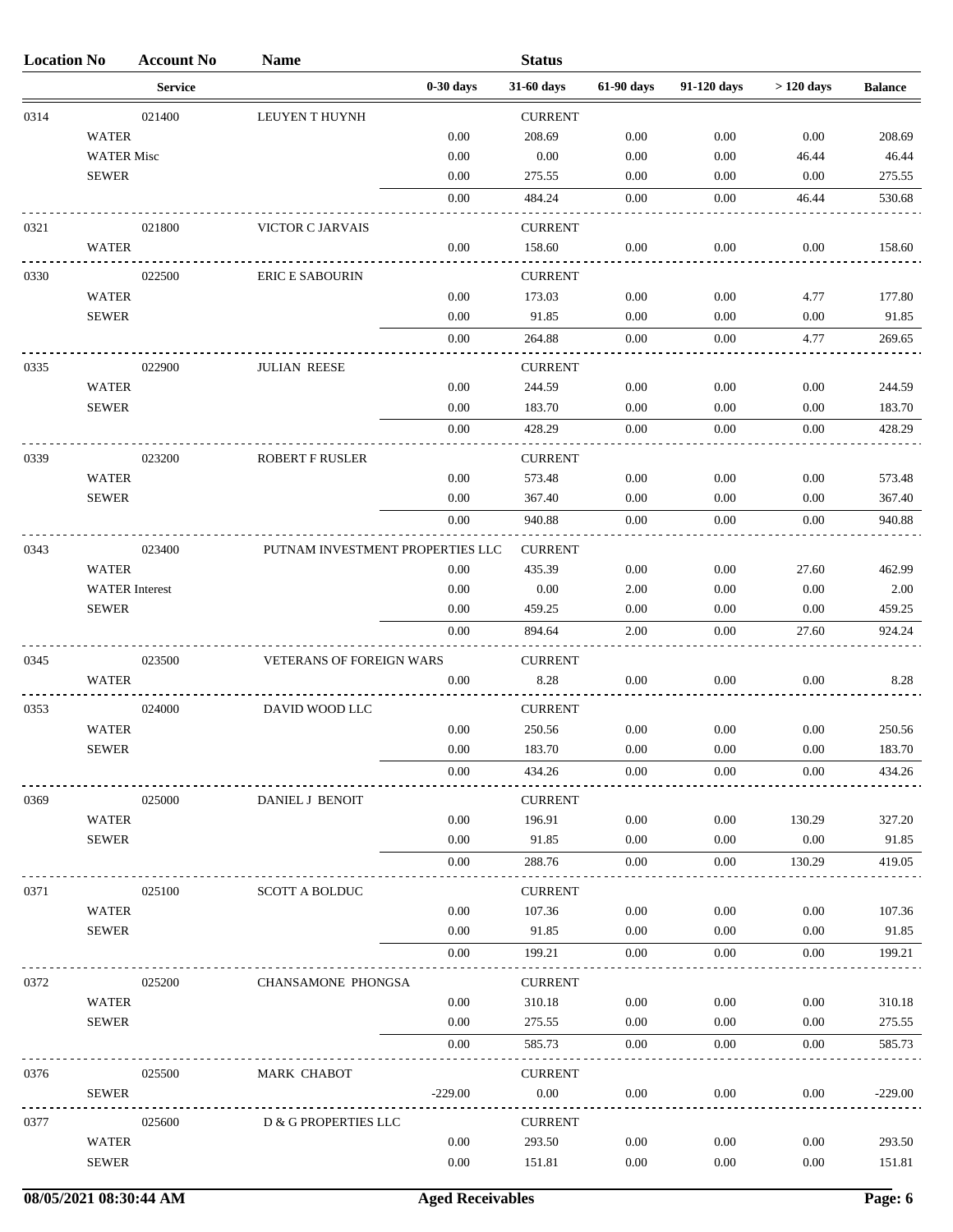| <b>Location No</b> |                       | <b>Account No</b> | <b>Name</b>              |             | <b>Status</b>  |            |             |             |                |
|--------------------|-----------------------|-------------------|--------------------------|-------------|----------------|------------|-------------|-------------|----------------|
|                    |                       | <b>Service</b>    |                          | $0-30$ days | 31-60 days     | 61-90 days | 91-120 days | $>120$ days | <b>Balance</b> |
|                    |                       |                   |                          | 0.00        | 445.31         | 0.00       | 0.00        | 0.00        | 445.31         |
| 0380               |                       | 025900            | <b>JOSHUA PAPROTA</b>    |             | <b>CURRENT</b> |            |             |             |                |
|                    | <b>WATER</b>          |                   |                          | 0.00        | 220.71         | 0.00       | 0.00        | 0.00        | 220.71         |
|                    | <b>SEWER</b>          |                   |                          | 0.00        | 183.70         | 0.00       | 0.00        | 0.00        | 183.70         |
|                    |                       |                   |                          | 0.00        | 404.41         | 0.00       | 0.00        | 0.00        | 404.41         |
| 0381               |                       | 026000            | <b>HANS MEIRELES</b>     |             | <b>CURRENT</b> |            |             |             |                |
|                    | <b>WATER</b>          |                   |                          | 0.00        | 340.49         | 0.00       | 0.00        | 11.42       | 351.91         |
|                    | <b>WATER Penalty</b>  |                   |                          | 0.00        | 0.00           | 0.00       | 2.00        | 0.00        | 2.00           |
|                    | <b>WATER</b> Interest |                   |                          | 0.00        | 0.00           | 2.00       | 0.00        | 0.00        | 2.00           |
|                    | <b>SEWER</b>          |                   |                          | 0.00        | 275.55         | 0.00       | 0.00        | 0.00        | 275.55         |
|                    |                       |                   |                          | 0.00        | 616.04         | 2.00       | 2.00        | 11.42       | 631.46         |
| 0383               |                       | 026200            | JENNIFER DELOZIER        |             | <b>CURRENT</b> |            |             |             |                |
|                    | <b>WATER</b>          |                   |                          | 0.00        | 125.27         | 0.00       | 0.00        | 0.00        | 125.27         |
|                    | <b>SEWER</b>          |                   |                          | 0.00        | 91.85          | 0.00       | 0.00        | 0.00        | 91.85          |
|                    |                       |                   |                          | 0.00        | 217.12         | 0.00       | 0.00        | 0.00        | 217.12         |
| 0391               |                       | 026900            | LLOYD RICHARDS           |             | <b>CURRENT</b> |            |             |             |                |
|                    | <b>WATER</b>          |                   |                          | 0.00        | 1.00           | 0.00       | 0.00        | 0.00        | 1.00           |
| 0394               |                       | 027100            | LUZ M TELLEZ-ARELLANO    |             | <b>CURRENT</b> |            |             |             |                |
|                    | <b>WATER</b>          |                   |                          | 0.00        | 179.00         | 0.00       | 0.00        | 0.00        | 179.00         |
|                    | <b>SEWER</b>          |                   |                          | 0.00        | 91.85          | 0.00       | 0.00        | 0.00        | 91.85          |
|                    |                       |                   |                          | 0.00        | 270.85         | 0.00       | 0.00        | 0.00        | 270.85         |
| 0396               |                       | 027300            | <b>MATTHEW R LUSSIER</b> |             | <b>CURRENT</b> |            |             |             |                |
|                    | <b>WATER</b>          |                   |                          | 0.00        | 101.39         | 0.00       | 0.00        | 0.00        | 101.39         |
|                    | <b>SEWER</b>          |                   |                          | 0.00        | 91.85          | 0.00       | 0.00        | 0.00        | 91.85          |
|                    |                       |                   |                          | 0.00        | 193.24         | 0.00       | 0.00        | 0.00        | 193.24         |
| 0405               |                       | 028000            | WILLIAM E THIBAULT       |             | <b>CURRENT</b> |            |             |             |                |
|                    | <b>WATER</b>          |                   |                          | 0.00        | 227.91         | 0.00       | 0.00        | 80.57       | 308.48         |
|                    | <b>SEWER</b>          |                   |                          | 0.00        | 91.85          | 0.00       | 0.00        | 0.00        | 91.85          |
|                    |                       |                   |                          | 0.00        | 319.76         | 0.00       | 0.00        | 80.57       | 400.33         |
| 0411               |                       | 028400            | ROBERT E JR SANDBERG     |             | <b>CURRENT</b> |            |             |             |                |
|                    | <b>WATER</b>          |                   |                          | 0.00        | 274.90         | $0.00\,$   | 0.00        | 0.00        | 274.90         |
|                    | <b>SEWER</b>          |                   |                          | 0.00        | 183.70         | 0.00       | 0.00        | 0.00        | 183.70         |
|                    |                       |                   |                          | 0.00        | 458.60         | 0.00       | 0.00        | 0.00        | 458.60         |
| 0420               |                       | 029000            | SCOTT EDWARD SELMECKI    |             | <b>CURRENT</b> |            |             |             |                |
|                    | <b>WATER</b>          |                   |                          | 0.00        | 244.59         | $0.00\,$   | 0.00        | 0.00        | 244.59         |
|                    | <b>SEWER</b>          |                   |                          | 0.00        | 183.70         | 0.00       | 0.00        | 0.00        | 183.70         |
|                    |                       |                   |                          | 0.00        | 428.29         | 0.00       | 0.00        | 0.00        | 428.29         |
| 0430               |                       | 030000            | RAYMOND R SR VANDAL      |             | <b>CURRENT</b> |            |             |             |                |
|                    | <b>WATER</b>          |                   |                          | $0.00\,$    | 262.50         | $0.00\,$   | 0.00        | 0.00        | 262.50         |
|                    | <b>SEWER</b>          |                   |                          | 0.00        | 183.70         | 0.00       | 0.00        | 0.00        | 183.70         |
|                    |                       |                   |                          | 0.00        | 446.20         | 0.00       | 0.00        | 0.00        | 446.20         |
| 0431               |                       | 030100            | <b>JODY KENNEDY</b>      |             | <b>CURRENT</b> |            |             |             |                |
|                    | <b>WATER</b>          |                   |                          | 0.00        | 406.08         | 0.00       | $0.00\,$    | 1952.92     | 2359.00        |
|                    | <b>WATER Penalty</b>  |                   |                          | 0.00        | 0.00           | 0.00       | 58.59       | 88.53       | 147.12         |
|                    | <b>WATER</b> Interest |                   |                          | 0.00        | 0.00           | 29.29      | 0.00        | 44.27       | 73.56          |
|                    | <b>SEWER</b>          |                   |                          | 0.00        | 367.40         | 0.00       | $0.00\,$    | 1169.60     | 1537.00        |
|                    | <b>SEWER Penalty</b>  |                   |                          | 0.00        | 0.00           | 0.00       | 35.09       | 39.13       | 74.22          |
|                    | <b>SEWER</b> Interest |                   |                          | 0.00        | 0.00           | 17.54      | 0.00        | 20.55       | 38.09          |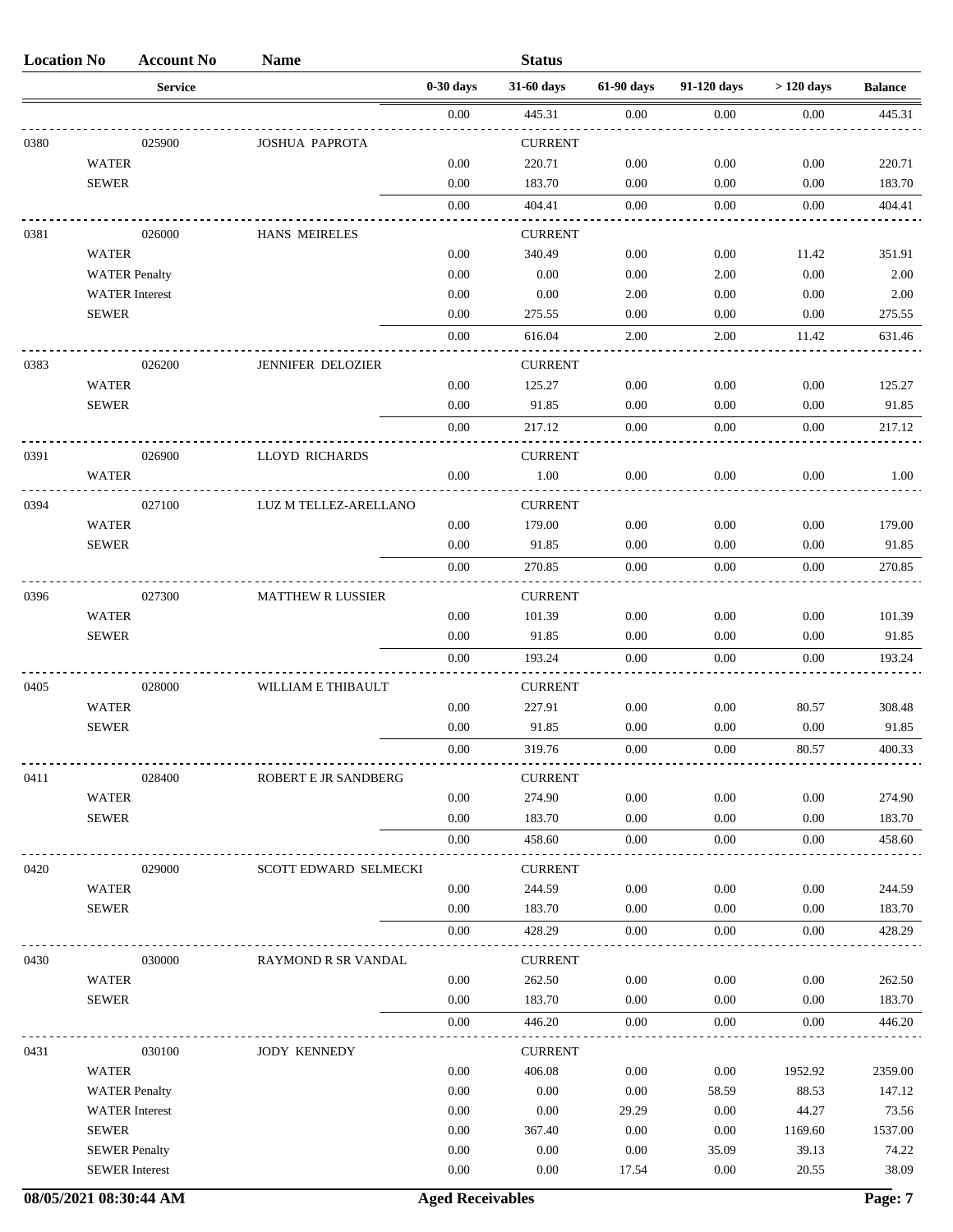| <b>Location No</b> |                       | <b>Account No</b> | <b>Name</b>                       |             | <b>Status</b>  |            |             |             |                |
|--------------------|-----------------------|-------------------|-----------------------------------|-------------|----------------|------------|-------------|-------------|----------------|
|                    |                       | <b>Service</b>    |                                   | $0-30$ days | 31-60 days     | 61-90 days | 91-120 days | $>120$ days | <b>Balance</b> |
|                    |                       |                   |                                   | 0.00        | 773.48         | 46.83      | 93.68       | 3315.00     | 4228.99        |
| 0440               |                       | 030700            | NICKALIS I GIOURELIS              |             | <b>CURRENT</b> |            |             |             |                |
|                    | <b>WATER</b>          |                   |                                   | 0.00        | 196.83         | 0.00       | 0.00        | 0.00        | 196.83         |
| 0446               |                       | 031200            | <b>THOMAS P THURLOW</b>           |             | <b>CURRENT</b> |            |             |             |                |
|                    | <b>WATER</b>          |                   |                                   | 0.00        | 83.48          | 0.00       | 0.00        | 4.00        | 87.48          |
|                    | <b>SEWER</b>          |                   |                                   | 0.00        | 91.85          | 0.00       | 0.00        | 0.00        | 91.85          |
|                    |                       |                   |                                   | 0.00        | 175.33         | 0.00       | 0.00        | 4.00        | 179.33         |
| 0447               |                       | 031300            | <b>JOHN A FOUCAULT</b>            |             | <b>CURRENT</b> |            |             |             |                |
|                    | <b>WATER</b>          |                   |                                   | 0.00        | 176.27         | 0.00       | 0.00        | 0.00        | 176.27         |
| 0449               |                       | 031500            | FRONT STREET COMMONS LLC          |             | <b>CURRENT</b> |            |             |             |                |
|                    | <b>WATER</b>          |                   |                                   | 0.00        | 274.27         | 0.00       | 0.00        | 0.00        | 274.27         |
|                    | <b>SEWER</b>          |                   |                                   | 0.00        | 91.85          | 0.00       | 0.00        | 0.00        | 91.85          |
|                    |                       |                   |                                   | 0.00        | 366.12         | 0.00       | 0.00        | 0.00        | 366.12         |
| 0473               |                       | 033500            | <b>QUIET CORNER CARES CORP</b>    |             | <b>CURRENT</b> |            |             |             |                |
|                    | <b>WATER</b>          |                   |                                   | 0.00        | 234.11         | 0.00       | 0.00        | 0.00        | 234.11         |
|                    | <b>SEWER</b>          |                   |                                   | 0.00        | 91.85          | 0.00       | 0.00        | 0.00        | 91.85          |
|                    |                       |                   |                                   | 0.00        | 325.96         | 0.00       | 0.00        | 0.00        | 325.96         |
| 0480               |                       | 033900            | <b>SUSAN E DUQUETTE</b>           |             | <b>CURRENT</b> |            |             |             |                |
|                    | <b>WATER</b>          |                   |                                   | 0.00        | 190.94         | 0.00       | 0.00        | 5.92        | 196.86         |
|                    | <b>WATER</b> Interest |                   |                                   | 0.00        | 0.00           | 2.00       | 0.00        | 0.00        | 2.00           |
|                    | <b>SEWER</b>          |                   |                                   | 0.00        | 91.85          | 0.00       | 0.00        | 0.00        | 91.85          |
|                    |                       |                   |                                   | 0.00        | 282.79         | 2.00       | 0.00        | 5.92        | 290.71         |
| 0482               |                       | 034100            | <b>ALBERT R BRUSO</b>             |             | <b>CURRENT</b> |            |             |             |                |
|                    | <b>WATER</b>          |                   |                                   | 0.00        | 125.27         | 0.00       | 0.00        | 0.00        | 125.27         |
|                    | <b>SEWER</b>          |                   |                                   | 0.00        | 91.85          | 0.00       | 0.00        | 0.00        | 91.85          |
|                    |                       |                   |                                   | 0.00        | 217.12         | 0.00       | 0.00        | 0.00        | 217.12         |
| 0489               |                       | 034700            | PAMELA E POSTLE                   |             | <b>CURRENT</b> |            |             |             |                |
|                    | <b>WATER</b>          |                   |                                   | 0.00        | 173.03         | 0.00       | 0.00        | 0.00        | 173.03         |
|                    | <b>SEWER</b>          |                   |                                   | 0.00        | 91.85          | 0.00       | 0.00        | 0.00        | 91.85          |
|                    |                       |                   |                                   | 0.00        | 264.88         | 0.00       | 0.00        | 0.00        | 264.88         |
| 0499               |                       | 035300            | <b>MATTHEW PLANTE</b>             |             | <b>CURRENT</b> |            |             |             |                |
|                    | <b>SEWER</b>          |                   |                                   | 0.00        | $-3.37$        | 0.00       | 0.00        | 0.00        | $-3.37$        |
| 0501               |                       | 035500            | DAVID L BAVARO                    |             | <b>CURRENT</b> |            |             |             |                |
|                    | <b>WATER</b>          |                   |                                   | 0.00        | 125.27         | 0.00       | 0.00        | 0.00        | 125.27         |
|                    | <b>SEWER</b>          |                   |                                   | 0.00        | 91.85          | 0.00       | 0.00        | 0.00        | 91.85          |
|                    |                       |                   |                                   | 0.00        | 217.12         | 0.00       | 0.00        | 0.00        | 217.12         |
| 0503               |                       | 035600            | WILLIAM E MIXON AND ALISON L ADAM |             | <b>CURRENT</b> |            |             |             |                |
|                    | <b>WATER</b>          |                   |                                   | 0.00        | 312.10         | 0.00       | 0.00        | 0.00        | 312.10         |
|                    | <b>SEWER</b>          |                   |                                   | 0.00        | 183.70         | 0.00       | 0.00        | 0.00        | 183.70         |
|                    |                       |                   |                                   | 0.00        | 495.80         | 0.00       | 0.00        | 0.00        | 495.80         |
| 0511               |                       | 036000            | ROBERT J KUSHER JR                |             | <b>CURRENT</b> |            |             |             |                |
|                    | <b>WATER</b>          |                   |                                   | 0.00        | 226.68         | 0.00       | 0.00        | 0.00        | 226.68         |
|                    | <b>SEWER</b>          |                   |                                   | 0.00        | 183.70         | 0.00       | 0.00        | 0.00        | 183.70         |
|                    |                       |                   |                                   | 0.00        | 410.38         | 0.00       | 0.00        | 0.00        | 410.38         |
| 0516               |                       | 036400            | <b>JASMIN PORCIC</b>              |             | <b>CURRENT</b> |            |             |             |                |
|                    | <b>WATER</b>          |                   |                                   | 0.00        | 298.24         | 0.00       | 0.00        | 0.00        | 298.24         |
|                    | <b>SEWER</b>          |                   |                                   | 0.00        | 275.55         | 0.00       | 0.00        | 0.00        | 275.55         |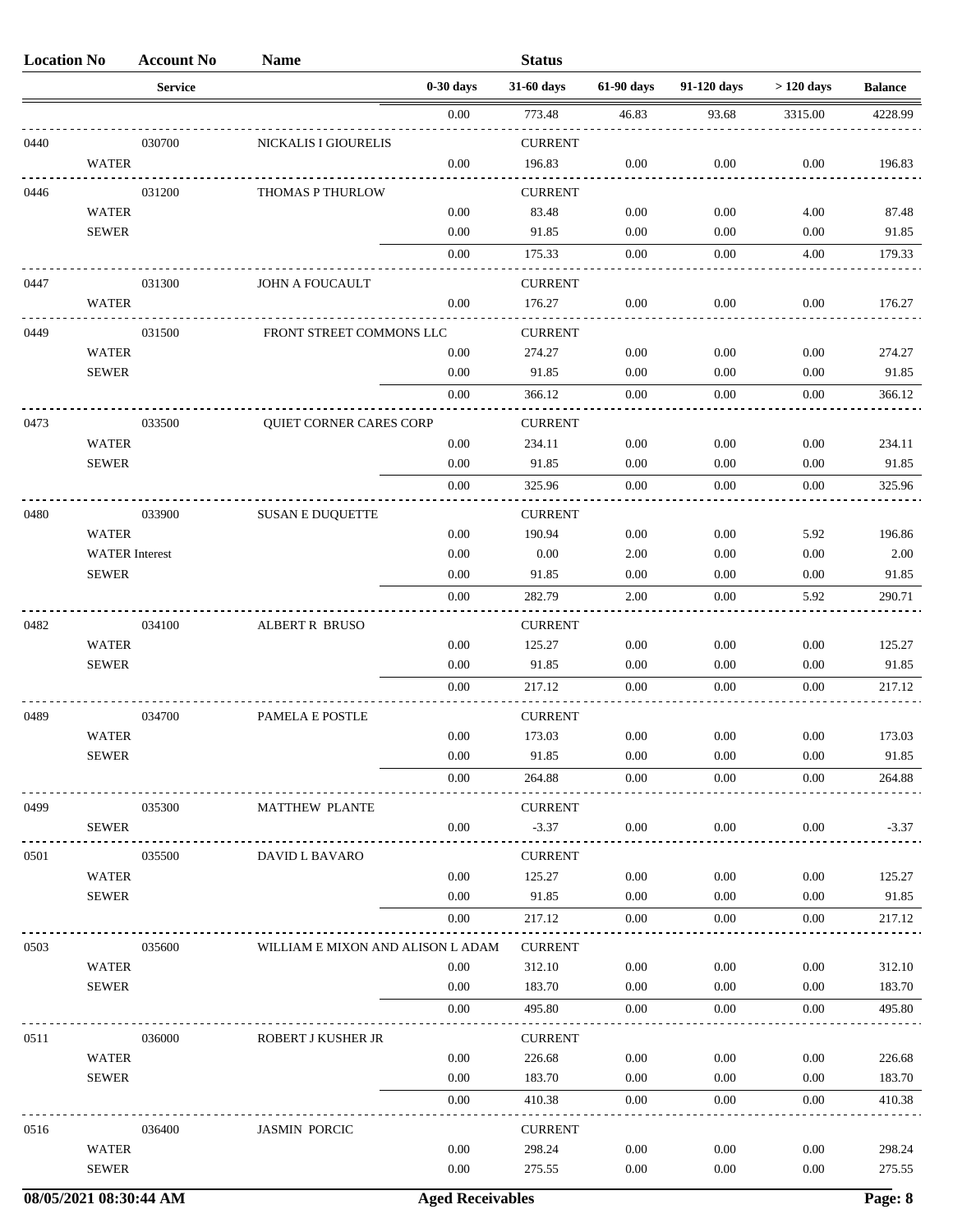| <b>Location No</b> |                       | <b>Account No</b>     | <b>Name</b>             |             | <b>Status</b>  |            |             |             |                |
|--------------------|-----------------------|-----------------------|-------------------------|-------------|----------------|------------|-------------|-------------|----------------|
|                    |                       | <b>Service</b>        |                         | $0-30$ days | 31-60 days     | 61-90 days | 91-120 days | $>120$ days | <b>Balance</b> |
|                    |                       |                       |                         | 0.00        | 573.79         | 0.00       | 0.00        | 0.00        | 573.79         |
| 0521               |                       | 036900                | <b>JOSEPH CARVALHO</b>  |             | <b>CURRENT</b> |            |             |             |                |
|                    | <b>WATER</b>          |                       |                         | 0.00        | 287.30         | 0.00       | 0.00        | 0.00        | 287.30         |
|                    | <b>SEWER</b>          |                       |                         | 0.00        | 62.89          | 0.00       | 0.00        | 0.00        | 62.89          |
|                    |                       |                       |                         | 0.00        | 350.19         | 0.00       | 0.00        | 0.00        | 350.19         |
| 0530               |                       | 037700                | NOREEN E HAMILL         |             | <b>CURRENT</b> |            |             |             |                |
|                    | <b>WATER</b>          |                       |                         | 0.00        | 155.12         | 0.00       | 0.00        | 0.00        | 155.12         |
|                    | <b>SEWER</b>          |                       |                         | 0.00        | 91.85          | 0.00       | 0.00        | 0.00        | 91.85          |
|                    |                       |                       |                         | 0.00        | 246.97         | 0.00       | 0.00        | 0.00        | 246.97         |
| 0541               |                       | 038700                | STEVEN R DAUPHINAIS JR  |             | <b>CURRENT</b> |            |             |             |                |
|                    | <b>WATER</b>          |                       |                         | 0.00        | 322.12         | 0.00       | 0.00        | 0.00        | 322.12         |
|                    | <b>SEWER</b>          |                       |                         | 0.00        | 231.56         | 0.00       | 0.00        | 0.00        | 231.56         |
|                    |                       |                       |                         | 0.00        | 553.68         | 0.00       | 0.00        | 0.00        | 553.68         |
| 0560               |                       | 040000                | VINICIO A REYES         |             | <b>CURRENT</b> |            |             |             |                |
|                    | <b>WATER</b>          |                       |                         | 0.00        | 293.50         | 0.00       | 0.00        | 0.00        | 293.50         |
|                    | <b>SEWER</b>          |                       |                         | 0.00        | 90.50          | 0.00       | 0.00        | 0.00        | 90.50          |
|                    |                       |                       |                         | 0.00        | 384.00         | 0.00       | 0.00        | 0.00        | 384.00         |
| 0561               |                       | 040100                | NINA BROUWER            |             | <b>CURRENT</b> |            |             |             |                |
|                    | <b>WATER</b>          |                       |                         | 0.00        | 190.94         | 0.00       | 0.00        | 0.00        | 190.94         |
|                    | <b>SEWER</b>          |                       |                         | 0.00        | 91.85          | 0.00       | 0.00        | 0.00        | 91.85          |
|                    |                       |                       |                         | 0.00        | 282.79         | 0.00       | 0.00        | 0.00        | 282.79         |
| 0564               |                       | 040400                | <b>RENEE M SMITH</b>    |             | <b>CURRENT</b> |            |             |             |                |
|                    | <b>WATER</b>          |                       |                         | 0.00        | 196.91         | 0.00       | 0.00        | 0.00        | 196.91         |
|                    | <b>SEWER</b>          |                       |                         | 0.00        | 91.67          | 0.00       | 0.00        | 0.00        | 91.67          |
|                    |                       |                       |                         | 0.00        | 288.58         | 0.00       | 0.00        | 0.00        | 288.58         |
| 0567               |                       | 040700                | <b>KATE E CARPENTER</b> |             | <b>CURRENT</b> |            |             |             |                |
|                    | <b>WATER</b>          |                       |                         | 0.00        | 268.39         | 0.00       | 0.00        | 291.75      | 560.14         |
|                    | <b>WATER Penalty</b>  |                       |                         | 0.00        | 0.00           | 0.00       | 8.75        | 0.00        | 8.75           |
|                    |                       | <b>WATER</b> Interest |                         | 0.00        | 0.00           | 4.38       | 0.00        | 0.00        | 4.38           |
|                    | <b>SEWER</b>          |                       |                         | 0.00        | 275.55         | 0.00       | 0.00        | 275.55      | 551.10         |
|                    | <b>SEWER Penalty</b>  |                       |                         | 0.00        | 0.00           | 0.00       | 8.27        | 0.00        | 8.27           |
|                    | <b>SEWER</b> Interest |                       |                         | 0.00        | 0.00           | 4.13       | 0.00        | 0.00        | 4.13           |
|                    |                       |                       |                         | 0.00        | 543.94         | 8.51       | 17.02       | 567.30      | 1136.77        |
| 0569               |                       | 040900                | ROBERT SIMPSON          |             | <b>CURRENT</b> |            |             |             |                |
|                    | <b>WATER</b>          |                       |                         | 0.00        | 113.33         | 0.00       | 0.00        | 238.60      | 351.93         |
|                    | <b>SEWER</b>          |                       |                         | 0.00        | 91.85          | 0.00       | $0.00\,$    | 152.31      | 244.16         |
|                    |                       |                       |                         | 0.00        | 205.18         | $0.00\,$   | 0.00        | 390.91      | 596.09         |
| 0572               |                       | 041200                | DAVID K AYAU            |             | <b>CURRENT</b> |            |             |             |                |
|                    | <b>WATER</b>          |                       |                         | 0.00        | 149.15         | 0.00       | 0.00        | 790.10      | 939.25         |
|                    |                       | <b>WATER</b> Interest |                         | 0.00        | 0.00           | 11.85      | 0.00        | 5.03        | 16.88          |
|                    | <b>WATER Misc</b>     |                       |                         | 0.00        | 0.00           | 0.00       | 0.00        | 24.00       | 24.00          |
|                    | <b>SEWER</b>          |                       |                         | 0.00        | 91.85          | 0.00       | $0.00\,$    | 410.24      | 502.09         |
|                    | <b>SEWER</b> Interest |                       |                         | 0.00        | 0.00           | 6.89       | 0.00        | 0.62        | 7.51           |
|                    | <b>SEWER Misc</b>     |                       |                         | 0.00        | 0.00           | 0.00       | 0.00        | 24.00       | 24.00          |
|                    |                       |                       |                         | 0.00        | 241.00         | 18.74      | 0.00        | 1253.99     | 1513.73        |
| 0573               |                       | 041300                | MICHAEL F CROCKETT      |             | <b>CURRENT</b> |            |             |             |                |
|                    | <b>WATER</b>          |                       |                         | 0.00        | 125.27         | 0.00       | 0.00        | 0.00        | 125.27         |
|                    | <b>SEWER</b>          |                       |                         | 0.00        | 91.85          | 0.00       | 0.00        | 0.00        | 91.85          |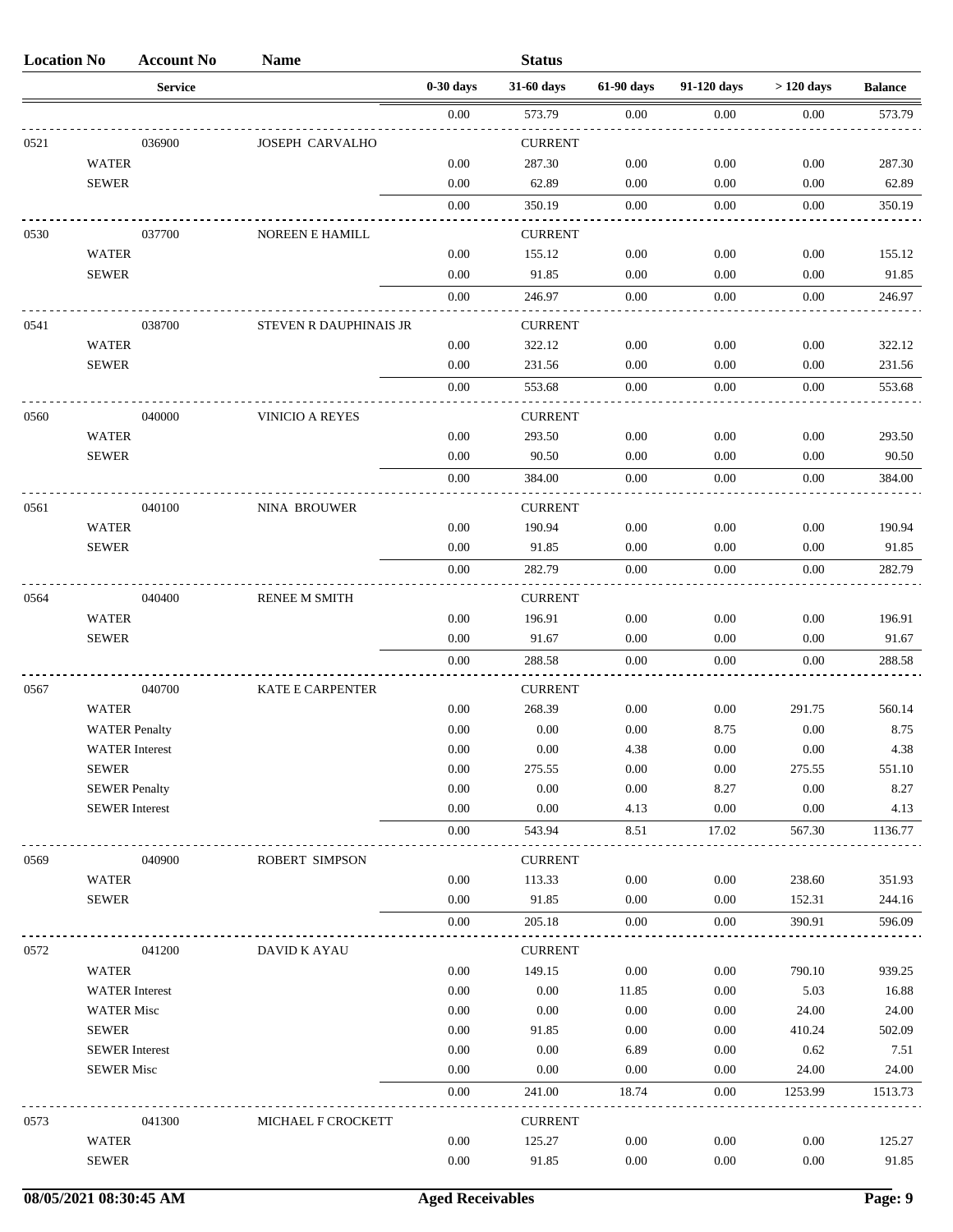| $0-30$ days<br>31-60 days<br>61-90 days<br>91-120 days<br>$>120$ days<br><b>Service</b><br><b>Balance</b><br>$0.00\,$<br>0.00<br>0.00<br>0.00<br>217.12<br>0583<br>042000<br>JOHN R HERRMANN<br><b>CURRENT</b><br>$0.00\,$<br><b>WATER</b><br>0.00<br>131.24<br>0.00<br>0.00<br><b>SEWER</b><br>0.00<br>91.85<br>0.00<br>0.00<br>0.00<br>0.00<br>223.09<br>0.00<br>0.00<br>0.00<br>042100<br><b>CURRENT</b><br>0584<br>JAMES H JR WILLIAMS<br><b>WATER</b><br>240.31<br>0.00<br>0.00<br>959.38<br>0.00<br>0.00<br><b>WATER</b> Interest<br>0.00<br>19.34<br>0.00<br>29.58<br>$0.00\,$<br>0.00<br>0.00<br>0.00<br>24.00<br><b>WATER Misc</b><br><b>SEWER</b><br>0.00<br>91.85<br>0.00<br>0.00<br>275.55<br><b>SEWER</b> Interest<br>0.00<br>0.00<br>3.30<br>0.00<br>0.00<br>$0.00\,$<br>332.16<br>22.64<br>0.00<br>1288.51<br>0587<br>ERIKA M & IVAN L KELLY JR & BEN J TR<br>042400<br><b>CURRENT</b><br><b>WATER</b><br>0.00<br>349.30<br>0.00<br>0.00<br>482.93<br><b>SEWER</b><br>0.00<br>183.70<br>0.00<br>0.00<br>183.70<br>0.00<br>533.00<br>0.00<br>0.00<br>666.63<br>0600<br>AARON M GELINAS & VICTORIA W BURK<br><b>CURRENT</b><br>043610<br><b>WATER</b><br>0.00<br>271.31<br>0.00<br>0.00<br>986.25<br>$0.00\,$<br>49.86<br>0.00<br>0.00<br>29.59<br><b>WATER Penalty</b><br>$0.00\,$<br><b>WATER</b> Interest<br>0.00<br>14.79<br>0.00<br>40.40<br>$0.00\,$<br>0.00<br><b>WATER Misc</b><br>0.00<br>0.00<br>24.00<br><b>SEWER</b><br>0.00<br>91.85<br>0.00<br>0.00<br>459.25<br>0.00<br>0.00<br>0.00<br>13.78<br>22.05<br><b>SEWER Penalty</b><br><b>SEWER</b> Interest<br>0.00<br>0.00<br>6.89<br>0.00<br>19.91<br><b>SEWER Misc</b><br>$0.00\,$<br>0.00<br>0.00<br>0.00<br>24.00<br>0.00<br>1625.72<br>363.16<br>21.68<br>43.37<br>0602<br>043800<br>HANTON MARY BETH & LANNON ROBER<br><b>CURRENT</b><br><b>WATER</b><br>0.00<br>125.27<br>0.00<br>0.00<br>0.00<br><b>SEWER</b><br>0.00<br>91.85<br>0.00<br>0.00<br>0.00<br>0.00<br>217.12<br>0.00<br>0.00<br>0.00<br><b>CURRENT</b><br>0441A<br>044100<br>LIANNE A MILLER<br>0.00<br>$0.00\,$<br>0.00<br>0.00<br>WATER<br>333.84<br>0606<br>044210<br><b>JEFFREY A FITTS</b><br><b>CURRENT</b><br>0.00<br>$0.00\,$<br><b>WATER</b><br>137.21<br>0.00<br>336.58<br>0.00<br><b>SEWER</b><br>91.85<br>0.00<br>0.00<br>183.70<br>0.00<br>229.06<br>$0.00\,$<br>0.00<br>520.28<br>0609<br>044500<br>KIRK A TUCKER<br><b>CURRENT</b><br>0.00<br>161.09<br>$0.00\,$<br>0.00<br><b>WATER</b><br>0.00<br><b>SEWER</b><br>0.00<br>91.85<br>0.00<br>0.00<br>0.00<br>0.00<br>252.94<br>$0.00\,$<br>$0.00\,$<br>0.00<br><b>CURRENT</b><br>0617<br>045100<br>ANNE SPEAR<br>0.00<br>61.15<br>$0.00\,$<br>$0.00\,$<br>0.00<br>WATER<br>0455A<br>045500<br><b>CURRENT</b><br><b>CEZARY SPATH</b><br><b>WATER</b><br>0.00<br>119.30<br>$0.00\,$<br>0.00<br>0.00<br>0.00<br>91.85<br><b>SEWER</b><br>0.00<br>0.00<br>0.00<br>0.00<br>211.15<br>$0.00\,$<br>0.00<br>0.00<br>0625<br>045610<br>CHANSAMONE PHONGSA<br><b>CURRENT</b><br><b>WATER</b><br>0.00<br>381.74<br>$0.00\,$<br>0.00<br>0.00 | <b>Location No</b> | <b>Account No</b> | <b>Name</b> | <b>Status</b> |  |         |
|----------------------------------------------------------------------------------------------------------------------------------------------------------------------------------------------------------------------------------------------------------------------------------------------------------------------------------------------------------------------------------------------------------------------------------------------------------------------------------------------------------------------------------------------------------------------------------------------------------------------------------------------------------------------------------------------------------------------------------------------------------------------------------------------------------------------------------------------------------------------------------------------------------------------------------------------------------------------------------------------------------------------------------------------------------------------------------------------------------------------------------------------------------------------------------------------------------------------------------------------------------------------------------------------------------------------------------------------------------------------------------------------------------------------------------------------------------------------------------------------------------------------------------------------------------------------------------------------------------------------------------------------------------------------------------------------------------------------------------------------------------------------------------------------------------------------------------------------------------------------------------------------------------------------------------------------------------------------------------------------------------------------------------------------------------------------------------------------------------------------------------------------------------------------------------------------------------------------------------------------------------------------------------------------------------------------------------------------------------------------------------------------------------------------------------------------------------------------------------------------------------------------------------------------------------------------------------------------------------------------------------------------------------------------------------------------------------------------------------------------------------------------------------------------------------------------------------------------------------------------------------------------------------------------------------------------------------------------------------------------------------------------------------------------|--------------------|-------------------|-------------|---------------|--|---------|
|                                                                                                                                                                                                                                                                                                                                                                                                                                                                                                                                                                                                                                                                                                                                                                                                                                                                                                                                                                                                                                                                                                                                                                                                                                                                                                                                                                                                                                                                                                                                                                                                                                                                                                                                                                                                                                                                                                                                                                                                                                                                                                                                                                                                                                                                                                                                                                                                                                                                                                                                                                                                                                                                                                                                                                                                                                                                                                                                                                                                                                              |                    |                   |             |               |  |         |
|                                                                                                                                                                                                                                                                                                                                                                                                                                                                                                                                                                                                                                                                                                                                                                                                                                                                                                                                                                                                                                                                                                                                                                                                                                                                                                                                                                                                                                                                                                                                                                                                                                                                                                                                                                                                                                                                                                                                                                                                                                                                                                                                                                                                                                                                                                                                                                                                                                                                                                                                                                                                                                                                                                                                                                                                                                                                                                                                                                                                                                              |                    |                   |             |               |  | 217.12  |
|                                                                                                                                                                                                                                                                                                                                                                                                                                                                                                                                                                                                                                                                                                                                                                                                                                                                                                                                                                                                                                                                                                                                                                                                                                                                                                                                                                                                                                                                                                                                                                                                                                                                                                                                                                                                                                                                                                                                                                                                                                                                                                                                                                                                                                                                                                                                                                                                                                                                                                                                                                                                                                                                                                                                                                                                                                                                                                                                                                                                                                              |                    |                   |             |               |  |         |
|                                                                                                                                                                                                                                                                                                                                                                                                                                                                                                                                                                                                                                                                                                                                                                                                                                                                                                                                                                                                                                                                                                                                                                                                                                                                                                                                                                                                                                                                                                                                                                                                                                                                                                                                                                                                                                                                                                                                                                                                                                                                                                                                                                                                                                                                                                                                                                                                                                                                                                                                                                                                                                                                                                                                                                                                                                                                                                                                                                                                                                              |                    |                   |             |               |  | 131.24  |
|                                                                                                                                                                                                                                                                                                                                                                                                                                                                                                                                                                                                                                                                                                                                                                                                                                                                                                                                                                                                                                                                                                                                                                                                                                                                                                                                                                                                                                                                                                                                                                                                                                                                                                                                                                                                                                                                                                                                                                                                                                                                                                                                                                                                                                                                                                                                                                                                                                                                                                                                                                                                                                                                                                                                                                                                                                                                                                                                                                                                                                              |                    |                   |             |               |  | 91.85   |
|                                                                                                                                                                                                                                                                                                                                                                                                                                                                                                                                                                                                                                                                                                                                                                                                                                                                                                                                                                                                                                                                                                                                                                                                                                                                                                                                                                                                                                                                                                                                                                                                                                                                                                                                                                                                                                                                                                                                                                                                                                                                                                                                                                                                                                                                                                                                                                                                                                                                                                                                                                                                                                                                                                                                                                                                                                                                                                                                                                                                                                              |                    |                   |             |               |  | 223.09  |
|                                                                                                                                                                                                                                                                                                                                                                                                                                                                                                                                                                                                                                                                                                                                                                                                                                                                                                                                                                                                                                                                                                                                                                                                                                                                                                                                                                                                                                                                                                                                                                                                                                                                                                                                                                                                                                                                                                                                                                                                                                                                                                                                                                                                                                                                                                                                                                                                                                                                                                                                                                                                                                                                                                                                                                                                                                                                                                                                                                                                                                              |                    |                   |             |               |  |         |
|                                                                                                                                                                                                                                                                                                                                                                                                                                                                                                                                                                                                                                                                                                                                                                                                                                                                                                                                                                                                                                                                                                                                                                                                                                                                                                                                                                                                                                                                                                                                                                                                                                                                                                                                                                                                                                                                                                                                                                                                                                                                                                                                                                                                                                                                                                                                                                                                                                                                                                                                                                                                                                                                                                                                                                                                                                                                                                                                                                                                                                              |                    |                   |             |               |  | 1199.69 |
|                                                                                                                                                                                                                                                                                                                                                                                                                                                                                                                                                                                                                                                                                                                                                                                                                                                                                                                                                                                                                                                                                                                                                                                                                                                                                                                                                                                                                                                                                                                                                                                                                                                                                                                                                                                                                                                                                                                                                                                                                                                                                                                                                                                                                                                                                                                                                                                                                                                                                                                                                                                                                                                                                                                                                                                                                                                                                                                                                                                                                                              |                    |                   |             |               |  | 48.92   |
|                                                                                                                                                                                                                                                                                                                                                                                                                                                                                                                                                                                                                                                                                                                                                                                                                                                                                                                                                                                                                                                                                                                                                                                                                                                                                                                                                                                                                                                                                                                                                                                                                                                                                                                                                                                                                                                                                                                                                                                                                                                                                                                                                                                                                                                                                                                                                                                                                                                                                                                                                                                                                                                                                                                                                                                                                                                                                                                                                                                                                                              |                    |                   |             |               |  | 24.00   |
|                                                                                                                                                                                                                                                                                                                                                                                                                                                                                                                                                                                                                                                                                                                                                                                                                                                                                                                                                                                                                                                                                                                                                                                                                                                                                                                                                                                                                                                                                                                                                                                                                                                                                                                                                                                                                                                                                                                                                                                                                                                                                                                                                                                                                                                                                                                                                                                                                                                                                                                                                                                                                                                                                                                                                                                                                                                                                                                                                                                                                                              |                    |                   |             |               |  | 367.40  |
|                                                                                                                                                                                                                                                                                                                                                                                                                                                                                                                                                                                                                                                                                                                                                                                                                                                                                                                                                                                                                                                                                                                                                                                                                                                                                                                                                                                                                                                                                                                                                                                                                                                                                                                                                                                                                                                                                                                                                                                                                                                                                                                                                                                                                                                                                                                                                                                                                                                                                                                                                                                                                                                                                                                                                                                                                                                                                                                                                                                                                                              |                    |                   |             |               |  | 3.30    |
|                                                                                                                                                                                                                                                                                                                                                                                                                                                                                                                                                                                                                                                                                                                                                                                                                                                                                                                                                                                                                                                                                                                                                                                                                                                                                                                                                                                                                                                                                                                                                                                                                                                                                                                                                                                                                                                                                                                                                                                                                                                                                                                                                                                                                                                                                                                                                                                                                                                                                                                                                                                                                                                                                                                                                                                                                                                                                                                                                                                                                                              |                    |                   |             |               |  | 1643.31 |
|                                                                                                                                                                                                                                                                                                                                                                                                                                                                                                                                                                                                                                                                                                                                                                                                                                                                                                                                                                                                                                                                                                                                                                                                                                                                                                                                                                                                                                                                                                                                                                                                                                                                                                                                                                                                                                                                                                                                                                                                                                                                                                                                                                                                                                                                                                                                                                                                                                                                                                                                                                                                                                                                                                                                                                                                                                                                                                                                                                                                                                              |                    |                   |             |               |  |         |
|                                                                                                                                                                                                                                                                                                                                                                                                                                                                                                                                                                                                                                                                                                                                                                                                                                                                                                                                                                                                                                                                                                                                                                                                                                                                                                                                                                                                                                                                                                                                                                                                                                                                                                                                                                                                                                                                                                                                                                                                                                                                                                                                                                                                                                                                                                                                                                                                                                                                                                                                                                                                                                                                                                                                                                                                                                                                                                                                                                                                                                              |                    |                   |             |               |  | 832.23  |
|                                                                                                                                                                                                                                                                                                                                                                                                                                                                                                                                                                                                                                                                                                                                                                                                                                                                                                                                                                                                                                                                                                                                                                                                                                                                                                                                                                                                                                                                                                                                                                                                                                                                                                                                                                                                                                                                                                                                                                                                                                                                                                                                                                                                                                                                                                                                                                                                                                                                                                                                                                                                                                                                                                                                                                                                                                                                                                                                                                                                                                              |                    |                   |             |               |  | 367.40  |
|                                                                                                                                                                                                                                                                                                                                                                                                                                                                                                                                                                                                                                                                                                                                                                                                                                                                                                                                                                                                                                                                                                                                                                                                                                                                                                                                                                                                                                                                                                                                                                                                                                                                                                                                                                                                                                                                                                                                                                                                                                                                                                                                                                                                                                                                                                                                                                                                                                                                                                                                                                                                                                                                                                                                                                                                                                                                                                                                                                                                                                              |                    |                   |             |               |  | 1199.63 |
|                                                                                                                                                                                                                                                                                                                                                                                                                                                                                                                                                                                                                                                                                                                                                                                                                                                                                                                                                                                                                                                                                                                                                                                                                                                                                                                                                                                                                                                                                                                                                                                                                                                                                                                                                                                                                                                                                                                                                                                                                                                                                                                                                                                                                                                                                                                                                                                                                                                                                                                                                                                                                                                                                                                                                                                                                                                                                                                                                                                                                                              |                    |                   |             |               |  |         |
|                                                                                                                                                                                                                                                                                                                                                                                                                                                                                                                                                                                                                                                                                                                                                                                                                                                                                                                                                                                                                                                                                                                                                                                                                                                                                                                                                                                                                                                                                                                                                                                                                                                                                                                                                                                                                                                                                                                                                                                                                                                                                                                                                                                                                                                                                                                                                                                                                                                                                                                                                                                                                                                                                                                                                                                                                                                                                                                                                                                                                                              |                    |                   |             |               |  | 1257.56 |
|                                                                                                                                                                                                                                                                                                                                                                                                                                                                                                                                                                                                                                                                                                                                                                                                                                                                                                                                                                                                                                                                                                                                                                                                                                                                                                                                                                                                                                                                                                                                                                                                                                                                                                                                                                                                                                                                                                                                                                                                                                                                                                                                                                                                                                                                                                                                                                                                                                                                                                                                                                                                                                                                                                                                                                                                                                                                                                                                                                                                                                              |                    |                   |             |               |  | 79.45   |
|                                                                                                                                                                                                                                                                                                                                                                                                                                                                                                                                                                                                                                                                                                                                                                                                                                                                                                                                                                                                                                                                                                                                                                                                                                                                                                                                                                                                                                                                                                                                                                                                                                                                                                                                                                                                                                                                                                                                                                                                                                                                                                                                                                                                                                                                                                                                                                                                                                                                                                                                                                                                                                                                                                                                                                                                                                                                                                                                                                                                                                              |                    |                   |             |               |  | 55.19   |
|                                                                                                                                                                                                                                                                                                                                                                                                                                                                                                                                                                                                                                                                                                                                                                                                                                                                                                                                                                                                                                                                                                                                                                                                                                                                                                                                                                                                                                                                                                                                                                                                                                                                                                                                                                                                                                                                                                                                                                                                                                                                                                                                                                                                                                                                                                                                                                                                                                                                                                                                                                                                                                                                                                                                                                                                                                                                                                                                                                                                                                              |                    |                   |             |               |  | 24.00   |
|                                                                                                                                                                                                                                                                                                                                                                                                                                                                                                                                                                                                                                                                                                                                                                                                                                                                                                                                                                                                                                                                                                                                                                                                                                                                                                                                                                                                                                                                                                                                                                                                                                                                                                                                                                                                                                                                                                                                                                                                                                                                                                                                                                                                                                                                                                                                                                                                                                                                                                                                                                                                                                                                                                                                                                                                                                                                                                                                                                                                                                              |                    |                   |             |               |  | 551.10  |
|                                                                                                                                                                                                                                                                                                                                                                                                                                                                                                                                                                                                                                                                                                                                                                                                                                                                                                                                                                                                                                                                                                                                                                                                                                                                                                                                                                                                                                                                                                                                                                                                                                                                                                                                                                                                                                                                                                                                                                                                                                                                                                                                                                                                                                                                                                                                                                                                                                                                                                                                                                                                                                                                                                                                                                                                                                                                                                                                                                                                                                              |                    |                   |             |               |  | 35.83   |
|                                                                                                                                                                                                                                                                                                                                                                                                                                                                                                                                                                                                                                                                                                                                                                                                                                                                                                                                                                                                                                                                                                                                                                                                                                                                                                                                                                                                                                                                                                                                                                                                                                                                                                                                                                                                                                                                                                                                                                                                                                                                                                                                                                                                                                                                                                                                                                                                                                                                                                                                                                                                                                                                                                                                                                                                                                                                                                                                                                                                                                              |                    |                   |             |               |  | 26.80   |
|                                                                                                                                                                                                                                                                                                                                                                                                                                                                                                                                                                                                                                                                                                                                                                                                                                                                                                                                                                                                                                                                                                                                                                                                                                                                                                                                                                                                                                                                                                                                                                                                                                                                                                                                                                                                                                                                                                                                                                                                                                                                                                                                                                                                                                                                                                                                                                                                                                                                                                                                                                                                                                                                                                                                                                                                                                                                                                                                                                                                                                              |                    |                   |             |               |  | 24.00   |
|                                                                                                                                                                                                                                                                                                                                                                                                                                                                                                                                                                                                                                                                                                                                                                                                                                                                                                                                                                                                                                                                                                                                                                                                                                                                                                                                                                                                                                                                                                                                                                                                                                                                                                                                                                                                                                                                                                                                                                                                                                                                                                                                                                                                                                                                                                                                                                                                                                                                                                                                                                                                                                                                                                                                                                                                                                                                                                                                                                                                                                              |                    |                   |             |               |  | 2053.93 |
|                                                                                                                                                                                                                                                                                                                                                                                                                                                                                                                                                                                                                                                                                                                                                                                                                                                                                                                                                                                                                                                                                                                                                                                                                                                                                                                                                                                                                                                                                                                                                                                                                                                                                                                                                                                                                                                                                                                                                                                                                                                                                                                                                                                                                                                                                                                                                                                                                                                                                                                                                                                                                                                                                                                                                                                                                                                                                                                                                                                                                                              |                    |                   |             |               |  |         |
|                                                                                                                                                                                                                                                                                                                                                                                                                                                                                                                                                                                                                                                                                                                                                                                                                                                                                                                                                                                                                                                                                                                                                                                                                                                                                                                                                                                                                                                                                                                                                                                                                                                                                                                                                                                                                                                                                                                                                                                                                                                                                                                                                                                                                                                                                                                                                                                                                                                                                                                                                                                                                                                                                                                                                                                                                                                                                                                                                                                                                                              |                    |                   |             |               |  | 125.27  |
|                                                                                                                                                                                                                                                                                                                                                                                                                                                                                                                                                                                                                                                                                                                                                                                                                                                                                                                                                                                                                                                                                                                                                                                                                                                                                                                                                                                                                                                                                                                                                                                                                                                                                                                                                                                                                                                                                                                                                                                                                                                                                                                                                                                                                                                                                                                                                                                                                                                                                                                                                                                                                                                                                                                                                                                                                                                                                                                                                                                                                                              |                    |                   |             |               |  | 91.85   |
|                                                                                                                                                                                                                                                                                                                                                                                                                                                                                                                                                                                                                                                                                                                                                                                                                                                                                                                                                                                                                                                                                                                                                                                                                                                                                                                                                                                                                                                                                                                                                                                                                                                                                                                                                                                                                                                                                                                                                                                                                                                                                                                                                                                                                                                                                                                                                                                                                                                                                                                                                                                                                                                                                                                                                                                                                                                                                                                                                                                                                                              |                    |                   |             |               |  | 217.12  |
|                                                                                                                                                                                                                                                                                                                                                                                                                                                                                                                                                                                                                                                                                                                                                                                                                                                                                                                                                                                                                                                                                                                                                                                                                                                                                                                                                                                                                                                                                                                                                                                                                                                                                                                                                                                                                                                                                                                                                                                                                                                                                                                                                                                                                                                                                                                                                                                                                                                                                                                                                                                                                                                                                                                                                                                                                                                                                                                                                                                                                                              |                    |                   |             |               |  |         |
|                                                                                                                                                                                                                                                                                                                                                                                                                                                                                                                                                                                                                                                                                                                                                                                                                                                                                                                                                                                                                                                                                                                                                                                                                                                                                                                                                                                                                                                                                                                                                                                                                                                                                                                                                                                                                                                                                                                                                                                                                                                                                                                                                                                                                                                                                                                                                                                                                                                                                                                                                                                                                                                                                                                                                                                                                                                                                                                                                                                                                                              |                    |                   |             |               |  | 333.84  |
|                                                                                                                                                                                                                                                                                                                                                                                                                                                                                                                                                                                                                                                                                                                                                                                                                                                                                                                                                                                                                                                                                                                                                                                                                                                                                                                                                                                                                                                                                                                                                                                                                                                                                                                                                                                                                                                                                                                                                                                                                                                                                                                                                                                                                                                                                                                                                                                                                                                                                                                                                                                                                                                                                                                                                                                                                                                                                                                                                                                                                                              |                    |                   |             |               |  |         |
|                                                                                                                                                                                                                                                                                                                                                                                                                                                                                                                                                                                                                                                                                                                                                                                                                                                                                                                                                                                                                                                                                                                                                                                                                                                                                                                                                                                                                                                                                                                                                                                                                                                                                                                                                                                                                                                                                                                                                                                                                                                                                                                                                                                                                                                                                                                                                                                                                                                                                                                                                                                                                                                                                                                                                                                                                                                                                                                                                                                                                                              |                    |                   |             |               |  | 473.79  |
|                                                                                                                                                                                                                                                                                                                                                                                                                                                                                                                                                                                                                                                                                                                                                                                                                                                                                                                                                                                                                                                                                                                                                                                                                                                                                                                                                                                                                                                                                                                                                                                                                                                                                                                                                                                                                                                                                                                                                                                                                                                                                                                                                                                                                                                                                                                                                                                                                                                                                                                                                                                                                                                                                                                                                                                                                                                                                                                                                                                                                                              |                    |                   |             |               |  | 275.55  |
|                                                                                                                                                                                                                                                                                                                                                                                                                                                                                                                                                                                                                                                                                                                                                                                                                                                                                                                                                                                                                                                                                                                                                                                                                                                                                                                                                                                                                                                                                                                                                                                                                                                                                                                                                                                                                                                                                                                                                                                                                                                                                                                                                                                                                                                                                                                                                                                                                                                                                                                                                                                                                                                                                                                                                                                                                                                                                                                                                                                                                                              |                    |                   |             |               |  | 749.34  |
|                                                                                                                                                                                                                                                                                                                                                                                                                                                                                                                                                                                                                                                                                                                                                                                                                                                                                                                                                                                                                                                                                                                                                                                                                                                                                                                                                                                                                                                                                                                                                                                                                                                                                                                                                                                                                                                                                                                                                                                                                                                                                                                                                                                                                                                                                                                                                                                                                                                                                                                                                                                                                                                                                                                                                                                                                                                                                                                                                                                                                                              |                    |                   |             |               |  |         |
|                                                                                                                                                                                                                                                                                                                                                                                                                                                                                                                                                                                                                                                                                                                                                                                                                                                                                                                                                                                                                                                                                                                                                                                                                                                                                                                                                                                                                                                                                                                                                                                                                                                                                                                                                                                                                                                                                                                                                                                                                                                                                                                                                                                                                                                                                                                                                                                                                                                                                                                                                                                                                                                                                                                                                                                                                                                                                                                                                                                                                                              |                    |                   |             |               |  | 161.09  |
|                                                                                                                                                                                                                                                                                                                                                                                                                                                                                                                                                                                                                                                                                                                                                                                                                                                                                                                                                                                                                                                                                                                                                                                                                                                                                                                                                                                                                                                                                                                                                                                                                                                                                                                                                                                                                                                                                                                                                                                                                                                                                                                                                                                                                                                                                                                                                                                                                                                                                                                                                                                                                                                                                                                                                                                                                                                                                                                                                                                                                                              |                    |                   |             |               |  | 91.85   |
|                                                                                                                                                                                                                                                                                                                                                                                                                                                                                                                                                                                                                                                                                                                                                                                                                                                                                                                                                                                                                                                                                                                                                                                                                                                                                                                                                                                                                                                                                                                                                                                                                                                                                                                                                                                                                                                                                                                                                                                                                                                                                                                                                                                                                                                                                                                                                                                                                                                                                                                                                                                                                                                                                                                                                                                                                                                                                                                                                                                                                                              |                    |                   |             |               |  | 252.94  |
|                                                                                                                                                                                                                                                                                                                                                                                                                                                                                                                                                                                                                                                                                                                                                                                                                                                                                                                                                                                                                                                                                                                                                                                                                                                                                                                                                                                                                                                                                                                                                                                                                                                                                                                                                                                                                                                                                                                                                                                                                                                                                                                                                                                                                                                                                                                                                                                                                                                                                                                                                                                                                                                                                                                                                                                                                                                                                                                                                                                                                                              |                    |                   |             |               |  |         |
|                                                                                                                                                                                                                                                                                                                                                                                                                                                                                                                                                                                                                                                                                                                                                                                                                                                                                                                                                                                                                                                                                                                                                                                                                                                                                                                                                                                                                                                                                                                                                                                                                                                                                                                                                                                                                                                                                                                                                                                                                                                                                                                                                                                                                                                                                                                                                                                                                                                                                                                                                                                                                                                                                                                                                                                                                                                                                                                                                                                                                                              |                    |                   |             |               |  | 61.15   |
|                                                                                                                                                                                                                                                                                                                                                                                                                                                                                                                                                                                                                                                                                                                                                                                                                                                                                                                                                                                                                                                                                                                                                                                                                                                                                                                                                                                                                                                                                                                                                                                                                                                                                                                                                                                                                                                                                                                                                                                                                                                                                                                                                                                                                                                                                                                                                                                                                                                                                                                                                                                                                                                                                                                                                                                                                                                                                                                                                                                                                                              |                    |                   |             |               |  |         |
|                                                                                                                                                                                                                                                                                                                                                                                                                                                                                                                                                                                                                                                                                                                                                                                                                                                                                                                                                                                                                                                                                                                                                                                                                                                                                                                                                                                                                                                                                                                                                                                                                                                                                                                                                                                                                                                                                                                                                                                                                                                                                                                                                                                                                                                                                                                                                                                                                                                                                                                                                                                                                                                                                                                                                                                                                                                                                                                                                                                                                                              |                    |                   |             |               |  | 119.30  |
|                                                                                                                                                                                                                                                                                                                                                                                                                                                                                                                                                                                                                                                                                                                                                                                                                                                                                                                                                                                                                                                                                                                                                                                                                                                                                                                                                                                                                                                                                                                                                                                                                                                                                                                                                                                                                                                                                                                                                                                                                                                                                                                                                                                                                                                                                                                                                                                                                                                                                                                                                                                                                                                                                                                                                                                                                                                                                                                                                                                                                                              |                    |                   |             |               |  | 91.85   |
|                                                                                                                                                                                                                                                                                                                                                                                                                                                                                                                                                                                                                                                                                                                                                                                                                                                                                                                                                                                                                                                                                                                                                                                                                                                                                                                                                                                                                                                                                                                                                                                                                                                                                                                                                                                                                                                                                                                                                                                                                                                                                                                                                                                                                                                                                                                                                                                                                                                                                                                                                                                                                                                                                                                                                                                                                                                                                                                                                                                                                                              |                    |                   |             |               |  | 211.15  |
|                                                                                                                                                                                                                                                                                                                                                                                                                                                                                                                                                                                                                                                                                                                                                                                                                                                                                                                                                                                                                                                                                                                                                                                                                                                                                                                                                                                                                                                                                                                                                                                                                                                                                                                                                                                                                                                                                                                                                                                                                                                                                                                                                                                                                                                                                                                                                                                                                                                                                                                                                                                                                                                                                                                                                                                                                                                                                                                                                                                                                                              |                    |                   |             |               |  |         |
|                                                                                                                                                                                                                                                                                                                                                                                                                                                                                                                                                                                                                                                                                                                                                                                                                                                                                                                                                                                                                                                                                                                                                                                                                                                                                                                                                                                                                                                                                                                                                                                                                                                                                                                                                                                                                                                                                                                                                                                                                                                                                                                                                                                                                                                                                                                                                                                                                                                                                                                                                                                                                                                                                                                                                                                                                                                                                                                                                                                                                                              |                    |                   |             |               |  | 381.74  |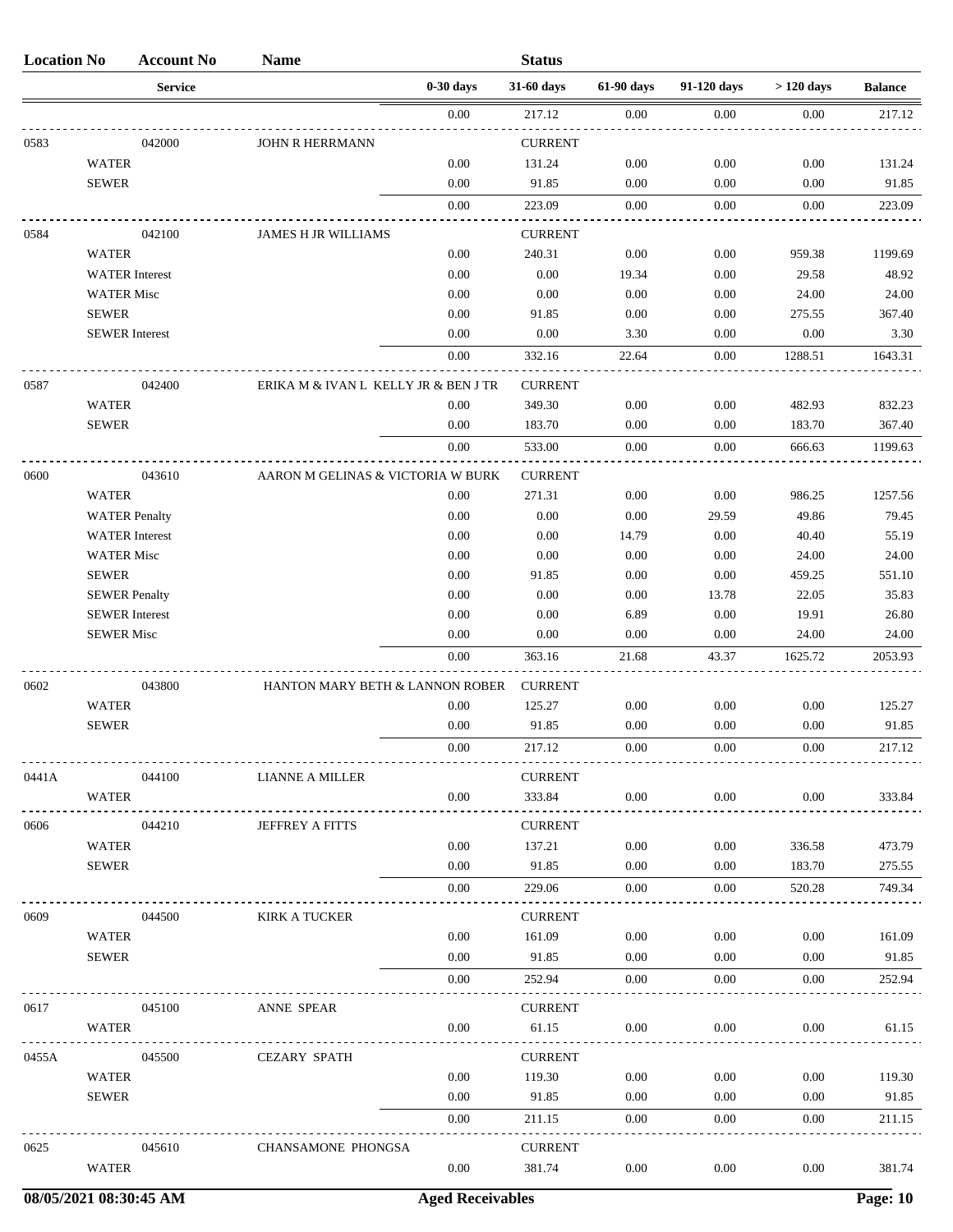| <b>Location No</b> |                              | <b>Account No</b> | <b>Name</b>                      |              | <b>Status</b>            |                      |              |              |                 |
|--------------------|------------------------------|-------------------|----------------------------------|--------------|--------------------------|----------------------|--------------|--------------|-----------------|
|                    |                              | <b>Service</b>    |                                  | $0-30$ days  | 31-60 days               | 61-90 days           | 91-120 days  | $>120$ days  | <b>Balance</b>  |
|                    | <b>SEWER</b>                 |                   |                                  | $0.00\,$     | 367.40                   | 0.00                 | 0.00         | 0.00         | 367.40          |
|                    |                              |                   |                                  | 0.00         | 749.14                   | 0.00                 | 0.00         | 0.00         | 749.14          |
| 0626               |                              | 045700            | TOWN OF PUTNAM                   |              | <b>CURRENT</b>           |                      |              |              |                 |
|                    | <b>SEWER</b>                 |                   |                                  | 0.00         | $0.00\,$                 | 0.00                 | 0.00         | $-46.44$     | $-46.44$        |
| 0459               |                              | 045900            | CARLOS ROBERTO FERREIRA          |              | <b>CURRENT</b>           |                      |              |              |                 |
|                    | WATER                        |                   |                                  | 0.00         | 48.22                    | 0.00                 | 0.00         | 0.00         | 48.22           |
|                    | <b>WATER Misc</b>            |                   |                                  | 0.00         | 0.00                     | 604.98               | 0.00         | 0.00         | 604.98          |
|                    | <b>SEWER</b>                 |                   |                                  | $0.00\,$     | 183.70                   | 0.00                 | 0.00         | 0.00         | 183.70          |
|                    |                              |                   |                                  | 0.00         | 231.92                   | 604.98               | 0.00         | 0.00         | 836.90          |
| 0632               |                              | 046100            | TYLER NEELAND                    |              | <b>CURRENT</b>           |                      |              |              |                 |
|                    | <b>WATER</b>                 |                   |                                  | 0.00         | 125.27                   | 0.00                 | 0.00         | 1.75         | 127.02          |
|                    | <b>SEWER</b>                 |                   |                                  | 0.00         | 91.85                    | 0.00                 | 0.00         | 0.00         | 91.85           |
|                    |                              |                   |                                  | 0.00         | 217.12                   | $0.00\,$             | 0.00         | 1.75         | 218.87          |
| 0638               |                              | 046700            | JEROME N DILL JR                 |              | <b>CURRENT</b>           |                      |              |              |                 |
|                    | <b>WATER</b>                 |                   |                                  | 0.00         | 305.90                   | 0.00                 | 0.00         | 0.00         | 305.90          |
|                    | <b>SEWER</b>                 |                   |                                  | 0.00         | 183.70                   | 0.00                 | 0.00         | 0.00         | 183.70          |
|                    |                              |                   |                                  | 0.00         | 489.60                   | $0.00\,$             | 0.00         | 0.00         | 489.60          |
| 0641               |                              | 046900            | SABRINA M COPE & ERIQUE M COTE   |              | <b>CURRENT</b>           |                      |              |              |                 |
|                    | <b>WATER</b>                 |                   |                                  | 0.00         | 354.78                   | 0.00                 | 0.00         | 0.00         | 354.78          |
|                    | <b>SEWER</b>                 |                   |                                  | 0.00         | 183.70                   | 0.00                 | 0.00         | 0.00         | 183.70          |
|                    |                              |                   |                                  | 0.00         | 538.48                   | 0.00                 | 0.00         | 0.00         | 538.48          |
| 0643               |                              | 047100            | KATHRYN DUNTON & ROBERT LEE FARN |              | <b>CURRENT</b>           |                      |              |              |                 |
|                    | <b>WATER</b>                 |                   |                                  | 0.00         | 167.06                   | 0.00                 | 0.00         | 0.00         | 167.06          |
|                    | <b>SEWER</b>                 |                   |                                  | 0.00         | 91.85                    | 0.00                 | 0.00         | 0.00         | 91.85           |
|                    |                              |                   |                                  | 0.00         | 258.91                   | 0.00                 | 0.00         | 0.00         | 258.91          |
| 0647               |                              | 047410            | <b>SHAWN C TRUDEAU</b>           |              | <b>CURRENT</b>           |                      |              |              |                 |
|                    | <b>WATER</b>                 |                   |                                  | 0.00         | 396.29                   | 0.00                 | 0.00         | 0.00         | 396.29          |
|                    | <b>SEWER</b>                 |                   |                                  | 0.00         | 275.55                   | 0.00                 | 0.00         | 0.00         | 275.55          |
|                    |                              |                   |                                  | 0.00         | 671.84                   | $0.00^{\circ}$       | 0.00         | 0.00         | 671.84          |
| 0650               |                              | 047700            | MT EVEREST REALTY LLC            |              | <b>CURRENT</b>           |                      |              |              |                 |
|                    | <b>SEWER</b>                 |                   |                                  | 0.00         | $-94.72$                 | $0.00\,$             | 0.00         | 0.00         | $-94.72$        |
|                    |                              |                   |                                  |              |                          |                      |              |              |                 |
| 0655               | <b>WATER</b>                 | 048000            | TMC KEYWEST LLC                  | 0.00         | <b>CURRENT</b><br>265.11 | $0.00\,$             | 0.00         | 0.00         | 265.11          |
|                    | <b>SEWER</b>                 |                   |                                  | 0.00         | 91.85                    | 0.00                 | 0.00         | 0.00         | 91.85           |
|                    |                              |                   |                                  | 0.00         | 356.96                   | $0.00\,$             | 0.00         | 0.00         | 356.96          |
|                    |                              |                   |                                  |              | <b>CURRENT</b>           |                      |              |              |                 |
| 0661               | <b>WATER</b>                 | 048500            | BETSY D DIQUATTRO                | 0.00         | 179.00                   | $0.00\,$             | $0.00\,$     | 125.52       | 304.52          |
|                    | <b>SEWER</b>                 |                   |                                  | 0.00         | 91.85                    | $0.00\,$             | 0.00         | 0.00         | 91.85           |
|                    |                              |                   |                                  | 0.00         | 270.85                   | $0.00\,$             | 0.00         | 125.52       | 396.37          |
|                    |                              |                   |                                  |              |                          |                      |              |              |                 |
| 0667               | <b>WATER</b>                 | 048900            | LEE ANAS                         | 0.00         | <b>CURRENT</b><br>105.18 | $0.00\,$             | 0.00         | 0.00         | 105.18          |
|                    |                              |                   |                                  |              |                          |                      |              |              |                 |
| 0672               |                              | 049400            | LINDSAY LEHMANN                  |              | <b>CURRENT</b>           |                      |              |              |                 |
|                    | <b>WATER</b><br><b>SEWER</b> |                   |                                  | 0.00<br>0.00 | 271.31<br>91.85          | $0.00\,$<br>$0.00\,$ | 0.00<br>0.00 | 0.00<br>0.00 | 271.31<br>91.85 |
|                    |                              |                   |                                  | 0.00         | 363.16                   | $0.00\,$             | 0.00         | 0.00         | 363.16          |
|                    |                              |                   |                                  |              |                          |                      |              |              |                 |
| 0673               |                              | 049500            | ROGER BLACK & CHERYL A SWEENEY   |              | <b>CURRENT</b>           |                      |              |              |                 |
|                    | <b>WATER</b>                 |                   |                                  | 0.00         | 98.42                    | $0.00\,$             | 0.00         | 0.00         | 98.42           |

**08/05/2021 08:30:45 AM Aged Receivables Page: 11**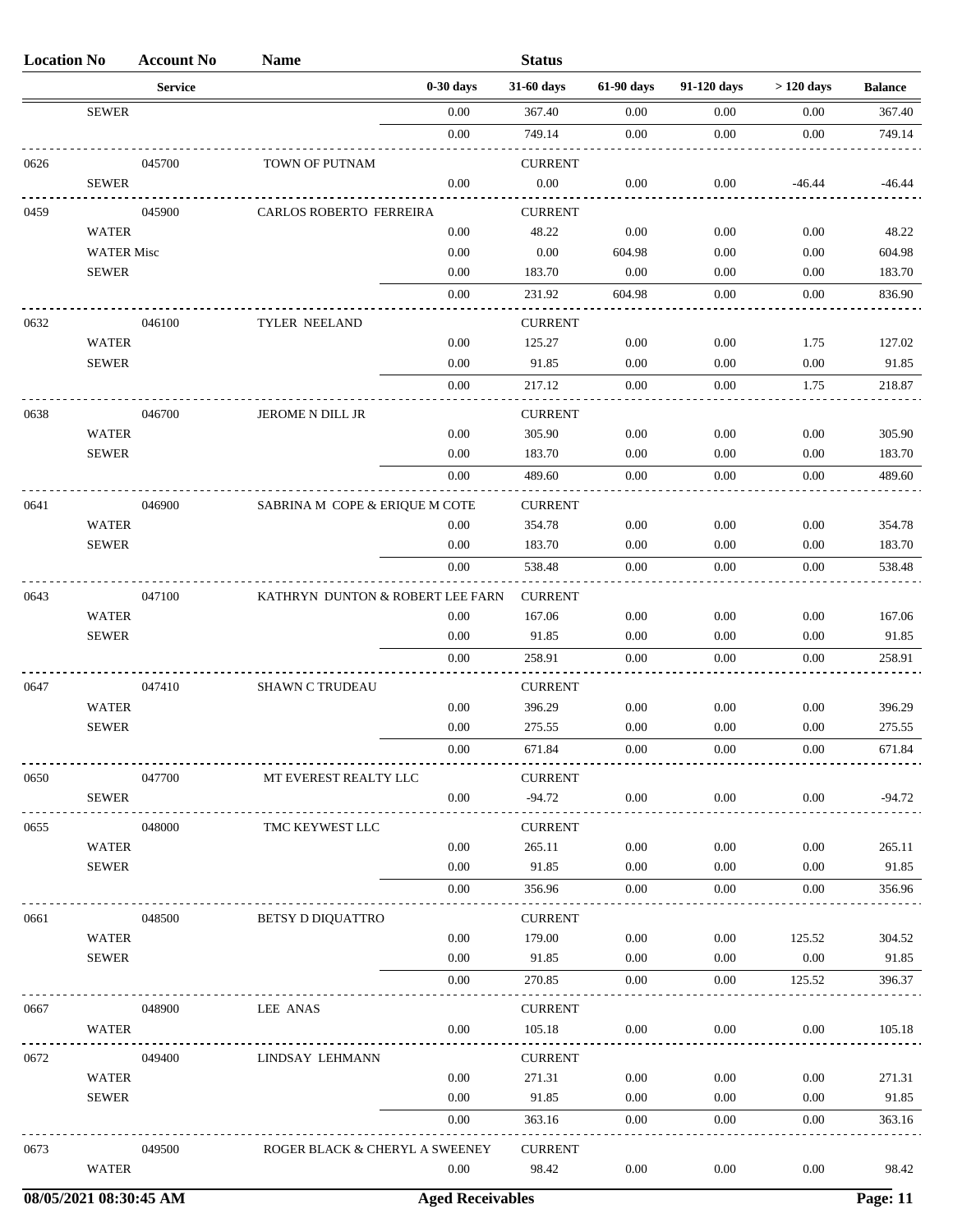| <b>Location No</b> |                   | <b>Account No</b>     | <b>Name</b>                    |             | <b>Status</b>  |            |             |                      |                |
|--------------------|-------------------|-----------------------|--------------------------------|-------------|----------------|------------|-------------|----------------------|----------------|
|                    |                   | <b>Service</b>        |                                | $0-30$ days | 31-60 days     | 61-90 days | 91-120 days | $>120~\mathrm{days}$ | <b>Balance</b> |
| 0675               |                   | 049700                | <b>JEREMIE MESSIER</b>         |             | <b>CURRENT</b> |            |             |                      |                |
|                    | <b>WATER</b>      |                       |                                | 0.00        | 143.10         | 0.00       | 0.00        | 701.84               | 844.94         |
|                    |                   | <b>WATER Penalty</b>  |                                | 0.00        | 0.00           | 0.00       | 21.06       | 0.00                 | 21.06          |
|                    | <b>WATER Misc</b> |                       |                                | 0.00        | 0.00           | 0.00       | 0.00        | 24.00                | 24.00          |
|                    |                   | <b>WATER</b> Interest |                                | 0.00        | 0.00           | 10.53      | 0.00        | 34.63                | 45.16          |
|                    | <b>SEWER</b>      |                       |                                | 0.00        | 183.70         | 0.00       | 0.00        | 551.10               | 734.80         |
|                    |                   | <b>SEWER Penalty</b>  |                                | 0.00        | 0.00           | 0.00       | 16.53       | 0.00                 | 16.53          |
|                    |                   | <b>SEWER Interest</b> |                                | 0.00        | 0.00           | 8.27       | 0.00        | 5.51                 | 13.78          |
|                    |                   |                       |                                | $0.00\,$    | 326.80         | 18.80      | 37.59       | 1317.08              | 1700.27        |
| 0676               |                   | 049800                | THOMAS P NEELAND               |             | <b>CURRENT</b> |            |             |                      |                |
|                    | <b>WATER</b>      |                       |                                | 0.00        | 161.09         | 0.00       | 0.00        | 0.00                 | 161.09         |
|                    | <b>SEWER</b>      |                       |                                | 0.00        | 91.85          | 0.00       | 0.00        | 0.00                 | 91.85          |
|                    |                   |                       |                                | 0.00        | 252.94         | 0.00       | 0.00        | 0.00                 | 252.94         |
| 0680               |                   | 050100                | PAUL M JURKONIS II             |             | <b>CURRENT</b> |            |             |                      |                |
|                    | <b>WATER</b>      |                       |                                | 0.00        | 203.11         | 0.00       | 0.00        | 0.00                 | 203.11         |
|                    | <b>SEWER</b>      |                       |                                | 0.00        | 91.85          | 0.00       | 0.00        | 0.00                 | 91.85          |
|                    |                   |                       |                                | 0.00        | 294.96         | 0.00       | 0.00        | 0.00                 | 294.96         |
| 0681               |                   | 050200                | <b>BARBARA T DUTRAM</b>        |             | <b>CURRENT</b> |            |             |                      |                |
|                    | <b>SEWER</b>      |                       |                                | $-61.84$    | $0.00\,$       | $0.00\,$   | 0.00        | $0.00\,$             | $-61.84$       |
| 0684               |                   | 050400                | <b>JB PROPERTY GROUP LLC</b>   |             | <b>CURRENT</b> |            |             |                      |                |
|                    | <b>WATER</b>      |                       |                                | 0.00        | 567.28         | 0.00       | 0.00        | 125.99               | 693.27         |
|                    | <b>SEWER</b>      |                       |                                | 0.00        | 367.40         | 0.00       | 0.00        | 0.00                 | 367.40         |
|                    |                   |                       |                                | 0.00        | 934.68         | 0.00       | 0.00        | 125.99               | 1060.67        |
| 0686               |                   | 050500                | <b>BANK OF NEW YORK MELLON</b> |             | <b>CURRENT</b> |            |             |                      |                |
|                    | <b>WATER</b>      |                       |                                | 0.00        | 1461.15        | 0.00       | 0.00        | 5638.40              | 7099.55        |
|                    |                   | <b>WATER Penalty</b>  |                                | 0.00        | 0.00           | 0.00       | 169.15      | 247.73               | 416.88         |
|                    |                   | <b>WATER</b> Interest |                                | 0.00        | 0.00           | 84.58      | 0.00        | 334.15               | 418.73         |
|                    | <b>WATER Misc</b> |                       |                                | 0.00        | 0.00           | 0.00       | 0.00        | 24.00                | 24.00          |
|                    | <b>SEWER</b>      |                       |                                | 0.00        | 183.70         | 0.00       | 0.00        | 1469.60              | 1653.30        |
|                    |                   | <b>SEWER Penalty</b>  |                                | 0.00        | 0.00           | 0.00       | 44.09       | 77.16                | 121.25         |
|                    |                   | <b>SEWER</b> Interest |                                | $0.00\,$    | 0.00           | 22.04      | 0.00        | 154.31               | 176.35         |
|                    | <b>SEWER Misc</b> |                       |                                | 0.00        | 0.00           | 0.00       | 0.00        | 24.00                | 24.00          |
|                    |                   |                       |                                | $0.00\,$    | 1644.85        | 106.62     | 213.24      | 7969.35              | 9934.06        |
| 0688               |                   | 050700                | 52-54 SCHOOL STREET LLC        |             | <b>CURRENT</b> |            |             |                      |                |
|                    | <b>WATER</b>      |                       |                                | 0.00        | 402.49         | 0.00       | 0.00        | 20.37                | 422.86         |
|                    | <b>SEWER</b>      |                       |                                | 0.00        | 275.55         | 0.00       | 0.00        | 0.00                 | 275.55         |
|                    |                   |                       |                                | 0.00        | 678.04         | 0.00       | 0.00        | 20.37                | 698.41         |
| 0690               |                   | 050800                | <b>NATALIE SOLIS</b>           |             | <b>CURRENT</b> |            |             |                      |                |
|                    | <b>WATER</b>      |                       |                                | 0.00        | 179.00         | 0.00       | 0.00        | 0.00                 | 179.00         |
|                    | <b>SEWER</b>      |                       |                                | 0.00        | 91.85          | 0.00       | 0.00        | 0.00                 | 91.85          |
|                    |                   |                       |                                | 0.00        | 270.85         | 0.00       | 0.00        | 0.00                 | 270.85         |
| 0692               |                   | 051000                | MICHAEL R RASCOE               |             | <b>CURRENT</b> |            |             |                      |                |
|                    | <b>WATER</b>      |                       |                                | 0.00        | 396.29         | 0.00       | 0.00        | 0.00                 | 396.29         |
|                    | <b>SEWER</b>      |                       |                                | 0.00        | 275.55         | 0.00       | 0.00        | 0.00                 | 275.55         |
|                    |                   |                       |                                | 0.00        | 671.84         | 0.00       | 0.00        | 0.00                 | 671.84         |
| 0695               |                   | 051300                | JOHN H MINER                   |             | <b>CURRENT</b> |            |             |                      |                |
|                    | <b>SEWER</b>      |                       |                                | $-0.02$     | 0.00           | 0.00       | 0.00        | 0.00                 | $-0.02$        |
| 0699               |                   | 051700                | NANCY SPAGNUOLO                |             | <b>CURRENT</b> |            |             |                      |                |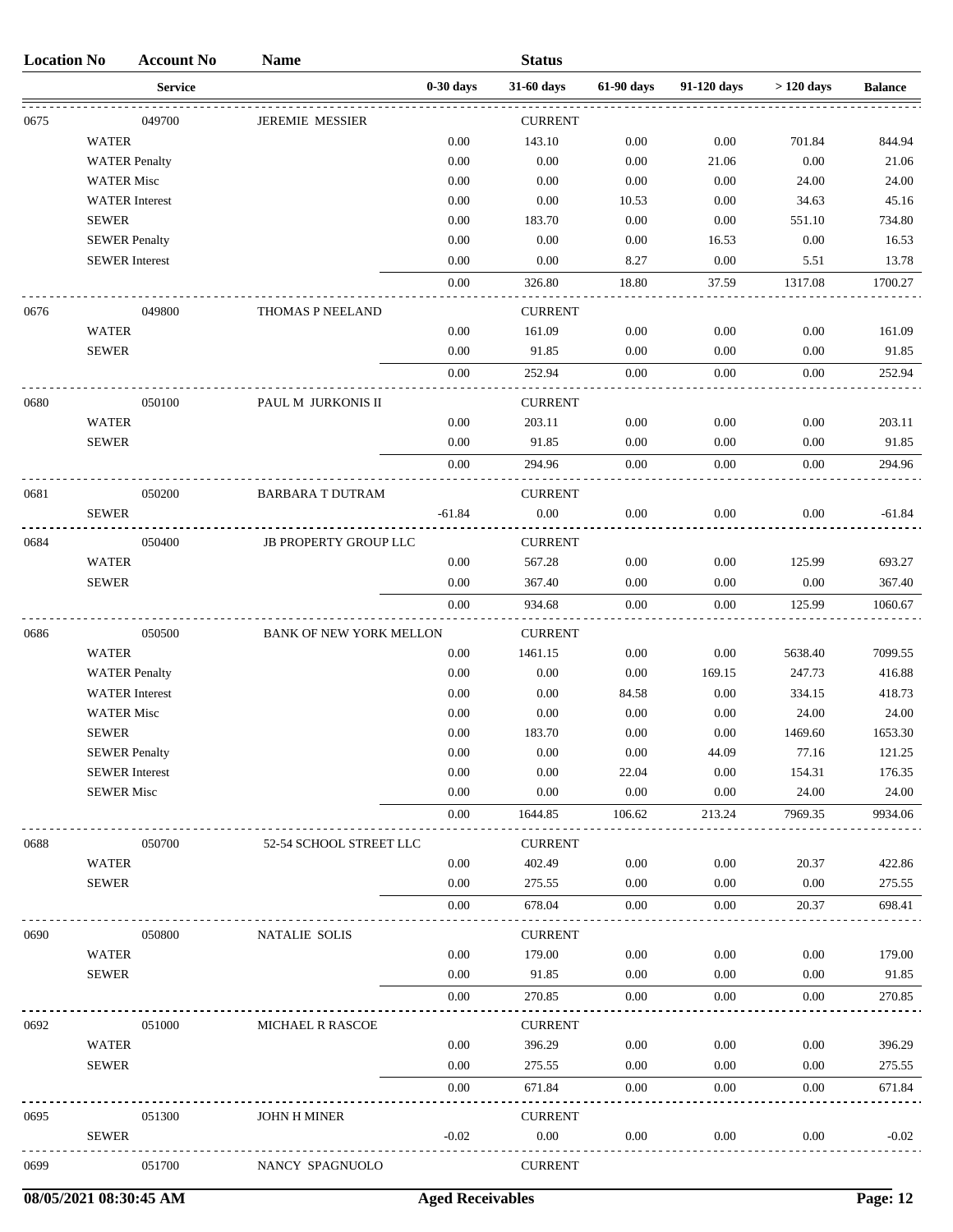| <b>Location No</b> |                                               | <b>Account No</b> | <b>Name</b>                |                         | <b>Status</b>  |              |               |               |                |
|--------------------|-----------------------------------------------|-------------------|----------------------------|-------------------------|----------------|--------------|---------------|---------------|----------------|
|                    |                                               | <b>Service</b>    |                            | $0-30$ days             | 31-60 days     | 61-90 days   | 91-120 days   | $>120$ days   | <b>Balance</b> |
|                    | <b>WATER</b>                                  |                   |                            | $0.00\,$                | 93.24          | 0.00         | 0.00          | 0.00          | 93.24          |
| 0700               |                                               | 051800            | <b>JACK D URBAN</b>        |                         | <b>CURRENT</b> |              |               |               |                |
|                    | <b>WATER</b>                                  |                   |                            | 0.00                    | 137.21         | 0.00         | 0.00          | 0.00          | 137.21         |
|                    | <b>SEWER</b>                                  |                   |                            | 0.00                    | 91.85          | 0.00         | 0.00          | 0.00          | 91.85          |
|                    |                                               |                   |                            | $0.00\,$                | 229.06         | 0.00         | 0.00          | 0.00          | 229.06         |
| 0701               |                                               | 051900            | FRANTZ CHARLES             |                         | <b>CURRENT</b> |              |               |               |                |
|                    | <b>WATER</b>                                  |                   |                            | 0.00                    | 256.53         | 0.00         | 0.00          | 0.00          | 256.53         |
|                    | <b>SEWER</b>                                  |                   |                            | 0.00                    | 183.24         | 0.00         | 0.00          | 0.00          | 183.24         |
|                    |                                               |                   |                            | 0.00                    | 439.77         | 0.00         | 0.00          | 0.00          | 439.77         |
|                    |                                               |                   |                            |                         |                |              |               |               |                |
| 0703               |                                               | 052100            | PATRICK FEDERER            |                         | <b>CURRENT</b> |              |               |               |                |
|                    | <b>SEWER</b>                                  |                   |                            | 0.00                    | $-5.24$        | 0.00         | 0.00          | 0.00          | $-5.24$        |
| 0710               |                                               | 052700            | <b>BRIAN J TERRANOVA</b>   |                         | <b>CURRENT</b> |              |               |               |                |
|                    | <b>WATER</b>                                  |                   |                            | 0.00                    | 250.56         | 0.00         | 0.00          | 0.00          | 250.56         |
|                    | <b>SEWER</b>                                  |                   |                            | 0.00                    | 183.70         | 0.00         | 0.00          | 0.00          | 183.70         |
|                    |                                               |                   |                            | 0.00                    | 434.26         | 0.00         | 0.00          | 0.00          | 434.26         |
| 0711               |                                               | 052800            | DANIEL DESAULNIER          |                         | <b>CURRENT</b> |              |               |               |                |
|                    | <b>WATER</b>                                  |                   |                            | 0.00                    | 293.50         | 0.00         | 0.00          | 355.35        | 648.85         |
|                    | <b>SEWER</b>                                  |                   |                            | 0.00                    | 183.70         | 0.00         | 0.00          | 183.70        | 367.40         |
|                    |                                               |                   |                            | 0.00                    | 477.20         | 0.00         | 0.00          | 539.05        | 1016.25        |
|                    |                                               |                   |                            |                         |                |              |               |               |                |
| 0712               |                                               | 052900            | <b>RAYMOND R SAMBITSKY</b> |                         | <b>CURRENT</b> |              |               |               |                |
|                    | <b>WATER</b>                                  |                   |                            | 0.00                    | 203.11         | 0.00         | 0.00          | 973.64        | 1176.75        |
|                    | <b>WATER</b> Interest                         |                   |                            | 0.00                    | 0.00           | 14.60        | 0.00          | 22.46         | 37.06          |
|                    | <b>WATER Penalty</b>                          |                   |                            | 0.00                    | 0.00           | 0.00         | 29.21         | 44.93         | 74.14          |
|                    | <b>WATER Misc</b>                             |                   |                            | 0.00                    | 0.00           | 0.00         | 0.00          | 46.44         | 46.44          |
|                    | <b>SEWER</b>                                  |                   |                            | 0.00                    | 91.85          | 0.00         | 0.00          | 367.40        | 459.25         |
|                    | <b>SEWER Penalty</b><br><b>SEWER</b> Interest |                   |                            | 0.00<br>0.00            | 0.00<br>0.00   | 0.00<br>5.51 | 11.02<br>0.00 | 16.54<br>8.89 | 27.56<br>14.40 |
|                    |                                               |                   |                            | 0.00                    | 294.96         | 20.11        | 40.23         | 1480.30       | 1835.60        |
|                    |                                               |                   |                            |                         |                |              |               |               |                |
| 0/10               |                                               | 033200            | <b>LITTLE RED LLC</b>      |                         | <b>CURRENI</b> |              |               |               |                |
|                    | <b>WATER</b>                                  |                   |                            | 0.00                    | 330.70         | 0.00         | 0.00          | 0.00          | 330.70         |
|                    | <b>SEWER</b>                                  |                   |                            | 0.00                    | 10.90          | 0.00         | 0.00          | 0.00          | 10.90          |
|                    |                                               |                   |                            | $0.00\,$                | 341.60         | 0.00         | 0.00          | $0.00\,$      | 341.60         |
| 0719               |                                               | 053500            | ROBERT J DION              |                         | <b>CURRENT</b> |              |               |               |                |
|                    | <b>WATER</b>                                  |                   |                            | 0.00                    | 296.11         | 0.00         | 0.00          | 0.00          | 296.11         |
|                    | <b>SEWER</b>                                  |                   |                            | 0.00                    | 91.85          | 0.00         | 0.00          | 0.00          | 91.85          |
|                    |                                               |                   |                            | 0.00                    | 387.96         | 0.00         | 0.00          | 0.00          | 387.96         |
| 0722               |                                               | 053700            | DANIEL R ELDRIDGE          |                         | <b>CURRENT</b> |              |               |               |                |
|                    | <b>WATER</b>                                  |                   |                            | 0.00                    | 119.30         | 0.00         | 0.00          | 0.00          | 119.30         |
|                    | <b>SEWER</b>                                  |                   |                            | 0.00                    | 91.85          | 0.00         | 0.00          | 0.00          | 91.85          |
|                    |                                               |                   |                            | 0.00                    | 211.15         | $0.00\,$     | 0.00          | 0.00          | 211.15         |
|                    |                                               |                   |                            |                         |                |              |               |               |                |
| 0726               |                                               | 054000            | <b>BRIAN E LAROCQUE</b>    |                         | <b>CURRENT</b> |              |               |               |                |
|                    | <b>WATER</b>                                  |                   |                            | 0.00                    | 330.70         | 0.00         | 0.00          | 0.00          | 330.70         |
|                    | <b>SEWER</b>                                  |                   |                            | 0.00                    | 183.70         | 0.00         | 0.00          | 0.00          | 183.70         |
|                    |                                               |                   |                            | 0.00                    | 514.40         | 0.00         | 0.00          | 0.00          | 514.40         |
| 0740               |                                               | 055100            | DAVID MENARD               |                         | <b>CURRENT</b> |              |               |               |                |
|                    | <b>WATER</b>                                  |                   |                            | 0.00                    | 125.27         | 0.00         | 0.00          | 0.00          | 125.27         |
|                    | ${\tt SEWER}$                                 |                   |                            | 0.00                    | 91.85          | 0.00         | 0.00          | 0.00          | 91.85          |
|                    |                                               |                   |                            | 0.00                    | 217.12         | 0.00         | 0.00          | 0.00          | 217.12         |
|                    | 08/05/2021 08:30:45 AM                        |                   |                            | <b>Aged Receivables</b> |                |              |               |               | Page: 13       |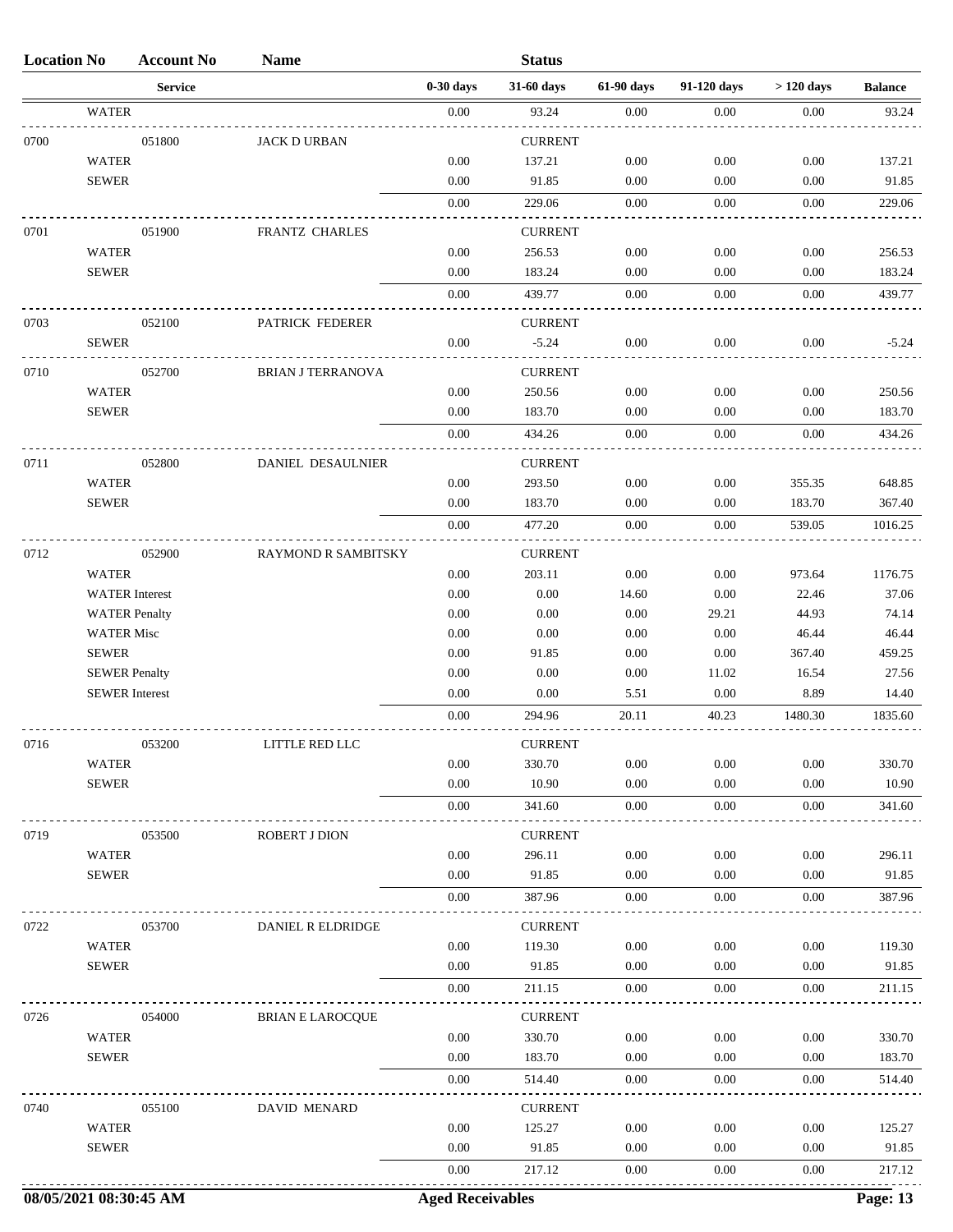| <b>Location No</b>     |                       | <b>Account No</b> | <b>Name</b>                     |                         | <b>Status</b>  |            |             |             |                 |
|------------------------|-----------------------|-------------------|---------------------------------|-------------------------|----------------|------------|-------------|-------------|-----------------|
|                        |                       | <b>Service</b>    |                                 | $0-30$ days             | 31-60 days     | 61-90 days | 91-120 days | $>120$ days | <b>Balance</b>  |
| 0747                   |                       | 055700            | RONALD G JR BRETON              |                         | <b>CURRENT</b> |            |             |             |                 |
|                        | <b>WATER</b>          |                   |                                 | 0.00                    | 289.91         | 0.00       | 0.00        | 0.00        | 289.91          |
|                        | <b>SEWER</b>          |                   |                                 | 0.00                    | 91.85          | 0.00       | 0.00        | 0.00        | 91.85           |
|                        |                       |                   |                                 | 0.00                    | 381.76         | 0.00       | 0.00        | 0.00        | 381.76          |
| 0756                   |                       | 056200            | <b>GARY T TURENNE</b>           |                         | <b>CURRENT</b> |            |             |             |                 |
|                        | <b>WATER</b>          |                   |                                 | 0.00                    | 352.89         | 0.00       | 0.00        | 0.00        | 352.89          |
|                        | <b>SEWER</b>          |                   |                                 | 0.00                    | 275.55         | 0.00       | 0.00        | 0.00        | 275.55          |
|                        |                       |                   |                                 | 0.00                    | 628.44         | 0.00       | 0.00        | 0.00        | 628.44          |
| 0757                   |                       | 056300            | <b>JOEL DILLIS</b>              |                         | <b>CURRENT</b> |            |             |             |                 |
|                        | <b>WATER</b>          |                   |                                 | 0.00                    | 101.39         | 0.00       | 0.00        | 11.95       | 113.34          |
|                        | <b>WATER</b> Interest |                   |                                 | 0.00                    | 0.00           | 2.00       | 0.00        | 0.00        | 2.00            |
|                        | <b>SEWER</b>          |                   |                                 | 0.00                    | 91.85          | 0.00       | 0.00        | 0.00        | 91.85           |
|                        |                       |                   |                                 | 0.00                    | 193.24         | 2.00       | 0.00        | 11.95       | 207.19          |
| 0758                   |                       | 056400            | JENNIFER R LUNDWALL             |                         | <b>CURRENT</b> |            |             |             |                 |
|                        | <b>WATER</b>          |                   |                                 | 0.00                    | 137.21         | 0.00       | 0.00        | 0.00        | 137.21          |
|                        | <b>SEWER</b>          |                   |                                 | 0.00                    | 91.85          | 0.00       | 0.00        | 0.00        | 91.85           |
|                        |                       |                   |                                 | 0.00                    | 229.06         | 0.00       | 0.00        | 0.00        | 229.06          |
| 0762                   |                       | 056700            | <b>GAIL M VANDAL SR</b>         |                         | <b>CURRENT</b> |            |             |             |                 |
|                        | <b>WATER</b>          |                   |                                 | 0.00                    | 143.18         | 0.00       | 0.00        | 114.95      | 258.13          |
|                        | <b>SEWER</b>          |                   |                                 | 0.00                    | 91.85          | 0.00       | 0.00        | 0.00        | 91.85           |
|                        |                       |                   |                                 | 0.00                    | 235.03         | 0.00       | 0.00        | 114.95      | 349.98          |
| 0775                   |                       | 057500            | <b>SCOTT E SELMECKI</b>         |                         | <b>CURRENT</b> |            |             |             |                 |
|                        | <b>WATER</b>          |                   |                                 | 0.00                    | 365.29         | 0.00       | 0.00        | 2196.24     | 2561.53         |
|                        | <b>SEWER</b>          |                   |                                 | 0.00                    | 275.55         | 0.00       | 0.00        | 275.55      | 551.10          |
|                        |                       |                   |                                 | 0.00                    | 640.84         | 0.00       | 0.00        | 2471.79     | 3112.63         |
| 0777                   |                       | 057700            | CHANSAMONE PHONGSA              |                         | <b>CURRENT</b> |            |             |             |                 |
|                        | <b>WATER</b>          |                   |                                 | $0.00\,$                | 454.95         | 0.00       | 0.00        | 0.00        | 454.95          |
|                        | <b>SEWER</b>          |                   |                                 | 0.00                    | 183.70         | 0.00       | 0.00        | 0.00        | 183.70          |
|                        |                       |                   |                                 | 0.00                    | 638.65         | 0.00       | 0.00        | 0.00        | 638.65          |
| 0784                   |                       | 057800            | MILES BENOIT & AUDRIAUNA GREENO |                         | <b>CURRENT</b> |            |             |             |                 |
|                        | <b>WATER</b>          |                   |                                 | 0.00                    | 137.21         | 0.00       | 0.00        | 0.00        | 137.21          |
|                        | <b>SEWER</b>          |                   |                                 | 0.00                    | 91.85          | 0.00       | 0.00        | 0.00        | 91.85           |
|                        |                       |                   |                                 | 0.00                    | 229.06         | 0.00       | 0.00        | 0.00        | 229.06          |
| 0790                   |                       | 058210            | <b>SEAN P SALISBURY</b>         |                         | <b>CURRENT</b> |            |             |             |                 |
|                        | <b>WATER</b>          |                   |                                 | 0.00                    | 630.19         | 0.00       | 0.00        | 0.00        | 630.19          |
|                        | <b>SEWER</b>          |                   |                                 | 0.00                    | 275.55         | 0.00       | 0.00        | 0.00        | 275.55          |
|                        |                       |                   |                                 | 0.00                    | 905.74         | 0.00       | 0.00        | 0.00        | 905.74          |
| 0791                   |                       | 058300            | PETER C MACKAY                  |                         | <b>CURRENT</b> |            |             |             |                 |
|                        | <b>WATER</b>          |                   |                                 | 0.00                    | 190.86         | 0.00       | 0.00        | 0.00        | 190.86          |
|                        | <b>SEWER</b>          |                   |                                 | 0.00                    | 183.70         | 0.00       | 0.00        | 0.00        | 183.70          |
|                        |                       |                   |                                 | 0.00                    | 374.56         | 0.00       | 0.00        | 0.00        | 374.56          |
| 0792                   |                       | 058400            | CRYSTAL BOJ                     |                         | <b>CURRENT</b> |            |             |             |                 |
|                        | <b>WATER</b>          |                   |                                 | $0.00\,$                | 318.30         | 0.00       | $0.00\,$    | 0.00        | 318.30          |
|                        | <b>SEWER</b>          |                   |                                 | 0.00                    | 183.70         | 0.00       | 0.00        | 0.00        | 183.70          |
|                        |                       |                   |                                 | 0.00                    | 502.00         | 0.00       | 0.00        | 0.00        | 502.00          |
| 0797                   |                       | 058800            | <b>KERRI A BELANGER</b>         |                         | <b>CURRENT</b> |            |             |             |                 |
|                        | <b>WATER</b>          |                   |                                 | 0.00                    | 352.89         | 0.00       | 0.00        | 2707.95     | 3060.84         |
|                        | <b>WATER</b> Interest |                   |                                 | $0.00\,$                | 0.00           | 40.62      | 0.00        | 273.17      | 313.79          |
| 08/05/2021 08:30:45 AM |                       |                   |                                 | <b>Aged Receivables</b> |                |            |             |             | <b>Page: 14</b> |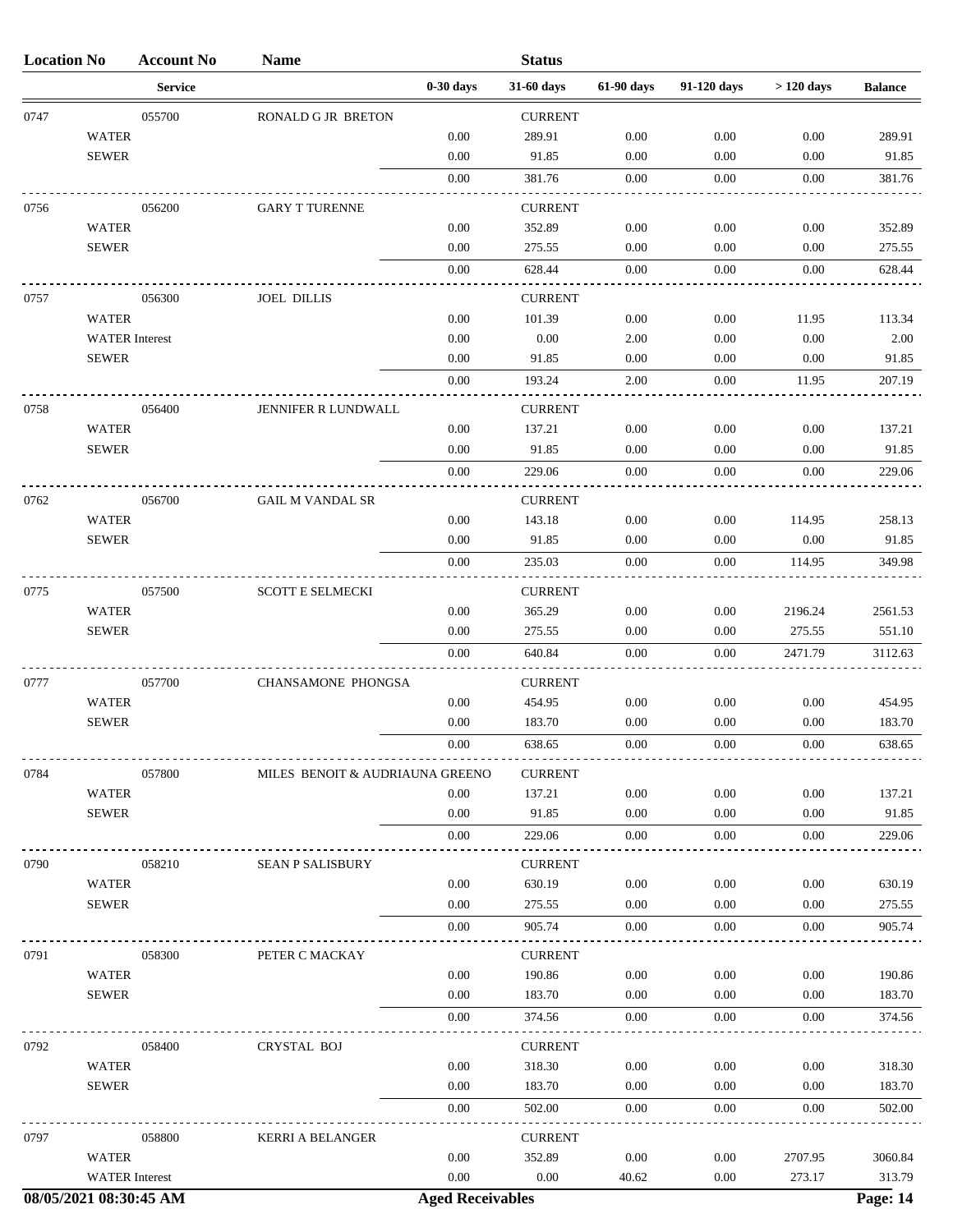| <b>Location No</b> |                   | <b>Account No</b>     | <b>Name</b>             |             | <b>Status</b>  |            |             |             |                |
|--------------------|-------------------|-----------------------|-------------------------|-------------|----------------|------------|-------------|-------------|----------------|
|                    |                   | <b>Service</b>        |                         | $0-30$ days | 31-60 days     | 61-90 days | 91-120 days | $>120$ days | <b>Balance</b> |
|                    |                   | <b>WATER Misc</b>     |                         | $0.00\,$    | 0.00           | 0.00       | 0.00        | 24.00       | 24.00          |
|                    |                   | <b>WATER Penalty</b>  |                         | 0.00        | 0.00           | 0.00       | 81.24       | 7.51        | 88.75          |
|                    | <b>SEWER</b>      |                       |                         | 0.00        | 275.55         | $0.00\,$   | $0.00\,$    | 2204.40     | 2479.95        |
|                    |                   | <b>SEWER</b> Interest |                         | 0.00        | 0.00           | 33.07      | 0.00        | 231.45      | 264.52         |
|                    | <b>SEWER Misc</b> |                       |                         | 0.00        | 0.00           | 0.00       | 0.00        | 24.00       | 24.00          |
|                    |                   | <b>SEWER Penalty</b>  |                         | 0.00        | 0.00           | 0.00       | 64.54       | 0.00        | 64.54          |
|                    |                   |                       |                         | $0.00\,$    | 628.44         | 73.69      | 145.78      | 5472.48     | 6320.39        |
| 0800               |                   | 059100                | ROBERT B ANDERSON       |             | <b>CURRENT</b> |            |             |             |                |
|                    | <b>WATER</b>      |                       |                         | 0.00        | 131.24         | 0.00       | 0.00        | 565.60      | 696.84         |
|                    |                   | <b>WATER</b> Interest |                         | 0.00        | 0.00           | 13.36      | 0.00        | 22.50       | 35.86          |
|                    |                   | <b>WATER Misc</b>     |                         | 0.00        | 0.00           | 0.00       | 0.00        | 24.00       | 24.00          |
|                    | <b>SEWER</b>      |                       |                         | 0.00        | 91.85          | 0.00       | 0.00        | 275.55      | 367.40         |
|                    |                   | <b>SEWER</b> Interest |                         | 0.00        | 0.00           | 2.76       | 0.00        | $0.00\,$    | 2.76           |
|                    |                   |                       |                         | 0.00        | 223.09         | 16.12      | 0.00        | 887.65      | 1126.86        |
| 0804               |                   | 059400                | KAREN ANN BARTHOLOMEW   |             | <b>CURRENT</b> |            |             |             |                |
|                    | <b>WATER</b>      |                       |                         | 0.00        | 332.20         | 0.00       | 0.00        | 0.00        | 332.20         |
| 0817               |                   | 060400                | KENNETH GRAVELL         |             | <b>CURRENT</b> |            |             |             |                |
|                    | <b>WATER</b>      |                       |                         | 0.00        | 203.11         | 0.00       | 0.00        | 610.25      | 813.36         |
|                    |                   | <b>WATER</b> Interest |                         | 0.00        | 0.00           | 9.15       | 0.00        | 9.89        | 19.04          |
|                    |                   | <b>WATER Penalty</b>  |                         | 0.00        | 0.00           | 0.00       | 18.31       | 19.79       | 38.10          |
|                    | <b>SEWER</b>      |                       |                         | 0.00        | 91.85          | 0.00       | 0.00        | 275.55      | 367.40         |
|                    |                   | <b>SEWER</b> Interest |                         | 0.00        | 0.00           | 4.13       | $0.00\,$    | 4.76        | 8.89           |
|                    |                   | <b>SEWER Penalty</b>  |                         | 0.00        | 0.00           | 0.00       | 8.27        | 8.27        | 16.54          |
|                    |                   |                       |                         | 0.00        | 294.96         | 13.28      | 26.58       | 928.51      | 1263.33        |
| 0821               |                   | 060700                | PETER C MACKAY          |             | <b>CURRENT</b> |            |             |             |                |
|                    | <b>WATER</b>      |                       |                         | 0.00        | 244.59         | 0.00       | 0.00        | 0.00        | 244.59         |
|                    | <b>SEWER</b>      |                       |                         | 0.00        | 183.70         | 0.00       | 0.00        | 0.00        | 183.70         |
|                    |                   |                       |                         | 0.00        | 428.29         | 0.00       | 0.00        | 0.00        | 428.29         |
|                    |                   |                       |                         |             |                |            |             |             |                |
| 0826               |                   | 061000                | <b>ERIK E PAQUETTE</b>  |             | <b>CURRENT</b> |            |             |             |                |
|                    | <b>WATER</b>      |                       |                         | $0.00\,$    | 155.12         | 0.00       | 0.00        | $0.00\,$    | 155.12         |
|                    | <b>SEWER</b>      |                       |                         | 0.00        | 91.85          | 0.00       | 0.00        | 0.00        | 91.85          |
|                    |                   |                       |                         | 0.00        | 246.97         | $0.00\,$   | $0.00\,$    | 0.00        | 246.97         |
| 0836               |                   | 061910                | <b>SCOTT GEBO</b>       |             | <b>CURRENT</b> |            |             |             |                |
|                    | <b>WATER</b>      |                       |                         | 0.00        | 149.07         | 0.00       | 0.00        | 0.00        | 149.07         |
|                    | <b>SEWER</b>      |                       |                         | 0.00        | 183.70         | 0.00       | 0.00        | 0.00        | 183.70         |
|                    |                   |                       |                         | 0.00        | 332.77         | 0.00       | 0.00        | 0.00        | 332.77         |
| 0837               |                   | 062010                | LAWRENCE S PARQUETTE    |             | <b>CURRENT</b> |            |             |             |                |
|                    | <b>SEWER</b>      |                       |                         | $-120.05$   | 0.00           | 0.00       | 0.00        | 0.00        | $-120.05$      |
| 0843               |                   | 062300                | <b>GUY W HOLLENBECK</b> |             | <b>CURRENT</b> |            |             |             |                |
|                    | WATER             |                       |                         | 0.00        | 137.21         | 0.00       | 0.00        | 0.00        | 137.21         |
|                    | <b>SEWER</b>      |                       |                         | 0.00        | 91.85          | 0.00       | 0.00        | 0.00        | 91.85          |
|                    |                   |                       |                         | 0.00        | 229.06         | 0.00       | 0.00        | 0.00        | 229.06         |
| 0847               |                   | 062600                | KAI WESLEY KUNZ         |             | <b>CURRENT</b> |            |             |             |                |
|                    | <b>WATER</b>      |                       |                         | 0.00        | 287.30         | 0.00       | 0.00        | 649.46      | 936.76         |
|                    |                   | <b>WATER</b> Interest |                         | 0.00        | 0.00           | 9.74       | 0.00        | 5.98        | 15.72          |
|                    |                   | <b>WATER Penalty</b>  |                         | 0.00        | 0.00           | 0.00       | 19.48       | 11.97       | 31.45          |
|                    | <b>SEWER</b>      |                       |                         | 0.00        | 183.70         | 0.00       | 0.00        | 304.26      | 487.96         |
|                    |                   | <b>SEWER</b> Interest |                         | 0.00        | 0.00           | 4.56       | 0.00        | 2.00        | 6.56           |
|                    |                   | <b>SEWER Penalty</b>  |                         | 0.00        | 0.00           | $0.00\,$   | 9.13        | 3.62        | 12.75          |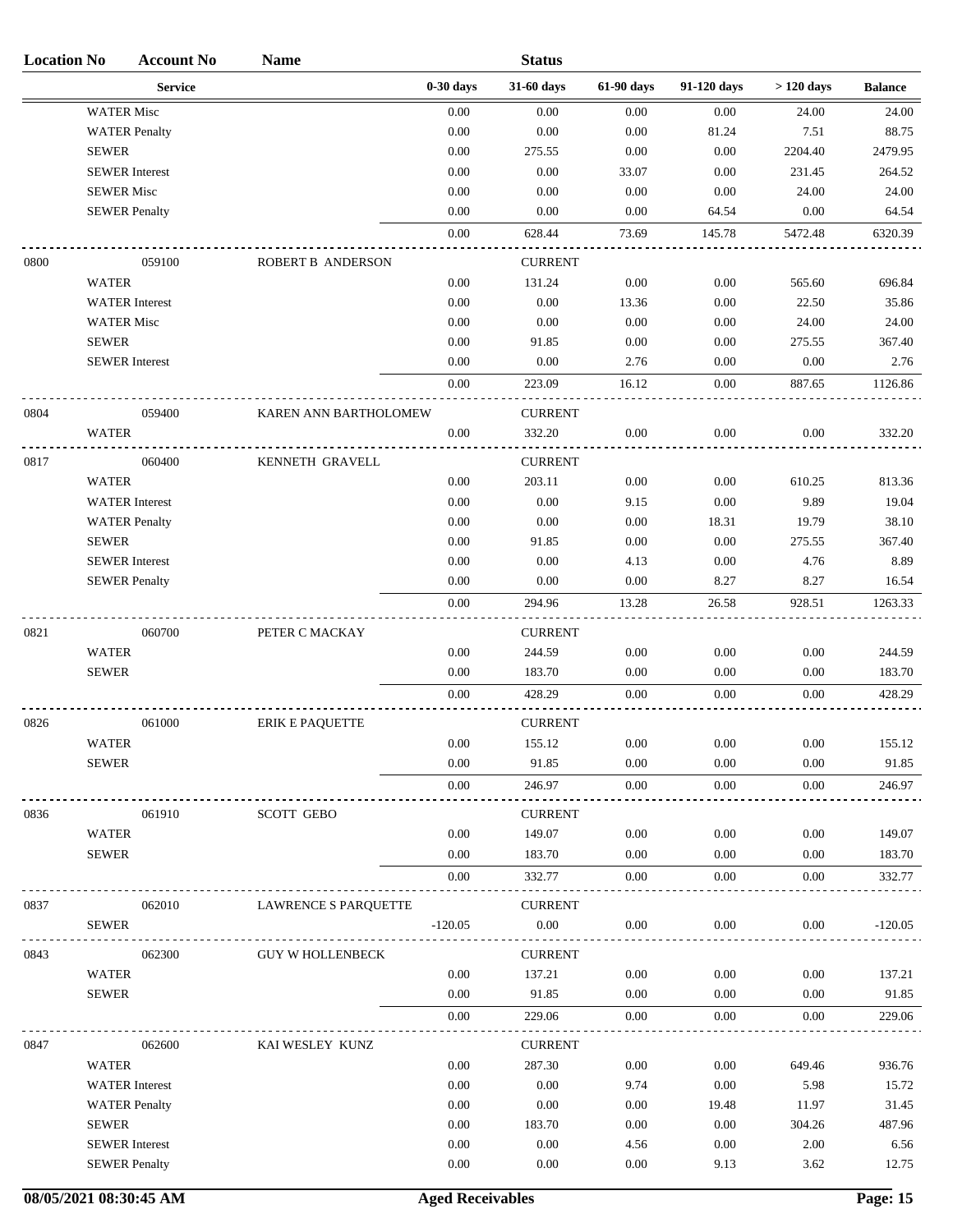| <b>Location No</b> |                       | <b>Account No</b> | <b>Name</b>                         |              | <b>Status</b>              |               |               |              |                  |
|--------------------|-----------------------|-------------------|-------------------------------------|--------------|----------------------------|---------------|---------------|--------------|------------------|
|                    |                       | <b>Service</b>    |                                     | $0-30$ days  | 31-60 days                 | 61-90 days    | 91-120 days   | $>120$ days  | <b>Balance</b>   |
|                    |                       |                   |                                     | 0.00         | 471.00                     | 14.30         | 28.61         | 977.29       | 1491.20          |
| 0848               |                       | 062700            | <b>RUTH E BURGOS</b>                |              | <b>CURRENT</b>             |               |               |              |                  |
|                    | <b>WATER</b>          |                   |                                     | 0.00         | 77.51                      | 0.00          | 0.00          | 0.00         | 77.51            |
|                    | <b>SEWER</b>          |                   |                                     | 0.00         | 91.85                      | 0.00          | 0.00          | 0.00         | 91.85            |
|                    |                       |                   |                                     | 0.00         | 169.36                     | 0.00          | 0.00          | 0.00         | 169.36           |
| 0853               |                       | 063200            | TRACY S MADASKI                     |              | <b>CURRENT</b>             |               |               |              |                  |
|                    | <b>WATER</b>          |                   |                                     | 0.00         | 137.21                     | 0.00          | 0.00          | 201.89       | 339.10           |
|                    | <b>SEWER</b>          |                   |                                     | 0.00         | 91.85                      | 0.00          | 0.00          | 91.85        | 183.70           |
|                    |                       |                   |                                     |              |                            | 0.00          |               |              |                  |
|                    |                       |                   |                                     | 0.00         | 229.06                     |               | 0.00          | 293.74       | 522.80           |
| 0855               |                       | 063400            | <b>ARTHUR E COREY JR</b>            |              | <b>CURRENT</b>             |               |               |              |                  |
|                    | <b>WATER</b>          |                   |                                     | 0.00         | 202.80                     | 0.00          | 0.00          | 0.00         | 202.80           |
|                    | <b>SEWER</b>          |                   |                                     | 0.00         | 183.70                     | 0.00          | 0.00          | 0.00         | 183.70           |
|                    |                       |                   |                                     | 0.00         | 386.50                     | 0.00          | 0.00          | 0.00         | 386.50           |
| 0856               |                       | 063500            | <b>CHARLES H INMAN</b>              |              | <b>CURRENT</b>             |               |               |              |                  |
|                    | <b>WATER</b>          |                   |                                     | 0.00         | 113.33                     | 0.00          | 0.00          | 0.00         | 113.33           |
|                    | <b>SEWER</b>          |                   |                                     | 0.00         | 68.08                      | 0.00          | 0.00          | 0.00         | 68.08            |
|                    |                       |                   |                                     | 0.00         | 181.41                     | 0.00          | 0.00          | 0.00         | 181.41           |
| 0863               |                       | 064100            | PAUL SLIWOSKI                       |              | <b>CURRENT</b>             |               |               |              |                  |
|                    | <b>WATER</b>          |                   |                                     | 0.00         | 77.51                      | 0.00          | 0.00          | 618.79       | 696.30           |
|                    | <b>WATER Penalty</b>  |                   |                                     | 0.00         | 0.00                       | 0.00          | 18.56         | 32.48        | 51.04            |
|                    | <b>WATER Misc</b>     |                   |                                     | 0.00         | 0.00                       | 0.00          | 0.00          | 24.00        | 24.00            |
|                    | <b>WATER</b> Interest |                   |                                     | 0.00         | 0.00                       | 9.28          | 0.00          | 50.51        | 59.79            |
|                    | <b>SEWER</b>          |                   |                                     | 0.00         | 91.85                      | 0.00          | 0.00          | 551.10       | 642.95           |
|                    | <b>SEWER Penalty</b>  |                   |                                     | 0.00         | 0.00                       | 0.00          | 16.53         | 27.56        | 44.09            |
|                    | <b>SEWER</b> Interest |                   |                                     | 0.00         | 0.00                       | 8.27          | 0.00          | 34.44        | 42.71            |
|                    | <b>SEWER Misc</b>     |                   |                                     | 0.00         | 0.00                       | 0.00          | 0.00          | 24.00        | 24.00            |
|                    |                       |                   |                                     | 0.00         | 169.36                     | 17.55         | 35.09         | 1362.88      | 1584.88          |
| 0864               |                       | 064200            | TRACIE J LOMBARDY & CLIFFORD J RENS |              | <b>CURRENT</b>             |               |               |              |                  |
|                    | <b>WATER</b>          |                   |                                     | 0.00         | 209.31                     | 0.00          | 0.00          | 0.00         | 209.31           |
|                    | <b>SEWER</b>          |                   |                                     | 0.00         | 91.85                      | 0.00          | 0.00          | 0.00         | 91.85            |
|                    |                       |                   |                                     | 0.00         | 301.16                     | 0.00          | 0.00          | 0.00         | 301.16           |
|                    |                       |                   |                                     |              |                            |               |               |              |                  |
| 0865               | <b>SEWER</b>          | 064300            | <b>BRIAN A FRARY</b>                | $-5.19$      | <b>CURRENT</b><br>$0.00\,$ | 0.00          | 0.00          | 0.00         | $-5.19$          |
|                    |                       |                   |                                     |              |                            |               |               |              |                  |
| 0866               |                       | 064400            | PUTNAM DEPOT LLC                    |              | <b>CURRENT</b>             |               |               |              |                  |
|                    | <b>WATER</b>          |                   |                                     | 0.00         | 1123.19                    | 0.00          | 0.00          | 1011.45      | 2134.64          |
|                    | <b>WATER</b> Interest |                   |                                     | 0.00         | 0.00                       | 15.17         | $0.00\,$      | 0.00         | 15.17            |
|                    | <b>WATER Penalty</b>  |                   |                                     | 0.00         | 0.00                       | 0.00          | 30.34         | 0.00         | 30.34<br>1464.70 |
|                    | <b>SEWER</b>          |                   |                                     | 0.00         | 785.70                     | 0.00          | 0.00          | 679.00       |                  |
|                    | <b>SEWER</b> Interest |                   |                                     | 0.00<br>0.00 | 0.00<br>0.00               | 10.19<br>0.00 | 0.00<br>20.37 | 0.00<br>0.00 | 10.19<br>20.37   |
|                    | <b>SEWER Penalty</b>  |                   |                                     | 0.00         | 1908.89                    | 25.36         | 50.71         | 1690.45      | 3675.41          |
|                    |                       |                   |                                     |              |                            |               |               |              |                  |
| 0873               |                       | 065000            | BEN J & KATHERINE BAKER TRUST       |              | <b>CURRENT</b>             |               |               |              |                  |
|                    | <b>WATER</b>          |                   |                                     | 0.00         | 220.71                     | 0.00          | 0.00          | 256.53       | 477.24           |
|                    | <b>WATER</b> Interest |                   |                                     | 0.00         | 0.00                       | 3.85          | 0.00          | 0.00         | 3.85             |
|                    | <b>WATER Penalty</b>  |                   |                                     | 0.00         | 0.00                       | 0.00          | 7.70          | 0.00         | 7.70             |
|                    | <b>SEWER</b>          |                   |                                     | 0.00         | 183.70                     | 0.00          | 0.00          | 183.70       | 367.40           |
|                    | <b>SEWER</b> Interest |                   |                                     | 0.00         | 0.00                       | 2.76          | 0.00          | 0.00         | 2.76             |
|                    | <b>SEWER Penalty</b>  |                   |                                     | 0.00         | 0.00                       | 0.00          | 5.51          | 0.00         | 5.51             |
|                    |                       |                   |                                     | 0.00         | 404.41                     | 6.61          | 13.21         | 440.23       | 864.46           |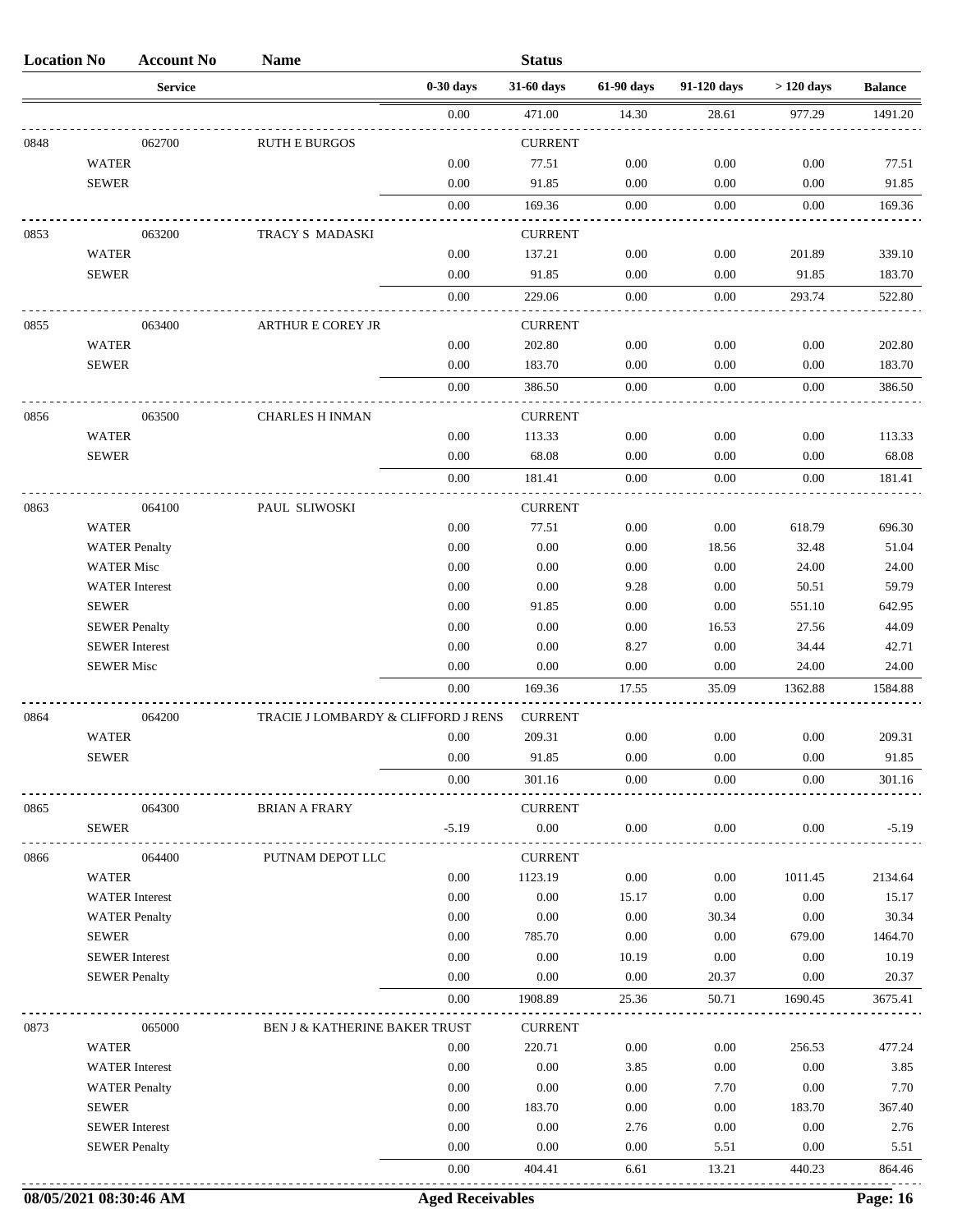| <b>Location No</b> |                              | <b>Account No</b> | <b>Name</b>                      |              | <b>Status</b>            |              |              |              |                  |
|--------------------|------------------------------|-------------------|----------------------------------|--------------|--------------------------|--------------|--------------|--------------|------------------|
|                    |                              | <b>Service</b>    |                                  | $0-30$ days  | 31-60 days               | 61-90 days   | 91-120 days  | $>120$ days  | <b>Balance</b>   |
| 0874               |                              | 065100            | NICHOLAS ARTHUR SALONY           |              | <b>CURRENT</b>           |              |              |              |                  |
|                    | <b>WATER</b>                 |                   |                                  | 0.00         | 424.68                   | 0.00         | 0.00         | 0.00         | 424.68           |
|                    | <b>SEWER</b>                 |                   |                                  | 0.00         | 367.40                   | 0.00         | 0.00         | 0.00         | 367.40           |
|                    |                              |                   |                                  | 0.00         | 792.08                   | 0.00         | 0.00         | 0.00         | 792.08           |
| 0887               |                              | 066000            | THOMAS M WOOD & SUEANN M HARRIN  |              | <b>CURRENT</b>           |              |              |              |                  |
|                    | WATER                        |                   |                                  | 0.00         | 206.18                   | 0.00         | 0.00         | 0.00         | 206.18           |
| 0891               |                              | 066300            | <b>JASMIN PORCIC</b>             |              | <b>CURRENT</b>           |              |              |              |                  |
|                    | <b>WATER</b>                 |                   |                                  | 0.00         | 265.11                   | 0.00         | 0.00         | 0.00         | 265.11           |
|                    | <b>SEWER</b>                 |                   |                                  | 0.00         | 91.85                    | 0.00         | 0.00         | 0.00         | 91.85            |
|                    |                              |                   |                                  | 0.00         | 356.96                   | 0.00         | 0.00         | 0.00         | 356.96           |
| 0892               |                              | 066400            | ADAM M BUZANOSKI                 |              | <b>CURRENT</b>           |              |              |              |                  |
|                    | <b>WATER</b>                 |                   |                                  | 0.00         | 209.31                   | 0.00         | 0.00         | 0.00         | 209.31           |
|                    | <b>SEWER</b>                 |                   |                                  | 0.00         | 91.85                    | 0.00         | 0.00         | 0.00         | 91.85            |
|                    |                              |                   |                                  | 0.00         | 301.16                   | 0.00         | 0.00         | 0.00         | 301.16           |
| 0665A              |                              | 066500            | JUANITA E & WILLIAM P YOUNGBLOOD |              | <b>CURRENT</b>           |              |              |              |                  |
|                    | <b>WATER</b>                 |                   |                                  | 0.00         | 244.59                   | 0.00         | 0.00         | 0.00         | 244.59           |
|                    | <b>SEWER</b>                 |                   |                                  | 0.00         | 183.70                   | 0.00         | 0.00         | 0.00         | 183.70           |
|                    |                              |                   |                                  | 0.00         | 428.29                   | 0.00         | 0.00         | 0.00         | 428.29           |
|                    |                              |                   |                                  |              |                          |              |              |              |                  |
| 0897               | <b>WATER</b>                 | 066800            | PETROWSKY ENTERPRISES INC        | 0.00         | <b>CURRENT</b><br>262.50 | 0.00         | 0.00         | 0.00         | 262.50           |
|                    | <b>SEWER</b>                 |                   |                                  | 0.00         | 183.70                   | 0.00         | 0.00         | 0.00         | 183.70           |
|                    |                              |                   |                                  | 0.00         | 446.20                   | 0.00         | 0.00         | 0.00         | 446.20           |
|                    |                              |                   |                                  |              |                          |              |              |              |                  |
| 0904               |                              | 067300            | <b>JAMES M MERCHANT</b>          |              | <b>CURRENT</b>           |              |              |              |                  |
|                    | <b>WATER</b><br><b>SEWER</b> |                   |                                  | 0.00<br>0.00 | 250.56<br>183.70         | 0.00<br>0.00 | 0.00<br>0.00 | 0.00<br>0.00 | 250.56<br>183.70 |
|                    |                              |                   |                                  | 0.00         | 434.26                   | 0.00         | 0.00         | 0.00         | 434.26           |
|                    |                              |                   |                                  |              |                          |              |              |              |                  |
| 0908               |                              | 067600            | MARGARET A THIENEL               |              | <b>CURRENT</b>           |              |              |              |                  |
|                    | <b>WATER</b>                 |                   |                                  | 0.00         | 198.37                   | 0.00         | 0.00         | 0.00         | 198.37           |
| 0909               |                              | 067700            | CYNTHIA GRAVELINE                |              | <b>CURRENT</b>           |              |              |              |                  |
|                    | WATER                        |                   |                                  | 0.00         | 119.30                   | 0.00         | 0.00         | 0.00         | 119.30           |
|                    | <b>SEWER</b>                 |                   |                                  | 0.00         | 91.85                    | 0.00         | 0.00         | 0.00         | 91.85            |
|                    |                              |                   |                                  | 0.00         | 211.15                   | 0.00         | 0.00         | 0.00         | 211.15           |
| 0917               |                              | 068200            | ETHAN SHELDON & JACOB JARED      |              | <b>CURRENT</b>           |              |              |              |                  |
|                    | WATER                        |                   |                                  | 0.00         | 123.72                   | 0.00         | 0.00         | 0.00         | 123.72           |
| 0924               |                              | 068700            | <b>CORLEEN RAE LAW</b>           |              | <b>CURRENT</b>           |              |              |              |                  |
|                    | <b>WATER</b>                 |                   |                                  | 0.00         | 220.71                   | 0.00         | 0.00         | 0.00         | 220.71           |
|                    | <b>SEWER</b>                 |                   |                                  | 0.00         | 183.70                   | 0.00         | 0.00         | 0.00         | 183.70           |
|                    |                              |                   |                                  | 0.00         | 404.41                   | 0.00         | 0.00         | 0.00         | 404.41           |
| 0928               |                              | 068800            | JANET Y LAFORTUNE                |              | <b>CURRENT</b>           |              |              |              |                  |
|                    | <b>WATER</b>                 |                   |                                  | 0.00         | 83.48                    | 0.00         | 0.00         | 0.00         | 83.48            |
|                    | <b>SEWER</b>                 |                   |                                  | 0.00         | 91.85                    | 0.00         | 0.00         | 0.00         | 91.85            |
|                    |                              |                   |                                  | 0.00         | 175.33                   | 0.00         | 0.00         | 0.00         | 175.33           |
| 0933               |                              | 069200            | <b>BARNEY C JR ROBINSON</b>      |              | <b>CURRENT</b>           |              |              |              |                  |
|                    | <b>WATER</b>                 |                   |                                  | 0.00         | 202.80                   | 0.00         | 0.00         | 0.00         | 202.80           |
|                    | <b>SEWER</b>                 |                   |                                  | $0.00\,$     | 183.70                   | 0.00         | 0.00         | 0.00         | 183.70           |
|                    |                              |                   |                                  | 0.00         | 386.50                   | 0.00         | 0.00         | 0.00         | 386.50           |
|                    |                              |                   |                                  |              |                          |              |              |              |                  |
| 0935               |                              | 069400            | WILLIAM R VARNER JR              |              | <b>CURRENT</b>           |              |              |              |                  |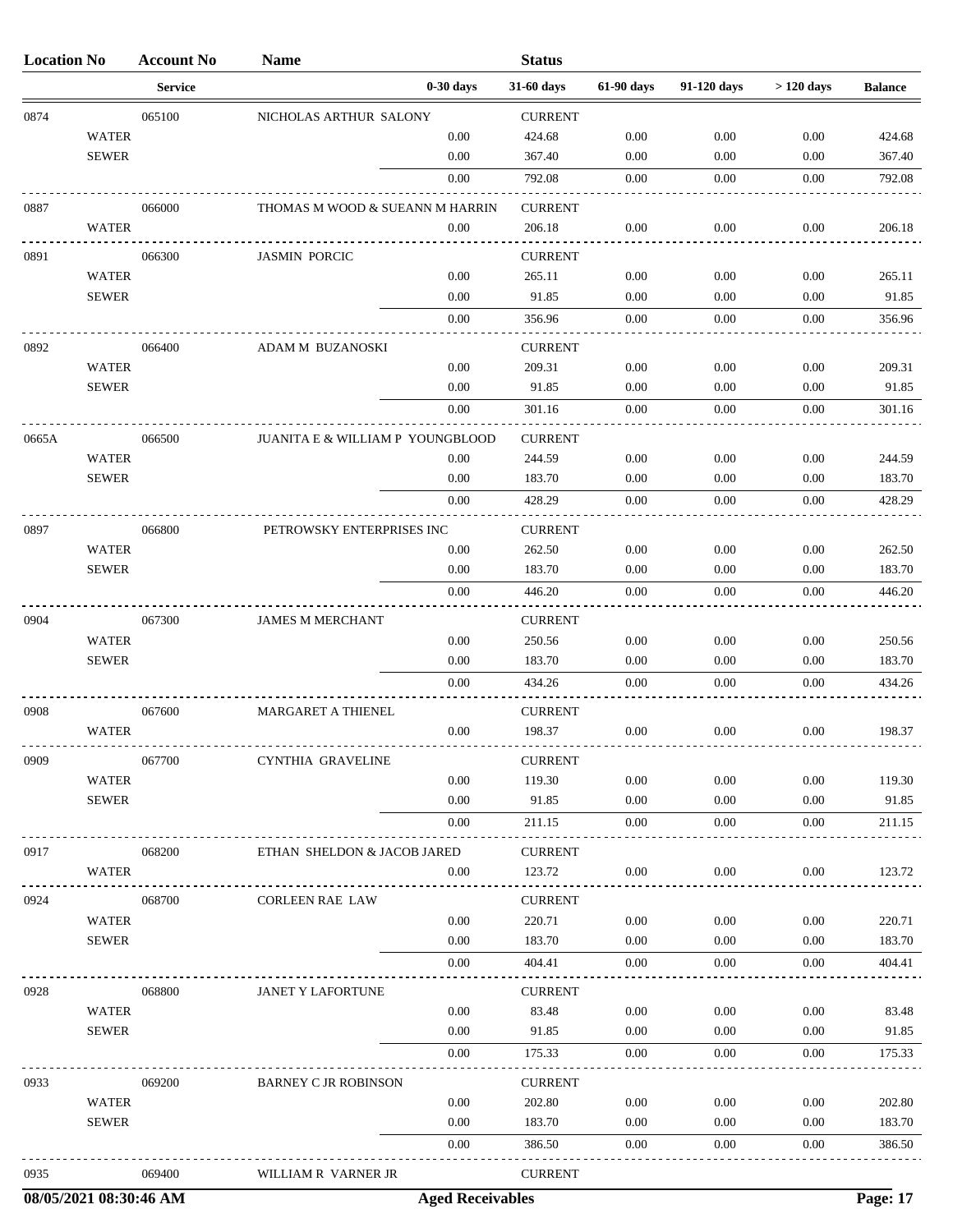| <b>Location No</b>     |                       | <b>Account No</b> | <b>Name</b>             |                         | <b>Status</b>  |            |             |             |                |
|------------------------|-----------------------|-------------------|-------------------------|-------------------------|----------------|------------|-------------|-------------|----------------|
|                        |                       | <b>Service</b>    |                         | $0-30$ days             | 31-60 days     | 61-90 days | 91-120 days | $>120$ days | <b>Balance</b> |
|                        | <b>SEWER</b>          |                   |                         | $-203.04$               | $0.00\,$       | 0.00       | 0.00        | 0.00        | $-203.04$      |
| 0938                   |                       | 069700            | ANDREW VARNER           |                         | <b>CURRENT</b> |            |             |             |                |
|                        | <b>WATER</b>          |                   |                         | 0.00                    | 118.45         | 0.00       | 0.00        | 0.00        | 118.45         |
| 0939                   |                       | 069800            | <b>JENNIFER SAVOIE</b>  |                         | <b>CURRENT</b> |            |             |             |                |
|                        | <b>WATER</b>          |                   |                         | 0.00                    | 349.30         | 0.00       | 0.00        | 0.00        | 349.30         |
|                        | <b>SEWER</b>          |                   |                         | 0.00                    | 183.70         | 0.00       | 0.00        | 0.00        | 183.70         |
|                        |                       |                   |                         | 0.00                    | 533.00         | 0.00       | 0.00        | 0.00        | 533.00         |
| 0940                   |                       | 069900            | SHERRI L VOGT           |                         | <b>CURRENT</b> |            |             |             |                |
|                        | <b>WATER</b>          |                   |                         | 0.00                    | 281.10         | 0.00       | 0.00        | 0.00        | 281.10         |
|                        | <b>SEWER</b>          |                   |                         | 0.00                    | 183.70         | 0.00       | 0.00        | 0.00        | 183.70         |
|                        |                       |                   |                         | 0.00                    | 464.80         | 0.00       | 0.00        | 0.00        | 464.80         |
| 0941                   |                       | 070000            | MICHAEL BLANCHARD       |                         | <b>CURRENT</b> |            |             |             |                |
|                        | <b>WATER</b>          |                   |                         | 0.00                    | 220.71         | 0.00       | 0.00        | 0.00        | 220.71         |
|                        | <b>SEWER</b>          |                   |                         | 0.00                    | 183.70         | 0.00       | 0.00        | 0.00        | 183.70         |
|                        |                       |                   |                         | 0.00                    | 404.41         | 0.00       | 0.00        | 0.00        | 404.41         |
| 0942                   |                       | 070100            | <b>JNR SERVICES LLC</b> |                         | <b>CURRENT</b> |            |             |             |                |
|                        | <b>WATER</b>          |                   |                         | 0.00                    | 101.39         | 0.00       | 0.00        | 101.39      | 202.78         |
|                        | <b>WATER Penalty</b>  |                   |                         | 0.00                    | 0.00           | 0.00       | 3.04        | 0.00        | 3.04           |
|                        | <b>WATER</b> Interest |                   |                         | 0.00                    | 0.00           | 2.00       | 0.00        | 0.00        | 2.00           |
|                        | <b>SEWER</b>          |                   |                         | 0.00                    | 91.85          | 0.00       | 0.00        | 91.85       | 183.70         |
|                        | <b>SEWER Penalty</b>  |                   |                         | 0.00                    | 0.00           | 0.00       | 2.76        | 0.00        | 2.76           |
|                        | <b>SEWER</b> Interest |                   |                         | 0.00                    | 0.00           | 2.00       | 0.00        | 0.00        | 2.00           |
|                        |                       |                   |                         | 0.00                    | 193.24         | 4.00       | 5.80        | 193.24      | 396.28         |
| 0944                   |                       | 070300            | <b>JAMES D ADAMS</b>    |                         | <b>CURRENT</b> |            |             |             |                |
|                        | <b>WATER</b>          |                   |                         | 0.00                    | 184.89         | 0.00       | 0.00        | 0.00        | 184.89         |
|                        | <b>SEWER</b>          |                   |                         | 0.00                    | 183.70         | 0.00       | 0.00        | 0.00        | 183.70         |
|                        |                       |                   |                         | 0.00                    | 368.59         | 0.00       | 0.00        | 0.00        | 368.59         |
| 0945                   |                       | 070400            | <b>DEBORAH A MAYHEW</b> |                         | <b>CURRENT</b> |            |             |             |                |
|                        | <b>SEWER</b>          |                   |                         | $-124.95$               | $0.00\,$       | 0.00       | 0.00        | 0.00        | $-124.95$      |
| 0949                   |                       | 070800            | <b>MATTHEW JOHNSON</b>  |                         | <b>CURRENT</b> |            |             |             |                |
|                        | <b>WATER</b>          |                   |                         | 0.00                    | 172.95         | 0.00       | 0.00        | 0.00        | 172.95         |
|                        | <b>SEWER</b>          |                   |                         | 0.00                    | 183.70         | 0.00       | 0.00        | 0.00        | 183.70         |
|                        |                       |                   |                         | 0.00                    | 356.65         | 0.00       | 0.00        | 0.00        | 356.65         |
| 0950                   |                       | 070900            | KEVIN & DIANE KOZACZKA  |                         | <b>CURRENT</b> |            |             |             |                |
|                        | <b>WATER</b>          |                   |                         | 0.00                    | 374.10         | 0.00       | 0.00        | 0.00        | 374.10         |
|                        | <b>SEWER</b>          |                   |                         | 0.00                    | 183.70         | 0.00       | 0.00        | 0.00        | 183.70         |
|                        |                       |                   |                         | 0.00                    | 557.80         | 0.00       | 0.00        | 0.00        | 557.80         |
| 0965                   |                       | 071600            | <b>SHARROD A PIPKIN</b> |                         | <b>CURRENT</b> |            |             |             |                |
|                        | <b>WATER</b>          |                   |                         | 0.00                    | 316.15         | 0.00       | 0.00        | 1858.09     | 2174.24        |
|                        | <b>WATER</b> Interest |                   |                         | 0.00                    | 0.00           | 37.62      | 0.00        | 156.13      | 193.75         |
|                        | <b>WATER Misc</b>     |                   |                         | 0.00                    | 0.00           | 0.00       | 0.00        | 24.00       | 24.00          |
|                        | <b>SEWER</b>          |                   |                         | 0.00                    | 275.55         | 0.00       | 0.00        | 826.65      | 1102.20        |
|                        | <b>SEWER</b> Interest |                   |                         | 0.00                    | 0.00           | 12.40      | 0.00        | 1.29        | 13.69          |
|                        |                       |                   |                         | 0.00                    | 591.70         | 50.02      | 0.00        | 2866.16     | 3507.88        |
| 0966                   |                       | 071700            | DONALD C GOODWIN        |                         | <b>CURRENT</b> |            |             |             |                |
|                        | <b>WATER</b>          |                   |                         | 0.00                    | 760.39         | 0.00       | 0.00        | 0.00        | 760.39         |
| 0980                   |                       | 072500            | <b>GARY T TURENNE</b>   |                         | <b>CURRENT</b> |            |             |             |                |
|                        | <b>WATER</b>          |                   |                         | $0.00\,$                | 292.27         | 0.00       | 0.00        | 0.00        | 292.27         |
| 08/05/2021 08:30:46 AM |                       |                   |                         | <b>Aged Receivables</b> |                |            |             |             | Page: 18       |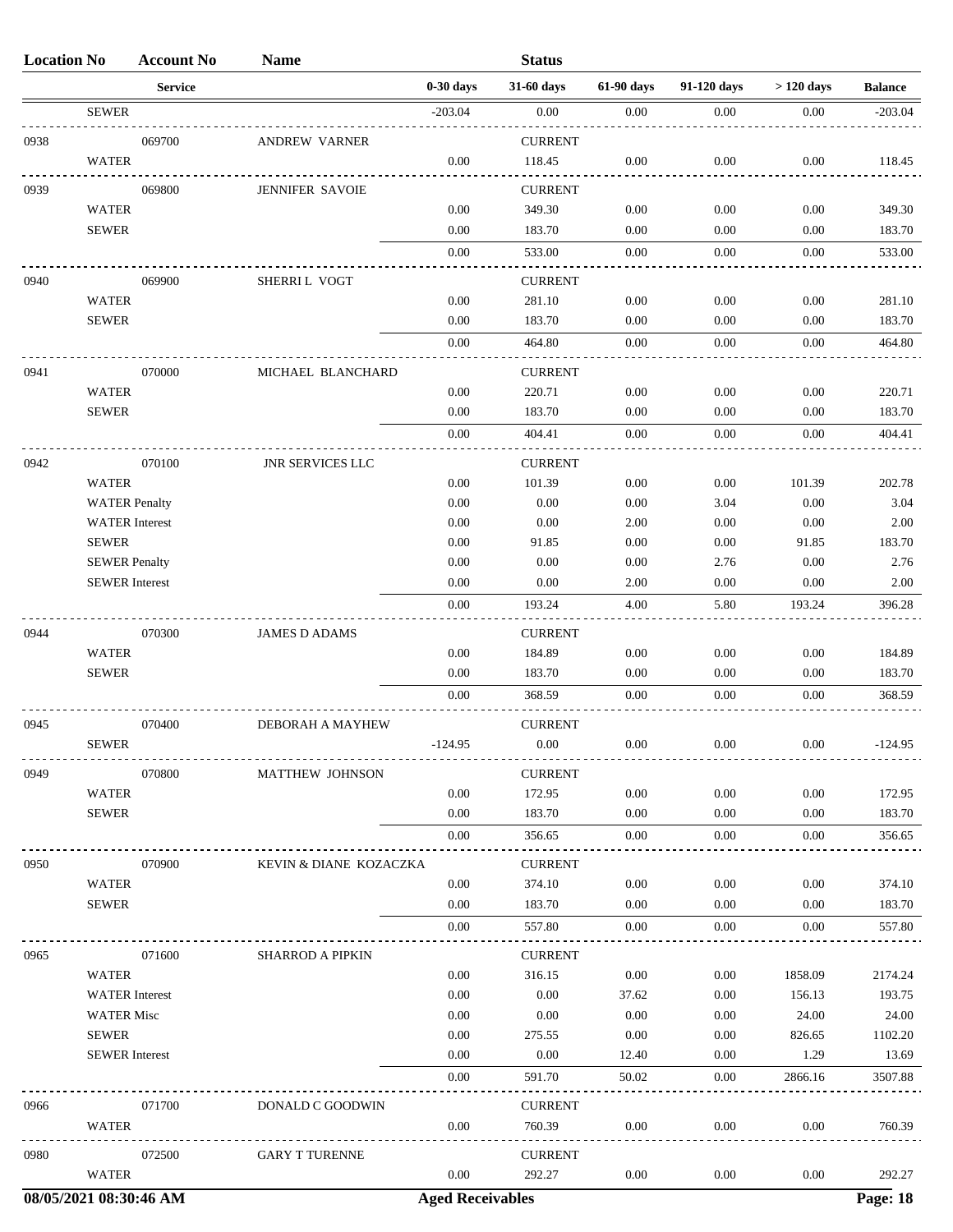| <b>Location No</b> |                       | <b>Account No</b> | <b>Name</b>                       |             | <b>Status</b>  |            |             |             |                |
|--------------------|-----------------------|-------------------|-----------------------------------|-------------|----------------|------------|-------------|-------------|----------------|
|                    |                       | <b>Service</b>    |                                   | $0-30$ days | 31-60 days     | 61-90 days | 91-120 days | $>120$ days | <b>Balance</b> |
|                    | <b>SEWER</b>          |                   |                                   | 0.00        | 275.55         | 0.00       | 0.00        | 0.00        | 275.55         |
|                    |                       |                   |                                   | $0.00\,$    | 567.82         | 0.00       | 0.00        | 0.00        | 567.82         |
| 0987               |                       | 072910            | RONALD A KIMBALL                  |             | <b>CURRENT</b> |            |             |             |                |
|                    | <b>WATER</b>          |                   |                                   | 0.00        | 95.42          | 0.00       | 0.00        | 0.00        | 95.42          |
|                    | <b>SEWER</b>          |                   |                                   | 0.00        | 91.85          | 0.00       | 0.00        | 0.00        | 91.85          |
|                    |                       |                   |                                   | 0.00        | 187.27         | 0.00       | 0.00        | 0.00        | 187.27         |
| 0993D              |                       | 073340            | <b>RUSS MORGANS</b>               |             | <b>CURRENT</b> |            |             |             |                |
|                    | <b>WATER</b>          |                   |                                   | 0.00        | 83.48          | 0.00       | 0.00        | 0.00        | 83.48          |
|                    | <b>SEWER</b>          |                   |                                   | 0.00        | 91.85          | 0.00       | 0.00        | 0.00        | 91.85          |
|                    |                       |                   |                                   | 0.00        | 175.33         | 0.00       | 0.00        | 0.00        | 175.33         |
| 1001               |                       | 074000            | <b>ERIK SHERMAN</b>               |             | <b>CURRENT</b> |            |             |             |                |
|                    | <b>SEWER</b>          |                   |                                   | $-60.10$    | 0.00           | 0.00       | 0.00        | 0.00        | $-60.10$       |
|                    |                       |                   |                                   |             |                |            |             |             |                |
| 1002               |                       | 074100            | TRAVIS R LATOUR & KELLY A MACEACH |             | <b>CURRENT</b> |            |             |             |                |
|                    | <b>WATER</b>          |                   |                                   | 0.00        | 161.09         | 0.00       | 0.00        | 0.00        | 161.09         |
|                    | <b>SEWER</b>          |                   |                                   | 0.00        | 91.85          | 0.00       | 0.00        | 0.00        | 91.85          |
|                    |                       |                   |                                   | 0.00        | 252.94         | 0.00       | 0.00        | 0.00        | 252.94         |
| 1003               |                       | 074200            | JOSEPH E DOUCETTE                 |             | <b>CURRENT</b> |            |             |             |                |
|                    | <b>WATER</b>          |                   |                                   | 0.00        | 143.18         | 0.00       | 0.00        | 0.00        | 143.18         |
|                    | <b>SEWER</b>          |                   |                                   | 0.00        | 91.85          | 0.00       | 0.00        | 0.00        | 91.85          |
|                    |                       |                   |                                   | 0.00        | 235.03         | 0.00       | 0.00        | 0.00        | 235.03         |
| 1006               |                       | 074500            | PEAKEBROOK REALTY LLC             |             | <b>CURRENT</b> |            |             |             |                |
|                    | <b>WATER</b>          |                   |                                   | 0.00        | 131.24         | 0.00       | 0.00        | 138.88      | 270.12         |
|                    | <b>WATER</b> Interest |                   |                                   | 0.00        | 0.00           | 2.08       | 0.00        | 2.00        | 4.08           |
|                    | <b>WATER Penalty</b>  |                   |                                   | 0.00        | 0.00           | 0.00       | 4.17        | 0.00        | 4.17           |
|                    | <b>SEWER</b>          |                   |                                   | 0.00        | 91.85          | 0.00       | 0.00        | 91.85       | 183.70         |
|                    | <b>SEWER Penalty</b>  |                   |                                   | 0.00        | 0.00           | 0.00       | 2.76        | 0.00        | 2.76           |
|                    | <b>SEWER</b> Interest |                   |                                   | 0.00        | 0.00           | 2.00       | 0.00        | 0.00        | 2.00           |
|                    |                       |                   |                                   | 0.00        | 223.09         | 4.08       | 6.93        | 232.73      | 466.83         |
| 1008               |                       | 074700            | MARY KOZLOWSKI                    |             | <b>CURRENT</b> |            |             |             |                |
|                    | <b>WATER</b>          |                   |                                   | 0.00        | 155.12         | 0.00       | 0.00        | 0.00        | 155.12         |
| 1010               |                       | 074900            | THOMAS G MINER                    |             | <b>CURRENT</b> |            |             |             |                |
|                    | <b>WATER</b>          |                   |                                   | 0.00        | 173.03         | 0.00       | 0.00        | 0.00        | 173.03         |
|                    | <b>SEWER</b>          |                   |                                   | 0.00        | 91.85          | 0.00       | 0.00        | 0.00        | 91.85          |
|                    |                       |                   |                                   | 0.00        | 264.88         | 0.00       | 0.00        | 0.00        | 264.88         |
|                    |                       |                   |                                   |             |                |            |             |             |                |
| 1022               |                       | 075700            | MESSIAS DA LUZ                    |             | <b>CURRENT</b> |            |             |             |                |
|                    | <b>WATER</b>          |                   |                                   | 0.00        | 185.97         | 0.00       | 0.00        | 0.00        | 185.97         |
| 1024               |                       | 075800            | SANTIAGO SANCHEZ                  |             | <b>CURRENT</b> |            |             |             |                |
|                    | <b>SEWER</b>          |                   |                                   | $-43.65$    | $0.00\,$       | 0.00       | 0.00        | 0.00        | $-43.65$       |
| 1025               |                       | 075900            | ODEAN BARRETT & TAMARA MURRAY     |             | <b>CURRENT</b> |            |             |             |                |
|                    | <b>WATER</b>          |                   |                                   | 0.00        | 250.56         | 0.00       | 0.00        | 2280.16     | 2530.72        |
|                    | <b>WATER Misc</b>     |                   |                                   | 0.00        | 0.00           | 0.00       | 0.00        | 48.00       | 48.00          |
|                    | <b>WATER</b> Interest |                   |                                   | 0.00        | 0.00           | 34.20      | 0.00        | 398.76      | 432.96         |
|                    | <b>WATER Penalty</b>  |                   |                                   | 0.00        | 0.00           | 0.00       | 68.40       | 127.86      | 196.26         |
|                    | <b>SEWER</b>          |                   |                                   | 0.00        | 183.70         | 0.00       | 0.00        | 1630.27     | 1813.97        |
|                    | <b>SEWER</b> Interest |                   |                                   | 0.00        | 0.00           | 24.45      | 0.00        | 202.51      | 226.96         |
|                    | <b>SEWER Penalty</b>  |                   |                                   | 0.00        | 0.00           | 0.00       | 48.91       | 86.80       | 135.71         |
|                    | <b>SEWER Misc</b>     |                   |                                   | 0.00        | 0.00           | 0.00       | 0.00        | 48.00       | 48.00          |
|                    |                       |                   |                                   | 0.00        | 434.26         | 58.65      | 117.31      | 4822.36     | 5432.58        |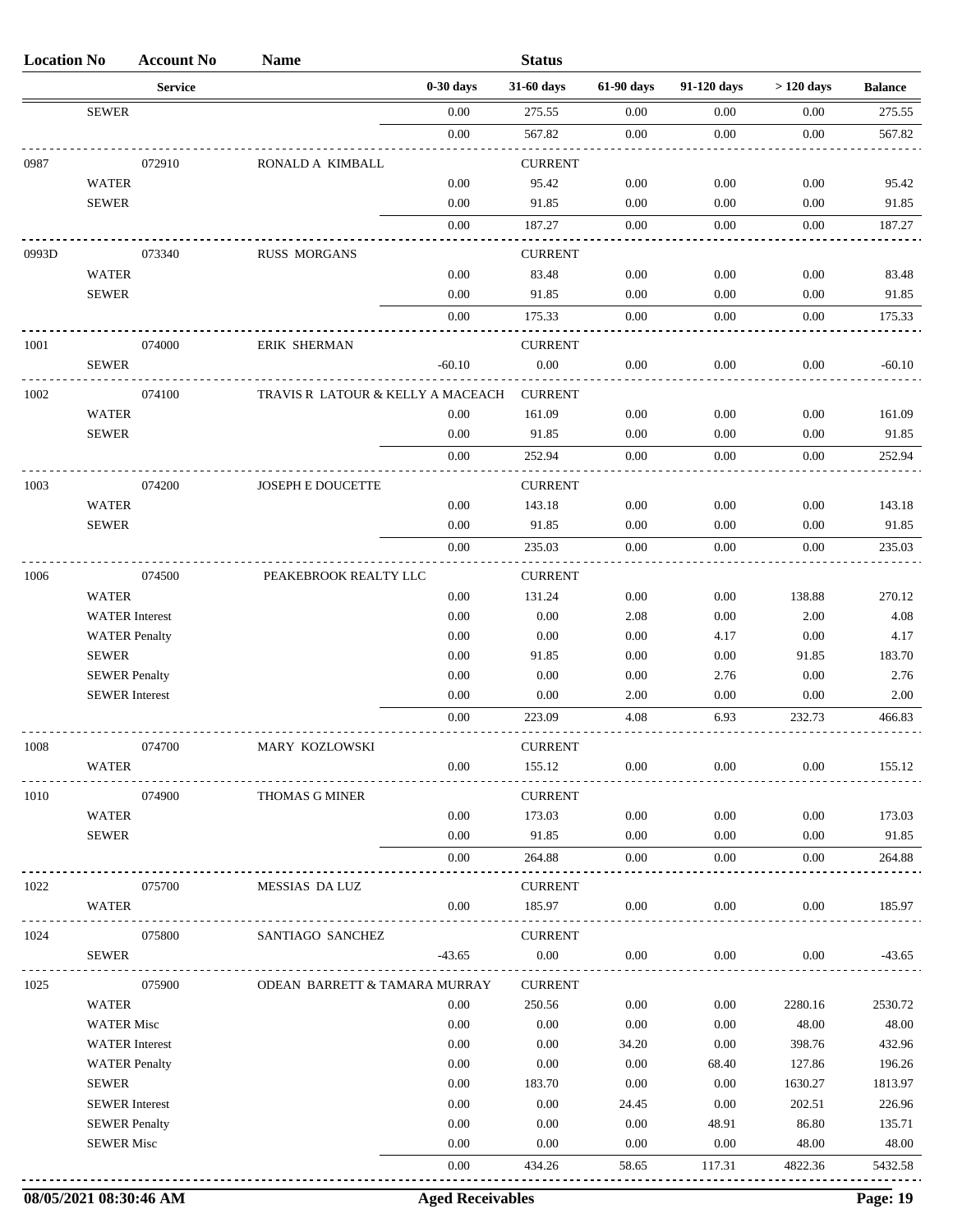| <b>Location No</b> |                   | <b>Account No</b>     | <b>Name</b>             |              | <b>Status</b>   |              |              |              |                 |
|--------------------|-------------------|-----------------------|-------------------------|--------------|-----------------|--------------|--------------|--------------|-----------------|
|                    |                   | <b>Service</b>        |                         | $0-30$ days  | 31-60 days      | 61-90 days   | 91-120 days  | $>120$ days  | <b>Balance</b>  |
| 1031               |                   | 076400                | PAUL HAYHURST           |              | <b>CURRENT</b>  |              |              |              |                 |
|                    | <b>WATER</b>      |                       |                         | 0.00         | 293.50          | 0.00         | 0.00         | 286.88       | 580.38          |
|                    | <b>SEWER</b>      |                       |                         | 0.00         | 183.70          | 0.00         | 0.00         | $0.00\,$     | 183.70          |
|                    |                   |                       |                         | 0.00         | 477.20          | 0.00         | 0.00         | 286.88       | 764.08          |
| 1032               |                   | 076500                | 52-54 SCHOOL STREET LLC |              | <b>CURRENT</b>  |              |              |              |                 |
|                    | <b>WATER</b>      |                       |                         | 0.00         | 172.95          | 0.00         | 0.00         | 13.03        | 185.98          |
|                    | <b>SEWER</b>      |                       |                         | 0.00         | 183.70          | 0.00         | 0.00         | 0.00         | 183.70          |
|                    |                   |                       |                         | 0.00         | 356.65          | 0.00         | 0.00         | 13.03        | 369.68          |
| 1034               |                   | 076700                | KEITH GILBERT           |              | <b>CURRENT</b>  |              |              |              |                 |
|                    | <b>WATER</b>      |                       |                         | 0.00         | 173.03          | 0.00         | 0.00         | 0.00         | 173.03          |
|                    | <b>SEWER</b>      |                       |                         | 0.00         | 91.85           | 0.00         | 0.00         | 0.00         | 91.85           |
|                    |                   |                       |                         | 0.00         | 264.88          | 0.00         | 0.00         | 0.00         | 264.88          |
|                    |                   |                       |                         |              |                 |              |              |              |                 |
| 1038               |                   | 077100                | D AND G PROPERTIES LLC  |              | <b>CURRENT</b>  |              |              |              |                 |
|                    | <b>WATER</b>      |                       |                         | 0.00         | 155.12          | 0.00         | 0.00         | 1153.41      | 1308.53         |
|                    |                   | <b>WATER Penalty</b>  |                         | 0.00         | 0.00            | 0.00         | 34.60        | 54.89        | 89.49           |
|                    |                   | <b>WATER</b> Interest |                         | 0.00         | 0.00            | 17.30        | 0.00         | 86.08        | 103.38          |
|                    | <b>WATER Misc</b> |                       |                         | 0.00         | 0.00            | 0.00         | $0.00\,$     | 24.00        | 24.00           |
|                    | <b>SEWER</b>      |                       |                         | 0.00         | 91.85           | 0.00         | 0.00         | 407.28       | 499.13          |
|                    |                   | <b>SEWER Penalty</b>  |                         | 0.00         | 0.00            | 0.00         | 12.22        | 16.17        | 28.39           |
|                    |                   | <b>SEWER</b> Interest |                         | 0.00         | 0.00            | 6.11         | 0.00         | 41.14        | 47.25           |
|                    | <b>SEWER Misc</b> |                       |                         | 0.00         | 0.00            | 0.00         | 0.00         | 24.00        | 24.00           |
|                    |                   |                       |                         | 0.00         | 246.97          | 23.41        | 46.82        | 1806.97      | 2124.17         |
| 1039               |                   | 077200                | JENNIFER A NAVEDO       |              | <b>CURRENT</b>  |              |              |              |                 |
|                    | <b>WATER</b>      |                       |                         | 0.00         | 299.70          | 0.00         | 0.00         | 0.00         | 299.70          |
|                    | <b>SEWER</b>      |                       |                         | 0.00         | 183.70          | 0.00         | 0.00         | 0.00         | 183.70          |
|                    |                   |                       |                         | 0.00         | 483.40          | 0.00         | 0.00         | 0.00         | 483.40          |
| 1040               |                   | 077300                | DAVID COSTA             |              | <b>CURRENT</b>  |              |              |              |                 |
|                    | <b>WATER</b>      |                       |                         | 0.00         | 0.00            | 0.00         | 0.00         | $-48.00$     | $-48.00$        |
| 1043               |                   | 077600                | LIS PROPERTIES LLC      |              | <b>CURRENT</b>  |              |              |              |                 |
|                    | <b>WATER</b>      |                       |                         | 0.00         | 113.33          | 0.00         | 0.00         | 4.69         | 118.02          |
|                    | <b>SEWER</b>      |                       |                         | 0.00         | 91.85           | 0.00         | 0.00         | 0.00         | 91.85           |
|                    |                   |                       |                         | 0.00         | 205.18          | 0.00         | 0.00         | 4.69         | 209.87          |
| 1045               |                   | 077800                | <b>DENNIS W BAKER</b>   |              | <b>CURRENT</b>  |              |              |              |                 |
|                    | <b>WATER</b>      |                       |                         | 0.00         | 208.77          | 0.00         | 0.00         | 735.33       | 944.10          |
|                    |                   | <b>WATER</b> Interest |                         | 0.00         | 0.00            | 11.03        | 0.00         | 24.27        | 35.30           |
|                    | <b>WATER Misc</b> |                       |                         | 0.00         | 0.00            | 0.00         | 0.00         | 24.00        | 24.00           |
|                    |                   | <b>WATER Penalty</b>  |                         | 0.00         | 0.00            | 0.00         | 22.06        | 0.00         | 22.06           |
|                    | <b>SEWER</b>      |                       |                         | 0.00         | 183.70          | 0.00         | 0.00         | 551.10       | 734.80          |
|                    |                   | <b>SEWER</b> Interest |                         | 0.00         | 0.00            | 8.27         | 0.00         | 8.27         | 16.54           |
|                    |                   | <b>SEWER Penalty</b>  |                         | 0.00         | $0.00\,$        | 0.00         | 16.53        | 0.00         | 16.53           |
|                    |                   |                       |                         | 0.00         | 392.47          | 19.30        | 38.59        | 1342.97      | 1793.33         |
|                    |                   |                       |                         |              |                 |              |              |              |                 |
| 1048               |                   | 078100                | KELLY ANN SULLIVAN      |              | <b>CURRENT</b>  |              |              |              |                 |
|                    | <b>WATER</b>      |                       |                         | 0.00         | 203.11          | 0.00         | 0.00         | 0.00         | 203.11          |
|                    | <b>SEWER</b>      |                       |                         | 0.00<br>0.00 | 91.85<br>294.96 | 0.00<br>0.00 | 0.00<br>0.00 | 0.00<br>0.00 | 91.85<br>294.96 |
|                    |                   |                       |                         |              |                 |              |              |              |                 |
| 1051               |                   | 078200                | 84 FRONT ST LLC         |              | <b>CURRENT</b>  |              |              |              |                 |
|                    | <b>WATER</b>      |                       |                         | 0.00         | 203.11          | 0.00         | 0.00         | 574.60       | 777.71          |
|                    | <b>SEWER</b>      |                       |                         | 0.00         | 91.85           | 0.00         | 0.00         | 183.70       | 275.55          |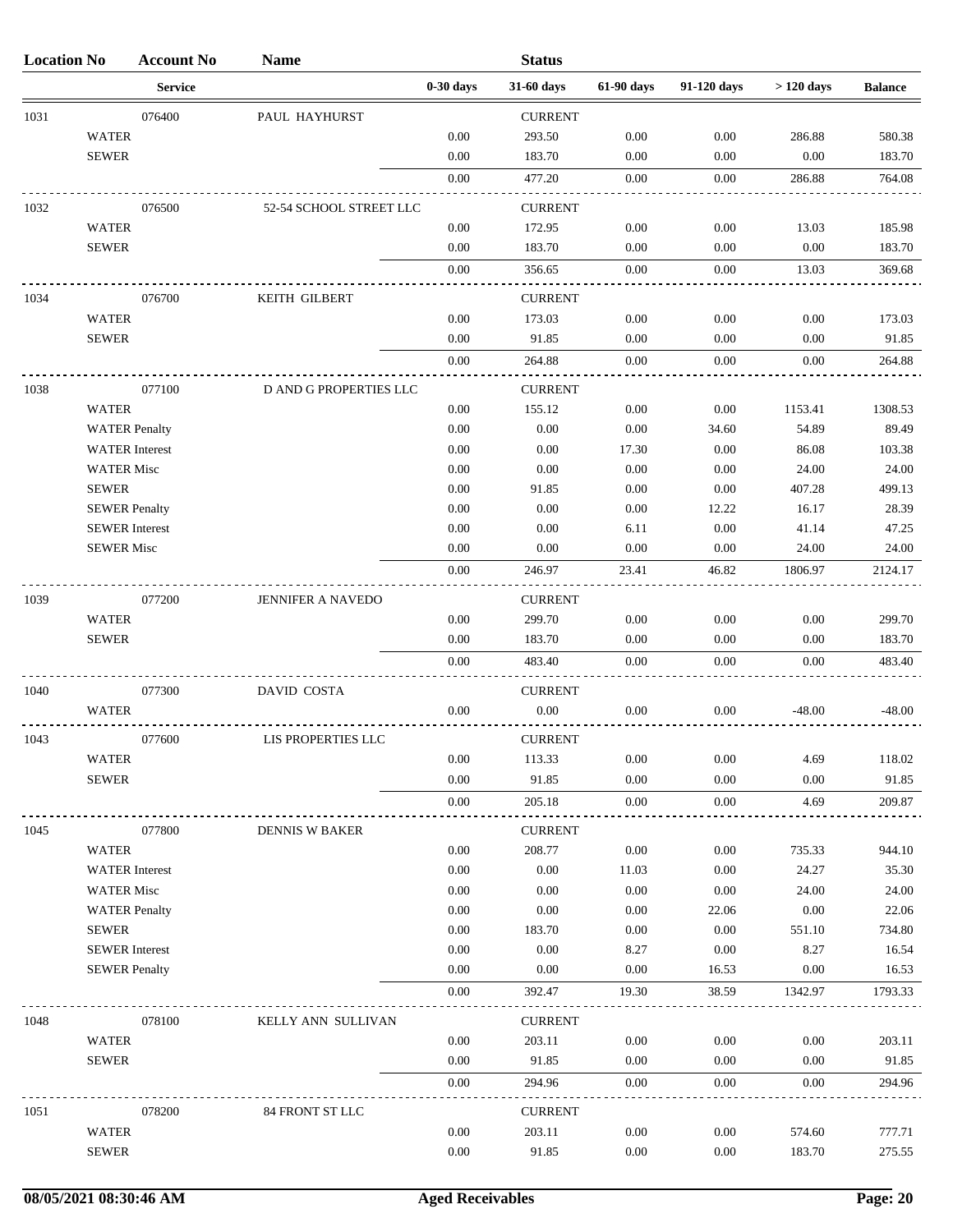| <b>Location No</b> |                       | <b>Account No</b>     | <b>Name</b>           |             | <b>Status</b>  |            |             |             |                |
|--------------------|-----------------------|-----------------------|-----------------------|-------------|----------------|------------|-------------|-------------|----------------|
|                    |                       | <b>Service</b>        |                       | $0-30$ days | 31-60 days     | 61-90 days | 91-120 days | $>120$ days | <b>Balance</b> |
|                    |                       |                       |                       | $0.00\,$    | 294.96         | 0.00       | 0.00        | 758.30      | 1053.26        |
| 1053               |                       | 078400                | VAN LE                |             | <b>CURRENT</b> |            |             |             |                |
|                    | <b>WATER</b>          |                       |                       | 0.00        | 664.01         | 0.00       | 0.00        | 1303.16     | 1967.17        |
|                    |                       | <b>WATER Penalty</b>  |                       | 0.00        | 0.00           | 0.00       | 39.09       | 18.59       | 57.68          |
|                    |                       | <b>WATER</b> Interest |                       | 0.00        | 0.00           | 19.55      | 0.00        | 11.30       | 30.85          |
|                    | <b>SEWER</b>          |                       |                       | 0.00        | 275.55         | 0.00       | 0.00        | 551.10      | 826.65         |
|                    | <b>SEWER Penalty</b>  |                       |                       | 0.00        | 0.00           | 0.00       | 16.53       | 8.27        | 24.80          |
|                    | <b>SEWER</b> Interest |                       |                       | 0.00        | 0.00           | 8.27       | 0.00        | 4.13        | 12.40          |
|                    |                       |                       |                       | 0.00        | 939.56         | 27.82      | 55.62       | 1896.55     | 2919.55        |
| 1067               |                       | 078600                | <b>APRIL L THOMAS</b> |             | <b>CURRENT</b> |            |             |             |                |
|                    | <b>WATER</b>          |                       |                       | 0.00        | 131.24         | 0.00       | 0.00        | 0.00        | 131.24         |
|                    | <b>SEWER</b>          |                       |                       | 0.00        | 91.85          | 0.00       | 0.00        | 0.00        | 91.85          |
|                    |                       |                       |                       | 0.00        | 223.09         | 0.00       | 0.00        | 0.00        | 223.09         |
| 1297               |                       | 079000                | PSA EDUCATION INC     |             | <b>CURRENT</b> |            |             |             |                |
|                    | <b>WATER</b>          |                       |                       | 0.00        | 1929.64        | 0.00       | 0.00        | 0.00        | 1929.64        |
|                    | <b>SEWER</b>          |                       |                       | 0.00        | 1275.55        | 0.00       | 0.00        | 0.00        | 1275.55        |
|                    |                       |                       |                       | 0.00        | 3205.19        | 0.00       | 0.00        | 0.00        | 3205.19        |
| 1078               |                       | 079200                | NICOLLE BOURGAULT     |             | <b>CURRENT</b> |            |             |             |                |
|                    | <b>WATER</b>          |                       |                       | 0.00        | 572.14         | 0.00       | 0.00        | 0.00        | 572.14         |
|                    | <b>SEWER</b>          |                       |                       | 0.00        | 229.03         | 0.00       | 0.00        | 0.00        | 229.03         |
|                    |                       |                       |                       | 0.00        | 801.17         | 0.00       | 0.00        | 0.00        | 801.17         |
| 1088               |                       | 079900                | <b>RAY DESROSIERS</b> |             | <b>CURRENT</b> |            |             |             |                |
|                    | <b>WATER</b>          |                       |                       | 0.00        | 143.18         | 0.00       | 0.00        | 113.33      | 256.51         |
|                    |                       | <b>WATER Penalty</b>  |                       | 0.00        | 0.00           | 0.00       | 3.40        | 0.00        | 3.40           |
|                    |                       | <b>WATER</b> Interest |                       | 0.00        | 0.00           | 2.00       | 0.00        | 0.00        | 2.00           |
|                    | <b>SEWER</b>          |                       |                       | 0.00        | 91.85          | 0.00       | 0.00        | 91.85       | 183.70         |
|                    | <b>SEWER</b> Interest |                       |                       | 0.00        | 0.00           | 2.00       | 0.00        | 0.00        | 2.00           |
|                    | <b>SEWER Penalty</b>  |                       |                       | 0.00        | 0.00           | 0.00       | 2.76        | 0.00        | 2.76           |
|                    |                       |                       |                       | 0.00        | 235.03         | 4.00       | 6.16        | 205.18      | 450.37         |
| 1102               |                       | 080200                | <b>JAMES A GOULD</b>  |             | <b>CURRENT</b> |            |             |             |                |
|                    | WATER                 |                       |                       | 0.00        | 246.51         | 0.00       | 0.00        | 1472.86     | 1719.37        |
|                    |                       | <b>WATER</b> Interest |                       | 0.00        | 0.00           | 22.09      | 0.00        | 47.60       | 69.69          |
|                    | <b>WATER Misc</b>     |                       |                       | 0.00        | 0.00           | 0.00       | 0.00        | 24.00       | 24.00          |
|                    | <b>SEWER</b>          |                       |                       | 0.00        | 91.85          | 0.00       | 0.00        | 551.10      | 642.95         |
|                    | <b>SEWER</b> Interest |                       |                       | 0.00        | 0.00           | 8.27       | 0.00        | 9.84        | 18.11          |
|                    | <b>SEWER Misc</b>     |                       |                       | 0.00        | 0.00           | 0.00       | 0.00        | 24.00       | 24.00          |
|                    |                       |                       |                       | 0.00        | 338.36         | 30.36      | 0.00        | 2129.40     | 2498.12        |
| 1107               |                       | 080700                | <b>RYAN PLACE</b>     |             | <b>CURRENT</b> |            |             |             |                |
|                    | <b>WATER</b>          |                       |                       | 0.00        | 155.12         | 0.00       | 0.00        | 0.00        | 155.12         |
|                    | <b>SEWER</b>          |                       |                       | 0.00        | 91.85          | 0.00       | 0.00        | 0.00        | 91.85          |
|                    |                       |                       |                       | 0.00        | 246.97         | 0.00       | 0.00        | 0.00        | 246.97         |
| 1143               |                       | 081300                | DIMITRIOS TSANTINIS   |             | <b>CURRENT</b> |            |             |             |                |
|                    | <b>WATER</b>          |                       |                       | 0.00        | 125.27         | 0.00       | 0.00        | 0.00        | 125.27         |
|                    | <b>SEWER</b>          |                       |                       | 0.00        | 91.85          | 0.00       | 0.00        | 0.00        | 91.85          |
|                    |                       |                       |                       | 0.00        | 217.12         | 0.00       | 0.00        | 0.00        | 217.12         |
| 1149               |                       | 081800                | DAVID G JR HOUSMAN    |             | <b>CURRENT</b> |            |             |             |                |
|                    | <b>WATER</b>          |                       |                       | 0.00        | 119.30         | 0.00       | 0.00        | 0.00        | 119.30         |
|                    | <b>SEWER</b>          |                       |                       | 0.00        | 91.85          | 0.00       | 0.00        | 0.00        | 91.85          |
|                    |                       |                       |                       | 0.00        | 211.15         | 0.00       | 0.00        | 0.00        | 211.15         |
|                    |                       |                       |                       |             |                |            |             |             |                |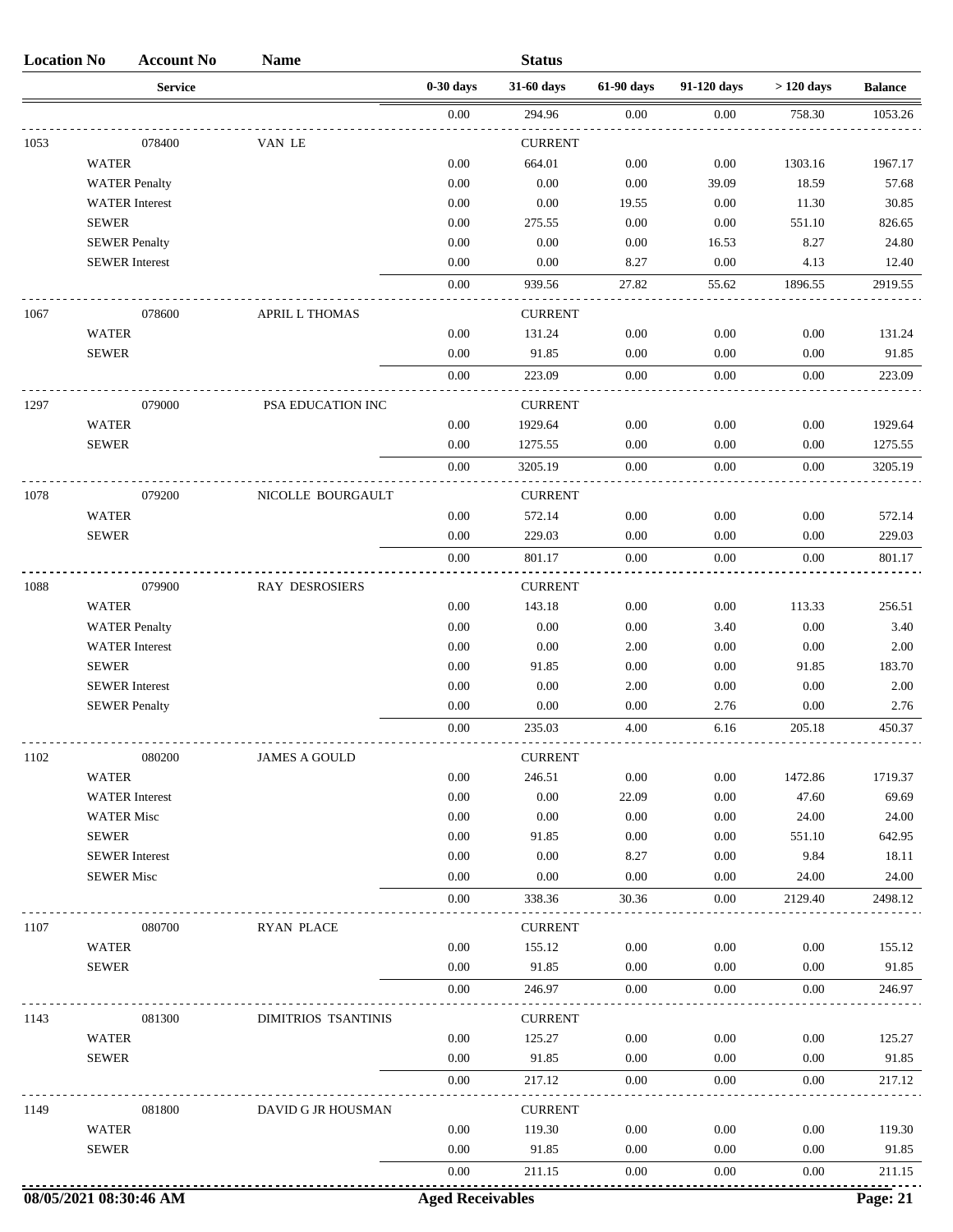| <b>Location No</b> |                   | <b>Account No</b>     | <b>Name</b>                     |             | <b>Status</b>  |            |             |             |                |
|--------------------|-------------------|-----------------------|---------------------------------|-------------|----------------|------------|-------------|-------------|----------------|
|                    |                   | <b>Service</b>        |                                 | $0-30$ days | 31-60 days     | 61-90 days | 91-120 days | $>120$ days | <b>Balance</b> |
| 1152               |                   | 082000                | <b>VALERIE A SANDBERG</b>       |             | <b>CURRENT</b> |            |             |             |                |
|                    | <b>WATER</b>      |                       |                                 | 0.00        | 179.00         | 0.00       | 0.00        | 0.00        | 179.00         |
|                    | <b>SEWER</b>      |                       |                                 | 0.00        | 91.85          | 0.00       | 0.00        | 0.00        | 91.85          |
|                    |                   |                       |                                 | 0.00        | 270.85         | 0.00       | 0.00        | 0.00        | 270.85         |
| 1154               |                   | 082200                | BRANDON T CLEARY & ASHLEY DIOGO |             | <b>CURRENT</b> |            |             |             |                |
|                    | <b>WATER</b>      |                       |                                 | 0.00        | 411.30         | 0.00       | 0.00        | 797.80      | 1209.10        |
|                    |                   | <b>WATER</b> Interest |                                 | 0.00        | 0.00           | 11.97      | 0.00        | 6.45        | 18.42          |
|                    |                   | <b>WATER Penalty</b>  |                                 | 0.00        | 0.00           | 0.00       | 23.93       | 12.90       | 36.83          |
|                    | <b>SEWER</b>      |                       |                                 | 0.00        | 183.70         | 0.00       | 0.00        | 367.40      | 551.10         |
|                    |                   | <b>SEWER</b> Interest |                                 | 0.00        | 0.00           | 5.51       | 0.00        | 2.76        | 8.27           |
|                    |                   | <b>SEWER Penalty</b>  |                                 | 0.00        | 0.00           | 0.00       | 11.02       | 5.51        | 16.53          |
|                    |                   |                       |                                 | 0.00        | 595.00         | 17.48      | 34.95       | 1192.82     | 1840.25        |
| 1157               |                   | 082300                | <b>KRISTEN L WALBERG</b>        |             | <b>CURRENT</b> |            |             |             |                |
|                    | <b>WATER</b>      |                       |                                 | 0.00        | 113.33         | 0.00       | 0.00        | 0.00        | 113.33         |
|                    | <b>SEWER</b>      |                       |                                 | 0.00        | 91.85          | 0.00       | 0.00        | 0.00        | 91.85          |
|                    |                   |                       |                                 | 0.00        | 205.18         | 0.00       | 0.00        | 0.00        | 205.18         |
| 1164               |                   | 082900                | FRONT STREET COMMONS LLC        |             | <b>CURRENT</b> |            |             |             |                |
|                    | <b>WATER</b>      |                       |                                 | 0.00        | 0.00           | 0.00       | 0.00        | 522.19      | 522.19         |
|                    |                   | <b>WATER</b> Interest |                                 | 0.00        | 0.00           | 7.83       | 0.00        | 99.09       | 106.92         |
|                    | <b>WATER Misc</b> |                       |                                 | 0.00        | 0.00           | 0.00       | 0.00        | 48.00       | 48.00          |
|                    |                   | <b>WATER Penalty</b>  |                                 | 0.00        | 0.00           | 0.00       | 2.50        | 0.00        | 2.50           |
|                    | <b>SEWER</b>      |                       |                                 | 0.00        | 0.00           | 0.00       | 0.00        | 111.70      | 111.70         |
|                    |                   | <b>SEWER</b> Interest |                                 | 0.00        | 0.00           | 7.06       | 0.00        | 89.38       | 96.44          |
|                    |                   | <b>SEWER Penalty</b>  |                                 | 0.00        | 0.00           | 0.00       | 2.76        | 0.00        | 2.76           |
|                    | <b>SEWER Misc</b> |                       |                                 | 0.00        | 0.00           | 0.00       | 0.00        | 48.00       | 48.00          |
|                    |                   |                       |                                 | 0.00        | 0.00           | 14.89      | 5.26        | 918.36      | 938.51         |
| 1167               |                   | 083200                | <b>JILL P LOOMIS</b>            |             | <b>CURRENT</b> |            |             |             |                |
|                    | <b>WATER</b>      |                       |                                 | 0.00        | 281.10         | 0.00       | 0.00        | 30.93       | 312.03         |
|                    | <b>SEWER</b>      |                       |                                 | $0.00\,$    | 183.70         | 0.00       | $0.00\,$    | $0.00\,$    | 183.70         |
|                    |                   |                       |                                 | 0.00        | 464.80         | 0.00       | 0.00        | 30.93       | 495.73         |
| 1170               |                   | 083400                | DAIANE COELHO                   |             | <b>CURRENT</b> |            |             |             |                |
|                    | <b>WATER</b>      |                       |                                 | 0.00        | 349.30         | 0.00       | 0.00        | 1424.54     | 1773.84        |
|                    |                   | <b>WATER</b> Interest |                                 | 0.00        | 0.00           | 26.05      | 0.00        | 37.22       | 63.27          |
|                    | <b>WATER Misc</b> |                       |                                 | 0.00        | 0.00           | 0.00       | 0.00        | 158.12      | 158.12         |
|                    | <b>SEWER</b>      |                       |                                 | 0.00        | 183.70         | 0.00       | 0.00        | 551.10      | 734.80         |
|                    |                   | <b>SEWER</b> Interest |                                 | 0.00        | 0.00           | 6.42       | 0.00        | 0.00        | 6.42           |
|                    |                   |                       |                                 | 0.00        | 533.00         | 32.47      | 0.00        | 2170.98     | 2736.45        |
| 1177               |                   | 083800                | <b>ROBERT P ROY</b>             |             | <b>CURRENT</b> |            |             |             |                |
|                    | <b>WATER</b>      |                       |                                 | 0.00        | 0.00           | 0.00       | 0.00        | 292.19      | 292.19         |
|                    |                   | <b>WATER Penalty</b>  |                                 | 0.00        | 0.00           | 0.00       | 8.77        | 17.54       | 26.31          |
|                    |                   | <b>WATER</b> Interest |                                 | 0.00        | 0.00           | 4.38       | 0.00        | 52.58       | 56.96          |
|                    | <b>WATER Misc</b> |                       |                                 | 0.00        | 0.00           | 0.00       | 0.00        | 24.00       | 24.00          |
|                    | <b>SEWER</b>      |                       |                                 | 0.00        | 0.00           | 0.00       | 0.00        | 219.45      | 219.45         |
|                    |                   | <b>SEWER Penalty</b>  |                                 | 0.00        | 0.00           | 0.00       | 6.58        | 13.16       | 19.74          |
|                    |                   | <b>SEWER</b> Interest |                                 | 0.00        | 0.00           | 3.29       | 0.00        | 39.49       | 42.78          |
|                    | <b>SEWER Misc</b> |                       |                                 | 0.00        | 0.00           | 0.00       | 0.00        | 24.00       | 24.00          |
|                    |                   |                       |                                 | 0.00        | 0.00           | 7.67       | 15.35       | 682.41      | 705.43         |
| 1181               |                   | 084200                | JENNIFER BLISS                  |             | <b>CURRENT</b> |            |             |             |                |
|                    | <b>WATER</b>      |                       |                                 | 0.00        | 336.90         | 0.00       | 0.00        | 0.00        | 336.90         |
|                    | <b>SEWER</b>      |                       |                                 | 0.00        | 183.70         | 0.00       | 0.00        | $0.00\,$    | 183.70         |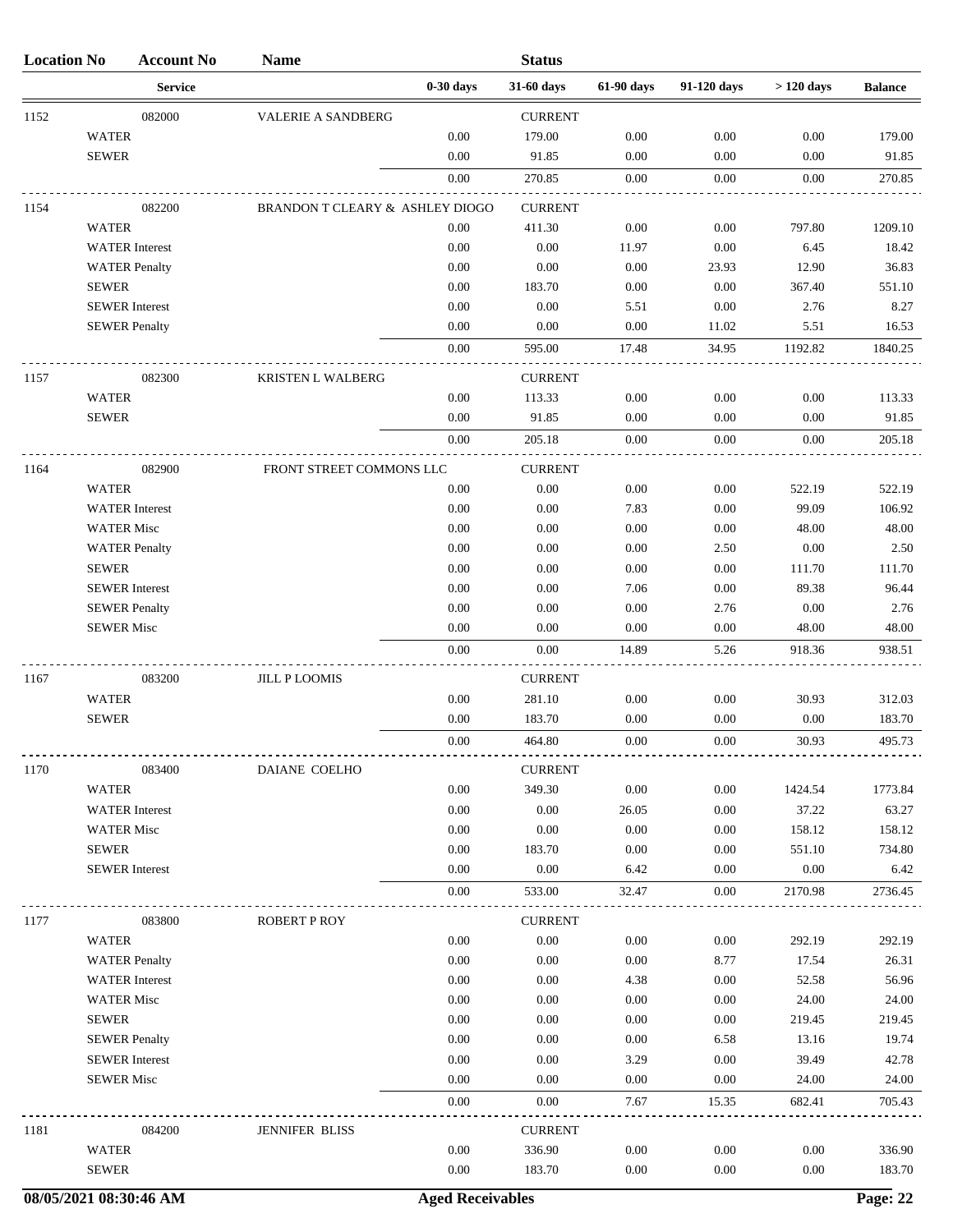| <b>Location No</b> |                       | <b>Account No</b> | <b>Name</b>                |             | <b>Status</b>  |            |             |             |                |
|--------------------|-----------------------|-------------------|----------------------------|-------------|----------------|------------|-------------|-------------|----------------|
|                    |                       | <b>Service</b>    |                            | $0-30$ days | 31-60 days     | 61-90 days | 91-120 days | $>120$ days | <b>Balance</b> |
|                    |                       |                   |                            | 0.00        | 520.60         | 0.00       | 0.00        | 0.00        | 520.60         |
| 1185               |                       | 084600            | <b>GLEN S SENECAL</b>      |             | <b>CURRENT</b> |            |             |             |                |
|                    | <b>SEWER</b>          |                   |                            | $-0.03$     | $0.00\,$       | $0.00\,$   | 0.00        | $0.00\,$    | $-0.03$        |
| 1189               |                       | 084900            | <b>DAWN A GARRETT</b>      |             | <b>CURRENT</b> |            |             |             |                |
|                    | <b>WATER</b>          |                   |                            | 0.00        | 227.91         | 0.00       | 0.00        | 0.00        | 227.91         |
|                    | <b>SEWER</b>          |                   |                            | 0.00        | 91.85          | 0.00       | 0.00        | 0.00        | 91.85          |
|                    |                       |                   |                            | 0.00        | 319.76         | 0.00       | 0.00        | 0.00        | 319.76         |
| 0855A              |                       | 085500            | PHAYTHOUN T SOUTHAVONG     |             | <b>CURRENT</b> |            |             |             |                |
|                    | <b>WATER</b>          |                   |                            | 0.00        | 429.90         | 0.00       | 0.00        | 0.00        | 429.90         |
|                    | <b>SEWER</b>          |                   |                            | 0.00        | 183.70         | 0.00       | 0.00        | 0.00        | 183.70         |
|                    |                       |                   |                            | 0.00        | 613.60         | $0.00\,$   | 0.00        | 0.00        | 613.60         |
| 1199               |                       | 085600            | <b>GEORGIOS V SEZENIAS</b> |             | <b>CURRENT</b> |            |             |             |                |
|                    | <b>SEWER</b>          |                   |                            | $-168.65$   | $0.00\,$       | 0.00       | 0.00        | 0.00        | $-168.65$      |
| 1200               |                       | 085700            | MICHAEL P PACHECO          |             | <b>CURRENT</b> |            |             |             |                |
|                    | <b>WATER</b>          |                   |                            | 0.00        | 208.77         | 0.00       | 0.00        | 514.48      | 723.25         |
|                    | <b>WATER</b> Interest |                   |                            | 0.00        | 0.00           | 7.72       | 0.00        | 6.41        | 14.13          |
|                    | <b>WATER Penalty</b>  |                   |                            | 0.00        | 0.00           | $0.00\,$   | 15.43       | 8.81        | 24.24          |
|                    | <b>SEWER</b>          |                   |                            | 0.00        | 183.70         | 0.00       | 0.00        | 367.40      | 551.10         |
|                    | <b>SEWER</b> Interest |                   |                            | 0.00        | 0.00           | 5.51       | 0.00        | 2.76        | 8.27           |
|                    | <b>SEWER Penalty</b>  |                   |                            | 0.00        | 0.00           | 0.00       | 11.02       | 5.51        | 16.53          |
|                    |                       |                   |                            | 0.00        | 392.47         | 13.23      | 26.45       | 905.37      | 1337.52        |
| 1201               |                       | 085800            |                            |             | <b>CURRENT</b> |            |             |             |                |
|                    | <b>WATER</b>          |                   | RENSHAW ESTATE OF GREG A   | 0.00        | 333.98         | 0.00       | 0.00        | 3193.76     | 3527.74        |
|                    | <b>WATER</b> Interest |                   |                            | 0.00        | 0.00           | 47.91      | 0.00        | 332.49      | 380.40         |
|                    | <b>WATER Misc</b>     |                   |                            | 0.00        | 0.00           | 0.00       | 0.00        | 24.00       | 24.00          |
|                    | <b>WATER Penalty</b>  |                   |                            | 0.00        | 0.00           | 0.00       | 95.81       | 168.72      | 264.53         |
|                    | <b>SEWER</b>          |                   |                            | 0.00        | 367.40         | 0.00       | 0.00        | 2915.20     | 3282.60        |
|                    | <b>SEWER</b> Interest |                   |                            | 0.00        | 0.00           | 43.73      | 0.00        | 302.50      | 346.23         |
|                    | <b>SEWER Misc</b>     |                   |                            | 0.00        | 0.00           | 0.00       | 0.00        | 24.00       | 24.00          |
|                    | <b>SEWER Penalty</b>  |                   |                            | 0.00        | 0.00           | 0.00       | 87.46       | 152.86      | 240.32         |
|                    |                       |                   |                            | 0.00        | 701.38         | 91.64      | 183.27      | 7113.53     | 8089.82        |
| 1205               |                       | 086200            | DAVID MOORE                |             | <b>CURRENT</b> |            |             |             |                |
|                    | <b>WATER</b>          |                   |                            | 0.00        | 293.50         | 0.00       | 0.00        | 0.00        | 293.50         |
|                    | <b>SEWER</b>          |                   |                            | 0.00        | 183.70         | 0.00       | 0.00        | 0.00        | 183.70         |
|                    |                       |                   |                            | 0.00        | 477.20         | 0.00       | 0.00        | 0.00        | 477.20         |
| 1214               |                       | 087100            | <b>JOSEPH D BARRETT</b>    |             | <b>CURRENT</b> |            |             |             |                |
|                    | <b>WATER</b>          |                   |                            | 0.00        | 95.42          | 0.00       | 0.00        | 11.29       | 106.71         |
|                    | <b>SEWER</b>          |                   |                            | 0.00        | 91.85          | 0.00       | 0.00        | 0.00        | 91.85          |
|                    |                       |                   |                            | 0.00        | 187.27         | 0.00       | 0.00        | 11.29       | 198.56         |
| 1218               |                       | 087400            | KIM C BRILL                |             | <b>CURRENT</b> |            |             |             |                |
|                    | <b>WATER</b>          |                   |                            | 0.00        | 131.24         | 0.00       | 0.00        | 0.00        | 131.24         |
|                    | <b>SEWER</b>          |                   |                            | 0.00        | 91.85          | 0.00       | 0.00        | 0.00        | 91.85          |
|                    |                       |                   |                            | 0.00        | 223.09         | 0.00       | 0.00        | 0.00        | 223.09         |
| 1219               |                       | 087500            | <b>JAMES J RZESZUTKO</b>   |             | <b>CURRENT</b> |            |             |             |                |
|                    | <b>WATER</b>          |                   |                            | 0.00        | 161.09         | 0.00       | 0.00        | 125.27      | 286.36         |
|                    | <b>WATER</b> Interest |                   |                            | 0.00        | 0.00           | 2.00       | 0.00        | 0.00        | 2.00           |
|                    | <b>WATER Penalty</b>  |                   |                            | 0.00        | 0.00           | 0.00       | 3.76        | 0.00        | 3.76           |
|                    | <b>SEWER</b>          |                   |                            | 0.00        | 91.85          | 0.00       | 0.00        | 91.85       | 183.70         |
|                    | <b>SEWER</b> Interest |                   |                            | 0.00        | 0.00           | 2.00       | 0.00        | 0.00        | 2.00           |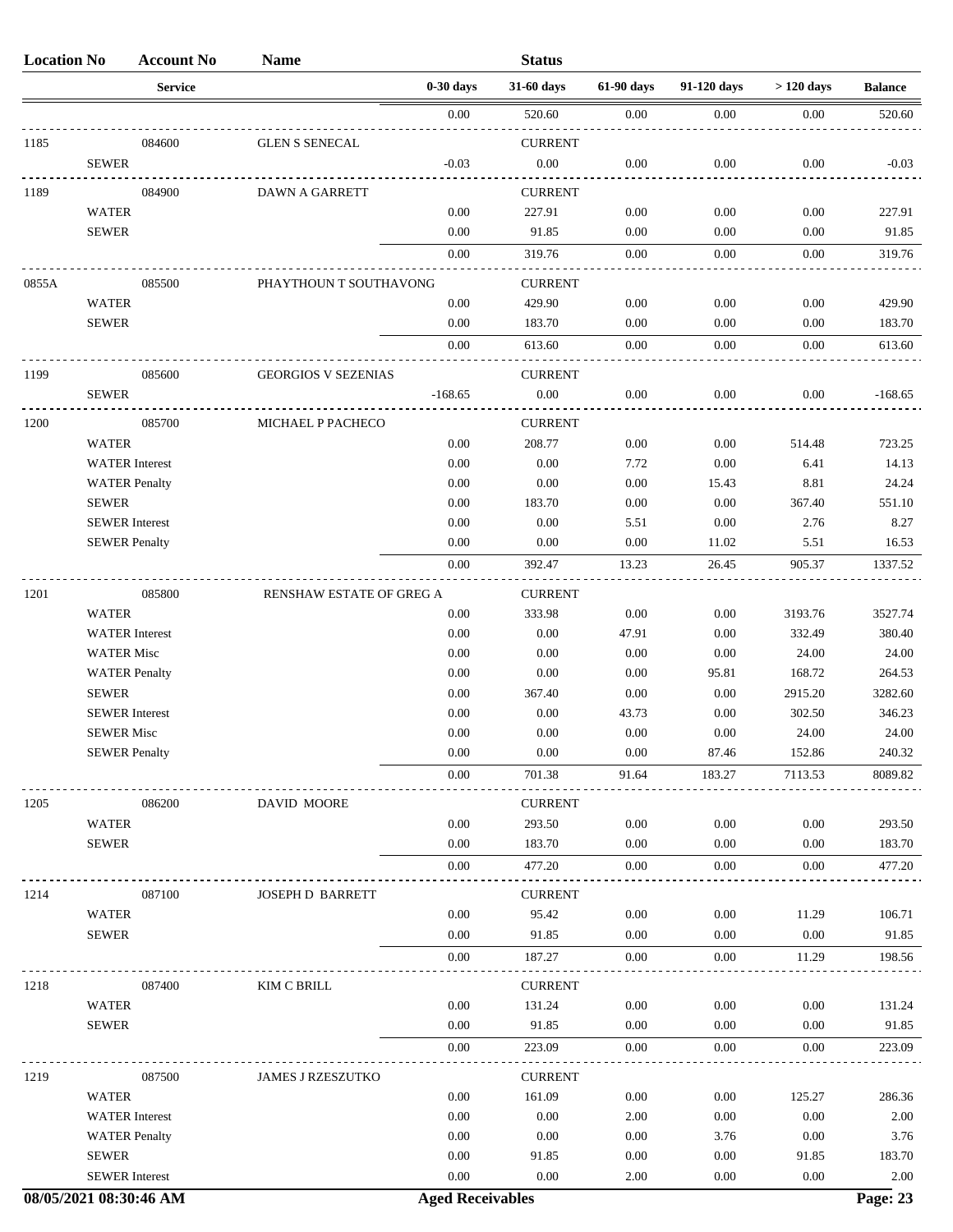| <b>Location No</b> |                              | <b>Account No</b>     | <b>Name</b>                     |               | <b>Status</b>            |              |              |              |                 |
|--------------------|------------------------------|-----------------------|---------------------------------|---------------|--------------------------|--------------|--------------|--------------|-----------------|
|                    |                              | <b>Service</b>        |                                 | $0-30$ days   | 31-60 days               | 61-90 days   | 91-120 days  | $>120$ days  | <b>Balance</b>  |
|                    | <b>SEWER Penalty</b>         |                       |                                 | 0.00          | 0.00                     | 0.00         | 2.76         | 0.00         | 2.76            |
|                    |                              |                       |                                 | 0.00          | 252.94                   | 4.00         | 6.52         | 217.12       | 480.58          |
| 1238               |                              | 088600                | PAUL & MARY MCCARTHY            |               | <b>CURRENT</b>           |              |              |              |                 |
|                    | <b>WATER</b>                 |                       |                                 | 0.00          | 131.24                   | 0.00         | 0.00         | 6.34         | 137.58          |
|                    |                              | <b>WATER</b> Interest |                                 | 0.00          | 0.00                     | 2.00         | 0.00         | 0.00         | 2.00            |
|                    | <b>SEWER</b>                 |                       |                                 | 0.00          | 91.85                    | 0.00         | 0.00         | 0.00         | 91.85           |
|                    |                              |                       |                                 | 0.00          | 223.09                   | 2.00         | 0.00         | 6.34         | 231.43          |
| 1241               |                              | 088900                | JODOIN SR JAMES W & MELINDA A   |               | <b>CURRENT</b>           |              |              |              |                 |
|                    | <b>WATER</b>                 |                       |                                 | 0.00          | 268.70                   | 0.00         | 0.00         | 0.00         | 268.70          |
|                    | <b>SEWER</b>                 |                       |                                 | 0.00          | 183.70                   | 0.00         | 0.00         | 0.00         | 183.70          |
|                    |                              |                       |                                 | 0.00          | 452.40                   | 0.00         | 0.00         | 0.00         | 452.40          |
|                    |                              |                       |                                 |               |                          |              |              |              |                 |
| 1250               | <b>WATER</b>                 | 089600                | <b>KENNETT BRYAN P</b>          | 0.00          | <b>CURRENT</b><br>190.94 | 0.00         | 0.00         | 0.00         | 190.94          |
|                    | <b>SEWER</b>                 |                       |                                 | 0.00          | 91.85                    | 0.00         | 0.00         | 0.00         | 91.85           |
|                    |                              |                       |                                 | 0.00          | 282.79                   | 0.00         | 0.00         | 0.00         | 282.79          |
|                    |                              |                       |                                 |               |                          |              |              |              |                 |
| 1262               |                              | 090500                | <b>MARK KLEIN</b>               |               | <b>CURRENT</b>           |              |              |              |                 |
|                    | <b>WATER</b>                 |                       |                                 | 0.00          | 258.91                   | 0.00         | 0.00         | 0.00         | 258.91          |
|                    | <b>SEWER</b>                 |                       |                                 | 0.00          | 91.85                    | 0.00         | 0.00         | 0.00         | 91.85           |
|                    |                              |                       |                                 | 0.00          | 350.76                   | 0.00         | 0.00         | 0.00         | 350.76          |
| 1266               |                              | 090800                | <b>GORDON S ADAMS II</b>        |               | <b>CURRENT</b>           |              |              |              |                 |
|                    | <b>WATER</b>                 |                       |                                 | 0.00          | 161.09                   | 0.00         | 0.00         | 115.15       | 276.24          |
|                    | <b>SEWER</b>                 |                       |                                 | 0.00          | 91.85                    | 0.00         | 0.00         | 0.00         | 91.85           |
|                    |                              |                       |                                 | 0.00          | 252.94                   | 0.00         | 0.00         | 115.15       | 368.09          |
| 1272               |                              | 091400                | JENNIFER L ROBITAILLE           |               | <b>CURRENT</b>           |              |              |              |                 |
|                    | <b>WATER</b>                 |                       |                                 | 0.00          | 161.09                   | 0.00         | 0.00         | 0.00         | 161.09          |
|                    | <b>SEWER</b>                 |                       |                                 | 0.00          | 91.85                    | 0.00         | 0.00         | 0.00         | 91.85           |
|                    |                              |                       |                                 | 0.00          | 252.94                   | 0.00         | 0.00         | 0.00         | 252.94          |
| 1274               |                              | 091600                | <b>DAVID FROST JR</b>           |               | <b>CURRENT</b>           |              |              |              |                 |
|                    | WATER                        |                       |                                 | 0.00          | 443.28                   | 0.00         | 0.00         | 437.08       | 880.36          |
|                    |                              | <b>WATER Penalty</b>  |                                 | 0.00          | 0.00                     | 0.00         | 13.11        | 0.00         | 13.11           |
|                    |                              | <b>WATER</b> Interest |                                 | 0.00          | $0.00\,$                 | 6.56         | 0.00         | 0.00         | 6.56            |
|                    | <b>SEWER</b>                 |                       |                                 | 0.00          | 367.40                   | $0.00\,$     | 0.00         | 367.40       | 734.80          |
|                    |                              | <b>SEWER Penalty</b>  |                                 | 0.00          | 0.00                     | 0.00         | 11.02        | 0.00         | 11.02           |
|                    |                              | <b>SEWER</b> Interest |                                 | 0.00          | 0.00                     | 5.51         | 0.00         | 0.00         | 5.51            |
|                    |                              |                       |                                 | 0.00          | 810.68                   | 12.07        | 24.13        | 804.48       | 1651.36         |
| 1281               |                              | 092200                | <b>JACOB VICENTE</b>            |               | <b>CURRENT</b>           |              |              |              |                 |
|                    | <b>WATER</b>                 |                       |                                 | 0.00          | 178.92                   | 0.00         | 0.00         | 0.00         | 178.92          |
|                    | <b>SEWER</b>                 |                       |                                 | 0.00          | 183.70                   | 0.00         | 0.00         | 0.00         | 183.70          |
|                    |                              |                       |                                 | 0.00          | 362.62                   | 0.00         | 0.00         | 0.00         | 362.62          |
| 1292               |                              | 093100                | LOUIS J CINQUE JR               |               | <b>CURRENT</b>           |              |              |              |                 |
|                    | <b>WATER</b>                 |                       |                                 | 0.00          | 265.11                   | 0.00         | 0.00         | 0.00         | 265.11          |
|                    | <b>SEWER</b>                 |                       |                                 | 0.00          | 91.85                    | 0.00         | 0.00         | 0.00         | 91.85           |
|                    |                              |                       |                                 | 0.00          | 356.96                   | 0.00         | 0.00         | 0.00         | 356.96          |
|                    |                              |                       |                                 |               |                          |              |              |              |                 |
| 1301               |                              | 093800                | COUTERMARSH MICHAEL & GRAVEL KE |               | <b>CURRENT</b>           |              |              |              |                 |
|                    | <b>WATER</b><br><b>SEWER</b> |                       |                                 | 0.00<br>91.85 | 179.00<br>0.00           | 0.00<br>0.00 | 0.00<br>0.00 | 0.00<br>0.00 | 179.00<br>91.85 |
|                    |                              |                       |                                 | 91.85         |                          |              |              |              |                 |
|                    |                              |                       |                                 |               | 179.00                   | 0.00         | 0.00         | 0.00         | 270.85          |
| 1309               |                              | 094500                | <b>GLORIA M MCCULLOCH</b>       |               | <b>CURRENT</b>           |              |              |              |                 |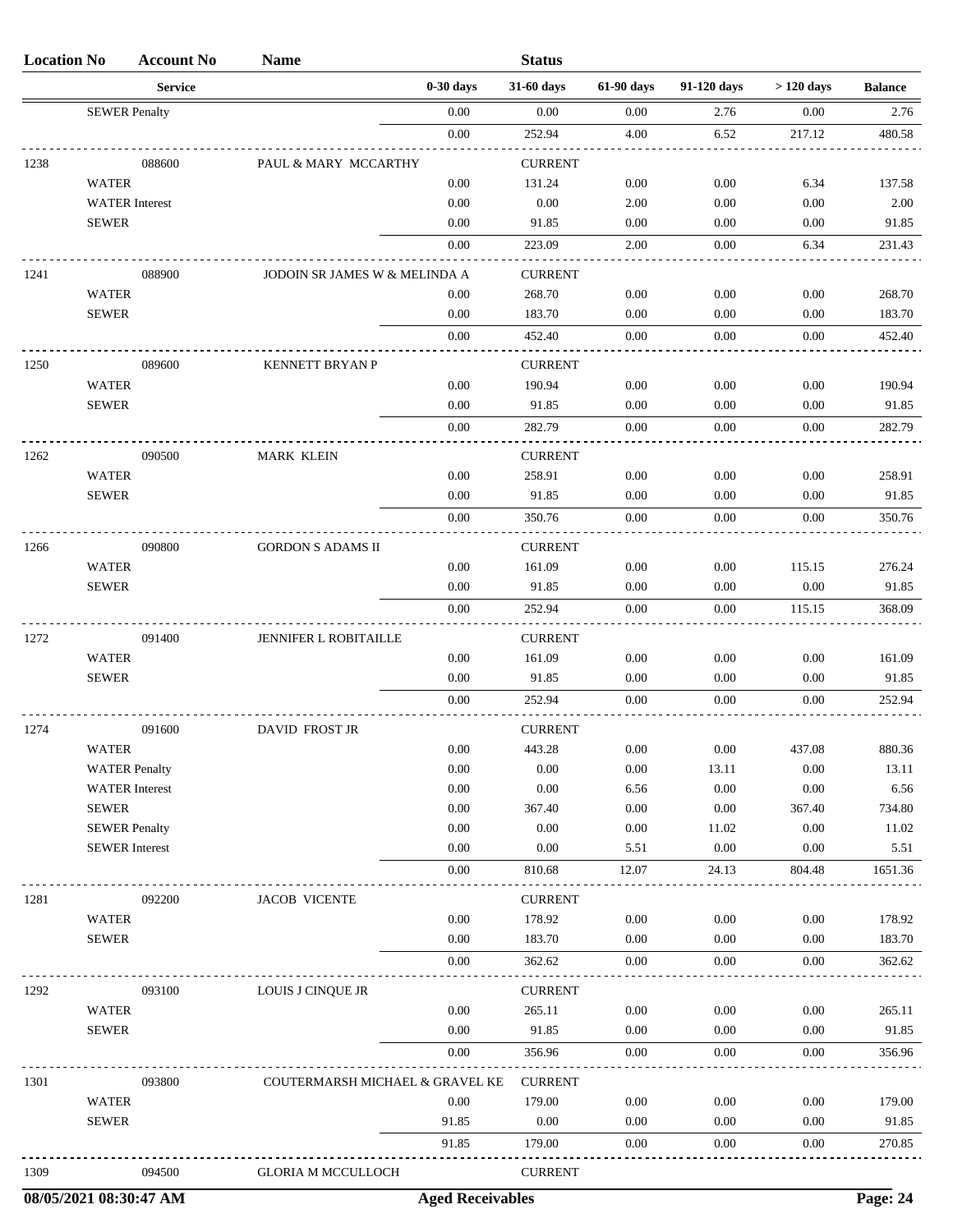| <b>Location No</b> |                       | <b>Account No</b>     | <b>Name</b>                    |             | <b>Status</b>  |            |             |             |                |
|--------------------|-----------------------|-----------------------|--------------------------------|-------------|----------------|------------|-------------|-------------|----------------|
|                    |                       | <b>Service</b>        |                                | $0-30$ days | 31-60 days     | 61-90 days | 91-120 days | $>120$ days | <b>Balance</b> |
|                    | <b>WATER</b>          |                       |                                | 0.00        | 101.27         | 0.00       | 0.00        | 310.04      | 411.31         |
|                    |                       | <b>WATER</b> Interest |                                | 0.00        | 0.00           | 4.65       | 0.00        | 7.82        | 12.47          |
|                    |                       | <b>WATER Penalty</b>  |                                | 0.00        | 0.00           | 0.00       | 9.30        | 13.96       | 23.26          |
|                    | <b>WATER Misc</b>     |                       |                                | 0.00        | 0.00           | 0.00       | 0.00        | 46.44       | 46.44          |
|                    | <b>SEWER</b>          |                       |                                | 0.00        | 91.85          | 0.00       | 0.00        | 367.40      | 459.25         |
|                    | <b>SEWER</b> Interest |                       |                                | 0.00        | 0.00           | 5.51       | 0.00        | 8.89        | 14.40          |
|                    | <b>SEWER Penalty</b>  |                       |                                | 0.00        | 0.00           | 0.00       | 11.02       | 16.54       | 27.56          |
|                    |                       |                       |                                | 0.00        | 193.12         | 10.16      | 20.32       | 771.09      | 994.69         |
| 1325               |                       | 096000                | <b>GAYLE A VALASTRO</b>        |             | <b>CURRENT</b> |            |             |             |                |
|                    | <b>SEWER</b>          |                       |                                | $-0.61$     | 0.00           | 0.00       | 0.00        | 0.00        | $-0.61$        |
| 1332               |                       | 096710                | RICHARD D LEDUC                |             | <b>CURRENT</b> |            |             |             |                |
|                    | <b>WATER</b>          |                       |                                | 0.00        | 137.21         | 0.00       | 0.00        | 0.00        | 137.21         |
|                    | <b>SEWER</b>          |                       |                                | 0.00        | 91.85          | 0.00       | 0.00        | 0.00        | 91.85          |
|                    |                       |                       |                                | 0.00        | 229.06         | 0.00       | 0.00        | 0.00        | 229.06         |
| 1335               |                       | 096900                | JAMES ASAL JR & TIMOTHY P FORD |             | <b>CURRENT</b> |            |             |             |                |
|                    | <b>WATER</b>          |                       |                                | 0.00        | 119.30         | 0.00       | 0.00        | 936.59      | 1055.89        |
|                    |                       | <b>WATER Penalty</b>  |                                | 0.00        | 0.00           | 0.00       | 22.84       | 0.00        | 22.84          |
|                    | <b>WATER Misc</b>     |                       |                                | 0.00        | 0.00           | 0.00       | 0.00        | 24.00       | 24.00          |
|                    |                       | <b>WATER</b> Interest |                                | 0.00        | 0.00           | 14.05      | 0.00        | 54.41       | 68.46          |
|                    | <b>SEWER</b>          |                       |                                | 0.00        | 91.85          | 0.00       | 0.00        | 642.95      | 734.80         |
|                    | <b>SEWER Misc</b>     |                       |                                | 0.00        | 0.00           | 0.00       | 0.00        | 24.00       | 24.00          |
|                    | <b>SEWER</b> Interest |                       |                                | 0.00        | 0.00           | 9.64       | 0.00        | 33.06       | 42.70          |
|                    |                       |                       |                                | 0.00        | 211.15         | 23.69      | 22.84       | 1715.01     | 1972.69        |
| 1346               |                       | 097900                | <b>JANE K CARPENTER</b>        |             | <b>CURRENT</b> |            |             |             |                |
|                    | WATER                 |                       |                                | 0.00        | 95.42          | 0.00       | 0.00        | 0.00        | 95.42          |
|                    | <b>SEWER</b>          |                       |                                | 0.00        | 91.85          | 0.00       | 0.00        | 0.00        | 91.85          |
|                    |                       |                       |                                | 0.00        | 187.27         | 0.00       | 0.00        | 0.00        | 187.27         |
| 1351               |                       | 098300                | <b>STEVEN TEW</b>              |             | <b>CURRENT</b> |            |             |             |                |
|                    | <b>SEWER</b>          |                       |                                | 0.00        | $-6.98$        | 0.00       | 0.00        | 0.00        | $-6.98$        |
| 1360               |                       | 099000                | JOHN J & MOIRA T HANNON        |             | <b>CURRENT</b> |            |             |             |                |
|                    | WATER                 |                       |                                | 0.00        | 179.00         | 0.00       | 0.00        | 0.00        | 179.00         |
|                    | <b>SEWER</b>          |                       |                                | 0.00        | 85.84          | 0.00       | 0.00        | 0.00        | 85.84          |
|                    |                       |                       |                                | 0.00        | 264.84         | 0.00       | 0.00        | 0.00        | 264.84         |
| 1372               |                       | 099800                | <b>DAVID MILLER</b>            |             | <b>CURRENT</b> |            |             |             |                |
|                    | WATER                 |                       |                                | 0.00        | 203.11         | 0.00       | 0.00        | 0.00        | 203.11         |
|                    | <b>SEWER</b>          |                       |                                | 0.00        | 91.85          | 0.00       | 0.00        | 0.00        | 91.85          |
|                    |                       |                       |                                | 0.00        | 294.96         | 0.00       | $0.00\,$    | 0.00        | 294.96         |
| 1378               |                       | 100300                | ROBERT C PLACE                 |             | <b>CURRENT</b> |            |             |             |                |
|                    | WATER                 |                       |                                | 0.00        | 417.50         | 0.00       | 0.00        | 0.00        | 417.50         |
|                    | <b>SEWER</b>          |                       |                                | 0.00        | 183.70         | 0.00       | 0.00        | 0.00        | 183.70         |
|                    |                       |                       |                                | 0.00        | 601.20         | 0.00       | 0.00        | 0.00        | 601.20         |
| 1380               |                       | 100500                | CHRISTOPHER J FULLER           |             | <b>CURRENT</b> |            |             |             |                |
|                    | WATER                 |                       |                                | 0.00        | 215.51         | 0.00       | 0.00        | 0.00        | 215.51         |
|                    | <b>SEWER</b>          |                       |                                | 0.00        | 91.85          | 0.00       | 0.00        | 0.00        | 91.85          |
|                    |                       |                       |                                | 0.00        | 307.36         | $0.00\,$   | 0.00        | 0.00        | 307.36         |
| 1381               |                       | 100600                | <b>MARK R BRODEUR</b>          |             | <b>CURRENT</b> |            |             |             |                |
|                    | WATER                 |                       |                                | 0.00        | 190.94         | 0.00       | 0.00        | 0.00        | 190.94         |
|                    | <b>SEWER</b>          |                       |                                | 0.00        | 91.85          | 0.00       | 0.00        | 0.00        | 91.85          |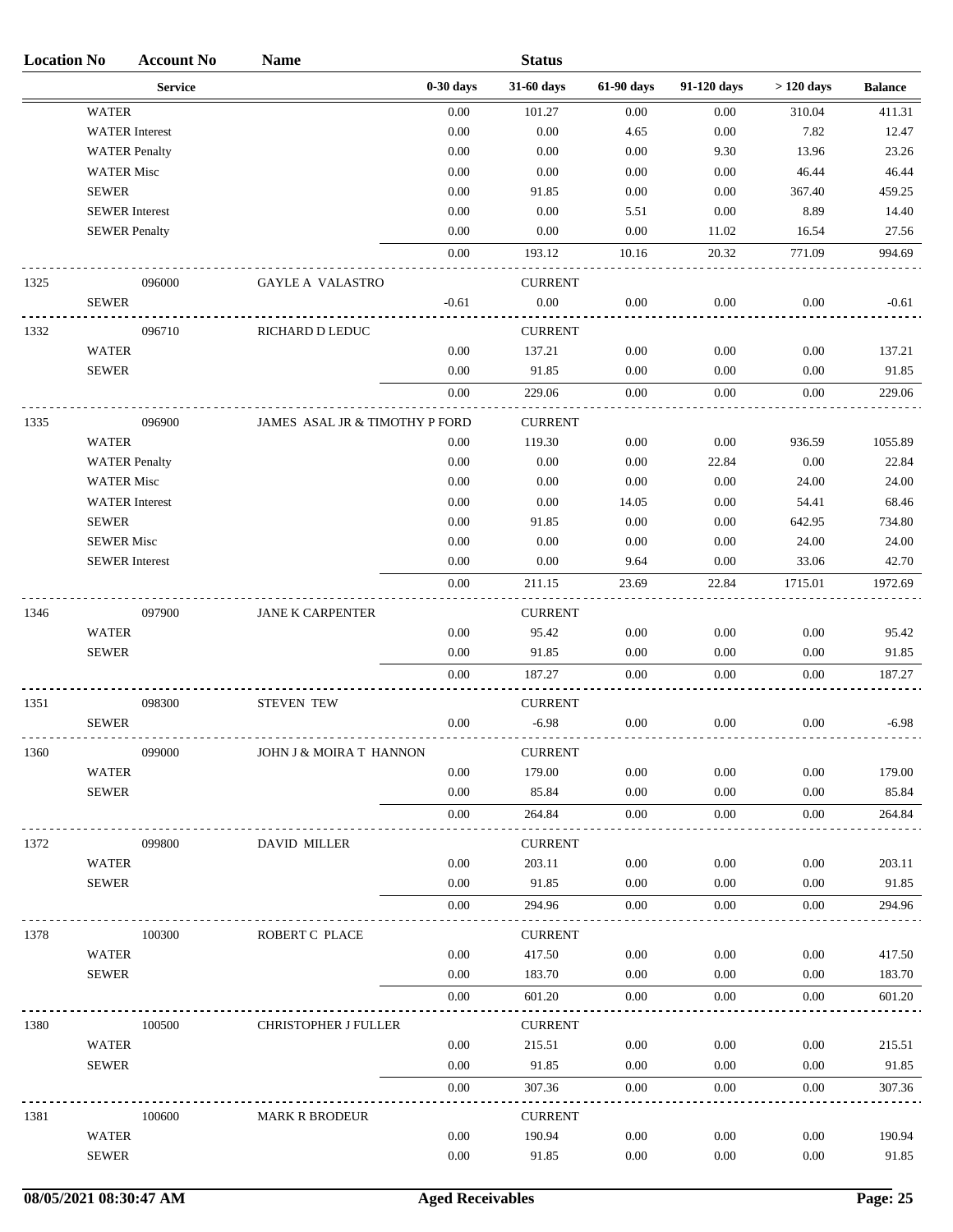| <b>Location No</b> |                   | <b>Account No</b>     | <b>Name</b>                         |             | <b>Status</b>  |            |             |             |                |
|--------------------|-------------------|-----------------------|-------------------------------------|-------------|----------------|------------|-------------|-------------|----------------|
|                    |                   | <b>Service</b>        |                                     | $0-30$ days | 31-60 days     | 61-90 days | 91-120 days | $>120$ days | <b>Balance</b> |
|                    |                   |                       |                                     | $0.00\,$    | 282.79         | 0.00       | 0.00        | 0.00        | 282.79         |
| 1385               |                   | 101000                | SALVADOR JR MARTINEZ                |             | <b>CURRENT</b> |            |             |             |                |
|                    | <b>WATER</b>      |                       |                                     | 0.00        | 190.94         | 0.00       | $0.00\,$    | 1135.54     | 1326.48        |
|                    |                   | <b>WATER Penalty</b>  |                                     | 0.00        | 0.00           | 0.00       | 23.88       | 0.00        | 23.88          |
|                    | <b>WATER Misc</b> |                       |                                     | 0.00        | 0.00           | 0.00       | 0.00        | 30.44       | 30.44          |
|                    |                   | <b>WATER</b> Interest |                                     | 0.00        | 0.00           | 17.03      | 0.00        | 46.71       | 63.74          |
|                    | <b>SEWER</b>      |                       |                                     | 0.00        | 91.85          | 0.00       | 0.00        | 542.50      | 634.35         |
|                    | <b>SEWER Misc</b> |                       |                                     | 0.00        | 0.00           | 0.00       | 0.00        | 24.00       | 24.00          |
|                    |                   | <b>SEWER</b> Interest |                                     | 0.00        | 0.00           | 8.14       | 0.00        | 22.18       | 30.32          |
|                    |                   |                       |                                     | 0.00        | 282.79         | 25.17      | 23.88       | 1801.37     | 2133.21        |
| 1387               |                   | 101100                | WILLIAM H SMITH                     |             | <b>CURRENT</b> |            |             |             |                |
|                    | <b>WATER</b>      |                       |                                     | 0.00        | 161.09         | 0.00       | 0.00        | 0.00        | 161.09         |
|                    | <b>SEWER</b>      |                       |                                     | 0.00        | 91.64          | 0.00       | 0.00        | 0.00        | 91.64          |
|                    |                   |                       |                                     | 0.00        | 252.73         | 0.00       | 0.00        | 0.00        | 252.73         |
| 1388               |                   | 101200                | LUKE B OCONNOR                      |             | <b>CURRENT</b> |            |             |             |                |
|                    | <b>WATER</b>      |                       |                                     | 0.00        | 143.18         | 0.00       | 0.00        | 0.00        | 143.18         |
|                    | <b>SEWER</b>      |                       |                                     | 0.00        | 91.85          | 0.00       | 0.00        | 0.00        | 91.85          |
|                    |                   |                       |                                     | 0.00        | 235.03         | 0.00       | 0.00        | 0.00        | 235.03         |
| 1397               |                   | 102000                | ELIZABETH A JOSLIN                  |             | <b>CURRENT</b> |            |             |             |                |
|                    | <b>WATER</b>      |                       |                                     | 0.00        | 184.97         | 0.00       | 0.00        | 0.00        | 184.97         |
|                    | <b>SEWER</b>      |                       |                                     | 0.00        | 91.85          | 0.00       | 0.00        | 0.00        | 91.85          |
|                    |                   |                       |                                     | 0.00        | 276.82         | 0.00       | 0.00        | 0.00        | 276.82         |
| 1402               |                   | 102500                | NEIL A. MALTAIS & DANIELLE L. ENGEL |             | <b>CURRENT</b> |            |             |             |                |
|                    | <b>WATER</b>      |                       |                                     | 0.00        | 155.12         | 0.00       | 0.00        | 7.41        | 162.53         |
|                    |                   | <b>WATER</b> Interest |                                     | 0.00        | 0.00           | 2.00       | 0.00        | 0.00        | 2.00           |
|                    | <b>SEWER</b>      |                       |                                     | 0.00        | 91.85          | 0.00       | 0.00        | 0.00        | 91.85          |
|                    |                   |                       |                                     | 0.00        | 246.97         | 2.00       | 0.00        | 7.41        | 256.38         |
| 1405               |                   | 102820                | <b>EDWARD PARTLOW</b>               |             | <b>CURRENT</b> |            |             |             |                |
|                    | <b>SEWER</b>      |                       |                                     | 0.00        | $-22.08$       | 0.00       | 0.00        | 0.00        | $-22.08$       |
| 1406               |                   | 102900                | <b>SUSAN LANGMAN</b>                |             | <b>CURRENT</b> |            |             |             |                |
|                    | <b>WATER</b>      |                       |                                     | 0.00        | 244.56         | 0.00       | 0.00        | 5721.53     | 5966.09        |
|                    | <b>WATER Misc</b> |                       |                                     | 0.00        | 0.00           | 0.00       | 0.00        | 48.00       | 48.00          |
|                    |                   | <b>WATER</b> Interest |                                     | 0.00        | 0.00           | 85.82      | 0.00        | 1520.90     | 1606.72        |
|                    | <b>SEWER</b>      |                       |                                     | 0.00        | 183.70         | 0.00       | 0.00        | 822.22      | 1005.92        |
|                    | <b>SEWER Misc</b> |                       |                                     | 0.00        | 0.00           | 0.00       | 0.00        | 48.00       | 48.00          |
|                    |                   | <b>SEWER</b> Interest |                                     | 0.00        | 0.00           | 16.72      | 0.00        | 333.05      | 349.77         |
|                    |                   |                       |                                     | 0.00        | 428.26         | 102.54     | 0.00        | 8493.70     | 9024.50        |
| 1408               |                   | 103100                | DAVID COONEY                        |             | <b>CURRENT</b> |            |             |             |                |
|                    | <b>WATER</b>      |                       |                                     | 0.00        | 119.30         | 0.00       | 0.00        | 0.00        | 119.30         |
|                    | <b>SEWER</b>      |                       |                                     | 0.00        | 91.85          | 0.00       | 0.00        | 0.00        | 91.85          |
|                    |                   |                       |                                     | 0.00        | 211.15         | 0.00       | 0.00        | 0.00        | 211.15         |
| 1412               |                   | 103510                | <b>GUY CHERENFANT</b>               |             | <b>CURRENT</b> |            |             |             |                |
|                    | WATER             |                       |                                     | 0.00        | 167.06         | 0.00       | 0.00        | 867.48      | 1034.54        |
|                    | <b>WATER Misc</b> |                       |                                     | 0.00        | 0.00           | 0.00       | 0.00        | 24.00       | 24.00          |
|                    |                   | <b>WATER</b> Interest |                                     | 0.00        | 0.00           | 14.61      | 0.00        | 18.04       | 32.65          |
|                    | <b>SEWER</b>      |                       |                                     | 0.00        | 91.85          | 0.00       | 0.00        | 275.55      | 367.40         |
|                    |                   | <b>SEWER</b> Interest |                                     | 0.00        | 0.00           | 2.76       | 0.00        | 0.00        | 2.76           |
|                    |                   |                       |                                     | 0.00        | 258.91         | 17.37      | 0.00        | 1185.07     | 1461.35        |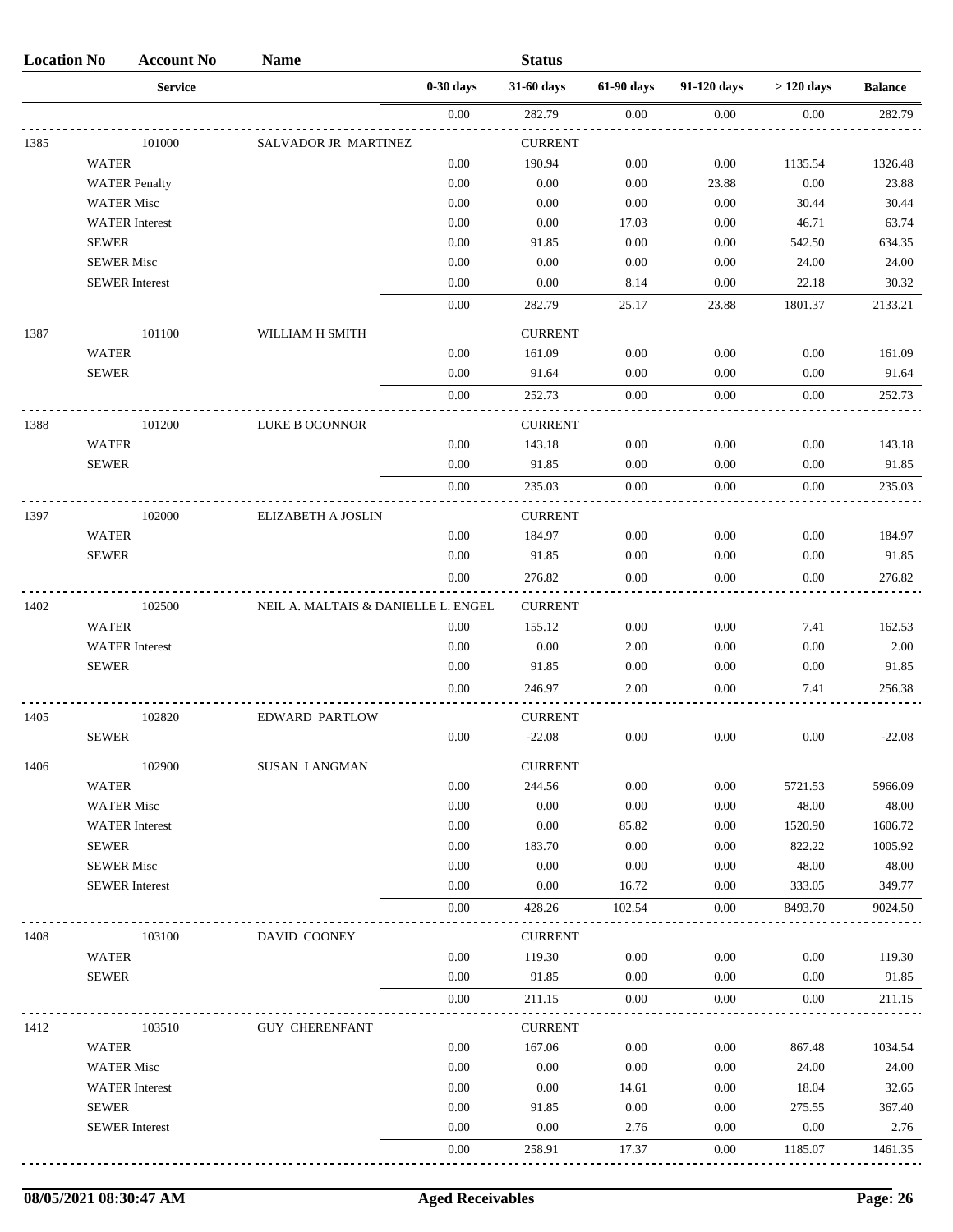| <b>Location No</b> |                   | <b>Account No</b>     | <b>Name</b>                 |             | <b>Status</b>  |            |             |             |                |
|--------------------|-------------------|-----------------------|-----------------------------|-------------|----------------|------------|-------------|-------------|----------------|
|                    |                   | <b>Service</b>        |                             | $0-30$ days | 31-60 days     | 61-90 days | 91-120 days | $>120$ days | <b>Balance</b> |
| 1418               |                   | 103900                | <b>JULIE PARQUETTE</b>      |             | <b>CURRENT</b> |            |             |             |                |
|                    | <b>WATER</b>      |                       |                             | 0.00        | 143.18         | 0.00       | 0.00        | 149.15      | 292.33         |
|                    |                   | <b>WATER Penalty</b>  |                             | 0.00        | 0.00           | $0.00\,$   | 4.47        | $0.00\,$    | 4.47           |
|                    |                   | <b>WATER</b> Interest |                             | 0.00        | 0.00           | 2.24       | 0.00        | 0.00        | 2.24           |
|                    | <b>SEWER</b>      |                       |                             | 0.00        | 91.85          | 0.00       | 0.00        | 91.85       | 183.70         |
|                    |                   | <b>SEWER Penalty</b>  |                             | 0.00        | 0.00           | 0.00       | 2.76        | 0.00        | 2.76           |
|                    |                   | <b>SEWER</b> Interest |                             | 0.00        | 0.00           | 2.00       | 0.00        | 0.00        | 2.00           |
|                    |                   |                       |                             | 0.00        | 235.03         | 4.24       | 7.23        | 241.00      | 487.50         |
| 1423               |                   | 104400                | RICHARD A JR VERGONI        |             | <b>CURRENT</b> |            |             |             |                |
|                    | <b>WATER</b>      |                       |                             | 0.00        | 196.91         | 0.00       | 0.00        | 0.00        | 196.91         |
|                    | <b>SEWER</b>      |                       |                             | 0.00        | 90.97          | 0.00       | 0.00        | 0.00        | 90.97          |
|                    |                   |                       |                             | 0.00        | 287.88         | 0.00       | 0.00        | 0.00        | 287.88         |
| 1427               |                   | 104700                | <b>LAURA M MOYLAN</b>       |             | <b>CURRENT</b> |            |             |             |                |
|                    | <b>WATER</b>      |                       |                             | 0.00        | 184.97         | 0.00       | 0.00        | 0.00        | 184.97         |
|                    | <b>SEWER</b>      |                       |                             | 0.00        | 91.85          | 0.00       | 0.00        | 0.00        | 91.85          |
|                    |                   |                       |                             | 0.00        | 276.82         | 0.00       | 0.00        | 0.00        | 276.82         |
| 1429               |                   | 104900                | KRISTIAN C LAFERRIERE       |             | <b>CURRENT</b> |            |             |             |                |
|                    | <b>WATER</b>      |                       |                             | 0.00        | 137.21         | 0.00       | 0.00        | 0.00        | 137.21         |
|                    | <b>SEWER</b>      |                       |                             | 0.00        | 91.85          | 0.00       | 0.00        | 0.00        | 91.85          |
|                    |                   |                       |                             | 0.00        | 229.06         | 0.00       | 0.00        | 0.00        | 229.06         |
| 1432               |                   | 105200                | HAMILL ENTERPRISES LLC      |             | <b>CURRENT</b> |            |             |             |                |
|                    | <b>SEWER</b>      |                       |                             | 0.00        | 0.00           | 0.00       | 0.00        | $-4.10$     | $-4.10$        |
| 1435               |                   | 105500                | RONALD D SMITH              |             | <b>CURRENT</b> |            |             |             |                |
|                    | <b>WATER</b>      |                       |                             | 0.00        | 119.30         | 0.00       | 0.00        | 363.67      | 482.97         |
|                    | <b>SEWER</b>      |                       |                             | 0.00        | 91.85          | 0.00       | 0.00        | 91.85       | 183.70         |
|                    |                   |                       |                             | 0.00        | 211.15         | 0.00       | 0.00        | 455.52      | 666.67         |
| 1437               |                   | 105600                | NY INVESTOR GROUP OF US LLC |             | <b>CURRENT</b> |            |             |             |                |
|                    | <b>WATER</b>      |                       |                             | 0.00        | 77.51          | 0.00       | 0.00        | 83.48       | 160.99         |
|                    |                   | <b>WATER Penalty</b>  |                             | 0.00        | 0.00           | 0.00       | 2.50        | 0.00        | 2.50           |
|                    |                   | <b>WATER</b> Interest |                             | 0.00        | 0.00           | 2.00       | 0.00        | 0.00        | 2.00           |
|                    | <b>SEWER</b>      |                       |                             | 0.00        | 91.85          | 0.00       | 0.00        | 81.38       | 173.23         |
|                    |                   | <b>SEWER Penalty</b>  |                             | 0.00        | 0.00           | 0.00       | 2.44        | 0.00        | 2.44           |
|                    |                   | <b>SEWER</b> Interest |                             | 0.00        | 0.00           | 2.00       | 0.00        | 0.00        | 2.00           |
|                    |                   |                       |                             | 0.00        | 169.36         | 4.00       | 4.94        | 164.86      | 343.16         |
| 1441               |                   | 106000                | MARGARET M WALKER           |             | <b>CURRENT</b> |            |             |             |                |
|                    | <b>WATER</b>      |                       |                             | 0.00        | 167.06         | 0.00       | 0.00        | 1062.52     | 1229.58        |
|                    |                   | <b>WATER</b> Interest |                             | 0.00        | 0.00           | 15.94      | 0.00        | 17.53       | 33.47          |
|                    | <b>WATER Misc</b> |                       |                             | 0.00        | 0.00           | 0.00       | 0.00        | 24.00       | 24.00          |
|                    | <b>SEWER</b>      |                       |                             | 0.00        | 91.85          | 0.00       | 0.00        | 275.55      | 367.40         |
|                    |                   | <b>SEWER</b> Interest |                             | 0.00        | 0.00           | 2.76       | 0.00        | 0.00        | 2.76           |
|                    | <b>SEWER Misc</b> |                       |                             | 0.00        | 0.00           | 0.00       | 0.00        | 17.73       | 17.73          |
|                    |                   |                       |                             | 0.00        | 258.91         | 18.70      | 0.00        | 1397.33     | 1674.94        |
| 1443               |                   | 106100                | HSBC BANK USA NAT ASSOC     |             | <b>CURRENT</b> |            |             |             |                |
|                    | <b>WATER</b>      |                       |                             | 0.00        | 24.43          | 0.00       | 0.00        | 640.59      | 665.02         |
|                    |                   | <b>WATER Penalty</b>  |                             | 0.00        | 0.00           | 0.00       | 19.22       | 34.68       | 53.90          |
|                    |                   | <b>WATER</b> Interest |                             | 0.00        | 0.00           | 9.61       | 0.00        | 37.96       | 47.57          |
|                    | <b>WATER Misc</b> |                       |                             | 0.00        | 0.00           | 0.00       | 46.44       | 24.00       | 70.44          |
|                    | <b>SEWER</b>      |                       |                             | 0.00        | 91.85          | 0.00       | 0.00        | 459.25      | 551.10         |
|                    |                   | <b>SEWER Penalty</b>  |                             | 0.00        | 0.00           | 0.00       | 13.78       | 22.05       | 35.83          |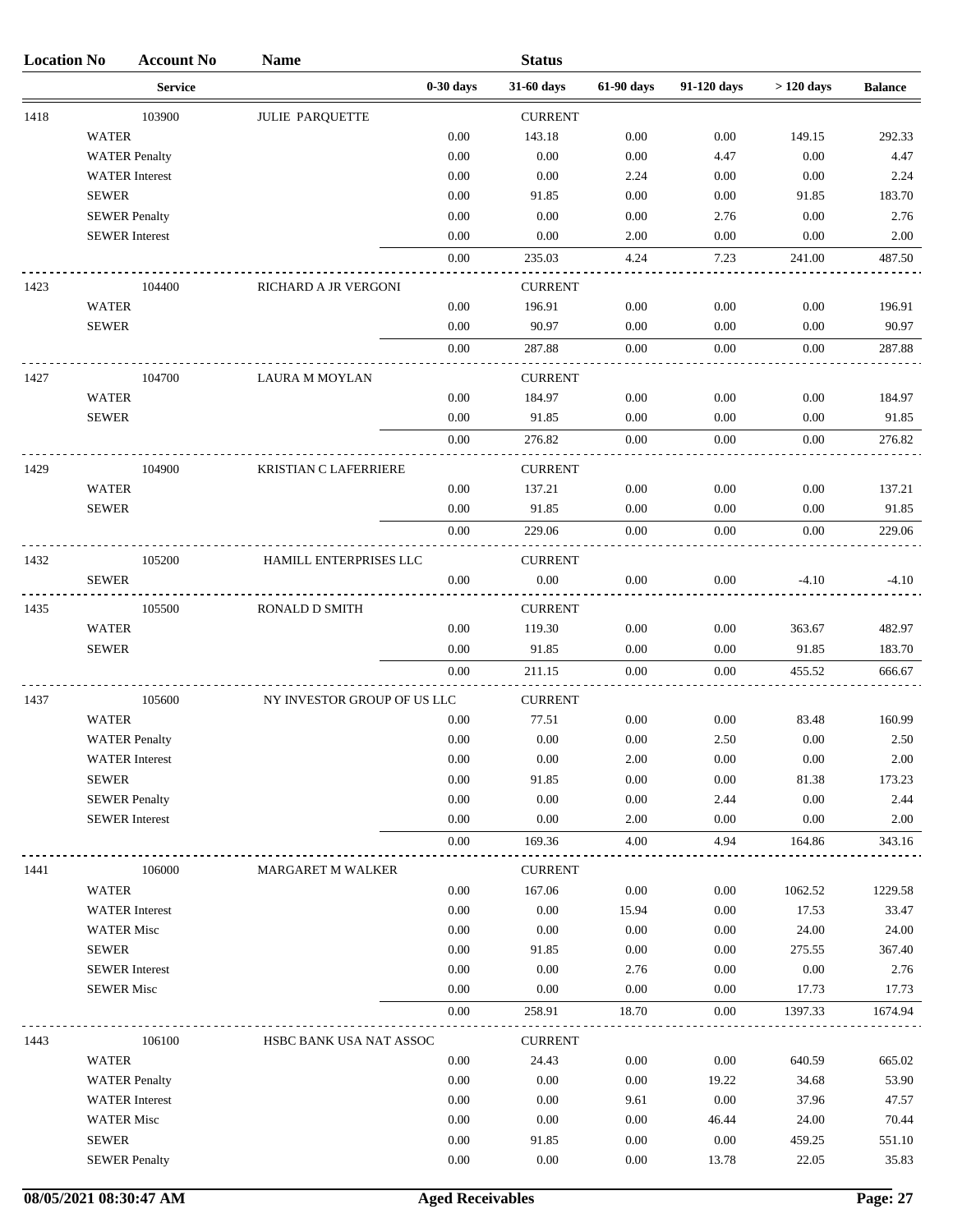| <b>Location No</b> |                              | <b>Account No</b>     | <b>Name</b>               |              | <b>Status</b>   |              |              |                 |                  |
|--------------------|------------------------------|-----------------------|---------------------------|--------------|-----------------|--------------|--------------|-----------------|------------------|
|                    |                              | <b>Service</b>        |                           | $0-30$ days  | 31-60 days      | 61-90 days   | 91-120 days  | $>120$ days     | <b>Balance</b>   |
|                    | <b>SEWER</b> Interest        |                       |                           | 0.00         | $0.00\,$        | 6.89         | 0.00         | 19.91           | 26.80            |
|                    | <b>SEWER Misc</b>            |                       |                           | 0.00         | 0.00            | 0.00         | 0.00         | 24.00           | 24.00            |
|                    |                              |                       |                           | $0.00\,$     | 116.28          | 16.50        | 79.44        | 1262.44         | 1474.66          |
| 1444               |                              | 106200                | CHRISTOPHER J SHUTTS      |              | <b>CURRENT</b>  |              |              |                 |                  |
|                    | <b>WATER</b>                 |                       |                           | 0.00         | 107.36          | 0.00         | 0.00         | 0.00            | 107.36           |
|                    | <b>SEWER</b>                 |                       |                           | 0.00         | 91.85           | 0.00         | 0.00         | 0.00            | 91.85            |
|                    |                              |                       |                           | 0.00         | 199.21          | 0.00         | 0.00         | 0.00            | 199.21           |
|                    |                              |                       |                           |              |                 |              |              |                 |                  |
| 1445               |                              | 106300                | CHRISTOPHER BOCASH        |              | <b>CURRENT</b>  |              |              |                 |                  |
|                    | <b>WATER</b><br><b>SEWER</b> |                       |                           | 0.00<br>0.00 | 209.31<br>91.85 | 0.00<br>0.00 | 0.00<br>0.00 | 0.00<br>0.00    | 209.31<br>91.85  |
|                    |                              |                       |                           |              |                 |              |              |                 |                  |
|                    |                              |                       |                           | 0.00         | 301.16          | 0.00         | 0.00         | 0.00            | 301.16           |
| 1446               |                              | 106400                | <b>CHARLENE M BARBOUR</b> |              | <b>CURRENT</b>  |              |              |                 |                  |
|                    | <b>SEWER</b>                 |                       |                           | $-20.00$     | $0.00\,$        | 0.00         | 0.00         | 0.00            | $-20.00$         |
| 1450               |                              | 106800                | DENISE H THIBAULT         |              | <b>CURRENT</b>  |              |              |                 |                  |
|                    | <b>WATER</b>                 |                       |                           | 0.00         | 131.24          | 0.00         | 0.00         | 0.00            | 131.24           |
|                    | <b>SEWER</b>                 |                       |                           | 0.00         | 91.85           | 0.00         | 0.00         | 0.00            | 91.85            |
|                    |                              |                       |                           | $0.00\,$     | 223.09          | 0.00         | $0.00\,$     | 0.00            | 223.09           |
| 1451               |                              | 106900                | <b>MATHIEU R BAKER</b>    |              | <b>CURRENT</b>  |              |              |                 |                  |
|                    | <b>WATER</b>                 |                       |                           | 0.00         | 77.51           | 0.00         | $0.00\,$     | 268.35          | 345.86           |
|                    |                              | <b>WATER</b> Interest |                           | 0.00         | 0.00            | 4.03         | 0.00         | 4.86            | 8.89             |
|                    |                              | <b>WATER Penalty</b>  |                           | 0.00         | 0.00            | 0.00         | 8.05         | 9.13            | 17.18            |
|                    | <b>SEWER</b>                 |                       |                           | 0.00         | 91.85           | 0.00         | 0.00         | 275.55          | 367.40           |
|                    | <b>SEWER</b> Interest        |                       |                           | 0.00         | 0.00            | 4.13         | 0.00         | 4.76            | 8.89             |
|                    | <b>SEWER Penalty</b>         |                       |                           | 0.00         | 0.00            | 0.00         | 8.27         | 8.27            | 16.54            |
|                    |                              |                       |                           | 0.00         | 169.36          | 8.16         | 16.32        | 570.92          | 764.76           |
| 1465               |                              | 108200                | <b>JEAN L FLAHERTY</b>    |              | <b>CURRENT</b>  |              |              |                 |                  |
|                    | <b>WATER</b>                 |                       |                           | 0.00         | 95.20           | 0.00         | 0.00         | 0.00            | 95.20            |
|                    |                              |                       |                           |              |                 |              |              |                 |                  |
| 1466               |                              | 108300                | <b>ERIC A LIVINGSTON</b>  |              | <b>CURRENT</b>  |              |              |                 |                  |
|                    | <b>WATER</b>                 |                       |                           | $0.00\,$     | 149.15          | $0.00\,$     | $0.00\,$     | 286.36          | 435.51           |
|                    | <b>SEWER</b>                 |                       |                           | 0.00         | 91.85           | 0.00         | $0.00\,$     | 154.33          | 246.18           |
|                    |                              |                       |                           | 0.00         | 241.00          | $0.00\,$     | 0.00         | 440.69          | 681.69           |
| 1478               |                              | 109200                | <b>MARK M MURPHY</b>      |              | <b>CURRENT</b>  |              |              |                 |                  |
|                    | <b>WATER</b>                 |                       |                           | 0.00         | 161.09          | 0.00         | 0.00         | 0.00            | 161.09           |
|                    |                              | <b>WATER Penalty</b>  |                           | 0.00         | $0.00\,$        | 0.00         | 5.01         | 0.00            | 5.01             |
|                    | <b>SEWER</b>                 |                       |                           | 0.00         | 91.85           | 0.00         | 0.00         | 0.00            | 91.85            |
|                    | <b>SEWER Penalty</b>         |                       |                           | 0.00         | 0.00            | 0.00         | 2.76         | 0.00            | 2.76             |
|                    |                              |                       |                           | 0.00         | 252.94          | 0.00         | 7.77         | 0.00            | 260.71           |
| 1491               |                              | 110200                | PETER LOMBARDO            |              | <b>CURRENT</b>  |              |              |                 |                  |
|                    | <b>WATER</b>                 |                       |                           | 0.00         | 125.27          | $0.00\,$     | 0.00         | 3.79            | 129.06           |
|                    | <b>SEWER</b>                 |                       |                           | 0.00         | 91.85           | 0.00         | 0.00         | 0.00            | 91.85            |
|                    |                              |                       |                           | $0.00\,$     | 217.12          | 0.00         | $0.00\,$     | 3.79            | 220.91           |
| 1495               |                              | 110600                | SHANNON MORRIS            |              | <b>CURRENT</b>  |              |              |                 |                  |
|                    | <b>WATER</b>                 |                       |                           | 0.00         | 167.06          | $0.00\,$     | 0.00         | 0.00            | 167.06           |
|                    | <b>SEWER</b>                 |                       |                           | 0.00         | 91.85           | $0.00\,$     | 0.00         | 0.00            | 91.85            |
|                    |                              |                       |                           | 0.00         | 258.91          | 0.00         | 0.00         | 0.00            | 258.91           |
|                    |                              |                       |                           |              |                 |              |              |                 |                  |
| 1497               |                              | 110800                | JENNY M WIELK             |              | <b>CURRENT</b>  |              |              |                 |                  |
|                    | <b>WATER</b><br><b>SEWER</b> |                       |                           | 0.00<br>0.00 | 101.39<br>91.85 | 0.00<br>0.00 | 0.00<br>0.00 | 116.96<br>91.85 | 218.35<br>183.70 |
|                    |                              |                       |                           |              |                 |              |              |                 |                  |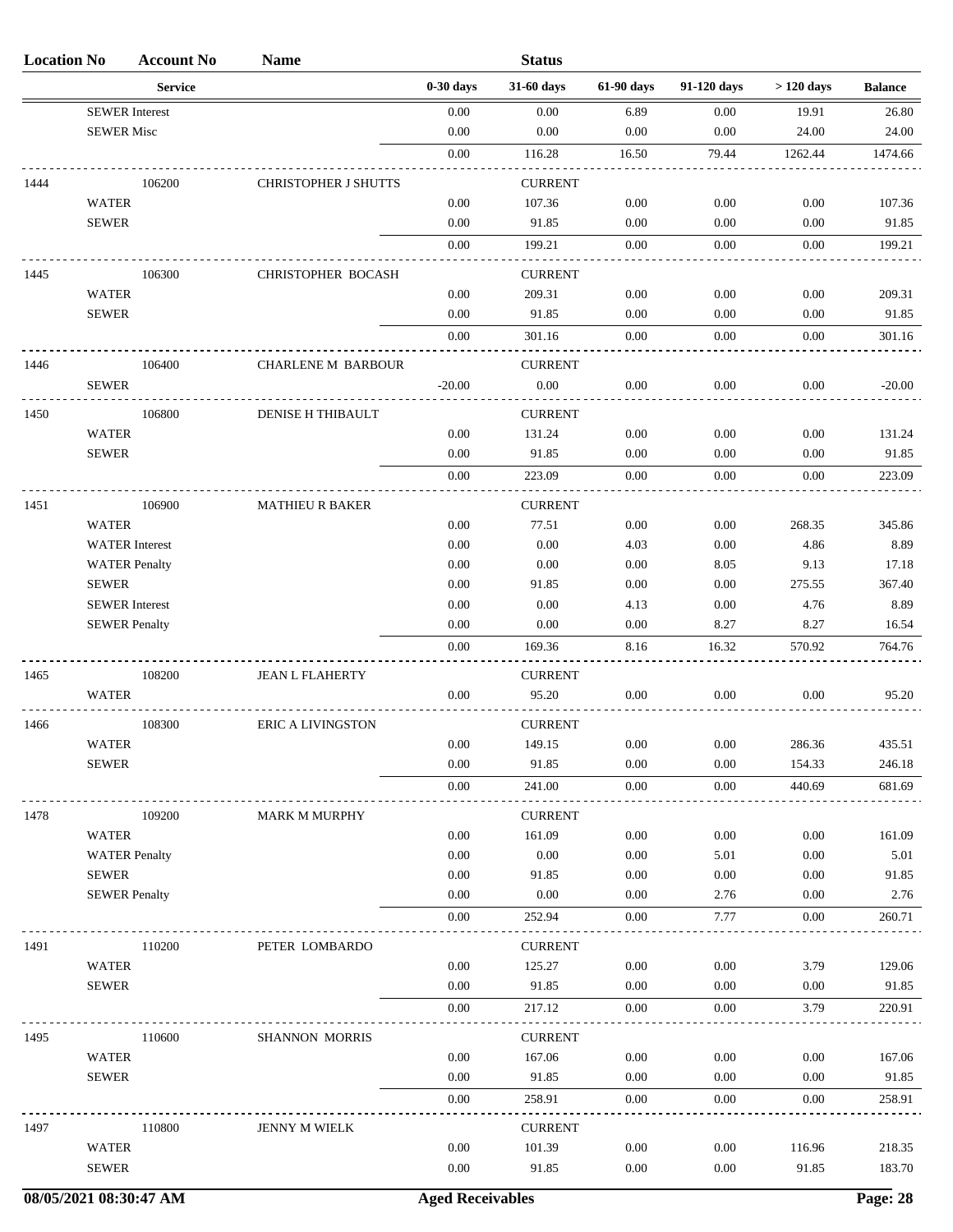| <b>Location No</b> |                       | <b>Account No</b> | <b>Name</b>                        |             | <b>Status</b>            |            |             |             |                |
|--------------------|-----------------------|-------------------|------------------------------------|-------------|--------------------------|------------|-------------|-------------|----------------|
|                    |                       | <b>Service</b>    |                                    | $0-30$ days | 31-60 days               | 61-90 days | 91-120 days | $>120$ days | <b>Balance</b> |
|                    |                       |                   |                                    | 0.00        | 193.24                   | 0.00       | 0.00        | 208.81      | 402.05         |
| 1498               |                       | 110900            | KELLY L CHAUSSE                    |             | <b>CURRENT</b>           |            |             |             |                |
|                    | <b>WATER</b>          |                   |                                    | 0.00        | 184.97                   | 0.00       | 0.00        | 0.00        | 184.97         |
|                    | <b>SEWER</b>          |                   |                                    | 0.00        | 91.85                    | 0.00       | 0.00        | 0.00        | 91.85          |
|                    |                       |                   |                                    | 0.00        | 276.82                   | 0.00       | 0.00        | 0.00        | 276.82         |
| 1499               |                       | 111000            | DA SILVA ELIANDRO M & FICHER ANA K |             | <b>CURRENT</b>           |            |             |             |                |
|                    | <b>WATER</b>          |                   |                                    | 0.00        | 343.10                   | 0.00       | 0.00        | 0.00        | 343.10         |
|                    | <b>SEWER</b>          |                   |                                    | 0.00        | 183.64                   | 0.00       | 0.00        | 0.00        | 183.64         |
|                    |                       |                   |                                    | 0.00        | 526.74                   | 0.00       | 0.00        | 0.00        | 526.74         |
| 1500               |                       | 111100            | <b>RYAN P MASSEY</b>               |             | <b>CURRENT</b>           |            |             |             |                |
|                    | <b>WATER</b>          |                   |                                    | 0.00        | 155.12                   | 0.00       | 0.00        | 0.00        | 155.12         |
|                    | <b>SEWER</b>          |                   |                                    | 0.00        | 91.85                    | 0.00       | 0.00        | 0.00        | 91.85          |
|                    |                       |                   |                                    | 0.00        | 246.97                   | 0.00       | 0.00        | 0.00        | 246.97         |
| 1503               |                       | 111400            | SHERMAN JOHN W SR & HEATH DEBRA J  |             | <b>CURRENT</b>           |            |             |             |                |
|                    | <b>WATER</b>          |                   |                                    | 0.00        | 149.15                   | 0.00       | 0.00        | 263.72      | 412.87         |
|                    | <b>SEWER</b>          |                   |                                    | 0.00        | 91.85                    | 0.00       | 0.00        | 91.85       | 183.70         |
|                    |                       |                   |                                    | 0.00        | 241.00                   | 0.00       | 0.00        | 355.57      | 596.57         |
| 1507               |                       | 111800            | RONALD A JR DETORIO                |             | <b>CURRENT</b>           |            |             |             |                |
|                    | <b>WATER</b>          |                   |                                    | 0.00        | 137.21                   | 0.00       | 0.00        | 0.00        | 137.21         |
|                    | <b>SEWER</b>          |                   |                                    | 0.00        | 91.85                    | 0.00       | 0.00        | 0.00        | 91.85          |
|                    |                       |                   |                                    | 0.00        | 229.06                   | 0.00       | 0.00        | 0.00        | 229.06         |
| 1508               |                       | 111900            | RONALD P DUFOUR                    |             | <b>CURRENT</b>           |            |             |             |                |
|                    | <b>SEWER</b>          |                   |                                    | $-86.29$    | 0.00                     | 0.00       | 0.00        | 0.00        | $-86.29$       |
| 1514               |                       | 112500            | DAWN C WYATT                       |             | <b>CURRENT</b>           |            |             |             |                |
|                    | <b>WATER</b>          |                   |                                    | 0.00        | 113.33                   | 0.00       | 0.00        | 0.00        | 113.33         |
|                    | <b>SEWER</b>          |                   |                                    | 0.00        | 86.38                    | 0.00       | 0.00        | 0.00        | 86.38          |
|                    |                       |                   |                                    | 0.00        | 199.71                   | 0.00       | 0.00        | 0.00        | 199.71         |
| 1515               |                       | 112600            |                                    |             | <b>CURRENT</b>           |            |             |             |                |
|                    | <b>WATER</b>          |                   | TINA M LAJOIE                      | $0.00\,$    | 173.03                   | 0.00       | 0.00        | 0.00        | 173.03         |
|                    | <b>SEWER</b>          |                   |                                    | $0.00\,$    | 91.85                    | 0.00       | 0.00        | 0.00        | 91.85          |
|                    |                       |                   |                                    | 0.00        | 264.88                   | 0.00       | 0.00        | 0.00        | 264.88         |
| 1520               |                       | 112900            | JOHN S DESROSIERS                  |             | <b>CURRENT</b>           |            |             |             |                |
|                    | <b>WATER</b>          |                   |                                    | 0.00        | 137.21                   | 0.00       | 0.00        | 0.00        | 137.21         |
|                    | <b>SEWER</b>          |                   |                                    | 0.00        | 91.85                    | 0.00       | 0.00        | 0.00        | 91.85          |
|                    |                       |                   |                                    | 0.00        | 229.06                   | 0.00       | 0.00        | 0.00        | 229.06         |
| 1522               |                       | 113000            | RANDY DEMARIA & LAUREN BUDNEY      |             | <b>CURRENT</b>           |            |             |             |                |
|                    | <b>WATER</b>          |                   |                                    | 0.00        | 119.30                   | 0.00       | 0.00        | 0.00        | 119.30         |
|                    | <b>SEWER</b>          |                   |                                    | 0.00        | 91.85                    | 0.00       | 0.00        | 0.00        | 91.85          |
|                    |                       |                   |                                    | 0.00        | 211.15                   | 0.00       | 0.00        | 0.00        | 211.15         |
|                    |                       |                   |                                    |             |                          |            |             |             |                |
| 1524               | <b>WATER</b>          | 113200            | <b>KRISTA K COTE</b>               | 0.00        | <b>CURRENT</b><br>101.39 | 0.00       | 0.00        | 107.36      | 208.75         |
|                    | <b>WATER</b> Interest |                   |                                    | 0.00        | 0.00                     | 2.00       | 0.00        | $0.00\,$    | 2.00           |
|                    | <b>WATER Penalty</b>  |                   |                                    | 0.00        | 0.00                     | 0.00       | 3.22        | 0.00        | 3.22           |
|                    | <b>SEWER</b>          |                   |                                    | 0.00        | 91.85                    | 0.00       | 0.00        | 91.85       | 183.70         |
|                    | <b>SEWER</b> Interest |                   |                                    | $0.00\,$    | 0.00                     | 2.00       | $0.00\,$    | 0.00        | 2.00           |
|                    | <b>SEWER Penalty</b>  |                   |                                    | 0.00        | 0.00                     | 0.00       | 2.76        | 0.00        | 2.76           |
|                    |                       |                   |                                    | 0.00        | 193.24                   | 4.00       | 5.98        | 199.21      | 402.43         |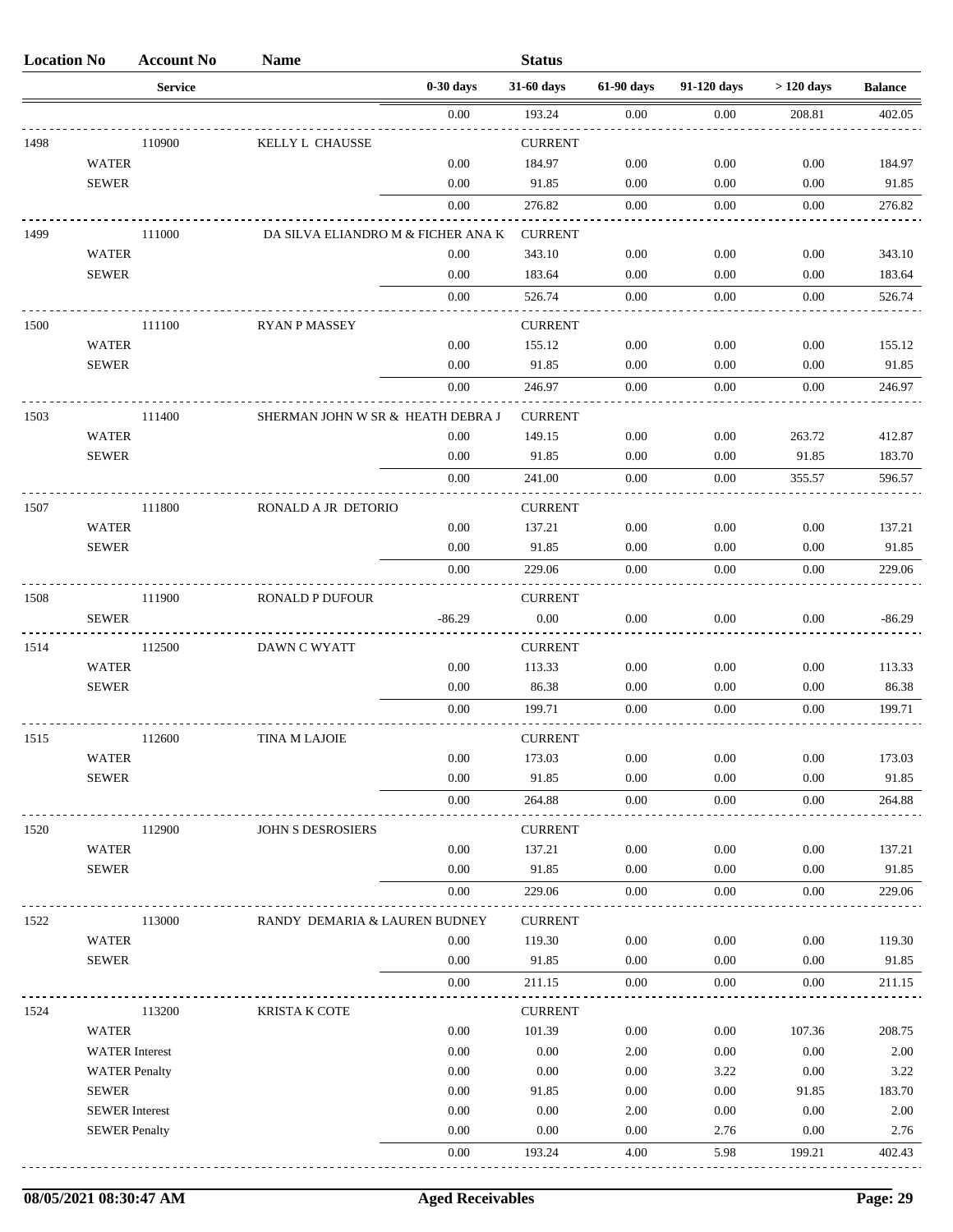| <b>Location No</b> |                       | <b>Account No</b> | <b>Name</b>                 |             | <b>Status</b>            |            |             |             |                |
|--------------------|-----------------------|-------------------|-----------------------------|-------------|--------------------------|------------|-------------|-------------|----------------|
|                    |                       | <b>Service</b>    |                             | $0-30$ days | 31-60 days               | 61-90 days | 91-120 days | $>120$ days | <b>Balance</b> |
| 1527               |                       | 113400            | ALEXANDER ZEGARRA           |             | <b>CURRENT</b>           |            |             |             |                |
|                    | <b>WATER</b>          |                   |                             | 0.00        | 184.97                   | 0.00       | 0.00        | 0.00        | 184.97         |
|                    | <b>SEWER</b>          |                   |                             | 0.00        | 91.85                    | 0.00       | 0.00        | 0.00        | 91.85          |
|                    |                       |                   |                             | 0.00        | 276.82                   | 0.00       | 0.00        | 0.00        | 276.82         |
| 1543               |                       | 114700            | LONG HERBERT E II & WENDY E |             | <b>CURRENT</b>           |            |             |             |                |
|                    | <b>WATER</b>          |                   |                             | 0.00        | 143.18                   | 0.00       | 0.00        | 0.00        | 143.18         |
|                    | <b>SEWER</b>          |                   |                             | 0.00        | 91.85                    | 0.00       | 0.00        | 0.00        | 91.85          |
|                    |                       |                   |                             | 0.00        | 235.03                   | 0.00       | 0.00        | 0.00        | 235.03         |
| 1545               |                       | 114900            | <b>NOLAN GARCEAU</b>        |             | <b>CURRENT</b>           |            |             |             |                |
|                    | <b>WATER</b>          |                   |                             | 0.00        | 113.33                   | 0.00       | 0.00        | 0.00        | 113.33         |
|                    | <b>SEWER</b>          |                   |                             | 0.00        | 91.85                    | 0.00       | 0.00        | 0.00        | 91.85          |
|                    |                       |                   |                             | 0.00        | 205.18                   | 0.00       | 0.00        | 0.00        | 205.18         |
| 1550               |                       | 115300            | <b>BRUCE L MILLER</b>       |             | <b>CURRENT</b>           |            |             |             |                |
|                    | <b>WATER</b>          |                   |                             | 0.00        | 125.27                   | 0.00       | 0.00        | 101.39      | 226.66         |
|                    | <b>WATER</b> Interest |                   |                             | 0.00        | 0.00                     | 2.00       | 0.00        | 0.00        | 2.00           |
|                    | <b>WATER Penalty</b>  |                   |                             | 0.00        | 0.00                     | 0.00       | 3.04        | 0.00        | 3.04           |
|                    |                       |                   |                             | $0.00\,$    | 125.27                   | 2.00       | 3.04        | 101.39      | 231.70         |
| 1552               |                       | 115500            | WINIFRED SYRIAC             |             | <b>CURRENT</b>           |            |             |             |                |
|                    | <b>WATER</b>          |                   |                             | 0.00        | 143.18                   | 0.00       | 0.00        | 0.00        | 143.18         |
|                    | <b>SEWER</b>          |                   |                             | 0.00        | 91.85                    | 0.00       | 0.00        | 0.00        | 91.85          |
|                    |                       |                   |                             | 0.00        | 235.03                   | 0.00       | 0.00        | 0.00        | 235.03         |
|                    |                       |                   |                             |             |                          |            |             |             |                |
| 1561               | <b>WATER</b>          | 116400            | KEVIN P II BUTLER           | 0.00        | <b>CURRENT</b><br>155.12 | 0.00       | 0.00        | 0.00        | 155.12         |
|                    | <b>SEWER</b>          |                   |                             | 0.00        | 91.85                    | 0.00       | 0.00        | 0.00        | 91.85          |
|                    |                       |                   |                             | 0.00        | 246.97                   | 0.00       | 0.00        | 0.00        | 246.97         |
|                    |                       |                   |                             |             |                          |            |             |             |                |
| 1566               | <b>WATER</b>          | 116900            | <b>GINA MARIE BOULET</b>    | 0.00        | <b>CURRENT</b><br>0.33   | 0.00       | 0.00        | 0.00        | 0.33           |
|                    |                       |                   |                             |             |                          |            |             |             |                |
| 1573               |                       | 117600            | <b>MARK MARESCA</b>         |             | <b>CURRENT</b>           |            |             |             |                |
|                    | <b>WATER</b>          |                   |                             | $0.00\,$    | 250.56                   | 0.00       | 0.00        | 0.00        | 250.56         |
|                    | <b>SEWER</b>          |                   |                             | 0.00        | 183.70                   | 0.00       | 0.00        | 0.00        | 183.70         |
|                    |                       |                   |                             | 0.00        | 434.26                   | 0.00       | 0.00        | 0.00        | 434.26         |
| 1576               |                       | 117900            | NANCY A KENYON              |             | <b>CURRENT</b>           |            |             |             |                |
|                    | <b>WATER</b>          |                   |                             | 0.00        | 232.65                   | 0.00       | 0.00        | 0.00        | 232.65         |
|                    | <b>SEWER</b>          |                   |                             | 0.00        | 183.70                   | 0.00       | 0.00        | 0.00        | 183.70         |
|                    |                       |                   |                             | 0.00        | 416.35                   | 0.00       | 0.00        | 0.00        | 416.35         |
| 1580               |                       | 118300            | ANN E LAURION               |             | <b>CURRENT</b>           |            |             |             |                |
|                    | <b>WATER</b>          |                   |                             | 0.00        | 318.30                   | 0.00       | 0.00        | 0.00        | 318.30         |
|                    | <b>SEWER</b>          |                   |                             | 0.00        | 183.70                   | 0.00       | 0.00        | 0.00        | 183.70         |
|                    |                       |                   |                             | 0.00        | 502.00                   | 0.00       | 0.00        | 0.00        | 502.00         |
| 1597               |                       | 119700            | <b>SUSAN G SALCE</b>        |             | <b>CURRENT</b>           |            |             |             |                |
|                    | <b>WATER</b>          |                   |                             | 0.00        | 107.36                   | 0.00       | 0.00        | 113.33      | 220.69         |
|                    | <b>WATER</b> Interest |                   |                             | 0.00        | 0.00                     | 3.58       | 0.00        | 0.00        | 3.58           |
|                    | <b>SEWER</b>          |                   |                             | 0.00        | 91.85                    | 0.00       | 0.00        | 76.94       | 168.79         |
|                    | <b>SEWER</b> Interest |                   |                             | 0.00        | 0.00                     | 2.10       | 0.00        | 0.00        | 2.10           |
|                    |                       |                   |                             | 0.00        | 199.21                   | 5.68       | 0.00        | 190.27      | 395.16         |
| 1599               |                       | 119900            | DAVID S SILVERMAN           |             | <b>CURRENT</b>           |            |             |             |                |
|                    | <b>WATER</b>          |                   |                             | 0.00        | 61.28                    | 0.00       | 0.00        | 0.00        | 61.28          |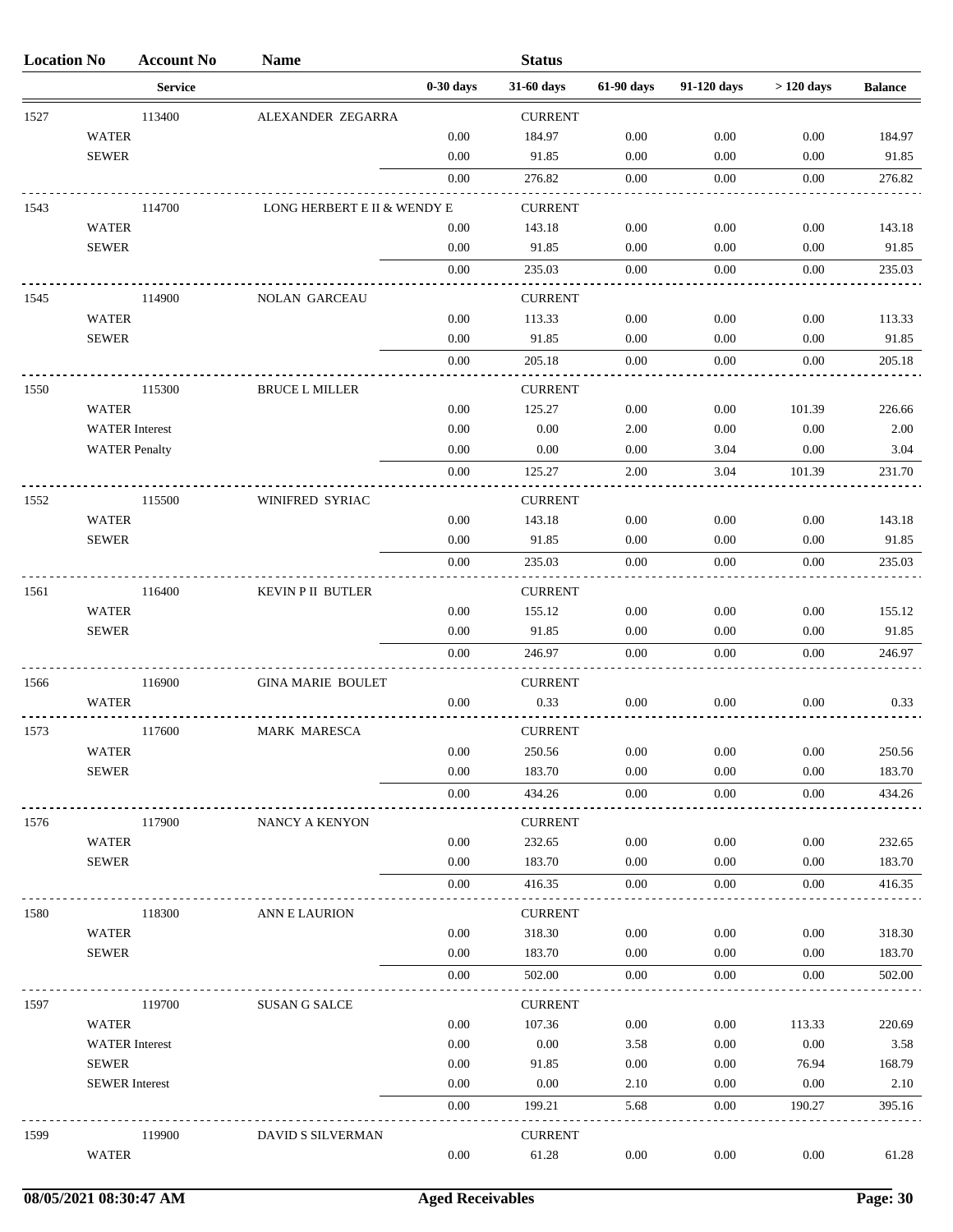| <b>Location No</b> |                       | <b>Account No</b> | <b>Name</b>                      |             | <b>Status</b>  |            |             |             |                |
|--------------------|-----------------------|-------------------|----------------------------------|-------------|----------------|------------|-------------|-------------|----------------|
|                    |                       | <b>Service</b>    |                                  | $0-30$ days | 31-60 days     | 61-90 days | 91-120 days | $>120$ days | <b>Balance</b> |
| 1604               |                       | 120400            | DONNA M CASKO                    |             | <b>CURRENT</b> |            |             |             |                |
|                    | <b>WATER</b>          |                   |                                  | 0.00        | 101.39         | 0.00       | 0.00        | 0.00        | 101.39         |
|                    | <b>SEWER</b>          |                   |                                  | 0.00        | 91.85          | 0.00       | 0.00        | 0.00        | 91.85          |
|                    |                       |                   |                                  | 0.00        | 193.24         | $0.00\,$   | 0.00        | 0.00        | 193.24         |
| 1607               |                       | 120600            | <b>SHAINA A VEZINA</b>           |             | <b>CURRENT</b> |            |             |             |                |
|                    | <b>WATER</b>          |                   |                                  | 0.00        | 184.97         | 0.00       | 0.00        | 173.03      | 358.00         |
|                    | <b>WATER Penalty</b>  |                   |                                  | 0.00        | $0.00\,$       | 0.00       | 5.19        | $0.00\,$    | 5.19           |
|                    | <b>WATER</b> Interest |                   |                                  | 0.00        | 0.00           | 2.60       | 0.00        | 0.00        | 2.60           |
|                    | <b>SEWER</b>          |                   |                                  | 0.00        | 91.85          | 0.00       | 0.00        | 91.85       | 183.70         |
|                    | <b>SEWER Penalty</b>  |                   |                                  | 0.00        | 0.00           | 0.00       | 2.76        | 0.00        | 2.76           |
|                    | <b>SEWER</b> Interest |                   |                                  | 0.00        | 0.00           | 2.00       | 0.00        | 0.00        | 2.00           |
|                    |                       |                   |                                  | 0.00        | 276.82         | 4.60       | 7.95        | 264.88      | 554.25         |
| 1613               |                       | 120800            | <b>CURTIS J BOUDREAU</b>         |             | <b>CURRENT</b> |            |             |             |                |
|                    | <b>WATER</b>          |                   |                                  | 0.00        | 119.30         | 0.00       | 0.00        | 0.00        | 119.30         |
|                    | <b>SEWER</b>          |                   |                                  | 0.00        | 91.85          | 0.00       | 0.00        | 0.00        | 91.85          |
|                    |                       |                   |                                  | 0.00        | 211.15         | 0.00       | 0.00        | 0.00        | 211.15         |
| 1620               |                       | 121300            | <b>SCOTT BENNETT</b>             |             | <b>CURRENT</b> |            |             |             |                |
|                    | <b>WATER</b>          |                   |                                  | 0.00        | 190.94         | 0.00       | 0.00        | 0.00        | 190.94         |
|                    | <b>SEWER</b>          |                   |                                  | 0.00        | 91.85          | 0.00       | 0.00        | 0.00        | 91.85          |
|                    |                       |                   |                                  | 0.00        | 282.79         | 0.00       | 0.00        | 0.00        | 282.79         |
| 1627               |                       | 122000            | SHANNON L ESPINOSA               |             | <b>CURRENT</b> |            |             |             |                |
|                    | <b>WATER</b>          |                   |                                  | 0.00        | 167.06         | 0.00       | 0.00        | 0.00        | 167.06         |
|                    | <b>SEWER</b>          |                   |                                  | 0.00        | 91.85          | 0.00       | 0.00        | 0.00        | 91.85          |
|                    |                       |                   |                                  | 0.00        | 258.91         | $0.00\,$   | 0.00        | 0.00        | 258.91         |
| 1635               |                       | 122800            | WILLIAM R ELLIOT JR              |             | <b>CURRENT</b> |            |             |             |                |
|                    | <b>WATER</b>          |                   |                                  | 0.00        | 184.97         | 0.00       | 0.00        | 0.00        | 184.97         |
|                    | <b>SEWER</b>          |                   |                                  | 0.00        | 91.85          | 0.00       | 0.00        | 0.00        | 91.85          |
|                    |                       |                   |                                  | 0.00        | 276.82         | 0.00       | 0.00        | 0.00        | 276.82         |
| 1639               |                       | 123200            | <b>GUILLAUME LEROY</b>           |             | <b>CURRENT</b> |            |             |             |                |
|                    | <b>WATER</b>          |                   |                                  | 0.00        | 167.06         | 0.00       | 0.00        | 0.00        | 167.06         |
|                    | <b>SEWER</b>          |                   |                                  | 0.00        | 91.85          | 0.00       | 0.00        | 0.00        | 91.85          |
|                    |                       |                   |                                  | 0.00        | 258.91         | $0.00\,$   | 0.00        | 0.00        | 258.91         |
| 1646               |                       | 123900            | KENNEWAY STEPHANIE M & LEWIS TRE |             | <b>CURRENT</b> |            |             |             |                |
|                    | <b>WATER</b>          |                   |                                  | 0.00        | 149.15         | $0.00\,$   | $0.00\,$    | 0.00        | 149.15         |
|                    | <b>SEWER</b>          |                   |                                  | 0.00        | 91.85          | 0.00       | $0.00\,$    | 0.00        | 91.85          |
|                    |                       |                   |                                  | 0.00        | 241.00         | 0.00       | 0.00        | 0.00        | 241.00         |
| 1650               |                       | 124300            | PSA EDUCATION INC                |             | <b>CURRENT</b> |            |             |             |                |
|                    | <b>WATER</b>          |                   |                                  | 0.00        | 302.31         | 0.00       | 0.00        | 0.00        | 302.31         |
|                    | <b>SEWER</b>          |                   |                                  | 0.00        | 91.85          | 0.00       | 0.00        | 0.00        | 91.85          |
|                    |                       |                   |                                  | 0.00        | 394.16         | $0.00\,$   | 0.00        | 0.00        | 394.16         |
| 1651               |                       | 124400            | PSA EDUCATION INC                |             | <b>CURRENT</b> |            |             |             |                |
|                    | <b>WATER</b>          |                   |                                  | 0.00        | 2413.39        | 0.00       | 0.00        | 0.00        | 2413.39        |
|                    | <b>SEWER</b>          |                   |                                  | 0.00        | 1639.30        | 0.00       | $0.00\,$    | 0.00        | 1639.30        |
|                    |                       |                   |                                  | 0.00        | 4052.69        | 0.00       | 0.00        | 0.00        | 4052.69        |
| 1652               |                       | 124500            | NICHOLAS LABONTE                 |             | <b>CURRENT</b> |            |             |             |                |
|                    | <b>WATER</b>          |                   |                                  | 0.00        | 131.24         | 0.00       | 0.00        | 113.33      | 244.57         |
|                    | <b>WATER Penalty</b>  |                   |                                  | 0.00        | 0.00           | 0.00       | 3.40        | 0.00        | 3.40           |
|                    | <b>WATER</b> Interest |                   |                                  | 0.00        | 0.00           | 2.00       | 0.00        | 0.00        | 2.00           |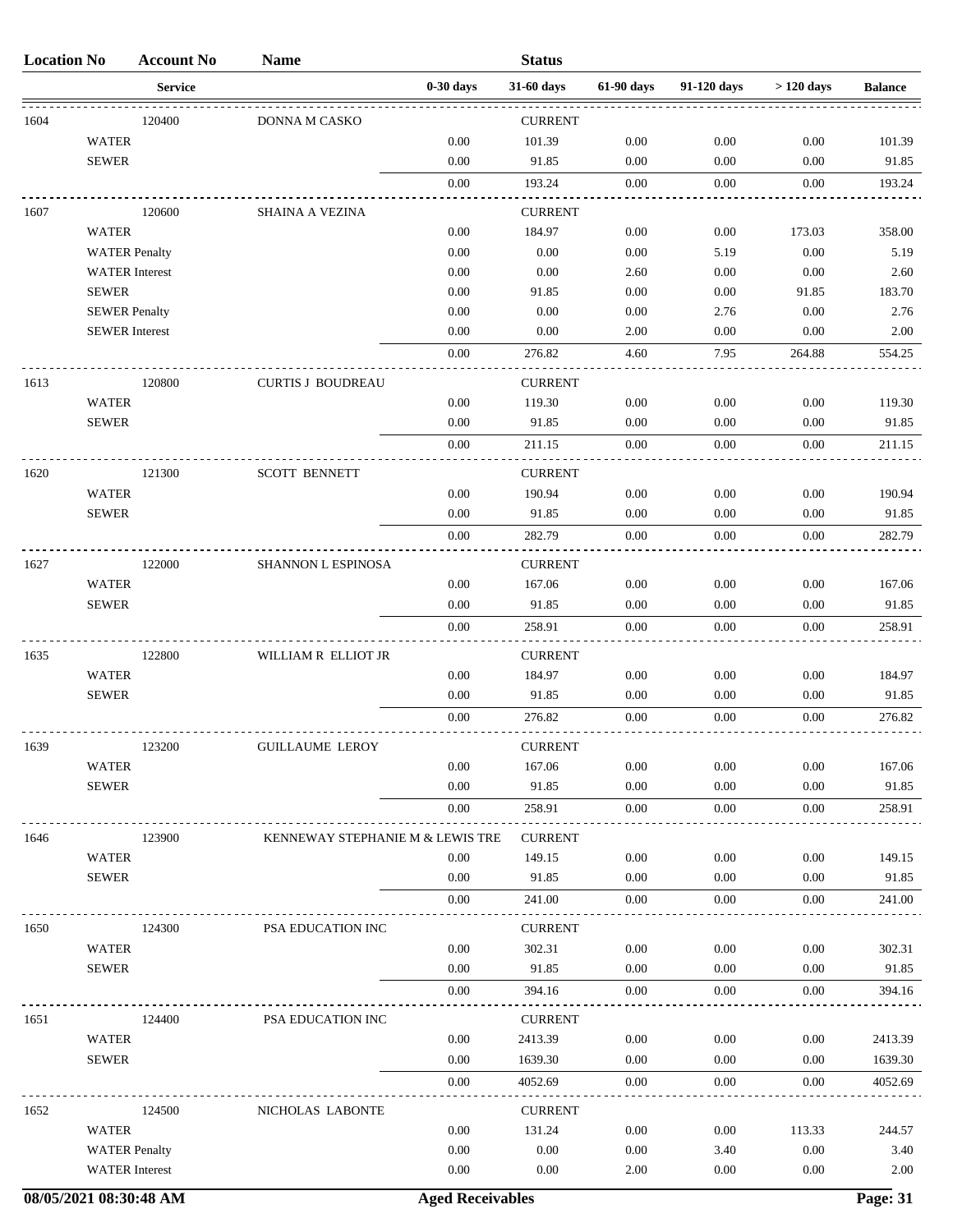| <b>Location No</b> |                              | <b>Account No</b>     | <b>Name</b>                                 |              | <b>Status</b>            |              |              |              |                 |
|--------------------|------------------------------|-----------------------|---------------------------------------------|--------------|--------------------------|--------------|--------------|--------------|-----------------|
|                    |                              | <b>Service</b>        |                                             | $0-30$ days  | 31-60 days               | 61-90 days   | 91-120 days  | $>120$ days  | <b>Balance</b>  |
|                    | <b>SEWER</b>                 |                       |                                             | 0.00         | 91.85                    | 0.00         | 0.00         | 91.85        | 183.70          |
|                    | <b>SEWER Penalty</b>         |                       |                                             | 0.00         | 0.00                     | 0.00         | 2.76         | 0.00         | 2.76            |
|                    | <b>SEWER</b> Interest        |                       |                                             | 0.00         | 0.00                     | 2.00         | 0.00         | 0.00         | 2.00            |
|                    |                              |                       |                                             | 0.00         | 223.09                   | 4.00         | 6.16         | 205.18       | 438.43          |
| 1667               |                              | 126000                | <b>ANTHONY W LEO</b>                        |              | <b>CURRENT</b>           |              |              |              |                 |
|                    | <b>WATER</b>                 |                       |                                             | 0.00         | 166.98                   | 0.00         | 0.00         | 0.00         | 166.98          |
|                    | <b>SEWER</b>                 |                       |                                             | 0.00         | 183.70                   | 0.00         | 0.00         | 0.00         | 183.70          |
|                    |                              |                       |                                             | 0.00         | 350.68                   | $0.00\,$     | 0.00         | 0.00         | 350.68          |
| 1672               |                              | 126500                | <b>ALISA L RACINE</b>                       |              | <b>CURRENT</b>           |              |              |              |                 |
|                    | <b>WATER</b>                 |                       |                                             | 0.00         | 246.51                   | 0.00         | 0.00         | 0.00         | 246.51          |
|                    | <b>SEWER</b>                 |                       |                                             | 0.00         | 91.85                    | 0.00         | 0.00         | 0.00         | 91.85           |
|                    |                              |                       |                                             | 0.00         | 338.36                   | 0.00         | 0.00         | 0.00         | 338.36          |
| 1677               |                              | 127000                | MICHAEL CARELLO                             |              | <b>CURRENT</b>           |              |              |              |                 |
|                    | <b>SEWER</b>                 |                       |                                             | $-60.00$     | 0.00                     | $0.00\,$     | 0.00         | 0.00         | $-60.00$        |
|                    |                              |                       |                                             |              |                          |              |              |              |                 |
| 1678               | <b>WATER</b>                 | 127100                | MICHAEL F BECKER                            | 0.00         | <b>CURRENT</b><br>221.71 | 0.00         | 0.00         | 0.00         | 221.71          |
|                    | <b>SEWER</b>                 |                       |                                             | 0.00         | 91.85                    | 0.00         | 0.00         | 0.00         | 91.85           |
|                    |                              |                       |                                             | 0.00         | 313.56                   | 0.00         | 0.00         | 0.00         | 313.56          |
|                    |                              |                       |                                             |              |                          |              |              |              |                 |
| 1682               |                              | 127400                | LEWIS C BABBITT III                         |              | <b>CURRENT</b>           |              |              |              |                 |
|                    | <b>WATER</b><br><b>SEWER</b> |                       |                                             | 0.00<br>0.00 | 179.00<br>91.85          | 0.00<br>0.00 | 0.00<br>0.00 | 0.00<br>0.00 | 179.00<br>91.85 |
|                    |                              |                       |                                             | 0.00         | 270.85                   | 0.00         | 0.00         | 0.00         | 270.85          |
|                    |                              |                       |                                             |              |                          |              |              |              |                 |
| 1684               |                              | 127600                | JARED C SANDBERG                            |              | <b>CURRENT</b>           |              |              |              |                 |
|                    | <b>WATER</b>                 |                       |                                             | 0.00         | 161.09                   | 0.00         | 0.00         | 0.00         | 161.09          |
|                    | <b>SEWER</b>                 |                       |                                             | 0.00         | 91.85                    | 0.00         | 0.00         | 0.00         | 91.85           |
|                    |                              |                       |                                             | 0.00         | 252.94                   | 0.00         | 0.00         | 0.00         | 252.94          |
| 1687               |                              | 127900                | <b>BRIAN A DEBOLD</b>                       |              | <b>CURRENT</b>           |              |              |              |                 |
|                    | <b>WATER</b>                 |                       |                                             | 0.00         | 119.30                   | 0.00         | 0.00         | 432.15       | 551.45          |
|                    | <b>SEWER</b>                 |                       |                                             | $0.00\,$     | 91.85                    | $0.00\,$     | $0.00\,$     | 331.80       | 423.65          |
|                    |                              |                       |                                             | 0.00         | 211.15                   | 0.00         | 0.00         | 763.95       | 975.10          |
| 1688               |                              | 128000                | <b>JAVIEL RAMOS</b>                         |              | <b>CURRENT</b>           |              |              |              |                 |
|                    | <b>WATER</b>                 |                       |                                             | 0.00         | 196.91                   | 0.00         | 0.00         | 93.90        | 290.81          |
|                    |                              | <b>WATER</b> Interest |                                             | 0.00         | 0.00                     | 2.00         | 0.00         | 0.00         | 2.00            |
|                    | <b>SEWER</b>                 |                       |                                             | 0.00         | 91.85                    | 0.00         | 0.00         | 0.00         | 91.85           |
|                    |                              |                       |                                             | 0.00         | 288.76                   | 2.00         | 0.00         | 93.90        | 384.66          |
| 1708               |                              | 129500                | KATHLEEN & JAMES & MARK MARESCA             |              | <b>CURRENT</b>           |              |              |              |                 |
|                    | <b>WATER</b>                 |                       |                                             | 0.00         | 190.86                   | 0.00         | 0.00         | 0.00         | 190.86          |
|                    | <b>SEWER</b>                 |                       |                                             | 0.00         | 183.70                   | 0.00         | 0.00         | 0.00         | 183.70          |
|                    |                              |                       |                                             | 0.00         | 374.56                   | 0.00         | 0.00         | 0.00         | 374.56          |
| 1716               |                              | 130200                | <b>GERALDINE BERNIER &amp; ROCKY KRASNE</b> |              | <b>CURRENT</b>           |              |              |              |                 |
|                    | <b>WATER</b>                 |                       |                                             | 0.00         | 83.70                    | 0.00         | 0.00         | 0.00         | 83.70           |
|                    | <b>SEWER</b>                 |                       |                                             | 0.00         | 91.85                    | 0.00         | 0.00         | 0.00         | 91.85           |
|                    |                              |                       |                                             | 0.00         | 175.55                   | 0.00         | 0.00         | 0.00         | 175.55          |
| 1720               |                              | 130600                | <b>JUSTIN DAVID DUMONT</b>                  |              | <b>CURRENT</b>           |              |              |              |                 |
|                    | <b>WATER</b>                 |                       |                                             | 0.00         | 51.08                    | 0.00         | 0.00         | 0.00         | 51.08           |
|                    |                              |                       |                                             |              |                          |              |              |              |                 |
| 1725               | <b>WATER</b>                 | 131100                | <b>CHAD M DASHNAW</b>                       | 0.00         | <b>CURRENT</b><br>209.31 | $0.00\,$     | 0.00         | 1348.62      | 1557.93         |
|                    |                              |                       |                                             |              |                          |              |              |              |                 |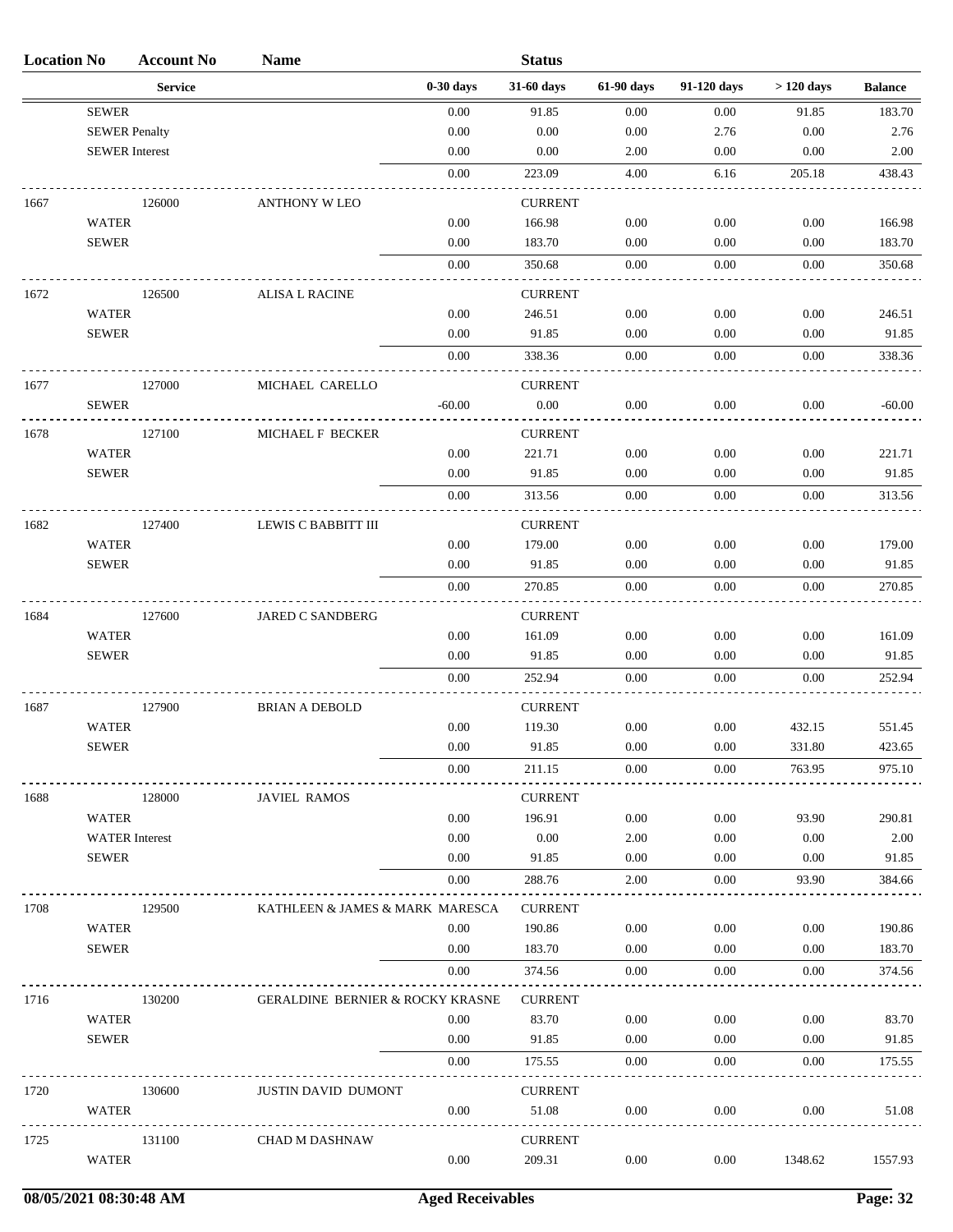| <b>Location No</b> |                       | <b>Account No</b> | <b>Name</b>                        |             | <b>Status</b>  |            |             |             |                |
|--------------------|-----------------------|-------------------|------------------------------------|-------------|----------------|------------|-------------|-------------|----------------|
|                    |                       | <b>Service</b>    |                                    | $0-30$ days | 31-60 days     | 61-90 days | 91-120 days | $>120$ days | <b>Balance</b> |
|                    | <b>WATER</b> Interest |                   |                                    | 0.00        | 0.00           | 21.51      | 0.00        | 60.09       | 81.60          |
|                    | <b>WATER Misc</b>     |                   |                                    | 0.00        | 0.00           | 0.00       | 0.00        | 24.00       | 24.00          |
|                    |                       |                   |                                    | $0.00\,$    | 209.31         | 21.51      | 0.00        | 1432.71     | 1663.53        |
| 1730               |                       | 131500            | RONALD A SR REMILLARD              |             | <b>CURRENT</b> |            |             |             |                |
|                    | <b>WATER</b>          |                   |                                    | 0.00        | 143.18         | 0.00       | 0.00        | 0.00        | 143.18         |
|                    | <b>SEWER</b>          |                   |                                    | 0.00        | 91.85          | 0.00       | 0.00        | 0.00        | 91.85          |
|                    |                       |                   |                                    | 0.00        | 235.03         | $0.00\,$   | 0.00        | 0.00        | 235.03         |
| 1732               |                       | 131700            | DYLAN JOHNSON                      |             | <b>CURRENT</b> |            |             |             |                |
|                    | <b>WATER</b>          |                   |                                    | 0.00        | 173.03         | 0.00       | 0.00        | 0.00        | 173.03         |
|                    | <b>SEWER</b>          |                   |                                    | 0.00        | 91.85          | 0.00       | 0.00        | 0.00        | 91.85          |
|                    |                       |                   |                                    | 0.00        | 264.88         | 0.00       | 0.00        | 0.00        | 264.88         |
| 1749               |                       | 133100            | STEPHANIE A BAILEY & COREY N MARIE |             | <b>CURRENT</b> |            |             |             |                |
|                    | <b>WATER</b>          |                   |                                    | 0.00        | 119.30         | 0.00       | 0.00        | 0.00        | 119.30         |
|                    | <b>SEWER</b>          |                   |                                    | 0.00        | 91.85          | 0.00       | 0.00        | 0.00        | 91.85          |
|                    |                       |                   |                                    | 0.00        | 211.15         | 0.00       | 0.00        | 0.00        | 211.15         |
| 1750               |                       | 133200            | ALAN & KATHLEEN A GUERTIN          |             | <b>CURRENT</b> |            |             |             |                |
|                    | <b>WATER</b>          |                   |                                    | 0.00        | 131.24         | 0.00       | 0.00        | 0.00        | 131.24         |
|                    | <b>SEWER</b>          |                   |                                    | 0.00        | 91.85          | 0.00       | 0.00        | 0.00        | 91.85          |
|                    |                       |                   |                                    | 0.00        | 223.09         | 0.00       | 0.00        | 0.00        | 223.09         |
| 1751               |                       | 133300            | <b>ERIC S CHAMPAGNE</b>            |             | <b>CURRENT</b> |            |             |             |                |
|                    | <b>WATER</b>          |                   |                                    | 0.00        | 190.94         | 0.00       | 0.00        | 0.00        | 190.94         |
|                    | <b>SEWER</b>          |                   |                                    | 0.00        | 91.85          | 0.00       | 0.00        | 0.00        | 91.85          |
|                    |                       |                   |                                    | 0.00        | 282.79         | 0.00       | 0.00        | 0.00        | 282.79         |
| 1753               |                       | 133400            | NANCY VADENAIS                     |             | <b>CURRENT</b> |            |             |             |                |
|                    | <b>WATER</b>          |                   |                                    | 0.00        | 113.33         | 0.00       | 0.00        | 0.00        | 113.33         |
|                    | <b>SEWER</b>          |                   |                                    | 0.00        | 91.85          | 0.00       | 0.00        | 0.00        | 91.85          |
|                    |                       |                   |                                    | 0.00        | 205.18         | 0.00       | 0.00        | 0.00        | 205.18         |
| 1754               |                       | 133510            | EARL JUANITA I RATCLIFFE           |             | <b>CURRENT</b> |            |             |             |                |
|                    | WATER                 |                   |                                    | 0.00        | 179.00         | 0.00       | 0.00        | 100.00      | 279.00         |
|                    | <b>SEWER</b>          |                   |                                    | 0.00        | 91.85          | 0.00       | 0.00        | $0.00\,$    | 91.85          |
|                    |                       |                   |                                    | $0.00\,$    | 270.85         | $0.00\,$   | $0.00\,$    | 100.00      | 370.85         |
| 1756               |                       | 133700            | <b>ALISON TOZZI</b>                |             | <b>CURRENT</b> |            |             |             |                |
|                    | <b>WATER</b>          |                   |                                    | 0.00        | 107.36         | 0.00       | 0.00        | 6.34        | 113.70         |
|                    | <b>WATER</b> Interest |                   |                                    | 0.00        | 0.00           | 2.00       | 0.00        | 0.00        | 2.00           |
|                    | <b>SEWER</b>          |                   |                                    | 0.00        | 91.85          | 0.00       | 0.00        | 0.00        | 91.85          |
|                    |                       |                   |                                    | 0.00        | 199.21         | 2.00       | 0.00        | 6.34        | 207.55         |
| 1773               |                       | 133910            | CNG HOLDINGS LLC                   |             | <b>CURRENT</b> |            |             |             |                |
|                    | <b>WATER</b>          |                   |                                    | 0.00        | 190.94         | 0.00       | 0.00        | 393.82      | 584.76         |
|                    | <b>WATER Penalty</b>  |                   |                                    | 0.00        | 0.00           | 0.00       | 11.81       | 5.91        | 17.72          |
|                    | <b>WATER</b> Interest |                   |                                    | 0.00        | 0.00           | 5.91       | 0.00        | 2.95        | 8.86           |
|                    | <b>SEWER</b>          |                   |                                    | 0.00        | 91.85          | 0.00       | $0.00\,$    | 183.70      | 275.55         |
|                    | <b>SEWER Penalty</b>  |                   |                                    | 0.00        | 0.00           | 0.00       | 5.51        | 2.76        | 8.27           |
|                    | <b>SEWER</b> Interest |                   |                                    | 0.00        | 0.00           | 2.76       | 0.00        | 2.00        | 4.76           |
|                    |                       |                   |                                    | 0.00        | 282.79         | 8.67       | 17.32       | 591.14      | 899.92         |
| 1774               |                       | 134000            | RONALD G JAMES JR                  |             | <b>CURRENT</b> |            |             |             |                |
|                    | <b>WATER</b>          |                   |                                    | 0.00        | 184.97         | 0.00       | 0.00        | 0.00        | 184.97         |
|                    | <b>SEWER</b>          |                   |                                    | 0.00        | 91.85          | 0.00       | 0.00        | 0.00        | 91.85          |
|                    |                       |                   |                                    | 0.00        | 276.82         | 0.00       | 0.00        | 0.00        | 276.82         |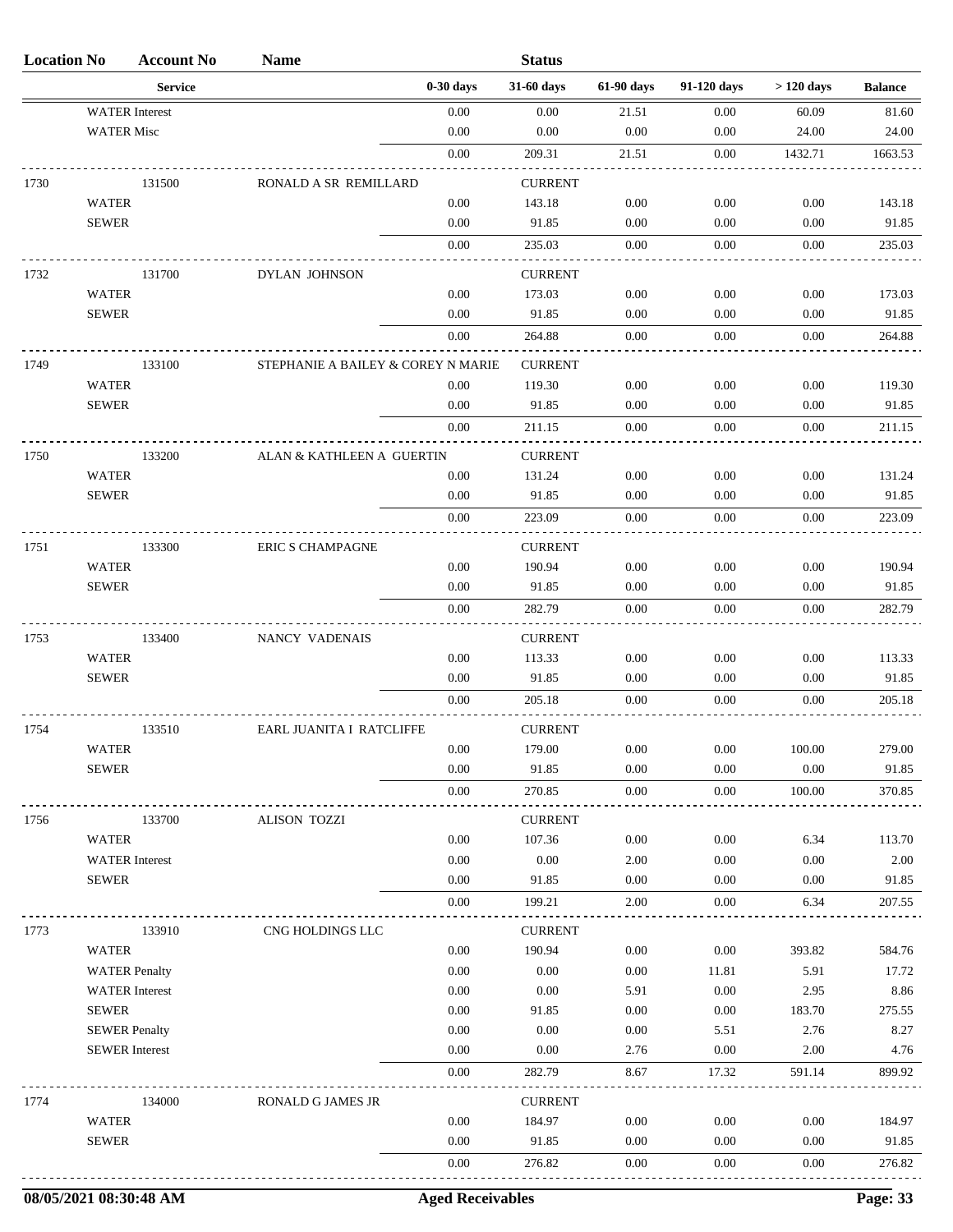| <b>Location No</b> |                      | <b>Account No</b>     | <b>Name</b>                       |             | <b>Status</b>            |            |             |             |                |
|--------------------|----------------------|-----------------------|-----------------------------------|-------------|--------------------------|------------|-------------|-------------|----------------|
|                    |                      | <b>Service</b>        |                                   | $0-30$ days | 31-60 days               | 61-90 days | 91-120 days | $>120$ days | <b>Balance</b> |
| 1776               |                      | 134200                | MARGUERITA KARPENSKI              |             | <b>CURRENT</b>           |            |             |             |                |
|                    | <b>WATER</b>         |                       |                                   | 0.00        | 113.33                   | 0.00       | 0.00        | 0.00        | 113.33         |
|                    | <b>SEWER</b>         |                       |                                   | 0.00        | 91.85                    | 0.00       | 0.00        | 0.00        | 91.85          |
|                    |                      |                       |                                   | 0.00        | 205.18                   | 0.00       | 0.00        | 0.00        | 205.18         |
| 1777               |                      | 134300                | ANNE-MARIE THIBEAULT              |             | <b>CURRENT</b>           |            |             |             |                |
|                    | <b>WATER</b>         |                       |                                   | 0.00        | 131.24                   | 0.00       | $0.00\,$    | 0.00        | 131.24         |
|                    | <b>SEWER</b>         |                       |                                   | 0.00        | 91.85                    | 0.00       | 0.00        | 0.00        | 91.85          |
|                    |                      |                       |                                   | 0.00        | 223.09                   | 0.00       | 0.00        | 0.00        | 223.09         |
| 1778               |                      | 134400                | KENNETH A SMITH                   |             | <b>CURRENT</b>           |            |             |             |                |
|                    | <b>WATER</b>         |                       |                                   | $0.00\,$    | 113.33                   | $0.00\,$   | 0.00        | 417.50      | 530.83         |
|                    |                      | <b>WATER</b> Interest |                                   | 0.00        | 0.00                     | 6.26       | 0.00        | 9.78        | 16.04          |
|                    |                      | <b>WATER Penalty</b>  |                                   | 0.00        | $0.00\,$                 | 0.00       | 12.53       | 18.60       | 31.13          |
|                    | <b>SEWER</b>         |                       |                                   | 0.00        | 91.85                    | 0.00       | 0.00        | 367.40      | 459.25         |
|                    | <b>SEWER Penalty</b> |                       |                                   | 0.00        | 0.00                     | 0.00       | 11.02       | 16.54       | 27.56          |
|                    |                      | <b>SEWER</b> Interest |                                   | 0.00        | 0.00                     | 5.51       | $0.00\,$    | 8.89        | 14.40          |
|                    |                      |                       |                                   | 0.00        | 205.18                   | 11.77      | 23.55       | 838.71      | 1079.21        |
| 1782               |                      | 134800                | NICOLE BAARDA                     |             | <b>CURRENT</b>           |            |             |             |                |
|                    | <b>WATER</b>         |                       |                                   | 0.00        | 173.03                   | 0.00       | 0.00        | 0.00        | 173.03         |
|                    | <b>SEWER</b>         |                       |                                   | 0.00        | 77.88                    | 0.00       | 0.00        | 0.00        | 77.88          |
|                    |                      |                       |                                   | 0.00        | 250.91                   | 0.00       | 0.00        | 0.00        | 250.91         |
| 1784               |                      | 135000                | TREVER KLINGENSMITH               |             | <b>CURRENT</b>           |            |             |             |                |
|                    | <b>WATER</b>         |                       |                                   | 0.00        | 196.91                   | 0.00       | 0.00        | 0.00        | 196.91         |
|                    | <b>SEWER</b>         |                       |                                   | 0.00        | 91.85                    | 0.00       | 0.00        | 0.00        | 91.85          |
|                    |                      |                       |                                   | 0.00        | 288.76                   | 0.00       | 0.00        | 0.00        | 288.76         |
|                    |                      |                       | <b>CHRISTOPHER COLLINS</b>        |             |                          |            |             |             |                |
| 1801               | <b>WATER</b>         | 136700                |                                   | 0.00        | <b>CURRENT</b><br>125.27 | 0.00       | $0.00\,$    | 238.60      | 363.87         |
|                    |                      | <b>WATER Penalty</b>  |                                   | 0.00        | 0.00                     | 0.00       | 7.16        | 3.40        | 10.56          |
|                    |                      | <b>WATER</b> Interest |                                   | 0.00        | 0.00                     | 3.58       | 0.00        | 2.00        | 5.58           |
|                    | <b>SEWER</b>         |                       |                                   | 0.00        | 91.85                    | $0.00\,$   | $0.00\,$    | 183.70      | 275.55         |
|                    | <b>SEWER Penalty</b> |                       |                                   | 0.00        | 0.00                     | 0.00       | 5.51        | 2.76        | 8.27           |
|                    |                      | <b>SEWER</b> Interest |                                   | 0.00        | 0.00                     | 2.76       | 0.00        | 2.00        | 4.76           |
|                    |                      |                       |                                   | 0.00        | 217.12                   | 6.34       | 12.67       | 432.46      | 668.59         |
| 1804               |                      | 136910                | PATRICIA JENSEN                   |             | <b>CURRENT</b>           |            |             |             |                |
|                    | <b>WATER</b>         |                       |                                   | 0.00        | 131.24                   | $0.00\,$   | 0.00        | 253.46      | 384.70         |
|                    | <b>SEWER</b>         |                       |                                   | 0.00        | 91.85                    | 0.00       | 0.00        | 91.85       | 183.70         |
|                    |                      |                       |                                   | 0.00        | 223.09                   | 0.00       | 0.00        | 345.31      | 568.40         |
| 1807               |                      | 137100                | THEMIS & GARY N WADDINGTON        |             | <b>CURRENT</b>           |            |             |             |                |
|                    | <b>WATER</b>         |                       |                                   | 0.00        | 258.91                   | 0.00       | 0.00        | 0.00        | 258.91         |
|                    | <b>SEWER</b>         |                       |                                   | 0.00        | 91.85                    | 0.00       | 0.00        | 0.00        | 91.85          |
|                    |                      |                       |                                   | 0.00        | 350.76                   | 0.00       | 0.00        | 0.00        | 350.76         |
|                    |                      |                       |                                   |             |                          |            |             |             |                |
| 1808               |                      | 137200                | AMANDA MARCELLE JENISKI & CHRISTO |             | <b>CURRENT</b>           |            |             |             |                |
|                    | WATER                |                       |                                   | 0.00        | 119.30                   | 0.00       | 0.00        | 0.00        | 119.30         |
| 1809               |                      | 137300                | CARLY S HETRICK                   |             | <b>CURRENT</b>           |            |             |             |                |
|                    | <b>WATER</b>         |                       |                                   | 0.00        | 143.18                   | 0.00       | 0.00        | 0.00        | 143.18         |
|                    | <b>SEWER</b>         |                       |                                   | 0.00        | 91.85                    | 0.00       | 0.00        | 0.00        | 91.85          |
|                    |                      |                       |                                   | 0.00        | 235.03                   | 0.00       | 0.00        | 0.00        | 235.03         |
| 1812               |                      | 137600                | JEROME E ELLIS JR                 |             | <b>CURRENT</b>           |            |             |             |                |
|                    | <b>WATER</b>         |                       |                                   | 0.00        | 190.94                   | 0.00       | 0.00        | 1139.57     | 1330.51        |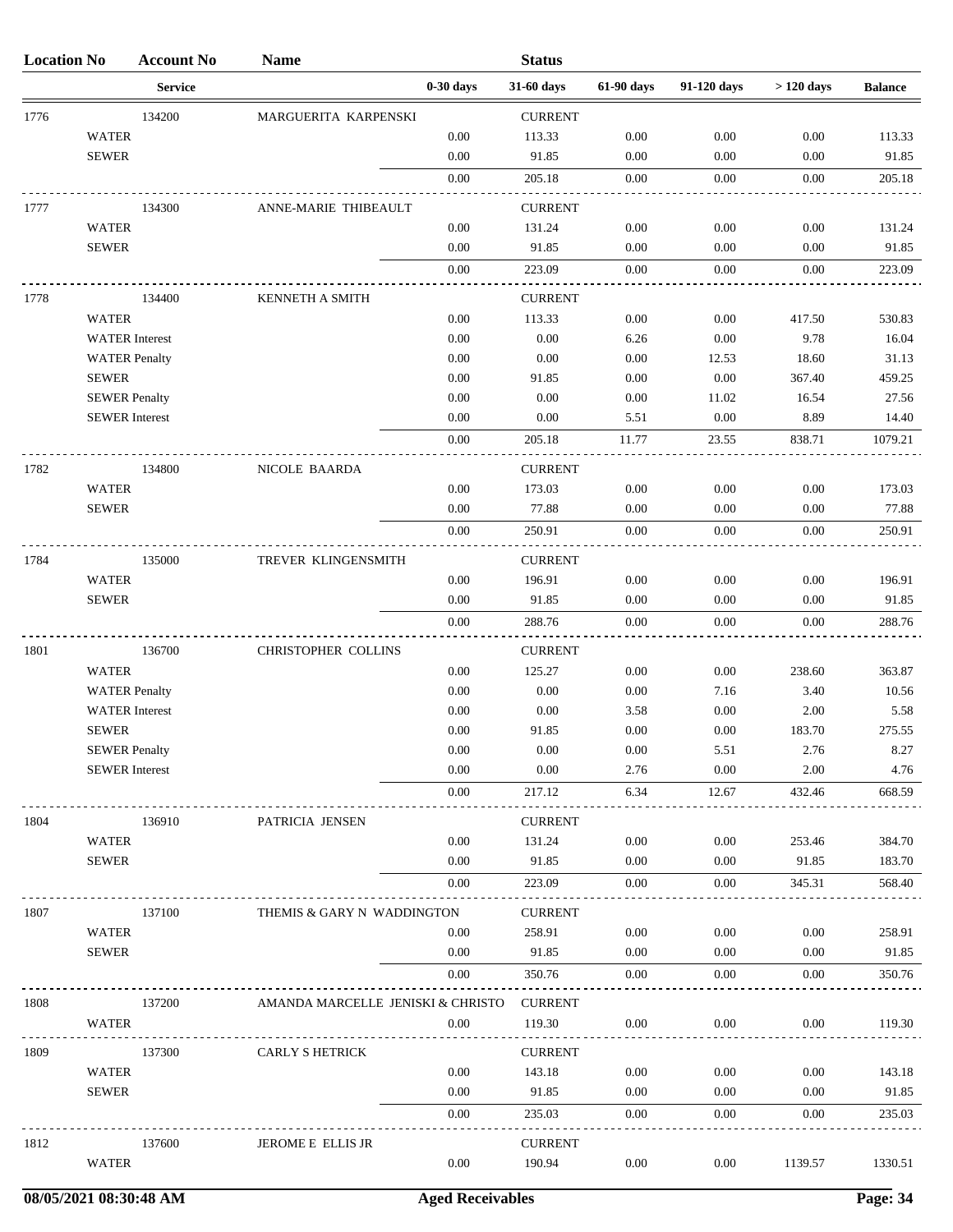| <b>Location No</b> | <b>Account No</b>                             | <b>Name</b>              |              | <b>Status</b>  |              |              |              |                |
|--------------------|-----------------------------------------------|--------------------------|--------------|----------------|--------------|--------------|--------------|----------------|
|                    | <b>Service</b>                                |                          | $0-30$ days  | 31-60 days     | 61-90 days   | 91-120 days  | $>120$ days  | <b>Balance</b> |
|                    | <b>WATER Penalty</b>                          |                          | 0.00         | 0.00           | 0.00         | 34.19        | 57.27        | 91.46          |
|                    | <b>WATER Misc</b>                             |                          | 0.00         | 0.00           | $0.00\,$     | 0.00         | 24.00        | 24.00          |
|                    | <b>WATER</b> Interest                         |                          | 0.00         | 0.00           | 17.09        | 0.00         | 95.48        | 112.57         |
|                    | <b>SEWER</b>                                  |                          | 0.00         | 91.85          | $0.00\,$     | 0.00         | 642.95       | 734.80         |
|                    | <b>SEWER Penalty</b>                          |                          | 0.00         | 0.00           | 0.00         | 19.29        | 33.07        | 52.36          |
|                    | <b>SEWER</b> Interest                         |                          | 0.00         | 0.00           | 9.64         | 0.00         | 53.73        | 63.37          |
|                    | <b>SEWER Misc</b>                             |                          | 0.00         | 0.00           | 0.00         | 0.00         | 24.00        | 24.00          |
|                    |                                               |                          | $0.00\,$     | 282.79         | 26.73        | 53.48        | 2070.07      | 2433.07        |
| 1814               | 137800                                        | PATRICK E TR RICHARDSON  |              | <b>CURRENT</b> |              |              |              |                |
|                    | <b>WATER</b>                                  |                          | 0.00         | 167.06         | 0.00         | 0.00         | 692.02       | 859.08         |
|                    | <b>WATER Penalty</b>                          |                          | 0.00         | 0.00           | 0.00         | 20.76        | 33.83        | 54.59          |
|                    | <b>WATER</b> Interest                         |                          | 0.00         | 0.00           | 10.38        | 0.00         | 30.34        | 40.72          |
|                    | <b>WATER Misc</b>                             |                          | 0.00         | 0.00           | $0.00\,$     | 0.00         | 70.44        | 70.44          |
|                    | <b>SEWER</b>                                  |                          | $0.00\,$     | 91.85          | $0.00\,$     | 0.00         | 459.25       | 551.10         |
|                    | <b>SEWER Penalty</b>                          |                          | 0.00         | 0.00           | 0.00         | 13.78        | 22.05        | 35.83          |
|                    | <b>SEWER</b> Interest                         |                          | 0.00         | 0.00           | 6.89         | 0.00         | 19.91        | 26.80          |
|                    | <b>SEWER Misc</b>                             |                          | 0.00         | 0.00           | 0.00         | 0.00         | 24.00        | 24.00          |
|                    |                                               |                          | $0.00\,$     | 258.91         | 17.27        | 34.54        | 1351.84      | 1662.56        |
| 1815               | 137900                                        | <b>JEAN-PAUL BOUCHER</b> |              | <b>CURRENT</b> |              |              |              |                |
|                    | <b>WATER</b>                                  |                          | 0.00         | 107.36         | 0.00         | 0.00         | 4.04         | 111.40         |
|                    | <b>SEWER</b>                                  |                          | 0.00         | 91.85          | 0.00         | 0.00         | 0.00         | 91.85          |
|                    |                                               |                          | 0.00         | 199.21         | $0.00\,$     | 0.00         | 4.04         | 203.25         |
| 1817               | 138000                                        | THE ELTA REALTY CORP     |              | <b>CURRENT</b> |              |              |              |                |
|                    | <b>WATER</b>                                  |                          | 0.00         | 143.10         | 0.00         | 0.00         | 584.34       | 727.44         |
|                    | <b>SEWER</b>                                  |                          | 0.00         | 91.85          | 0.00         | 0.00         | 275.56       | 367.41         |
|                    |                                               |                          | $0.00\,$     | 234.95         | 0.00         | $0.00\,$     | 859.90       | 1094.85        |
| 1831               | 139400                                        | LEE B FARROWS JR         |              | <b>CURRENT</b> |              |              |              |                |
|                    | <b>WATER</b>                                  |                          | 0.00         | 167.06         | 0.00         | 0.00         | 0.00         | 167.06         |
|                    | <b>SEWER</b>                                  |                          | 0.00         | 91.85          | 0.00         | 0.00         | 0.00         | 91.85          |
|                    |                                               |                          | 0.00         | 258.91         | 0.00         | 0.00         | 0.00         | 258.91         |
|                    |                                               |                          |              |                |              |              |              |                |
| 1835               | 139800                                        | <b>BETH G JOHNSTON</b>   |              | <b>CURRENT</b> |              |              |              |                |
|                    | <b>WATER</b>                                  |                          | 0.00         | 95.42          | 0.00         | 0.00         | 89.45        | 184.87         |
|                    | <b>WATER</b> Interest                         |                          | 0.00         | 0.00           | 2.00         | 0.00         | 0.00         | 2.00           |
|                    | <b>WATER Penalty</b>                          |                          | 0.00         | 0.00           | 0.00         | 2.68         | 0.00         | 2.68           |
|                    | <b>SEWER</b>                                  |                          | 0.00         | 91.85          | 0.00         | 0.00         | 91.85        | 183.70         |
|                    | <b>SEWER</b> Interest<br><b>SEWER Penalty</b> |                          | 0.00<br>0.00 | 0.00<br>0.00   | 2.00<br>0.00 | 0.00<br>2.76 | 0.00<br>0.00 | 2.00<br>2.76   |
|                    |                                               |                          | 0.00         | 187.27         | 4.00         | 5.44         | 181.30       | 378.01         |
|                    |                                               |                          |              |                |              |              |              |                |
| 1876               | 143900                                        | ROGER LAMOUREUX          |              | <b>CURRENT</b> |              |              |              |                |
|                    | <b>WATER</b>                                  |                          | $0.00\,$     | 161.09         | 0.00         | 0.00         | 440.49       | 601.58         |
|                    | <b>SEWER</b>                                  |                          | 0.00         | 91.85          | 0.00         | 0.00         | 275.55       | 367.40         |
|                    |                                               |                          | 0.00         | 252.94         | 0.00         | 0.00         | 716.04       | 968.98         |
| 1878               | 144100                                        | WILLIAM ST HILAIRE JR    |              | <b>CURRENT</b> |              |              |              |                |
|                    | <b>WATER</b>                                  |                          | $0.00\,$     | 143.18         | 0.00         | 0.00         | 0.00         | 143.18         |
|                    | <b>SEWER</b>                                  |                          | 0.00         | 91.85          | 0.00         | 0.00         | 0.00         | 91.85          |
|                    |                                               |                          | 0.00         | 235.03         | 0.00         | 0.00         | 0.00         | 235.03         |
| 1881               | 144400                                        | <b>MARK S KUBIK</b>      |              | <b>CURRENT</b> |              |              |              |                |
|                    | <b>WATER</b>                                  |                          | 0.00         | 131.24         | 0.00         | 0.00         | 0.00         | 131.24         |
| 1884               | 144700                                        | THERESA PERRY            |              | <b>CURRENT</b> |              |              |              |                |
|                    |                                               |                          |              |                |              |              |              |                |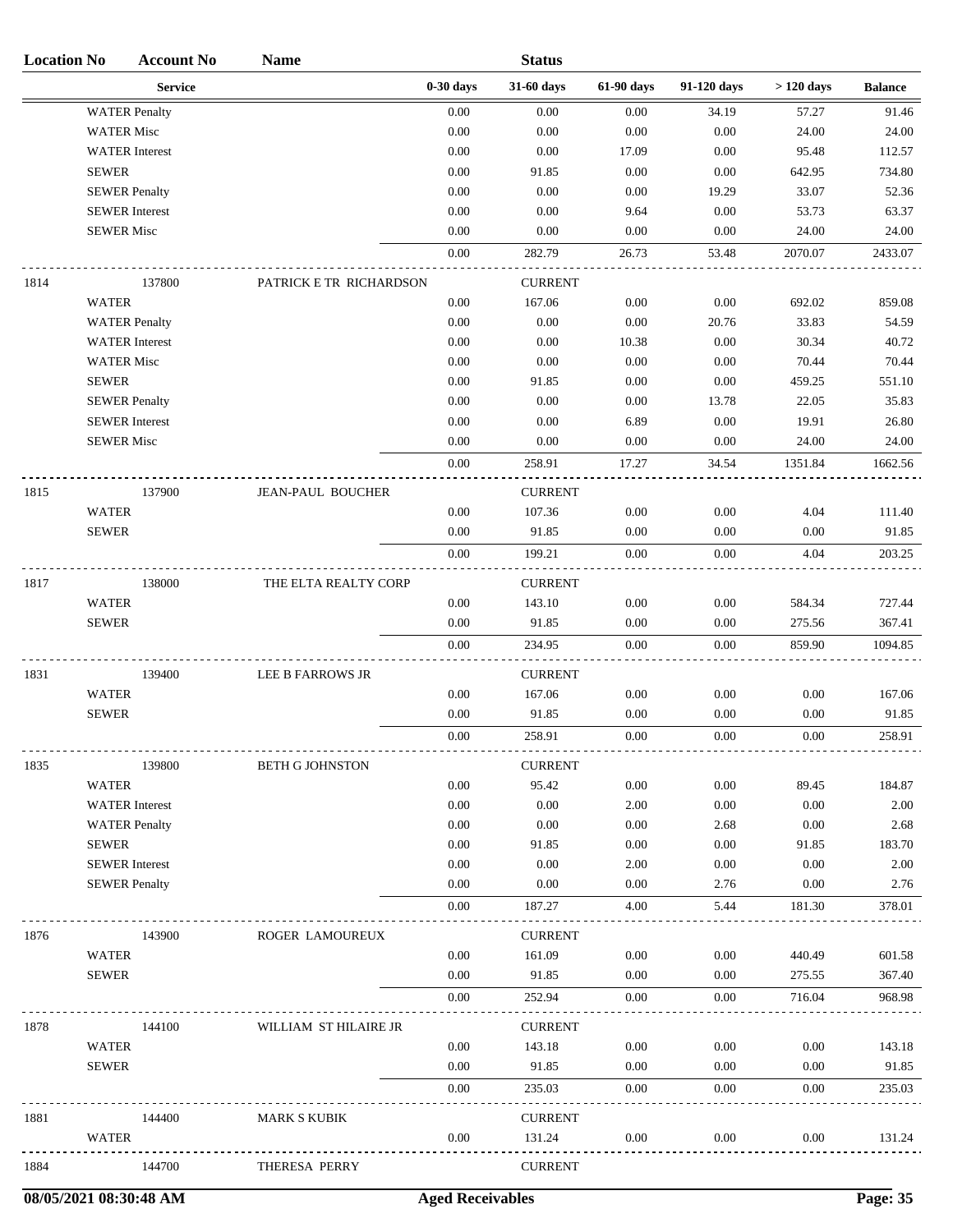| <b>Location No</b> | <b>Account No</b>     | <b>Name</b>              |             | <b>Status</b>  |            |             |             |                |
|--------------------|-----------------------|--------------------------|-------------|----------------|------------|-------------|-------------|----------------|
|                    | <b>Service</b>        |                          | $0-30$ days | 31-60 days     | 61-90 days | 91-120 days | $>120$ days | <b>Balance</b> |
|                    | <b>WATER</b>          |                          | 0.00        | 190.94         | 0.00       | 0.00        | 160.53      | 351.47         |
|                    | <b>WATER Penalty</b>  |                          | 0.00        | 0.00           | 0.00       | 4.82        | 0.00        | 4.82           |
|                    | <b>WATER</b> Interest |                          | 0.00        | 0.00           | 2.41       | 0.00        | 0.00        | 2.41           |
|                    | <b>SEWER</b>          |                          | 0.00        | 91.85          | 0.00       | 0.00        | 91.85       | 183.70         |
|                    | <b>SEWER Penalty</b>  |                          | 0.00        | 0.00           | 0.00       | 2.76        | 0.00        | 2.76           |
|                    | <b>SEWER</b> Interest |                          | 0.00        | 0.00           | 2.00       | 0.00        | 0.00        | 2.00           |
|                    |                       |                          | 0.00        | 282.79         | 4.41       | 7.58        | 252.38      | 547.16         |
| 1889               | 145200                | 182 PROVIDENCE ST LLC    |             | <b>CURRENT</b> |            |             |             |                |
|                    | <b>SEWER</b>          |                          | $-2.86$     | $0.00\,$       | 0.00       | 0.00        | 0.00        | $-2.86$        |
| 1898               | 146100                | <b>NEIL R POIRIER</b>    |             | <b>CURRENT</b> |            |             |             |                |
|                    | <b>WATER</b>          |                          | 0.00        | 184.97         | 0.00       | 0.00        | 1092.14     | 1277.11        |
|                    | <b>WATER</b> Interest |                          | 0.00        | 0.00           | 16.38      | 0.00        | 16.64       | 33.02          |
|                    | <b>WATER Penalty</b>  |                          | 0.00        | 0.00           | $0.00\,$   | 6.66        | 0.00        | 6.66           |
|                    | <b>WATER Misc</b>     |                          | $0.00\,$    | 0.00           | 0.00       | 0.00        | 70.44       | 70.44          |
|                    | <b>SEWER</b>          |                          | 0.00        | 91.85          | 0.00       | 0.00        | 551.10      | 642.95         |
|                    | <b>SEWER</b> Interest |                          | 0.00        | 0.00           | 8.27       | 0.00        | 9.64        | 17.91          |
|                    | <b>SEWER Misc</b>     |                          | 0.00        | 0.00           | 0.00       | 0.00        | 24.00       | 24.00          |
|                    |                       |                          | 0.00        | 276.82         | 24.65      | 6.66        | 1763.96     | 2072.09        |
| 1899               | 146200                | <b>TREVOR J GIBBS</b>    |             | <b>CURRENT</b> |            |             |             |                |
|                    | <b>WATER</b>          |                          | $0.00\,$    | 89.45          | 0.00       | 0.00        | 0.00        | 89.45          |
|                    | <b>SEWER</b>          |                          | 0.00        | 91.85          | 0.00       | 0.00        | 0.00        | 91.85          |
|                    |                       |                          | 0.00        | 181.30         | 0.00       | 0.00        | 0.00        | 181.30         |
| 1900               | 146300                | TIMOTHY J MORRISON       |             | <b>CURRENT</b> |            |             |             |                |
|                    | <b>WATER</b>          |                          | $0.00\,$    | 131.24         | 0.00       | 0.00        | 101.39      | 232.63         |
|                    | <b>WATER</b> Interest |                          | 0.00        | 0.00           | 2.00       | 0.00        | 0.00        | 2.00           |
|                    | <b>WATER Penalty</b>  |                          | 0.00        | 0.00           | 0.00       | 3.04        | 0.00        | 3.04           |
|                    |                       |                          | 0.00        | 131.24         | 2.00       | 3.04        | 101.39      | 237.67         |
| 1905               | 146700                | MICHAEL PAUL RIVERS JR   |             | <b>CURRENT</b> |            |             |             |                |
|                    | <b>WATER</b>          |                          | 0.00        | 196.96         | 0.00       | 0.00        | 0.00        | 196.96         |
| 1906               | 146800                | ROLAND GIRARD            |             | <b>CURRENT</b> |            |             |             |                |
|                    | <b>WATER</b>          |                          | $0.00\,$    | 203.11         | 0.00       | 0.00        | 0.00        | 203.11         |
|                    | <b>SEWER</b>          |                          | 0.00        | 91.85          | 0.00       | 0.00        | 0.00        | 91.85          |
|                    |                       |                          | 0.00        | 294.96         | $0.00\,$   | 0.00        | 0.00        | 294.96         |
| 1910               | 147200                | DALPE RICHARD & AARON    |             | <b>CURRENT</b> |            |             |             |                |
|                    | <b>WATER</b>          |                          | 0.00        | 333.31         | 0.00       | 0.00        | 1517.75     | 1851.06        |
|                    | <b>WATER Penalty</b>  |                          | 0.00        | 0.00           | 0.00       | 45.53       | 67.91       | 113.44         |
|                    | <b>WATER</b> Interest |                          | 0.00        | 0.00           | 22.77      | 0.00        | 63.40       | 86.17          |
|                    | <b>WATER Misc</b>     |                          | 0.00        | 0.00           | 0.00       | 0.00        | 185.75      | 185.75         |
|                    | <b>SEWER</b>          |                          | 0.00        | 91.85          | 0.00       | 0.00        | 459.25      | 551.10         |
|                    | <b>SEWER Penalty</b>  |                          | 0.00        | 0.00           | 0.00       | 13.78       | 22.05       | 35.83          |
|                    | <b>SEWER</b> Interest |                          | 0.00        | 0.00           | 6.89       | 0.00        | 19.91       | 26.80          |
|                    | <b>SEWER Misc</b>     |                          | $0.00\,$    | 0.00           | 0.00       | 0.00        | 24.00       | 24.00          |
|                    |                       |                          | 0.00        | 425.16         | 29.66      | 59.31       | 2360.02     | 2874.15        |
| 1911               | 147300                | <b>FRANCIS W JACKSON</b> |             | <b>CURRENT</b> |            |             |             |                |
|                    | <b>WATER</b>          |                          | 0.00        | 258.91         | 0.00       | 0.00        | 0.00        | 258.91         |
|                    | <b>SEWER</b>          |                          | 0.00        | 91.85          | 0.00       | 0.00        | 0.00        | 91.85          |
|                    |                       |                          | 0.00        | 350.76         | 0.00       | 0.00        | 0.00        | 350.76         |
| 1914               | 147600                | NEAL & SHANNON FERRI     |             | <b>CURRENT</b> |            |             |             |                |
|                    | <b>WATER</b>          |                          | 0.00        | 161.09         | 0.00       | 0.00        | 0.00        | 161.09         |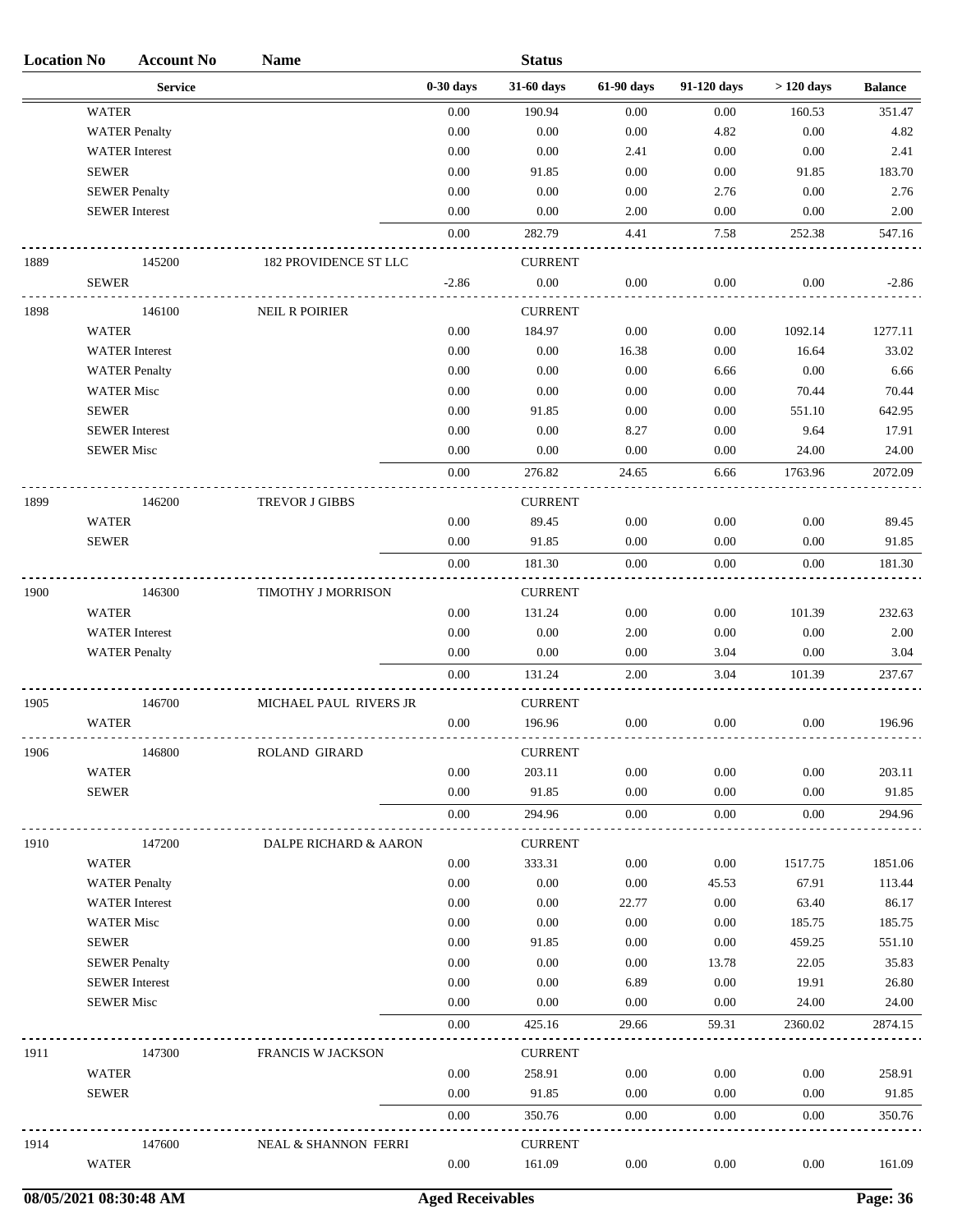| <b>Location No</b> |                       | <b>Account No</b>   | <b>Name</b>             |             | <b>Status</b>            |            |             |             |                |
|--------------------|-----------------------|---------------------|-------------------------|-------------|--------------------------|------------|-------------|-------------|----------------|
|                    |                       | <b>Service</b>      |                         | $0-30$ days | 31-60 days               | 61-90 days | 91-120 days | $>120$ days | <b>Balance</b> |
|                    | <b>SEWER</b>          |                     |                         | 0.00        | 91.85                    | 0.00       | 0.00        | 0.00        | 91.85          |
|                    |                       |                     |                         | $0.00\,$    | 252.94                   | 0.00       | 0.00        | 0.00        | 252.94         |
| 1915               |                       | 147700              | MICHAEL A GOSSELIN      |             | <b>CURRENT</b>           |            |             |             |                |
|                    | <b>WATER</b>          |                     |                         | 0.00        | 131.24                   | 0.00       | 0.00        | 0.00        | 131.24         |
|                    | <b>SEWER</b>          |                     |                         | 0.00        | 91.85                    | 0.00       | 0.00        | 0.00        | 91.85          |
|                    |                       |                     |                         | 0.00        | 223.09                   | 0.00       | 0.00        | 0.00        | 223.09         |
| 1918               |                       | 148000              | <b>SEAN M GRAY</b>      |             | <b>CURRENT</b>           |            |             |             |                |
|                    | <b>WATER</b>          |                     |                         | 0.00        | 184.97                   | 0.00       | 0.00        | 0.00        | 184.97         |
|                    | <b>SEWER</b>          |                     |                         | 0.00        | 91.85                    | 0.00       | 0.00        | 0.00        | 91.85          |
|                    |                       |                     |                         | 0.00        | 276.82                   | 0.00       | 0.00        | 0.00        | 276.82         |
| 1921               |                       | 148200              | <b>JARID K SANTERRE</b> |             | <b>CURRENT</b>           |            |             |             |                |
|                    | <b>WATER</b>          |                     |                         | 0.00        | 161.09                   | 0.00       | 0.00        | 0.00        | 161.09         |
|                    |                       |                     |                         |             |                          |            |             |             |                |
| 1932               | <b>WATER</b>          | 149200              | PATRICK J MORRIS        | 0.00        | <b>CURRENT</b><br>149.15 | 0.00       | 0.00        | 0.00        | 149.15         |
|                    | <b>SEWER</b>          |                     |                         | 0.00        | 91.85                    | 0.00       | 0.00        | 0.00        | 91.85          |
|                    |                       |                     |                         | 0.00        | 241.00                   | 0.00       | 0.00        | 0.00        | 241.00         |
|                    |                       |                     |                         |             |                          |            |             |             |                |
| 1935               |                       | 149500              | <b>JONATHAN G BAKER</b> |             | <b>CURRENT</b>           |            |             |             |                |
|                    | <b>WATER</b>          |                     |                         | 0.00        | 54.13                    | 0.00       | 0.00        | 0.00        | 54.13          |
| 1937               |                       | 149700              | MONIQUE BLANCHETTE      |             | <b>CURRENT</b>           |            |             |             |                |
|                    | <b>WATER</b>          |                     |                         | 0.00        | 95.42                    | 0.00       | 0.00        | 0.00        | 95.42          |
|                    | <b>SEWER</b>          |                     |                         | 0.00        | 91.85                    | 0.00       | 0.00        | 0.00        | 91.85          |
|                    |                       |                     |                         | 0.00        | 187.27                   | 0.00       | 0.00        | 0.00        | 187.27         |
| 1939               |                       | 149900              | <b>SHAWN HAVERS</b>     |             | <b>CURRENT</b>           |            |             |             |                |
|                    | <b>WATER</b>          |                     |                         | 0.00        | 113.33                   | 0.00       | 0.00        | 113.33      | 226.66         |
|                    | <b>WATER Penalty</b>  |                     |                         | 0.00        | 0.00                     | 0.00       | 3.40        | 0.00        | 3.40           |
|                    | <b>WATER</b> Interest |                     |                         | 0.00        | 0.00                     | 2.00       | 0.00        | 0.00        | 2.00           |
|                    | <b>SEWER</b>          |                     |                         | 0.00        | 91.85                    | 0.00       | 0.00        | 91.85       | 183.70         |
|                    | <b>SEWER Penalty</b>  |                     |                         | 0.00        | $0.00\,$                 | 0.00       | 2.76        | 0.00        | 2.76           |
|                    | <b>SEWER</b> Interest |                     |                         | $0.00\,$    | $0.00\,$                 | 2.00       | $0.00\,$    | $0.00\,$    | 2.00           |
|                    |                       |                     |                         | 0.00        | 205.18                   | 4.00       | 6.16        | 205.18      | 420.52         |
| 1944               |                       | 150300              | MAEGAN E KELLEY         |             | <b>CURRENT</b>           |            |             |             |                |
|                    | <b>WATER</b>          |                     |                         | 0.00        | 167.06                   | 0.00       | 0.00        | 0.00        | 167.06         |
|                    | <b>SEWER</b>          |                     |                         | 0.00        | 91.85                    | 0.00       | 0.00        | 0.00        | 91.85          |
|                    |                       |                     |                         | 0.00        | 258.91                   | 0.00       | 0.00        | 0.00        | 258.91         |
| 1946               |                       | 150510              | <b>BRIAN J POIRIER</b>  |             | <b>CURRENT</b>           |            |             |             |                |
|                    | <b>WATER</b>          |                     |                         | 0.00        | 125.27                   | 0.00       | 0.00        | 0.00        | 125.27         |
|                    | <b>SEWER</b>          |                     |                         | 0.00        | 91.85                    | 0.00       | 0.00        | 0.00        | 91.85          |
|                    |                       |                     |                         | 0.00        | 217.12                   | 0.00       | 0.00        | 0.00        | 217.12         |
| 1951               |                       | 150900              | PSA EDUCATION INC       |             | <b>CURRENT</b>           |            |             |             |                |
|                    | <b>WATER</b>          |                     |                         | 0.00        | 3232.54                  | 0.00       | 0.00        | 0.00        | 3232.54        |
|                    | <b>SEWER</b>          |                     |                         | 0.00        | 2255.25                  | 0.00       | 0.00        | 0.00        | 2255.25        |
|                    |                       |                     |                         | 0.00        | 5487.79                  | 0.00       | 0.00        | 0.00        | 5487.79        |
| 2748               |                       | 151001              | PALL CORPORATION        |             | <b>CURRENT</b>           |            |             |             |                |
|                    |                       | <b>INDSTRLSEWER</b> |                         | 8341.61     | $0.00\,$                 | 0.00       | 0.00        | 0.00        | 8341.61        |
| 1953               |                       | 151100              | ELIZABETH M MACNEIL     |             | <b>CURRENT</b>           |            |             |             |                |
|                    | <b>WATER</b>          |                     |                         | 0.00        | 149.15                   | 0.00       | 0.00        | 1025.82     | 1174.97        |
|                    | <b>WATER</b> Interest |                     |                         | 0.00        | $0.00\,$                 | 15.39      | 0.00        | 20.72       | 36.11          |
|                    | <b>WATER Misc</b>     |                     |                         | 0.00        | 0.00                     | 0.00       | 0.00        | 24.00       | 24.00          |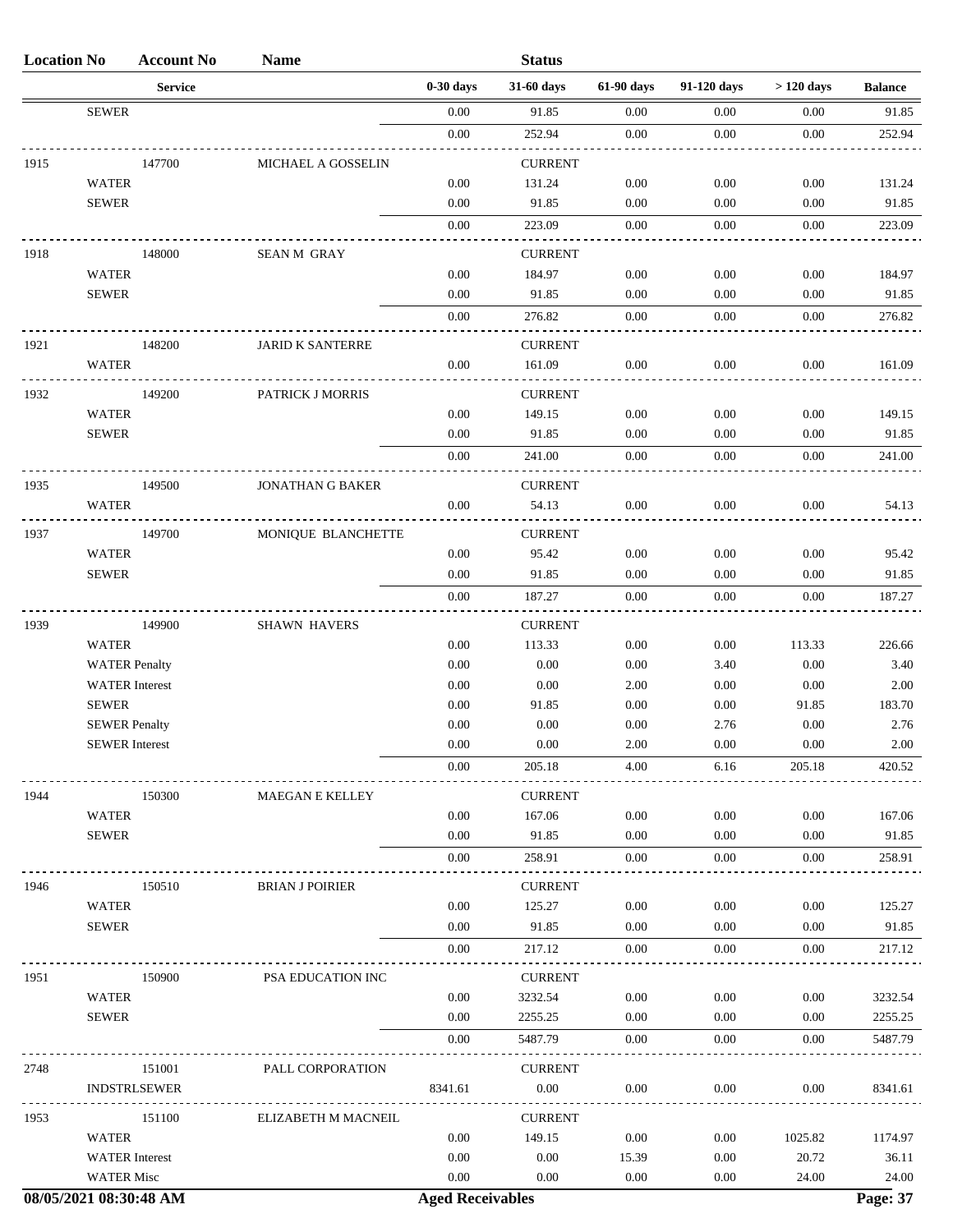| <b>Location No</b> |                       | <b>Account No</b>     | <b>Name</b>                       |             | <b>Status</b>            |            |             |             |                |
|--------------------|-----------------------|-----------------------|-----------------------------------|-------------|--------------------------|------------|-------------|-------------|----------------|
|                    |                       | <b>Service</b>        |                                   | $0-30$ days | 31-60 days               | 61-90 days | 91-120 days | $>120$ days | <b>Balance</b> |
|                    | <b>SEWER</b>          |                       |                                   | 0.00        | 91.85                    | 0.00       | 0.00        | 445.13      | 536.98         |
|                    | <b>SEWER</b> Interest |                       |                                   | 0.00        | 0.00                     | 8.27       | 0.00        | 9.64        | 17.91          |
|                    | <b>SEWER Misc</b>     |                       |                                   | 0.00        | 0.00                     | 0.00       | 0.00        | 24.00       | 24.00          |
|                    |                       |                       |                                   | 0.00        | 241.00                   | 23.66      | 0.00        | 1549.31     | 1813.97        |
| 1956               |                       | 151400                | TIMOTHY D LARSON                  |             | <b>CURRENT</b>           |            |             |             |                |
|                    | <b>WATER</b>          |                       |                                   | 0.00        | 131.24                   | 0.00       | 0.00        | 0.00        | 131.24         |
|                    | <b>SEWER</b>          |                       |                                   | 0.00        | 91.85                    | 0.00       | 0.00        | 0.00        | 91.85          |
|                    |                       |                       |                                   | 0.00        | 223.09                   | 0.00       | 0.00        | 0.00        | 223.09         |
| 1971               |                       | 152800                | <b>LAURA L FIELD</b>              |             | <b>CURRENT</b>           |            |             |             |                |
|                    | <b>WATER</b>          |                       |                                   | 0.00        | 161.09                   | 0.00       | 0.00        | 501.18      | 662.27         |
|                    |                       | <b>WATER</b> Interest |                                   | 0.00        | 0.00                     | 7.52       | 0.00        | 0.00        | 7.52           |
|                    | <b>SEWER</b>          |                       |                                   | 0.00        | 91.85                    | 0.00       | 0.00        | 197.37      | 289.22         |
|                    | <b>SEWER</b> Interest |                       |                                   | 0.00        | 0.00                     | 2.96       | 0.00        | 0.00        | 2.96           |
|                    |                       |                       |                                   | 0.00        | 252.94                   | 10.48      | 0.00        | 698.55      | 961.97         |
| 1972               |                       | 152900                | CRACCO ELIZABETH J & MORRIS MICHA |             | <b>CURRENT</b>           |            |             |             |                |
|                    | <b>WATER</b>          |                       |                                   | 0.00        | 137.21                   | 0.00       | 0.00        | 0.00        | 137.21         |
|                    | <b>SEWER</b>          |                       |                                   | 0.00        | 91.85                    | 0.00       | 0.00        | 0.00        | 91.85          |
|                    |                       |                       |                                   | 0.00        | 229.06                   | 0.00       | 0.00        | 0.00        | 229.06         |
| 1973               |                       | 153000                | THOMAS L TYLER                    |             | <b>CURRENT</b>           |            |             |             |                |
|                    | <b>WATER</b>          |                       |                                   | 0.00        | 107.36                   | 0.00       | 0.00        | 107.36      | 214.72         |
|                    |                       | <b>WATER Penalty</b>  |                                   | 0.00        | 0.00                     | 0.00       | 3.22        | 0.00        | 3.22           |
|                    |                       | <b>WATER</b> Interest |                                   | 0.00        | 0.00                     | 2.00       | 0.00        | 0.00        | 2.00           |
|                    | <b>SEWER</b>          |                       |                                   | 0.00        | 91.85                    | 0.00       | 0.00        | 91.85       | 183.70         |
|                    | <b>SEWER Penalty</b>  |                       |                                   | 0.00        | 0.00                     | 0.00       | 2.76        | 0.00        | 2.76           |
|                    | <b>SEWER</b> Interest |                       |                                   | 0.00        | 0.00                     | 2.00       | 0.00        | 0.00        | 2.00           |
|                    |                       |                       |                                   | 0.00        | 199.21                   | 4.00       | 5.98        | 199.21      | 408.40         |
| 1980               |                       | 153700                | <b>RYAN MINKLE</b>                |             | <b>CURRENT</b>           |            |             |             |                |
|                    | <b>WATER</b>          |                       |                                   | 0.00        | 190.94                   | 0.00       | 0.00        | 0.00        | 190.94         |
| 1983               |                       | 154000                | DREW E CAPPOS & ANDREANA S TONELL |             | <b>CURRENT</b>           |            |             |             |                |
|                    | <b>WATER</b>          |                       |                                   | 0.00        | 179.00                   | 0.00       | 0.00        | 0.00        | 179.00         |
|                    | <b>SEWER</b>          |                       |                                   | 0.00        | 91.85                    | 0.00       | 0.00        | 0.00        | 91.85          |
|                    |                       |                       |                                   | 0.00        | 270.85                   | 0.00       | 0.00        | 0.00        | 270.85         |
| 1985               |                       | 154200                | JEFFREY S CHMURA                  |             | <b>CURRENT</b>           |            |             |             |                |
|                    | <b>WATER</b>          |                       |                                   | 0.00        | 215.51                   | 0.00       | 0.00        | 188.17      | 403.68         |
|                    |                       | <b>WATER</b> Interest |                                   | 0.00        | 0.00                     | 2.82       | 0.00        | 0.00        | 2.82           |
|                    | <b>SEWER</b>          |                       |                                   | 0.00        | 91.85                    | 0.00       | 0.00        | 91.85       | 183.70         |
|                    | <b>SEWER</b> Interest |                       |                                   | 0.00        | 0.00                     | 2.00       | 0.00        | 0.00        | 2.00           |
|                    |                       |                       |                                   | 0.00        | 307.36                   | 4.82       | 0.00        | 280.02      | 592.20         |
| 1992               |                       | 154900                | ALAN D PECKHAM & LATOUR RICK W    |             | <b>CURRENT</b>           |            |             |             |                |
|                    | WATER                 |                       |                                   | 0.00        | 222.48                   | 0.00       | 0.00        | 0.00        | 222.48         |
|                    |                       |                       |                                   |             |                          |            |             |             |                |
| 2001               | <b>WATER</b>          | 155800                | HM STORAGE LLC                    | 0.00        | <b>CURRENT</b><br>125.27 | 0.00       | 0.00        | 0.00        | 125.27         |
|                    | <b>SEWER</b>          |                       |                                   | 0.00        | 91.85                    | 0.00       | 0.00        | 0.00        | 91.85          |
|                    |                       |                       |                                   | 0.00        | 217.12                   | 0.00       | 0.00        | 0.00        | 217.12         |
|                    |                       |                       |                                   |             |                          |            |             |             |                |
| 2004               |                       | 156100                | EDWARD M LAPRADE                  |             | <b>CURRENT</b>           |            |             |             |                |
|                    | WATER                 |                       |                                   | $0.00\,$    | 222.48                   | 0.00       | 0.00        | 0.00        | 222.48         |
| 2009               |                       | 156600                | PUTNAM DOWNTOWN LLC               |             | <b>CURRENT</b>           |            |             |             |                |
|                    | <b>WATER</b>          |                       |                                   | $0.00\,$    | 83.48                    | 0.00       | 0.00        | 0.00        | 83.48          |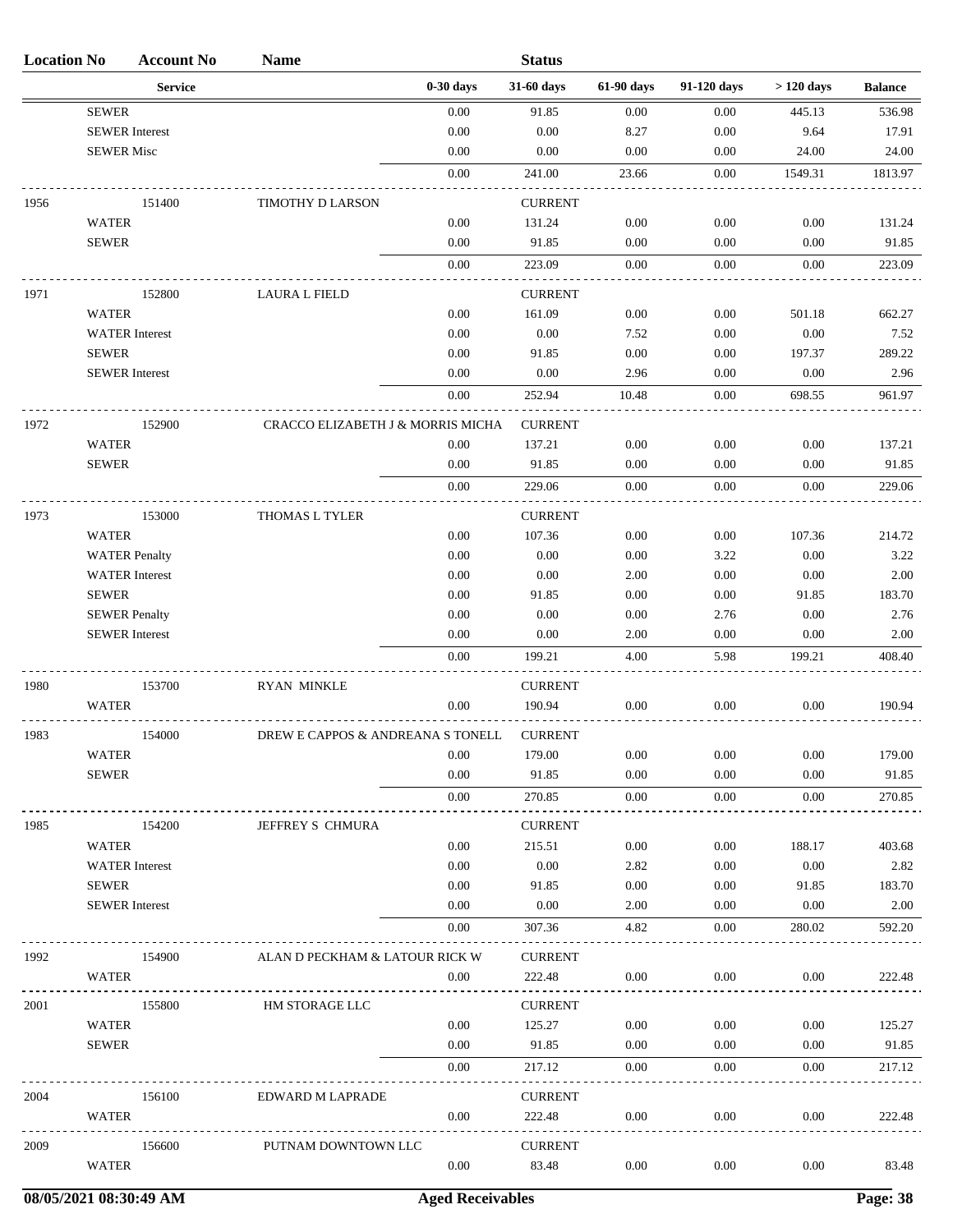| <b>Location No</b> |                                               | <b>Account No</b> | <b>Name</b>                 |              | <b>Status</b>            |              |              |              |                 |
|--------------------|-----------------------------------------------|-------------------|-----------------------------|--------------|--------------------------|--------------|--------------|--------------|-----------------|
|                    |                                               | <b>Service</b>    |                             | $0-30$ days  | 31-60 days               | 61-90 days   | 91-120 days  | $>120$ days  | <b>Balance</b>  |
|                    | <b>SEWER</b>                                  |                   |                             | 0.00         | 91.85                    | 0.00         | 0.00         | 0.00         | 91.85           |
|                    |                                               |                   |                             | $0.00\,$     | 175.33                   | 0.00         | 0.00         | 0.00         | 175.33          |
| 1570A              |                                               | 157000            | PUTNAM DOWNTOWN LLC         |              | <b>CURRENT</b>           |              |              |              |                 |
|                    | <b>WATER</b>                                  |                   |                             | 0.00         | 277.51                   | 0.00         | 0.00         | 0.00         | 277.51          |
|                    | <b>SEWER</b>                                  |                   |                             | 0.00         | 160.05                   | 0.00         | 0.00         | 0.00         | 160.05          |
|                    |                                               |                   |                             | 0.00         | 437.56                   | 0.00         | 0.00         | 0.00         | 437.56          |
| 2036               |                                               | 158700            | <b>VALERIE A SANDBERG</b>   |              | <b>CURRENT</b>           |              |              |              |                 |
|                    | <b>WATER</b>                                  |                   |                             | 0.00         | 807.61                   | 0.00         | 0.00         | 0.00         | 807.61          |
|                    | <b>SEWER</b>                                  |                   |                             | 0.00         | 551.10                   | 0.00         | 0.00         | 0.00         | 551.10          |
|                    |                                               |                   |                             | 0.00         | 1358.71                  | 0.00         | 0.00         | 0.00         | 1358.71         |
| 2042               |                                               | 159300            | BRIAN HICKEY & HALEY FARLEY |              | <b>CURRENT</b>           |              |              |              |                 |
|                    | <b>WATER</b>                                  |                   |                             | 0.00         | 198.37                   | 0.00         | 0.00         | 0.00         | 198.37          |
| 1612A              |                                               | 161200            |                             |              | <b>CURRENT</b>           |              |              |              |                 |
|                    | <b>WATER</b>                                  |                   | PUTNAM DOWNTOWN LLC         | 0.00         | 320.91                   | 0.00         | 0.00         | 0.00         | 320.91          |
|                    | <b>SEWER</b>                                  |                   |                             | 0.00         | 194.00                   | 0.00         | 0.00         | 0.00         | 194.00          |
|                    |                                               |                   |                             | 0.00         | 514.91                   | $0.00\,$     | 0.00         | 0.00         | 514.91          |
|                    |                                               |                   |                             |              |                          |              |              |              |                 |
| 1615A              |                                               | 161500            | <b>MARK W JOHNSTON</b>      |              | <b>CURRENT</b>           |              |              |              |                 |
|                    | <b>WATER</b><br><b>SEWER</b>                  |                   |                             | 0.00<br>0.00 | 246.51<br>91.85          | 0.00<br>0.00 | 0.00<br>0.00 | 0.00<br>0.00 | 246.51<br>91.85 |
|                    |                                               |                   |                             | 0.00         | 338.36                   | 0.00         | 0.00         | 0.00         | 338.36          |
|                    |                                               |                   |                             |              |                          |              |              |              |                 |
| 2069               |                                               | 161800            | PETER & KELLY M LAPLANTE    |              | <b>CURRENT</b>           |              |              |              |                 |
|                    | <b>WATER</b>                                  |                   |                             | 0.00         | 0.00                     | 0.00         | 0.00         | 261.38       | 261.38          |
|                    | <b>WATER</b> Interest<br><b>WATER Penalty</b> |                   |                             | 0.00<br>0.00 | 0.00<br>0.00             | 3.92<br>0.00 | 0.00<br>7.84 | 6.87<br>7.84 | 10.79<br>15.68  |
|                    | <b>SEWER</b>                                  |                   |                             | 0.00         | 0.00                     | 0.00         | 0.00         | 80.90        | 80.90           |
|                    | <b>SEWER</b> Interest                         |                   |                             | 0.00         | 0.00                     | 2.00         | 0.00         | 4.00         | 6.00            |
|                    | <b>SEWER Penalty</b>                          |                   |                             | 0.00         | 0.00                     | 0.00         | 2.43         | 2.43         | 4.86            |
|                    |                                               |                   |                             | 0.00         | 0.00                     | 5.92         | 10.27        | 363.42       | 379.61          |
|                    |                                               |                   |                             |              |                          |              |              |              |                 |
| 1621A              | <b>WATER</b>                                  | 162100            | <b>LORI SHELDON</b>         | 0.00         | <b>CURRENT</b><br>186.43 | $0.00\,$     | 0.00         | 0.00         | 186.43          |
|                    |                                               |                   |                             |              |                          |              |              |              |                 |
| 2076               |                                               | 162500            | NICOLE E CHAMPNEY           |              | <b>CURRENT</b>           |              |              |              |                 |
|                    | <b>WATER</b>                                  |                   |                             | $0.00\,$     | 125.27                   | 0.00         | $0.00\,$     | 0.00         | 125.27          |
|                    | <b>SEWER</b>                                  |                   |                             | 0.00         | 91.85                    | 0.00         | $0.00\,$     | 0.00         | 91.85           |
|                    |                                               |                   |                             | 0.00         | 217.12                   | 0.00         | 0.00         | 0.00         | 217.12          |
| 1630A              |                                               | 163000            | DRAKE PETROLEUM (XTRA MART) |              | <b>CURRENT</b>           |              |              |              |                 |
|                    | <b>WATER</b>                                  |                   |                             | 0.00         | 0.00                     | 0.00         | 0.00         | $-321.08$    | $-321.08$       |
| 2084               |                                               | 163300            | DANIEL C MANIS              |              | <b>CURRENT</b>           |              |              |              |                 |
|                    | <b>WATER</b>                                  |                   |                             | 0.00         | 119.30                   | 0.00         | $0.00\,$     | 0.00         | 119.30          |
| 2097               |                                               | 164600            | <b>JEANINE R LAJEUNESSE</b> |              | <b>CURRENT</b>           |              |              |              |                 |
|                    | <b>WATER</b>                                  |                   |                             | 0.00         | 89.45                    | 0.00         | $0.00\,$     | 0.00         | 89.45           |
|                    | <b>SEWER</b>                                  |                   |                             | 0.00         | 91.85                    | 0.00         | $0.00\,$     | 0.00         | 91.85           |
|                    |                                               |                   |                             | 0.00         | 181.30                   | 0.00         | 0.00         | 0.00         | 181.30          |
| 2098               |                                               | 164700            | JOSEPH P GARDNER            |              | <b>CURRENT</b>           |              |              |              |                 |
|                    | <b>WATER</b>                                  |                   |                             | $0.00\,$     | 234.11                   | 0.00         | $0.00\,$     | 0.00         | 234.11          |
|                    | <b>SEWER</b>                                  |                   |                             | 0.00         | 91.85                    | $0.00\,$     | $0.00\,$     | $0.00\,$     | 91.85           |
|                    |                                               |                   |                             | 0.00         | 325.96                   | 0.00         | 0.00         | 0.00         | 325.96          |
|                    |                                               |                   |                             |              |                          |              |              |              |                 |
| 2100               |                                               | 164900            | LEONARD BALCUNAS JR         |              | <b>CURRENT</b>           |              |              |              |                 |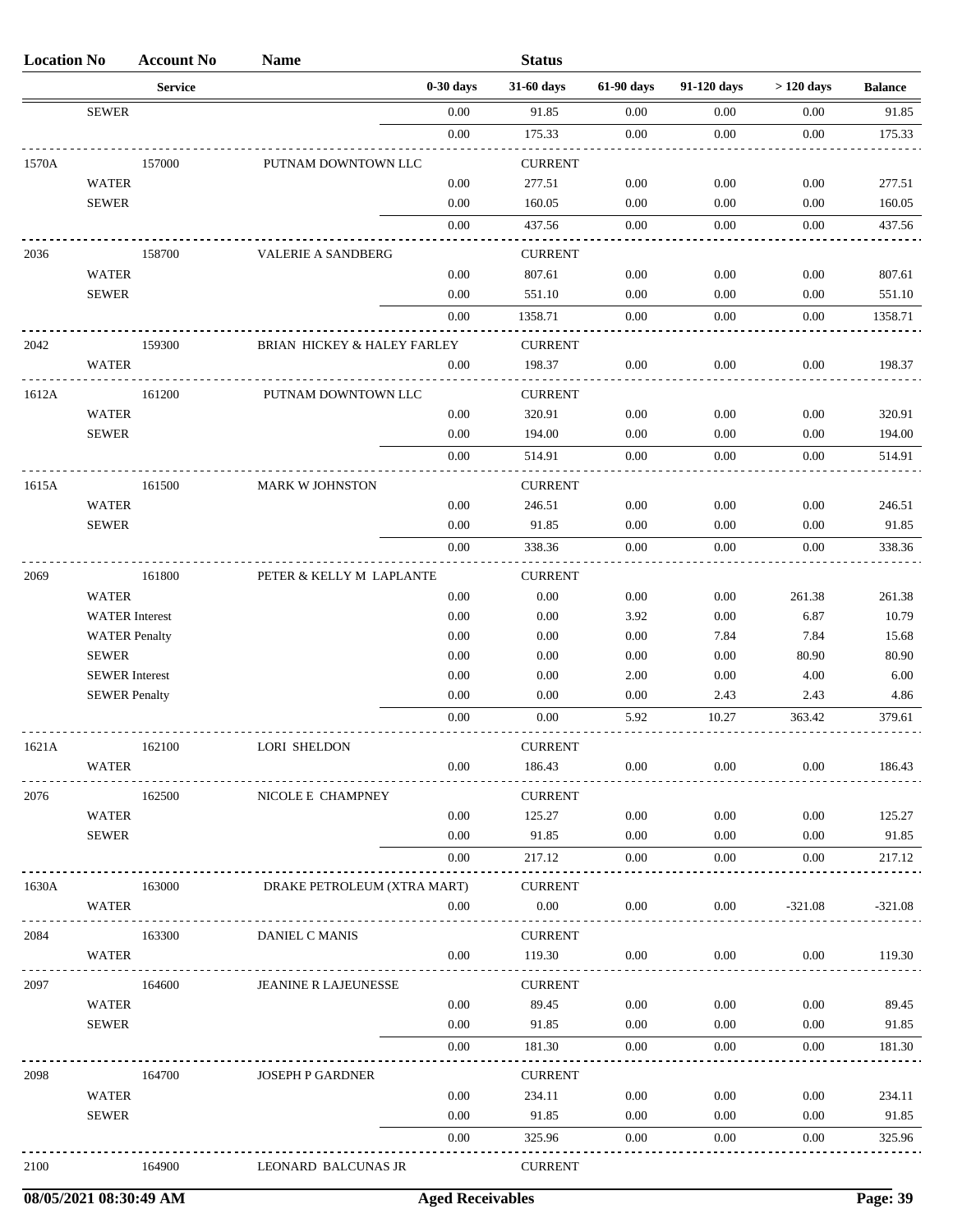| <b>Location No</b> |                                      | <b>Account No</b>   | <b>Name</b>                       |              | <b>Status</b>            |              |              |                |                |
|--------------------|--------------------------------------|---------------------|-----------------------------------|--------------|--------------------------|--------------|--------------|----------------|----------------|
|                    |                                      | <b>Service</b>      |                                   | $0-30$ days  | 31-60 days               | 61-90 days   | 91-120 days  | $>120$ days    | <b>Balance</b> |
|                    | <b>WATER</b>                         |                     |                                   | 0.00         | 89.45                    | 0.00         | 0.00         | 0.00           | 89.45          |
|                    | <b>SEWER</b>                         |                     |                                   | 0.00         | 86.85                    | 0.00         | $0.00\,$     | 0.00           | 86.85          |
|                    |                                      |                     |                                   | 0.00         | 176.30                   | 0.00         | 0.00         | 0.00           | 176.30         |
| 2106               |                                      | 165400              | PUTNAM DOWNTOWN LLC               |              | <b>CURRENT</b>           |              |              |                |                |
|                    | <b>WATER</b>                         |                     |                                   | 0.00         | 125.27                   | 0.00         | 0.00         | 0.00           | 125.27         |
|                    | <b>SEWER</b>                         |                     |                                   | 0.00         | 91.85                    | 0.00         | 0.00         | 0.00           | 91.85          |
|                    |                                      |                     |                                   | 0.00         | 217.12                   | 0.00         | 0.00         | 0.00           | 217.12         |
| 1655A              |                                      | 165500              | <b>JAMES MCNEILL</b>              |              | <b>CURRENT</b>           |              |              |                |                |
|                    | <b>WATER</b>                         |                     |                                   | 0.00         | 126.73                   | 0.00         | 0.00         | 0.00           | 126.73         |
|                    |                                      |                     |                                   |              |                          |              |              |                |                |
| 1657A              | <b>WATER</b>                         | 165700              | <b>JAYSON BELLEVILLE</b>          | 0.00         | <b>CURRENT</b><br>162.55 | 0.00         | 0.00         | 0.00           | 162.55         |
|                    |                                      |                     |                                   |              |                          |              |              |                |                |
| 2126               |                                      | 166600              | SHAWN HILL & THOMAS JAMES HILL IV |              | <b>CURRENT</b>           |              |              |                |                |
|                    | <b>WATER</b>                         |                     |                                   | 0.00         | 113.33                   | 0.00         | 0.00         | 0.00           | 113.33         |
|                    | <b>SEWER</b>                         |                     |                                   | 0.00         | 91.85                    | 0.00         | 0.00         | 0.00           | 91.85          |
|                    |                                      |                     |                                   | 0.00         | 205.18                   | 0.00         | 0.00         | 0.00           | 205.18         |
| 2127               |                                      | 166700              | WILLIAM GARVEY                    |              | <b>CURRENT</b>           |              |              |                |                |
|                    | <b>WATER</b>                         |                     |                                   | 0.00         | 113.29                   | 0.00         | 0.00         | 0.00           | 113.29         |
| 1669A              |                                      | 166900              | ANDREA, ANDREW & DEBBIE GRIFFIN   |              | <b>CURRENT</b>           |              |              |                |                |
|                    | <b>WATER</b>                         |                     |                                   | $-20.35$     | 0.00                     | 0.00         | 0.00         | $0.00\,$       | $-20.35$       |
|                    |                                      |                     |                                   |              |                          |              |              |                |                |
| 2135               |                                      | 167500              | WILLIAM COURNOYER MARYSIA & VLA   |              | <b>CURRENT</b>           |              |              |                |                |
|                    | <b>WATER</b><br><b>WATER Penalty</b> |                     |                                   | 0.00<br>0.00 | 161.09<br>0.00           | 0.00<br>0.00 | 0.00<br>5.01 | 167.06<br>0.00 | 328.15<br>5.01 |
|                    | <b>WATER</b> Interest                |                     |                                   | 0.00         | 0.00                     | 2.51         | 0.00         | 0.00           | 2.51           |
|                    | <b>SEWER</b>                         |                     |                                   | 0.00         | 91.85                    | 0.00         | 0.00         | 91.85          | 183.70         |
|                    | <b>SEWER Penalty</b>                 |                     |                                   | 0.00         | 0.00                     | 0.00         | 2.76         | 0.00           | 2.76           |
|                    | <b>SEWER</b> Interest                |                     |                                   | 0.00         | 0.00                     | 2.00         | 0.00         | 0.00           | 2.00           |
|                    |                                      |                     |                                   | 0.00         | 252.94                   | 4.51         | 7.77         | 258.91         | 524.13         |
|                    |                                      |                     |                                   |              |                          |              |              |                |                |
| 2153               | <b>WATER</b>                         | 169000              | WALTER G THOMPSON III             | $0.00\,$     | <b>CURRENT</b><br>131.24 | $0.00\,$     | 0.00         | 4.15           | 135.39         |
|                    | <b>SEWER</b>                         |                     |                                   | 0.00         | 91.85                    | 0.00         | 0.00         | 0.00           | 91.85          |
|                    |                                      |                     |                                   | 0.00         | 223.09                   | 0.00         | 0.00         | 4.15           | 227.24         |
|                    |                                      |                     |                                   |              |                          |              |              |                |                |
| 2164               |                                      | 169900              | DONNA LAHAIE & GUY GILBERT        |              | <b>CURRENT</b>           |              |              |                |                |
|                    | <b>WATER</b>                         |                     |                                   | 0.00         | 131.24                   | 0.00         | 0.00         | 0.00           | 131.24         |
| 2166               |                                      | 170100              | <b>GARY VUKAS</b>                 |              | <b>CURRENT</b>           |              |              |                |                |
|                    | WATER                                |                     |                                   | 0.00         | 167.06                   | 0.00         | 0.00         | 167.18         | 334.24         |
| 2170               |                                      | 170500              | ANTHONY E LAMB & BECKY L AMERO    |              | <b>CURRENT</b>           |              |              |                |                |
|                    | <b>WATER</b>                         |                     |                                   | 0.00         | 137.21                   | 0.00         | 0.00         | 0.00           | 137.21         |
|                    | <b>SEWER</b>                         |                     |                                   | 0.00         | 91.85                    | 0.00         | $0.00\,$     | $0.00\,$       | 91.85          |
|                    |                                      |                     |                                   | 0.00         | 229.06                   | 0.00         | 0.00         | 0.00           | 229.06         |
| 2172               |                                      | 170700              | RAYMOND J LEIDEMER                |              | <b>CURRENT</b>           |              |              |                |                |
|                    | <b>WATER</b>                         |                     |                                   | 0.00         | 143.18                   | 0.00         | 0.00         | 0.00           | 143.18         |
|                    | <b>SEWER</b>                         |                     |                                   | 0.00         | 91.85                    | 0.00         | $0.00\,$     | 0.00           | 91.85          |
|                    |                                      |                     |                                   | 0.00         | 235.03                   | 0.00         | 0.00         | 0.00           | 235.03         |
|                    |                                      |                     |                                   |              |                          |              |              |                |                |
| 2176               |                                      | 171100              | <b>EMILY A LAPRADE</b>            |              | <b>CURRENT</b><br>132.70 | 0.00         |              | 0.00           |                |
|                    | <b>WATER</b>                         |                     |                                   | 0.00         |                          |              | $0.00\,$     |                | 132.70         |
| 2183               |                                      | 171701              | INTERNATIONAL PAPER (IND SWR)     |              | <b>CURRENT</b>           |              |              |                |                |
|                    |                                      | <b>INDSTRLSEWER</b> |                                   | 9707.81      | 0.00                     | 0.00         | 0.00         | $0.00\,$       | 9707.81        |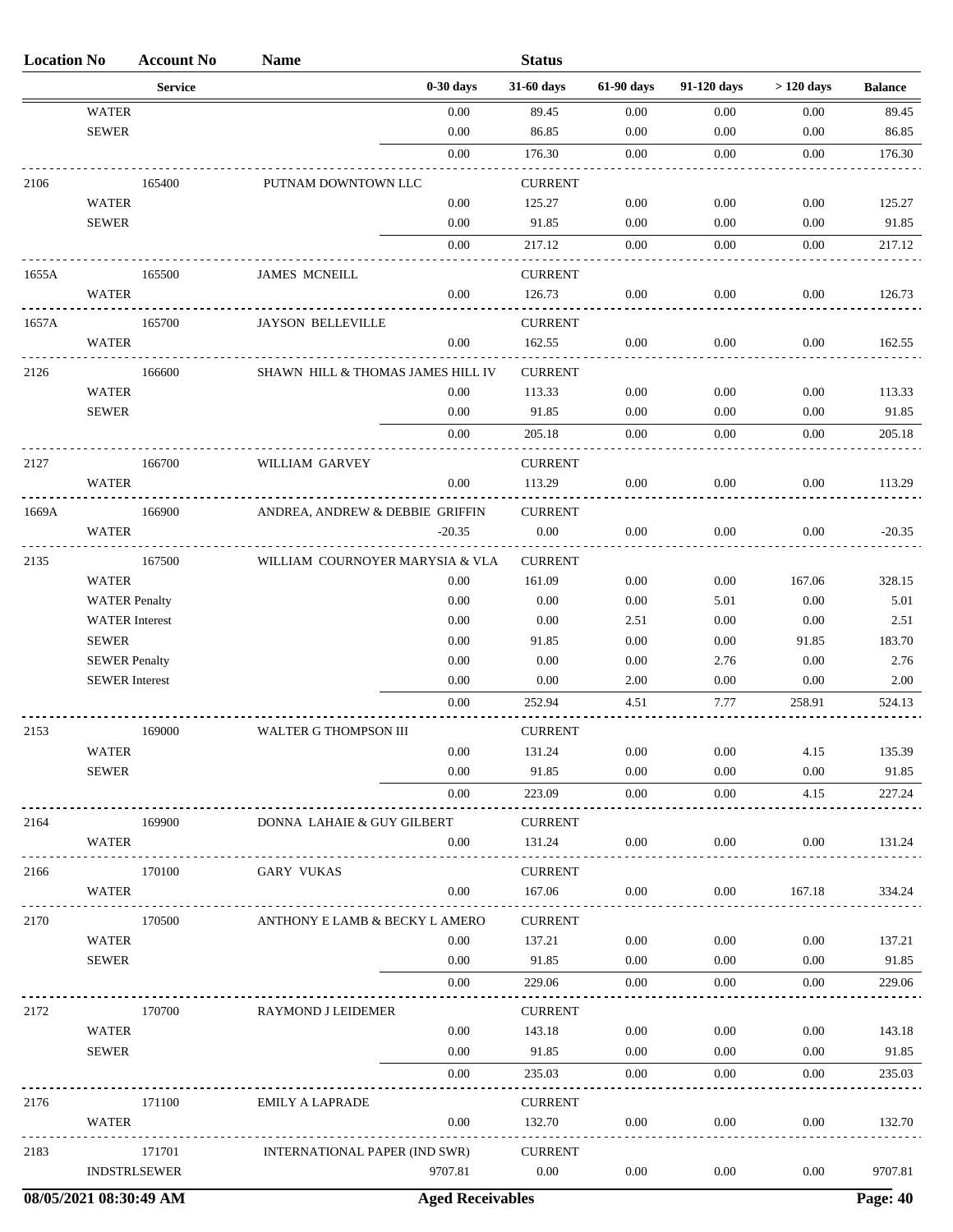| <b>Location No</b> |                   | <b>Account No</b>     | <b>Name</b>                     |              | <b>Status</b>   |              |              |              |                |
|--------------------|-------------------|-----------------------|---------------------------------|--------------|-----------------|--------------|--------------|--------------|----------------|
|                    |                   | <b>Service</b>        |                                 | $0-30$ days  | 31-60 days      | 61-90 days   | 91-120 days  | $>120$ days  | <b>Balance</b> |
| 2185               |                   | 171800                | PETER NEAL                      |              | <b>CURRENT</b>  |              |              |              |                |
|                    | <b>WATER</b>      |                       |                                 | 0.00         | 77.51           | 0.00         | 0.00         | 232.53       | 310.04         |
|                    |                   | <b>WATER Misc</b>     |                                 | 0.00         | 0.00            | 0.00         | 0.00         | 46.44        | 46.44          |
|                    |                   | <b>WATER</b> Interest |                                 | 0.00         | 0.00            | 3.49         | 0.00         | 4.33         | 7.82           |
|                    |                   | <b>WATER Penalty</b>  |                                 | 0.00         | 0.00            | 0.00         | 6.98         | 6.98         | 13.96          |
|                    | <b>SEWER</b>      |                       |                                 | 0.00         | 91.85           | 0.00         | 0.00         | 275.55       | 367.40         |
|                    |                   | <b>SEWER</b> Interest |                                 | 0.00         | 0.00            | 4.13         | 0.00         | 4.76         | 8.89           |
|                    |                   | <b>SEWER Penalty</b>  |                                 | 0.00         | 0.00            | 0.00         | 8.27         | 8.27         | 16.54          |
|                    |                   |                       |                                 | 0.00         | 169.36          | 7.62         | 15.25        | 578.86       | 771.09         |
| 2189               |                   | 172100                | <b>JOHN SIMPSON</b>             |              | <b>CURRENT</b>  |              |              |              |                |
|                    | <b>WATER</b>      |                       |                                 | 0.00         | 125.27          | 0.00         | 0.00         | 0.00         | 125.27         |
|                    | <b>SEWER</b>      |                       |                                 | 0.00         | 91.85           | 0.00         | 0.00         | 0.00         | 91.85          |
|                    |                   |                       |                                 | 0.00         | 217.12          | 0.00         | 0.00         | 0.00         | 217.12         |
| 2193               |                   | 172500                | VANESSA LAFFERT                 |              | <b>CURRENT</b>  |              |              |              |                |
|                    | <b>WATER</b>      |                       |                                 | $-1.32$      | 0.00            | 0.00         | 0.00         | 0.00         | $-1.32$        |
| 2195               |                   | 172700                | RUHI HOSPITALITY LLC            |              | <b>CURRENT</b>  |              |              |              |                |
|                    | <b>WATER</b>      |                       |                                 | 0.00         | 183.62          | 0.00         | 0.00         | 0.00         | 183.62         |
|                    | <b>SEWER</b>      |                       |                                 | 0.00         | 91.85           | 0.00         | 0.00         | 0.00         | 91.85          |
|                    |                   |                       |                                 | 0.00         | 275.47          | 0.00         | 0.00         | 0.00         | 275.47         |
| 2207               |                   | 173800                | NICHOLAS LATUGA & OCONNOR KERRI |              | <b>CURRENT</b>  |              |              |              |                |
|                    | <b>WATER</b>      |                       |                                 | 0.00         | 119.30          | 0.00         | 0.00         | 0.00         | 119.30         |
|                    | <b>SEWER</b>      |                       |                                 | 0.00         | 50.64           | 0.00         | 0.00         | 0.00         | 50.64          |
|                    |                   |                       |                                 | 0.00         | 169.94          | 0.00         | 0.00         | 0.00         | 169.94         |
| 2218               |                   | 174910                | STEVEN R SR FLAGG               |              | <b>CURRENT</b>  |              |              |              |                |
|                    | <b>WATER</b>      |                       |                                 | 0.00         | 161.09          | 0.00         | 0.00         | 815.77       | 976.86         |
|                    |                   | <b>WATER</b> Interest |                                 | 0.00         | 0.00            | 0.51         | 0.00         | 0.00         | 0.51           |
|                    | <b>WATER Misc</b> |                       |                                 | 0.00         | 0.00            | 0.00         | 0.00         | 24.00        | 24.00          |
|                    | <b>SEWER</b>      |                       |                                 | 0.00         | 91.85           | 0.00         | 0.00         | 282.30       | 374.15         |
|                    |                   |                       |                                 | 0.00         | 252.94          | 0.51         | 0.00         | 1122.07      | 1375.52        |
| 2219               |                   | 175000                | KAYLA TURNER                    |              | <b>CURRENT</b>  |              |              |              |                |
|                    | WATER             |                       |                                 | 0.00         | 140.98          | 0.00         | $0.00\,$     | 0.00         | 140.98         |
| 2223               |                   | 175400                | JONATHAN R JACKEL               |              | <b>CURRENT</b>  |              |              |              |                |
|                    | <b>WATER</b>      |                       |                                 | $0.00\,$     | 258.91          | 0.00         | 0.00         | 561.57       | 820.48         |
|                    |                   | <b>WATER Penalty</b>  |                                 | 0.00         | 0.00            | 0.00         | 16.85        | 18.66        | 35.51          |
|                    | <b>WATER Misc</b> |                       |                                 | 0.00         | 0.00            | 0.00         | 0.00         | 10.20        | 10.20          |
|                    |                   | <b>WATER</b> Interest |                                 | 0.00         | $0.00\,$        | 8.42         | $0.00\,$     | 11.33        | 19.75          |
|                    | <b>SEWER</b>      |                       |                                 | 0.00         | 91.85           | 0.00         | $0.00\,$     | 275.55       | 367.40         |
|                    |                   | <b>SEWER Penalty</b>  |                                 | 0.00         | 0.00            | 0.00         | 8.27         | 8.27         | 16.54          |
|                    |                   | <b>SEWER</b> Interest |                                 | 0.00         | 0.00            | 4.13         | 0.00         | 4.76         | 8.89           |
|                    |                   |                       |                                 | $0.00\,$     | 350.76          | 12.55        | 25.12        | 890.34       | 1278.77        |
| 2224               |                   | 175500                | KENNETH A TREMBLAY              |              | <b>CURRENT</b>  |              |              |              |                |
|                    | <b>WATER</b>      |                       |                                 | 0.00         | 179.00          | 0.00         | 0.00         | 0.00         | 179.00         |
|                    | <b>SEWER</b>      |                       |                                 | 0.00<br>0.00 | 91.85<br>270.85 | 0.00<br>0.00 | 0.00<br>0.00 | 0.00<br>0.00 | 91.85          |
|                    |                   |                       |                                 |              |                 |              |              |              | 270.85         |
| 2225               |                   | 175600                | ANDERS KUIVANEN                 |              | <b>CURRENT</b>  |              |              |              |                |
|                    | <b>WATER</b>      |                       |                                 | 0.00         | 125.27          | 0.00         | 0.00         | 149.82       | 275.09         |
|                    | <b>SEWER</b>      |                       |                                 | 0.00         | 91.85           | 0.00         | 0.00         | 91.85        | 183.70         |
|                    |                   |                       |                                 | $0.00\,$     | 217.12          | 0.00         | 0.00         | 241.67       | 458.79         |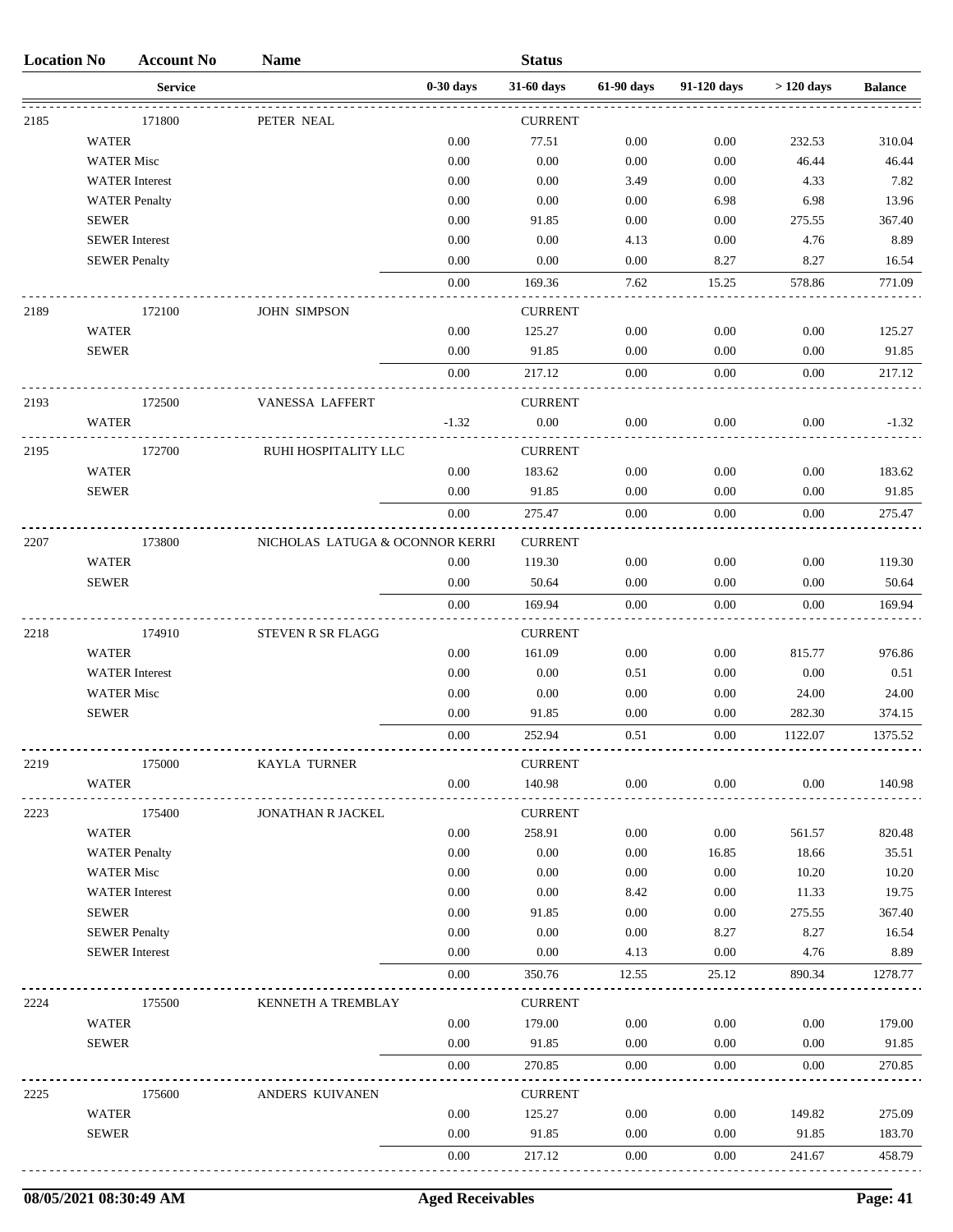| <b>Location No</b> |                                               | <b>Account No</b> | <b>Name</b>                      |                         | <b>Status</b>              |                  |              |                  |                 |
|--------------------|-----------------------------------------------|-------------------|----------------------------------|-------------------------|----------------------------|------------------|--------------|------------------|-----------------|
|                    |                                               | <b>Service</b>    |                                  | $0-30$ days             | 31-60 days                 | 61-90 days       | 91-120 days  | $>120$ days      | <b>Balance</b>  |
| 2236               |                                               | 176700            | HEATHER BELANGER                 |                         | <b>CURRENT</b>             |                  |              |                  |                 |
|                    | <b>WATER</b>                                  |                   |                                  | 0.00                    | 131.24                     | 0.00             | 0.00         | 0.00             | 131.24          |
|                    | <b>SEWER</b>                                  |                   |                                  | 0.00                    | 91.85                      | 0.00             | 0.00         | 0.00             | 91.85           |
|                    |                                               |                   |                                  | 0.00                    | 223.09                     | 0.00             | 0.00         | 0.00             | 223.09          |
| 2239               |                                               | 177000            | PAMELA K CARPENTER               |                         | <b>CURRENT</b>             |                  |              |                  |                 |
|                    | <b>WATER</b>                                  |                   |                                  | 0.00                    | 203.11                     | 0.00             | 0.00         | 0.00             | 203.11          |
|                    | <b>SEWER</b>                                  |                   |                                  | 0.00                    | 91.85                      | 0.00             | 0.00         | 0.00             | 91.85           |
|                    |                                               |                   |                                  | 0.00                    | 294.96                     | 0.00             | 0.00         | 0.00             | 294.96          |
| 2249               |                                               | 178000            | <b>MARK H WETHERBEE</b>          |                         | <b>CURRENT</b>             |                  |              |                  |                 |
|                    | <b>WATER</b>                                  |                   |                                  | 0.00                    | 101.39                     | 0.00             | 0.00         | 0.00             | 101.39          |
|                    | <b>SEWER</b>                                  |                   |                                  | 0.00                    | 91.85                      | 0.00             | 0.00         | 0.00             | 91.85           |
|                    |                                               |                   |                                  | 0.00                    | 193.24                     | 0.00             | 0.00         | 0.00             | 193.24          |
| 2251               |                                               | 178200            | <b>LAURIE J OUELLETTE</b>        |                         | <b>CURRENT</b>             |                  |              |                  |                 |
|                    | <b>WATER</b>                                  |                   |                                  | 0.00                    | 119.30                     | 0.00             | 0.00         | 0.00             | 119.30          |
|                    | <b>SEWER</b>                                  |                   |                                  | 0.00                    | 86.71                      | 0.00             | 0.00         | 0.00             | 86.71           |
|                    |                                               |                   |                                  | 0.00                    | 206.01                     | 0.00             | 0.00         | 0.00             | 206.01          |
| 2253               |                                               | 178400            | ARNALDO COSME                    |                         | <b>CURRENT</b>             |                  |              |                  |                 |
|                    | <b>WATER</b>                                  |                   |                                  | 0.00                    | 511.91                     | 0.00             | 0.00         | 0.00             | 511.91          |
|                    | <b>SEWER</b>                                  |                   |                                  | 0.00                    | 9.67                       | 0.00             | 0.00         | 0.00             | 9.67            |
|                    |                                               |                   |                                  | 0.00                    | 521.58                     | 0.00             | 0.00         | 0.00             | 521.58          |
| 2254               |                                               | 178500            | BIGGS SUSAN K & CLOUTIER ROGER P |                         | <b>CURRENT</b>             |                  |              |                  |                 |
|                    | <b>WATER</b>                                  |                   |                                  | 0.00                    | 107.36                     | 0.00             | 0.00         | 0.00             | 107.36          |
|                    | <b>SEWER</b>                                  |                   |                                  | 0.00                    | 91.85                      | 0.00             | 0.00         | 0.00             | 91.85           |
|                    |                                               |                   |                                  | 0.00                    | 199.21                     | 0.00             | 0.00         | 0.00             | 199.21          |
|                    |                                               |                   |                                  |                         |                            |                  |              |                  |                 |
| 2258               | <b>SEWER</b>                                  | 178900            | <b>JO ELLEN DEVLIN</b>           | 0.00                    | <b>CURRENT</b><br>$-30.41$ | 0.00             | 0.00         | 0.00             | $-30.41$        |
|                    |                                               |                   |                                  |                         |                            |                  |              |                  |                 |
| 2259               |                                               | 179000            | RACHAEL SWEDO                    |                         | <b>CURRENT</b>             |                  |              |                  |                 |
|                    | <b>WATER</b><br><b>SEWER</b>                  |                   |                                  | 0.00<br>0.00            | 101.39<br>37.72            | 0.00<br>$0.00\,$ | 0.00<br>0.00 | 0.00<br>$0.00\,$ | 101.39<br>37.72 |
|                    |                                               |                   |                                  | 0.00                    | 139.11                     | 0.00             | 0.00         | 0.00             | 139.11          |
|                    |                                               |                   |                                  |                         |                            |                  |              |                  |                 |
| 1792B              |                                               | 179200            | <b>KENDRA BYRNES</b>             |                         | <b>FINAL</b>               |                  |              |                  |                 |
|                    | <b>WATER</b>                                  |                   |                                  | 0.00                    | 0.00                       | 23.88            | $0.00\,$     | 216.34           | 240.22          |
|                    | <b>WATER Penalty</b><br><b>WATER</b> Interest |                   |                                  | 0.00<br>0.00            | 0.00<br>0.00               | 0.00<br>3.25     | 6.49<br>0.00 | 3.45<br>0.75     | 9.94<br>4.00    |
|                    | <b>SEWER</b>                                  |                   |                                  | 0.00                    | 0.00                       | 0.00             | 0.00         | 183.70           | 183.70          |
|                    | <b>SEWER Penalty</b>                          |                   |                                  | 0.00                    | 0.00                       | 0.00             | 5.51         | 2.76             | 8.27            |
|                    | <b>SEWER</b> Interest                         |                   |                                  | 0.00                    | 0.00                       | 2.00             | 0.00         | 0.00             | 2.00            |
|                    |                                               |                   |                                  | 0.00                    | 0.00                       | 29.13            | 12.00        | 407.00           | 448.13          |
| 1792A              |                                               | 179210            | KENDRA M BYRNES                  |                         | <b>CURRENT</b>             |                  |              |                  |                 |
|                    | <b>WATER</b>                                  |                   |                                  | 0.00                    | 40.59                      | 0.00             | 0.00         | 0.00             | 40.59           |
|                    | <b>SEWER</b>                                  |                   |                                  | 0.00                    | 91.85                      | 0.00             | 0.00         | 0.00             | 91.85           |
|                    |                                               |                   |                                  | 0.00                    | 132.44                     | 0.00             | 0.00         | 0.00             | 132.44          |
| 2272               |                                               | 180300            | ANTONIO SOTO                     |                         | <b>CURRENT</b>             |                  |              |                  |                 |
|                    | <b>WATER</b>                                  |                   |                                  | 0.00                    | 149.15                     | $0.00\,$         | 0.00         | 411.63           | 560.78          |
|                    | <b>SEWER</b>                                  |                   |                                  | 0.00                    | 91.85                      | 0.00             | 0.00         | 185.37           | 277.22          |
|                    |                                               |                   |                                  | 0.00                    | 241.00                     | 0.00             | 0.00         | 597.00           | 838.00          |
|                    |                                               |                   |                                  |                         |                            |                  |              |                  |                 |
| 2275               | <b>WATER</b>                                  | 180600            | JOHN D PELOQUIN                  | $0.00\,$                | <b>CURRENT</b><br>203.11   | $0.00\,$         | $0.00\,$     | $0.00\,$         | 203.11          |
|                    |                                               |                   |                                  |                         |                            |                  |              |                  |                 |
|                    | 08/05/2021 08:30:49 AM                        |                   |                                  | <b>Aged Receivables</b> |                            |                  |              |                  | <b>Page: 42</b> |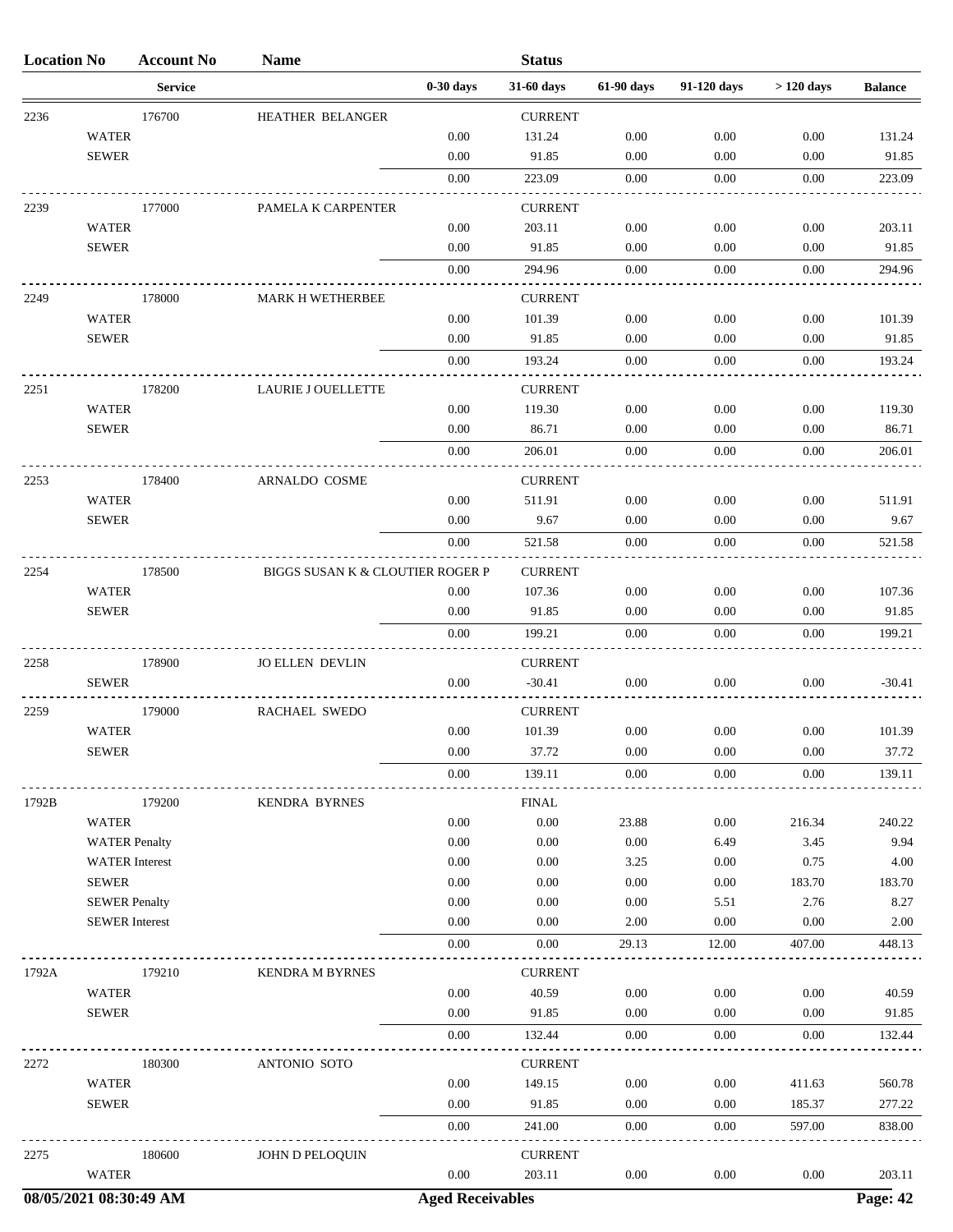| <b>Location No</b> |                      | <b>Account No</b>     | <b>Name</b>                      |             | <b>Status</b>  |            |             |             |                |
|--------------------|----------------------|-----------------------|----------------------------------|-------------|----------------|------------|-------------|-------------|----------------|
|                    |                      | <b>Service</b>        |                                  | $0-30$ days | 31-60 days     | 61-90 days | 91-120 days | $>120$ days | <b>Balance</b> |
|                    | <b>SEWER</b>         |                       |                                  | 0.00        | 91.85          | 0.00       | 0.00        | 0.00        | 91.85          |
|                    |                      |                       |                                  | $0.00\,$    | 294.96         | 0.00       | 0.00        | 0.00        | 294.96         |
| 2281               |                      | 181200                | LUIS RODRIGUEZ AND MELANIE MAGAL |             | <b>CURRENT</b> |            |             |             |                |
|                    | <b>WATER</b>         |                       |                                  | 0.00        | 149.15         | 0.00       | 0.00        | 0.00        | 149.15         |
|                    | <b>SEWER</b>         |                       |                                  | 0.00        | 91.85          | 0.00       | 0.00        | 0.00        | 91.85          |
|                    |                      |                       |                                  | 0.00        | 241.00         | 0.00       | 0.00        | 0.00        | 241.00         |
| 1815A              |                      | 181500                | ALEXANDRIA KWASEK                |             | <b>CURRENT</b> |            |             |             |                |
|                    | <b>WATER</b>         |                       |                                  | 0.00        | 0.00           | 0.00       | 0.00        | 119.86      | 119.86         |
|                    |                      | <b>WATER Penalty</b>  |                                  | 0.00        | 0.00           | 0.00       | 3.60        | 7.20        | 10.80          |
|                    |                      | <b>WATER</b> Interest |                                  | 0.00        | 0.00           | 2.00       | 0.00        | 11.60       | 13.60          |
|                    |                      |                       |                                  | 0.00        | 0.00           | 2.00       | 3.60        | 138.66      | 144.26         |
| 2284               |                      | 181510                | ALEXANDRIA J HAYES               |             | <b>CURRENT</b> |            |             |             |                |
|                    | <b>WATER</b>         |                       |                                  | 0.00        | 227.91         | 0.00       | 0.00        | 0.00        | 227.91         |
|                    | <b>SEWER</b>         |                       |                                  | 0.00        | 90.15          | 0.00       | 0.00        | 0.00        | 90.15          |
|                    |                      |                       |                                  | 0.00        | 318.06         | 0.00       | 0.00        | 0.00        | 318.06         |
| 2293               |                      | 182400                | KARL P TIRRELL                   |             | <b>CURRENT</b> |            |             |             |                |
|                    | <b>WATER</b>         |                       |                                  | 0.00        | 227.91         | 0.00       | 0.00        | 958.02      | 1185.93        |
|                    |                      | <b>WATER Penalty</b>  |                                  | 0.00        | 0.00           | 0.00       | 28.74       | 26.59       | 55.33          |
|                    |                      | <b>WATER</b> Interest |                                  | 0.00        | 0.00           | 14.37      | 0.00        | 16.58       | 30.95          |
|                    | <b>WATER Misc</b>    |                       |                                  | 0.00        | 0.00           | 0.00       | 0.00        | 24.00       | 24.00          |
|                    | <b>SEWER</b>         |                       |                                  | 0.00        | 91.85          | 0.00       | 0.00        | 367.40      | 459.25         |
|                    | <b>SEWER Penalty</b> |                       |                                  | 0.00        | 0.00           | 0.00       | 11.02       | 16.54       | 27.56          |
|                    |                      | <b>SEWER</b> Interest |                                  | 0.00        | 0.00           | 5.51       | 0.00        | 8.89        | 14.40          |
|                    | <b>SEWER Misc</b>    |                       |                                  | 0.00        | 0.00           | 0.00       | 0.00        | 24.00       | 24.00          |
|                    |                      |                       |                                  | 0.00        | 319.76         | 19.88      | 39.76       | 1442.02     | 1821.42        |
| 2300               |                      | 183100                | RYAN & PENNY FERDMAN             |             | <b>CURRENT</b> |            |             |             |                |
|                    | <b>WATER</b>         |                       |                                  | 0.00        | 234.11         | 0.00       | 0.00        | 0.00        | 234.11         |
|                    | <b>SEWER</b>         |                       |                                  | 0.00        | 91.85          | 0.00       | 0.00        | 0.00        | 91.85          |
|                    |                      |                       |                                  | 0.00        | 325.96         | 0.00       | 0.00        | 0.00        | 325.96         |
| 2302               |                      | 183200                | HOPE COMMUNITY CHURCH            |             | <b>CURRENT</b> |            |             |             |                |
|                    | <b>WATER</b>         |                       |                                  | 0.00        | 89.45          | 0.00       | 0.00        | 0.00        | 89.45          |
| 2307               |                      | 183700                | TPC PUTNAM REALTY TRUST LLC      |             | <b>CURRENT</b> |            |             |             |                |
|                    | <b>WATER</b>         |                       |                                  | 0.00        | 208.77         | $0.00\,$   | 0.00        | $0.00\,$    | 208.77         |
|                    | <b>SEWER</b>         |                       |                                  | 0.00        | 91.85          | 0.00       | 0.00        | 0.00        | 91.85          |
|                    |                      |                       |                                  | 0.00        | 300.62         | 0.00       | 0.00        | 0.00        | 300.62         |
| 2309               |                      | 183800                | NEIL DAUPHINAIS                  |             | <b>CURRENT</b> |            |             |             |                |
|                    | <b>WATER</b>         |                       |                                  | 0.00        | 149.15         | 0.00       | 0.00        | 582.61      | 731.76         |
|                    |                      | <b>WATER</b> Interest |                                  | 0.00        | 0.00           | 2.00       | 0.00        | 0.00        | 2.00           |
|                    | <b>SEWER</b>         |                       |                                  | 0.00        | 91.85          | $0.00\,$   | 0.00        | 275.55      | 367.40         |
|                    |                      |                       |                                  | 0.00        | 241.00         | 2.00       | 0.00        | 858.16      | 1101.16        |
| 2311               |                      | 184000                | <b>CHRISTINE COE</b>             |             | <b>CURRENT</b> |            |             |             |                |
|                    | WATER                |                       |                                  | 0.00        | 119.24         | 0.00       | 0.00        | 0.00        | 119.24         |
| 2313               |                      | 184200                | <b>LANCE LANDOW GREGORY</b>      |             | <b>CURRENT</b> |            |             |             |                |
|                    | <b>WATER</b>         |                       |                                  | 0.00        | 131.24         | $0.00\,$   | 0.00        | $0.00\,$    | 131.24         |
|                    | <b>SEWER</b>         |                       |                                  | 0.00        | 91.85          | $0.00\,$   | 0.00        | $0.00\,$    | 91.85          |
|                    |                      |                       |                                  | 0.00        | 223.09         | 0.00       | 0.00        | 0.00        | 223.09         |
| 2316               |                      | 184400                | <b>GLENN M GODLEY</b>            |             | <b>CURRENT</b> |            |             |             |                |
|                    | <b>WATER</b>         |                       |                                  | 0.00        | 190.94         | 0.00       | 0.00        | 0.00        | 190.94         |
|                    |                      |                       |                                  |             |                |            |             |             |                |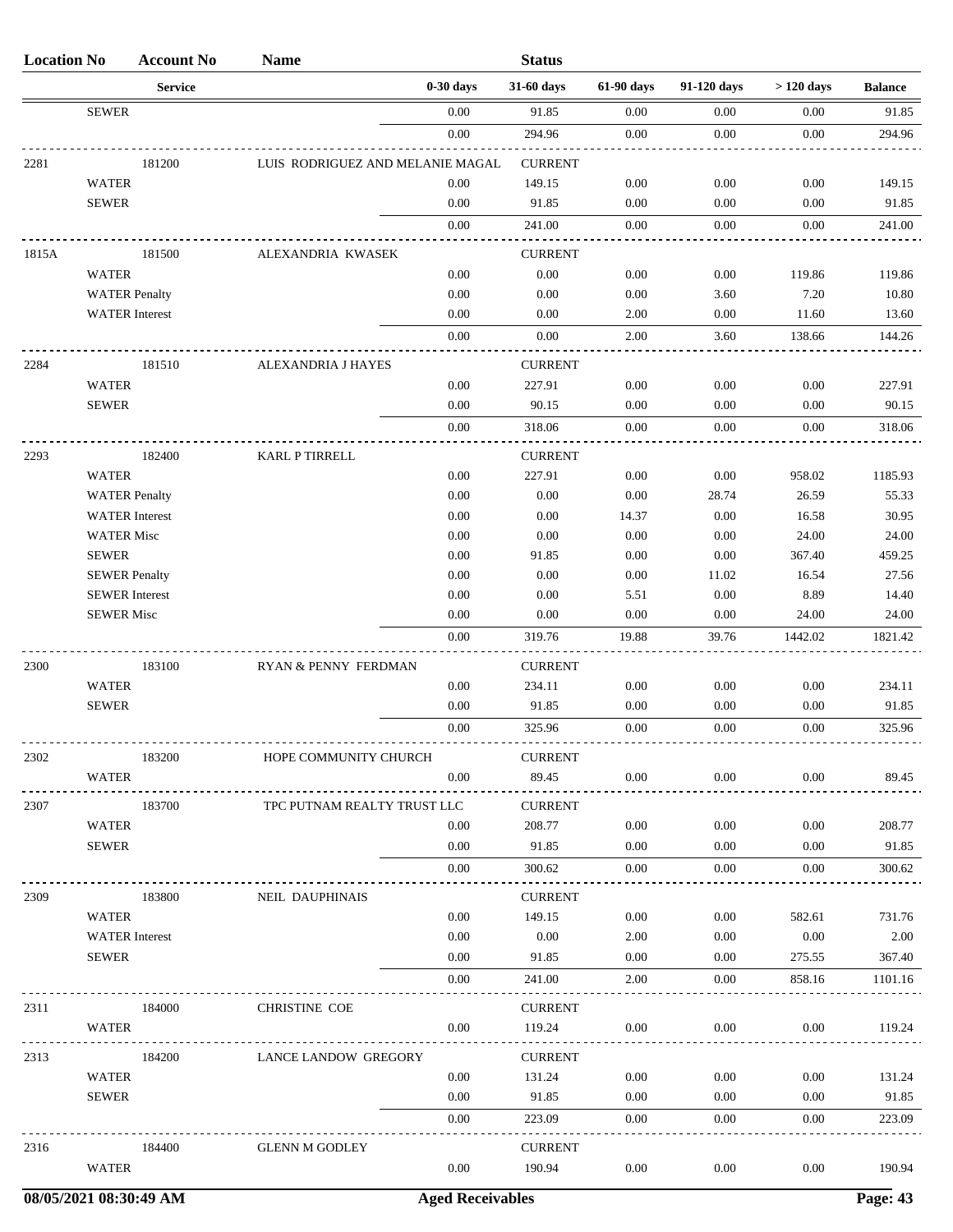| <b>Location No</b> |                              | <b>Account No</b>     | <b>Name</b>                       |              | <b>Status</b>    |              |                  |                 |                  |
|--------------------|------------------------------|-----------------------|-----------------------------------|--------------|------------------|--------------|------------------|-----------------|------------------|
|                    |                              | <b>Service</b>        |                                   | $0-30$ days  | 31-60 days       | 61-90 days   | 91-120 days      | $>120$ days     | <b>Balance</b>   |
|                    | <b>SEWER</b>                 |                       |                                   | 0.00         | 92.15            | 0.00         | 0.00             | 0.00            | 92.15            |
|                    |                              |                       |                                   | 0.00         | 283.09           | 0.00         | 0.00             | 0.00            | 283.09           |
| 2318               |                              | 184600                | FLORENTINO BETANCOURT III         |              | <b>CURRENT</b>   |              |                  |                 |                  |
|                    | <b>WATER</b>                 |                       |                                   | 0.00         | 155.12           | 0.00         | 0.00             | 318.57          | 473.69           |
|                    | <b>SEWER</b>                 |                       |                                   | 0.00         | 91.85            | 0.00         | 0.00             | 91.85           | 183.70           |
|                    |                              |                       |                                   | 0.00         | 246.97           | 0.00         | 0.00             | 410.42          | 657.39           |
| 2322               |                              | 184900                | TPC PUTNAM REALTY TRUST LLC       |              | <b>CURRENT</b>   |              |                  |                 |                  |
|                    | <b>WATER</b>                 |                       |                                   | 0.00         | 149.07           | 0.00         | 0.00             | 0.00            | 149.07           |
|                    | <b>SEWER</b>                 |                       |                                   | 0.00         | 91.85            | 0.00         | 0.00             | 0.00            | 91.85            |
|                    |                              |                       |                                   | 0.00         | 240.92           | 0.00         | 0.00             | 0.00            | 240.92           |
| 2323               |                              | 185000                | PUTNAM BAPTIST HOMES INC          |              | <b>CURRENT</b>   |              |                  |                 |                  |
|                    | <b>WATER</b>                 |                       |                                   | 0.00         | 89.45            | 0.00         | $0.00\,$         | 83.48           | 172.93           |
|                    |                              | <b>WATER Penalty</b>  |                                   | 0.00         | 0.00             | 0.00         | 2.50             | 0.00            | 2.50             |
|                    |                              | <b>WATER</b> Interest |                                   | 0.00         | 0.00             | 2.00         | 0.00             | 0.00            | 2.00             |
|                    | <b>SEWER</b>                 |                       |                                   | 0.00         | 91.85            | 0.00         | 0.00             | 91.85           | 183.70           |
|                    | <b>SEWER Penalty</b>         |                       |                                   | 0.00         | 0.00             | 0.00         | 2.76             | 0.00            | 2.76             |
|                    |                              | <b>SEWER</b> Interest |                                   | 0.00         | 0.00             | 2.00         | 0.00             | 0.00            | 2.00             |
|                    |                              |                       |                                   | 0.00         | 181.30           | 4.00         | 5.26             | 175.33          | 365.89           |
| 2329               |                              | 185600                | CHANNING TAYLOR JONES & RYAN J CA |              | <b>CURRENT</b>   |              |                  |                 |                  |
|                    | <b>WATER</b>                 |                       |                                   | 0.00         | 131.24           | 0.00         | 0.00             | 906.84          | 1038.08          |
|                    |                              | <b>WATER</b> Interest |                                   | 0.00         | 0.00             | 13.60        | 0.00             | 15.04           | 28.64            |
|                    | <b>WATER Misc</b>            |                       |                                   | 0.00         | 0.00             | 0.00         | 0.00             | 24.00           | 24.00            |
|                    | <b>SEWER</b>                 |                       |                                   | 0.00         | 91.85            | 0.00         | 0.00             | 335.52          | 427.37           |
|                    |                              | <b>SEWER</b> Interest |                                   | 0.00         | 0.00             | 8.27         | 0.00             | 9.64            | 17.91            |
|                    | <b>SEWER Misc</b>            |                       |                                   | 0.00         | 0.00             | 0.00         | 0.00             | 24.00           | 24.00            |
|                    |                              |                       |                                   | $0.00\,$     | 223.09           | 21.87        | 0.00             | 1315.04         | 1560.00          |
|                    |                              |                       |                                   |              |                  |              |                  |                 |                  |
| 2334               |                              | 186100                | L GARDNER ESTATE OF ANNA          |              | <b>CURRENT</b>   |              |                  |                 |                  |
|                    | <b>WATER</b>                 |                       |                                   | 0.00         | 107.36           | 0.00         | 0.00             | 477.10          | 584.46           |
|                    |                              | <b>WATER</b> Interest |                                   | 0.00         | 0.00             | 7.16         | 0.00             | 19.44           | 26.60            |
|                    | <b>WATER Misc</b>            |                       |                                   | $0.00\,$     | $0.00\,$         | $0.00\,$     | $0.00\,$         | $24.00\,$       | 24.00            |
|                    |                              | <b>WATER Penalty</b>  |                                   | 0.00         | 0.00             | 0.00         | 14.31            | 22.36           | 36.67            |
|                    | <b>SEWER</b>                 |                       |                                   | 0.00<br>0.00 | 91.85<br>0.00    | 0.00<br>6.89 | $0.00\,$<br>0.00 | 459.25<br>19.91 | 551.10           |
|                    | <b>SEWER Misc</b>            | <b>SEWER</b> Interest |                                   | 0.00         | 0.00             | 0.00         | $0.00\,$         | 24.00           | 26.80<br>24.00   |
|                    | <b>SEWER Penalty</b>         |                       |                                   | 0.00         | 0.00             | 0.00         | 13.78            | 22.05           | 35.83            |
|                    |                              |                       |                                   | 0.00         | 199.21           | 14.05        | 28.09            | 1068.11         | 1309.46          |
|                    |                              |                       |                                   |              |                  |              |                  |                 |                  |
| 2341               |                              | 186800                | ALAA AHMED LLC                    |              | <b>CURRENT</b>   |              |                  |                 |                  |
|                    | <b>WATER</b><br><b>SEWER</b> |                       |                                   | 0.00<br>0.00 | 460.31<br>300.70 | 0.00<br>0.00 | $0.00\,$<br>0.00 | 0.00<br>0.00    | 460.31<br>300.70 |
|                    |                              |                       |                                   | 0.00         | 761.01           | 0.00         | 0.00             | 0.00            | 761.01           |
|                    |                              |                       |                                   |              |                  |              |                  |                 |                  |
| 2347               |                              | 187400                | CHARLES WEIMER IV & JASMINE BEDAR |              | <b>CURRENT</b>   |              |                  |                 |                  |
|                    | <b>WATER</b>                 |                       |                                   | 0.00         | 125.27           | 0.00         | 0.00             | 0.00            | 125.27           |
|                    | <b>SEWER</b>                 |                       |                                   | 0.00         | 91.85            | 0.00         | 0.00             | 0.00            | 91.85            |
|                    |                              |                       |                                   | 0.00         | 217.12           | 0.00         | 0.00             | 0.00            | 217.12           |
| 2348               |                              | 187500                | KEVIN HANSEN                      |              | <b>CURRENT</b>   |              |                  |                 |                  |
|                    | <b>WATER</b>                 |                       |                                   | 0.00         | 215.51           | 0.00         | 0.00             | 0.00            | 215.51           |
|                    | <b>SEWER</b>                 |                       |                                   | 0.00         | 91.85            | 0.00         | 0.00             | 0.00            | 91.85            |
|                    |                              |                       |                                   | 0.00         | 307.36           | 0.00         | 0.00             | 0.00            | 307.36           |
| 1888A              |                              | 188800                | <b>CEZARY M SPATH</b>             |              | <b>CURRENT</b>   |              |                  |                 |                  |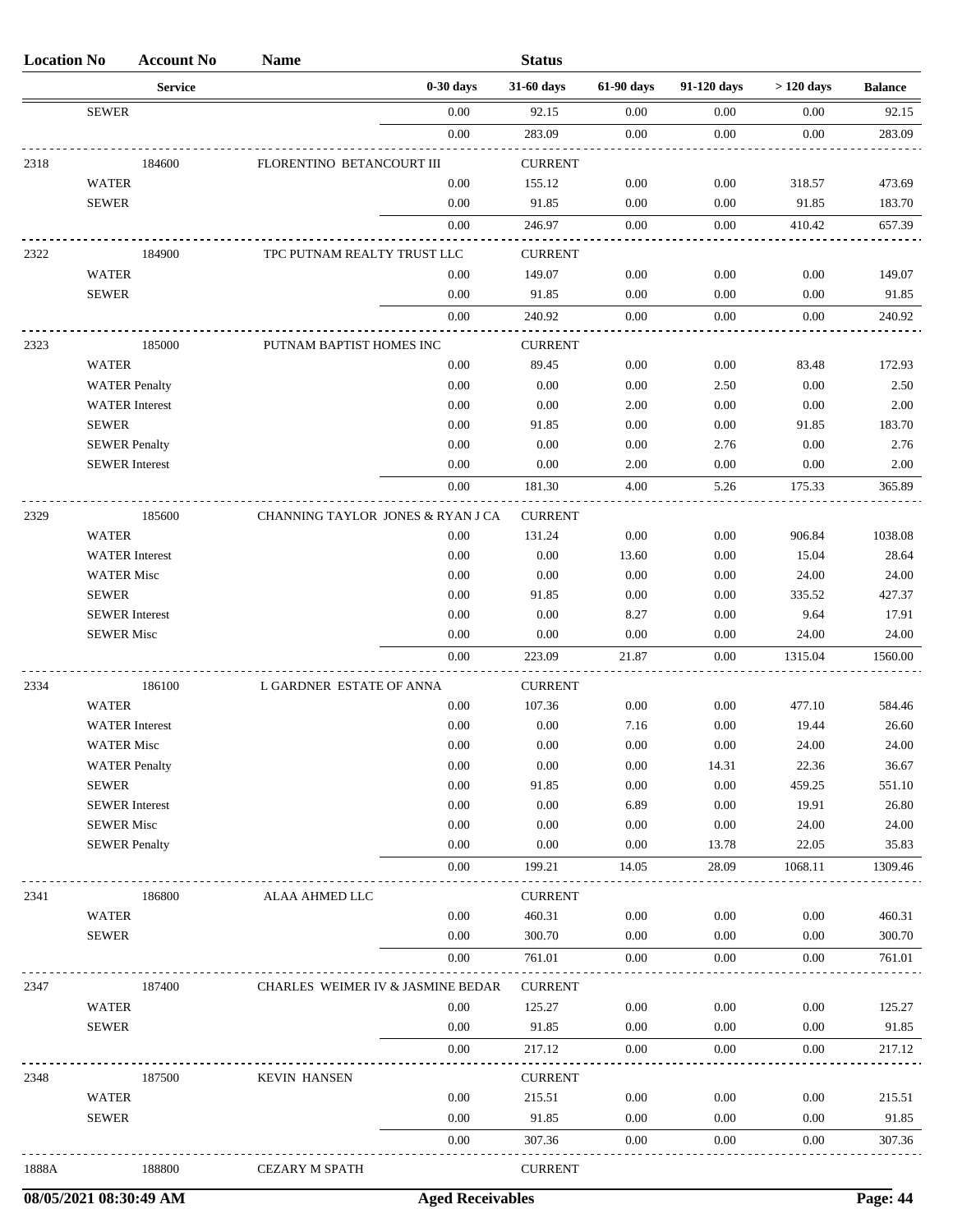| <b>Location No</b> |                       | <b>Account No</b>      | <b>Name</b>                    |                         | <b>Status</b>  |            |             |             |                |
|--------------------|-----------------------|------------------------|--------------------------------|-------------------------|----------------|------------|-------------|-------------|----------------|
|                    |                       | <b>Service</b>         |                                | $0-30$ days             | 31-60 days     | 61-90 days | 91-120 days | $>120$ days | <b>Balance</b> |
|                    | <b>WATER</b>          |                        |                                | 0.00                    | 143.18         | 0.00       | 0.00        | 0.00        | 143.18         |
|                    | <b>SEWER</b>          |                        |                                | 0.00                    | 91.85          | 0.00       | 0.00        | 0.00        | 91.85          |
|                    |                       |                        |                                | 0.00                    | 235.03         | 0.00       | 0.00        | 0.00        | 235.03         |
| 2373               |                       | 189500                 | <b>SEEAN P WEAVER</b>          |                         | <b>CURRENT</b> |            |             |             |                |
|                    | <b>WATER</b>          |                        |                                | 0.00                    | 161.09         | 0.00       | 0.00        | 0.00        | 161.09         |
|                    | <b>SEWER</b>          |                        |                                | 0.00                    | 91.85          | 0.00       | 0.00        | 0.00        | 91.85          |
|                    |                       |                        |                                | $0.00\,$                | 252.94         | 0.00       | 0.00        | 0.00        | 252.94         |
| 2375               |                       | 189600                 | <b>CHARLETTE A RUDMAN</b>      |                         | <b>CURRENT</b> |            |             |             |                |
|                    | <b>WATER</b>          |                        |                                | 0.00                    | 173.03         | 0.00       | 0.00        | 4.30        | 177.33         |
|                    | <b>SEWER</b>          |                        |                                | 0.00                    | 91.85          | 0.00       | 0.00        | 0.00        | 91.85          |
|                    |                       |                        |                                | 0.00                    | 264.88         | 0.00       | 0.00        | 4.30        | 269.18         |
| 2377               |                       | 189800                 | PEDERSEN MICHAEL & BOUZRAK AMY |                         | <b>CURRENT</b> |            |             |             |                |
|                    | <b>WATER</b>          |                        |                                | 0.00                    | 143.18         | 0.00       | 0.00        | 0.00        | 143.18         |
|                    | <b>SEWER</b>          |                        |                                | 0.00                    | 91.85          | 0.00       | 0.00        | 0.00        | 91.85          |
|                    |                       |                        |                                | 0.00                    | 235.03         | 0.00       | 0.00        | 0.00        | 235.03         |
| 2393               |                       | 191200                 | <b>JEAN A SERGEL</b>           |                         | <b>CURRENT</b> |            |             |             |                |
|                    | <b>WATER</b>          |                        |                                | 0.00                    | 179.00         | 0.00       | 0.00        | 149.15      | 328.15         |
|                    | <b>SEWER</b>          |                        |                                | 0.00                    | 91.85          | 0.00       | 0.00        | 6.69        | 98.54          |
|                    |                       |                        |                                | 0.00                    | 270.85         | 0.00       | 0.00        | 155.84      | 426.69         |
| 1914A              |                       | 191400                 | MICHELLE S DIGNAM              |                         | <b>CURRENT</b> |            |             |             |                |
|                    | <b>SEWER</b>          |                        |                                | 0.00                    | 91.85          | 0.00       | 0.00        | 367.40      | 459.25         |
|                    | <b>SEWER Penalty</b>  |                        |                                | 0.00                    | 0.00           | 0.00       | 11.02       | 16.54       | 27.56          |
|                    | <b>SEWER</b> Interest |                        |                                | 0.00                    | 0.00           | 5.51       | 0.00        | 8.89        | 14.40          |
|                    |                       |                        |                                | 0.00                    | 91.85          | 5.51       | 11.02       | 392.83      | 501.21         |
| 1919A              |                       | 191900                 | WOODSTOCK TOWN OF              |                         | <b>CURRENT</b> |            |             |             |                |
|                    |                       | <b>REGIONLSEWER</b>    |                                | 11690.34                | $0.00\,$       | 0.00       | 0.00        | $0.00\,$    | 11690.34       |
| 2402               |                       | 192100                 | ALFRED H SR CHARRON            |                         | <b>CURRENT</b> |            |             |             |                |
|                    | <b>SEWER</b>          |                        |                                | 0.00                    | 91.85          | 0.00       | 0.00        | 0.00        | 91.85          |
| 2403               |                       | 192200                 | <b>GABRIELLE J DEOJAY</b>      |                         | <b>CURRENT</b> |            |             |             |                |
|                    | <b>SEWER</b>          |                        |                                | 0.00                    | 91.85          | 0.00       | 0.00        | 826.65      | 918.50         |
|                    | <b>SEWER Penalty</b>  |                        |                                | 0.00                    | 0.00           | 0.00       | 24.80       | 44.09       | 68.89          |
|                    | <b>SEWER Misc</b>     |                        |                                | 0.00                    | 0.00           | 0.00       | 0.00        | 48.00       | 48.00          |
|                    | <b>SEWER</b> Interest |                        |                                | 0.00                    | 0.00           | 12.40      | 0.00        | 104.71      | 117.11         |
|                    |                       |                        |                                | $0.00\,$                | 91.85          | 12.40      | 24.80       | 1023.45     | 1152.50        |
| 2404               |                       | 192300                 | JAMES E MCCORMICK              |                         | <b>CURRENT</b> |            |             |             |                |
|                    | <b>SEWER</b>          |                        |                                | $-1.00$                 | $0.00\,$       | 0.00       | 0.00        | 0.00        | $-1.00$        |
| 2409               |                       | 192800                 | TODD J GIROUX                  |                         | <b>CURRENT</b> |            |             |             |                |
|                    | <b>SEWER</b>          |                        |                                | 0.00                    | 91.85          | 0.00       | $0.00\,$    | 91.85       | 183.70         |
|                    | <b>SEWER</b> Interest |                        |                                | 0.00                    | 0.00           | 2.00       | 0.00        | 0.00        | 2.00           |
|                    | <b>SEWER Penalty</b>  |                        |                                | 0.00                    | 0.00           | 0.00       | 2.76        | 0.00        | 2.76           |
|                    |                       |                        |                                | 0.00                    | 91.85          | 2.00       | 2.76        | 91.85       | 188.46         |
| 2415               |                       | 193300                 | <b>JOANN M RAMONAS</b>         |                         | <b>CURRENT</b> |            |             |             |                |
|                    | <b>WATER</b>          |                        |                                | 0.00                    | 125.27         | $0.00\,$   | $0.00\,$    | 0.00        | 125.27         |
|                    | <b>SEWER</b>          |                        |                                | 0.00                    | 91.85          | 0.00       | $0.00\,$    | 0.00        | 91.85          |
|                    |                       |                        |                                | 0.00                    | 217.12         | 0.00       | 0.00        | 0.00        | 217.12         |
| 2416               |                       | 193400                 | <b>ALAN E ERICSON</b>          |                         | <b>CURRENT</b> |            |             |             |                |
|                    | <b>WATER</b>          |                        |                                | 0.00                    | 89.45          | 0.00       | $0.00\,$    | 0.00        | 89.45          |
|                    | <b>SEWER</b>          |                        |                                | $0.00\,$                | 91.85          | 0.00       | $0.00\,$    | 0.00        | 91.85          |
|                    |                       | 08/05/2021 08:30:50 AM |                                | <b>Aged Receivables</b> |                |            |             |             | Page: 45       |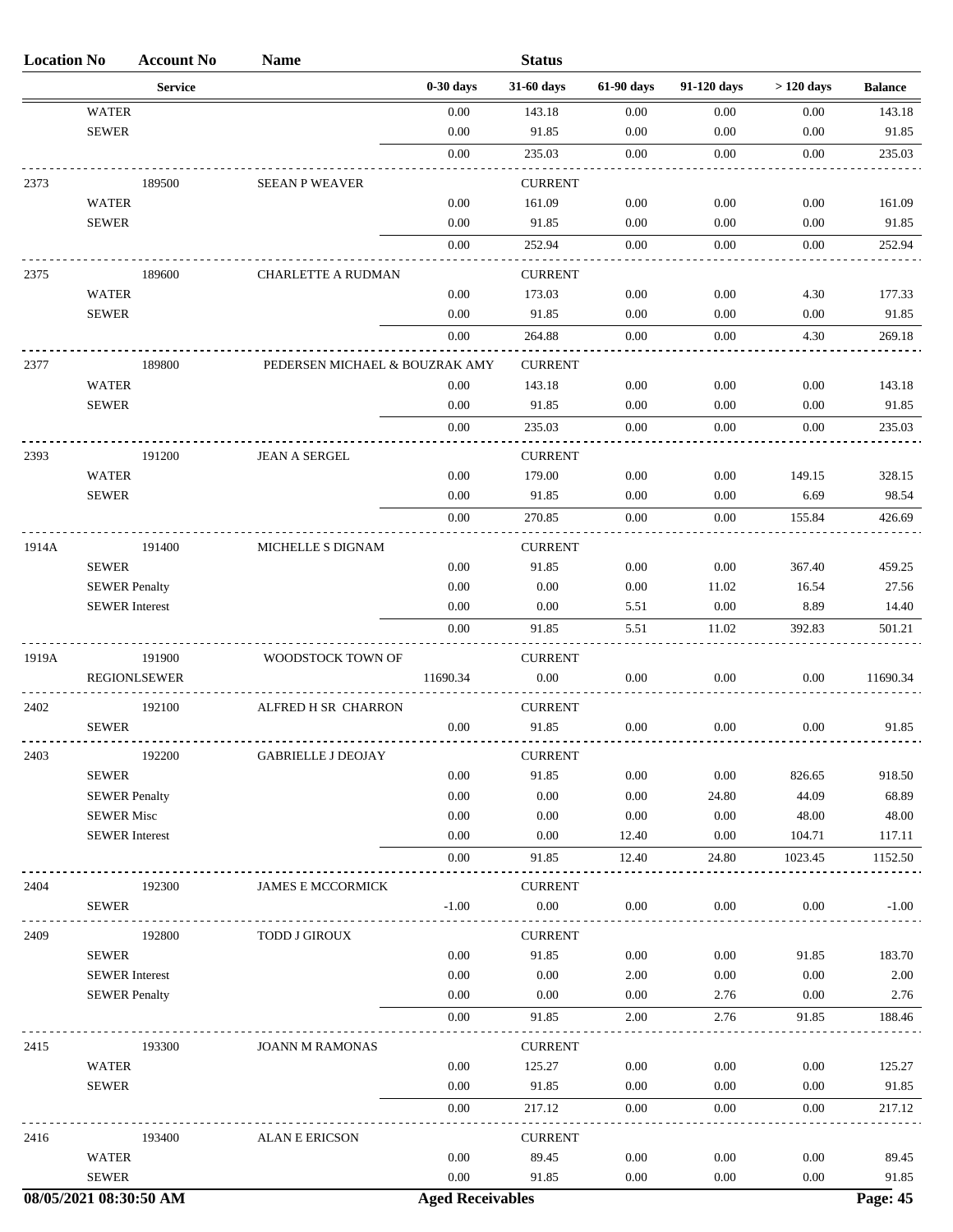| <b>Location No</b> |                                               | <b>Account No</b> | <b>Name</b>                      |              | <b>Status</b>            |                  |              |                |                 |
|--------------------|-----------------------------------------------|-------------------|----------------------------------|--------------|--------------------------|------------------|--------------|----------------|-----------------|
|                    |                                               | <b>Service</b>    |                                  | $0-30$ days  | 31-60 days               | 61-90 days       | 91-120 days  | $>120$ days    | <b>Balance</b>  |
|                    |                                               |                   |                                  | 0.00         | 181.30                   | 0.00             | 0.00         | 0.00           | 181.30          |
| 2418               |                                               | 193600            | <b>CHERYL L LAPORTE</b>          |              | <b>CURRENT</b>           |                  |              |                |                 |
|                    | <b>WATER</b>                                  |                   |                                  | 0.00         | 149.15                   | 0.00             | 0.00         | 0.00           | 149.15          |
|                    | <b>SEWER</b>                                  |                   |                                  | 0.00         | 91.85                    | 0.00             | 0.00         | 0.00           | 91.85           |
|                    |                                               |                   |                                  | $0.00\,$     | 241.00                   | 0.00             | 0.00         | 0.00           | 241.00          |
| 2420               |                                               | 193800            | LAURA BENJAMIN & SETH A FJELLMAN |              | <b>CURRENT</b>           |                  |              |                |                 |
|                    | <b>WATER</b>                                  |                   |                                  | 0.00         | 149.15                   | 0.00             | 0.00         | 65.00          | 214.15          |
|                    | <b>SEWER</b>                                  |                   |                                  | 0.00         | 91.85                    | 0.00             | 0.00         | 0.00           | 91.85           |
|                    |                                               |                   |                                  | 0.00         | 241.00                   | 0.00             | 0.00         | 65.00          | 306.00          |
| 2435               |                                               | 194900            | JEFFREY T GENDRON & ELISE M PAUL |              | <b>CURRENT</b>           |                  |              |                |                 |
|                    | <b>WATER</b>                                  |                   |                                  | 0.00         | 215.51                   | 0.00             | 0.00         | 0.00           | 215.51          |
|                    | <b>SEWER</b>                                  |                   |                                  | 0.00         | 91.85                    | 0.00             | 0.00         | 0.00           | 91.85           |
|                    |                                               |                   |                                  | 0.00         | 307.36                   | 0.00             | 0.00         | 0.00           | 307.36          |
| 2441               |                                               | 195400            | MICHAEL K DESROSIERS             |              | <b>CURRENT</b>           |                  |              |                |                 |
|                    | <b>WATER</b>                                  |                   |                                  | 0.00         | 271.31                   | 0.00             | 0.00         | 0.00           | 271.31          |
|                    | <b>SEWER</b>                                  |                   |                                  | 0.00         | 91.85                    | 0.00             | 0.00         | 0.00           | 91.85           |
|                    |                                               |                   |                                  | 0.00         | 363.16                   | 0.00             | 0.00         | 0.00           | 363.16          |
| 1957               |                                               | 195700            | D & M GROUP LLC                  |              | <b>CURRENT</b>           |                  |              |                |                 |
|                    | <b>SPRINKLER</b>                              |                   |                                  | 0.00         | 356.19                   | 0.00             | 0.00         | 0.00           | 356.19          |
| 2445               |                                               | 195800            | KATHERINE SERRA                  |              | <b>CURRENT</b>           |                  |              |                |                 |
|                    | <b>WATER</b>                                  |                   |                                  | 0.00         | 119.30                   | 0.00             | 0.00         | 0.00           | 119.30          |
|                    | <b>SEWER</b>                                  |                   |                                  | 0.00         | 91.85                    | 0.00             | 0.00         | 0.00           | 91.85           |
|                    |                                               |                   |                                  | 0.00         | 211.15                   | 0.00             | 0.00         | 0.00           | 211.15          |
| 2453               |                                               | 196600            | STEPHEN S NOTIS                  |              | <b>CURRENT</b>           |                  |              |                |                 |
|                    | <b>SEWER</b>                                  |                   |                                  | $-29.94$     | 0.00                     | 0.00             | 0.00         | 0.00           | $-29.94$        |
| 1968A              |                                               | 196800            | VERRETTE WILLIAM & MASZTAL MARY  |              | <b>CURRENT</b>           |                  |              |                |                 |
|                    | <b>WATER</b>                                  |                   |                                  | 0.00         | 128.91                   | 0.00             | 0.00         | 0.00           | 128.91          |
|                    |                                               |                   |                                  |              |                          |                  |              |                |                 |
| 2456               | <b>WATER</b>                                  | 196900            | ASHLEY RICHARDSON & LISA DANBURG | 0.00         | <b>CURRENI</b><br>221.71 | 0.00             | 0.00         | 0.00           | 221.71          |
|                    | <b>SEWER</b>                                  |                   |                                  | 0.00         | 84.11                    | 0.00             | 0.00         | 0.00           | 84.11           |
|                    |                                               |                   |                                  | $0.00\,$     | 305.82                   | $0.00\,$         | 0.00         | 0.00           | 305.82          |
|                    |                                               |                   |                                  |              |                          |                  |              |                |                 |
| 2458               | <b>WATER</b>                                  | 197100            | OBNEURGYN PROPERTIES LLC         | 0.00         | <b>CURRENT</b><br>131.21 | 0.00             | 0.00         | 0.00           | 131.21          |
|                    | <b>SEWER</b>                                  |                   |                                  | 0.00         | 91.85                    | 0.00             | 0.00         | 0.00           | 91.85           |
|                    |                                               |                   |                                  | $0.00\,$     | 223.06                   | 0.00             | 0.00         | 0.00           | 223.06          |
|                    |                                               |                   |                                  |              |                          |                  |              |                |                 |
| 2460               |                                               | 197300            | JAMES W III PURDON               |              | <b>CURRENT</b>           |                  |              |                |                 |
|                    | <b>WATER</b>                                  |                   |                                  | 0.00<br>0.00 | 143.18<br>0.00           | 0.00<br>$0.00\,$ | 0.00         | 297.29<br>0.00 | 440.47<br>8.92  |
|                    | <b>WATER Penalty</b><br><b>WATER</b> Interest |                   |                                  | 0.00         | 0.00                     | 4.46             | 8.92<br>0.00 | 0.00           | 4.46            |
|                    | <b>SEWER</b>                                  |                   |                                  | 0.00         | 91.85                    | 0.00             | $0.00\,$     | 91.85          | 183.70          |
|                    | <b>SEWER Penalty</b>                          |                   |                                  | 0.00         | 0.00                     | 0.00             | 2.76         | 0.00           | 2.76            |
|                    | <b>SEWER</b> Interest                         |                   |                                  | 0.00         | 0.00                     | 2.00             | 0.00         | 0.00           | 2.00            |
|                    |                                               |                   |                                  | 0.00         | 235.03                   | 6.46             | 11.68        | 389.14         | 642.31          |
|                    |                                               |                   |                                  |              |                          |                  |              |                |                 |
| 2466               |                                               | 197900            | <b>RAYMOND F GOULD</b>           |              | <b>CURRENT</b>           |                  |              |                |                 |
|                    | <b>WATER</b>                                  |                   |                                  | 0.00<br>0.00 | 240.31<br>91.85          | 0.00<br>0.00     | 0.00<br>0.00 | 0.00<br>0.00   | 240.31<br>91.85 |
|                    | <b>SEWER</b>                                  |                   |                                  |              |                          |                  |              |                |                 |
|                    |                                               |                   |                                  | 0.00         | 332.16                   | 0.00             | 0.00         | 0.00           | 332.16          |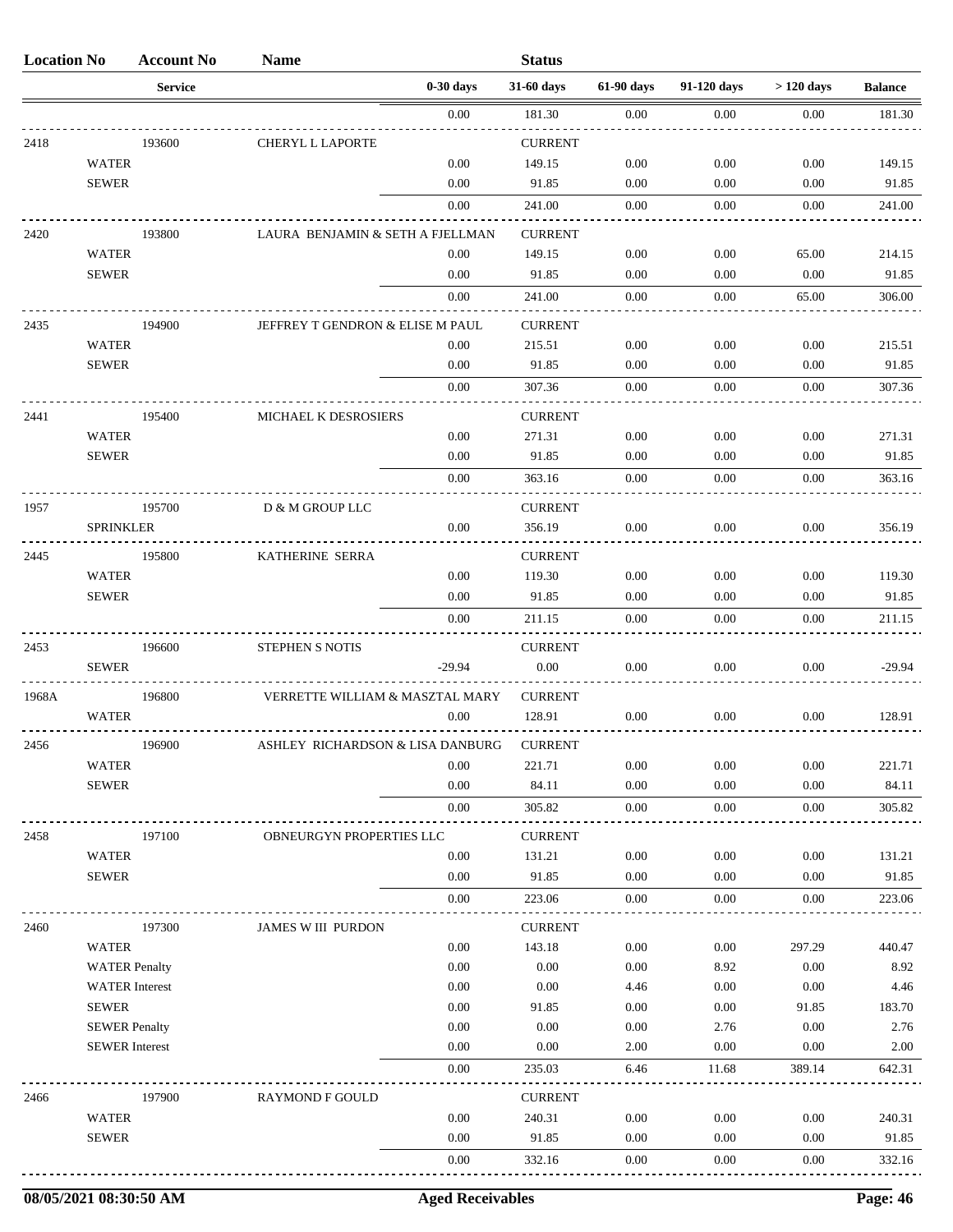| <b>Location No</b> |                      | <b>Account No</b>     | <b>Name</b>                     |             | <b>Status</b>  |            |             |             |                |
|--------------------|----------------------|-----------------------|---------------------------------|-------------|----------------|------------|-------------|-------------|----------------|
|                    |                      | <b>Service</b>        |                                 | $0-30$ days | 31-60 days     | 61-90 days | 91-120 days | $>120$ days | <b>Balance</b> |
| 2474               |                      | 198700                | <b>SCOTT SANDERS</b>            |             | <b>CURRENT</b> |            |             |             |                |
|                    | <b>WATER</b>         |                       |                                 | $0.00\,$    | 107.36         | 0.00       | 0.00        | 0.00        | 107.36         |
|                    | <b>SEWER</b>         |                       |                                 | 0.00        | 91.85          | 0.00       | 0.00        | 0.00        | 91.85          |
|                    |                      |                       |                                 | 0.00        | 199.21         | 0.00       | 0.00        | 0.00        | 199.21         |
| 2476               |                      | 198900                | <b>JARROD A DIZAZZO</b>         |             | <b>CURRENT</b> |            |             |             |                |
|                    | <b>WATER</b>         |                       |                                 | 0.00        | 131.24         | 0.00       | 0.00        | 495.11      | 626.35         |
|                    |                      | <b>WATER</b> Interest |                                 | 0.00        | 0.00           | 7.43       | 0.00        | 11.31       | 18.74          |
|                    |                      | <b>WATER Penalty</b>  |                                 | 0.00        | 0.00           | 0.00       | 14.85       | 22.38       | 37.23          |
|                    | <b>SEWER</b>         |                       |                                 | 0.00        | 91.85          | 0.00       | 0.00        | 367.40      | 459.25         |
|                    |                      | <b>SEWER</b> Interest |                                 | 0.00        | 0.00           | 5.51       | 0.00        | 8.89        | 14.40          |
|                    | <b>SEWER Penalty</b> |                       |                                 | 0.00        | 0.00           | 0.00       | 11.02       | 16.54       | 27.56          |
|                    |                      |                       |                                 | 0.00        | 223.09         | 12.94      | 25.87       | 921.63      | 1183.53        |
| 2481               |                      | 199400                | MARK ZAWADA & ELISABETH DESILET |             | <b>CURRENT</b> |            |             |             |                |
|                    | <b>WATER</b>         |                       |                                 | 0.00        | 179.00         | 0.00       | 0.00        | 0.00        | 179.00         |
|                    | <b>SEWER</b>         |                       |                                 | 0.00        | 91.85          | 0.00       | 0.00        | 0.00        | 91.85          |
|                    |                      |                       |                                 | 0.00        | 270.85         | 0.00       | 0.00        | 0.00        | 270.85         |
| 2484               |                      | 199700                | STEPHANIE L PATROWICZ           |             | <b>CURRENT</b> |            |             |             |                |
|                    | <b>WATER</b>         |                       |                                 | 0.00        | 190.94         | 0.00       | 0.00        | 0.00        | 190.94         |
|                    | <b>SEWER</b>         |                       |                                 | 0.00        | 91.85          | 0.00       | 0.00        | 0.00        | 91.85          |
|                    |                      |                       |                                 | 0.00        | 282.79         | 0.00       | 0.00        | 0.00        | 282.79         |
| 2485               |                      | 199800                | <b>SHARON E STEARNS</b>         |             | <b>CURRENT</b> |            |             |             |                |
|                    | <b>WATER</b>         |                       |                                 | 0.00        | 95.42          | 0.00       | 0.00        | 0.00        | 95.42          |
|                    | <b>SEWER</b>         |                       |                                 | 0.00        | 91.85          | 0.00       | 0.00        | 0.00        | 91.85          |
|                    |                      |                       |                                 | 0.00        | 187.27         | 0.00       | 0.00        | 0.00        | 187.27         |
| 2487               |                      | 200000                | HARLEY L & KAREN J FAHEY        |             | <b>CURRENT</b> |            |             |             |                |
|                    | <b>WATER</b>         |                       |                                 | 0.00        | 184.97         | 0.00       | 0.00        | 0.00        | 184.97         |
|                    | <b>SEWER</b>         |                       |                                 | 0.00        | 91.85          | 0.00       | 0.00        | 0.00        | 91.85          |
|                    |                      |                       |                                 | 0.00        | 276.82         | 0.00       | 0.00        | 0.00        | 276.82         |
| 2489               |                      | 200200                | DENISE J COUTURE                |             | <b>CURRENT</b> |            |             |             |                |
|                    | <b>WATER</b>         |                       |                                 | 0.00        | 101.39         | 0.00       | 0.00        | 605.17      | 706.56         |
|                    |                      | <b>WATER</b> Interest |                                 | 0.00        | 0.00           | 9.30       | 0.00        | 10.20       | 19.50          |
|                    | <b>WATER Misc</b>    |                       |                                 | 0.00        | 0.00           | 0.00       | 0.00        | 24.00       | 24.00          |
|                    | <b>SEWER</b>         |                       |                                 | 0.00        | 91.85          | 0.00       | 0.00        | 275.55      | 367.40         |
|                    |                      | <b>SEWER</b> Interest |                                 | 0.00        | 0.00           | 2.00       | 0.00        | 0.00        | 2.00           |
|                    |                      |                       |                                 | 0.00        | 193.24         | 11.30      | 0.00        | 914.92      | 1119.46        |
| 2499               |                      | 201200                | NARENDA BIST                    |             | <b>CURRENT</b> |            |             |             |                |
|                    | <b>WATER</b>         |                       |                                 | 0.00        | 240.31         | 0.00       | 0.00        | 0.00        | 240.31         |
|                    | <b>SEWER</b>         |                       |                                 | 0.00        | 83.10          | 0.00       | 0.00        | 0.00        | 83.10          |
|                    |                      |                       |                                 | 0.00        | 323.41         | 0.00       | 0.00        | 0.00        | 323.41         |
| 2500               |                      | 201300                | CYRIL K OKAI                    |             | <b>CURRENT</b> |            |             |             |                |
|                    | <b>WATER</b>         |                       |                                 | 0.00        | 107.36         | 0.00       | 0.00        | 0.00        | 107.36         |
|                    | <b>SEWER</b>         |                       |                                 | 0.00        | 91.85          | 0.00       | 0.00        | 0.00        | 91.85          |
|                    |                      |                       |                                 | 0.00        | 199.21         | 0.00       | 0.00        | 0.00        | 199.21         |
| 2504               |                      | 201700                | WOJCIECH ANUSZKIEWICZ           |             | <b>CURRENT</b> |            |             |             |                |
|                    | <b>WATER</b>         |                       |                                 | $0.00\,$    | 119.30         | $0.00\,$   | 0.00        | 0.00        | 119.30         |
|                    | <b>SEWER</b>         |                       |                                 | 0.00        | 91.85          | 0.00       | 0.00        | 0.00        | 91.85          |
|                    |                      |                       |                                 | 0.00        | 211.15         | 0.00       | 0.00        | 0.00        | 211.15         |
| 2513               |                      | 202600                | LORE LANGLOIS                   |             | <b>CURRENT</b> |            |             |             |                |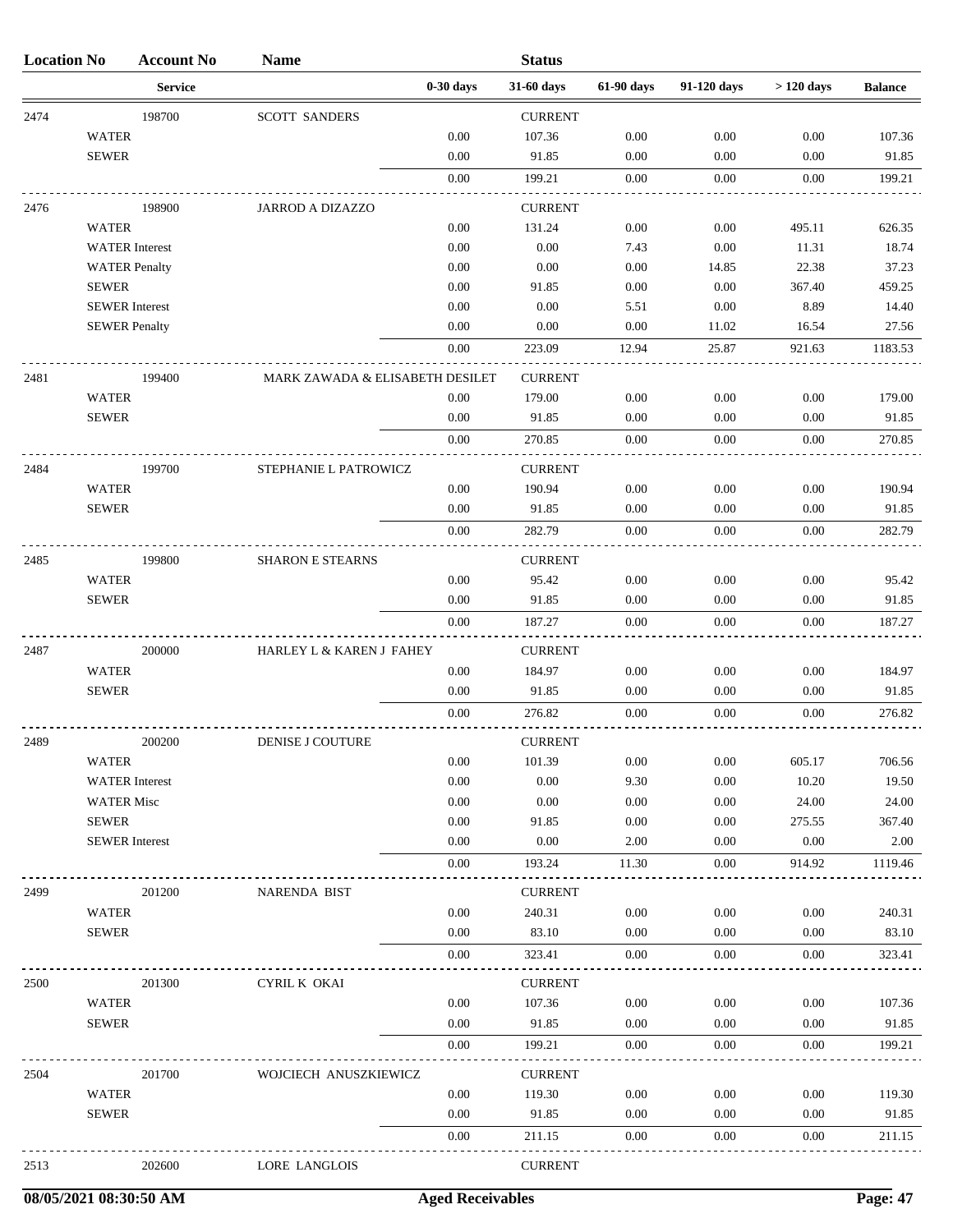| <b>Location No</b> |                                      | <b>Account No</b> | <b>Name</b>                       |              | <b>Status</b>              |              |              |               |                |
|--------------------|--------------------------------------|-------------------|-----------------------------------|--------------|----------------------------|--------------|--------------|---------------|----------------|
|                    |                                      | <b>Service</b>    |                                   | $0-30$ days  | 31-60 days                 | 61-90 days   | 91-120 days  | $>120$ days   | <b>Balance</b> |
|                    | <b>WATER</b>                         |                   |                                   | 0.00         | 161.09                     | 0.00         | 0.00         | 0.00          | 161.09         |
|                    | <b>SEWER</b>                         |                   |                                   | 0.00         | 91.85                      | 0.00         | 0.00         | 0.00          | 91.85          |
|                    |                                      |                   |                                   | 0.00         | 252.94                     | 0.00         | 0.00         | 0.00          | 252.94         |
| 2516               |                                      | 202900            | DAVID D POMES & DONNA M BUSHA-POM |              | <b>CURRENT</b>             |              |              |               |                |
|                    | <b>WATER</b>                         |                   |                                   | 0.00         | 131.24                     | 0.00         | 0.00         | 0.00          | 131.24         |
|                    | <b>SEWER</b>                         |                   |                                   | 0.00         | 91.85                      | 0.00         | 0.00         | 0.00          | 91.85          |
|                    |                                      |                   |                                   | 0.00         | 223.09                     | 0.00         | 0.00         | 0.00          | 223.09         |
| 2518               |                                      | 203100            | <b>KEVIN R COLE</b>               |              | <b>CURRENT</b>             |              |              |               |                |
|                    | <b>WATER</b>                         |                   |                                   | 0.00         | 125.27                     | 0.00         | 0.00         | 399.69        | 524.96         |
|                    | <b>SEWER</b>                         |                   |                                   | 0.00         | 91.85                      | 0.00         | 0.00         | 227.46        | 319.31         |
|                    |                                      |                   |                                   | 0.00         | 217.12                     | 0.00         | 0.00         | 627.15        | 844.27         |
| 2522               |                                      | 203500            | DERRICK POLINSKI                  |              | <b>CURRENT</b>             |              |              |               |                |
|                    | <b>WATER</b>                         |                   |                                   | 0.00         | 333.31                     | 0.00         | 0.00         | 0.00          | 333.31         |
|                    | <b>SEWER</b>                         |                   |                                   | 0.00         | 91.85                      | 0.00         | 0.00         | 0.00          | 91.85          |
|                    |                                      |                   |                                   | 0.00         | 425.16                     | 0.00         | 0.00         | 0.00          | 425.16         |
| 2526               |                                      | 203900            | <b>SCOTT CHAPULIS</b>             |              | <b>CURRENT</b>             |              |              |               |                |
|                    | <b>WATER</b>                         |                   |                                   | 0.00         | 89.45                      | 0.00         | 0.00         | 0.00          | 89.45          |
|                    | <b>SEWER</b>                         |                   |                                   | 0.00         | 91.85                      | 0.00         | 0.00         | 0.00          | 91.85          |
|                    |                                      |                   |                                   | 0.00         | 181.30                     | 0.00         | 0.00         | 0.00          | 181.30         |
|                    |                                      |                   |                                   |              |                            |              |              |               |                |
| 2530               | <b>WATER</b>                         | 204300            | <b>JESSICA WATSON</b>             | 0.00         | <b>CURRENT</b><br>149.15   | 0.00         | 0.00         | 924.65        | 1073.80        |
|                    | <b>WATER</b> Interest                |                   |                                   | 0.00         | 0.00                       | 13.87        | 0.00         | 34.62         | 48.49          |
|                    | <b>WATER Misc</b>                    |                   |                                   | 0.00         | 0.00                       | 0.00         | 0.00         | 24.00         | 24.00          |
|                    | <b>SEWER</b>                         |                   |                                   | 0.00         | 91.85                      | 0.00         | 0.00         | 392.80        | 484.65         |
|                    | <b>SEWER</b> Interest                |                   |                                   | 0.00         | 0.00                       | 8.32         | 0.00         | 9.94          | 18.26          |
|                    | <b>SEWER Misc</b>                    |                   |                                   | 0.00         | 0.00                       | 0.00         | 0.00         | 24.00         | 24.00          |
|                    |                                      |                   |                                   | 0.00         | 241.00                     | 22.19        | 0.00         | 1410.01       | 1673.20        |
| 2536               |                                      | 204900            | <b>ELAINE B WELCH</b>             |              | <b>CURRENT</b>             |              |              |               |                |
|                    | <b>SEWER</b>                         |                   |                                   | $-2.00$      | 0.00                       | 0.00         | 0.00         | 0.00          | $-2.00$        |
|                    |                                      |                   |                                   |              |                            |              |              |               |                |
| 2538               | <b>SEWER</b>                         | 205100            | <b>CORI A PATON</b>               | $-6.34$      | <b>CURRENT</b><br>$0.00\,$ | $0.00\,$     | $0.00\,$     | 0.00          | $-6.34$        |
|                    |                                      |                   |                                   |              |                            |              |              |               |                |
| 2549               |                                      | 206200            | <b>MATTIE C OATES</b>             |              | <b>CURRENT</b>             |              |              |               |                |
|                    | <b>WATER</b>                         |                   |                                   | 0.00         | 137.21                     | 0.00         | 0.00         | 0.00          | 137.21         |
|                    | <b>SEWER</b>                         |                   |                                   | 0.00<br>0.00 | 91.85                      | 0.00<br>0.00 | 0.00<br>0.00 | 0.00<br>0.00  | 91.85          |
|                    |                                      |                   |                                   |              | 229.06                     |              |              |               | 229.06         |
| 2552               |                                      | 206500            | KEVIN & MARIE A DUPRE             |              | <b>CURRENT</b>             |              |              |               |                |
|                    | <b>WATER</b>                         |                   |                                   | 0.00         | 184.97                     | 0.00         | 0.00         | 184.97        | 369.94         |
|                    | <b>WATER</b> Interest                |                   |                                   | 0.00         | 0.00                       | 2.77         | 0.00         | 0.00          | 2.77           |
|                    | <b>WATER Penalty</b><br><b>SEWER</b> |                   |                                   | 0.00<br>0.00 | 0.00<br>91.85              | 0.00<br>0.00 | 5.55<br>0.00 | 0.00<br>91.85 | 5.55<br>183.70 |
|                    | <b>SEWER</b> Interest                |                   |                                   | 0.00         | 0.00                       | 2.00         | 0.00         | 0.00          | 2.00           |
|                    | <b>SEWER Penalty</b>                 |                   |                                   | 0.00         | 0.00                       | 0.00         | 2.76         | 0.00          | 2.76           |
|                    |                                      |                   |                                   | 0.00         | 276.82                     | 4.77         | 8.31         | 276.82        | 566.72         |
|                    |                                      |                   |                                   |              |                            |              |              |               |                |
| 2555               | <b>WATER</b>                         | 206800            | <b>JOYCE GREGOIRE</b>             | 0.00         | <b>CURRENT</b><br>113.33   | 0.00         | 0.00         | 113.33        | 226.66         |
|                    | <b>WATER Penalty</b>                 |                   |                                   | 0.00         | 0.00                       | 0.00         | 3.40         | 0.00          | 3.40           |
|                    | <b>WATER</b> Interest                |                   |                                   | 0.00         | 0.00                       | 2.00         | 0.00         | 0.00          | 2.00           |
|                    | <b>SEWER</b>                         |                   |                                   | 0.00         | 91.85                      | 0.00         | 0.00         | 91.85         | 183.70         |
|                    | <b>SEWER Penalty</b>                 |                   |                                   | 0.00         | 0.00                       | 0.00         | 2.76         | 0.00          | 2.76           |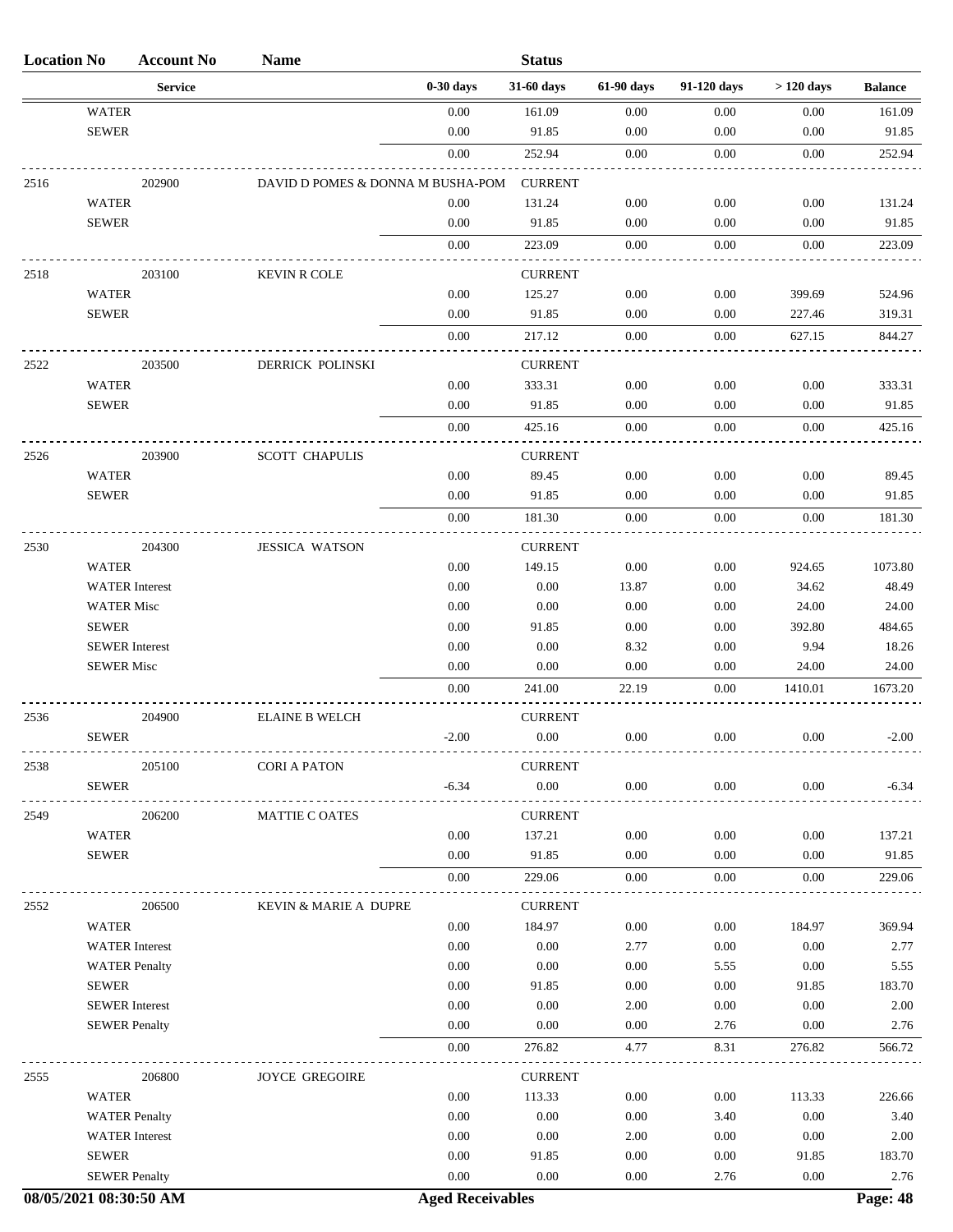| <b>Location No</b> |                              | <b>Account No</b>     | <b>Name</b>                  |              | <b>Status</b>            |              |              |                 |                |
|--------------------|------------------------------|-----------------------|------------------------------|--------------|--------------------------|--------------|--------------|-----------------|----------------|
|                    |                              | <b>Service</b>        |                              | $0-30$ days  | 31-60 days               | 61-90 days   | 91-120 days  | $>120$ days     | <b>Balance</b> |
|                    |                              | <b>SEWER</b> Interest |                              | 0.00         | 0.00                     | 2.00         | 0.00         | 0.00            | 2.00           |
|                    |                              |                       |                              | $0.00\,$     | 205.18                   | 4.00         | 6.16         | 205.18          | 420.52         |
| 2562               |                              | 207500                | <b>STEVEN J BATES</b>        |              | <b>CURRENT</b>           |              |              |                 |                |
|                    | <b>SEWER</b>                 |                       |                              | 0.00         | 91.85                    | 0.00         | 0.00         | 91.85           | 183.70         |
|                    |                              | <b>SEWER Penalty</b>  |                              | 0.00         | 0.00                     | 0.00         | 2.76         | 0.00            | 2.76           |
|                    |                              | <b>SEWER</b> Interest |                              | 0.00         | 0.00                     | 2.00         | 0.00         | 0.00            | 2.00           |
|                    |                              |                       |                              | $0.00\,$     | 91.85                    | 2.00         | 2.76         | 91.85           | 188.46         |
| 2563               |                              | 207600                | <b>ERIC A RUMSEY</b>         |              | <b>CURRENT</b>           |              |              |                 |                |
|                    | <b>SEWER</b>                 |                       |                              | 0.00         | 91.85                    | 0.00         | 0.00         | 367.40          | 459.25         |
|                    |                              | <b>SEWER</b> Interest |                              | 0.00         | 0.00                     | 5.51         | 0.00         | 8.89            | 14.40          |
|                    |                              | <b>SEWER Penalty</b>  |                              | 0.00         | 0.00                     | 0.00         | 11.02        | 16.54           | 27.56          |
|                    |                              |                       |                              | $0.00\,$     | 91.85                    | 5.51         | 11.02        | 392.83          | 501.21         |
| 2565               |                              | 207800                | 333 POMFRET STREET LLC       |              | <b>CURRENT</b>           |              |              |                 |                |
|                    | <b>WATER</b>                 |                       |                              | 0.00         | 137.13                   | 0.00         | 0.00         | 0.00            | 137.13         |
|                    | <b>SEWER</b>                 |                       |                              | 0.00         | 91.85                    | 0.00         | 0.00         | 0.00            | 91.85          |
|                    |                              |                       |                              | 0.00         | 228.98                   | 0.00         | 0.00         | 0.00            | 228.98         |
| 2566               |                              | 207900                | <b>JENNY L CHAPMAN</b>       |              | <b>CURRENT</b>           |              |              |                 |                |
|                    | <b>WATER</b>                 |                       |                              | 0.00         | 196.91                   | 0.00         | 0.00         | 82.33           | 279.24         |
|                    | <b>SEWER</b>                 |                       |                              | 0.00         | 91.85                    | 0.00         | 0.00         | $0.00\,$        | 91.85          |
|                    |                              |                       |                              | 0.00         | 288.76                   | 0.00         | 0.00         | 82.33           | 371.09         |
| 2567               |                              | 208000                | EQUITY INDUSTRIAL PUTNAM LLC |              | <b>CURRENT</b>           |              |              |                 |                |
|                    | <b>SEWER</b>                 |                       |                              | $-342.24$    | 0.00                     | 0.00         | 0.00         | 0.00            | $-342.24$      |
|                    |                              |                       |                              |              |                          |              |              |                 |                |
| 2573               | <b>WATER</b>                 | 208600                | <b>BEVERLY E HARRIS</b>      | 0.00         | <b>CURRENT</b><br>125.27 | 0.00         | 0.00         | 0.00            | 125.27         |
|                    | <b>SEWER</b>                 |                       |                              | 0.00         | 86.61                    | 0.00         | 0.00         | 0.00            | 86.61          |
|                    |                              |                       |                              | 0.00         | 211.88                   | 0.00         | $0.00\,$     | 0.00            | 211.88         |
|                    |                              |                       |                              |              |                          |              |              |                 |                |
| 2575               | <b>WATER</b>                 | 208800                | <b>LEE A NAZARIAN</b>        | 0.00         | <b>CURRENT</b><br>113.33 | 0.00         | 0.00         | 0.00            | 113.33         |
|                    | <b>SEWER</b>                 |                       |                              | $0.00\,$     | 91.85                    | 0.00         | $0.00\,$     | $0.00\,$        | 91.85          |
|                    |                              |                       |                              | 0.00         | 205.18                   | 0.00         | 0.00         | 0.00            | 205.18         |
|                    |                              |                       |                              |              |                          |              |              |                 |                |
| 2576               |                              | 208900                | KATHERINE CURTIS             |              | <b>CURRENT</b>           |              |              |                 |                |
|                    | <b>WATER</b>                 |                       |                              | 0.00         | 125.27                   | 0.00         | 0.00         | 131.24          | 256.51         |
|                    | <b>SEWER</b>                 |                       |                              | 0.00         | 91.85                    | 0.00         | 0.00         | 55.95           | 147.80         |
|                    |                              |                       |                              | 0.00         | 217.12                   | $0.00\,$     | 0.00         | 187.19          | 404.31         |
| 2583               |                              | 209600                | <b>GINA D'ERAMO</b>          |              | <b>CURRENT</b>           |              |              |                 |                |
|                    | <b>WATER</b>                 |                       |                              | 0.00         | 113.33                   | 0.00         | 0.00         | 107.36          | 220.69         |
|                    |                              | <b>WATER</b> Interest |                              | 0.00         | 0.00                     | 2.00         | 0.00         | 0.00            | 2.00           |
|                    |                              | <b>WATER Penalty</b>  |                              | 0.00         | 0.00                     | 0.00         | 3.22         | 0.00            | 3.22           |
|                    | <b>SEWER</b>                 | <b>SEWER</b> Interest |                              | 0.00<br>0.00 | 91.85<br>0.00            | 0.00<br>2.00 | 0.00<br>0.00 | 91.85<br>0.00   | 183.70<br>2.00 |
|                    |                              | <b>SEWER Penalty</b>  |                              | 0.00         | 0.00                     | 0.00         | 2.76         | 0.00            | 2.76           |
|                    |                              |                       |                              | 0.00         | 205.18                   | 4.00         | 5.98         | 199.21          | 414.37         |
|                    |                              |                       |                              |              |                          |              |              |                 |                |
| 2586               |                              | 209900                | <b>STACY FLEEKER</b>         |              | <b>CURRENT</b>           |              |              |                 |                |
|                    | <b>WATER</b><br><b>SEWER</b> |                       |                              | 0.00<br>0.00 | 119.30<br>91.85          | 0.00<br>0.00 | 0.00         | 174.06<br>91.85 | 293.36         |
|                    |                              |                       |                              | 0.00         | 211.15                   | $0.00\,$     | 0.00<br>0.00 | 265.91          | 183.70         |
|                    |                              |                       |                              |              |                          |              |              |                 | 477.06         |
| 2597               |                              | 211000                | BENJAMIN CARBONE             |              | <b>CURRENT</b>           |              |              |                 |                |
|                    | <b>SEWER</b>                 |                       |                              | 0.00         | 367.40                   | $0.00\,$     | $0.00\,$     | 1102.20         | 1469.60        |

**08/05/2021 08:30:50 AM Aged Receivables Page: 49**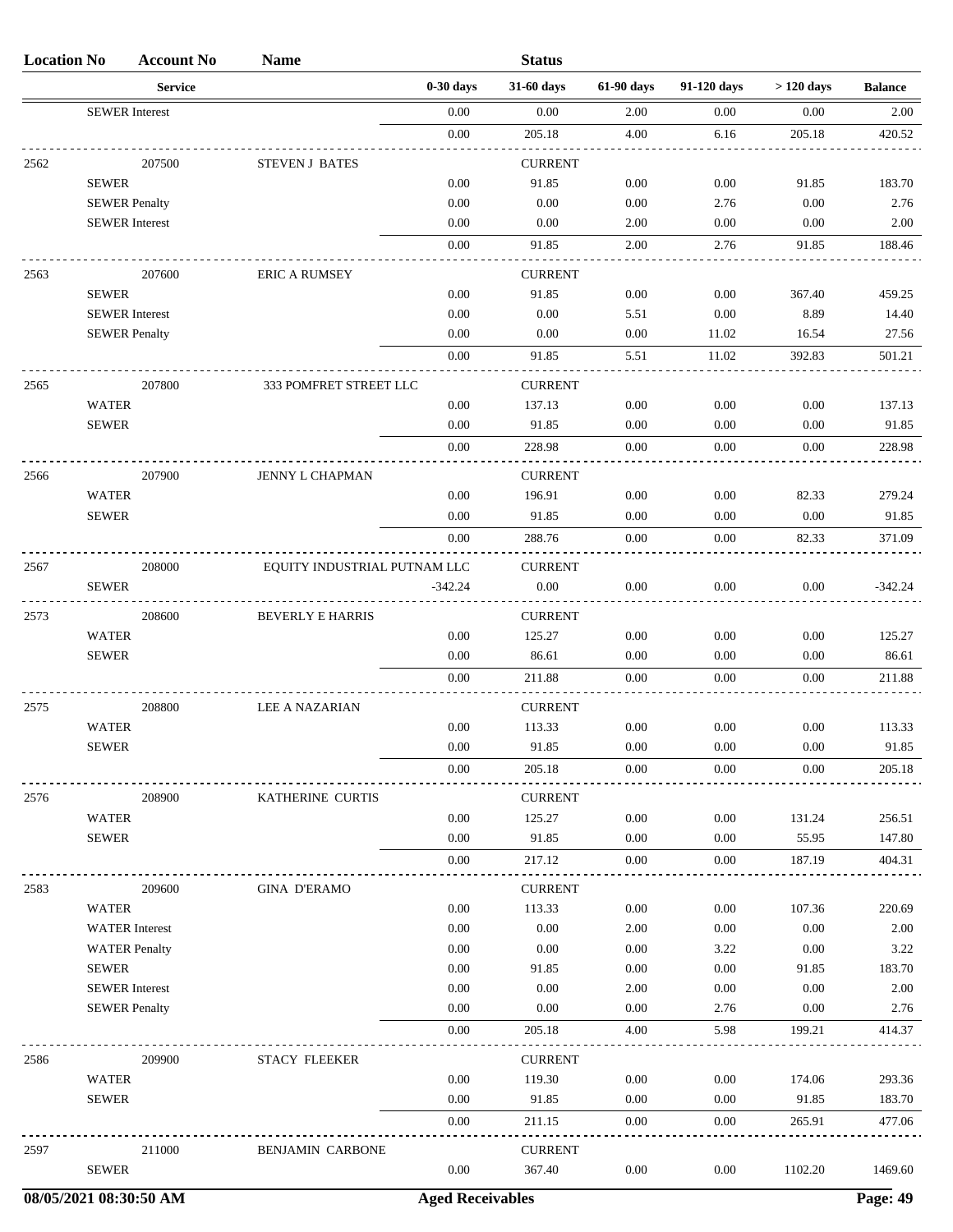| <b>Location No</b> |                              | <b>Account No</b>     | <b>Name</b>                  |              | <b>Status</b>            |              |              |                 |                 |
|--------------------|------------------------------|-----------------------|------------------------------|--------------|--------------------------|--------------|--------------|-----------------|-----------------|
|                    |                              | <b>Service</b>        |                              | $0-30$ days  | 31-60 days               | 61-90 days   | 91-120 days  | $>120$ days     | <b>Balance</b>  |
|                    |                              | <b>SEWER Penalty</b>  |                              | $0.00\,$     | 0.00                     | 0.00         | 33.07        | 33.06           | 66.13           |
|                    |                              | <b>SEWER</b> Interest |                              | 0.00         | 0.00                     | 16.53        | 0.00         | 16.53           | 33.06           |
|                    |                              |                       |                              | 0.00         | 367.40                   | 16.53        | 33.07        | 1151.79         | 1568.79         |
| 2599               |                              | 211200                | ROBERT E COTTRELL            |              | <b>CURRENT</b>           |              |              |                 |                 |
|                    | <b>WATER</b>                 |                       |                              | 0.00         | 83.48                    | 0.00         | 0.00         | $0.00\,$        | 83.48           |
|                    | <b>SEWER</b>                 |                       |                              | 0.00         | 73.56                    | 0.00         | 0.00         | 0.00            | 73.56           |
|                    |                              |                       |                              | $0.00\,$     | 157.04                   | 0.00         | 0.00         | 0.00            | 157.04          |
| 2600               |                              | 211300                | <b>SUSANNAH BATES</b>        |              | <b>CURRENT</b>           |              |              |                 |                 |
|                    | <b>WATER</b>                 |                       |                              | $0.00\,$     | 95.42                    | 0.00         | 0.00         | 0.00            | 95.42           |
|                    | <b>SEWER</b>                 |                       |                              | 0.00         | 91.85                    | 0.00         | 0.00         | 0.00            | 91.85           |
|                    |                              |                       |                              | 0.00         | 187.27                   | 0.00         | 0.00         | 0.00            | 187.27          |
|                    |                              |                       |                              |              |                          |              |              |                 |                 |
| 2602               |                              | 211500                | <b>ALLAN F ANDERSON</b>      |              | <b>CURRENT</b>           |              |              |                 |                 |
|                    | <b>WATER</b>                 |                       |                              | 0.00         | 167.06                   | 0.00         | 0.00         | 0.00            | 167.06          |
|                    | <b>SEWER</b>                 |                       |                              | 0.00         | 91.85                    | 0.00         | 0.00         | 0.00            | 91.85           |
|                    |                              |                       |                              | 0.00         | 258.91                   | 0.00         | 0.00         | 0.00            | 258.91          |
| 2608               |                              | 211900                | <b>CHRISTOPHER J SHAFFER</b> |              | <b>CURRENT</b>           |              |              |                 |                 |
|                    | <b>WATER</b>                 |                       |                              | 0.00         | 0.00                     | 0.00         | 0.00         | 328.90          | 328.90          |
|                    |                              | <b>WATER Penalty</b>  |                              | 0.00         | 0.00                     | 0.00         | 9.87         | 19.74           | 29.61           |
|                    | <b>WATER Misc</b>            |                       |                              | 0.00         | 0.00                     | 0.00         | 0.00         | 94.44           | 94.44           |
|                    | <b>SEWER</b>                 | <b>WATER</b> Interest |                              | 0.00<br>0.00 | 0.00<br>0.00             | 4.93<br>0.00 | 0.00<br>0.00 | 92.73<br>235.17 | 97.66<br>235.17 |
|                    |                              | <b>SEWER Penalty</b>  |                              | 0.00         | 0.00                     | 0.00         | 7.06         | 14.12           | 21.18           |
|                    | <b>SEWER Misc</b>            |                       |                              | 0.00         | 0.00                     | 0.00         | 0.00         | 48.00           | 48.00           |
|                    |                              | <b>SEWER</b> Interest |                              | 0.00         | 0.00                     | 3.53         | 0.00         | 66.88           | 70.41           |
|                    |                              |                       |                              | $0.00\,$     | 0.00                     | 8.46         | 16.93        | 899.98          | 925.37          |
| 2611               |                              | 212100                | PATRICK H COLLINS SR         |              | <b>CURRENT</b>           |              |              |                 |                 |
|                    | <b>WATER</b>                 |                       |                              | 0.00         | 184.97                   | 0.00         | 0.00         | $0.00\,$        | 184.97          |
|                    | <b>SEWER</b>                 |                       |                              | 0.00         | 91.85                    | 0.00         | 0.00         | 0.00            | 91.85           |
|                    |                              |                       |                              | 0.00         | 276.82                   | 0.00         | 0.00         | 0.00            | 276.82          |
|                    |                              |                       |                              |              |                          |              |              |                 |                 |
| 2616               |                              | 212400                | <b>BRANDON O'CONNOR</b>      | 0.00         | <b>CURRENT</b><br>119.30 | 0.00         | 0.00         | 0.00            |                 |
|                    | <b>WATER</b><br><b>SEWER</b> |                       |                              | 0.00         | 91.85                    | 0.00         | 0.00         | 0.00            | 119.30<br>91.85 |
|                    |                              |                       |                              | 0.00         | 211.15                   | 0.00         | 0.00         | 0.00            | 211.15          |
|                    |                              |                       |                              |              |                          |              |              |                 |                 |
| 2620               |                              | 212800                | JENNIFER L PARISEAU          |              | <b>CURRENT</b>           |              |              |                 |                 |
|                    | <b>WATER</b>                 |                       |                              | 0.00         | 125.27                   | 0.00         | 0.00         | 0.00            | 125.27          |
|                    | <b>SEWER</b>                 |                       |                              | 0.00         | 91.85                    | 0.00         | 0.00         | 0.00            | 91.85           |
|                    |                              |                       |                              | 0.00         | 217.12                   | 0.00         | 0.00         | 0.00            | 217.12          |
| 2621               |                              | 212900                | SARAH J BOUTELLE             |              | <b>CURRENT</b>           |              |              |                 |                 |
|                    | <b>WATER</b>                 |                       |                              | 0.00         | 125.27                   | 0.00         | 0.00         | 0.00            | 125.27          |
|                    | <b>SEWER</b>                 |                       |                              | 0.00         | 91.85                    | 0.00         | $0.00\,$     | 0.00            | 91.85           |
|                    |                              |                       |                              | 0.00         | 217.12                   | 0.00         | 0.00         | 0.00            | 217.12          |
| 2631               |                              | 213800                | FRONT STREET COMMONS LLC     |              | <b>CURRENT</b>           |              |              |                 |                 |
|                    | <b>WATER</b>                 |                       |                              | 0.00         | 215.51                   | 0.00         | 0.00         | 1354.19         | 1569.70         |
|                    |                              | <b>WATER</b> Interest |                              | 0.00         | 0.00                     | 20.31        | 0.00         | 119.28          | 139.59          |
|                    | <b>WATER Misc</b>            |                       |                              | 0.00         | 0.00                     | 0.00         | 0.00         | 48.00           | 48.00           |
|                    | <b>SEWER</b>                 |                       |                              | 0.00         | 111.55                   | 0.00         | 0.00         | 720.04          | 831.59          |
|                    |                              | <b>SEWER</b> Interest |                              | 0.00         | 0.00                     | 13.78        | 0.00         | 86.80           | 100.58          |
|                    | <b>SEWER Misc</b>            |                       |                              | 0.00         | 0.00                     | 0.00         | 0.00         | 48.00           | 48.00           |
|                    |                              |                       |                              | 0.00         | 327.06                   | 34.09        | 0.00         | 2376.31         | 2737.46         |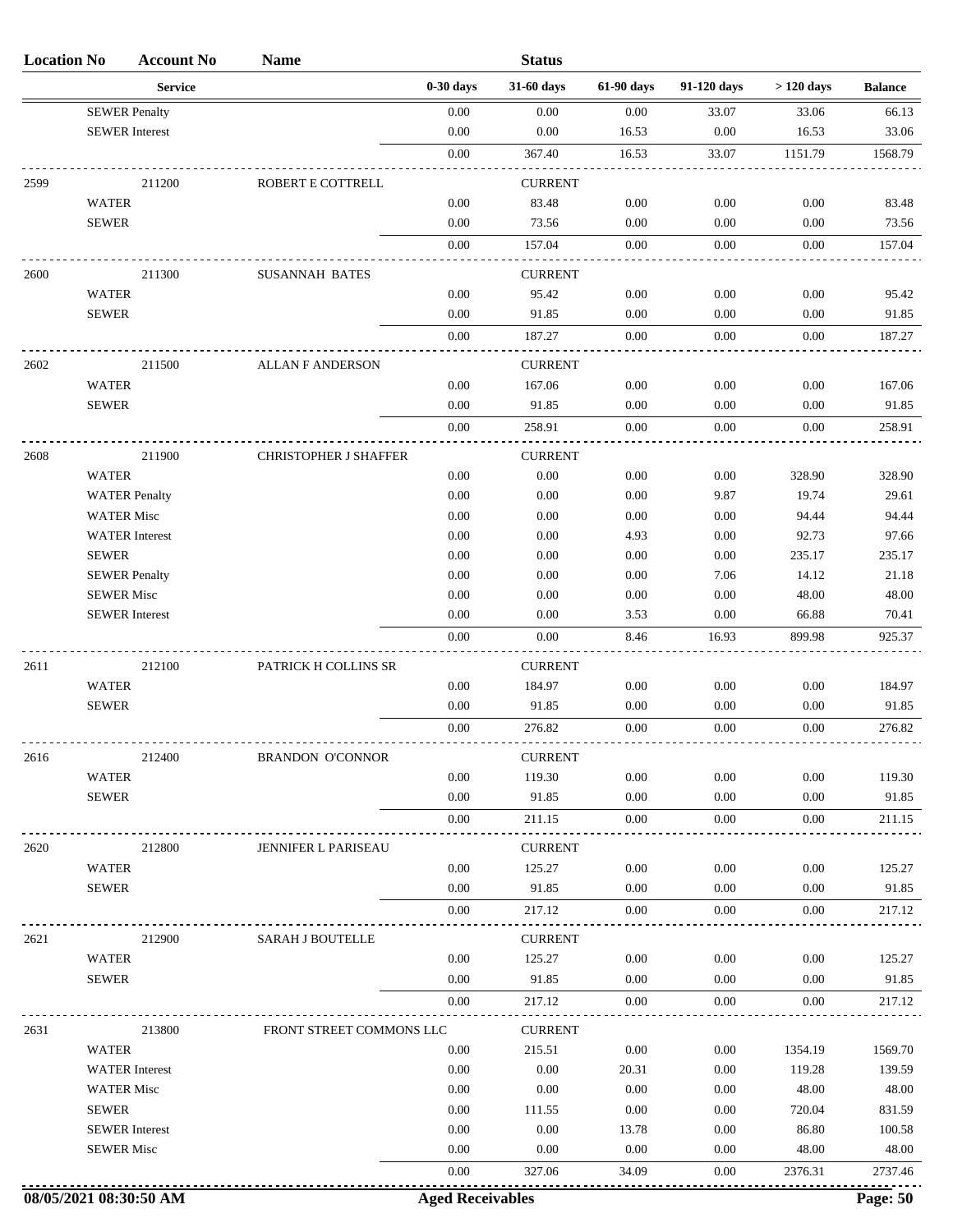| <b>Location No</b> |                       | <b>Account No</b> | <b>Name</b>                      |             | <b>Status</b>  |            |             |             |                |
|--------------------|-----------------------|-------------------|----------------------------------|-------------|----------------|------------|-------------|-------------|----------------|
|                    |                       | <b>Service</b>    |                                  | $0-30$ days | 31-60 days     | 61-90 days | 91-120 days | $>120$ days | <b>Balance</b> |
| 2633               |                       | 214000            | KATHARINE G BELLEROSE            |             | <b>CURRENT</b> |            |             |             |                |
|                    | <b>WATER</b>          |                   |                                  | 0.00        | 143.18         | 0.00       | 0.00        | 0.00        | 143.18         |
|                    | <b>SEWER</b>          |                   |                                  | 0.00        | 91.85          | 0.00       | 0.00        | 0.00        | 91.85          |
|                    |                       |                   |                                  | 0.00        | 235.03         | 0.00       | 0.00        | 0.00        | 235.03         |
| 2634               |                       | 214100            | <b>KATHRYN J KING</b>            |             | <b>CURRENT</b> |            |             |             |                |
|                    | <b>WATER</b>          |                   |                                  | 0.00        | 66.39          | $0.00\,$   | 0.00        | 0.00        | 66.39          |
| 2644               |                       | 215100            | <b>KRISTEN L BROWN</b>           |             | <b>CURRENT</b> |            |             |             |                |
|                    | <b>WATER</b>          |                   |                                  | 0.00        | 83.48          | 0.00       | 0.00        | 0.00        | 83.48          |
|                    | <b>SEWER</b>          |                   |                                  | 0.00        | 91.28          | 0.00       | 0.00        | 0.00        | 91.28          |
|                    |                       |                   |                                  | 0.00        | 174.76         | 0.00       | 0.00        | 0.00        | 174.76         |
| 2645               |                       | 215200            | <b>JO ANN DUMAS</b>              |             | <b>CURRENT</b> |            |             |             |                |
|                    | <b>WATER</b>          |                   |                                  | 0.00        | 95.42          | 0.00       | 0.00        | 99.89       | 195.31         |
|                    | <b>SEWER</b>          |                   |                                  | 0.00        | 91.85          | 0.00       | 0.00        | 0.00        | 91.85          |
|                    |                       |                   |                                  | 0.00        | 187.27         | 0.00       | 0.00        | 99.89       | 287.16         |
| 2649               |                       | 215600            | <b>BONNIE WHITE</b>              |             | <b>CURRENT</b> |            |             |             |                |
|                    | <b>WATER</b>          |                   |                                  | 0.00        | 107.36         | 0.00       | 0.00        | 95.42       | 202.78         |
|                    | <b>SEWER</b>          |                   |                                  | 0.00        | 91.85          | 0.00       | 0.00        | 41.47       | 133.32         |
|                    |                       |                   |                                  | 0.00        | 199.21         | 0.00       | 0.00        | 136.89      | 336.10         |
| 2172A              |                       | 217200            | <b>GLORIA R BOOKER</b>           |             | <b>CURRENT</b> |            |             |             |                |
|                    | <b>SEWER</b>          |                   |                                  | 0.00        | 91.85          | 0.00       | 0.00        | 0.00        | 91.85          |
| 2671               |                       | 217700            | PUTNAM CEMETERY ASSOCIATION      |             | <b>CURRENT</b> |            |             |             |                |
|                    | <b>WATER</b>          |                   |                                  | 0.00        | 77.51          | 0.00       | 0.00        | 0.00        | 77.51          |
|                    | <b>SEWER</b>          |                   |                                  | 0.00        | 91.85          | 0.00       | 0.00        | 0.00        | 91.85          |
|                    |                       |                   |                                  | 0.00        | 169.36         | 0.00       | 0.00        | 0.00        | 169.36         |
| 2710               |                       | 219100            | <b>CHRISTOPHER MARK</b>          |             | <b>CURRENT</b> |            |             |             |                |
|                    | <b>SEWER</b>          |                   |                                  | $-157.47$   | $0.00\,$       | 0.00       | 0.00        | 0.00        | $-157.47$      |
| 2722               |                       | 220300            | 107 PROVIDENCE STREET ASSOC LLC  |             | <b>CURRENT</b> |            |             |             |                |
|                    | <b>WATER</b>          |                   |                                  | 0.00        | 250.39         | $0.00\,$   | 0.00        | 2452.19     | 2702.58        |
|                    | <b>WATER</b> Interest |                   |                                  | $0.00\,$    | 0.00           | 36.78      | 0.00        | 3.83        | 40.61          |
|                    | <b>WATER Penalty</b>  |                   |                                  | 0.00        | 0.00           | $0.00\,$   | 73.57       | 7.67        | 81.24          |
|                    | <b>SEWER</b>          |                   |                                  | 0.00        | 91.85          | 0.00       | 0.00        | 1568.19     | 1660.04        |
|                    | <b>SEWER</b> Interest |                   |                                  | 0.00        | 0.00           | 23.52      | 0.00        | 2.00        | 25.52          |
|                    | <b>SEWER Penalty</b>  |                   |                                  | 0.00        | 0.00           | 0.00       | 47.05       | 2.76        | 49.81          |
|                    |                       |                   |                                  | 0.00        | 342.24         | 60.30      | 120.62      | 4036.64     | 4559.80        |
| 2749               |                       | 223000            | PSA EDUCATION INC                |             | <b>CURRENT</b> |            |             |             |                |
|                    | <b>WATER</b>          |                   |                                  | 0.00        | 363.82         | 0.00       | 0.00        | 0.00        | 363.82         |
|                    | <b>SEWER</b>          |                   |                                  | 0.00        | 92.15          | 0.00       | 0.00        | 0.00        | 92.15          |
|                    |                       |                   |                                  | 0.00        | 455.97         | 0.00       | 0.00        | 0.00        | 455.97         |
| 2770               |                       | 225100            | SCA NORTH AMERICA-PACKAGING DIVI |             | <b>CURRENT</b> |            |             |             |                |
|                    | <b>SPRINKLER</b>      |                   |                                  | 0.00        | 2463.30        | 0.00       | 0.00        | 0.00        | 2463.30        |
| 2779               |                       | 226000            | INTERNATIONAL PAPER (HYDRANTS)   |             | <b>CURRENT</b> |            |             |             |                |
|                    | <b>HYDRANT</b>        |                   |                                  | 0.00        | 763.12         | 0.00       | 0.00        | 0.00        | 763.12         |
| 2780               |                       | 226100            | RUHI HOSPITALITY LLC             |             | <b>CURRENT</b> |            |             |             |                |
|                    | <b>WATER</b>          |                   |                                  | 0.00        | 762.19         | 0.00       | 0.00        | 0.00        | 762.19         |
|                    | <b>SEWER</b>          |                   |                                  | 0.00        | 397.70         | 0.00       | 0.00        | 0.00        | 397.70         |
|                    |                       |                   |                                  | 0.00        | 1159.89        | 0.00       | 0.00        | 0.00        | 1159.89        |
| 2782               |                       | 226300            | RUHI HOSPITALITY LLC             |             | <b>CURRENT</b> |            |             |             |                |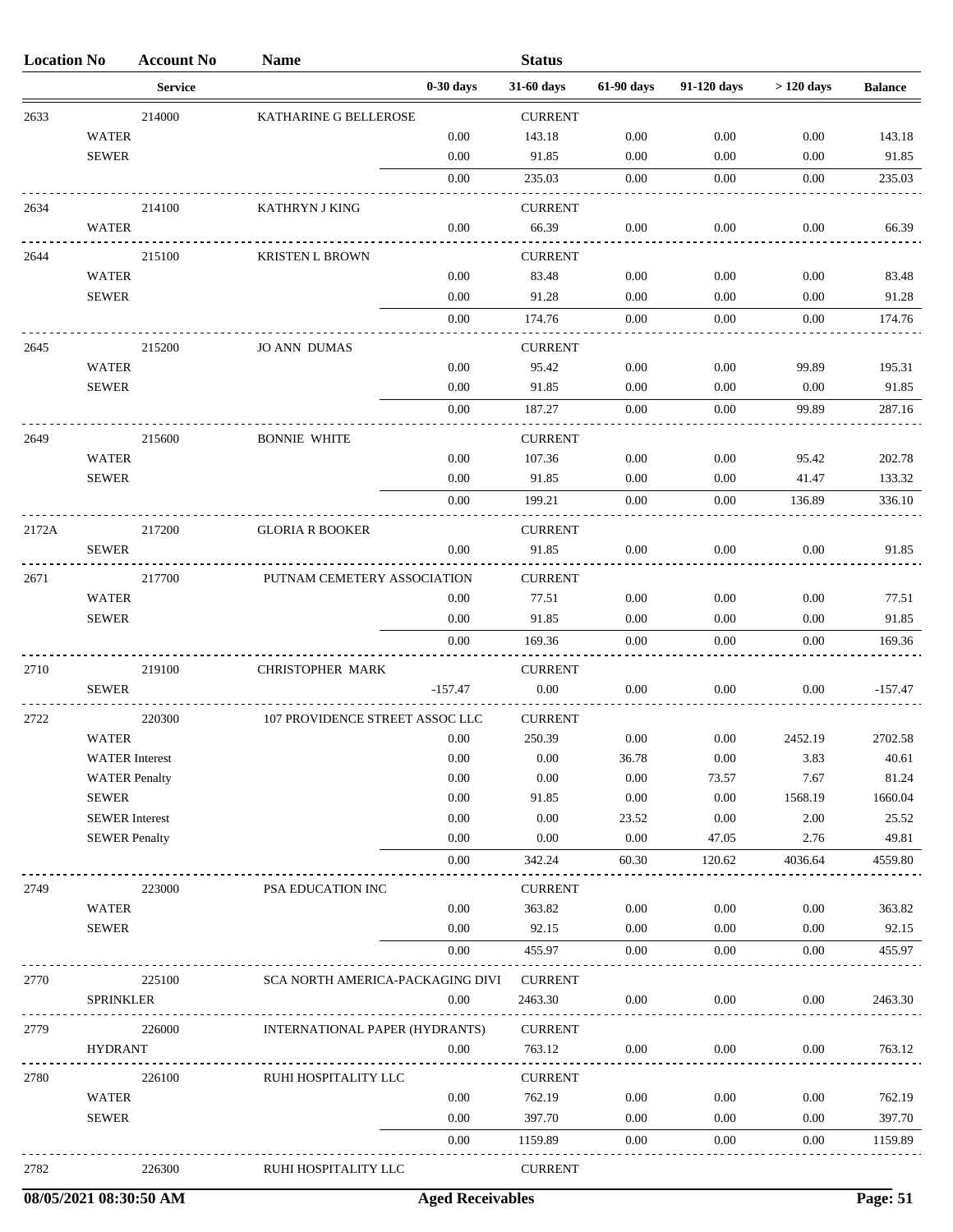| <b>Location No</b> |                  | <b>Account No</b>       | <b>Name</b>                  |                         | <b>Status</b>             |              |              |               |                |
|--------------------|------------------|-------------------------|------------------------------|-------------------------|---------------------------|--------------|--------------|---------------|----------------|
|                    |                  | <b>Service</b>          |                              | $0-30$ days             | 31-60 days                | 61-90 days   | 91-120 days  | $>120$ days   | <b>Balance</b> |
|                    | <b>WATER</b>     |                         |                              | 0.00                    | 2424.02                   | 0.00         | 0.00         | 0.00          | 2424.02        |
|                    | <b>SEWER</b>     |                         |                              | 0.00                    | 1697.50                   | 0.00         | 0.00         | 0.00          | 1697.50        |
|                    |                  |                         |                              | $0.00\,$                | 4121.52                   | 0.00         | $0.00\,$     | 0.00          | 4121.52        |
| 2783               |                  | 226400                  | RUHI HOSPITALITY LLC         |                         | <b>CURRENT</b>            |              |              |               |                |
|                    | <b>HYDRANT</b>   |                         |                              | 0.00                    | 95.39                     | 0.00         | 0.00         | 95.39         | 190.78         |
|                    |                  | <b>HYDRANT</b> Penalty  |                              | 0.00                    | 0.00                      | 0.00         | 2.86         | 8.58          | 11.44          |
|                    |                  | <b>HYDRANT</b> Interest |                              | 0.00                    | 0.00                      | 2.00         | 0.00         | 6.00          | 8.00           |
|                    |                  |                         |                              | 0.00                    | 95.39                     | 2.00         | 2.86         | 109.97        | 210.22         |
| 2272A              |                  | 227200                  | TPC PUTNAM REALTY TRUST LLC  |                         | <b>CURRENT</b>            |              |              |               |                |
|                    | <b>SPRINKLER</b> |                         |                              | 0.00                    | 534.93                    | 0.00         | 0.00         | 0.00          | 534.93         |
|                    |                  |                         |                              |                         |                           |              |              |               |                |
| 2792               | <b>WATER</b>     | 227300                  | PUTNAM BAPTIST HOMES INC     | 0.00                    | <b>CURRENT</b><br>1414.48 | 0.00         | 0.00         | 0.00          | 1414.48        |
|                    | <b>SEWER</b>     |                         |                              | 0.00                    | 1010.35                   | 0.00         | 0.00         | 0.00          | 1010.35        |
|                    |                  |                         |                              | 0.00                    | 2424.83                   | 0.00         | 0.00         | 0.00          | 2424.83        |
|                    |                  |                         |                              |                         |                           |              |              |               |                |
| 2793               |                  | 227400                  | PUTNAM BAPTIST HOMES INC     |                         | <b>CURRENT</b>            |              |              |               |                |
|                    | <b>WATER</b>     |                         |                              | 0.00                    | 1247.87                   | 0.00         | 0.00         | 0.00          | 1247.87        |
|                    | <b>SEWER</b>     |                         |                              | 0.00                    | 1102.20                   | 0.00         | 0.00         | 0.00          | 1102.20        |
|                    |                  |                         |                              | 0.00                    | 2350.07                   | 0.00         | 0.00         | 0.00          | 2350.07        |
| 2794               |                  | 227500                  | PUTNAM BAPTIST HOMES INC     |                         | <b>CURRENT</b>            |              |              |               |                |
|                    | <b>WATER</b>     |                         |                              | 0.00                    | 1124.23                   | 0.00         | 0.00         | 0.00          | 1124.23        |
|                    | <b>SEWER</b>     |                         |                              | 0.00                    | 1010.35                   | 0.00         | 0.00         | 0.00          | 1010.35        |
|                    |                  |                         |                              | 0.00                    | 2134.58                   | $0.00\,$     | 0.00         | 0.00          | 2134.58        |
| 2795               |                  | 227600                  | PUTNAM BAPTIST HOMES INC     |                         | <b>CURRENT</b>            |              |              |               |                |
|                    | <b>WATER</b>     |                         |                              | $0.00\,$                | 1160.27                   | 0.00         | 0.00         | 0.00          | 1160.27        |
|                    | <b>SEWER</b>     |                         |                              | $0.00\,$                | 918.50                    | 0.00         | 0.00         | 0.00          | 918.50         |
|                    |                  |                         |                              | 0.00                    | 2078.77                   | 0.00         | $0.00\,$     | 0.00          | 2078.77        |
| 2796               |                  | 227700                  | PUTNAM BAPTIST HOMES INC     |                         | <b>CURRENT</b>            |              |              |               |                |
|                    | <b>WATER</b>     |                         |                              | 0.00                    | 986.12                    | 0.00         | 0.00         | 0.00          | 986.12         |
|                    | <b>SEWER</b>     |                         |                              | $0.00\,$                | 918.50                    | $0.00\,$     | $0.00\,$     | $0.00\,$      | 918.50         |
|                    |                  |                         |                              | 0.00                    | 1904.62                   | 0.00         | 0.00         | 0.00          | 1904.62        |
| 2797               |                  | 227800                  | PUTNAM BAPTIST HOMES INC     |                         | <b>CURRENT</b>            |              |              |               |                |
|                    | <b>HYDRANT</b>   |                         |                              | 0.00                    | 286.17                    | 0.00         | 0.00         | 0.00          | 286.17         |
|                    |                  |                         |                              |                         |                           |              |              |               |                |
| 2804               | <b>WATER</b>     | 228500                  | PUTNAM DOWNTOWN LLC          | 0.00                    | <b>CURRENT</b><br>166.98  | 0.00         | 0.00         | 0.00          | 166.98         |
|                    | <b>SEWER</b>     |                         |                              | 0.00                    | 91.85                     | 0.00         | 0.00         | 0.00          | 91.85          |
|                    |                  |                         |                              | 0.00                    | 258.83                    | 0.00         | 0.00         | 0.00          | 258.83         |
|                    |                  |                         |                              |                         |                           |              |              |               |                |
| 2806               |                  | 228700                  | PEAKEBROOK REAL ESTATE LLC   |                         | <b>CURRENT</b>            |              |              |               |                |
|                    | <b>WATER</b>     |                         |                              | 0.00                    | 137.21                    | 0.00         | 0.00         | 131.24        | 268.45         |
|                    |                  | <b>WATER</b> Interest   |                              | 0.00                    | $0.00\,$                  | 2.00         | 0.00         | 0.00          | 2.00           |
|                    | <b>SEWER</b>     | <b>WATER Penalty</b>    |                              | 0.00<br>0.00            | 0.00<br>91.85             | 0.00<br>0.00 | 3.94<br>0.00 | 0.00<br>91.85 | 3.94<br>183.70 |
|                    |                  | <b>SEWER</b> Interest   |                              | $0.00\,$                | 0.00                      | 2.00         | $0.00\,$     | 0.00          | 2.00           |
|                    |                  | <b>SEWER Penalty</b>    |                              | 0.00                    | 0.00                      | 0.00         | 2.76         | 0.00          | 2.76           |
|                    |                  |                         |                              | 0.00                    | 229.06                    | 4.00         | 6.70         | 223.09        | 462.85         |
|                    |                  |                         |                              |                         |                           |              |              |               |                |
| 2822               |                  | 230300                  | EQUITY INDUSTRIAL PUTNAM LLC |                         | <b>CURRENT</b>            |              |              |               |                |
|                    | <b>SEWER</b>     |                         |                              | $-228.98$               | $0.00\,$                  | 0.00         | 0.00         | 0.00          | $-228.98$      |
| 2865               |                  | 234500                  | ISABEL INTERCONTINENTAL LLC  |                         | <b>CURRENT</b>            |              |              |               |                |
|                    | <b>WATER</b>     |                         |                              | 0.00                    | 265.11                    | 0.00         | 0.00         | 1049.76       | 1314.87        |
|                    |                  | 08/05/2021 08:30:50 AM  |                              | <b>Aged Receivables</b> |                           |              |              |               | Page: 52       |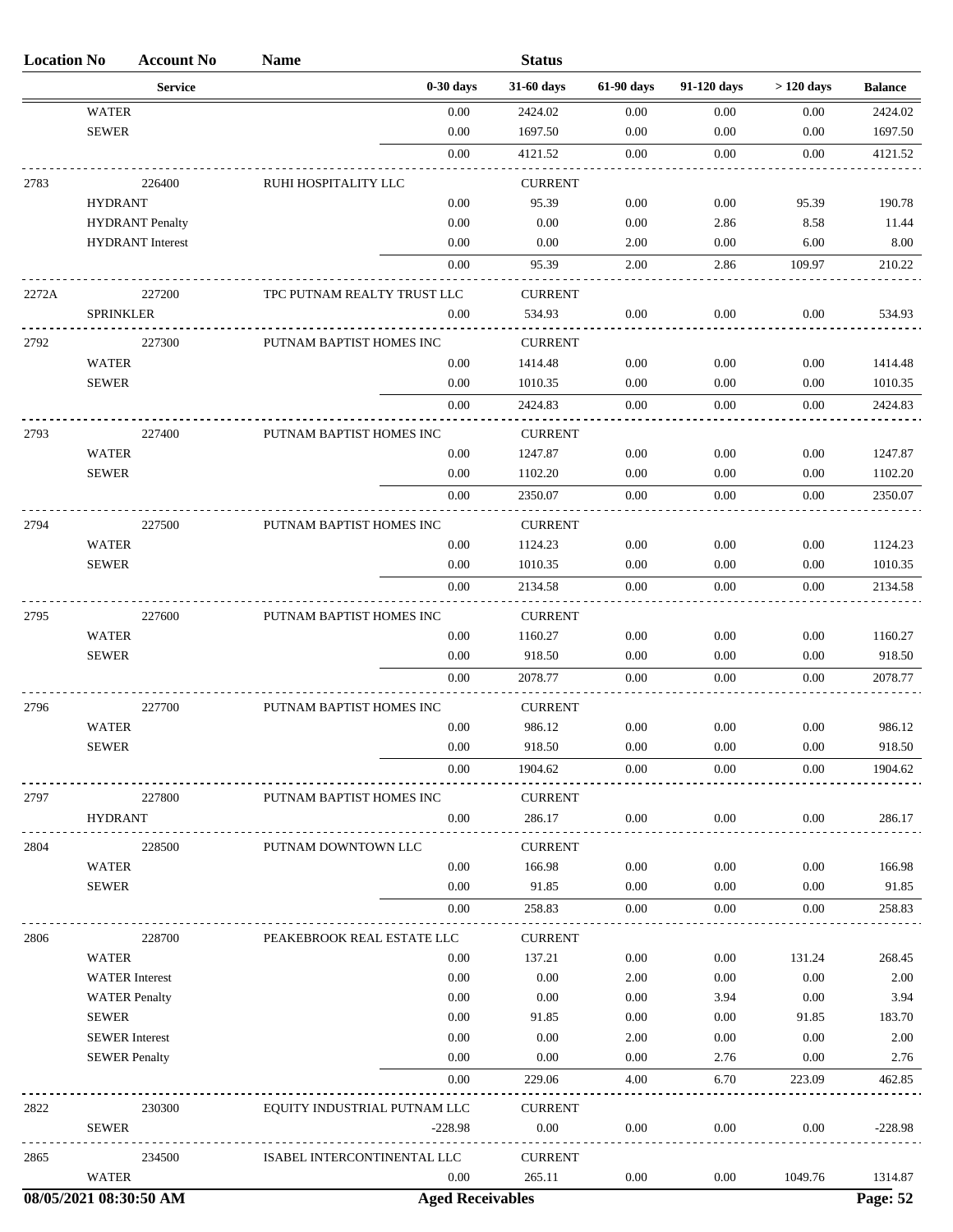| <b>Location No</b> |                   | <b>Account No</b>     | <b>Name</b>                        |             | <b>Status</b>              |            |             |             |                |
|--------------------|-------------------|-----------------------|------------------------------------|-------------|----------------------------|------------|-------------|-------------|----------------|
|                    |                   | <b>Service</b>        |                                    | $0-30$ days | 31-60 days                 | 61-90 days | 91-120 days | $>120$ days | <b>Balance</b> |
|                    |                   | <b>WATER</b> Interest |                                    | 0.00        | 0.00                       | 15.75      | 0.00        | 51.05       | 66.80          |
|                    |                   | <b>WATER Penalty</b>  |                                    | 0.00        | 0.00                       | $0.00\,$   | 31.49       | 0.00        | 31.49          |
|                    | <b>WATER Misc</b> |                       |                                    | 0.00        | 0.00                       | 0.00       | 0.00        | 24.00       | 24.00          |
|                    | <b>SEWER</b>      |                       |                                    | 0.00        | 91.85                      | 0.00       | 0.00        | 275.55      | 367.40         |
|                    |                   | <b>SEWER</b> Interest |                                    | 0.00        | 0.00                       | 4.13       | 0.00        | 2.76        | 6.89           |
|                    |                   | <b>SEWER Penalty</b>  |                                    | 0.00        | 0.00                       | 0.00       | 8.27        | 0.00        | 8.27           |
|                    |                   |                       |                                    | 0.00        | 356.96                     | 19.88      | 39.76       | 1403.12     | 1819.72        |
| 2880               |                   | 236200                | THOMAS P MCNULTY                   |             | <b>CURRENT</b>             |            |             |             |                |
|                    | <b>WATER</b>      |                       |                                    | 0.00        | 119.30                     | 0.00       | 0.00        | 85.09       | 204.39         |
|                    | <b>SEWER</b>      |                       |                                    | 0.00        | 91.85                      | 0.00       | 0.00        | 0.00        | 91.85          |
|                    |                   |                       |                                    | 0.00        | 211.15                     | $0.00\,$   | 0.00        | 85.09       | 296.24         |
| 2881               |                   | 236300                | JOHN N WOLCHESKY                   |             | <b>CURRENT</b>             |            |             |             |                |
|                    | <b>WATER</b>      |                       |                                    | 0.00        | 101.39                     | 0.00       | 0.00        | 101.39      | 202.78         |
|                    |                   | <b>WATER Penalty</b>  |                                    | 0.00        | 0.00                       | $0.00\,$   | 3.04        | 0.00        | 3.04           |
|                    |                   | <b>WATER</b> Interest |                                    | 0.00        | 0.00                       | 2.00       | 0.00        | 0.00        | 2.00           |
|                    | <b>SEWER</b>      |                       |                                    | 0.00        | 91.85                      | 0.00       | 0.00        | 91.85       | 183.70         |
|                    |                   | <b>SEWER Penalty</b>  |                                    | 0.00        | 0.00                       | 0.00       | 2.76        | 0.00        | 2.76           |
|                    |                   | <b>SEWER</b> Interest |                                    | 0.00        | 0.00                       | 2.00       | 0.00        | 0.00        | 2.00           |
|                    |                   |                       |                                    | 0.00        | 193.24                     | 4.00       | 5.80        | 193.24      | 396.28         |
| 2887               |                   | 236900                | JOHN VENTETUOLO JR                 |             | <b>CURRENT</b>             |            |             |             |                |
|                    | <b>WATER</b>      |                       |                                    | 0.00        | 77.51                      | 0.00       | 0.00        | 238.50      | 316.01         |
|                    | <b>SEWER</b>      |                       |                                    | 0.00        | 91.85                      | 0.00       | 0.00        | 192.14      | 283.99         |
|                    |                   |                       |                                    | $0.00\,$    | 169.36                     | 0.00       | 0.00        | 430.64      | 600.00         |
| 2888               |                   | 237000                | JR & R II LLC (RUNNING SUPPLY INC) |             | <b>CURRENT</b>             |            |             |             |                |
|                    | <b>WATER</b>      |                       |                                    | 0.00        | 506.19                     | 0.00       | 0.00        | 0.00        | 506.19         |
|                    | <b>SEWER</b>      |                       |                                    | 0.00        | 203.70                     | 0.00       | 0.00        | 0.00        | 203.70         |
|                    |                   |                       |                                    | 0.00        | 709.89                     | 0.00       | $0.00\,$    | $0.00\,$    | 709.89         |
| 2890-1             |                   | 237210                | STATE OF CT DOT                    |             | <b>CURRENT</b>             |            |             |             |                |
|                    | <b>WATER</b>      |                       |                                    | 0.00        | 0.00                       | $-1200.00$ | 0.00        | 0.00        | $-1200.00$     |
|                    |                   |                       |                                    |             |                            |            |             |             |                |
| 2890-2             |                   | 237220                | STATE OF CT DOT                    |             | <b>CURRENT</b><br>$0.00\,$ |            |             |             |                |
|                    | WATER             |                       |                                    | 0.00        |                            | $-1200.00$ | $0.00\,$    | 0.00        | $-1200.00$     |
| 2890-3             |                   | 237230                | STATE OF CT DOT                    |             | <b>CURRENT</b>             |            |             |             |                |
|                    | WATER             |                       |                                    | 0.00        | $0.00\,$                   | $-1200.00$ | $0.00\,$    | 0.00        | $-1200.00$     |
| 2892               |                   | 237400                | <b>BENJAMIN R EGAN</b>             |             | <b>CURRENT</b>             |            |             |             |                |
|                    | WATER             |                       |                                    | 0.00        | 161.09                     | 0.00       | 0.00        | 0.00        | 161.09         |
|                    | <b>SEWER</b>      |                       |                                    | 0.00        | 91.85                      | 0.00       | 0.00        | 0.00        | 91.85          |
|                    |                   |                       |                                    | 0.00        | 252.94                     | 0.00       | 0.00        | 0.00        | 252.94         |
| 2894               |                   | 237600                | JR & R II LLC (RUNNING SUPPLY INC) |             | <b>CURRENT</b>             |            |             |             |                |
|                    | <b>HYDRANT</b>    |                       |                                    | 0.00        | 572.34                     | 0.00       | $0.00\,$    | 0.00        | 572.34         |
| 2895               |                   | 237710                | JR & R II LLC (RUNNING SUPPLY INC) |             | <b>CURRENT</b>             |            |             |             |                |
|                    | WATER             |                       |                                    | 0.00        | 256.53                     | 0.00       | 0.00        | 0.00        | 256.53         |
| 2403A              |                   | 240300                | WHEELABRATOR PUTNAM INC            |             | <b>CURRENT</b>             |            |             |             |                |
|                    |                   | <b>INDSTRLSEWER</b>   |                                    | 14298.50    | $0.00\,$                   | 0.00       | 0.00        | 0.00        | 14298.50       |
| 1668               |                   | 240500                | <b>SCOTT GEBO</b>                  |             | <b>CURRENT</b>             |            |             |             |                |
|                    | <b>WATER</b>      |                       |                                    | 0.00        | 474.30                     | 0.00       | 0.00        | 0.00        | 474.30         |
|                    | <b>SEWER</b>      |                       |                                    | 0.00        | 183.70                     | 0.00       | 0.00        | 0.00        | 183.70         |
|                    |                   |                       |                                    | 0.00        | 658.00                     | 0.00       | 0.00        | 0.00        | 658.00         |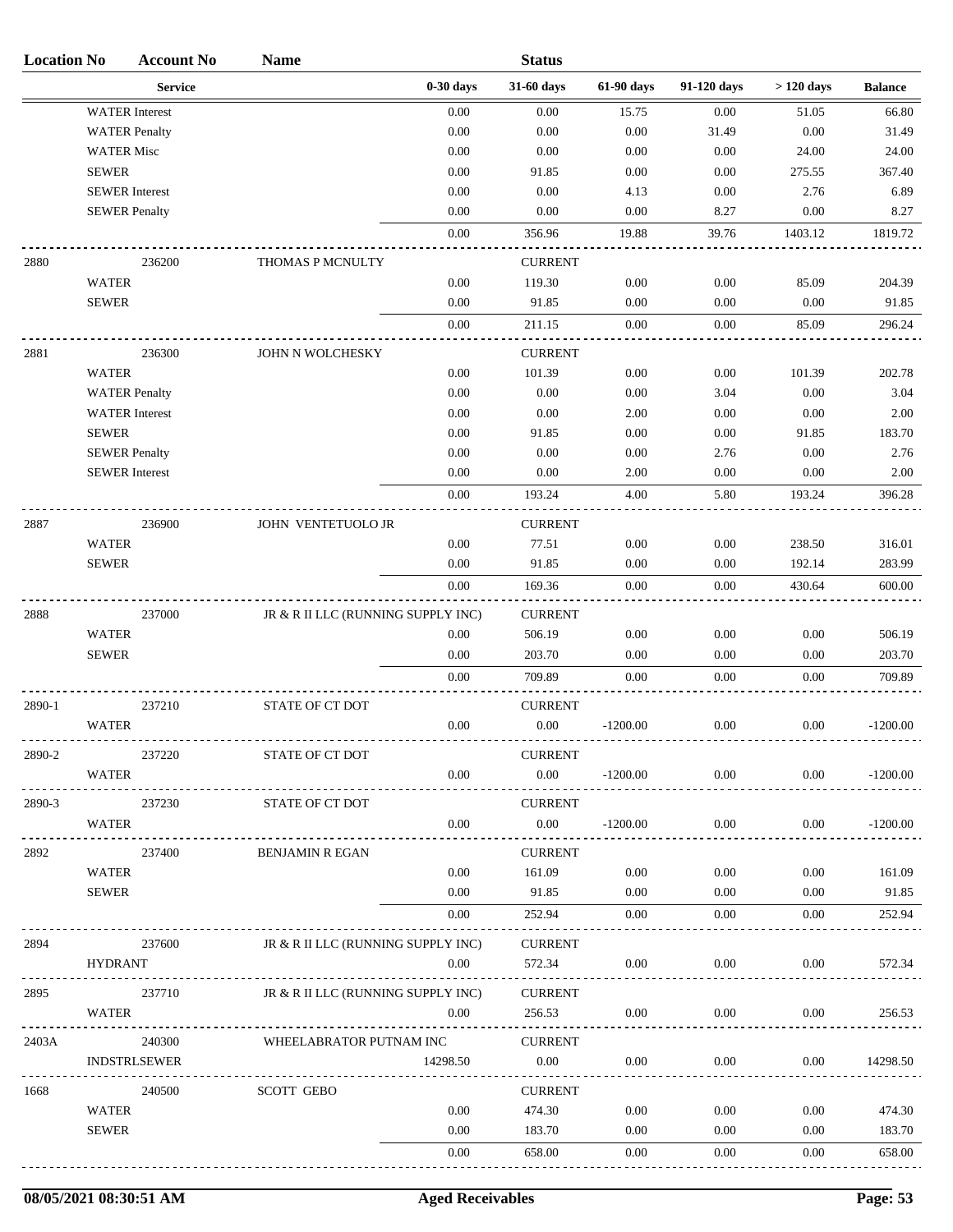| <b>Location No</b> |                       | <b>Account No</b> | <b>Name</b>                     |              | <b>Status</b>      |              |              |              |                    |
|--------------------|-----------------------|-------------------|---------------------------------|--------------|--------------------|--------------|--------------|--------------|--------------------|
|                    |                       | <b>Service</b>    |                                 | $0-30$ days  | 31-60 days         | 61-90 days   | 91-120 days  | $>120$ days  | <b>Balance</b>     |
| 2417A              |                       | 241700            | LESTER VERASAMMY                |              | <b>CURRENT</b>     |              |              |              |                    |
|                    | <b>SEWER</b>          |                   |                                 | 0.00         | 91.85              | 0.00         | 0.00         | 91.85        | 183.70             |
|                    | <b>SEWER Penalty</b>  |                   |                                 | 0.00         | 0.00               | 0.00         | 2.76         | 0.00         | 2.76               |
|                    | <b>SEWER</b> Interest |                   |                                 | 0.00         | 0.00               | 2.00         | 0.00         | 0.00         | 2.00               |
|                    |                       |                   |                                 | 0.00         | 91.85              | 2.00         | 2.76         | 91.85        | 188.46             |
| 5001               |                       | 242100            | DANIEL P ZANNINI                |              | <b>CURRENT</b>     |              |              |              |                    |
|                    | <b>WATER</b>          |                   |                                 | 0.00         | 137.21             | 0.00         | 0.00         | 0.00         | 137.21             |
|                    | <b>SEWER</b>          |                   |                                 | 0.00         | 91.85              | 0.00         | 0.00         | 0.00         | 91.85              |
|                    |                       |                   |                                 | 0.00         | 229.06             | 0.00         | 0.00         | 0.00         | 229.06             |
| 0419               |                       | 242600            | <b>SHAWN A TESSIER</b>          |              | <b>CURRENT</b>     |              |              |              |                    |
|                    | <b>WATER Misc</b>     |                   |                                 | 0.00         | 604.98             | 0.00         | 0.00         | 0.00         | 604.98             |
| 2923               |                       | 292300            | PUTNAM BAPTIST HOMES INC        |              | <b>CURRENT</b>     |              |              |              |                    |
|                    | <b>WATER</b>          |                   |                                 | 0.00         | 671.89             | 0.00         | 0.00         | 0.00         | 671.89             |
|                    | <b>SEWER</b>          |                   |                                 | 0.00         | 91.85              | 0.00         | 0.00         | 0.00         | 91.85              |
|                    |                       |                   |                                 | 0.00         | 763.74             | 0.00         | 0.00         | 0.00         | 763.74             |
| 2949               |                       | 294900            | <b>JOSHUA BARANSKI</b>          |              | <b>CURRENT</b>     |              |              |              |                    |
|                    | <b>WATER</b>          |                   |                                 | 0.00         | 203.11             | 0.00         | 0.00         | 0.00         | 203.11             |
|                    | <b>SEWER</b>          |                   |                                 | 0.00         | 91.85              | 0.00         | 0.00         | 0.00         | 91.85              |
|                    |                       |                   |                                 | 0.00         | 294.96             | 0.00         | 0.00         | 0.00         | 294.96             |
|                    |                       |                   |                                 |              |                    |              |              |              |                    |
| 2956               |                       | 295600            | PUTNAM BAPTIST HOMES INC        |              | <b>CURRENT</b>     |              |              |              |                    |
|                    | <b>WATER</b>          |                   |                                 | 0.00         | 2477.16            | 0.00         | 0.00         | 0.00         | 2477.16            |
|                    | <b>SEWER</b>          |                   |                                 | 0.00<br>0.00 | 2204.40<br>4681.56 | 0.00<br>0.00 | 0.00<br>0.00 | 0.00<br>0.00 | 2204.40<br>4681.56 |
|                    |                       |                   |                                 |              |                    |              |              |              |                    |
| 2962               |                       | 296200            | STEVEN R DAUPHINAIS JR          |              | <b>CURRENT</b>     |              |              |              |                    |
|                    | <b>HYDRANT</b>        |                   |                                 | 0.00         | 95.39              | 0.00         | 0.00         | 0.00         | 95.39              |
| 2969               |                       | 296900            | CHRISTOPHER J FISCHKELTA        |              | <b>CURRENT</b>     |              |              |              |                    |
|                    | <b>WATER</b>          |                   |                                 | 0.00         | 149.15             | 0.00         | 0.00         | 0.00         | 149.15             |
|                    | <b>SEWER</b>          |                   |                                 | 0.00         | 91.83              | 0.00         | 0.00         | 0.00         | 91.83              |
|                    |                       |                   |                                 | 0.00         | 240.98             | 0.00         | 0.00         | 0.00         | 240.98             |
| 2974               |                       | 297400            | JOEL D TRETHEWAY                |              | <b>CURRENT</b>     |              |              |              |                    |
|                    | <b>SEWER</b>          |                   |                                 | $-86.00$     | $0.00\,$           | 0.00         | 0.00         | 0.00         | $-86.00$           |
| 2976               |                       | 297600            | ELIMELEC VELAZQUEZ              |              | <b>CURRENT</b>     |              |              |              |                    |
|                    | <b>SEWER</b>          |                   |                                 | 0.00         | $-9.98$            | $0.00\,$     | 0.00         | 0.00         | $-9.98$            |
| 3000               |                       | 300000            | MERCEDES COX                    |              | <b>CURRENT</b>     |              |              |              |                    |
|                    | <b>SEWER</b>          |                   |                                 | $-24.44$     | $0.00\,$           | $0.00\,$     | 0.00         | 0.00         | -24.44             |
| 3003               |                       | 300300            | YELENA MARYANOV                 |              | <b>CURRENT</b>     |              |              |              |                    |
|                    | WATER                 |                   |                                 | 0.00         | 173.03             | $0.00\,$     | 0.00         | 0.00         | 173.03             |
|                    |                       |                   |                                 |              |                    |              |              |              |                    |
| 3040               |                       | 311200            | LEIGH ANN BENDALL               |              | <b>CURRENT</b>     |              |              |              |                    |
|                    | WATER                 |                   |                                 | 0.00         | 131.24             | 0.00         | $0.00\,$     | 0.00         | 131.24             |
|                    | <b>SEWER</b>          |                   |                                 | 0.00<br>0.00 | 91.85              | 0.00<br>0.00 | 0.00<br>0.00 | 0.00<br>0.00 | 91.85              |
|                    |                       |                   |                                 |              | 223.09             |              |              |              | 223.09             |
| 3054               |                       | 312600            | MARYELLEN MCGLOINE              |              | <b>CURRENT</b>     |              |              |              |                    |
|                    | <b>WATER</b>          |                   |                                 | 0.00         | 107.36             | 0.00         | 0.00         | 0.00         | 107.36             |
|                    | <b>SEWER</b>          |                   |                                 | 0.00         | 91.85              | 0.00         | 0.00         | 0.00         | 91.85              |
|                    |                       |                   |                                 | 0.00         | 199.21             | 0.00         | 0.00         | 0.00         | 199.21             |
| 3061               |                       | 313300            | PROVIDENCE & WORCESTER RAILROAD |              | <b>CURRENT</b>     |              |              |              |                    |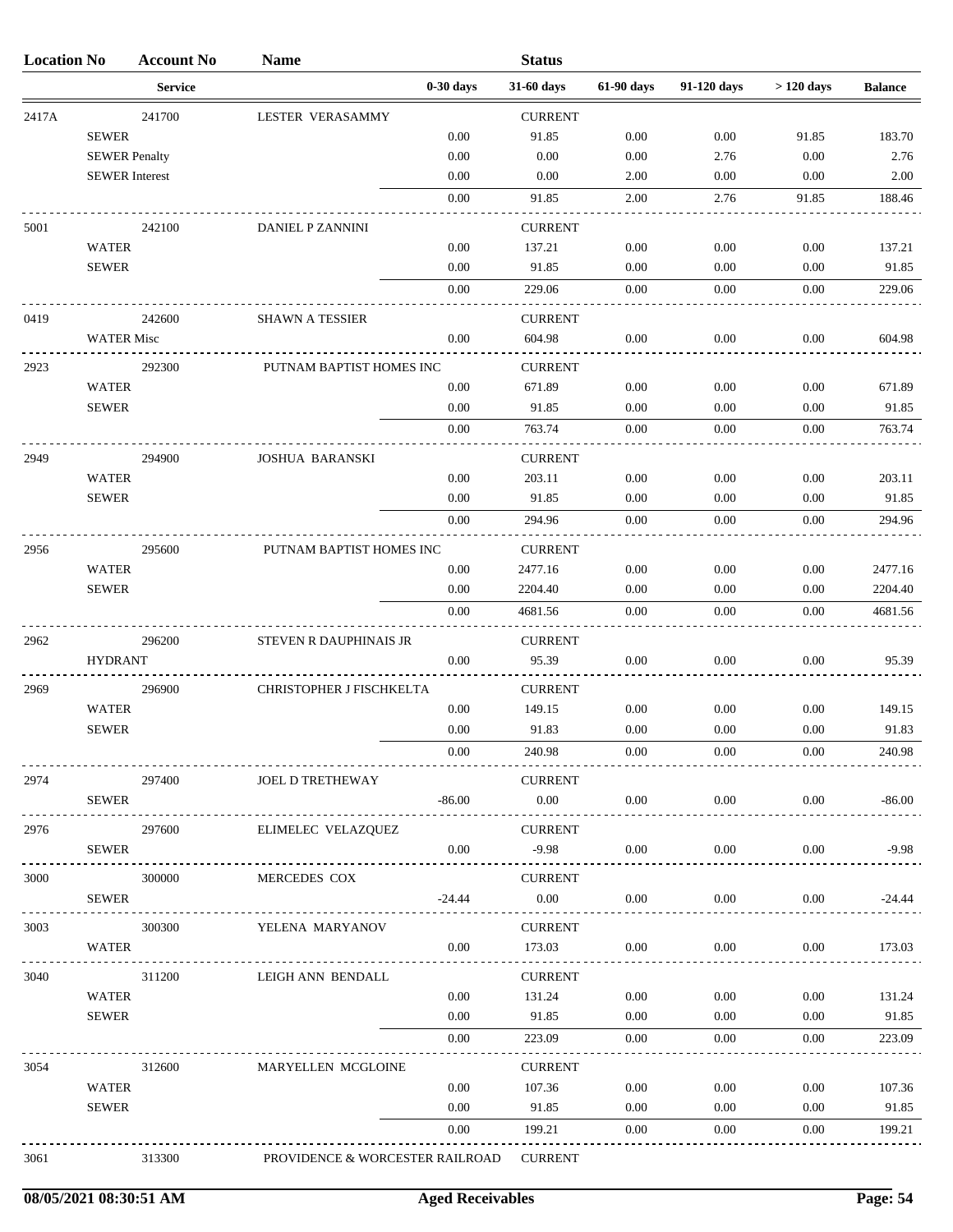| <b>Location No</b> |                       | <b>Account No</b> | <b>Name</b>                      |             | <b>Status</b>  |            |             |             |                |
|--------------------|-----------------------|-------------------|----------------------------------|-------------|----------------|------------|-------------|-------------|----------------|
|                    |                       | <b>Service</b>    |                                  | $0-30$ days | 31-60 days     | 61-90 days | 91-120 days | $>120$ days | <b>Balance</b> |
|                    | <b>SEWER</b>          |                   |                                  | 0.00        | $-5.97$        | 0.00       | 0.00        | 0.00        | $-5.97$        |
| 3069               |                       | 313400            | <b>JOSEPH E GESUALDI</b>         |             | <b>CURRENT</b> |            |             |             |                |
|                    | <b>WATER</b>          |                   |                                  | 0.00        | 167.06         | 0.00       | 0.00        | 161.09      | 328.15         |
|                    | <b>SEWER</b>          |                   |                                  | 0.00        | 91.85          | 0.00       | 0.00        | 61.63       | 153.48         |
|                    |                       |                   |                                  | 0.00        | 258.91         | 0.00       | 0.00        | 222.72      | 481.63         |
| 3066               |                       | 313900            | <b>LISA MARCOU</b>               |             | <b>CURRENT</b> |            |             |             |                |
|                    | <b>WATER</b>          |                   |                                  | 0.00        | 107.36         | 0.00       | 0.00        | 0.00        | 107.36         |
|                    | <b>SEWER</b>          |                   |                                  | 0.00        | 91.85          | 0.00       | 0.00        | 0.00        | 91.85          |
|                    |                       |                   |                                  | 0.00        | 199.21         | 0.00       | 0.00        | 0.00        | 199.21         |
| 3079               |                       | 315100            | DEBBIE A KELLENBERGER            |             | <b>CURRENT</b> |            |             |             |                |
|                    | <b>SEWER</b>          |                   |                                  | $-0.09$     | 0.00           | 0.00       | 0.00        | 0.00        | $-0.09$        |
| 3085               |                       | 315700            | BREAULT REALTY LLC               |             | <b>CURRENT</b> |            |             |             |                |
|                    | <b>SEWER</b>          |                   |                                  | 0.00        | 91.85          | 0.00       | 0.00        | 0.00        | 91.85          |
| 3090               |                       | 316300            | <b>JOAN MCCLUNG</b>              |             | <b>CURRENT</b> |            |             |             |                |
|                    | <b>SEWER</b>          |                   |                                  | $-246.97$   | 0.00           | 0.00       | 0.00        | 0.00        | $-246.97$      |
| 3091               |                       | 316400            | ROBERT D JANNELLE                |             | <b>CURRENT</b> |            |             |             |                |
|                    | <b>WATER</b>          |                   |                                  | 0.00        | 101.39         | 0.00       | 0.00        | 89.45       | 190.84         |
|                    | <b>WATER</b> Interest |                   |                                  | 0.00        | 0.00           | 2.00       | 0.00        | 0.00        | 2.00           |
|                    | <b>WATER Penalty</b>  |                   |                                  | 0.00        | 0.00           | 0.00       | 2.68        | 0.00        | 2.68           |
|                    | <b>SEWER</b>          |                   |                                  | 0.00        | 91.85          | 0.00       | 0.00        | 91.05       | 182.90         |
|                    | <b>SEWER</b> Interest |                   |                                  | 0.00        | 0.00           | 2.00       | 0.00        | 0.00        | 2.00           |
|                    | <b>SEWER Penalty</b>  |                   |                                  | 0.00        | 0.00           | 0.00       | 2.73        | 0.00        | 2.73           |
|                    |                       |                   |                                  | 0.00        | 193.24         | 4.00       | 5.41        | 180.50      | 383.15         |
| 3092               |                       | 316500            | <b>AUDRA GABRIAU</b>             |             | <b>CURRENT</b> |            |             |             |                |
|                    | <b>WATER</b>          |                   |                                  | 0.00        | 125.27         | 0.00       | 0.00        | 0.00        | 125.27         |
|                    | ${\tt SEWER}$         |                   |                                  | 0.00        | 91.85          | 0.00       | $0.00\,$    | 0.00        | 91.85          |
|                    |                       |                   |                                  | 0.00        | 217.12         | 0.00       | 0.00        | 0.00        | 217.12         |
| 3096               |                       | 316900            | <b>HEATHER L STEWART</b>         |             | <b>CURRENT</b> |            |             |             |                |
|                    | <b>SEWER</b>          |                   |                                  | $0.00\,$    | $-15.71$       | 0.00       | 0.00        | 0.00        | $-15.71$       |
| 3101               |                       | 317300            | SHALON LAVERTY AND CYNTHIA & DON |             | <b>CURRENT</b> |            |             |             |                |
|                    | <b>WATER</b>          |                   |                                  | 0.00        | 95.42          | 0.00       | 0.00        | 369.84      | 465.26         |
|                    | <b>SEWER</b>          |                   |                                  | 0.00        | 91.85          | 0.00       | 0.00        | 215.24      | 307.09         |
|                    |                       |                   |                                  | 0.00        | 187.27         | 0.00       | 0.00        | 585.08      | 772.35         |
| 3100               |                       | 317500            | <b>CREATIVE ENVELOPE</b>         |             | <b>CURRENT</b> |            |             |             |                |
|                    | <b>WATER</b>          |                   |                                  | 0.00        | 113.33         | 0.00       | 0.00        | 0.00        | 113.33         |
|                    | <b>SEWER</b>          |                   |                                  | 0.00        | 91.85          | 0.00       | 0.00        | 0.00        | 91.85          |
|                    |                       |                   |                                  | 0.00        | 205.18         | 0.00       | 0.00        | 0.00        | 205.18         |
| 3105               |                       | 317800            | <b>JASON P GILMAN</b>            |             | <b>CURRENT</b> |            |             |             |                |
|                    | <b>WATER</b>          |                   |                                  | 0.00        | 167.06         | 0.00       | 0.00        | 0.00        | 167.06         |
|                    | <b>SEWER</b>          |                   |                                  | 0.00        | 91.85          | 0.00       | 0.00        | 0.00        | 91.85          |
|                    |                       |                   |                                  | 0.00        | 258.91         | 0.00       | 0.00        | 0.00        | 258.91         |
| 3106               |                       | 317900            | BRENDA BROWNELL                  |             | <b>CURRENT</b> |            |             |             |                |
|                    | <b>WATER</b>          |                   |                                  | 0.00        | 119.30         | 0.00       | 0.00        | 0.00        | 119.30         |
|                    | <b>SEWER</b>          |                   |                                  | 0.00        | 91.85          | 0.00       | 0.00        | 0.00        | 91.85          |
|                    |                       |                   |                                  | 0.00        | 211.15         | 0.00       | 0.00        | 0.00        | 211.15         |
|                    |                       |                   |                                  |             |                |            |             |             |                |
| 3111               |                       | 318400            | MARY WALSH-BARANOW               |             | <b>CURRENT</b> |            |             |             |                |
|                    | <b>WATER</b>          |                   |                                  | 0.00        | 101.39         | 0.00       | 0.00        | 0.00        | 101.39         |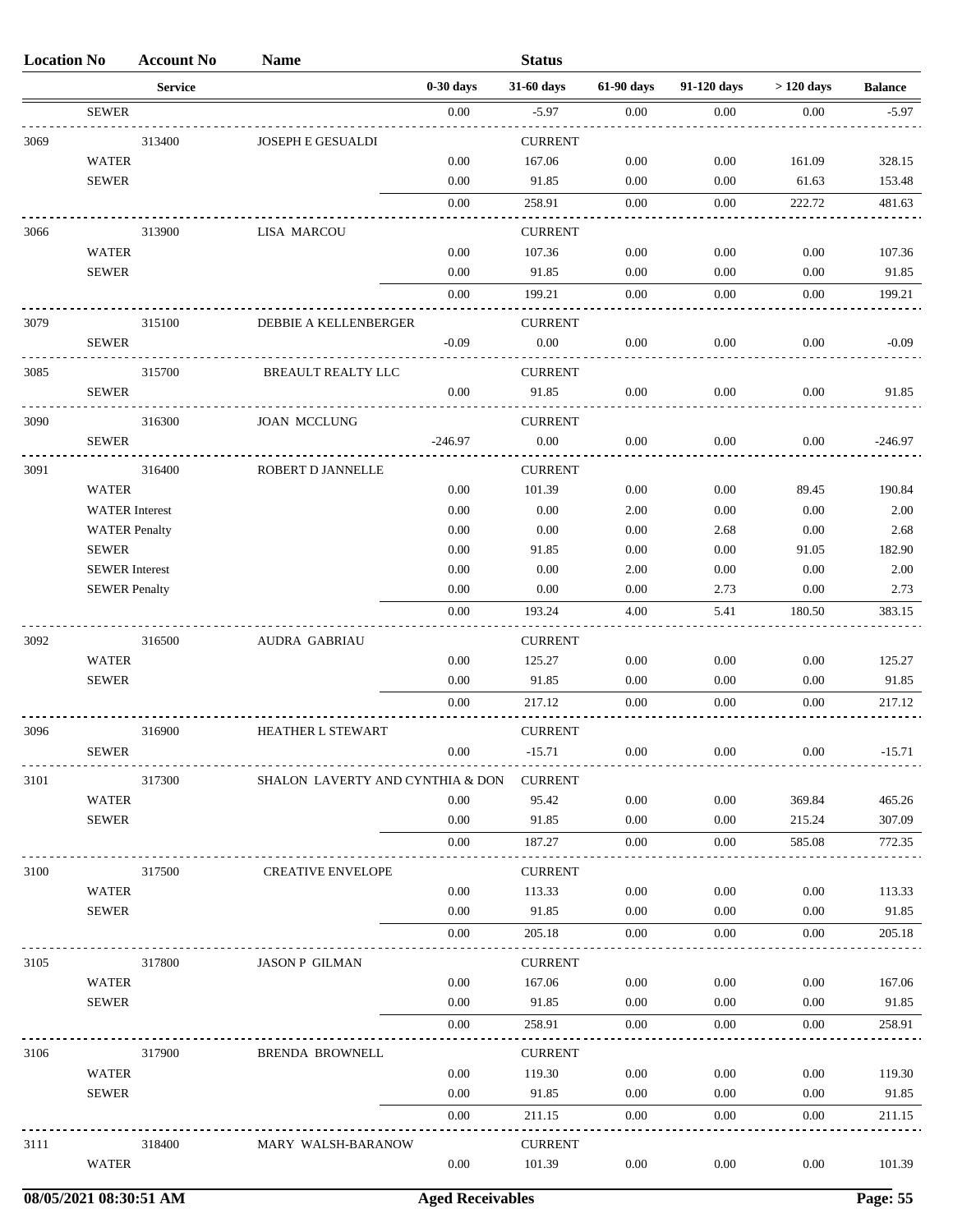| <b>Location No</b> |                              | <b>Account No</b> | <b>Name</b>                       |              | <b>Status</b>            |              |              |              |                 |
|--------------------|------------------------------|-------------------|-----------------------------------|--------------|--------------------------|--------------|--------------|--------------|-----------------|
|                    |                              | <b>Service</b>    |                                   | $0-30$ days  | 31-60 days               | 61-90 days   | 91-120 days  | $>120$ days  | <b>Balance</b>  |
|                    | <b>SEWER</b>                 |                   |                                   | 0.00         | 91.85                    | 0.00         | 0.00         | 0.00         | 91.85           |
|                    |                              |                   |                                   | 0.00         | 193.24                   | 0.00         | 0.00         | 0.00         | 193.24          |
| 3117               |                              | 319000            | NICOLE S ROBERT                   |              | <b>CURRENT</b>           |              |              |              |                 |
|                    | <b>WATER</b>                 |                   |                                   | 0.00         | 137.21                   | 0.00         | 0.00         | 559.90       | 697.11          |
|                    | <b>WATER</b> Interest        |                   |                                   | 0.00         | 0.00                     | 8.40         | 0.00         | 23.40        | 31.80           |
|                    | <b>WATER Misc</b>            |                   |                                   | 0.00         | 0.00                     | 0.00         | 0.00         | 70.44        | 70.44           |
|                    | <b>WATER Penalty</b>         |                   |                                   | 0.00         | 0.00                     | 0.00         | 16.80        | 25.00        | 41.80           |
|                    | <b>SEWER</b>                 |                   |                                   | 0.00         | 91.85                    | 0.00         | 0.00         | 275.55       | 367.40          |
|                    | <b>SEWER</b> Interest        |                   |                                   | 0.00         | 0.00                     | 4.13         | 0.00         | 6.76         | 10.89           |
|                    | <b>SEWER Penalty</b>         |                   |                                   | 0.00         | 0.00                     | 0.00         | 8.27         | 8.27         | 16.54           |
|                    |                              |                   |                                   | 0.00         | 229.06                   | 12.53        | 25.07        | 969.32       | 1235.98         |
| 3120               |                              | 319300            | AARON LIESKE & HANNAH STUART      |              | <b>CURRENT</b>           |              |              |              |                 |
|                    | <b>WATER</b>                 |                   |                                   | 0.00         | 113.33                   | 0.00         | 0.00         | 0.00         | 113.33          |
|                    | <b>SEWER</b>                 |                   |                                   | 0.00         | 91.85                    | 0.00         | 0.00         | 0.00         | 91.85           |
|                    |                              |                   |                                   | 0.00         | 205.18                   | 0.00         | 0.00         | 0.00         | 205.18          |
| 3132               |                              | 320500            | <b>CARYN A CASEY</b>              |              | <b>CURRENT</b>           |              |              |              |                 |
|                    | <b>WATER</b>                 |                   |                                   | 0.00         | 184.97                   | 0.00         | 0.00         | 0.00         | 184.97          |
|                    | <b>SEWER</b>                 |                   |                                   | 0.00         | 91.85                    | 0.00         | 0.00         | 0.00         | 91.85           |
|                    |                              |                   |                                   | 0.00         | 276.82                   | 0.00         | 0.00         | 0.00         | 276.82          |
| 3134               |                              | 320700            | <b>BRIAN D MAYNARD</b>            |              | <b>CURRENT</b>           |              |              |              |                 |
|                    | <b>SEWER</b>                 |                   |                                   | $-0.63$      | $0.00\,$                 | $0.00\,$     | 0.00         | 0.00         | $-0.63$         |
|                    |                              |                   |                                   |              |                          |              |              |              |                 |
| 3138               |                              | 321100            | NOREEN D ENGLAND                  |              | <b>CURRENT</b>           |              |              |              |                 |
|                    | <b>WATER</b><br><b>SEWER</b> |                   |                                   | 0.00<br>0.00 | 314.71<br>91.31          | 0.00<br>0.00 | 0.00<br>0.00 | 0.00<br>0.00 | 314.71<br>91.31 |
|                    |                              |                   |                                   | 0.00         | 406.02                   | 0.00         | 0.00         | 0.00         | 406.02          |
|                    |                              |                   |                                   |              |                          |              |              |              |                 |
| 3147               |                              | 322000            | <b>LYNNE M LABOSSIERE</b>         |              | <b>CURRENT</b>           |              |              |              |                 |
|                    | <b>WATER</b>                 |                   |                                   | 0.00         | 113.33                   | 0.00         | 0.00         | 0.00         | 113.33          |
|                    | <b>SEWER</b>                 |                   |                                   | 0.00         | 91.85                    | 0.00         | 0.00         | 0.00         | 91.85           |
|                    |                              |                   |                                   | 0.00         | 205.18                   | 0.00         | 0.00         | 0.00         | 205.18          |
| 3159               |                              | 322300            | <b>ADAM SMITH</b>                 |              | <b>CURRENT</b>           |              |              |              |                 |
|                    | <b>WATER</b>                 |                   |                                   | 0.00         | 155.12                   | 0.00         | 0.00         | 0.00         | 155.12          |
|                    | <b>SEWER</b>                 |                   |                                   | 0.00         | 91.85                    | 0.00         | $0.00\,$     | 0.00         | 91.85           |
|                    |                              |                   |                                   | 0.00         | 246.97                   | 0.00         | 0.00         | 0.00         | 246.97          |
| 3164               |                              | 322900            | CARLA KRISTEN GALLAGHER           |              | <b>CURRENT</b>           |              |              |              |                 |
|                    | <b>WATER</b>                 |                   |                                   | 0.00         | 167.06                   | 0.00         | 0.00         | 0.00         | 167.06          |
|                    | <b>SEWER</b>                 |                   |                                   | 0.00         | 91.85                    | 0.00         | 0.00         | 0.00         | 91.85           |
|                    |                              |                   |                                   | 0.00         | 258.91                   | 0.00         | 0.00         | 0.00         | 258.91          |
| 3180               |                              | 324700            | HOLZKNECHT HOLDING LLC            |              | <b>CURRENT</b>           |              |              |              |                 |
|                    | <b>WATER</b>                 |                   |                                   | 0.00         | 101.39                   | 0.00         | 0.00         | 0.00         | 101.39          |
|                    | <b>SEWER</b>                 |                   |                                   | 0.00         | 91.85                    | 0.00         | $0.00\,$     | 0.00         | 91.85           |
|                    |                              |                   |                                   | 0.00         | 193.24                   | 0.00         | 0.00         | 0.00         | 193.24          |
|                    |                              |                   |                                   |              |                          |              |              |              |                 |
| 3183               |                              | 324900            | <b>ADAM SMITH</b>                 | 0.00         | <b>CURRENT</b><br>113.33 | 0.00         | 0.00         |              | 117.33          |
|                    | <b>WATER</b><br><b>SEWER</b> |                   |                                   | 0.00         | 91.85                    | 0.00         | $0.00\,$     | 4.00<br>0.00 | 91.85           |
|                    |                              |                   |                                   | 0.00         | 205.18                   | 0.00         | 0.00         | 4.00         | 209.18          |
|                    |                              |                   |                                   |              |                          |              |              |              |                 |
| 3187               |                              | 325400            | CL & P DIST DBA EVERSOURCE ENERGY |              | <b>CURRENT</b>           |              |              |              |                 |
|                    | <b>WATER</b>                 |                   |                                   | 0.00         | 77.51                    | 0.00         | 0.00         | 2.33         | 79.84           |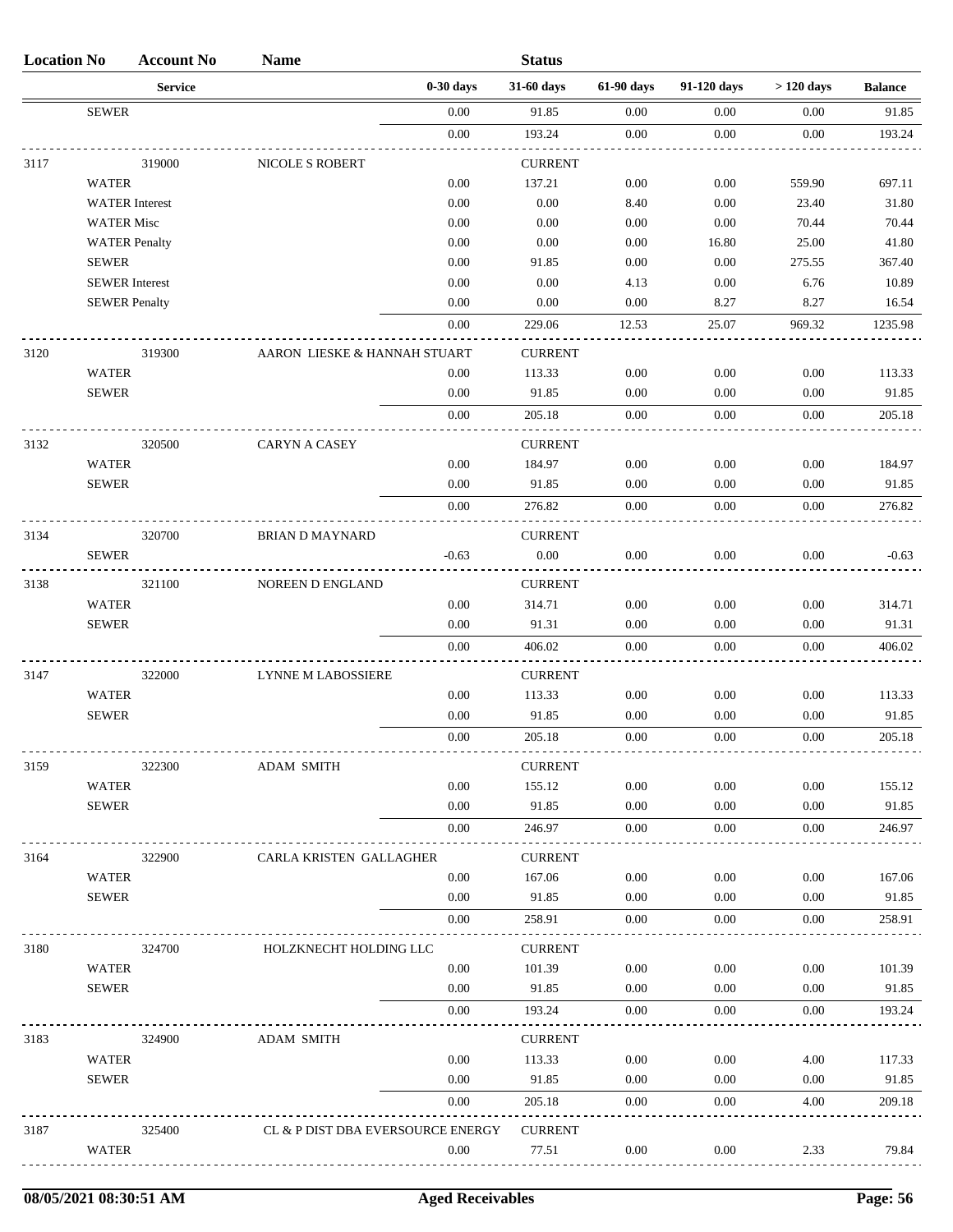| <b>Location No</b> |                              | <b>Account No</b> | <b>Name</b>                        |              | <b>Status</b>   |              |              |                  |                 |
|--------------------|------------------------------|-------------------|------------------------------------|--------------|-----------------|--------------|--------------|------------------|-----------------|
|                    |                              | <b>Service</b>    |                                    | $0-30$ days  | 31-60 days      | 61-90 days   | 91-120 days  | $>120$ days      | <b>Balance</b>  |
| 3193               |                              | 326000            | MICHAEL STATCHEN                   |              | <b>CURRENT</b>  |              |              |                  |                 |
|                    | <b>WATER</b>                 |                   |                                    | 0.00         | 155.12          | 0.00         | 0.00         | 0.00             | 155.12          |
|                    | <b>SEWER</b>                 |                   |                                    | 0.00         | 91.85           | 0.00         | 0.00         | 0.00             | 91.85           |
|                    |                              |                   |                                    | 0.00         | 246.97          | 0.00         | 0.00         | 0.00             | 246.97          |
| 3196               |                              | 326300            | MICHAEL BRAGA                      |              | <b>CURRENT</b>  |              |              |                  |                 |
|                    | <b>WATER</b>                 |                   |                                    | 0.00         | 89.45           | 0.00         | 0.00         | 292.23           | 381.68          |
|                    | <b>WATER</b> Interest        |                   |                                    | 0.00         | 0.00            | 7.33         | 0.00         | 2.44             | 9.77            |
|                    | <b>WATER Misc</b>            |                   |                                    | 0.00         | 0.00            | 0.00         | 0.00         | 24.00            | 24.00           |
|                    | <b>SEWER</b>                 |                   |                                    | 0.00         | 91.85           | 0.00         | 0.00         | 275.55           | 367.40          |
|                    | <b>SEWER</b> Interest        |                   |                                    | 0.00         | 0.00            | 2.76         | 0.00         | 0.00             | 2.76            |
|                    |                              |                   |                                    | 0.00         | 181.30          | 10.09        | 0.00         | 594.22           | 785.61          |
| 3197               |                              | 326400            | THOMAS A TERCJAK                   |              | <b>CURRENT</b>  |              |              |                  |                 |
|                    | <b>WATER</b>                 |                   |                                    | 0.00         | 101.39          | 0.00         | 0.00         | 0.00             | 101.39          |
|                    | <b>SEWER</b>                 |                   |                                    | 0.00         | 91.85           | 0.00         | 0.00         | 0.00             | 91.85           |
|                    |                              |                   |                                    | 0.00         | 193.24          | 0.00         | 0.00         | 0.00             | 193.24          |
| 3201               |                              | 326800            | LINDA M KUBILIS                    |              | <b>CURRENT</b>  |              |              |                  |                 |
|                    | <b>WATER</b>                 |                   |                                    | 0.00         | 125.27          | 0.00         | 0.00         | 0.00             | 125.27          |
|                    | <b>SEWER</b>                 |                   |                                    | 0.00         | 91.85           | 0.00         | 0.00         | 0.00             | 91.85           |
|                    |                              |                   |                                    | 0.00         | 217.12          | 0.00         | 0.00         | 0.00             | 217.12          |
| 3203               |                              | 327000            | TIMOTHY B. & CATHERINE M. BLANCHET |              | <b>CURRENT</b>  |              |              |                  |                 |
|                    | <b>WATER</b>                 |                   |                                    | 0.00         | 125.27          | 0.00         | 0.00         | 0.00             | 125.27          |
|                    | <b>SEWER</b>                 |                   |                                    | 0.00         | 91.85           | 0.00         | 0.00         | 0.00             | 91.85           |
|                    |                              |                   |                                    | 0.00         | 217.12          | 0.00         | 0.00         | 0.00             | 217.12          |
| 3204               |                              | 327100            | ROBINSON SCOTT D & MICIMI AKIHIKO  |              | <b>CURRENT</b>  |              |              |                  |                 |
|                    | <b>WATER</b>                 |                   |                                    | 0.00         | 125.27          | 0.00         | 0.00         | 4.00             | 129.27          |
|                    | <b>SEWER</b>                 |                   |                                    | 0.00         | 91.85           | 0.00         | 0.00         | 0.00             | 91.85           |
|                    |                              |                   |                                    | 0.00         | 217.12          | 0.00         | 0.00         | 4.00             | 221.12          |
|                    |                              |                   |                                    |              |                 |              |              |                  |                 |
| 3205               |                              | 327200            | <b>ROBERT H JR PERRY</b>           |              | <b>CURRENT</b>  |              |              |                  |                 |
|                    | <b>WATER</b><br><b>SEWER</b> |                   |                                    | 0.00<br>0.00 | 155.12<br>91.85 | 0.00<br>0.00 | 0.00<br>0.00 | $0.00\,$<br>0.00 | 155.12<br>91.85 |
|                    |                              |                   |                                    | $0.00\,$     | 246.97          | $0.00\,$     | 0.00         | 0.00             | 246.97          |
|                    |                              |                   |                                    |              |                 |              |              |                  |                 |
| 3208               |                              | 327500            | DEBRA D CALLAHAN & DAVID A GAGNO   |              | <b>CURRENT</b>  |              |              |                  |                 |
|                    | WATER                        |                   |                                    | 0.00         | 40.61           | 0.00         | 0.00         | 0.00             | 40.61           |
| 3214               |                              | 328100            | PUTNAM DOWNTOWN LLC                |              | <b>CURRENT</b>  |              |              |                  |                 |
|                    | <b>WATER</b>                 |                   |                                    | 0.00         | 83.48           | 0.00         | 0.00         | 0.00             | 83.48           |
|                    | <b>SEWER</b>                 |                   |                                    | $0.00\,$     | 91.85           | 0.00         | 0.00         | 0.00             | 91.85           |
|                    |                              |                   |                                    | 0.00         | 175.33          | 0.00         | 0.00         | 0.00             | 175.33          |
| 3218               |                              | 328500            | JANE W ST. ONGE                    |              | <b>CURRENT</b>  |              |              |                  |                 |
|                    | <b>WATER</b>                 |                   |                                    | 0.00         | 113.33          | $0.00\,$     | 0.00         | 0.00             | 113.33          |
|                    | <b>SEWER</b>                 |                   |                                    | $0.00\,$     | 91.85           | 0.00         | 0.00         | 0.00             | 91.85           |
|                    |                              |                   |                                    | 0.00         | 205.18          | 0.00         | 0.00         | 0.00             | 205.18          |
| 3221               |                              | 328800            | PUTNAM DOWNTOWN LLC                |              | <b>CURRENT</b>  |              |              |                  |                 |
|                    | <b>WATER</b>                 |                   |                                    | 0.00         | 77.51           | 0.00         | 0.00         | 0.00             | 77.51           |
|                    | <b>SEWER</b>                 |                   |                                    | $0.00\,$     | 91.85           | 0.00         | 0.00         | 0.00             | 91.85           |
|                    |                              |                   |                                    | 0.00         | 169.36          | 0.00         | 0.00         | 0.00             | 169.36          |
| 3231               |                              | 329700            | <b>GEORGE &amp; ABBY OLSON</b>     |              | <b>CURRENT</b>  |              |              |                  |                 |
|                    | WATER                        |                   |                                    | 31.25        | 265.11          | 0.00         | 0.00         | 650.33           | 946.69          |
|                    | <b>WATER Misc</b>            |                   |                                    | 20.00        | 0.00            | 0.00         | 0.00         | 0.00             | 20.00           |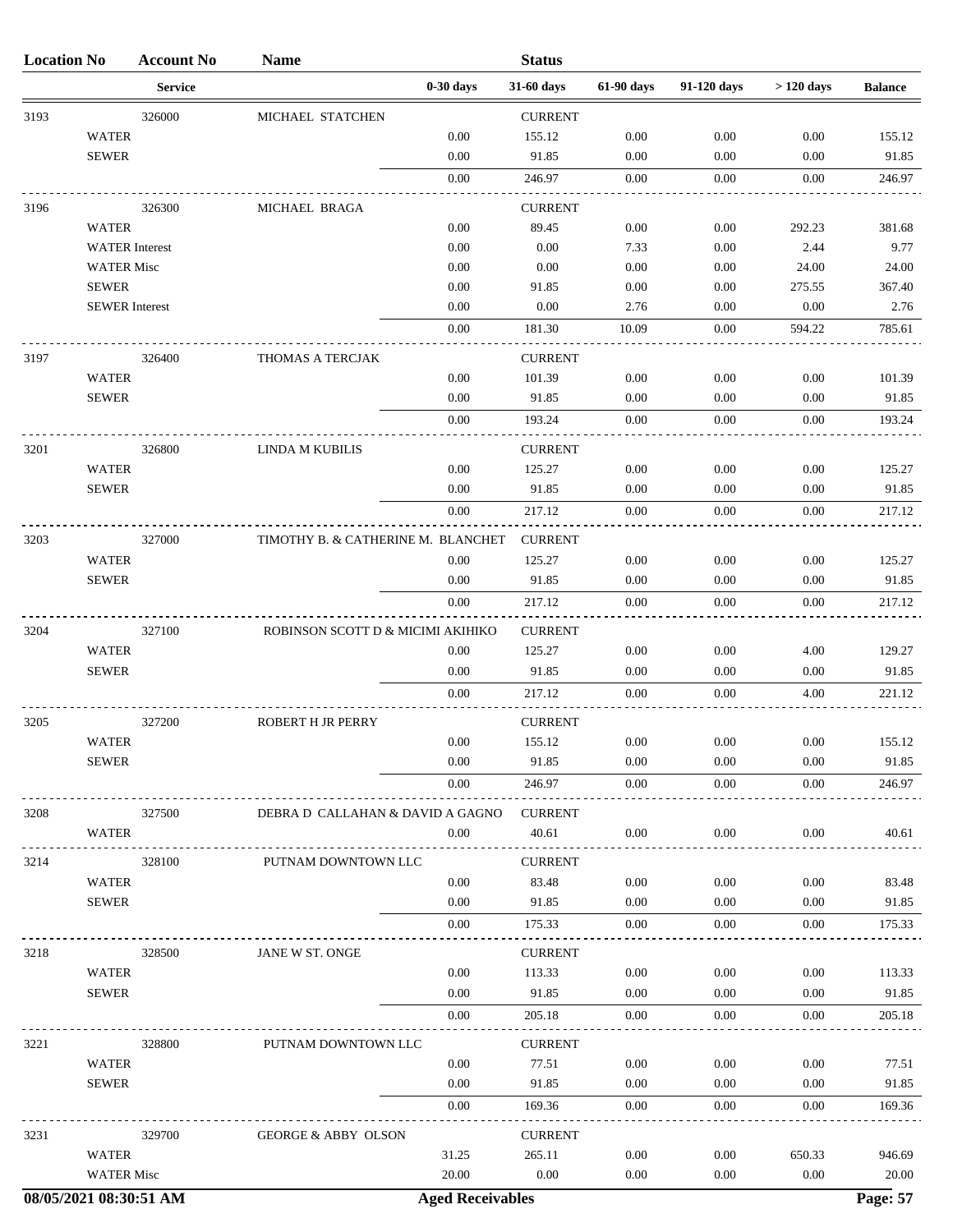| <b>Location No</b> |                   | <b>Account No</b>     | <b>Name</b>                       |             | <b>Status</b>            |            |             |             |                |
|--------------------|-------------------|-----------------------|-----------------------------------|-------------|--------------------------|------------|-------------|-------------|----------------|
|                    |                   | <b>Service</b>        |                                   | $0-30$ days | 31-60 days               | 61-90 days | 91-120 days | $>120$ days | <b>Balance</b> |
|                    | <b>SEWER</b>      |                       |                                   | 0.00        | 91.85                    | 0.00       | 0.00        | 91.85       | 183.70         |
|                    |                   |                       |                                   | 51.25       | 356.96                   | 0.00       | 0.00        | 742.18      | 1150.39        |
| 3231B              |                   | 329800                | <b>GEORGE &amp; ABBY OLSON</b>    |             | <b>CURRENT</b>           |            |             |             |                |
|                    | <b>WATER</b>      |                       |                                   | 0.00        | 173.03                   | 0.00       | 0.00        | 465.31      | 638.34         |
|                    |                   | <b>WATER</b> Interest |                                   | 0.00        | 0.00                     | 2.00       | 0.00        | 0.00        | 2.00           |
|                    | <b>SEWER</b>      |                       |                                   | 0.00        | 91.85                    | 0.00       | 0.00        | 275.55      | 367.40         |
|                    |                   |                       |                                   | 0.00        | 264.88                   | 2.00       | 0.00        | 740.86      | 1007.74        |
| 3235B              |                   | 330110                | NEW ENGLAND RETAIL PROPERTIES LLC |             | <b>CURRENT</b>           |            |             |             |                |
|                    | <b>HYDRANT</b>    |                       |                                   | 0.00        | 190.78                   | 0.00       | 0.00        | 0.00        | 190.78         |
| 3236               |                   | 330200                | JORDAHN C SMITH-WITHERSPOON       |             | <b>CURRENT</b>           |            |             |             |                |
|                    | <b>WATER</b>      |                       |                                   | 0.00        | 190.94                   | 0.00       | 0.00        | 0.00        | 190.94         |
|                    | <b>SEWER</b>      |                       |                                   | 0.00        | 91.85                    | 0.00       | 0.00        | 0.00        | 91.85          |
|                    |                   |                       |                                   | 0.00        | 282.79                   | 0.00       | 0.00        | 0.00        | 282.79         |
| 3238               |                   | 330400                | RIVERWALK PARTNERS LLC            |             | <b>CURRENT</b>           |            |             |             |                |
|                    | <b>WATER</b>      |                       |                                   | 0.00        | 113.33                   | 0.00       | 0.00        | 0.00        | 113.33         |
|                    | <b>SEWER</b>      |                       |                                   | 0.00        | 90.35                    | 0.00       | 0.00        | 0.00        | 90.35          |
|                    |                   |                       |                                   | 0.00        | 203.68                   | 0.00       | 0.00        | 0.00        | 203.68         |
| 3242               |                   | 330800                | FRANK RENE REGULA                 |             | <b>CURRENT</b>           |            |             |             |                |
|                    | <b>SEWER</b>      |                       |                                   | 0.00        | 91.85                    | 0.00       | 0.00        | 183.70      | 275.55         |
|                    |                   | <b>SEWER Penalty</b>  |                                   | 0.00        | 0.00                     | 0.00       | 5.51        | 2.76        | 8.27           |
|                    |                   | <b>SEWER</b> Interest |                                   | 0.00        | 0.00                     | 2.76       | 0.00        | 2.00        | 4.76           |
|                    |                   |                       |                                   | 0.00        | 91.85                    | 2.76       | 5.51        | 188.46      | 288.58         |
| 3247               |                   | 333000                | <b>ADAM E PRESTON</b>             |             | <b>CURRENT</b>           |            |             |             |                |
|                    | <b>WATER</b>      |                       |                                   | 0.00        | 137.21                   | 0.00       | 0.00        | 0.00        | 137.21         |
|                    | <b>SEWER</b>      |                       |                                   | 0.00        | 91.85                    | 0.00       | 0.00        | 0.00        | 91.85          |
|                    |                   |                       |                                   | 0.00        | 229.06                   | 0.00       | 0.00        | 0.00        | 229.06         |
| 3251               |                   | 333400                | <b>CHARLES H ENGLERT</b>          |             | <b>CURRENT</b>           |            |             |             |                |
|                    | <b>WATER</b>      |                       |                                   | $-8.47$     | $-8.47$                  | 0.00       | 0.00        | 0.00        | $-16.94$       |
| 3253               |                   | 333600                | PUTNAM DOWNTOWN LLC               |             | <b>CURRENT</b>           |            |             |             |                |
|                    | WATER             |                       |                                   | 0.00        | 83.48                    | 0.00       | 0.00        | 309.18      | 392.66         |
|                    |                   | <b>WATER</b> Interest |                                   | 0.00        | 0.00                     | 5.90       | 0.00        | 0.75        | 6.65           |
|                    | <b>WATER Misc</b> |                       |                                   | 0.00        | 0.00                     | 0.00       | 0.00        | 24.00       | 24.00          |
|                    | <b>SEWER</b>      |                       |                                   | 0.00        | 91.85                    | $0.00\,$   | 0.00        | 275.55      | 367.40         |
|                    |                   | <b>SEWER</b> Interest |                                   | 0.00        | 0.00                     | 2.00       | 0.00        | 0.00        | 2.00           |
|                    |                   |                       |                                   | 0.00        | 175.33                   | 7.90       | 0.00        | 609.48      | 792.71         |
| 1951B              |                   | 333800                | PSA EDUCATION INC                 |             | <b>CURRENT</b>           |            |             |             |                |
|                    | <b>SPRINKLER</b>  |                       |                                   | $0.00\,$    | 2174.32                  | $0.00\,$   | 0.00        | 0.00        | 2174.32        |
| 3329               |                   | 334500                | AMANDA MOREL                      |             | <b>CURRENT</b>           |            |             |             |                |
|                    | <b>SEWER</b>      |                       |                                   | 0.00        | 183.70                   | $0.00\,$   | 0.00        | 0.00        | 183.70         |
| 3330               |                   | 334600                | MICHAEL B GERHARD                 |             | <b>CURRENT</b>           |            |             |             |                |
|                    | <b>SEWER</b>      |                       |                                   | 0.00        | 91.85                    | 0.00       | 0.00        | 0.00        | 91.85          |
|                    |                   |                       |                                   |             |                          |            |             |             |                |
| 3334               | WATER             | 335900                | KAECEY PYNE                       | 0.00        | <b>CURRENT</b><br>131.24 | $0.00\,$   | $0.00\,$    | 398.30      | 529.54         |
|                    |                   | <b>WATER</b> Interest |                                   | 0.00        | 0.00                     | 8.80       | 0.00        | 0.00        | 8.80           |
|                    | <b>WATER Misc</b> |                       |                                   | 0.00        | 0.00                     | 0.00       | 0.00        | 24.00       | 24.00          |
|                    | <b>SEWER</b>      |                       |                                   | 0.00        | 91.85                    | 0.00       | 0.00        | 275.55      | 367.40         |
|                    |                   | <b>SEWER</b> Interest |                                   | 0.00        | 0.00                     | 2.00       | 0.00        | $0.00\,$    | 2.00           |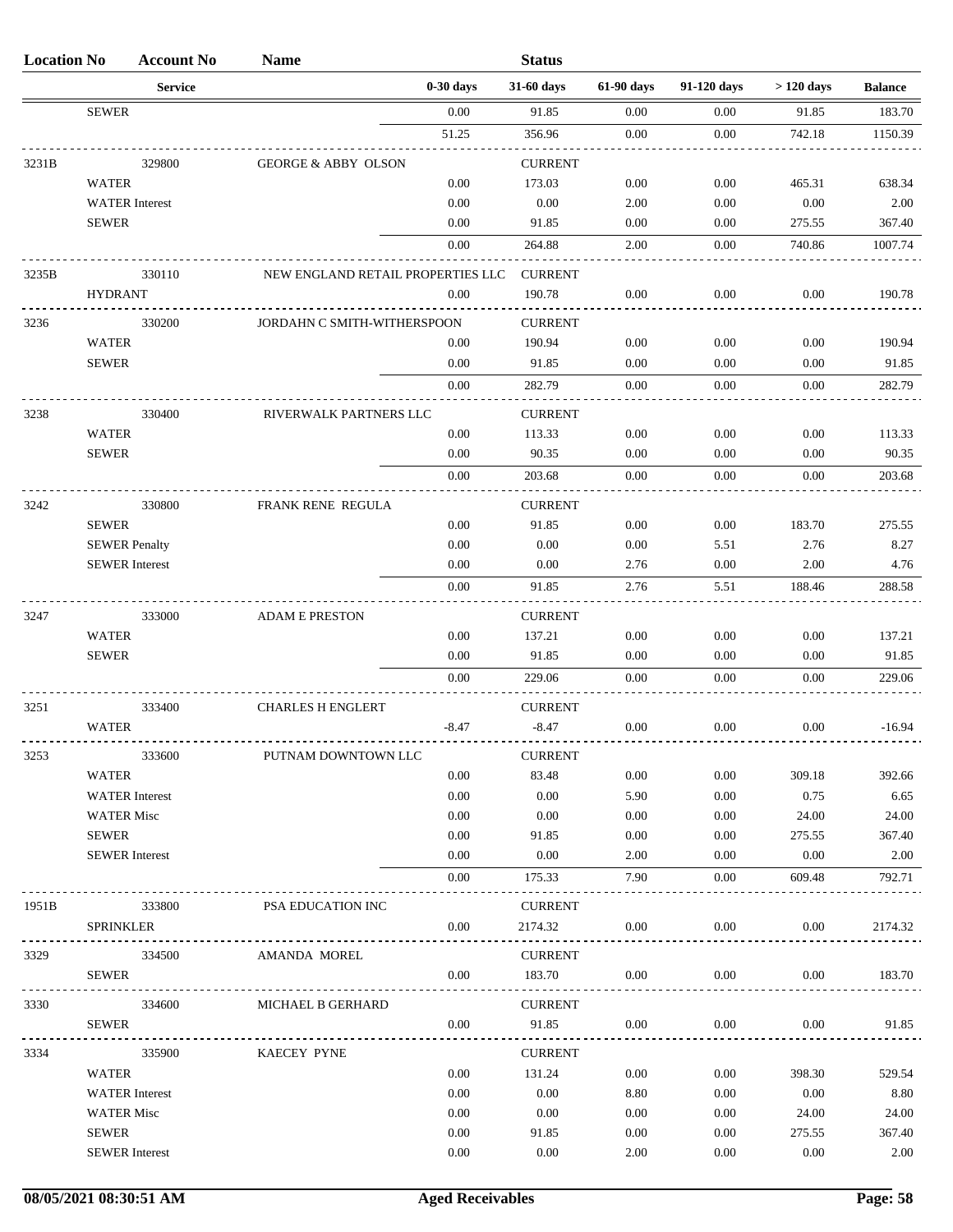| <b>Location No</b> |                       | <b>Account No</b> | <b>Name</b>                       |             | <b>Status</b>              |            |             |             |                |
|--------------------|-----------------------|-------------------|-----------------------------------|-------------|----------------------------|------------|-------------|-------------|----------------|
|                    |                       | <b>Service</b>    |                                   | $0-30$ days | 31-60 days                 | 61-90 days | 91-120 days | $>120$ days | <b>Balance</b> |
|                    |                       |                   |                                   | 0.00        | 223.09                     | 10.80      | 0.00        | 697.85      | 931.74         |
| 3350               |                       | 337700            | ROBERT & ANN MARIE NADEAU         |             | <b>CURRENT</b>             |            |             |             |                |
|                    | <b>WATER</b>          |                   |                                   | 0.00        | 131.24                     | 0.00       | 0.00        | 0.00        | 131.24         |
|                    | <b>SEWER</b>          |                   |                                   | 0.00        | 91.85                      | 0.00       | 0.00        | 0.00        | 91.85          |
|                    |                       |                   |                                   | 0.00        | 223.09                     | 0.00       | 0.00        | 0.00        | 223.09         |
| 3353               |                       | 338000            | MERIDETH A PETZ                   |             | <b>CURRENT</b>             |            |             |             |                |
|                    | <b>WATER</b>          |                   |                                   | 0.00        | 161.09                     | 0.00       | 0.00        | 0.00        | 161.09         |
|                    | <b>SEWER</b>          |                   |                                   | 0.00        | 91.85                      | 0.00       | 0.00        | 0.00        | 91.85          |
|                    |                       |                   |                                   | 0.00        | 252.94                     | 0.00       | 0.00        | 0.00        | 252.94         |
| 3395               |                       | 339500            | <b>DERIK GAGNON</b>               |             | <b>CURRENT</b>             |            |             |             |                |
|                    | <b>WATER Misc</b>     |                   |                                   | 0.00        | 0.00                       | 0.00       | 46.44       | 0.00        | 46.44          |
|                    | <b>WATER</b>          |                   |                                   | 0.00        | 38.76                      | 0.00       | 0.00        | 0.00        | 38.76          |
|                    | <b>SEWER</b>          |                   |                                   | 0.00        | 45.93                      | 0.00       | 0.00        | 0.00        | 45.93          |
|                    |                       |                   |                                   | 0.00        | 84.69                      | 0.00       | 46.44       | 0.00        | 131.13         |
| 3397               |                       | 339700            | ZACHARY LABONTE                   |             | <b>CURRENT</b>             |            |             |             |                |
|                    | <b>SEWER</b>          |                   |                                   | 0.00        | 0.00                       | 0.00       | 0.00        | $-1435.00$  | $-1435.00$     |
| 7000               |                       | 700000            | MANCHESTER ICE & FUEL/KLEER WATE  |             | <b>CURRENT</b>             |            |             |             |                |
|                    | <b>WATER</b>          |                   |                                   | 2468.48     | 0.00                       | 0.00       | 0.00        | 0.00        | 2468.48        |
|                    |                       |                   |                                   |             |                            |            |             |             |                |
| 7006               | <b>WATER</b>          | 700600            | <b>CHRISTOPHER WHITEHOUSE</b>     | 829.98      | <b>CURRENT</b><br>0.00     | 0.00       | 0.00        | 0.00        |                |
|                    |                       |                   |                                   |             |                            |            |             |             | 829.98         |
| 7009               |                       | 700900            | HYDROGRASS TECH INC               |             | <b>CURRENT</b>             |            |             |             |                |
|                    | <b>WATER</b>          |                   |                                   | 0.00        | 0.00                       | 0.00       | 0.00        | 124.50      | 124.50         |
|                    | <b>WATER Penalty</b>  |                   |                                   | 0.00        | 0.00                       | 0.00       | 3.74        | 3.74        | 7.48           |
|                    | <b>WATER</b> Interest |                   |                                   | 0.00        | 0.00                       | 2.00       | 0.00        | 2.00        | 4.00           |
|                    |                       |                   |                                   | 0.00        | 0.00                       | 2.00       | 3.74        | 130.24      | 135.98         |
| 7050               |                       | 705000            | MAGNETIC TECHNOLOGIES LTD         |             | <b>CURRENT</b>             |            |             |             |                |
|                    | <b>WATER</b>          |                   |                                   | 0.00        | 0.00                       | 0.00       | 0.00        | $-2000.00$  | $-2000.00$     |
| 8000               |                       | 800000            | PARENT SANITATION                 |             | <b>CURRENT</b>             |            |             |             |                |
|                    | <b>SEWER</b>          |                   |                                   | 22791.54    | $0.00\,$                   | $0.00\,$   | $0.00\,$    | 0.00        | 22791.54       |
| 8001               |                       | 800100            | <b>EARTHWORKS CONSTRUCTION</b>    |             | <b>CURRENT</b>             |            |             |             |                |
|                    | <b>SEWER</b>          |                   |                                   | 4004.07     | 4333.23                    | $0.00\,$   | $0.00\,$    | 0.00        | 8337.30        |
| 8002               |                       | 800200            | TORTI SERVICES INC                |             | <b>CURRENT</b>             |            |             |             |                |
|                    | <b>SEWER</b>          |                   |                                   | 3346.06     | $0.00\,$                   | $0.00\,$   | $0.00\,$    | 0.00        | 3346.06        |
|                    |                       |                   |                                   |             |                            |            |             |             |                |
| 8003               | <b>SEWER</b>          | 800300            | <b>ADMIRAL SEPTIC</b>             |             | <b>CURRENT</b><br>$0.00\,$ |            |             |             |                |
| .                  |                       |                   |                                   | $-687.37$   |                            | $0.00\,$   | $0.00\,$    | 0.00        | -687.37        |
| 8004               |                       | 800400            | WIND RIVER ENVIRONMENTAL LLC      |             | <b>CURRENT</b>             |            |             |             |                |
|                    | <b>SEWER</b>          |                   |                                   | 3295.63     | 2060.70                    | 21.71      | $0.00\,$    | 0.00        | 5378.04        |
| 8005               |                       | 800500            | ARTS SEPTIC TANK SERVICE LLC      |             | <b>CURRENT</b>             |            |             |             |                |
|                    | <b>SEWER</b>          |                   |                                   | $0.00\,$    | 1589.71                    | $0.00\,$   | $0.00\,$    | $0.00\,$    | 1589.71        |
| 8007               |                       | 800700            | FLUSHAWAY SEPTIC TANK CLEANING I  |             | <b>CURRENT</b>             |            |             |             |                |
|                    | SEWER                 |                   |                                   | 1231.82     | $0.00\,$                   | $0.00\,$   | $0.00\,$    | 0.00        | 1231.82        |
|                    |                       |                   |                                   |             |                            |            |             |             |                |
| 8009               |                       | 800900            | SLIM'S & BERTHIAUME SEWER SVC INC |             | <b>CURRENT</b>             |            |             |             |                |
|                    | <b>SEWER</b>          |                   |                                   | 1028.89     | $0.00\,$                   | 0.00       | $0.00\,$    | 0.00        | 1028.89        |
| 8010               |                       | 801000            | RACINE & SONS EXCAVATING          |             | <b>CURRENT</b>             |            |             |             |                |
|                    | <b>SEWER</b>          |                   |                                   | 238.55      | $0.00\,$                   | $0.00\,$   | $0.00\,$    | $0.00\,$    | 238.55         |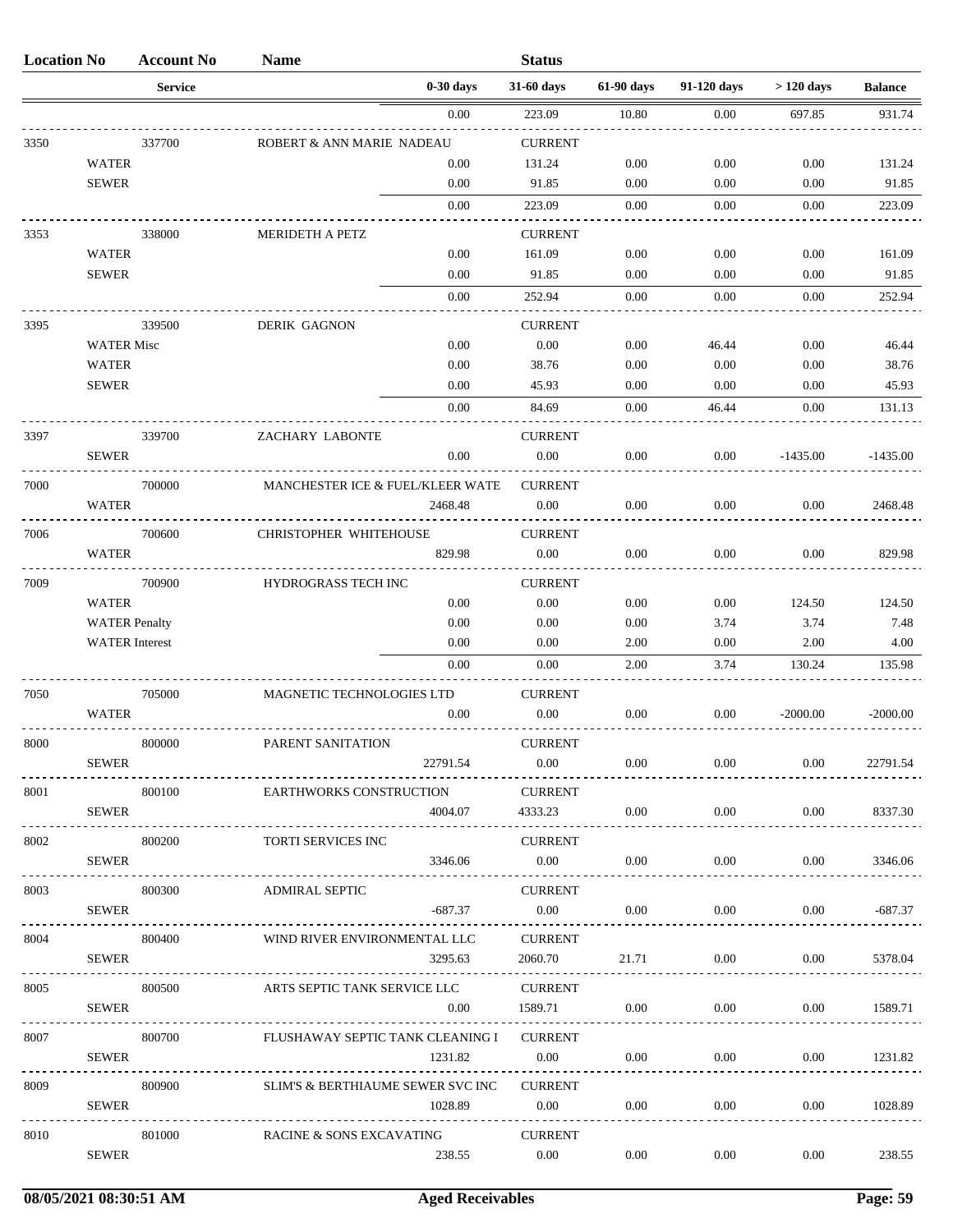| <b>Location No</b> | <b>Account No</b>                         | <b>Name</b>                |             | <b>Status</b>  |            |             |             |                |
|--------------------|-------------------------------------------|----------------------------|-------------|----------------|------------|-------------|-------------|----------------|
|                    | <b>Service</b>                            |                            | $0-30$ days | 31-60 days     | 61-90 days | 91-120 days | $>120$ days | <b>Balance</b> |
| 8040               | 804000                                    | 365 SEPTIC LLC             |             | <b>CURRENT</b> |            |             |             |                |
| <b>SEWER</b>       |                                           |                            | 67.80       | 0.00           | $0.00\,$   | 0.00        | 0.00        | 67.80          |
| 9002               | 900200                                    | DOWNES CONSTRUCTION CO LLC |             | <b>CURRENT</b> |            |             |             |                |
| <b>WATER</b>       |                                           |                            | 0.00        | 0.00           | 0.00       | 0.00        | $-1000.00$  | $-1000.00$     |
| <b>Grand Total</b> |                                           |                            |             |                |            |             |             |                |
| <b>WATER</b>       |                                           |                            | 3299.57     | 126099.47      | $-3576.12$ | 0.00        | 90526.31    | 216349.23      |
|                    | <b>WATER</b> Interest                     |                            | 0.00        | 0.00           | 1238.29    | 0.00        | 5932.60     | 7170.89        |
|                    | <b>WATER Penalty</b>                      |                            | 0.00        | 0.00           | 0.00       | 1569.81     | 1580.15     | 3149.96        |
|                    | <b>WATER Misc</b>                         |                            | 20.00       | 604.98         | 766.73     | 92.88       | 1930.47     | 3415.06        |
| <b>SEWER</b>       |                                           |                            | 32861.00    | 84043.73       | $-118.29$  | $-100.63$   | 44462.56    | 161148.37      |
|                    | <b>SEWER</b> Interest                     |                            | 0.00        | 0.00           | 627.97     | 0.00        | 2153.10     | 2781.07        |
|                    | <b>SEWER Penalty</b>                      |                            | 0.00        | 0.00           | 0.00       | 919.27      | 876.77      | 1796.04        |
|                    | <b>SEWER Misc</b>                         |                            | 0.00        | 0.00           | 0.00       | 0.00        | 833.73      | 833.73         |
|                    | <b>SPRINKLER</b>                          |                            | 0.00        | 5528.74        | 0.00       | 0.00        | 0.00        | 5528.74        |
| <b>HYDRANT</b>     |                                           |                            | 0.00        | 2003.19        | 0.00       | 0.00        | 95.39       | 2098.58        |
|                    | <b>HYDRANT</b> Interest                   |                            | 0.00        | 0.00           | 2.00       | 0.00        | 6.00        | 8.00           |
|                    | <b>HYDRANT</b> Penalty                    |                            | 0.00        | 0.00           | 0.00       | 2.86        | 8.58        | 11.44          |
|                    | <b>INDSTRLSEWER</b>                       |                            | 32347.92    | 0.00           | 0.00       | 0.00        | 0.00        | 32347.92       |
|                    | <b>REGIONLSEWER</b>                       |                            | 11690.34    | 0.00           | 0.00       | 0.00        | 0.00        | 11690.34       |
|                    |                                           |                            | 80218.83    | 218280.11      | $-1059.42$ | 2484.19     | 148405.66   | 448329.37      |
|                    | <b>Number of Accounts in Each Column:</b> |                            | 52          | 599            | 127        | 90          | 191         |                |

**Total Number of Outstanding Accounts: 664**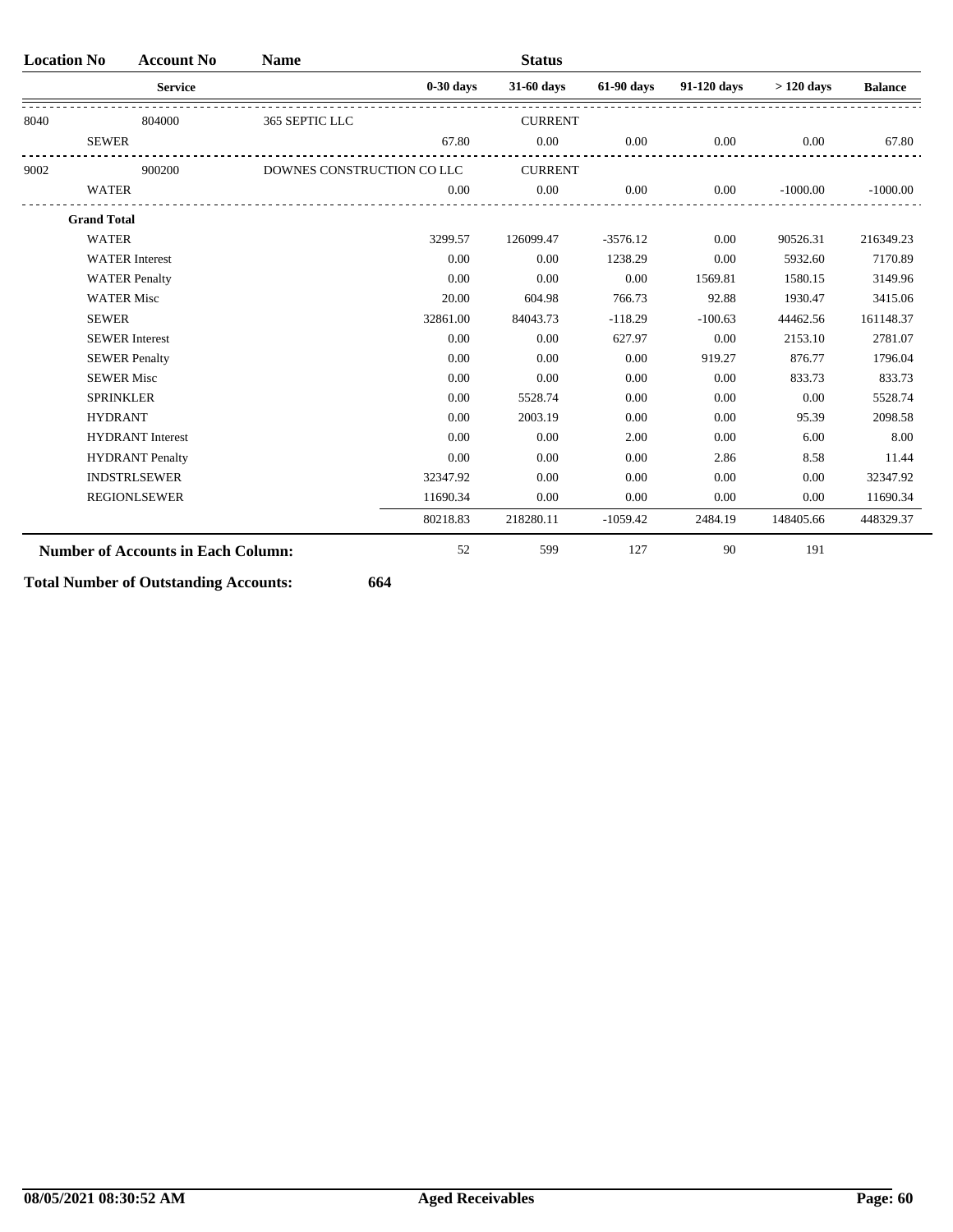#### **WPCA Finance Report** Thursday, August 12, 2021

#### FY 20/21

| <b>REVENUE</b>     |                         |                  |
|--------------------|-------------------------|------------------|
|                    | <b>Budgeted</b>         | Collected/Billed |
| <b>Total Water</b> | \$2,901,500.00          | 2.912,257.32     |
| <b>Total Sewer</b> | \$2,760, <u>500</u> .00 | 2,702,586.52     |
|                    | \$5,662,000.00          | 5,614,843.84     |

| <b>Expenses - Water</b> |                 |              |
|-------------------------|-----------------|--------------|
|                         | <b>Budgeted</b> | Expended     |
| <b>Total Water</b>      | \$2,901,500.00  | 2,510,534.68 |
| Encumbrance             |                 | 26,999.37    |
|                         |                 |              |
|                         |                 | 2,537,534.05 |

| <b>Expenses - Sewer</b> |                 |              |
|-------------------------|-----------------|--------------|
|                         | <b>Budgeted</b> | Expended     |
| <b>Total Sewer</b>      | \$2,760,500.00  | 2,503,829.39 |
| Encumbrance             |                 | 33,397.38    |
|                         |                 |              |
|                         |                 | 2,537,226.77 |

\$5,662,000.00 **Total Combined** Water & Sewer Budget

I have included the FY21 & FY22 Water & Sewer budgets - Revenue & Expenditures. FY21 budget includes the 7/1/2021 billing for Revenue.

Conversion from CUSI to Munis is moving along well.

Preparing closing out FY 21 and opening FY 22. The Auditors were in July 21st & 22nd. I anticipate they will be back early September to finish.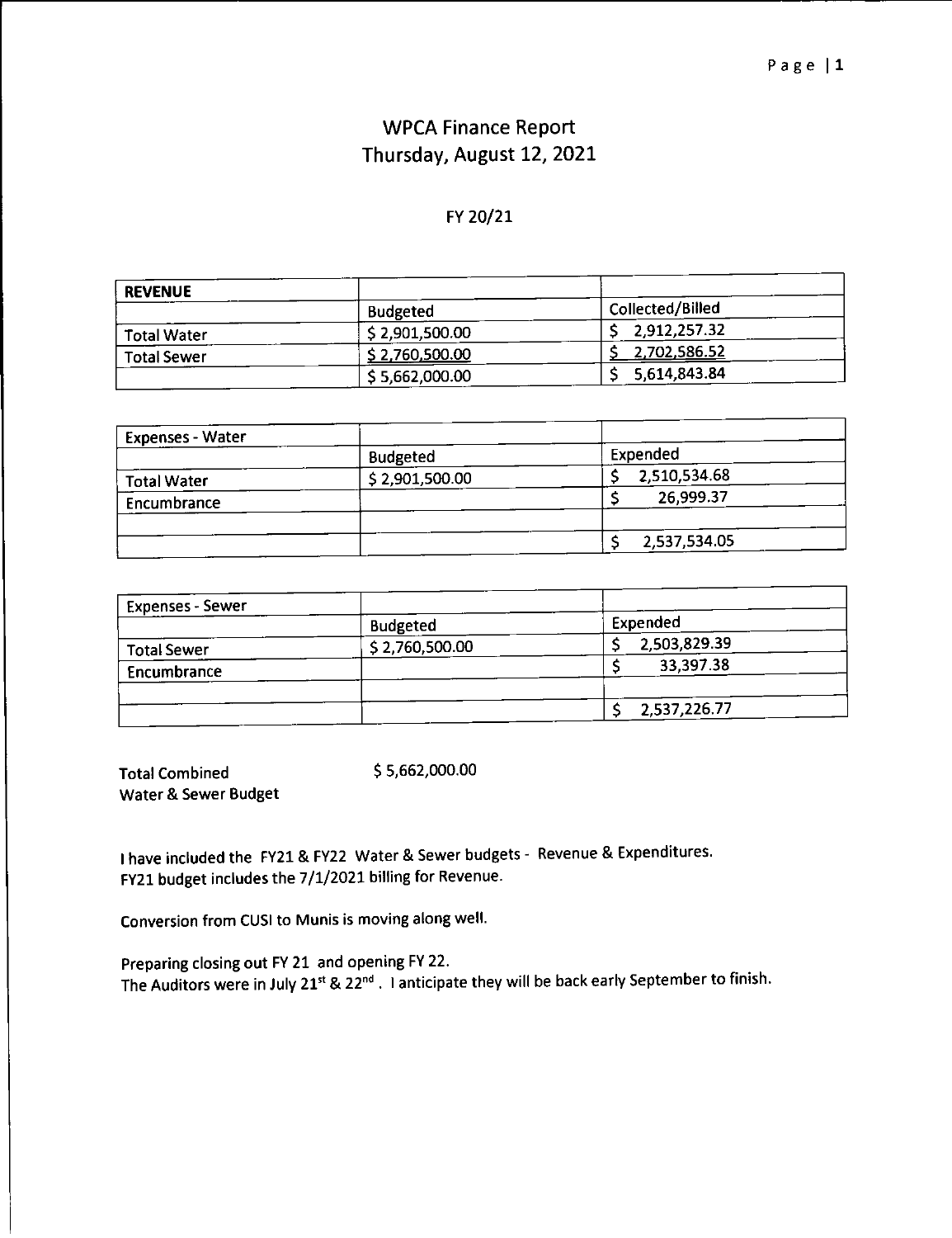FY 21-22

| <b>REVENUE</b>          |                 |                   |
|-------------------------|-----------------|-------------------|
|                         | <b>Budgeted</b> | Collected/Billed  |
| <b>Total Water</b>      | \$2,828,000.00  | \$<br>94,688.76   |
| <b>Total Sewer</b>      | \$2,930,500.00  | 43041.42<br>\$    |
|                         | \$5,758,500.00  | \$137,730.18      |
|                         |                 |                   |
| <b>Expenses - Water</b> |                 |                   |
|                         | <b>Budgeted</b> | Expended          |
| <b>Total Water</b>      | \$2,828,000.00  | 119,300.57<br>\$  |
| Encumbrance             |                 | \$<br>130,992.76  |
|                         |                 | 250,293.33<br>Ś   |
| <b>Expenses - Sewer</b> |                 |                   |
|                         | <b>Budgeted</b> | Expended          |
| <b>Total Sewer</b>      | \$2,930,500.00  | \$<br>163,349.06  |
| Encumbrance             |                 | Ś<br>147,098.63   |
|                         |                 |                   |
|                         |                 | \$.<br>310,447.69 |

**Total Combined** Water & Sewer Budget \$5,758,500.00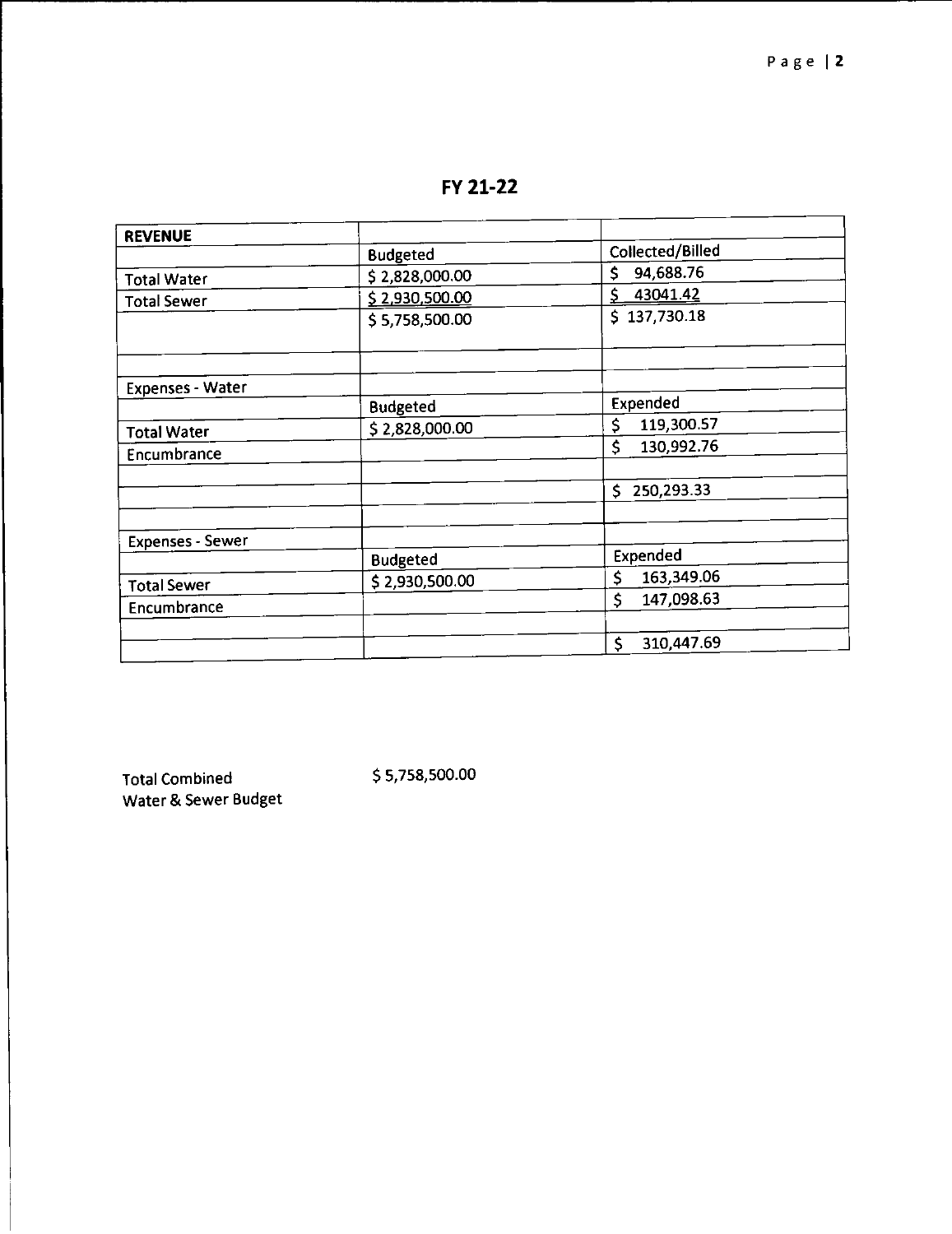#### FY 21 Budget Sewer

 $\square$  Include pre encumbrance  $\square$  Print accounts with zero balance  $\square$  Filter Encumbrance Detail by Date Range 6/30/2021 To Date: From Date: 7/1/2020

| Fiscal Year: 2020-2021                            | Exclude Inactive Accounts with<br>Subtotal by Collapse Mask | zero balance               | $\Box$ Include pre encumbrance $\Box$ Print accounts with zero balance $\Box$ Filter Encumbrance Detail by Date Range |                            |                  |                  |                      |                |
|---------------------------------------------------|-------------------------------------------------------------|----------------------------|-----------------------------------------------------------------------------------------------------------------------|----------------------------|------------------|------------------|----------------------|----------------|
| <b>Account Number</b>                             | Description                                                 | GL Budget                  | Range To Date                                                                                                         | Ę                          | Balance          | Encumbrance      | Budget Balance % Bud |                |
| 3601.49.4901.56904.00000                          | <b>Capital Projects</b><br>$\frac{1}{2}$                    | \$143,000.00               | (623, 911.66)                                                                                                         | (323.911.66)               | \$166,911.66     | \$0.00           | \$166,911.66         | 116.72%        |
| 3601.49.4901.57300.00000                          | Camera System<br>$\frac{1}{2}$                              | \$35,649.00                | \$35,648.93                                                                                                           | \$35,648.93                | \$0.07           | \$0.00           | \$0.07               | 0.00%          |
|                                                   | DEPARTMENT: Capital Sewer Project - Sewer Plant - 4901      | \$178,649.00               | \$11,737.2                                                                                                            | \$11,737.27                | \$166,911.73     | \$0.00           | \$166,911.73         | 93.43%         |
| 6001.00.0000.58320.00000                          | Sewer Loan Interest                                         | \$632,000.00               | \$631,682.72                                                                                                          | \$631,682.72               | \$317.28         | \$0.00           | \$317.28             | 0.05%          |
|                                                   | 8<br>DEPARTMENT: Undesignated - 00                          | \$632,000.00               | \$631,682.72                                                                                                          | \$631,682.72               | \$317.28         | \$0.00           | \$317.28             | 0.05%          |
| 6001.82.8009.53100.00000                          | Audit - Sewer                                               | \$7,458.33                 | \$7,458.33                                                                                                            | \$7,458.33                 | \$0.00           | \$0.00           | \$0.00               | 0.00%          |
|                                                   | DEPARTMENT: Accounting & Collections - 8009                 | \$7,458.33                 | \$7,458.33                                                                                                            | \$7,458.33                 | \$0.00           | \$0.00           | \$0.00               | 0.00%          |
| 6001 82 8201 51610 00000                          | Sewer Regular                                               | \$588,986.54               | \$588,986.54                                                                                                          | \$588,986.54               | \$0.00           | \$0.00           | \$0.00               | 0.00%          |
| 6001.82.8201.51630.00000                          | Sewer OT                                                    | \$30,997.10                | \$30,997.10                                                                                                           | \$30,997.10                | \$0.00           | \$0.00           | \$0.00               | 0.00%          |
| 6001.82.8201.53070.00000                          | LabTesting                                                  | \$35,142 19                | \$35,142.19                                                                                                           | \$35,142.19                | \$0.00           | \$0.00           | \$0.00               | 0.00%          |
| 6001.82.8201.56100.00000                          | Chemicals Supply                                            | \$94,853.64                | \$94,853.64                                                                                                           | \$94,853.64                | \$0.00           | \$0.00           | \$0.00               | 0.00%          |
| 6001.82.8201.56220.00000                          | Wastewater Electricity                                      | \$202,41632                | \$202,416.32                                                                                                          | \$202,416.32               | \$0.00           | \$0.00           | \$0.00               | 0.00%          |
| 6001.82.8201.56221.00000                          | Fuel / Heating/ Propane                                     | \$13,592.45                | \$13,592.45                                                                                                           | \$13,592.45                | \$0.00           | \$0.00           | \$0.00               | 0.00%          |
| 6001.82.8201.56290.00000                          | Lab Supplies                                                | \$5,479.77<br>\$971,468.01 | \$5,479.77<br>\$971,468.01                                                                                            | \$971,458.01<br>\$5,479.77 | \$0.00<br>\$0.00 | \$0.00<br>\$0.00 | \$0.00<br>\$0.00     | 0.00%<br>0.00% |
|                                                   | DEPARTMENT: Wastewater General Treatment - 8201             |                            |                                                                                                                       |                            |                  |                  |                      |                |
| 6001.82.8207.54300.00000                          | Repairs & Maint. - Above Groun                              | \$154,811.00               | \$138,666.26                                                                                                          | \$138,666 26               | \$16 144.74      | \$7,427.00       | \$8,717.74           | 563%           |
| 6001.82.8207.54302.00000                          | Scada Maint. & Repair                                       | \$14,669.50                | \$14,669.50                                                                                                           | \$14,669.50                | \$0.00           | \$0.00           | \$0.00               | 0.00%          |
| 6001.82.8207.56260.00000                          | Gasoline & Diesel                                           | \$4,142.38                 | \$4,142.38                                                                                                            | \$4,142.38                 | \$0.00           | \$0.00           | \$0.00               | 0.00%          |
|                                                   | DEPARTMENT: Collection System - 8207                        | \$173,622.88               | \$157,478.14                                                                                                          | $$157,478$ 14              | \$16,144.74      | \$7,427.00       | \$8,717.74           | 5.02%          |
| 6001.82.8209.55310.00000                          | Recording Fees                                              | \$5,541.67                 | \$2,850.00                                                                                                            | \$2,850.00                 | \$2,691.67       | \$0.00           | \$2,591.67           | 48.57%         |
|                                                   | DEPARTMENT: Accounting & Collection - 8209                  | \$5,541.67                 | \$2,850.00                                                                                                            | \$2,850.00                 | \$2,691.67       | \$0.00           | \$2,691.67           | 48.57%         |
| 6001.82.8211.51640.00000                          | Cell Phone Stipend                                          | \$1,000.00                 | \$900.00                                                                                                              | \$900.00                   | \$100.00         | \$0.00           | \$100.00             | 10.00%         |
| 6001.82.8211.52100.00000                          | Group Insurance                                             | \$1,755.00                 | \$1,755.00                                                                                                            | \$1,755.00                 | \$0.00           | \$0.00           | \$0.00               | 0.00%          |
| 6001.82.8211.53011.00000                          | Professional Services                                       | \$6,808.34                 | \$6,808.34                                                                                                            | \$6,808.34                 | \$0.00           | \$0.00           | \$0.00               | 0.00%          |
| 6001 82 8211 53020.00000                          | Legal Services                                              | \$61,566.81                | \$61,566.81                                                                                                           | \$61,566.81                | \$0.00           | \$0.00           | \$0.00               | 0.00%          |
| 6001.82.8211.53100.00000                          | Town Services                                               | \$25,000.00                | \$0.00                                                                                                                | \$0.00                     | \$25,000.00      | \$25,000.00      | \$0.00               | 0.00%          |
| 6001 82 8211 53101 00000                          | Training & Conferences                                      | \$2,847.49                 | \$2,847.49                                                                                                            | \$2,847.49                 | \$0.00           | \$0.00           | \$0.00               | 0.00%          |
| 600182821153300.00000                             | Architects/Engineers                                        | \$6,329.50                 | \$6,329.50                                                                                                            | \$6,329.50                 | \$0.00           | \$0.00           | \$0.00               | 0.00%<br>0.00% |
| 600182821153500.00000                             | <b>Tech Support</b>                                         | \$17,922.87                | \$17,922.87                                                                                                           | \$17,922.87                | \$0.00           | \$0.00<br>\$0.00 | \$0.00<br>\$0.00     | 0.00%          |
| 6001 82 8211 54410.00000                          | <b>Rents</b>                                                | \$14,974.92                | \$14,974.92                                                                                                           | \$14,974.92<br>\$29,675.2  | \$0.00<br>\$0.00 | 50.08            | \$0.00               | 0.00%          |
| 6001 82 8211 55200 00000                          | LAP Insurance                                               | \$14.319.04<br>\$29,675.21 | \$14.319.04<br>\$29 675.21                                                                                            | \$14,319.04                | \$0.00           | \$0.00           | \$0.00               | 0.00%          |
| 6001 82 8211 55201 00000                          | Workers" Compensation Ins.<br>Communications                | \$8,515.21                 | \$8.515.21                                                                                                            | \$8,515.21                 | \$0.00           | \$0.00           | \$0.00               | 0.00%          |
| 6001.82.8211.55301.00000<br>600182821155300.00000 | Postage                                                     | \$2,820.11                 | \$2820.11                                                                                                             | \$2,820.11                 | \$0.00           | \$0.00           | \$0.00               | 0.00%          |
| 6001.82.8211.55500.00000                          | Printing & Publication                                      | \$1,000.00                 | \$707.95                                                                                                              | \$70795                    | \$292.05         | \$0.00           | \$292.05             | 29.21%         |
| 6001.82.8211.56010.00000                          | Office Supply                                               | \$4,975.37                 | \$497537                                                                                                              | \$4,975.37                 | \$0.00           | \$0.00           | \$0.00               | 0.00%          |
| 6001.82.8211.56011.00000                          | Saftety Supplies                                            | \$2,365.07                 | \$2 365.07                                                                                                            | \$2,365.07                 | \$0.00           | \$0.00           | \$0.00               | 0.00%          |
| 6001.82.8211.56900.00000                          | Custodial Supplies                                          | \$845.06                   | \$561.37                                                                                                              | \$561.37                   | \$283.69         | \$0.00           | \$283.69             | 33.57%         |
| 6001.82.8211.56903.00000                          | Contingency                                                 | \$10,000.00                | 80.00                                                                                                                 | \$0.00                     | \$10,000.00      | \$0.00           | \$10,000.00          | 100.00%        |
|                                                   | DEPARTMENT: Admin & General Expenses - 8211                 | \$212,720.00               | \$177.044.26                                                                                                          | \$177,044.26               | \$35,675.74      | \$25,000.00      | \$10 675 74          | 5.02%          |
| 6001 82.8213.52200.00000                          | Social Secruity                                             | \$44,157.86                | \$44,157.86                                                                                                           | \$44,157.86                | \$0.00           | \$0.00           | \$0.00               | 0.00%          |
| 6001.82.8213.52300.00000                          | Retirement Contributions                                    | \$10,000.00                | \$3,336.60                                                                                                            | \$3,336.60                 | \$6,663.40       | \$0.00           | \$6,683.40           | 66.63%         |
| 6001.82.8213.52400.00000                          | <b>Health Savings Contributions</b>                         | \$10,377.41                | \$550.00                                                                                                              | \$550.00                   | \$9,827.41       | \$0.00           | \$9,827.41<br>\$0.00 | 94.70%         |
| 6001.82.8213.52600.00000                          | Unemployment Compensation                                   | \$1,784.73                 | \$814.35                                                                                                              | \$814.35                   | \$970.38         | \$970.38         |                      | 0.00%          |
| 08/04/2021<br>Printed:                            | rptGLGenRpt<br>Report<br>2:19:25 PM                         |                            |                                                                                                                       | 2021.2.10                  |                  |                  | Page:                |                |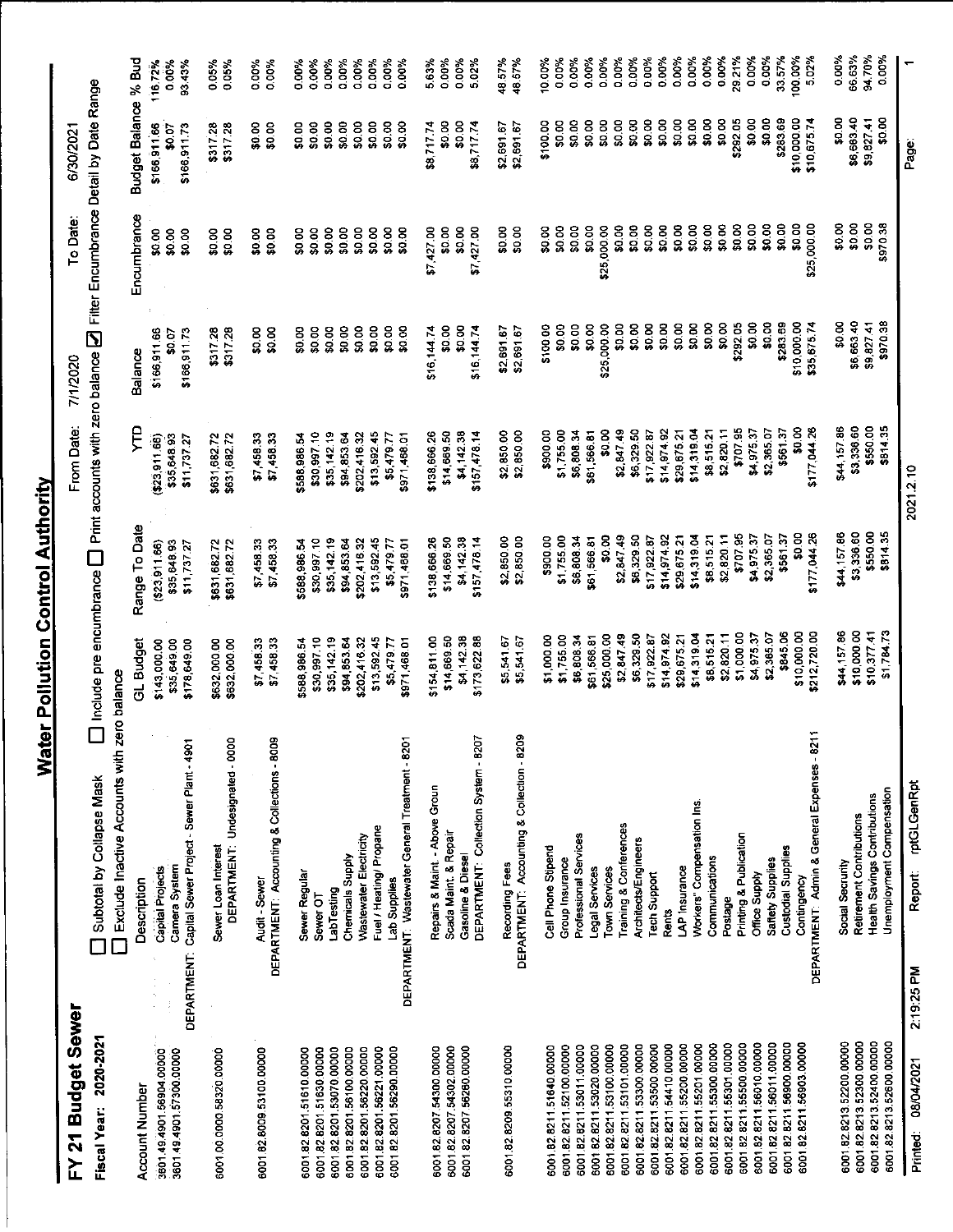6/30/2021

To Date:

From Date: 7/1/2020

#### FY 21 Budget Sewer

Fiscal Year: 2020-2021

Account Number

 $\Box$  Include pre encumbrance  $\Box$  Print accounts with zero balance  $\Box$  Filter Encumbrance Detail by Date Range a Subtotal by Collapse Mask<br>
The Exclude Inactive Accounts with zero balance

| <b>Description</b>                               |                                                         | Range To Date<br>\$155,505,71<br>\$2,550,42<br>\$206,914.94 | Ĕ                                                       | Balance<br>\$16,218,68<br>\$1,249.58<br>\$34,929.45 | Encumbrance<br>\$0.00<br>\$0.00<br>\$970.38 | Budget Balance % Bud<br>\$16,218.88 94%<br>\$1,249.58 32.88%<br>\$33,959.07 14.04% |                                 |
|--------------------------------------------------|---------------------------------------------------------|-------------------------------------------------------------|---------------------------------------------------------|-----------------------------------------------------|---------------------------------------------|------------------------------------------------------------------------------------|---------------------------------|
| Health Insurance                                 |                                                         |                                                             |                                                         |                                                     |                                             |                                                                                    | 9.44%<br>32.88%<br>14.04%       |
| Dental Insurance                                 |                                                         |                                                             |                                                         |                                                     |                                             |                                                                                    |                                 |
| DEPARTMENT: Employee Benefits - 8213             | GL Budget<br>\$171,724.39<br>\$3,800.00<br>\$241,844.39 |                                                             | \$155,505.71<br>\$2,550.42<br>\$206,914.94              |                                                     |                                             |                                                                                    |                                 |
| Sludge Removal                                   |                                                         |                                                             |                                                         |                                                     | 8<br>8888<br>888                            |                                                                                    | ಕ್ಷ್ಮಿ<br>ಸಂಸ್ಥೆ<br>ಸಂಸ್ಥೆಯಲ್ಲಿ |
| Vehicle Maint. & Repair                          |                                                         |                                                             | ,330,556.33<br>\$3,939.39<br>\$2,700.00<br>\$337,195.72 | ខ ខ ខ ខ<br>ធំនួន និ                                 |                                             | ខ្លួនខ្លួន<br>ធ្លូធ្លូន្លូ                                                         |                                 |
| <b>Travel Reimb.</b>                             |                                                         |                                                             |                                                         |                                                     |                                             |                                                                                    |                                 |
| <b>DEPARTMENT: Non-Operating Expenses - 8215</b> | 5330,556.33<br>\$3,939.39<br>\$2,700.00<br>\$337,195.72 | 6330,556.33<br>\$3,939.39<br>\$2,700.00<br>\$337,195.72     |                                                         |                                                     |                                             |                                                                                    |                                 |
|                                                  |                                                         |                                                             |                                                         |                                                     |                                             |                                                                                    |                                 |
| Grand Total:                                     | \$2,760,500.00                                          | \$2,503,829.39                                              | \$2,503,829.39                                          | 256,670.61                                          | \$33,397.38                                 | 6223,273.23                                                                        | 3.09%                           |

**End of Report** 

 $\mathbf{\tilde{N}}$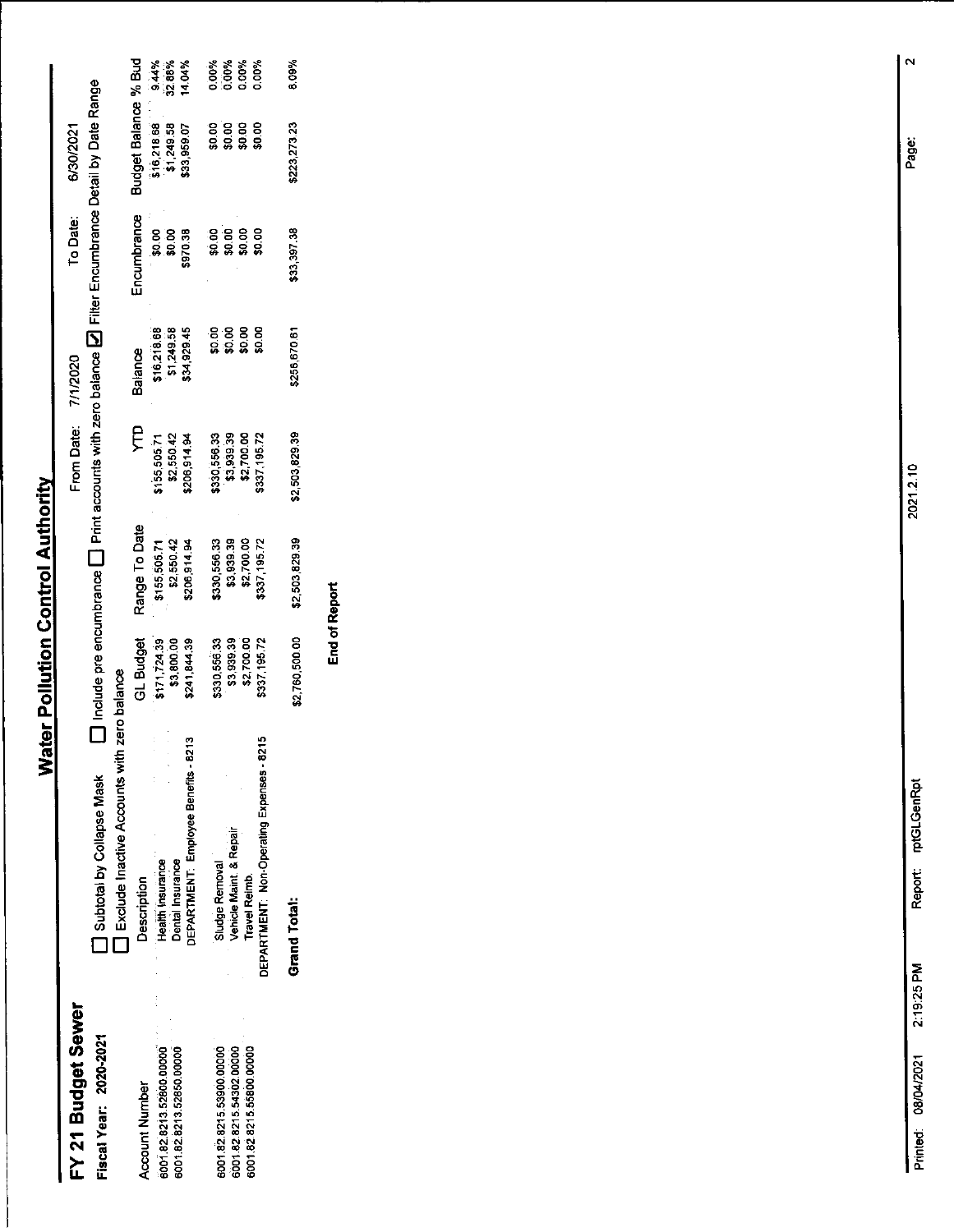#### FY 21 Sewer Revenue Fiscal Year: 2020-2021

 $\Box$  Include pre encumbrance  $\Box$  Print accounts with zero balance  $\Box$  Filter Encumbrance Detail by Date Range From Date: 7/1/2020 **Controlary Collapse Mask** 

6/30/2021

To Date:

|                                                                                                                                                                     | Exclude Inactive Accounts with zero balance                                                                                                                         |                                                                                                               |                                                                                                                 |                                                                                                                         |                                                                                                        |                                         |                                                                                                         |                                                                            |
|---------------------------------------------------------------------------------------------------------------------------------------------------------------------|---------------------------------------------------------------------------------------------------------------------------------------------------------------------|---------------------------------------------------------------------------------------------------------------|-----------------------------------------------------------------------------------------------------------------|-------------------------------------------------------------------------------------------------------------------------|--------------------------------------------------------------------------------------------------------|-----------------------------------------|---------------------------------------------------------------------------------------------------------|----------------------------------------------------------------------------|
| <b>Account Number</b>                                                                                                                                               | Description                                                                                                                                                         | GL Budget                                                                                                     | Range To Date                                                                                                   | Ê                                                                                                                       | <b>Balance</b>                                                                                         | Encumbrance                             | Budget Balance % Bud                                                                                    |                                                                            |
| 6001.00.0000.46101.0000                                                                                                                                             | 88<br>DEPARTMENT: Undesignated-1<br>Sewer Interest Earned STIF                                                                                                      | \$0.00<br>\$0.00                                                                                              | (52,450.53)<br>(52, 450, 53)                                                                                    | (52, 450.53)<br>\$2450.53)                                                                                              | \$2,450.53<br>\$2,450.53                                                                               | \$0.00<br>$\frac{8}{9}$                 | \$2,450.53<br>\$2,450.53                                                                                | 0.00%<br>0.00%                                                             |
| 6001.82.8209.46101.00000<br>6001.82.8209.44012.00000<br>6001.82.8209.48990.0000<br>6001.82.8209.41109.00000<br>6001.82.8209.44010.00000<br>6001.82.8209.44011.00000 | DEPARTMENT: Accounting & Collection - 8209<br>Sewer Penalties/Liens<br>Septage Revenue<br>Sewer Opr Rev<br><b>Misc Revenues</b><br>Interest earned<br>Pomfret Sewer | (53,000.00)<br>(52,760,500.00)<br>\$0.00<br>(525,000.00)<br>(62,405,000.00)<br>(3320,000.00)<br>(200.005, 18) | (33,608,00)<br>\$2,702,586.52)<br>2,074,936.78)<br>(3353,059.65)<br>(5251, 087.57)<br>(366.61)<br>(519, 827.81) | \$2,074 936.78)<br>(63, 608.00)<br>(23.53, 059.65)<br>(366.61)<br>(\$2,702,586.52)<br>(5251087.67)<br>(18, 19, 827, 81) | \$608.00<br>\$33,059.65<br>\$12,327.81<br>\$24,933.39<br>\$57,913.48)<br>\$330,063.22)<br>\$251,087.67 | ខុខខុខខុខខុ<br>ធ្នូ ធ្នូ ធ្នូ ធ្នូ ធ្នូ | \$12,327.81<br>\$330,063.22)<br>\$33,059.65<br>\$608.00<br>\$24,933.39)<br>\$57,913.48)<br>\$251,087.67 | $-164.37%$<br>13.72%<br>$-10.33%$<br>0.00%<br>99.73%<br>$-20.27%$<br>2.10% |
|                                                                                                                                                                     | <b>Grand Total:</b>                                                                                                                                                 | (52, 760, 500, 00)                                                                                            | (32,705,037.05)                                                                                                 | (42, 705, 037, 05)                                                                                                      | (355, 462.95)                                                                                          | \$0.00                                  | \$55,462.95)                                                                                            | 201%                                                                       |

**End of Report** 

 $\overline{r}$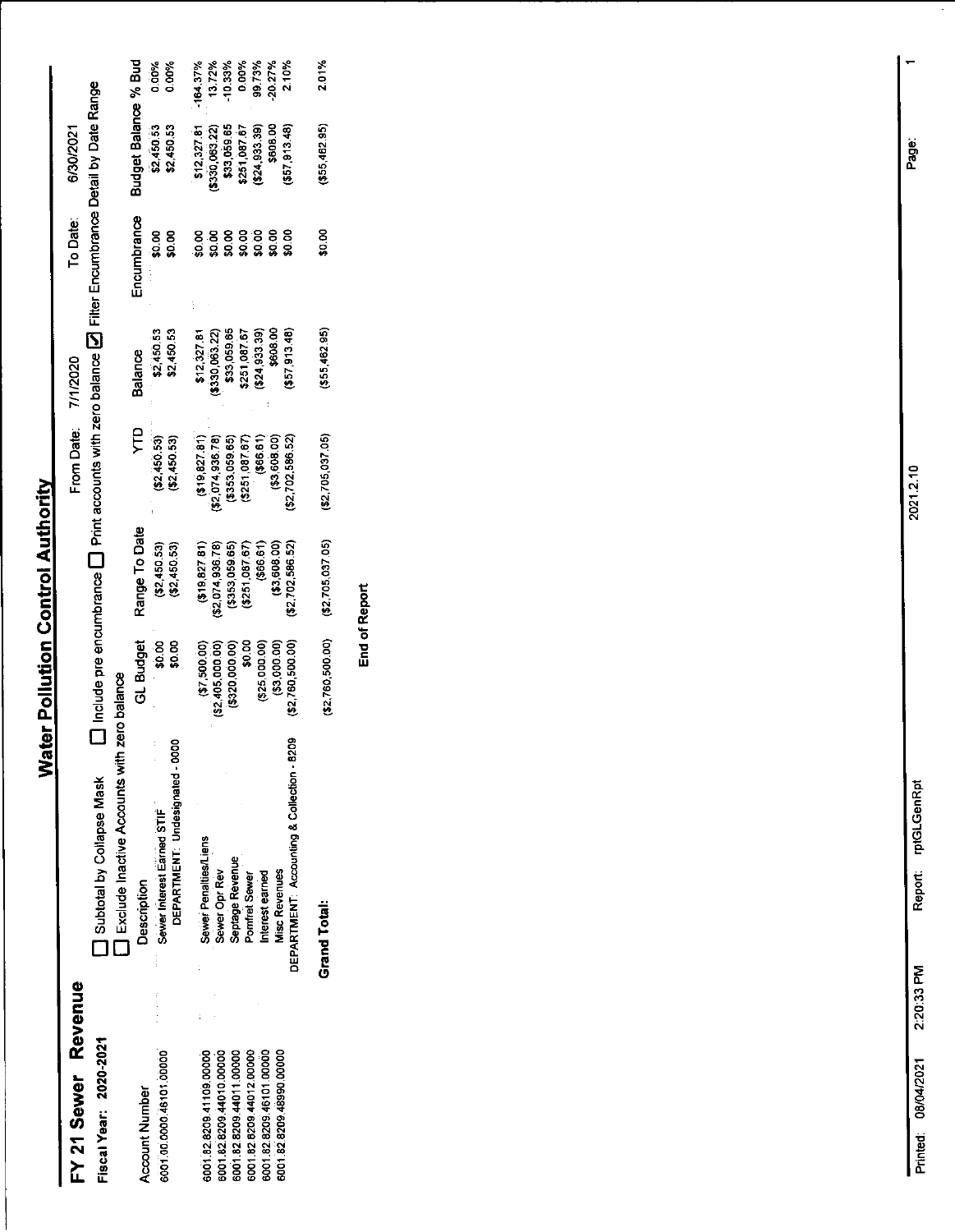### FY 21 Budget Water

 $\Box$  Include pre encumbrance  $\Box$  Print accounts with zero balance  $\Box$  Filter Encumbrance Detail by Date Range 6/30/2021 To Date: From Date: 7/1/2020 Subtotal by Collapse Mask

| Fiscal Year: 2020-2021   | Subtotal by Collapse Mask                              |                | Include pre encumbrance $\Box$ Print accounts with zero balance $\Box$ Filter Encumbrance Detail by Date Range |                 |                |             |                      |          |
|--------------------------|--------------------------------------------------------|----------------|----------------------------------------------------------------------------------------------------------------|-----------------|----------------|-------------|----------------------|----------|
|                          | Exclude Inactive Accounts with                         | h zero balance |                                                                                                                |                 |                |             |                      |          |
| Account Number           | Description                                            | GL Budget      | Range To Date                                                                                                  | ę               | <b>Balance</b> | Encumbrance | Budget Balance % Bud |          |
| 3600.49.4900.56904.00000 | Cap. Proj. expense                                     | \$170,000.00   | \$28,281.69                                                                                                    | \$28,281.69     | \$141,718.31   | \$0.00      | \$141,718.31         | 83.36%   |
|                          | DEPARTMENT: Capital Water Project - Water Plant - 4900 | \$170,000.00   | \$28,281.69                                                                                                    | \$28,281.69     | \$141,718.31   | \$0.00      | \$141,718.31         | 83.36%   |
| 6000.00.0000.58320.00000 | Water Bond Notes                                       | \$769,855.75   | \$769,855.76                                                                                                   | \$769,855.76    | (50.01)        | \$0.00      | (50.01)              | 0.00%    |
| 6000.00.0000.58340.00000 | Bank rees                                              | \$0.00         | \$149.95                                                                                                       | \$149.95        | (3149.95)      | \$0.00      | (3149.95)            | 0.00%    |
| 6000.80.0000.52600.00000 | Unemployment Compensation                              | \$1,528.00     | \$557.63                                                                                                       | \$557.63        | \$970.37       | \$970.37    | ន្ល                  | 0.00%    |
|                          | DEPARTMENT: Undesignated - 0000                        | \$771,383.75   | \$770,563.34                                                                                                   | \$770,563.34    | \$820.41       | \$970.37    | (36.96)              | $-0.02%$ |
| 6000.80.8001.53070.00000 | LabTesting                                             | \$12,896.50    | \$12,896.50                                                                                                    | \$12,896.50     | \$0.00         | \$0.00      | \$0.00               | 0.00%    |
| 6000.80.8001.54111.00000 | CT Water                                               | \$171,737.18   | \$171,737.18                                                                                                   | \$171,737.18    | \$0.00         | \$0.00      | \$0.00               | 0.00%    |
| 6000.80.8001.56220.00000 | Water Electricity                                      | \$164,585.10   | \$164,585.10                                                                                                   | \$164,585.10    | \$0.00         | \$0.00      | \$0.00               | 0.00%    |
| 6000.80.8001.56221.00000 | Fuel / Heating/ Propane                                | \$20,905.29    | \$20,905.29                                                                                                    | \$20,905.29     | \$0.00         | \$0.00      | \$0.00               | 0.00%    |
| 6000.80.8001.56290.00000 | Lab Supplies                                           | \$8,875.93     | \$6,778.16                                                                                                     | \$6,778.16      | \$2,097.77     | \$0.00      | \$2,097.77           | 23.63%   |
|                          | DEPARTMENT: Source of Supply - 8001                    | \$379,000.00   | \$376,902.23                                                                                                   | \$376,902.23    | \$2,097.77     | \$0.00      | \$2,097.77           | 0.55%    |
| 6000.80.8005.56100.00000 | Chemicals Supply                                       | \$194 222 25   | \$151,522.13                                                                                                   | \$151,522.13    | \$42,700 12    | \$0.00      | \$42,700.12          | 21.99%   |
|                          | DEPARTMENT: Treatment Expenses - 8005                  | \$194,222.25   | \$151,522.13                                                                                                   | \$151,522.13    | \$42,700 12    | \$0.00      | \$42,700.12          | 21.99%   |
|                          |                                                        |                |                                                                                                                |                 |                |             |                      |          |
| 6000.80.8007.51610.00000 | Water Regular                                          | \$482,580.00   | \$482,580.00                                                                                                   | \$482,580.00    | \$0.00         | \$0.00      | \$0.00               | 0.00%    |
| 6000.80.8007.51630.00000 | Water OT                                               | \$37,420.00    | \$33,496.90                                                                                                    | \$33,496.90     | \$3,923.10     | \$0.00      | \$3,923.10           | 10.48%   |
| 6000.80.8007.54300.00000 | Repairs and Maintenance                                | \$275,424.00   | \$253,053.48                                                                                                   | \$253,053.48    | \$22,370 52    | \$1,029.00  | \$21341.52           | 775%     |
| 6000.80.8007.56260.00000 | Gasoline & Diesel                                      | \$5,000.00     | \$3,436.34                                                                                                     | \$3,436.34      | \$1,563.66     | \$0.00      | \$1563.66            | 3127%    |
|                          | DEPARTMENT: Transmission & Distribution - 8007         | \$800,424.00   | \$772,566.72                                                                                                   | \$772,566.72    | \$27,857.28    | \$1,029.00  | \$26 828.28          | 3.35%    |
| 6000.80.8009.53100.00000 | Audit - Water                                          | \$7458.34      | \$7,458.34                                                                                                     | \$7,458.34      | SO 00          | \$0.00      | \$0.00               | 0.00%    |
| 6000.80.8009.55310.00000 | Recording Fees                                         | \$6,541.66     | \$3,140.00                                                                                                     | \$3,140.00      | \$3,401.66     | \$0.00      | \$3,401.66           | 52.00%   |
|                          | DEPARTMENT: Accounting & Collections - 8009            | \$14,000.00    | \$10,598.3                                                                                                     | \$10,598.34     | \$3,401.66     | 50.OC       | \$3,401.66           | 24.30%   |
| 6000 80.8011.51640.00000 | Cell Phone Stipend                                     | \$300.00       | \$300.00                                                                                                       | \$300.00        | \$0.00         | \$0.00      | \$0.00               | 0.00%    |
| 6000.80.8011.52100.00000 | Group Insurance                                        | \$1,755.00     | \$1,755.00                                                                                                     | \$1,755.00      | \$0.00         | \$0.00      | \$0.00               | 0.00%    |
| 6000.80.8011.53011.00000 | Professional Services                                  | \$40,755.15    | \$40,755.15                                                                                                    | \$40,755.15     | \$0.00         | \$0.00      | \$0.00               | 0.00%    |
| 6000.80.8011.53020.00000 | Legal Services                                         | \$59,169.81    | \$59,169.81                                                                                                    | \$59,169.81     | \$0.00         | \$0.00      | \$0.00               | 0.00%    |
| 6000.80.8011.53100.00000 | Town Services/Engineer                                 | \$25,000.00    | \$0.00                                                                                                         | \$0.00          | \$25,000.00    | \$25,000.00 | \$0.00               | 0.00%    |
| 6000 80.8011.53101.00000 | Training/Conterences                                   | \$10,000.00    | \$816.50                                                                                                       | \$816.50        | \$9,183.50     | \$0.00      | \$9,183.50           | 91.84%   |
| 6000 80 8011 53300 00000 | Architects/Engineers                                   | \$18,751.00    | \$18,751.00                                                                                                    | \$18,751.00     | \$0.00         | \$0.00      | \$0.00               | 0.00%    |
| 6000 80 8011 53500 00000 | <b>Tech Support</b>                                    | \$35,800.10    | \$35,800.10                                                                                                    | \$35,800.10     | \$0.00         | \$0.00      | \$0.00               | 0.00%    |
| 6000 80.8011.54410.00000 | <b>Rents</b>                                           | \$14,974.94    | \$14,974.94                                                                                                    | \$14,974.94     | \$0.00         | \$0.00      | \$0.00               | 0.00%    |
| 6000 80 8011 55200.00000 | LAP Insurance                                          | \$29,675.20    | \$29,675.20                                                                                                    | \$29,675.20     | \$0.00         | \$0.00      | \$0.00               | 0.00%    |
| 6000 80 8011 55201 00000 | Workers" Compensation Ins.                             | \$14,319.04    | \$14,319.04                                                                                                    | \$14319.04      | \$0.00         | \$0.00      | \$0.00               | 0.00%    |
| 6000 80 8011 55300 00000 | Utilities -phone/internet                              | \$10,052.08    | \$10,052.08                                                                                                    | \$10 052.08     | \$0.00         | \$0.00      | \$0.00               | 0.00%    |
| 6000 80.8011 55301 00000 | Postage                                                | \$2,81644      | \$2,81644                                                                                                      | \$2816.44       | \$0.00         | \$0.00      | \$0.00               | 0.00%    |
| 6000 80 8011 55500.00000 | Printing & Publication                                 | \$900.00       | \$900.00                                                                                                       | \$900.00        | \$0.00         | \$0.00      | \$0.00               | 0.00%    |
| 6000.80.8011.56010.00000 | Office Supply                                          | \$5,16332      | \$5,16332                                                                                                      | \$5 163.32      | \$0.00         | \$0.00      | \$0.00               | 0.00%    |
| 6000.80.8011.56011.00000 | Saftety Supplies                                       | \$3,258.67     | \$3,258.67                                                                                                     | \$3 258.67      | \$0.00         | \$0.00      | \$0.00               | 0.00%    |
| 6000.80.8011.56900.00000 | Custodial Supplies                                     | \$2,000.00     | \$64185                                                                                                        | \$641.85        | \$1,358.15     | \$0.00      | \$1,358.15           | 67.91%   |
| 6000.80.8011.56903.0000  | Contingency                                            | \$16,879.25    | \$0.00                                                                                                         | $\frac{80}{20}$ | \$16,879.25    | \$0.00      | \$16,879.25          | 100.00%  |
|                          | 8011<br>DEPARTMENT: Admin & General Ex-                | \$291,570.00   | \$239,149.10                                                                                                   | \$239,149.10    | \$52,420.90    | \$25,000.00 | \$27,420.90          | 9.40%    |
| 6000.80.8013.52200.00000 | Social Secrurity                                       | \$45,900.00    | \$37,519.21                                                                                                    | \$37,519.21     | \$8,38079      | \$0.00      | \$8,380.79           | 18.26%   |
| 6000.80.8013.52300.00000 | Retirement Contributions                               | \$30,000.00    | \$3,336.59                                                                                                     | \$3,336.59      | \$26,663.41    | \$0.00      | \$26,663.41          | 88.88%   |
| 6000.80.8013.52400.00000 | Health Savings Contributions                           | \$14,000.00    | \$350.00                                                                                                       | \$350.00        | \$13,650.00    | \$0.00      | \$13,650.00          | 97.50%   |
|                          |                                                        |                |                                                                                                                |                 |                |             |                      |          |

Page:

2021.2.10

Report: rptGLGenRpt

 $2:17:12 P M$ 

6000.80.8013.52400.00000 Printed: 08/04/2021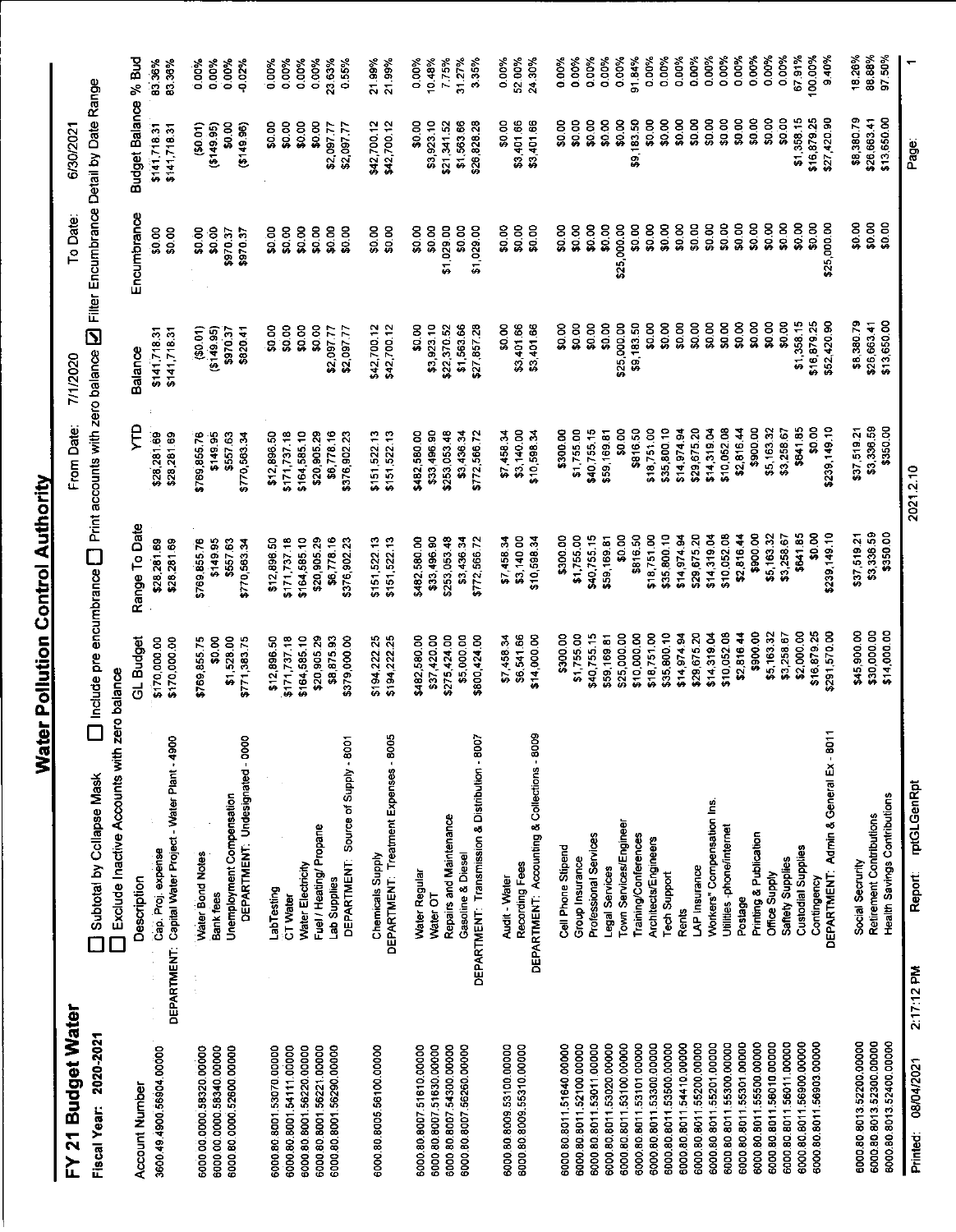#### FY 21 Budget Water Fiscal Year: 2020-2021

ł

 $\Box$  Include pre encumbrance  $\Box$  Print accounts with zero balance  $\Box$  Fitter Encumbrance Detail by Date Range 6/30/2021 To Date: From Date: 7/1/2020 Subtotal by Collapse Mask

|                          | Exclude Inactive Accounts with zero balance |                                                                  |                                                                       |                                            |                                          |                                  |                                                 |                                                           |
|--------------------------|---------------------------------------------|------------------------------------------------------------------|-----------------------------------------------------------------------|--------------------------------------------|------------------------------------------|----------------------------------|-------------------------------------------------|-----------------------------------------------------------|
| <b>Account Number</b>    | Description                                 |                                                                  | Range To Date<br>\$94,410.03<br>\$1,988.62<br>\$137,604.45            |                                            | salance                                  | Encumbrance                      | Budget Balance % Bud                            |                                                           |
| 6000.80.8013.52800.00000 | Health Insurance                            |                                                                  |                                                                       | \$94,410.03<br>\$1,988.62                  | \$30,589.97<br>\$2,011.38<br>\$81,295.55 |                                  | \$30,589.97<br>\$2,011.38<br>\$81,295.55        |                                                           |
| 6000.80 8013 52850.00000 | Dental Insurance                            |                                                                  |                                                                       |                                            |                                          | ខ្លួ ខ្លួ ខ្លួ<br>ឆ្លូ ឆ្លូ ឆ្លូ |                                                 | 24.47%<br>50.28%<br>37.14%                                |
|                          | 8013<br>DEPARTMENT: Employee Benefits - Y   | GL Budget<br>\$125,000.00<br>\$4,000.00<br>\$218,900.00          |                                                                       | 137,604.45                                 |                                          |                                  |                                                 |                                                           |
| 6000 80 8015 54302 00000 | Vehicle Maint. & Repair                     |                                                                  |                                                                       |                                            |                                          |                                  | \$3,603.42<br>\$0.00<br>\$100.00<br>\$26,000.00 | $72.07\%$<br>0.00%<br>0.000%<br>0.000%<br>2.34%<br>62.34% |
| 6000 80 8015 55800.00000 | <b>Travel Reimb.</b>                        |                                                                  |                                                                       |                                            |                                          |                                  |                                                 |                                                           |
| 6000 80 8015 56300 00000 | <b>Meals</b>                                |                                                                  |                                                                       |                                            | \$3,603.42<br>\$0.00<br>\$100.00         |                                  |                                                 |                                                           |
| 6000 80 8015 57010 00000 | Property Taxes                              |                                                                  |                                                                       | \$1,396.58<br>\$900.00<br>\$0.00<br>\$0.00 | \$26,000.00                              |                                  |                                                 |                                                           |
| 6000.80.8015.58100.00000 | <b>Diversion Permits</b>                    | \$5,000.00<br>\$900.00<br>\$100.00<br>\$26,000.00<br>\$30,000.00 |                                                                       | \$21,050.10                                |                                          | ្ត<br>ខេទ្ទខ្លួន<br>ទំនួននិន្ន   |                                                 |                                                           |
|                          | DEPARTMENT: Non-operating Expenses - 8015   | 62,000.00                                                        | \$1,396.58<br>\$900.00<br>\$9.00 \$0.00<br>\$21,050.10<br>\$23,346.68 | 23346.68                                   | \$8,949.90<br>\$38,653.32                |                                  | \$8,949.90<br>\$38,653.32                       |                                                           |
|                          | <b>Grand Total:</b>                         | \$2,901,500.00                                                   | \$2,510,534.68                                                        | \$2,510,534.68                             | \$390,965.32                             | 126,999.37                       | 363,965.95                                      | 12.54%                                                    |

End of Report

Report: rptGLGenRpt

 $\mathbf{\hat{z}}$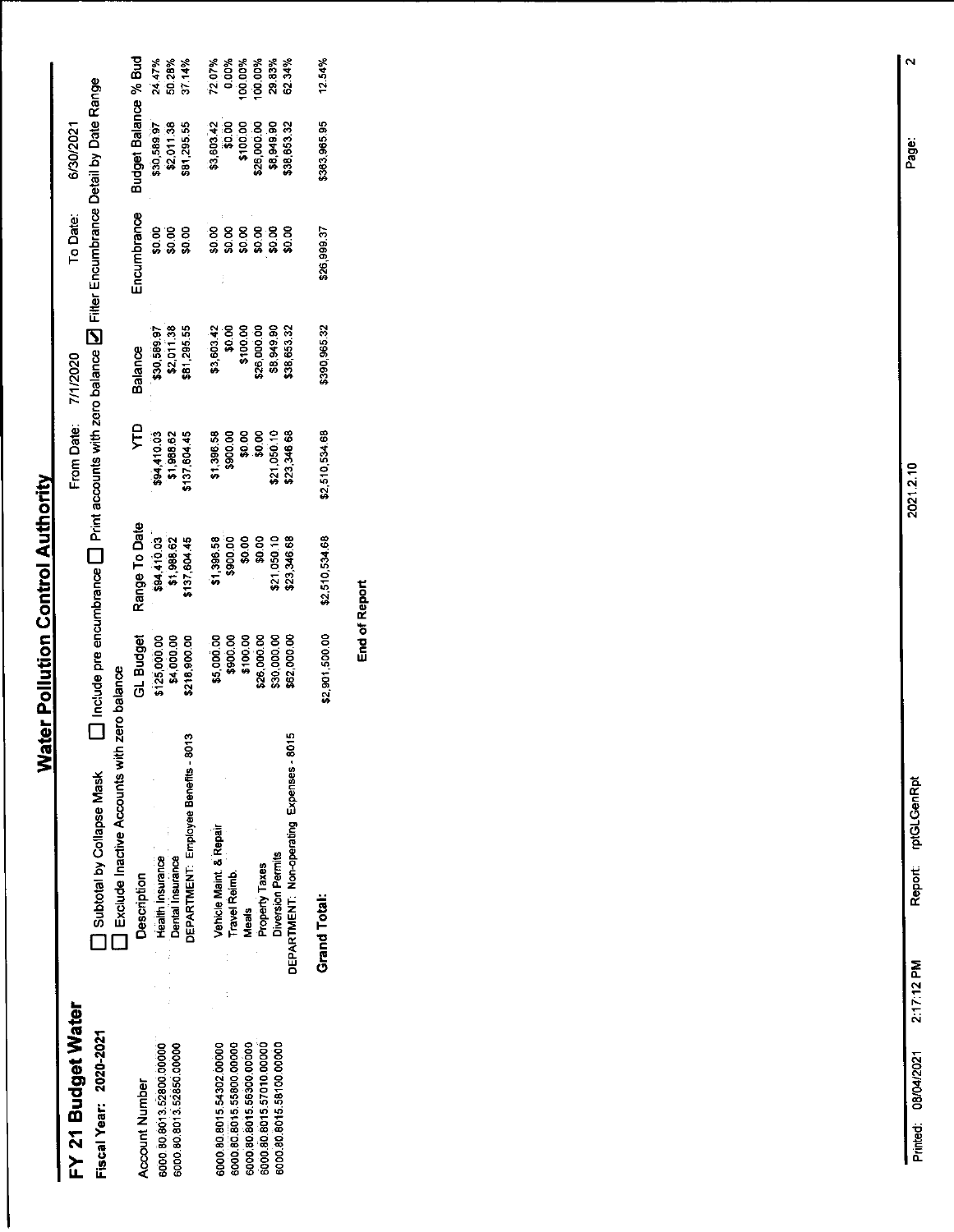#### FY 21 Budget Water Revenue Fiscal Year: 2020-2021

 $\square$  include pre encumbrance  $\square$  Print accounts with zero balance  $\square$  Filter Encumbrance Detail by Date Range From Date: 7/1/2020 □ Subtotal by Collapse Mask<br>□ Fxclude Inactive Accounts with zero balance

6/30/2021

To Date:

|                          | <b>Exclude illactive moduli 400 and 100 paints</b>           |                    |                                                      |                                  |                                                            |                                        |                                                            |                |
|--------------------------|--------------------------------------------------------------|--------------------|------------------------------------------------------|----------------------------------|------------------------------------------------------------|----------------------------------------|------------------------------------------------------------|----------------|
| Account Number           | Description                                                  | <b>GL Budget</b>   | Range To Date                                        | ĘЙ                               | <b>Balance</b>                                             | incumbrance                            | Budget Balance % Bud                                       |                |
| 6000.00.0000.46101.00000 | DEPARTMENT Undesignated - 0000<br>Water Interest Earned STIF | $-50.00$<br>50.00  | (53, 384.08)<br>(33, 384, 08)                        | (33, 384, 08)<br>(53.384.08)     | \$3,384.08<br>\$3,384.08                                   | ទី<br>ទី១.០០                           | \$3,384.08<br>\$3,384.08                                   | 0.00%<br>0.00% |
| 6000.80.8099.41109.00000 | Water Penalties/Liens                                        | (3000000)          | (639, 215.43)                                        | (339,215,43)                     |                                                            |                                        | \$29,215.43                                                | 292.15%        |
| 6000.80.8009.44010.00000 | <b>Nater Opr. Rev</b>                                        | \$2,750,000.00)    |                                                      | \$2,831,709.14)                  | \$29,215.43<br>\$81,709.14                                 | ្គ<br>ខេទ្ទខ្លួនខ្លួន<br>ខេទ្ធខ្លួនន្ត | \$81,709.14                                                | $-2.97%$       |
| 6000.80.8009.44011.0000  | <b>Jisc water Hydrants/Sprinkler</b>                         | (\$90,000.00)      | $(52,831,709.14)$<br>$(513,573.32)$<br>$(52,318.74)$ |                                  |                                                            |                                        |                                                            | 84.92%         |
| 6000.80.8009.46101.00000 | interest earned                                              | (525,000.00)       |                                                      | $($13,573.32)$<br>$($2,318.74)$  |                                                            |                                        |                                                            | 90.73%         |
| 6000.80.8009.47203.00000 | Antenna Lease                                                | (516,000,00)       |                                                      |                                  | \$76,426.68)<br>\$22,681.26)<br>(\$2,070.36)<br>\$1 011.05 |                                        | \$76,426.68)<br>\$22,681.26)<br>(\$2,070.36)<br>\$1,011.05 | 12.94%         |
| 6000.80.8009.48990.0000  | Misc Revenues                                                | (510, 500.00)      | $( $13,929.64)$<br>$( $11,511.05)$                   | $(513.929.64)$<br>$(511.511.05)$ |                                                            |                                        |                                                            | $-9.63%$       |
|                          | DEPARTMENT: Accounting & Collections - 8009                  | (32, 901, 500, 00) | \$2,912,257.32)                                      | \$2,912,257.32)                  | \$10,757.32                                                |                                        | \$10,757.32                                                | $-0.37%$       |
|                          | <b>Grand Total:</b>                                          | (52, 901, 500.00)  | (2, 915, 641, 40)                                    | (2,915,641.40)                   | \$14,141.40                                                | <b>SO.08</b>                           | \$14,141.40                                                | 0.49%          |

**End of Report**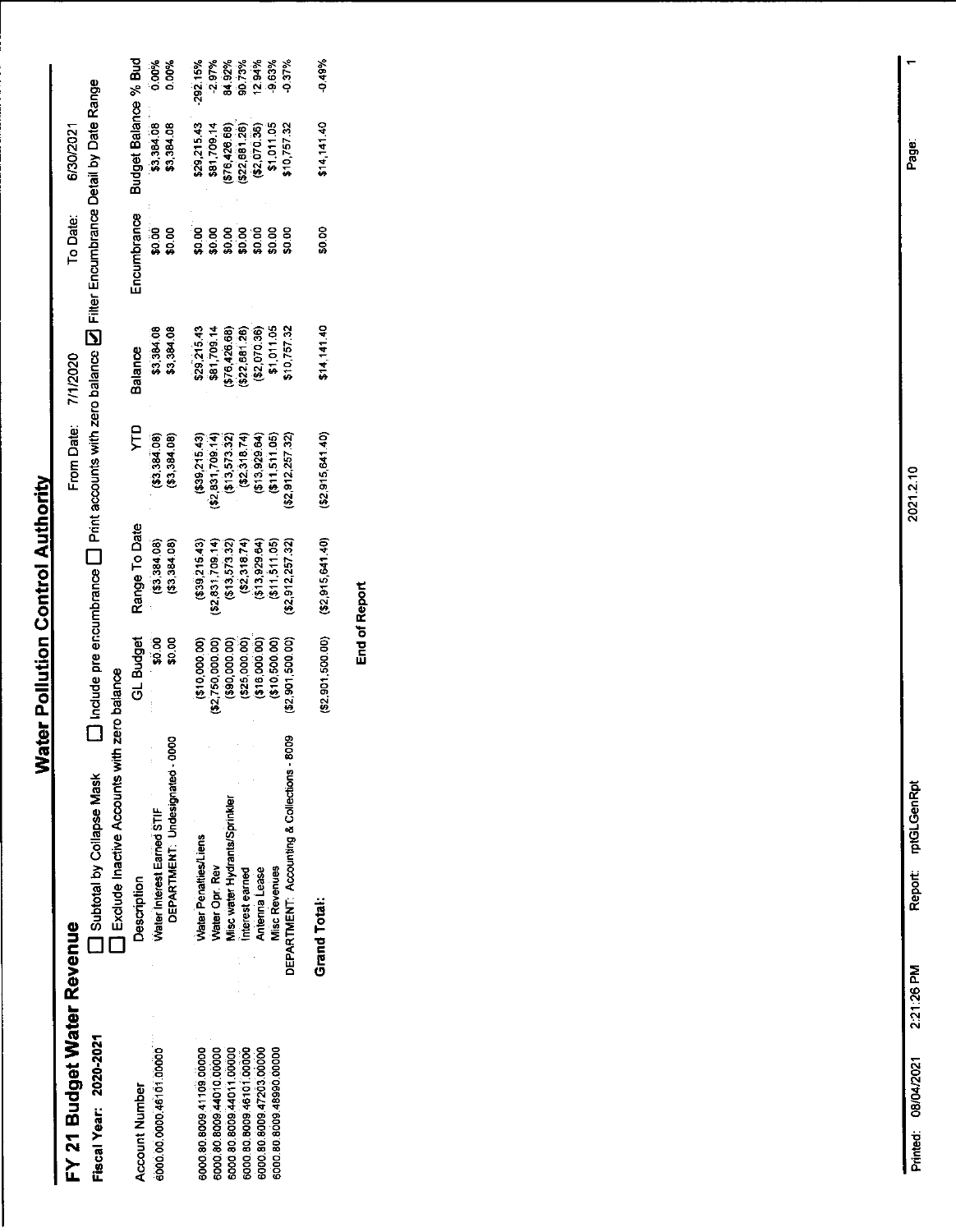### FY 22 Sewer Expenditure

8/31/2021 To Date:  $\mathfrak l$ From Date: 7/1/2021  $\overline{\mathfrak{c}}$  $\overline{\mathbf{r}}$ 

| Fiscal Year: 2021-2022                               |            | Subtotal by Collapse Mask                              |                             | I include pre encumbrance $\bigsqcup$ Print accounts with zero balance $\bigsqcup$ Filter Encumbrance Detail by Date Range |                           |                             |                        |                            |                   |
|------------------------------------------------------|------------|--------------------------------------------------------|-----------------------------|----------------------------------------------------------------------------------------------------------------------------|---------------------------|-----------------------------|------------------------|----------------------------|-------------------|
|                                                      |            | Bisclude Inactive Accounts with                        | zero balance                |                                                                                                                            |                           |                             |                        |                            |                   |
| Account Number                                       |            | Description                                            | GL Budget                   | Range To Date                                                                                                              | Ęд                        | Balance                     | Encumbrance            | Budget Balance % Bud       |                   |
| 3601.49.4901.56904.00000                             |            | Capital Projects                                       | \$170,000.00                | \$0.00                                                                                                                     | \$0.00                    | \$170,000.00                | 80.00                  | \$170,000.00               | 100.00%           |
| 3601.49.4901.57300.00000                             |            | Camera System                                          | \$35,650.00                 | \$0.00                                                                                                                     | \$0.00                    | \$35,650.00                 | \$0.00                 | \$35,650.00                | 100.00%           |
|                                                      |            | DEPARTMENT: Capital Sewer Project - Sewer Plant - 4901 | \$205,650.00                | \$0.00                                                                                                                     | \$0.00                    | \$205,650.00                | \$0.00                 | \$205,650.00               | 100.00%           |
| 6001.00.0000.58305.00000                             |            | USDA 92-26 \$2.97 MIL                                  | \$103,891.00                | \$0.00                                                                                                                     | \$0.00                    | \$103,891.00                | \$0.00                 | \$103,891.00               | 100.00%           |
| 6001.00.0000.58306.00000                             |            | USDA 92-25 \$711K                                      | \$28,327.00                 | \$0.00                                                                                                                     | \$0.00                    | \$28,327.00                 | \$0.00                 | \$28,327.00                | 100.00%           |
| 6001 00.0000.58307.00000                             |            | USDA 92-23 \$6.8 MIL                                   | \$282,472.00                | \$0.00                                                                                                                     | \$0.00                    | \$282,472.00                | \$0.00                 | \$282,472.00               | 100.00%           |
| 6001.00.0000.58308.00000                             |            | USDA 92-20 \$3.8 MIL                                   | \$202,010.00                | \$0.00                                                                                                                     | \$0.00                    | \$202,010.00                | \$0.00                 | \$202,010.00               | 100.00%           |
| 6001.00.0000.58309.00000                             |            | USDA 92-06 \$300K                                      | \$10,900.00                 | \$0.00                                                                                                                     | \$0.00                    | \$10,900.00                 | \$0.00                 | \$10,900.00                | 100.00%           |
|                                                      |            | DEPARTMENT: Undesignated - 0000                        | \$627,600.00                | \$0.00                                                                                                                     | \$0.00                    | \$627,600.00                | \$0.00                 | \$627,500.00               | 100.00%           |
| 6001 82 8009 53100.00000                             |            | Audit - Sewer                                          | \$8,000.00                  | \$0.00                                                                                                                     | \$0.00                    | \$8,000.00                  | \$0.00                 | \$8,000.00                 | 100.00%           |
|                                                      |            | DEPARTMENT: Accounting & Collections - 8009            | \$8,000.00                  | \$0.00                                                                                                                     | \$0.00                    | \$8,000.00                  | \$0.00                 | \$8,000.00                 | 100.00%           |
|                                                      |            |                                                        |                             |                                                                                                                            |                           |                             | \$0.00                 | \$532,836.99               | 90.31%            |
| 6001 82 8201 51610 00000                             |            | Sewer Regular                                          | \$590,000.00<br>\$40,000.00 | \$3,882.18<br>\$57,163.01                                                                                                  | \$3,882.18<br>\$57 163.01 | \$532,836.99<br>\$36,117.82 | \$0.00                 | \$36,117.82                | 90.29%            |
| 6001 82 8201 51630.00000                             |            | Sewer OT                                               | \$50,000.00                 | \$2,105.00                                                                                                                 | \$2,105.00                | \$47,895.00                 | \$7,895.00             | \$40,000.00                | 80.00%            |
| 6001 82 8201 53070.00000<br>6001 82 8201 56100 00000 |            | Chemicals Supply<br>LabTesting                         | \$70,000.00                 | \$19,233.67                                                                                                                | \$19233.67                | \$50,76633                  | \$0.00                 | \$50,766,33                | 72.52%            |
| 6001 82.8201 56220.00000                             |            | Wastewater Electricity                                 | \$210,000.00                | \$0.00                                                                                                                     | \$0.00                    | \$210,000.00                | \$0.00                 | \$210,000.00               | 100.00%           |
| 6001 82 8201 56221 00000                             |            | Fuel / Heating/ Propane                                | \$15,000.00                 | \$428.85                                                                                                                   | \$428.85                  | \$14,571.15                 | \$1,57115              | \$13,000.00                | 86.67%            |
| 6001.82.8201.56290.00000                             |            | Lab Supplies                                           | \$8,000.00                  | \$0.00                                                                                                                     | SO.OO                     | \$8,000.00                  | \$1,000.00             | \$7 000.00                 | 87.50%            |
|                                                      |            | DEPARTMENT. Wastewater General Treatment - 8201        | \$983,000.00                | \$82,812.71                                                                                                                | \$82,812.71               | \$900,187.29                | \$10,466 15            | \$889,721.14               | 90.51%            |
|                                                      |            | Repairs & Maint. - Above Groun                         | \$185,800.00                | \$12,114.14                                                                                                                | \$12,114.14               | \$173,68586                 | \$66,816.64            | \$106,869.22               | 5755%             |
| 6001.82.8207.54302.00000<br>6001.82.8207.54300.00000 |            | Scada Maint. & Repair                                  | \$30,000.00                 | \$0.00                                                                                                                     | \$0.00                    | \$30,000.00                 | \$0.00                 | \$30,000.00                | 100.00%           |
| 6001.82.8207.56260.00000                             |            | Gasoline & Diesel                                      | \$5,000.00                  | \$0.00                                                                                                                     | \$0.00                    | \$5,000.00                  | \$0.00                 | \$5,000.00                 | 100.00%           |
|                                                      |            | DEPARTMENT: Collection System - 8207                   | \$220,800.00                | \$12,114.14                                                                                                                | \$12,114,14               | \$208,685.86                | \$66,816.64            | \$141,869.22               | 64.25%            |
|                                                      |            |                                                        |                             |                                                                                                                            |                           |                             |                        |                            |                   |
| 600182821151640.00000                                |            | Cell Phone Stipend                                     | \$1,000.00                  | \$150.00                                                                                                                   | \$150.00                  | \$850.00                    | \$0.00                 | \$850.00                   | 85.00%            |
| 6001.82.8211.52100.00000                             |            | Group Insurance                                        | \$1,700.00                  | \$0.00                                                                                                                     | \$0.00                    | \$1,700.00<br>\$17,000.00   | \$316.70<br>\$0.00     | \$1,700.00                 | 00.00%            |
| 6001.82.8211.53011.00000                             |            | Professional Services                                  | \$17,000.00                 | \$0.00                                                                                                                     | \$0.00                    |                             |                        | \$16,683.30<br>\$10,000.00 | 100.00%<br>98.14% |
| 6001.82.8211.53020.00000                             |            | Legal Services                                         | \$10,000.00                 | \$0.00                                                                                                                     | \$0.00                    | \$10,000.00                 | \$0.00                 |                            |                   |
| 6001.82.8211.53100.00000                             |            | <b>Town Services</b>                                   | \$9,000.00                  | \$0.00                                                                                                                     | \$0.00                    | \$9,000.00                  | \$0.00                 | \$9,000.00                 | 100.00%           |
| 6001.82.8211.53101.00000                             |            | Training & Conferences                                 | \$12,000.00                 | \$0.00                                                                                                                     | \$0.00                    | \$12,000.00                 | \$0.00                 | \$12,000.00                | 66.67%<br>100.00% |
| 6001.82.8211.53300.00000                             |            | Architects/Engineers                                   | \$15,000.00                 | \$0.00                                                                                                                     | \$0.00<br>\$5,222.84      | \$15,000.00                 | \$5,000.00<br>\$511.42 | \$10,000.00<br>\$24,265.74 | 80.89%            |
| 6001.82.8211.53500.00000                             |            | <b>Tech Support</b>                                    | \$30,000.00                 | \$5,222.84                                                                                                                 | \$1,125.00                | \$24,777.16<br>\$5,875.00   | \$2,250.00             | \$3,625.00                 | 51.79%            |
| 6001.82.8211.54410.0000                              |            | <b>Rents</b>                                           | \$7,000.00<br>\$35,000.00   | \$0.00<br>\$1,125.00                                                                                                       | \$0.00                    | \$35,000.00                 | \$0.00                 | \$35,000.00                | 100.00%           |
| 600182821155200.00000<br>6001.82.8211.55201.00000    |            | Workers" Compensation Ins.<br>LAP Insurance            | \$17,000.00                 | \$0.00                                                                                                                     | \$0.00                    | \$17,000.00                 | \$0.00                 | \$17,000.00                | 100.00%           |
| 6001.82.8211.55300.00000                             |            | Communications                                         | \$8,000.00                  | \$402.69                                                                                                                   | \$402.69                  | \$759731                    | \$597.31               | \$7,000.00                 | 87.50%            |
| 6001.82.8211.55301.00000                             |            | Postage                                                | \$5,000.00                  | \$0.00                                                                                                                     | \$0.00                    | \$5,000.00                  | \$0.00                 | \$5,000.00                 | 100.00%           |
| 6001.82.8211.55310.00000                             |            | Recording Fees                                         | \$6,000 00                  | \$0.00                                                                                                                     | \$0.00                    | \$6,000.00                  | \$0.00                 | \$6,000.00                 | 100.00%           |
| 6001.82.8211.55500.00000                             |            | Printing & Publication                                 | \$1,000.00                  | \$0.00                                                                                                                     | \$0.00                    | \$1,000.00                  | \$0.00                 | \$1,000.00                 | 100.00%           |
| 6001.82.8211.56010.00000                             |            | Office Supply                                          | \$6,000.00                  | \$25.83                                                                                                                    | \$25.83                   | \$5,974.17                  | \$674.17               | \$5,300.00                 | 88.33%            |
| 6001.82.8211.56011.0000                              |            | Saftety Supplies                                       | \$2,000.00                  | \$0.00                                                                                                                     | \$0.00                    | \$2,000.00                  | \$0.00                 | \$2,000.00                 | 100.00%           |
| 6001.82.8211.56900.00000                             |            | Custodial Supplies                                     | \$2,000.00                  | \$0.00                                                                                                                     | \$0.00                    | \$2,000.00                  | \$0.00                 | \$2,000.00                 | 100.00%           |
| 6001.82.8211.56903.00000                             |            | Contingency                                            | \$36,000.00                 | \$0.00                                                                                                                     | \$0.00                    | \$36,000.00                 | \$0.00                 | \$36,000.00                | 100,00%           |
|                                                      |            | DEPARTMENT: Admin & General Expenses - 8211            | \$220,700.00                | \$6,926.36                                                                                                                 | \$6,926.36                | \$213,773.64                | \$9,349.60             | \$204,424.04               | 92.63%            |
|                                                      |            | Social Secrurity                                       | \$46,000.00                 | \$5,855.86                                                                                                                 | \$5,855.86                | \$40,144.14                 | \$0.00                 | \$40,144.14                | 87.27%            |
| 6001.82.8213.52200.00000<br>6001.82.8213.52300.00000 |            | Retirement Contributions                               | \$10,000.00                 | \$0.00                                                                                                                     | \$0.00                    | \$10,000.00                 | \$0.00                 | \$10,000.00                | 100.00%           |
| 08/05/2021<br>Printed:                               | 4:44:51 PM | rptGLGenRpt<br>Report:                                 |                             |                                                                                                                            | 2021210                   |                             |                        | Page                       |                   |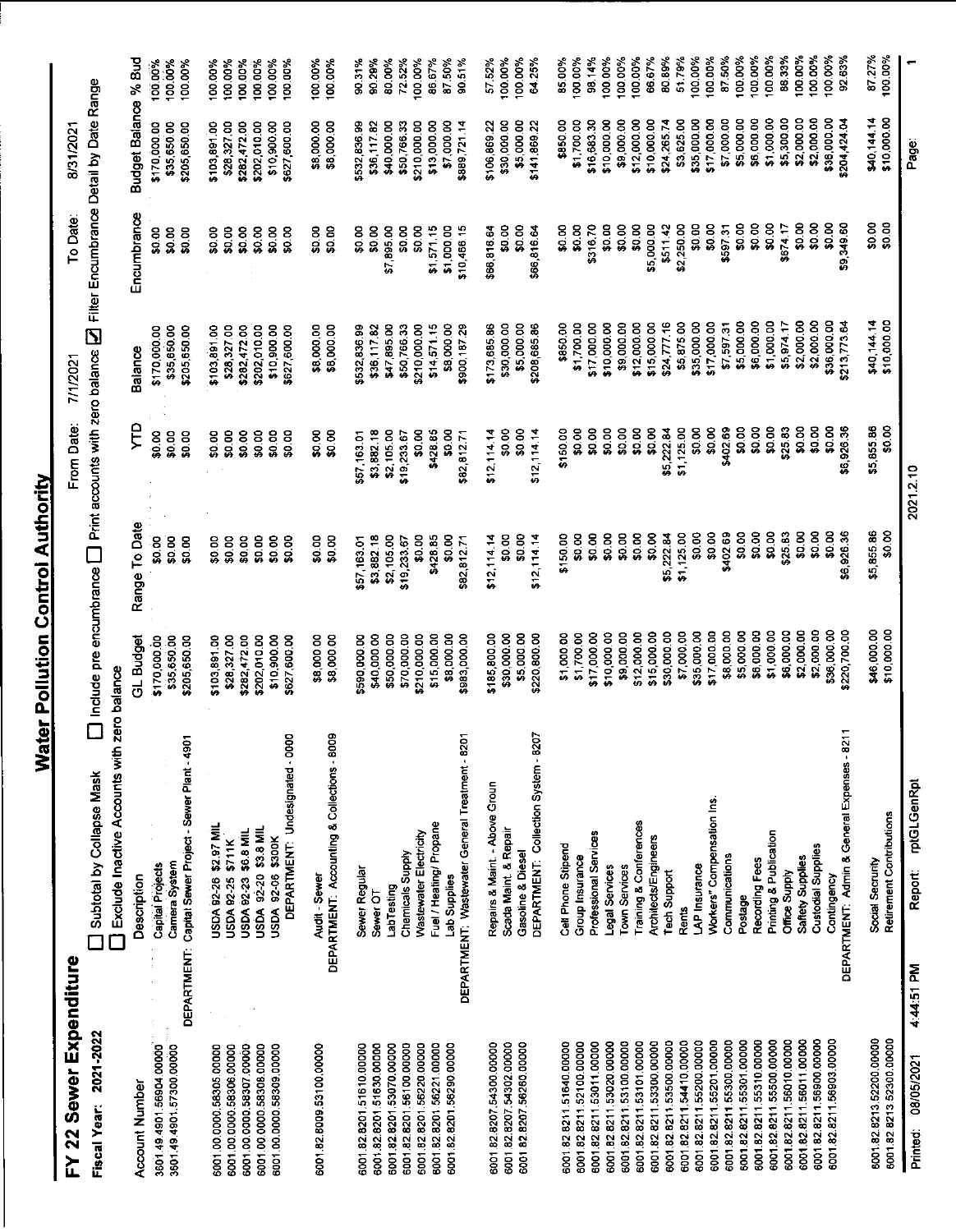### FY 22 Sewer Expenditure Fiscal Year: 2021-2022

 $\square$  Include pre encumbrance  $\square$  Print accounts with zero balance  $\square$  Filter Encumbrance Detail by Date Range 8/31/2021 To Date: From Date: 7/1/2021

and Subtotal by Collapse Mask [ I Include pro Lickude Inactive Accounts with zero balance

| Description                                  |                                                                                                                        | Range To Date                                                                                                                                       |                                                                                                       | sonels                                                                                             | incumbrance                                                                                                                   |                                                                                |                                                                                                                                                      |
|----------------------------------------------|------------------------------------------------------------------------------------------------------------------------|-----------------------------------------------------------------------------------------------------------------------------------------------------|-------------------------------------------------------------------------------------------------------|----------------------------------------------------------------------------------------------------|-------------------------------------------------------------------------------------------------------------------------------|--------------------------------------------------------------------------------|------------------------------------------------------------------------------------------------------------------------------------------------------|
|                                              |                                                                                                                        |                                                                                                                                                     |                                                                                                       |                                                                                                    |                                                                                                                               |                                                                                |                                                                                                                                                      |
|                                              |                                                                                                                        |                                                                                                                                                     |                                                                                                       |                                                                                                    |                                                                                                                               |                                                                                | 21.43%<br>100.00%<br>100.00%<br>92.20%<br>94.00%                                                                                                     |
|                                              |                                                                                                                        |                                                                                                                                                     |                                                                                                       |                                                                                                    |                                                                                                                               |                                                                                |                                                                                                                                                      |
| Health Insurance                             |                                                                                                                        |                                                                                                                                                     |                                                                                                       |                                                                                                    |                                                                                                                               |                                                                                |                                                                                                                                                      |
| Dental Insurance                             |                                                                                                                        |                                                                                                                                                     |                                                                                                       |                                                                                                    |                                                                                                                               |                                                                                |                                                                                                                                                      |
| 8213<br>DEPARTMENT: Employee Benefits -      |                                                                                                                        | \$30,966.54                                                                                                                                         |                                                                                                       |                                                                                                    |                                                                                                                               | 225,083.46                                                                     | 87.91%                                                                                                                                               |
| Sludge Removal                               |                                                                                                                        |                                                                                                                                                     |                                                                                                       |                                                                                                    |                                                                                                                               |                                                                                | 77.50%                                                                                                                                               |
|                                              |                                                                                                                        |                                                                                                                                                     |                                                                                                       |                                                                                                    |                                                                                                                               |                                                                                |                                                                                                                                                      |
| <b>Travel Reimb.</b>                         |                                                                                                                        |                                                                                                                                                     |                                                                                                       |                                                                                                    |                                                                                                                               |                                                                                | 90.91%<br>83.33%                                                                                                                                     |
| 8215<br>DEPARTMENT: Non-Operating Expenses - | 408,700.00                                                                                                             | 30,529.3                                                                                                                                            | 30,529.31                                                                                             | 378,170.69                                                                                         | \$60,466.24                                                                                                                   |                                                                                | 7.74%                                                                                                                                                |
| Grand Total:                                 | \$2,930,500.00                                                                                                         | 163,349.06                                                                                                                                          | 163,349.06                                                                                            | \$2,767,150.94                                                                                     | 147,098.63                                                                                                                    | 12,620,052.31                                                                  | 39.41%                                                                                                                                               |
|                                              | Unemployment Compensation<br><b>Health Savings Contributions</b><br>Vehicle Maint. & Repair<br><b>Insurance Buyout</b> | \$14,000.00<br>\$3,250.00<br>\$1,000.00<br>\$7,800.00<br>\$2,800.00<br>\$256,050.00<br>\$400,000.00<br>\$6,000.00<br>\$2,700.00<br><b>GL Budget</b> | \$11,000.00<br>\$0.00<br>\$13,882.79<br>\$13,882.79<br>\$227.89<br>\$30,025.42<br>\$53.89<br>\$450.00 | $$11,000,00$0,00$0,00$0,00$13,882,79$227,88$227,89$30,966,54$<br>530,025.42<br>\$53.89<br>\$450.00 | 6369,974.58<br>\$5,946.11<br>\$2,250.00<br>\$3,000.00<br>\$3,250.00<br>\$1,000.00<br>\$164,117.21<br>\$3,572.11<br>\$3,572.11 | ្ត<br>ខ្លួនខ្លួនខ្លួន<br>ន្លួនន្លន្ទ្រី<br>\$59,974.58<br>\$491.66<br>\$491.66 | udget Balance % Bud<br>\$3,000,00<br>\$3,250,00<br>\$1,000,00<br>\$3,572,11<br>\$3,572,11<br>6310,000.00<br>\$5,454.45<br>\$2,250.00<br>\$317,704.45 |

End of Report

 $\mathbf{\tilde{c}}$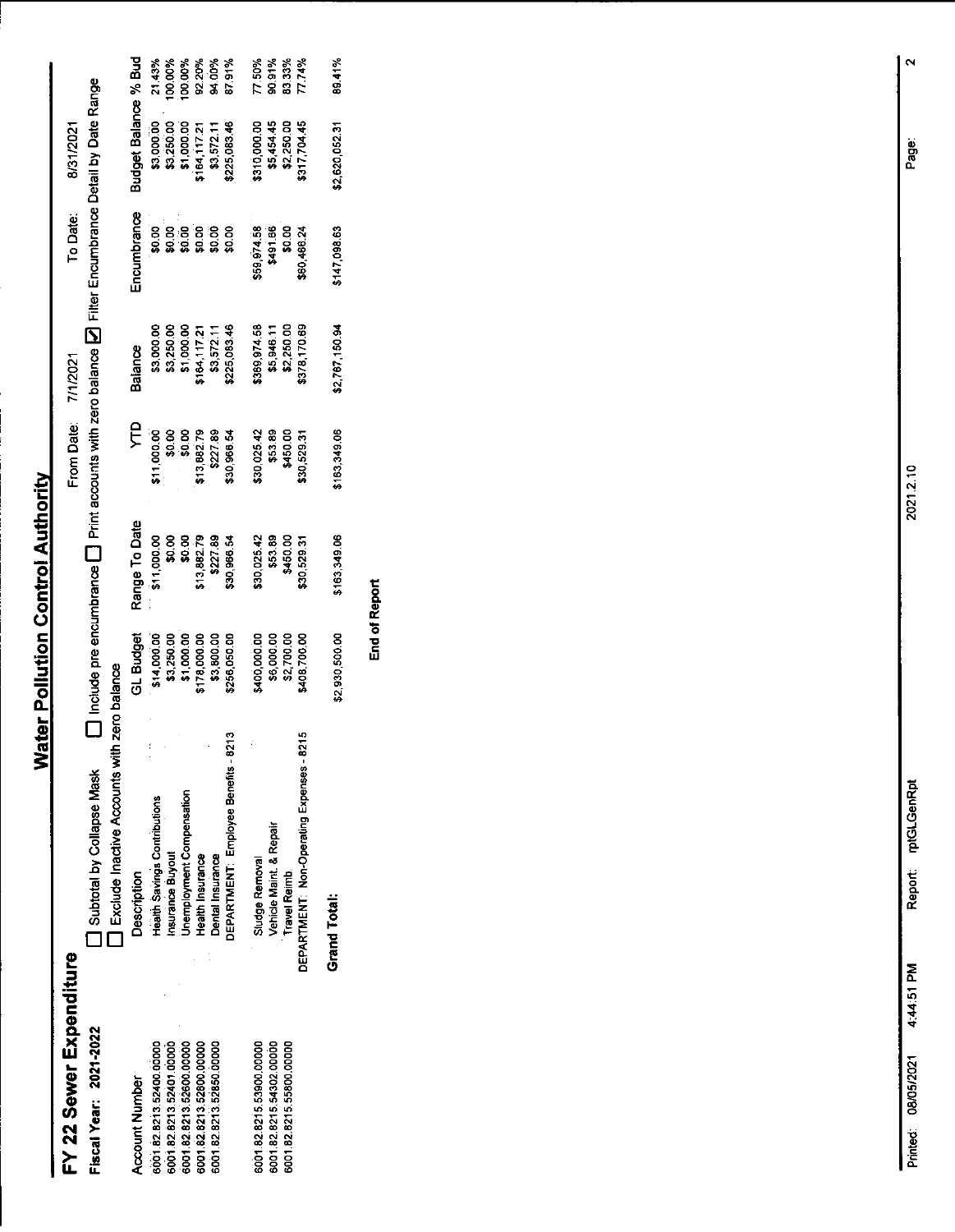### FY 22 Sewer Revenue Fiscal Year: 2021-2022

Account Number

 $\square$  Include pre encumbrance  $\square$  Print accounts with zero balance  $\square$  Filter Encumbrance Detail by Date Range From Date: 7/1/2021

8/31/2021

To Date:

□ Subtotal by Collapse Mask □ Include pro<br>□ Exclude Inactive Accounts with zero balance

| <b>Description</b>                                                    |                                                                                                                                                                                                                                           |                                                                                                           |                                                                                                                                                                                                                                  |                                                                                                                                                                              | ncumbrance                                       | Budget Balance % Bud<br>\$3,877.71 0.00%<br>(\$1,815,351.14) 99.88%<br>(\$303,616.15) 89.30%<br>(\$202,000.00) 100.00%<br>(\$22,000.00) 100.00%<br>(\$2,880,000.00) 78.97%<br>(\$2,880,000.00) 100.00%<br>(\$2,887,458.58) 98.53% |  |
|-----------------------------------------------------------------------|-------------------------------------------------------------------------------------------------------------------------------------------------------------------------------------------------------------------------------------------|-----------------------------------------------------------------------------------------------------------|----------------------------------------------------------------------------------------------------------------------------------------------------------------------------------------------------------------------------------|------------------------------------------------------------------------------------------------------------------------------------------------------------------------------|--------------------------------------------------|-----------------------------------------------------------------------------------------------------------------------------------------------------------------------------------------------------------------------------------|--|
| <b>Jewer Penalties/Liens</b>                                          | GL Budget<br>$\begin{array}{r} 60.006 \ 11.817, 500.000 \ 6302, 0000, 0000 \ 64000, 0000 \ 65000, 0000 \ 66000, 6600 \ 66000, 6600 \ 66000, 66000 \ 66000, 66000 \ 66000, 66000 \ 66000, 66000 \ 66000, 66000 \ 66000, 66000 \end{array}$ | Range To Date<br>(\$3,877.71)<br>(\$2,148.86)<br>(\$2,148.86)<br>\$0.00<br>\$0.000 \$0.00<br>\$0.3041.42) | (143, a)<br>$(8.3, 48.36, 38.36, 38.36, 38.36, 38.36, 38.36, 38.36, 38.36, 38.36, 38.36, 38.36, 38.36, 38.36, 38.36, 38.36, 38.36, 38.36, 38.36, 38.36, 38.36, 38.36, 38.36, 38.36, 38.36, 38.36, 38.36, 38.36, 38.36, 38.36, 3$ | Balance<br>$$3,877$ , $71$<br>$$3,915$ , $351$ , $14$ )<br>$$3938,616,15$<br>$$222,000.000$<br>$$24,000.00$<br>$$24,000.00$<br>$$224,000.00$<br>$$224,000.00$<br>$$2,369.00$ |                                                  |                                                                                                                                                                                                                                   |  |
|                                                                       |                                                                                                                                                                                                                                           |                                                                                                           |                                                                                                                                                                                                                                  |                                                                                                                                                                              | ខ្លួន ខ្លួន ខ្លួន ខ្លួន<br>ឆ្លង្គន្លង្គន្លង្គន្ល |                                                                                                                                                                                                                                   |  |
|                                                                       |                                                                                                                                                                                                                                           |                                                                                                           |                                                                                                                                                                                                                                  |                                                                                                                                                                              |                                                  |                                                                                                                                                                                                                                   |  |
|                                                                       |                                                                                                                                                                                                                                           |                                                                                                           |                                                                                                                                                                                                                                  |                                                                                                                                                                              |                                                  |                                                                                                                                                                                                                                   |  |
| Sewer Opr Rev<br>Septage Revenue<br>Pomfret Sewer<br>Industrial Sewer |                                                                                                                                                                                                                                           |                                                                                                           |                                                                                                                                                                                                                                  |                                                                                                                                                                              |                                                  |                                                                                                                                                                                                                                   |  |
| Pomfret Sewer Operation Contra                                        |                                                                                                                                                                                                                                           |                                                                                                           |                                                                                                                                                                                                                                  |                                                                                                                                                                              |                                                  |                                                                                                                                                                                                                                   |  |
| <b>Visc Revenues</b>                                                  |                                                                                                                                                                                                                                           |                                                                                                           |                                                                                                                                                                                                                                  |                                                                                                                                                                              |                                                  |                                                                                                                                                                                                                                   |  |
| <b>Other Finance Source</b>                                           |                                                                                                                                                                                                                                           |                                                                                                           |                                                                                                                                                                                                                                  |                                                                                                                                                                              |                                                  |                                                                                                                                                                                                                                   |  |
| ğ<br>DEPARTMENT: Accounting & Collection -                            |                                                                                                                                                                                                                                           |                                                                                                           |                                                                                                                                                                                                                                  |                                                                                                                                                                              |                                                  |                                                                                                                                                                                                                                   |  |

6001 82.8209 41108 00000<br>6001 82.8209 44011.00000<br>6001 82.8209 44013.00000<br>6001 82.8209 44013.00000<br>6001 82.8209 44015.00000<br>6001 82.8209 49980.00000<br>6001 82.8209 49910.00000

End of Report

98.53%

 $($2,887,458.58)$ 

\$0.00

 $(52,887,458.58)$ 

 $(543.041.42)$ 

 $(543,041,42)$ 

 $(52, 930, 500.00)$ 

**Grand Total:** 

Report: rptGLGenRpt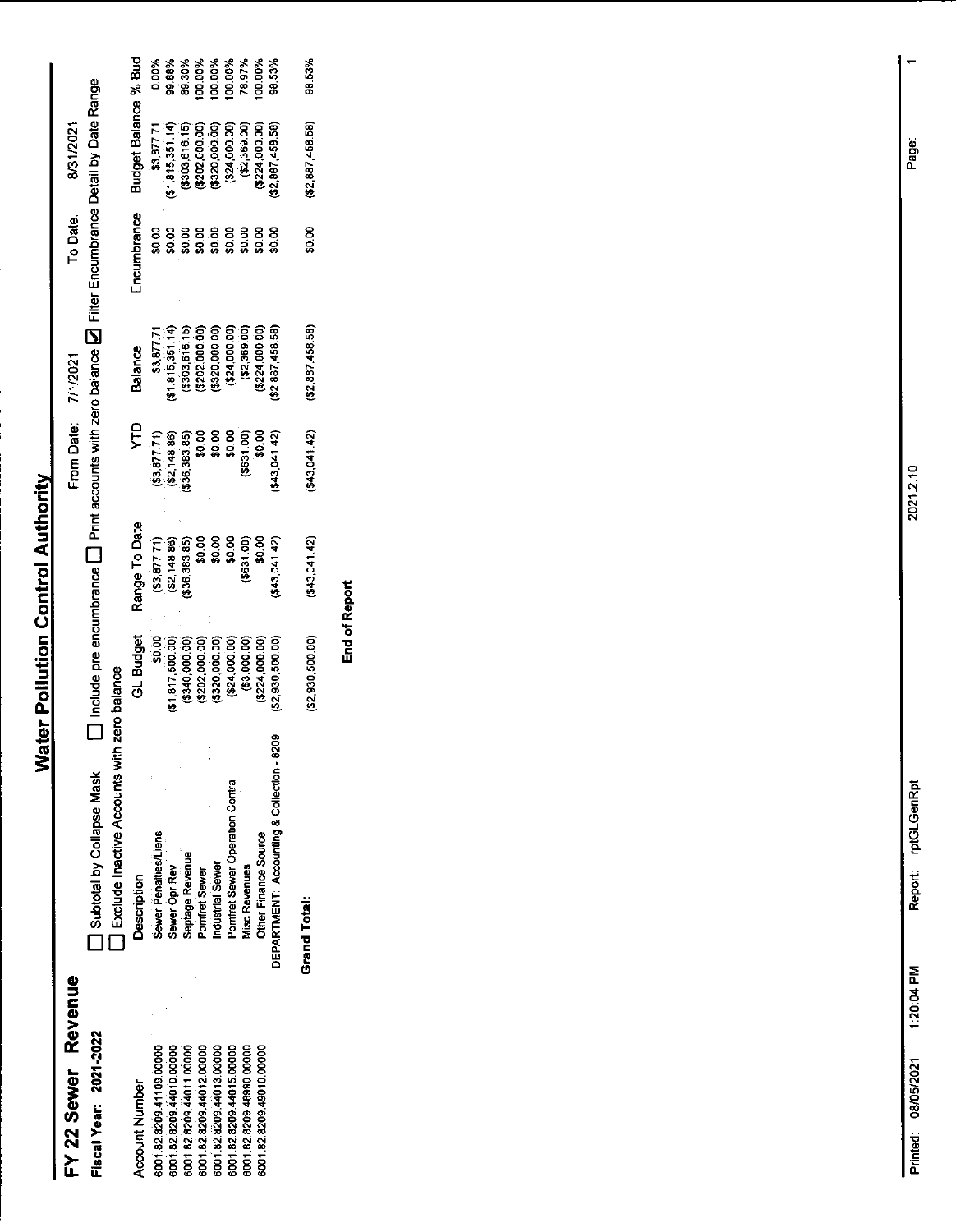## FY 22 Water Expenditure

Fiscal Year: 2021-2022

 $\square$  Include pre encumbrance  $\square$  Print accounts with zero balance  $\square$  Filter Encumbrance Detail by Date Range 8/31/2021 To Date: From Date: 7/1/2021 **D** Subtotal by Collapse Mask

|                                                      |            | Exclude Inactive Accounts with zero balance            |                          |                  |             |               |             |                      |         |
|------------------------------------------------------|------------|--------------------------------------------------------|--------------------------|------------------|-------------|---------------|-------------|----------------------|---------|
| <b>Account Number</b>                                |            | Description                                            | GL Budget                | Range To Date    | ÇЦ          | Balance       | Encumbrance | Budget Balance % Bud |         |
| 3600 49 4900 56904 00000                             |            | Cap. Proj. expense                                     | \$200,000.00             | \$0.00           | 50.00       | \$200,000.00  | \$0.00      | \$200,000.00         | 100.00% |
|                                                      |            | DEPARTMENT: Capital Water Project - Water Plant - 4900 | \$200,000.00             | \$0.00           | \$0.00      | \$200,000.00  | \$0.00      | \$200,000.00         | 100.00% |
| 6000 00 0000 58311,00000                             |            | USDA 91-22 \$1.2 MIL                                   | \$57,611.89              | \$0.00           | \$0.00      | \$57,611.89   | \$0.00      | \$57,611.89          | 100.00% |
| 6000 00 0000 58312.00000                             |            | USDA 91-31 \$9.1 MIL                                   | \$381,062.50             | \$0.00           | \$0.00      | \$381,062.50  | \$0.00      | \$381,062.50         | 100.00% |
| 6000 00 0000 58313.00000                             |            | USDA 91-30 \$1.5 MIL                                   | \$73,921.88              | \$0.00           | \$0.00      | \$73,921.88   | \$0.00      | \$73,921.88          | 100.00% |
| 6000.00.0000.58314.00000                             |            | 91-28 Manganese \$1.58 MIL                             | \$79,691.25              | \$0.00           | \$0.00      | \$79,691.25   | \$0.00      | \$79,691.25          | 100.00% |
| 6000.00.0000.58315.00000                             |            | 91-34 Manganese \$1.1 MIL                              | \$53,861.25              | \$0.00           | \$0.00      | \$53,861.25   | \$0.00      | \$53,861.25          | 100.00% |
| 6000.00.0000.58316.00000                             |            | 91-35 Manganese \$1.27 MIL                             | \$50,439.56              | \$0.00           | \$0.00      | \$50,439.56   | \$0.00      | \$50,439.56          | 100.00% |
| 6000.00.0000.58317.00000                             |            | CCWF \$1 MIL                                           | \$64,411.67              | \$0.00           | \$0.00      | \$64,411.67   | \$0.00      | \$64,411.67          | 100.00% |
| 6000.00.0000.58320.00000                             |            | Water Bond Notes                                       | \$0.00                   | \$5,357.09       | \$5,357.09  | (55, 357, 09) | \$0.00      | (55, 357.09)         | 0.00%   |
| 6000.80 0000.52600.00000                             |            | Unemployment Compensation                              | \$1,000.00               | \$0.00           | \$0.00      | \$1,000.00    | \$0.00      | \$1,000.00           | 100.00% |
|                                                      |            | DEPARTMENT: Undesignated - 0000                        | \$762,000.00             | \$5,357.09       | \$5,357.09  | \$756,642.91  | \$0.00      | \$756 642.91         | 99.30%  |
| 6000.80.8001.53070.00000                             |            | Labilesting                                            | \$15,000.00              | \$2,306.50       | \$2,306.50  | \$12,693.50   | \$7,448.84  | \$5,244.66           | 34.96%  |
| 6000.80.8001.54111.00000                             |            | CT Water                                               | \$100,000.00             | \$8,246.98       | \$8,246.98  |               |             |                      | 60.00%  |
| 6000.80.8001.56220.00000                             |            | Water Electricity                                      | \$200,000.00             |                  |             | \$91,753.02   | \$31,753.02 | \$60,000.00          |         |
| 6000 80 8001.56221.00000                             |            |                                                        |                          | \$1,745.59       | \$1,745.59  | \$198,254.41  | \$0.00      | \$198,254.41         | 99.13%  |
| 6000 80 8001 56290 00000                             |            | Fuel / Heating/ Propane<br>Lab Supplies                | \$19,000.00              | \$0.00           | \$0.00      | \$19,000.00   | \$2,000.00  | \$17000.00           | 89.47%  |
|                                                      |            |                                                        | \$10,000.00              | \$279.81         | \$279.81    | \$9,720.19    | \$1,720.19  | \$8,000.00           | 80.00%  |
|                                                      |            | DEPARTMENT: Source of Supply - 8001                    | \$344,000.00             | \$12,578.88      | \$12,578.88 | \$331,421.12  | \$42,922.05 | \$288,499.07         | 83.87%  |
| 6000.80.8005.56100.00000                             |            | Chemicals Supply                                       | \$200,000.00             | \$1,580.80       | \$1,680.80  | \$198,319.20  | \$37,750.00 | \$160569.20          | 80.28%  |
|                                                      |            | DEPARTMENT: Treatment Expenses - 8005                  | \$200,000.00             | \$1,580.80       | \$1,680.80  | \$198,319.20  | \$37,750.00 | \$160,569.20         | 80.28%  |
|                                                      |            |                                                        |                          |                  |             |               |             |                      |         |
| 6000.80.8007.51610.00000                             |            | Water Regular                                          | \$470,000.00             | \$38,279.19      | \$38,279.19 | \$431,720.81  | \$0.00      | \$431720.81          | 91.86%  |
| 6000 80 8007 51630 00000                             |            | Water OT                                               | \$50,000.00              | \$3,581.64       | \$3,581.64  | \$46,418.36   | \$0.00      | \$46 418.36          | 92.84%  |
| 6000 80 8007 54300.00000                             |            | Repairs and Maintenance                                | \$273,700.00             | \$8 320.77       | \$8,320.77  | \$265,379.23  | \$8,327.39  | \$257,051.84         | 93.92%  |
| 6000 80 8007 56260.00000                             |            | Gasoline & Diesel                                      | \$5,000.00               | \$0.00           | \$0.00      | \$5,000.00    | \$0.00      | \$5,000.00           | 100.00% |
|                                                      |            | DEPARTMENT: Transmission & Distribution - 8007         | \$798,700.00             | \$50,181.60      | \$50,181.60 | \$748,518.40  | \$8,327.39  | \$740,191.01         | 92.67%  |
| 6000 80 8009 53100 00000                             |            | Audit - Water                                          | \$8,000.00               | \$0.00           | \$0.00      | \$8,000.00    | \$0.00      | \$8,000.00           | 100.00% |
| 6000 80 8009 55310.00000                             |            | Recording Fees                                         | \$7,000.00               | \$0.00           | \$0.00      | \$7,000.00    | \$0.00      | \$7,000.00           | 100.00% |
|                                                      |            | DEPARTMENT: Accounting & Collections - 8009            | \$15,000.00              | \$0.00           | \$0.00      | \$15,000.00   | \$0.00      | \$15,000.00          | 100.00% |
| 6000 80 8011 51640 00000                             |            | Cell Phone Stipend                                     | \$350.00                 | \$50.00          | \$50.00     | \$300.00      | \$0.00      | \$300,00             | 85.71%  |
| 6000 80 8011 52100 00000                             |            | Group Insurance                                        | \$1,800.00               | \$0.00           | \$0.00      | \$1,800.00    | \$0.00      | \$1,800.00           | 100.00% |
| 6000.80.8011.53011.00000                             |            | Professional Services                                  | \$45,000.00              | \$370.00         | \$370.00    | \$44,630.00   | \$5,096.00  | \$39,534.00          | 87.85%  |
| 6000.80.8011.53020.00000                             |            | Legal Services                                         | \$10,000.00              | \$0.00           | \$0.00      | \$10,000.00   | \$0.00      | \$10,000.00          | 100.00% |
| 6000.80.8011.53100.00000                             |            | Town Services/Engineer                                 | \$9,000.00               | \$0.00           | \$0.00      | \$9,000.00    | \$0.00      | \$9,000.00           | 100.00% |
| 6000.80.8011.53101.00000                             |            | Training/Conferences                                   | \$10,000.00              | \$0.00           | \$0.00      | \$10,000.00   | \$0.00      | \$10,000.00          | 100.00% |
| 6000.80.8011.53300.00000                             |            | Architects/Engineers                                   | \$10,000.00              | \$0.00           | \$0.00      | \$10,000.00   | \$32,328.50 | (\$22, 328.50)       | 223.29% |
| 6000.80.8011.53500.00000                             |            | <b>Tech Support</b>                                    | \$50,000.00              | \$5,222.84       | \$5,222.84  | \$44,777.16   | \$511.42    | \$44,265.74          | 88.53%  |
| 6000.80.8011.54410.00000                             |            | Rents                                                  | \$7,000.00               | \$1,125.00       | \$1,125.00  | \$5,875.00    | \$2,250.00  | \$3,625.00           | 51.79%  |
| 6000.80.8011.55200.00000                             |            | LAP Insurance                                          | \$35,000.00              | \$0.00           | \$0.00      | \$35,000.00   | \$0.00      | \$35,000.00          | 100.00% |
| 6000.80.8011.55201.00000                             |            | Workers" Compensation Ins.                             | \$17,000.00              | \$0.00           | \$0.00      | \$17,000.00   | \$0.00      | \$17,000.00          | 100.00% |
| 6000.80.8011.55300.00000<br>6000.80.8011.55301.00000 |            | Utilities-phone/internet                               | \$14,000.00              | \$1,266.77       | \$1,266.77  | \$12733.23    | \$733.23    | \$12,000.00          | 85.71%  |
| 6000.80 8011 55500.00000                             |            | Postage                                                | \$5,000.00               | \$0.00           | \$0.00      | \$5,000.00    | \$0.00      | \$5,000.00           | 100.00% |
| 6000 80 8011 56010 00000                             |            | Printing & Publication<br>Office Supply                | \$6,000.00               | \$0.00           | \$0.00      | \$6,000.00    | \$0.00      | \$6,000.00           | 100.00% |
| 6000.80.8011.56011.00000                             |            | Saftety Supplies                                       | \$7,000.00               | \$25.83          | \$25.83     | \$6,974.17    | \$674.17    | \$6,300.00           | 90.00%  |
| 6000 80 8011 56900 00000                             |            | Custodial Supplies                                     | \$3,000.00<br>\$2,000.00 | \$0.00<br>\$0.00 | \$0.00      | \$3,000.00    | \$0.00      | \$3,000.00           | 100.00% |
|                                                      |            |                                                        |                          |                  | \$0.00      | \$2,000.00    | \$0.00      | \$2,000.00           | 100.00% |
| 08/05/2021<br>Printed:                               | 4:45:58 PM | rptGLGenRpt<br>Report:                                 |                          |                  | 2021 2.10   |               |             | Page                 |         |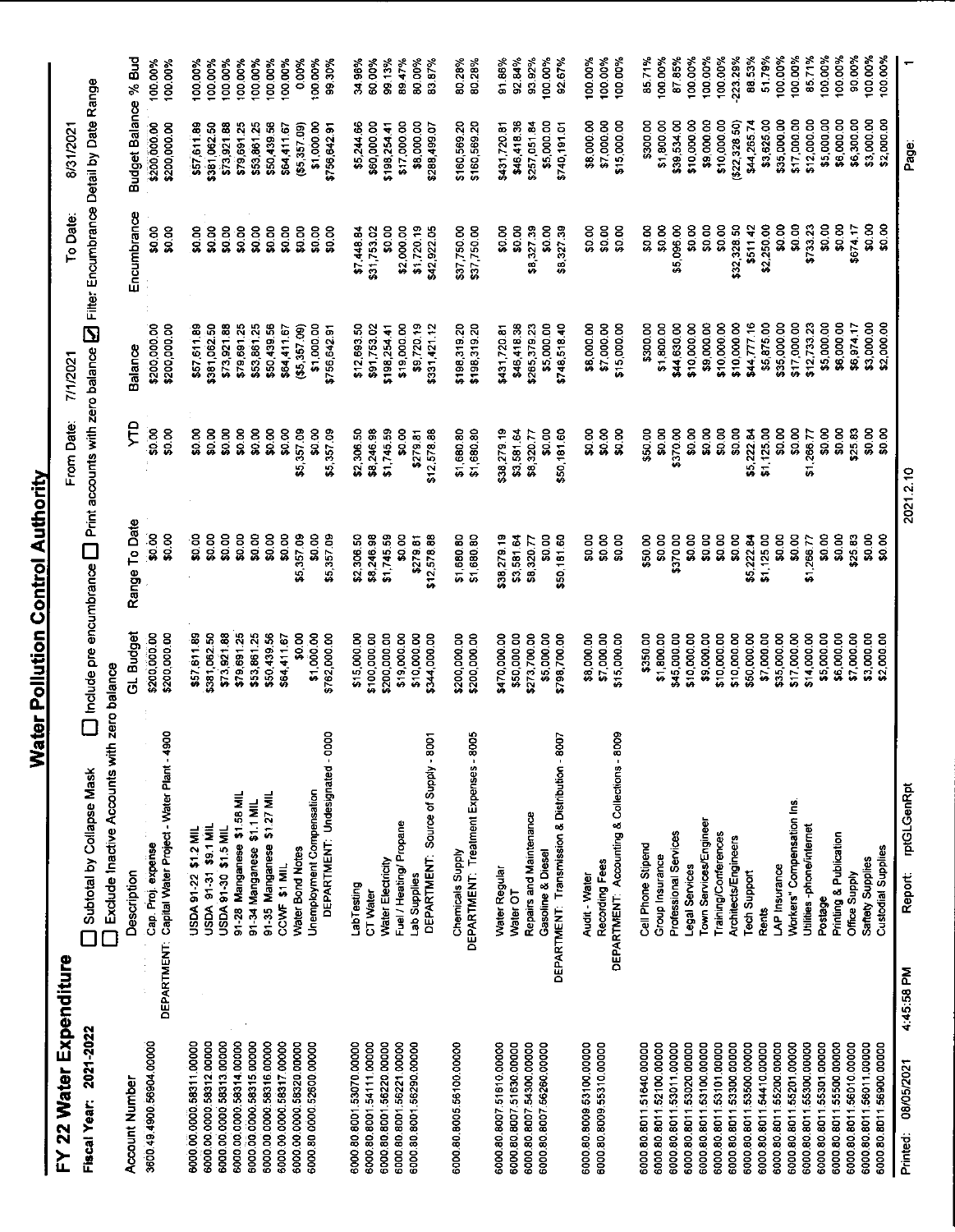## FY 22 Water Expenditure

| FY 22 Water Expenditure  |                                                      |                |                                                                                                                       | From Date    | 7/1/2021       | To Date:     | 8/31/2021            |         |
|--------------------------|------------------------------------------------------|----------------|-----------------------------------------------------------------------------------------------------------------------|--------------|----------------|--------------|----------------------|---------|
| Fiscal Year: 2021-2022   | Subtotal by Collapse Mask                            |                | $\Box$ Include pre encumbrance $\Box$ Print accounts with zero balance $\Box$ Filter Encumbrance Detail by Date Range |              |                |              |                      |         |
|                          | <b>I</b> Exclude Inactive Accounts with zero balance |                |                                                                                                                       |              |                |              |                      |         |
| <b>Account Number</b>    | Description                                          | GL Budget      | Range To Date                                                                                                         | ይታ           | <b>Balance</b> | Encumbrance  | Budget Balance % Bud |         |
| 6000.80.8011.56903.00000 | Contingency                                          | \$42,000.00    | \$0.00                                                                                                                | \$0.00       | \$42,000.00    | <b>So.00</b> | \$42,000.00          | 100.00% |
|                          | DEPARTMENT: Admin & General Ex - 8011                | \$274,150.00   | \$8,060.44                                                                                                            | \$8,060.44   | \$266,089.56   | \$41,593.32  | \$224,496.24         | 81.89%  |
| 6000.80.8013.52200.00000 | Social Secrurity                                     | \$45,900.00    | \$4,128.47                                                                                                            | \$4,128.47   | \$41,771.53    | \$0.00       | \$41,771.53          | 91.01%  |
| 6000.80.8013.52300.00000 | Retirement Contributions                             | \$10,000.00    | 50.00                                                                                                                 | ន្ល          | \$10,000.00    | \$0.00       | \$10,000.00          | 00.00%  |
| 6000.80.8013.52400.00000 | Health Savings Contributions                         | \$12,000.00    | \$12,000.00                                                                                                           | \$12,000.00  | ន្ល            | \$0.00       | \$0.00               | 0.00%   |
| 6000.80.8013.52800.00000 | Health Insurance                                     | \$108,000.00   | \$9,975.36                                                                                                            | \$9.975.30   | \$98,024.64    | \$0.00       | \$98,024.64          | 90.76%  |
| 6000.80.8013.52801.00000 | Insurance Buyout                                     | \$3,250.00     | ន<br>ន                                                                                                                | \$0.00       | \$3,250.00     | \$0.00       | \$3,250.00           | 100.00% |
| 6000.80.8013.52850.00000 | Dental Insurance                                     | \$4,000.00     | \$18/93                                                                                                               | \$187.93     | \$3,812.07     | \$0.00       | \$3,812.07           | 95.30%  |
|                          | 8013<br>DEPARTMENT: Employee Benefits -              | \$183,150.00   | \$26,291.76                                                                                                           | \$26.291.76  | \$156,858.24   | \$0.00       | \$156,858.24         | 85.64%  |
| 6000.80.8015.54302.00000 | Vehicle Maint, & Repair                              | \$5,000.00     | \$0.00                                                                                                                | \$0.00       | \$5,000.00     | \$400.00     | \$4,500.00           | 92.00%  |
| 6000.80.8015.55800.00000 | Travel Reimb.                                        | \$900.00       | \$150.00                                                                                                              | \$150.00     | \$750.00       | \$0.00       | \$750.00             | 83.33%  |
| 6000.80.8015.56300.00000 | Meals                                                | \$100.00       | \$0.00                                                                                                                | \$0.00       | \$100.00       | \$0.00       | \$100.00             | 00.00%  |
| 6000.80.8015.57010.00000 | Property Taxes                                       | \$10,000.00    | \$0.00                                                                                                                | \$0.00       | \$10,000.00    | \$0.00       | \$10,000.00          | 100.00% |
| 6000.80.8015.58100.00000 | Diversion Permits                                    | \$35,000.00    | \$15,000.00                                                                                                           | \$15,000.00  | \$20,000.00    | \$0.00       | \$20,000.00          | 57.14%  |
|                          | 8015<br>DEPARTMENT Non-operating Expenses -          | \$51,000.00    | \$15,15000                                                                                                            | \$15 150.00  | \$35,850.00    | \$400.00     | \$35,450.00          | 69.51%  |
|                          | Grand Total:                                         | \$2,828,000.00 | \$119,300.57                                                                                                          | \$119,300.57 | \$2,708,699.43 | \$130,992.76 | \$2,577,706.67       | 91.15%  |

**End of Report** 

Report: rptGLGenRpt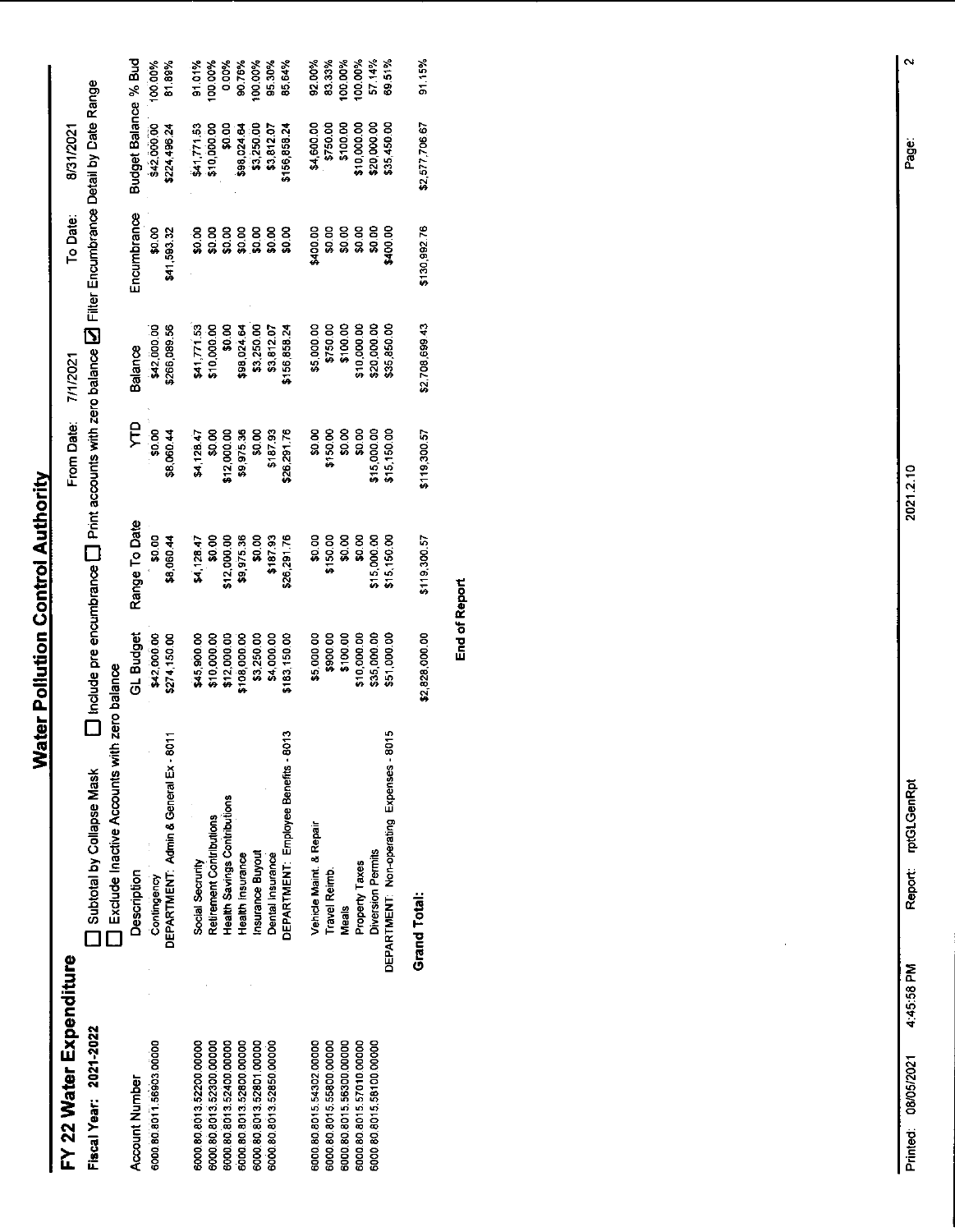#### FY 22 Water Revenue Fiscal Year: 2021-2022

Include pre encumbrance  $\square$  Print accounts with zero balance  $\square$  Filter Encumbrance Detail by Date Range 8/31/2021 To Date: 7/1/2021 From Date: **Subtotal by Collapse Mask D** Include p<br> **C** Exclude Inactive Accounts with zero balance

| The management of the management of the Delivery of the Delivery of the Delivery of the Delivery of the Delivery of the Delivery of the Delivery of the Delivery of the Delivery of the Delivery of the Delivery of the Delive |                                 |                               |                                                      |                                                                    |                                                                                                  |                                                                              |                                      |
|--------------------------------------------------------------------------------------------------------------------------------------------------------------------------------------------------------------------------------|---------------------------------|-------------------------------|------------------------------------------------------|--------------------------------------------------------------------|--------------------------------------------------------------------------------------------------|------------------------------------------------------------------------------|--------------------------------------|
| <b>Description</b>                                                                                                                                                                                                             | GL Budget                       | Range To Date                 | ይ<br>ድ                                               | Balance                                                            | incumbrance                                                                                      | ludget Balance % Bud                                                         |                                      |
| eoo<br>DEPARTMENT: Undesignated<br>Water Interest Earned STIF                                                                                                                                                                  | $(51,000,00)$<br>$(51,000,00)$  | ទី១.<br>ទី១.<br>ទី១.          | ន<br>ទី និ                                           | $(51,000.00)$<br>$(51,000.00)$                                     | $\frac{8}{9}$ 8                                                                                  | (90.000.00)                                                                  | 100.00%<br>100.00%                   |
| Water Penalties/Liens                                                                                                                                                                                                          | \$0.00<br>\$2,723,000.00)       | $($ \$6,834.05)<br>\$2,062.42 |                                                      | $$6,834.05\n$2,725,062.42\n$82,87\n$82.87\n$82.87\n$82.87\n$82.87$ |                                                                                                  | \$6,834.05                                                                   |                                      |
| Water Opr. Rev                                                                                                                                                                                                                 |                                 |                               |                                                      |                                                                    |                                                                                                  |                                                                              |                                      |
| Misc water Hydrants/Sprinkler                                                                                                                                                                                                  | $(90,000,00)$<br>$(914,000,00)$ | $(589, 917, 13)$<br>$$0.00$   | (\$6,834.05)<br>\$2,062.42<br>\$89,917.13)<br>\$0.00 |                                                                    | ខ ខ ខ ខ ខ<br>ផ្គុំ ផ្គុំ ផ្គុំ ផ្គុំ ផ្គុំ ផ្គុំ ផ្គុំ ផ្គុំ ផ្គុំ ផ្គុំ ផ្គុំ ផ្គុំ ផ្គុំ ផ្គុំ |                                                                              | 0.00%<br>%00.00%<br>0.09%<br>100.00% |
| Antenna Lease                                                                                                                                                                                                                  |                                 |                               |                                                      |                                                                    |                                                                                                  |                                                                              |                                      |
| 8009<br>DEPARTMENT: Accounting & Collections                                                                                                                                                                                   | \$2,827,000.00                  | \$94,688.76)                  | 94,688.76)                                           | (52, 732, 311.24)                                                  |                                                                                                  | $(52, 725, 062, 42)$<br>$(582.87)$<br>$(514, 000.00)$<br>$(52, 732, 311.24)$ | 96.65%                               |
| <b>Grand Total:</b>                                                                                                                                                                                                            | \$2,828,000.00)                 | (\$94,688.76)                 | (\$94,688.76)                                        | (\$2,733,311.24)                                                   | \$0.00                                                                                           | (\$2 733,311 24)                                                             | 96 65%                               |
|                                                                                                                                                                                                                                |                                 |                               |                                                      |                                                                    |                                                                                                  |                                                                              |                                      |

6000.80.8099.41109.0000<br>6000.80.8009.44010.0000<br>6000.80.8009.44011.00000<br>6000.80.8009.47203.00000

6000.00.0000.46101.00000

**Account Number** 

**End of Report**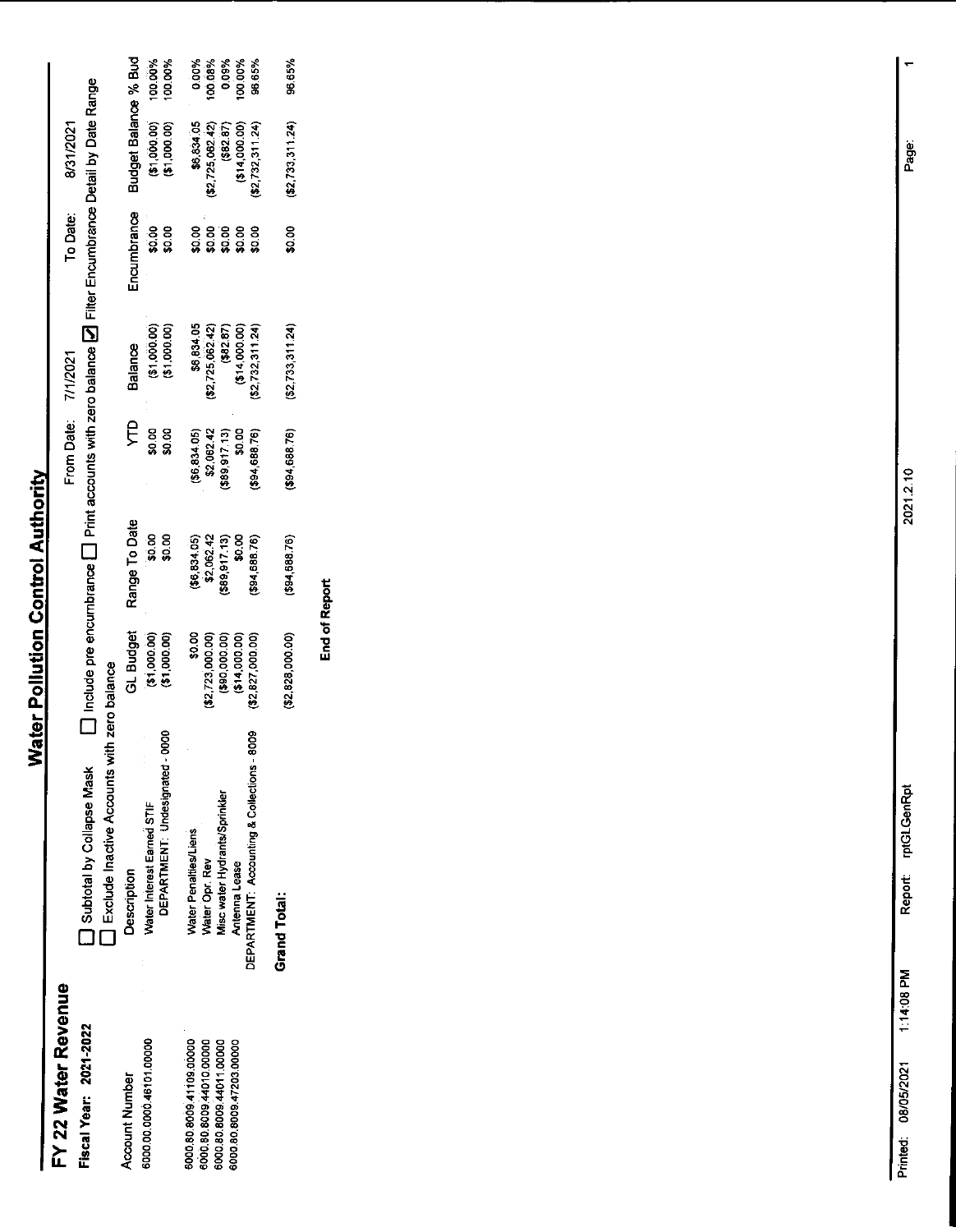#### **Administrator's Report August 2021 Meeting**

- Putnam broke a nine-year record for rainfall in July. The previous record was for the month of July 2009, at 14.8 inches. On the last day of last month, we reached 15.1 inches, for a new record.
- We have finally started our generator and maintenance building project. The contractor marked out where the maintenance building will be located and started digging test holes around that area. A work trailer was also dropped off. The contractor will be starting some work where the generators will be located.
- I've had to reach out to the highway department on several occasions to bring their over-the-fence mower to knock down over-grown brush at all of our locations. Travis recently approached me about going in with him on a piece of new equipment that he would like to purchase. He is looking to buy a different type of over-the-fence mower. With different attachments, the mower has multiple functions. More importantly, it has the ability to reach up to twenty feet. This would allow us to mow a lot of area we currently can't reach. He is going to lease the piece of equipment for seven years. The price for the mower will be around \$150,000. He is asking us to cover the first year's lease payment, which he estimates would be around \$30,000 to \$35,000. To cover the cost, I would use the money out of our capital accounts in water and sewer. By going in with him, he will put us on a regular rotation. When they are out in our area, they will mow our locations.
- I had Commercial Roofing of Putnam come in and fix the gutters at the Peake Brook Road facility. This has taken care of the problem of rainwater flooding into the building.
- Overall, both the Water and Sewer Department are doing great.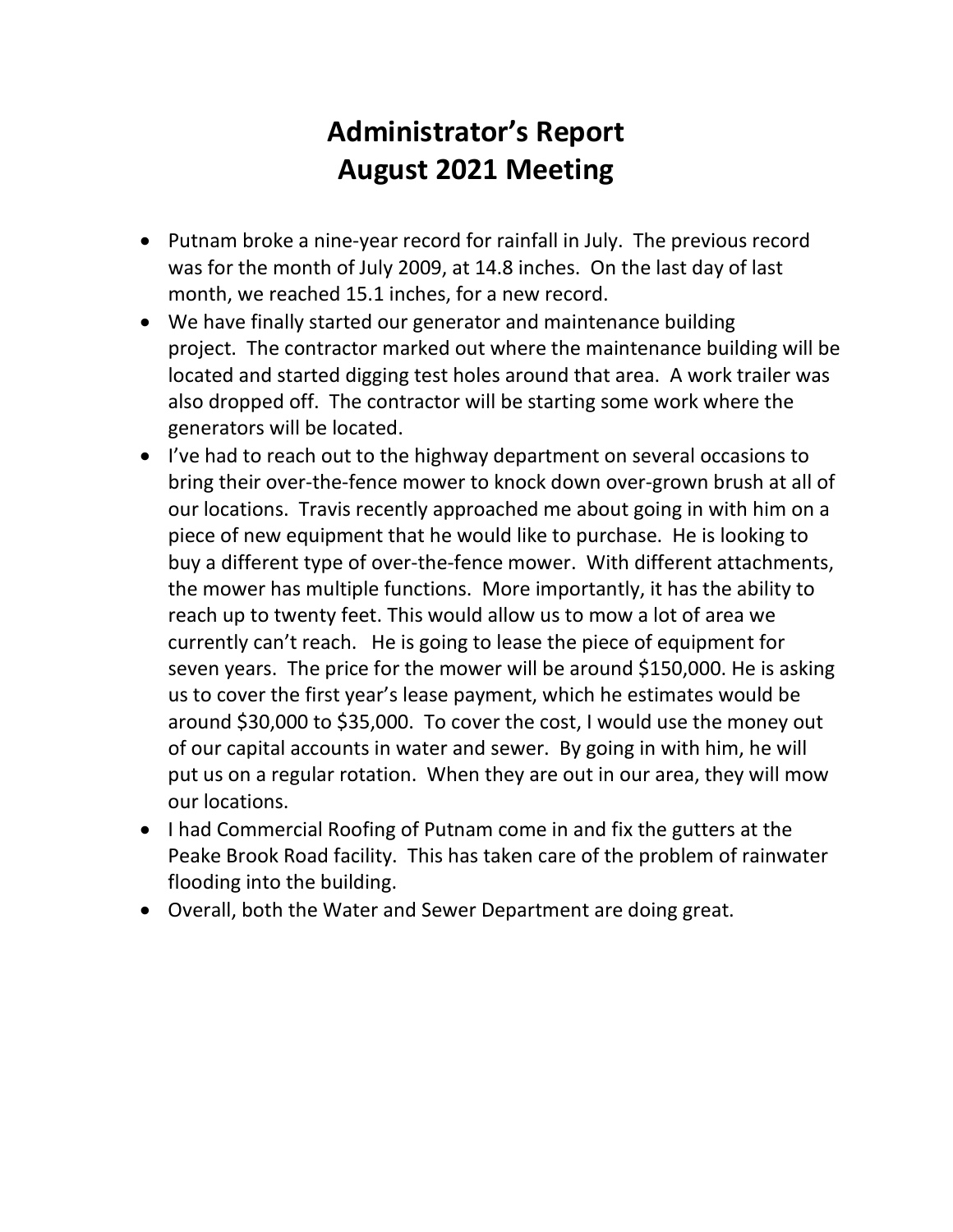|             |              |       | Diversion Source and Location |              |                |          |               |
|-------------|--------------|-------|-------------------------------|--------------|----------------|----------|---------------|
| Month       | Little River | % of  | <b>Combined Wells</b>         | % of         | nterconnection | % of     | Monthly Total |
|             |              | Total |                               | <b>Total</b> |                | Total    |               |
| Vanuary     | 4,135,900    | 17%   | 18,818,500                    | 77%          | 1,562,400      | 8%       | 24,516,800    |
| February    | 5,582,400    | 22%   | 18,271,600                    | 72%          | 1,411,200      | 8%       | 25,265,200    |
| March       | 8,813,100    | 31%   | 17,917,200                    | 64%          | 1,436,400      | 5%       | 28,166,700    |
| April       | 7,980,400    | 29%   | 18,166,100                    | %99          | 1,512,000      | уg<br>Ус | 27,658,500    |
| New         | 8,990,700    | 31%   | 17,672,300                    | 81%          | 2,217,600      | 8%       | 28,880,600    |
| June        | 6,838,400    | 22%   | 21,857,000                    | 72%          | 1,792,800      | 9%       | 30,488,200    |
| <b>Ainr</b> | 3,709,300    | 13%   | 23,864,700                    | 82%          | 1,562,400      | уg<br>Ус | 29,136,400    |
| August      |              |       |                               |              |                |          |               |
| ientember   |              |       |                               |              |                |          | $\mathbf{I}$  |

### **PUNAM NPCA - DRINKING NATER DIVISION PUTNAM WPCA - DRINKING WATER DIVISION** 2021 Annual Water Diversion Report **2021 Annual Water Diversion Report**

**Annual Totals Annual Totals September November December October August June July 46,050,200 24%** 46,050,200 **(Average)** 24% **136,567,400 70%** 136,567,400 **(Average)** 70% **11,494,800 6%** 11,494,800 **(Average)**  $6\%$ - - - - - 29,136,400 **194,112,400**  (Grand Total) 194,112,400 **(Grand Total)**  $\mathbf{I}$  $\overline{O}$  $\overline{5}$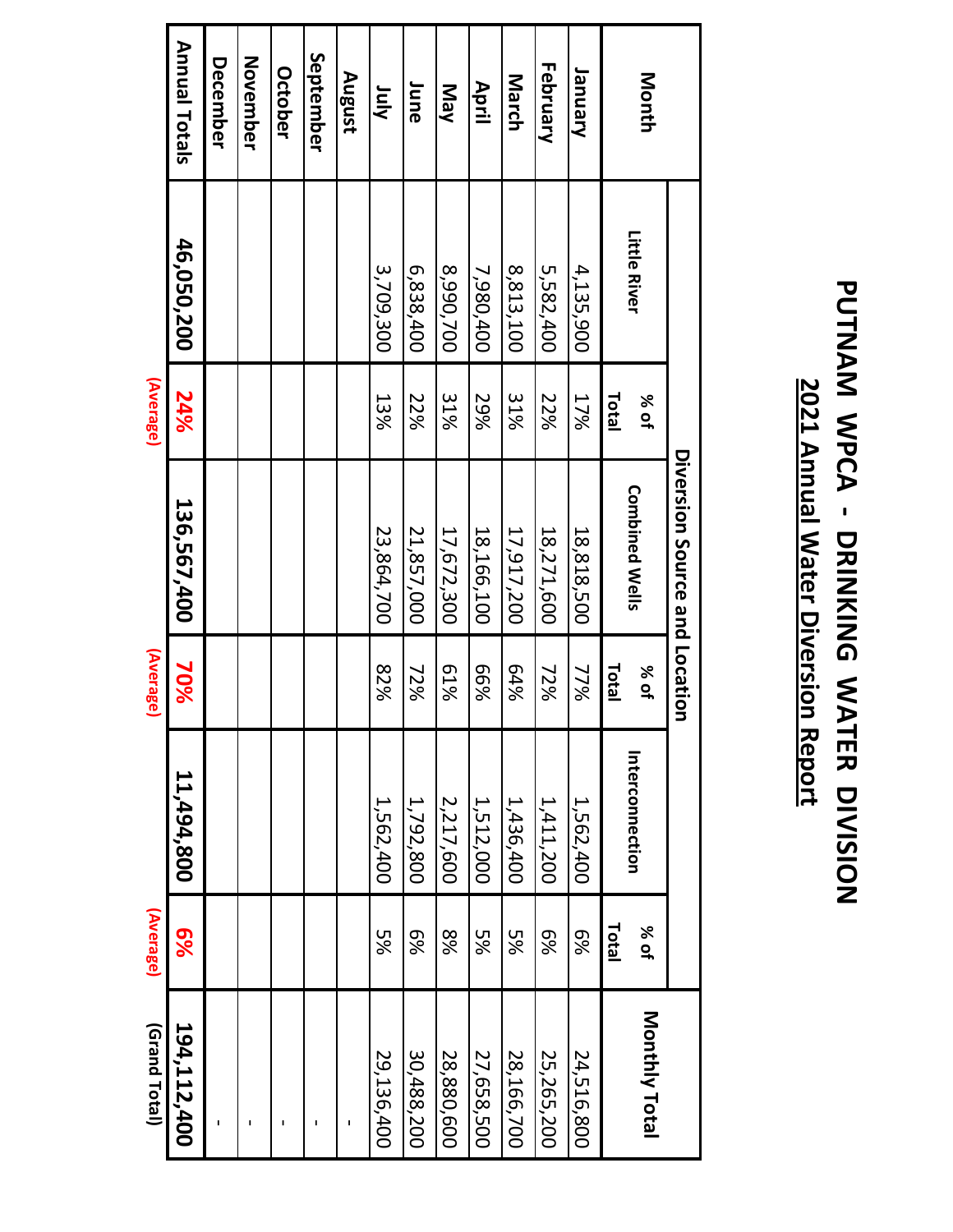#### **PUTNAM WPCA - DRINKING WATER DIVISION Stage 2 DBPR**

**Locational Running Annual Averages**

| Site I.D.           |             |      | <b>Richmond Hill Tank</b> |      |                  | <b>Cargill Quick Lube</b> |                  |      |  |  |
|---------------------|-------------|------|---------------------------|------|------------------|---------------------------|------------------|------|--|--|
| <b>Map Location</b> |             |      |                           |      |                  |                           | $\mathbf 2$      |      |  |  |
| Site I.D. No.       |             |      | 00600RT                   |      |                  |                           | 00600CQL         |      |  |  |
| <b>Parameter</b>    | <b>TTHM</b> | Avg  | HAA5                      | Avg  | <b>TTHM</b>      | Avg                       | HAA5             | Avg  |  |  |
| <b>Dates</b>        |             |      |                           |      |                  |                           |                  |      |  |  |
| 10/7/2013           | 69          | 69   | 20.6                      | 20.6 | $\boldsymbol{0}$ | $\mathbf 0$               | 9.7              | 9.7  |  |  |
| 1/6/2014            | 80.5        | 74.8 | 62                        | 41.3 | 50.5             | 25.3                      | 57               | 33.4 |  |  |
| 4/7/2014            | 39.2        | 62.9 | 30.1                      | 37.6 | 45.2             | 31.9                      | 42.2             | 36.3 |  |  |
| 7/9/2014            | 120.5       | 77.3 | 11.5                      | 31.1 | 62.2             | 39.5                      | 12.2             | 30.3 |  |  |
| 10/9/2014           | 47.5        | 71.9 | 17.9                      | 30.4 | 34.5             | 48.1                      | 18.7             | 32.5 |  |  |
| 1/7/2015            | 25.1        | 58.1 | 19.9                      | 19.9 | 27.9             | 42.5                      | 25               | 24.5 |  |  |
| 4/7/2015            | 32.4        | 56.4 | 23.6                      | 18.2 | 3.2              | 32.0                      | $\mathbf 0$      | 14.0 |  |  |
| 7/6/2015            | 120.2       | 56.3 | 67                        | 32.1 | 8.5              | 18.5                      | 2.9              | 11.7 |  |  |
| 10/6/2015           | 1.9         | 44.9 | $\boldsymbol{0}$          | 27.6 | 4.8              | 11.1                      | $\boldsymbol{0}$ | 7.0  |  |  |
| 1/11/2016           | 43.5        | 49.5 | 34                        | 31.2 | $\mathbf 0$      | 4.1                       | 4.9              | 2.0  |  |  |
| 4/11/2016           | 52.1        | 54.4 | 72                        | 43.3 | 5                | 4.6                       | $\mathbf 0$      | 2.0  |  |  |
| 7/11/2016           | 8.03        | 26.4 | $\boldsymbol{0}$          | 26.5 | 10.8             | 5.2                       | 1.6              | 1.6  |  |  |
| 10/11/2016          | 87.4        | 47.8 | 38.2                      | 36.1 | 12.7             | 7.1                       | 4.7              | 2.8  |  |  |
| 1/9/2017            | 62.3        | 52.5 | 36.0                      | 36.6 | 9.3              | 9.5                       | 3.2              | 2.4  |  |  |
| 4/11/2017           | 55.8        | 53.4 | 66.6                      | 35.2 | 5.9              | 9.7                       | 1.5              | 2.8  |  |  |
| 7/10/2017 *         | 76          | 70.4 | 36.0                      | 44.2 | 9.2              | 9.3                       | 1.8              | 2.8  |  |  |
| 10/5/2017           | 10.9        | 51.3 | 1.2                       | 35.0 | 20.8             | 11.3                      | 5.6              | 3.0  |  |  |
| 1/10/2018           | 26.8        | 42.4 | 32.0                      | 34.0 | 8.6              | 11.1                      | 4.7              | 3.4  |  |  |
| 4/9/2018            | 41.3        | 38.8 | 38.0                      | 26.8 | 9.3              | 12.0                      | 2.8              | 3.7  |  |  |
| 7/9/2018            | 12.4        | 22.9 | 4.8                       | 19.0 | 17.6             | 14.1                      | 5.5              | 4.7  |  |  |
| 10/9/2018           | 19.5        | 25.0 | 5.8                       | 20.2 | 12.4             | 12.0                      | 5.6              | 4.7  |  |  |
| 1/7/2019            | 30.3        | 25.9 | 22.3                      | 17.7 | 22.7             | 15.5                      | 17.0             | 7.7  |  |  |
| 4/1/2019            | 29.3        | 22.9 | 17.0                      | 12.5 | 23.7             | 19.1                      | 17.2             | 11.3 |  |  |
| 7/5/2019            | 18.6        | 24.4 | 6.6                       | 12.9 | 17.0             | 19.0                      | 5.4              | 11.3 |  |  |
| 10/1/2019           | 47.8        | 31.5 | 11.9                      | 14.5 | 15.5             | 19.7                      | 5.4              | 11.3 |  |  |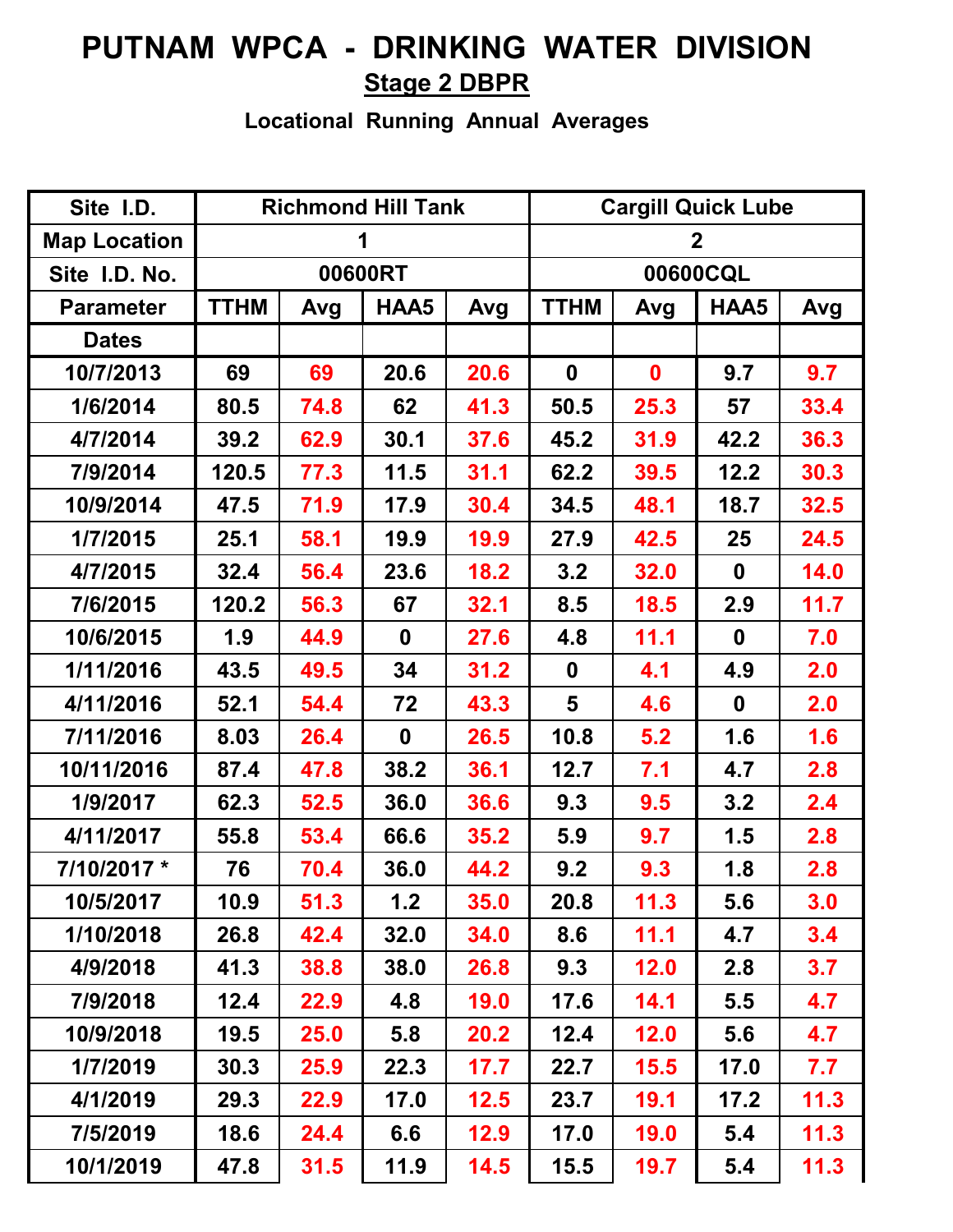| 1/6/2020  | 11.9 | 26.9 | 7.5  | 10.8   | 20.0 | 19.1 | 11.0 | 9.8 |
|-----------|------|------|------|--------|------|------|------|-----|
| 4/7/2020  | 20.7 | 24.8 | 18.9 | $11.2$ | 14.5 | 16.8 | 3.3  | 6.3 |
| 7/1/2020  | 50.6 | 32.8 | 23.7 | 15.5   | 19.7 | 17.4 | 10.7 | 7.6 |
| 10/5/2020 | 44.0 | 31.8 | 21.4 | 17.9   | 17.0 | 17.8 | 4.6  | 7.4 |
| 1/11/2021 | 13.0 | 32.1 | 8.4  | 18.1   | 7.9  | 14.8 | 1.2  | 5.0 |
| 4/12/2021 | 62.0 | 42.4 | 67.1 | 30.2   | 14.9 | 14.9 | 5.1  | 5.4 |
| 7/12/2021 | 24.7 | 35.9 | 9.7  | 26.7   | 17.7 | 14.4 | 6.0  | 4.2 |
|           |      |      |      |        |      |      |      |     |
|           |      |      |      |        |      |      |      |     |
|           |      |      |      |        |      |      |      |     |
|           |      |      |      |        |      |      |      |     |
|           |      |      |      |        |      |      |      |     |

**Note \* The 7/10/17 00600RT Site was sampled twice and the results were Averaged out as per CT DPH instructions. 7/10/17 TTHM 143.5 ppb HAA5 71.9 ppb** 8.5 ppb HAA5 0.0 ppb  **Average TTHM 76.0 ppb HAA5 36.0 ppb**

- **Note: Results are recorded in Parts Per Billion (ppb)**
- **MCL: TTHM's 80 ppb HAA5's 60 ppb**

**Note: Asscessment Trigger = Current Quarter X 2 plus past 2 quarters / 4.**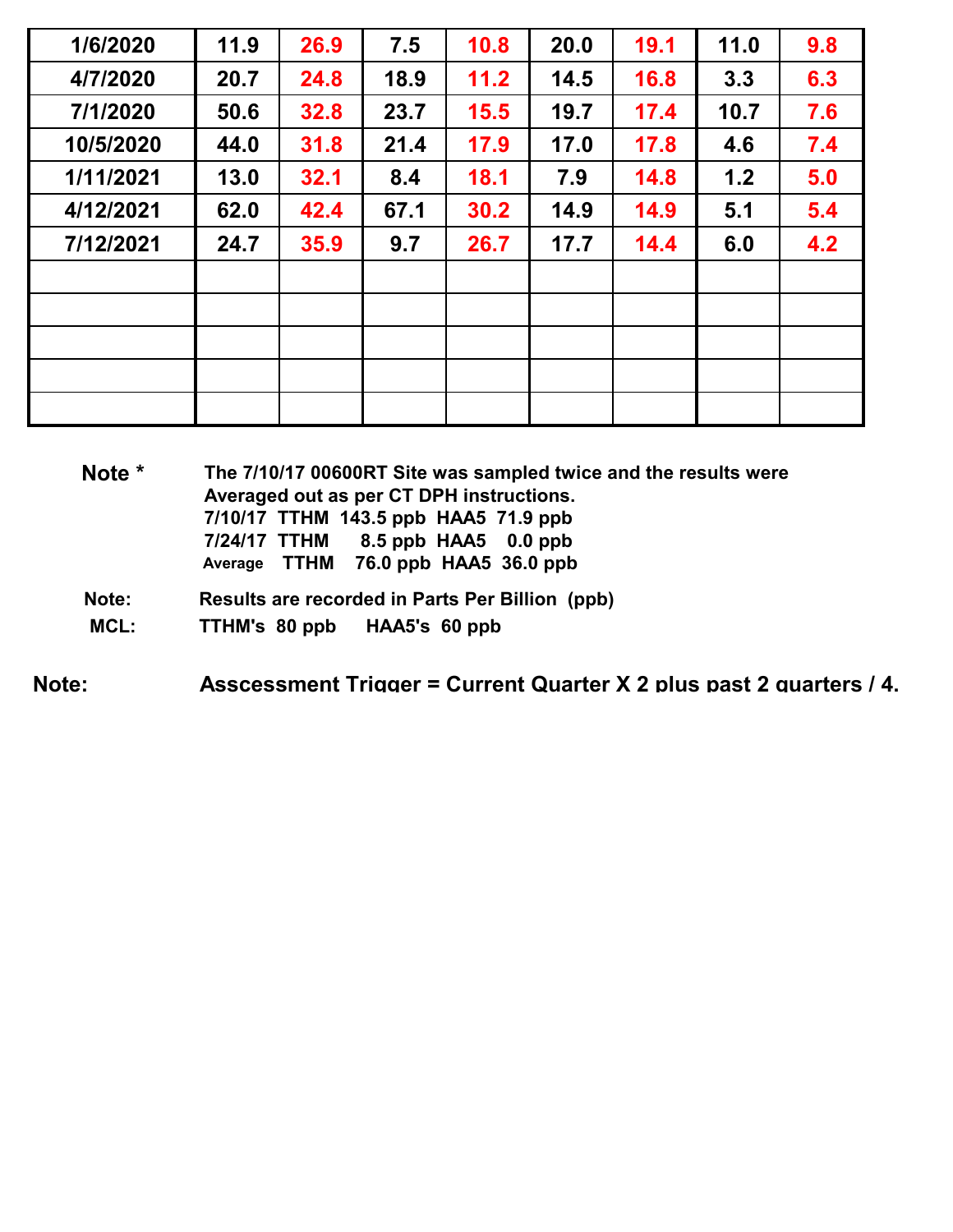#### **PUTNAM WPCA - DRINKING WATER D Stage 2 DBPR**

**Locational Running Annual Averages**

| Site I.D.        |             |         | <b>Richmond Hill Tank</b> |      |             | <b>Cargill C</b> |
|------------------|-------------|---------|---------------------------|------|-------------|------------------|
| Map Locatior     |             | 1       |                           |      |             |                  |
| Site I.D. No.    |             | 00600RT |                           |      |             | 0060             |
| <b>Parameter</b> | <b>TTHM</b> | Avg     | HAA5                      | Avg  | <b>TTHM</b> | Avg              |
| <b>Dates</b>     |             |         |                           |      |             |                  |
| 10/7/2013        | 69          | 69      | 20.6                      | 20.6 | $\mathbf 0$ | $\mathbf{0}$     |
| 1/6/2014         | 80.5        | 74.8    | 62                        | 41.3 | 50.5        | 25.3             |
| 4/7/2014         | 39.2        | 62.9    | 30.1                      | 37.6 | 45.2        | 31.9             |
| 7/9/2014         | 120.5       | 77.3    | 11.5                      | 31.1 | 62.2        | 39.5             |
| 10/9/2014        | 47.5        | 71.9    | 17.9                      | 30.4 | 34.5        | 48.1             |
| 1/7/2015         | 25.1        | 58.1    | 19.9                      | 19.9 | 27.9        | 42.5             |
| 4/7/2015         | 32.4        | 56.4    | 23.6                      | 18.2 | 3.2         | 32.0             |
| 7/6/2015         | 120.2       | 56.3    | 67                        | 32.1 | 8.5         | 18.5             |
| 10/6/2015        | 1.9         | 44.9    | $\mathbf{0}$              | 27.6 | 4.8         | 11.1             |
| 1/11/2016        | 43.5        | 49.5    | 34                        | 31.2 | $\mathbf 0$ | 4.1              |
| 4/11/2016        | 52.1        | 54.4    | 72                        | 43.3 | 5           | 4.6              |
| 7/11/2016        | 8.03        | 26.4    | $\mathbf{0}$              | 26.5 | 10.83       | 5.2              |
| 10/11/2016       | 87.4        | 47.8    | 38.2                      | 36.1 | 12.7        | 7.1              |
|                  |             |         |                           |      |             |                  |
|                  |             |         |                           |      |             |                  |
|                  |             |         |                           |      |             |                  |
|                  |             |         |                           |      |             |                  |
|                  |             |         |                           |      |             |                  |
|                  |             |         |                           |      |             |                  |
|                  |             |         |                           |      |             |                  |

| Note: | Results are recorded in Parts Per Billion (ppb) |  |
|-------|-------------------------------------------------|--|
|-------|-------------------------------------------------|--|

**MCL: TTHM's 80 ppb HAA5's 60 ppb**